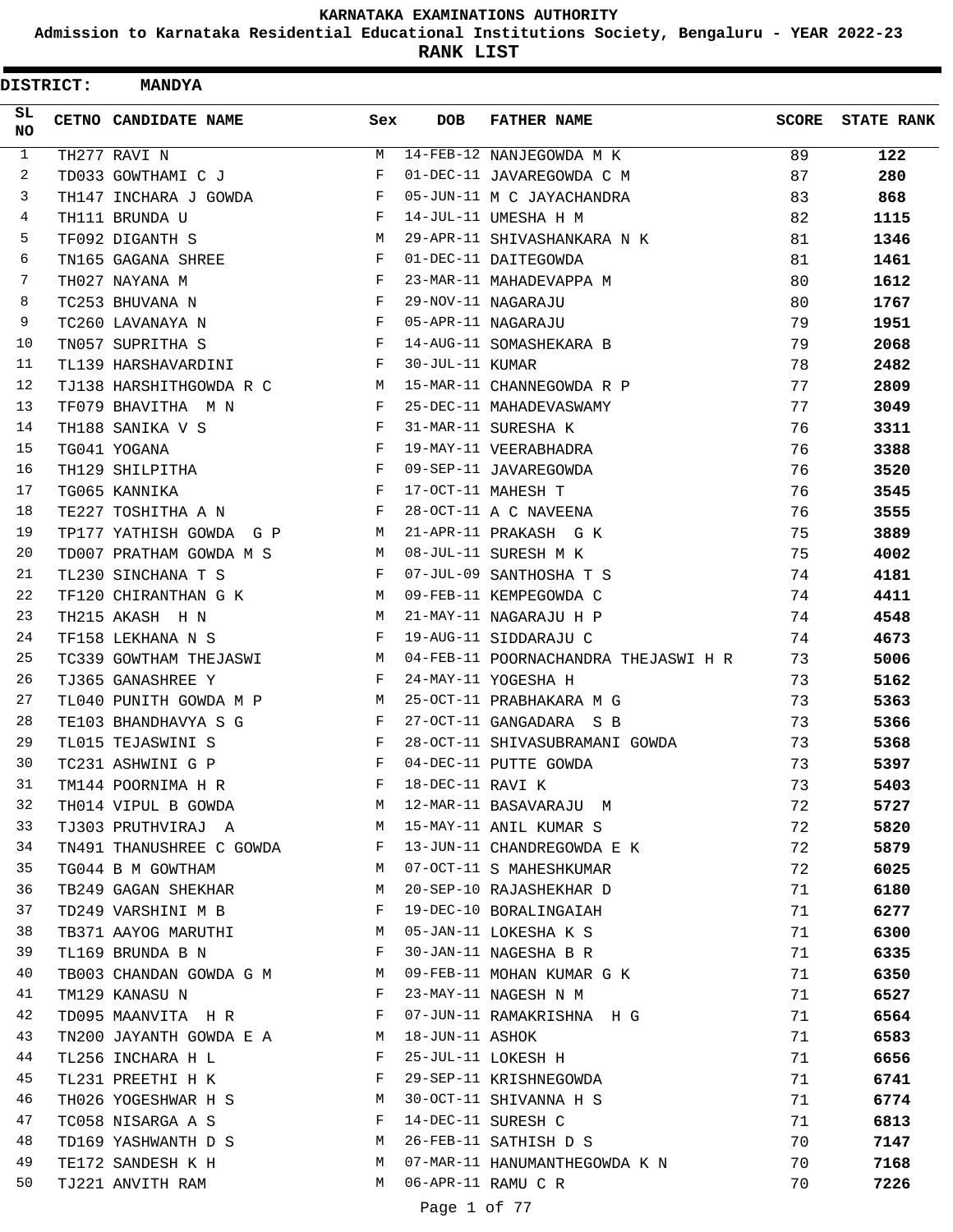**Admission to Karnataka Residential Educational Institutions Society, Bengaluru - YEAR 2022-23**

**RANK LIST**

| <b>DISTRICT:</b> | <b>MANDYA</b>                      |                           |                   |                               |       |                   |
|------------------|------------------------------------|---------------------------|-------------------|-------------------------------|-------|-------------------|
| SL.<br>NO.       | CETNO CANDIDATE NAME               | Sex                       | <b>DOB</b>        | <b>FATHER NAME</b>            | SCORE | <b>STATE RANK</b> |
| 51               | TH125 PRATHEEKSHA N S              | F                         |                   | 13-MAY-11 SHIVALINGEGOWDA N K | 70    | 7286              |
| 52               | TN484 VISMITHA C SHEKAR            | F                         |                   | 19-SEP-11 CHANDRASHEKAR C M   | 70    | 7516              |
| 53               | TN326 YASHAS D K                   | M                         |                   | 03-OCT-11 KRISHNEGOWDA Y      | 70    | 7529              |
| 54               | TH139 LEKHANA N                    | F                         |                   | 14-OCT-11 NINGARAJU D C       | 70    | 7542              |
| 55               | TH089 IMPANA K                     | F                         | 16-OCT-11 KRISHNA |                               | 70    | 7547              |
| 56               | TE084 MOHITH S GOWDA               | M                         |                   | 23-OCT-11 A C SATHISH         | 70    | 7555              |
| 57               | TE145 KUSUMA B                     | F                         |                   | 15-NOV-11 BOMMEGOWDA          | 70    | 7576              |
| 58               | TE018 NIDHISHREE H P               | F                         |                   | 22-DEC-11 PRASANNA KUMAR H S  | 70    | 7612              |
| 59               | TB423 SOWJANYA Y J                 | F                         |                   | 08-JAN-11 JAYARAMU            | 69    | 7884              |
| 60               | TF084 VANYA VIJAY                  | F                         |                   | 06-FEB-11 VIJAYAKUMAR B M     | 69    | 7930              |
| 61               | TL274 THANUSHREE M N               | F                         | 24-FEB-11 NAGESH  |                               | 69    | 7951              |
| 62               | TD145 HARSHITHA B                  | F                         |                   | 15-MAR-11 BASAVARAJU B        | 69    | 7995              |
| 63               | TF152 DIGANTH D                    | M                         |                   | 02-APR-11 DEVARAJU C          | 69    | 8043              |
| 64               | TD289 chiru h n                    | M                         |                   | 02-MAY-11 narayana r          | 69    | 8117              |
| 65               | TJ376 HITHASHREE V D               | F                         |                   | 10-MAY-11 DIWAKAR K S         | 69    | 8130              |
| 66               | TM050 DEEPIKA J S                  | F                         |                   | 27-MAY-11 SHIVAKUMARA J       | 69    | 8165              |
| 67               | TK007 SNEHASHREE S N               | F                         |                   | 10-JUN-11 NAGARAJU S N        | 69    | 8192              |
| 68               | TH288 HARSHITH V N                 | M                         |                   | 02-JUL-11 NAGENDRA MURTHY H N | 69    | 8235              |
| 69               | TL196 CHAITHANYA M C               | F                         |                   | 23-JUL-11 CHANDREGOWDA M T    | 69    | 8270              |
| 70               | TE169 JEEVITHA S                   | F                         |                   | 12-AUG-11 SHIVALINGEGOWDA K   | 69    | 8315              |
| 71               | TE203 PREKSHA R                    | F                         |                   | 28-SEP-11 RAVIKUMAR N C       | 69    | 8387              |
| 72               | TB258 PARNIKA R G                  | F                         |                   | 08-OCT-10 GOVINDAIAH K        | 68    | 8668              |
| 73               | TM112 THRISHOOL N                  | M                         |                   | 24-DEC-10 NINGARAJU Y S       | 68    | 8757              |
| 74               | TC066 NISHITHA J M                 | F                         |                   | 25-FEB-11 MADHUSUDAN J C      | 68    | 8878              |
| 75               | TN280 GOWTHAM C R                  | M                         |                   | 26-APR-11 RAVI C N            | 68    | 9036              |
| 76               | TJ049 HITHESH GOWDA V S            | M                         |                   | 10-MAY-11 SANTHOSH V R        | 68    | 9072              |
| 77               | TP161 SANNIDHI C                   | F                         |                   | 21-JUN-11 CHETHAN N           | 68    | 9188              |
| 78               | TJ220 SUPRITH B C                  | М                         |                   | 21-JUN-11 B K CHANDRA SHEKARA | 68    | 9189              |
| 79               | TK205 POORVIKA M N                 | F                         |                   | 09-JUL-11 NAGARAJU            | 68    | 9238              |
| 80               | TH171 POORVIKA S N                 | F                         |                   | 04-AUG-11 NAGARAJU S          | 68    | 9295              |
| 81               | TN320 SHALINI S D                  | F                         |                   | 13-AUG-11 DEVARAJU S M        | 68    | 9313              |
| 82               | TG089 NIREEKSHA B                  | F                         |                   | 01-OCT-11 BASAVARAJU T H      | 68    | 9402              |
| 83               | TJ087 SHREYASHREE M F              |                           |                   | 02-NOV-11 LATE MAHESH         | 68    | 9438              |
| 84               | TM148 ROOPASHREE                   | $\mathbf{F}$              |                   | 23-NOV-11 SHIVARAM            | 68    | 9465              |
| 85               | TL147 JEEVITH GOWDA K G M          |                           |                   | 26-DEC-11 GOPALAMURTHY K      | 68    | 9494              |
| 86               | TL271 SHREESHA Y<br>M <sub>N</sub> |                           |                   | 27-DEC-11 YOGANANDA           | 68    | 9495              |
| 87               | TE076 HARSHITA K N F               |                           | 28-APR-12 NAGESH  |                               | 68    | 9515              |
| 88               | TM006 AISHWARYA K M K M F          |                           |                   | 10-FEB-10 MADHU K K           | 67    | 9537              |
| 89               | TB267 SANJAY G M                   | M                         |                   | 16-NOV-10 MANJUNATH           | 67    | 9683              |
| 90               | TB068 SHAMANTH CHETAN A P M        |                           |                   | 17-JAN-11 A G PARAMESHA       | 67    | 9800              |
| 91               | TD276 LEKHASHREE Y B               | and the state of the Fig. |                   | 10-FEB-11 Y C BASAVARAJU      | 67    | 9841              |
| 92               | TP240 YASHASH G S                  | M                         |                   | 26-MAR-11 SHIVA KUMAR G N     | 67    | 9944              |
| 93               | TH160 SURAKSHA Y P                 | $\mathbb{F}$              |                   | 03-APR-11 PUTTASWAMY E        | 67    | 9960              |
| 94               | TD260 THEJAS PATEL M U M           |                           |                   | 13-JUN-11 M S UMESH           | 67    | 10143             |
| 95               | TD090 GANGOTHRI P                  | F                         |                   | 20-JUN-11 PRAKASHA S          | 67    | 10161             |
| 96               | TG122 BASAVESH C T                 | $M_{\rm H}$               |                   | 06-SEP-11 THAMMANNA C M       | 67    | 10335             |
| 97               | TM004 CHANDANA A M GOWDA F         |                           |                   | 14-SEP-11 MOHAN KUMAR K       | 67    | 10345             |
| 98               | TF153 MEGHANA A S                  | $\mathbf{F}$              |                   | 26-SEP-11 SHIVANNA M          | 67    | 10365             |
| 99               | TJ046 VARSHA H S                   | $\mathbf{F}$              |                   | 16-OCT-11 SHASHIDHARA H J     | 67    | 10392             |
| 100              | TK108 SHREYA A                     | F                         |                   | 03-NOV-11 ANANDA G            | 67    | 10412             |
|                  |                                    |                           | Page 2 of 77      |                               |       |                   |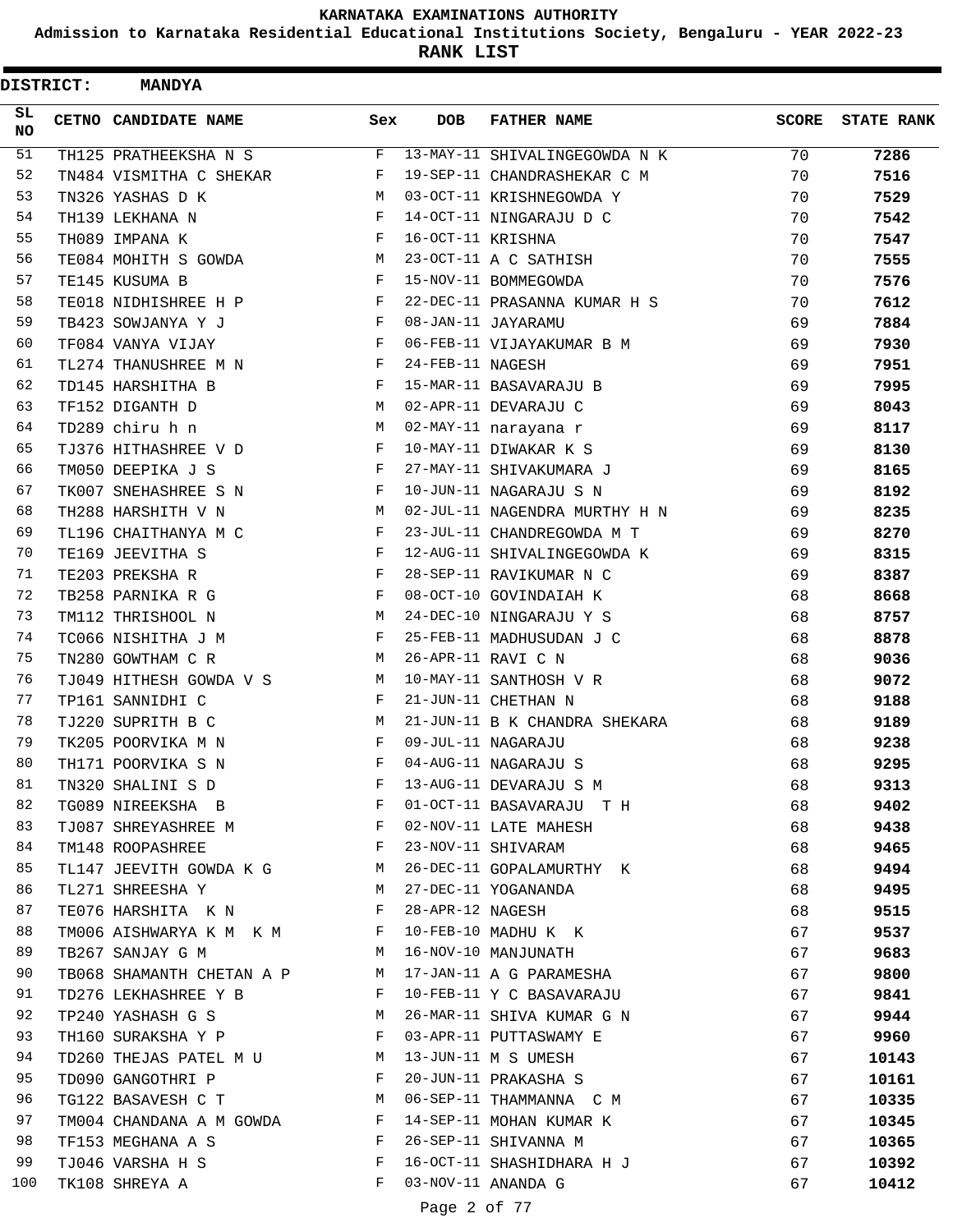**Admission to Karnataka Residential Educational Institutions Society, Bengaluru - YEAR 2022-23**

| <b>DISTRICT:</b> |            | <b>MANDYA</b>            |              |                   |                              |              |                   |
|------------------|------------|--------------------------|--------------|-------------------|------------------------------|--------------|-------------------|
| SL.<br>NO        |            | CETNO CANDIDATE NAME     | Sex          | <b>DOB</b>        | <b>FATHER NAME</b>           | <b>SCORE</b> | <b>STATE RANK</b> |
| 101              |            | TN472 SUNITHA K          | F            |                   | 29-DEC-11 KRISHNE GOWDA D B  | 67           | 10471             |
| 102              |            | TM088 DESHWANTH J.N      | M            | 12-JAN-11 NAGESHA |                              | 66           | 10790             |
| 103              |            | TC282 MANJU PATEL        | M            |                   | 14-APR-11 THYAGARAJU L S     | 66           | 10993             |
| 104              |            | TJ375 ESHANYE MURTHY T   | F            |                   | 19-APR-11 TEJASWI T N        | 66           | 11006             |
| 105              |            | TF163 DEEKSHITHARANI H M | F            | 13-MAY-11 MADESHA |                              | 66           | 11064             |
| 106              |            | TL013 DIGANTH GOWDA M D  | М            |                   | 27-MAY-11 DEVARAJU           | 66           | 11101             |
| 107              |            | TF058 KAVYASHREE B C     | F            |                   | 03-JUN-11 CHIKKAIAH B N      | 66           | 11123             |
| 108              |            | TH001 RAKSHA             | F            |                   | 12-JUN-11 SHIVALINGA N K     | 66           | 11150             |
| 109              |            | TH110 CHANDANA G M       | F            | 08-NOV-11 MALLU N |                              | 66           | 11430             |
| 110              |            | TM087 NAMITHKUMAR P L    | М            |                   | 25-NOV-11 LINGAPPA P C       | 66           | 11451             |
| 111              |            | TL102 CHINMAY A          | M            |                   | 05-DEC-11 ARUNKUMAR          | 66           | 11465             |
| 112              | TB364 ASHA |                          | F            | 09-DEC-11 SWAMY   |                              | 66           | 11469             |
| 113              |            | TL114 BHUVAN GOWDA V     | M            |                   | 02-JAN-11 VENKATESH T        | 65           | 11812             |
| 114              |            | TN073 IMPANA S R         | F            |                   | 12-FEB-11 RAGHAVENDRA S      | 65           | 11897             |
| 115              |            | TC024 MANASVI M          | F            |                   | 18-MAR-11 MANJAIAH           | 65           | 11979             |
| 116              |            | TC064 SANJANA            | F            |                   | 15-APR-11 LATE SHANKARA      | 65           | 12050             |
| 117              |            | TK090 BHOOMIKA H M       | F            |                   | 19-MAY-11 MANCHE GOWDA H B   | 65           | 12132             |
| 118              |            | TH241 TEJASWI E          | F            |                   | 13-JUN-11 LATE EREGOWDA      | 65           | 12202             |
| 119              |            | TM106 YASHASWI S B       | F            |                   | 20-AUG-11 BOMMAIAH S M       | 65           | 12386             |
| 120              |            | TD229 SHREYA             | F            | 09-SEP-11 RAJU    |                              | 65           | 12429             |
| 121              |            | TH021 ANANYA N B         | F            |                   | 18-SEP-11 BASAVARAJU         | 65           | 12456             |
| 122              |            | TK156 IMPANA K M         | F            |                   | 18-SEP-11 MADHU K P          | 65           | 12458             |
| 123              |            | TM103 HEMASAGAR C        | M            |                   | 23-SEP-11 CHANNAKESHAVAIAH B | 65           | 12469             |
| 124              |            | TD184 ROHITHGOWDA B M    | М            |                   | 29-SEP-11 MAHESH B R         | 65           | 12484             |
| 125              |            | TB215 MANOGNYA M         | F            |                   | 31-JAN-11 MANJUNATH          | 64           | 13004             |
| 126              |            | TD077 SARIKA L           | F            | 05-MAR-11 LOKESH  |                              | 64           | 13072             |
| 127              |            | TM153 SAMARTH GOWDA H N  | M            |                   | 31-MAR-11 NAGEGOWDA H        | 64           | 13144             |
| 128              |            | TC376 KEERTHANA C H      | М            |                   | 09-APR-11 HARISH MURTHY      | 64           | 13171             |
| 129              |            | TL047 MOHANKUMARI H      | F            |                   | 12-MAY-11 HONNEGOWDA         | 64           | 13260             |
| 130              |            | TD232 APEKSHA K M        | F            |                   | 01-JUN-11 MAHESH K P         | 64           | 13321             |
| 131              |            | TK030 SUMANTH H S        | M            |                   | 01-JUN-11 SREENIVASA H K     | 64           | 13326             |
| 132              |            | TN166 ARJUN D S          | M            |                   | 27-JUL-11 D P SOMASHEKARA    | 64           | 13482             |
| 133              |            | TN364 MOHAN KUMAR E M    | M            |                   | 30-AUG-11 MARISIDDEGOWDA E S | 64           | 13572             |
| 134              |            | TP155 HITHASHREE         | $\mathbf{F}$ |                   | 20-OCT-11 KANTHARAJ          | 64           | 13661             |
| 135              |            | TH083 YASHWANTHRAJ       | М            |                   | 10-APR-12 VENKATESHA K S     | 64           | 13779             |
| 136              |            | TD082 MANVITHA S R       | F            | 05-OCT-10 RAMESH  |                              | 63           | 13973             |
| 137              |            | TN263 SINCHANA N C       | F            |                   | 11-FEB-11 CHANDRASHEKAR N V  | 63           | 14243             |
| 138              |            | TK219 CHAITRA D H        | F            |                   | 09-MAR-11 HAREESH D N        | 63           | 14298             |
| 139              |            | TL279 DHANALAKSHMI S     | F            |                   | 25-MAR-11 SURESH KUMAR H A   | 63           | 14346             |
| 140              |            | TJ065 KARTHIK B J        | M            |                   | 09-APR-11 JAYARAMU           | 63           | 14387             |
| 141              |            | TH149 SINCHANSHREE G S   | F            |                   | 12-APR-11 SHIVAMURTHY        | 63           | 14397             |
| 142              |            | TG016 MANISH GOWDA C S M |              |                   | 11-MAY-11 SIDDE GOWDA C K    | 63           | 14463             |
| 143              |            | TN482 MANUSHREE T L      | F            |                   | 17-MAY-11 LAKSHMAN T R       | 63           | 14481             |
| 144              |            | TJ158 MADHUSHREE K N     | F            |                   | 07-JUN-11 NATARAJU D         | 63           | 14553             |
| 145              |            | TF208 PREETHAM T C       | M            |                   | 11-JUN-11 CIKKAPUTTA         | 63           | 14571             |
| 146              |            | TL175 BENUSHREE V GOWDA  | F            |                   | 22-JUN-11 VASU H R           | 63           | 14600             |
| 147              |            | TM115 DHANUSHRI          | F            | 02-JUL-11 SURESH  |                              | 63           | 14631             |
| 148              |            | TF157 N MOHITH           | M            |                   | 06-JUL-11 NAGARAJU           | 63           | 14645             |
| 149              |            | TJ105 SANJEEV GOWDA Y P  | M            |                   | 19-JUL-11 PUTTASWAMY Y T     | 63           | 14680             |
| 150              |            | TN487 VEDANTH GOWDA D    | M            |                   | 27-JUL-11 DILIP KUMAR M S    | 63           | 14710             |
|                  |            |                          |              | Page 3 of 77      |                              |              |                   |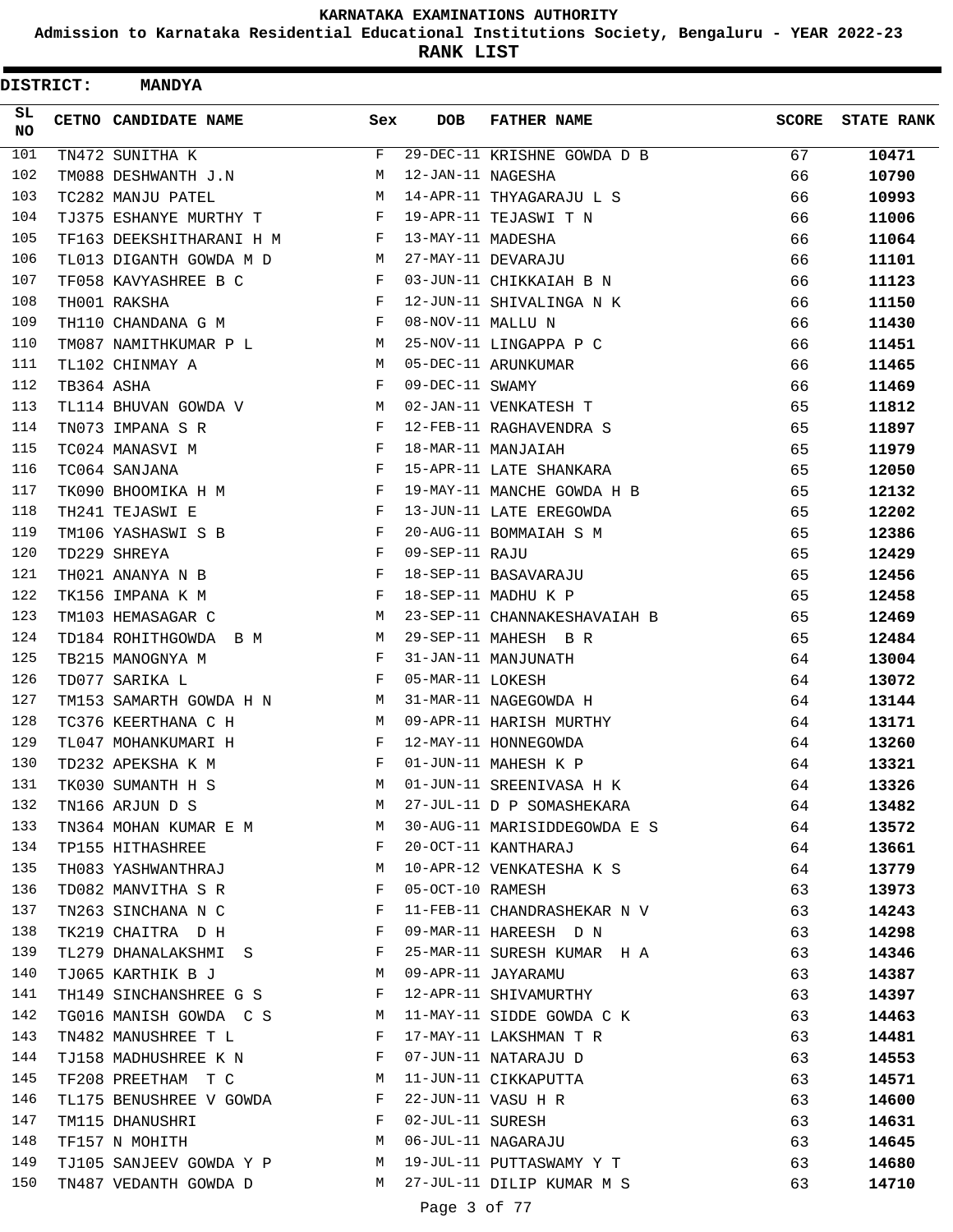**Admission to Karnataka Residential Educational Institutions Society, Bengaluru - YEAR 2022-23**

| <b>DISTRICT:</b> | <b>MANDYA</b>              |            |                   |                             |              |                   |
|------------------|----------------------------|------------|-------------------|-----------------------------|--------------|-------------------|
| SL.<br><b>NO</b> | CETNO CANDIDATE NAME       | Sex        | <b>DOB</b>        | <b>FATHER NAME</b>          | <b>SCORE</b> | <b>STATE RANK</b> |
| 151              | TC281 PRAJWAL C V          | M          |                   | 01-SEP-11 VIJAYA KUMAR      | 63           | 14797             |
| 152              | TE217 CHIRANTHANA S        | F          |                   | 14-SEP-11 SRINIVASA H T     | 63           | 14817             |
| 153              | TG084 DIKESH G S           | M          |                   | 21-OCT-11 SHIVALINGAIAH G M | 63           | 14889             |
| 154              | TJ357 DUSHYANTH P          | M          |                   | 07-NOV-11 PRAKASH K         | 63           | 14917             |
| 155              | TN140 PUSHPA N K           | F          |                   | 18-DEC-11 KARIGOWDA         | 63           | 14965             |
| 156              | TN439 PRAJWAL D            | M          |                   | 31-JUL-10 DEEPAK B V        | 62           | 15104             |
| 157              | TL240 RAKSHA C S           | F          |                   | 08-OCT-10 SRIKANTA C K      | 62           | 15184             |
| 158              | TL057 LOHITHGOWDA B C      | M          |                   | 09-MAR-11 CHANDRASHEKAR B N | 62           | 15565             |
| 159              | TM142 MOHITH K M           | M          |                   | 18-MAR-11 MAHESH K H        | 62           | 15596             |
| 160              | TF113 IMPANA D             | F          |                   | 07-APR-11 DEVARAJU          | 62           | 15671             |
| 161              | TG021 MAANVI R             | $_{\rm F}$ |                   | 11-MAY-11 RAVINDRA          | 62           | 15780             |
| 162              | TK162 YASHASHWINI D U      | F          |                   | 19-MAY-11 UMESHA D S        | 62           | 15805             |
| 163              | TP146 SINCHITHA B R        | F          |                   | 25-MAY-11 RAJU B V          | 62           | 15822             |
| 164              | TK175 KUSHAL C S           | M          |                   | 11-JUN-11 SIDDARAJU C J     | 62           | 15889             |
| 165              | TL205 CHINMAYE GOWDA P K   | F          |                   | 22-JUL-11 KUMARA P B        | 62           | 16038             |
| 166              | TC068 SUPRITHA             | F          |                   | 01-SEP-11 NAGARAJEGOWDA     | 62           | 16153             |
| 167              | TL039 BHOOMIKA B R         | F          |                   | 06-SEP-11 RAJASHEKHAR B H   | 62           | 16159             |
| 168              | TN141 SHARATH K            | M          |                   | 22-SEP-11 KRISHNA S         | 62           | 16190             |
| 169              | TJ335 GAGANASHREE G S      | F          |                   | 01-DEC-11 SATHISH G P       | 62           | 16310             |
| 170              | TN006 HANVITH GOWDA        | M          |                   | 06-FEB-12 CHIKKATHAMMEGOWDA | 62           | 16359             |
| 171              | TH094 GANAVI               | F          |                   | 30-OCT-10 HANUMANTHU        | 61           | 16624             |
| 172              | TD018 SHASHANK GOWDA M A   | M          |                   | 13-NOV-10 ANDANI P          | 61           | 16645             |
| 173              | TN411 KAVANA<br>мк         | F          |                   | 17-JAN-11 KANTHARAJU        | 61           | 16807             |
| 174              | TB147 YASHWANTH K          | M          |                   | 29-JAN-11 KRISHNE GOWDA     | 61           | 16833             |
| 175              | TL260 GAGANGOWDA C R       | М          |                   | 03-FEB-11 RAGHU C G         | 61           | 16842             |
| 176              | TL160 VANDITHA A           | F          |                   | 14-FEB-11 ARUN KUMAR        | 61           | 16875             |
| 177              | TG112 BHAMAMANI B          | F          |                   | 05-MAR-11 LATE BASAVARAJU K | 61           | 16923             |
| 178              | TP249 SHIVAKUMAR G S       | М          |                   | 14-MAR-11 SIDDARAJU         | 61           | 16967             |
| 179              | TG118 HITHESH R J          | M          |                   | 15-MAR-11 JALENDRA R S      | 61           | 16969             |
| 180              | TN365 CHINMAYI M B         | F          |                   | 05-APR-11 BALARAMEGOWDA M J | 61           | 17034             |
| 181              | TP064 MITHUN N C GOWDA     | M          |                   | 14-APR-11 CHOWDE GOWDA N M  | 61           | 17070             |
| 182              | TJ074 ARUN M               | M          |                   | 22-APR-11 MOHAN KUMAR       | 61           | 17091             |
| 183              | TC242 LAVANYA D B          | F          |                   | 26-APR-11 BHAKTHESH B M     | 61           | 17115             |
| 184              | TK098 NAYANA S             | F          |                   | 17-MAY-11 SHIVALINGAIAH K   | 61           | 17182             |
| 185              | TL229 NAGENDRA T S         | M          |                   | 26-MAY-11 SANTHOSH T S      | 61           | 17211             |
| 186              | TF076 KIRANKUMAR M B       | M          |                   | 03-JUN-11 BASAVARAJU        | 61           | 17246             |
| 187              | TE125 HITHESH GOWDA P C    | М          |                   | 05-JUN-11 CHIKKEGOWDA B     | 61           | 17256             |
| 188              | TJ345 MANYA                | F          | 08-JUN-11 ANILOO  |                             | 61           | 17261             |
| 189              | TD126 NISARGA B R          | F          |                   | 14-JUN-11 B L RAMU          | 61           | 17283             |
| 190              | TG140 VEERABHADRASWAMY V C | M          |                   | 28-JUL-11 CHANDRASHEKRA V R | 61           | 17442             |
| 191              | TJ010 NISHCHITHA           | F          |                   | 08-AUG-11 PRASANNA C        | 61           | 17480             |
| 192              | TJ374 R GAHANASHREE        | F          | 14-AUG-11 RAVI K  |                             | 61           | 17500             |
| 193              | TH036 SUDARSHAN B R        | М          |                   | 15-AUG-11 REVANNA B R       | 61           | 17504             |
| 194              | TJ346 HARSHA S             | М          | 27-AUG-11 SHANKAR |                             | 61           | 17541             |
| 195              | TB046 INCHARA C P          | F          |                   | 15-SEP-11 PRABHUDEV         | 61           | 17591             |
| 196              | TF117 SOWMYA SHREE M H     | F          |                   | 09-OCT-11 HARISHA M R       | 61           | 17639             |
| 197              | TN109 LAKSHMISHREE R       | F          |                   | 13-OCT-11 RAMASWAMY M       | 61           | 17649             |
| 198              | TJ176 KISHAN R GOWDA       | M          |                   | 17-OCT-11 RAMEGOWDA C J     | 61           | 17657             |
| 199              | TN403 ROHITH T P           | М          |                   | 20-OCT-11 PURUSHOTHAMA T P  | 61           | 17666             |
| 200              |                            | M          | 06-NOV-11 SHYAM   |                             |              |                   |
|                  | TN321 SUJITH S S           |            |                   |                             | 61           | 17692             |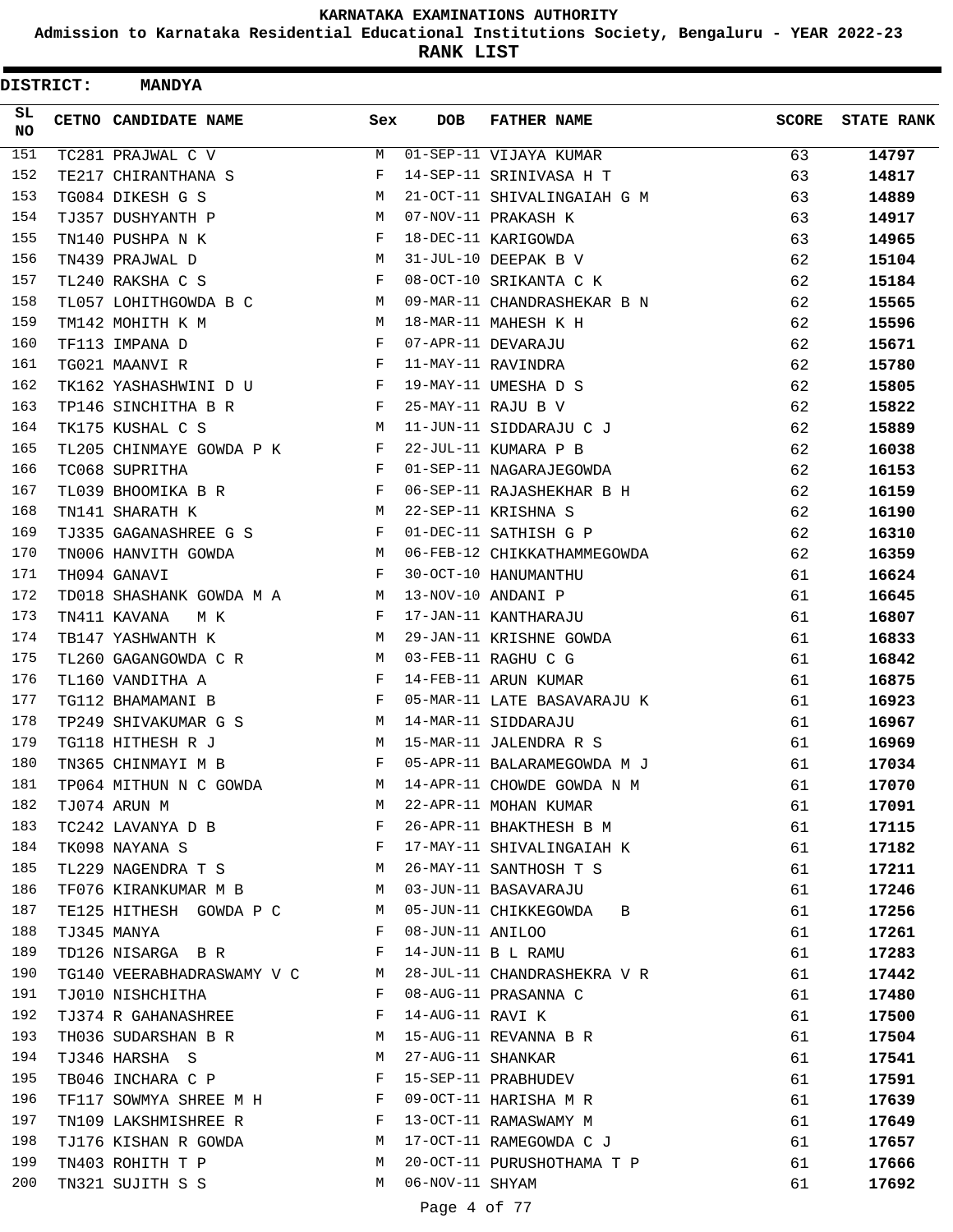**Admission to Karnataka Residential Educational Institutions Society, Bengaluru - YEAR 2022-23**

| <b>DISTRICT:</b> | <b>MANDYA</b>               |              |                   |                                              |              |                   |
|------------------|-----------------------------|--------------|-------------------|----------------------------------------------|--------------|-------------------|
| SL<br><b>NO</b>  | <b>CETNO CANDIDATE NAME</b> | Sex          | DOB               | <b>FATHER NAME</b>                           | <b>SCORE</b> | <b>STATE RANK</b> |
| 201              | TE173 HAMSINI P GOWDA       | F            |                   | 18-NOV-11 PRAKASH BR                         | 61           | 17717             |
| 202              | TB097 BHARATH M             | M            |                   | 26-DEC-11 MANJEGOWDA                         | 61           | 17757             |
| 203              | TB137 SEVANTH M             | M            | 30-DEC-11 MANJU M |                                              | 61           | 17763             |
| 204              | TG001 PRAKUL P N            | М            |                   | 16-JAN-12 NAGARAJU D                         | 61           | 17776             |
| 205              | TJ017 HEMANTH               | M            | 09-AUG-10 KUMAR   |                                              | 60           | 17933             |
| 206              | TK058 DHYANRAJ R            | M            |                   | 14-OCT-10 RAJENDRA N                         | 60           | 18025             |
| 207              | TD005 HARSHITHA NS          | F            |                   | 10-NOV-10 SIDDARAJU NS                       | 60           | 18082             |
| 208              | TJ056 ASHWIN GOWDA K        | M            |                   | 12-FEB-11 K R KUMAR                          | 60           | 18303             |
| 209              | TF006 PUNITH PATEL          | М            |                   | 20-MAR-11 NAGRAJU C                          | 60           | 18410             |
| 210              | TH107 HARSHIL M N           | М            |                   | 11-APR-11 NAGENDRA M V                       | 60           | 18485             |
| 211              | TL002 NANDINIGOWDA C E      | F            |                   | 20-APR-11 EREGOWDA C D                       | 60           | 18533             |
| 212              | TJ373 SHALINI P             | F            |                   | 25-APR-11 PRAKASH B M                        | 60           | 18557             |
| 213              | TF200 VARALAKSHMI           | F            |                   | 09-MAY-11 SWAMY M C MADAHALLI<br>CHINNASWAMY | 60           | 18601             |
| 214              | TF021 MANVITH GOWDA S       | М            |                   | 21-MAY-11 SHIVALINGA                         | 60           | 18647             |
| 215              | TC082 PRAJWAL Y M           | М            | 29-MAY-11 MURTHI  |                                              | 60           | 18672             |
| 216              | TD147 DHRUTHI VENKATESH     | F            |                   | 23-JUN-11 VENKATESH B H                      | 60           | 18773             |
| 217              | TH286 HARSHITH H B          | M            |                   | 04-JUL-11 BANDIGOWDA                         | 60           | 18817             |
| 218              | TD264 SRUJANGOWDA           | М            |                   | 04-JUL-11 KEMPARAJU                          | 60           | 18818             |
| 219              | TH244 SIRIN K               | F            |                   | 18-JUL-11 KUMARA K N                         | 60           | 18875             |
| 220              | TC259 SHREYA N              | F            |                   | 12-AUG-11 NAGARAJU G                         | 60           | 18946             |
| 221              | TN313 THEJASHREE K          | F            | 07-SEP-11 KUMAR M |                                              | 60           | 19028             |
| 222              | TE233 AMULYA U P            | F            |                   | 14-SEP-11 PUTTASWAMY                         | 60           | 19048             |
| 223              | TK148 CHIRANTH H R          | М            |                   | 14-SEP-11 RAVI H N                           | 60           | 19050             |
| 224              | TH137 VAISHNAVI             | F            |                   | 20-SEP-11 MAHADEVAIAH R D                    | 60           | 19067             |
| 225              | TN199 HANSIKA M GOWDA       | F            |                   | 22-SEP-11 K M MANCHEGOWDA                    | 60           | 19071             |
| 226              | TJ305 YASHWANTH H P         | M            |                   | 02-OCT-11 PUTTABOREGOWDA                     | 60           | 19089             |
| 227              | TJ163 M P SIDDHARTH MOURYA  | М            |                   | 11-OCT-11 MADHUKUMAR K                       | 60           | 19108             |
| 228              | TF086 ANANYA V              | F            |                   | 11-NOV-11 VASUDEVA                           | 60           | 19176             |
| 229              | TG107 SHAILESH GOWDA H P    | М            |                   | 27-DEC-11 PRAKASH K S                        | 60           | 19251             |
| 230              | TH233 INCHANA K N           | $\mathbf F$  |                   | 15-MAR-01 NAGARAJU                           | 59           | 19279             |
| 231              | TM023 NIVEDITHA T T         | F            |                   | 28-JAN-10 THIMMEGOWDA T T                    | 59           | 19314             |
| 232              | TD052 GANAVI C M            | $\mathbf{F}$ |                   | 18-OCT-10 MARISWAMI C B                      | 59           | 19524             |
| 233              | TE112 PREETHI C N           | F            | 27-OCT-10 NAGESH  |                                              | 59           | 19543             |
| 234              | TD044 SHRAVANTH KUMAR C     | M            |                   | 02-FEB-11 KUMARA C U                         | 59           | 19790             |
| 235              | TH185 MAHADEVAPRASAD B S    | M            |                   | 15-MAR-11 SANTHOSH B M                       | 59           | 19927             |
| 236              | TK127 VEEKSHA M R           | F            |                   | 06-MAY-11 RAJESH MC                          | 59           | 20118             |
| 237              | TJ266 HARSHITH KUMAR S      | M            |                   | 06-JUN-11 SHIVARAMU S B                      | 59           | 20249             |
| 238              | TH154 AISHWARYA             | F            | 11-JUN-11 KRISHNA |                                              | 59           | 20265             |
| 239              | TH078 TEJASHREE K           | F            |                   | 13-JUN-11 KALEGOWDA                          | 59           | 20272             |
| 240              | TG123 NITHIN K              | М            |                   | 14-JUN-11 KAMALDAS S                         | 59           | 20278             |
| 241              | TD046 RAJATH ADESH          | M            |                   | 27-JUN-11 PUTTASWAMY K G                     | 59           | 20333             |
| 242              | TH040 YOGANANDA J S         | M            |                   | 08-AUG-11 SHIVARAJU                          | 59           | 20510             |
| 243              | TH158 HARSHITH GOWDA A S    | M            |                   | 14-AUG-11 SHIVALINGE GOWDA                   | 59           | 20529             |
| 244              | TH076 MADAN                 | M            |                   | 30-AUG-11 B S BYRAPPA                        | 59           | 20574             |
| 245              | TF136 LOHITH SURYA H S M    |              |                   | 16-SEP-11 SATHISHA H M                       | 59           | 20618             |
| 246              | TL197 SINCHANA M D          | F            |                   | 08-OCT-11 DHANANJAYA M B                     | 59           | 20667             |
| 247              | TG064 SAMYAMA T R           | F            |                   | 05-NOV-11 RAVI T K                           | 59           | 20719             |
| 248              | TE052 AMITH GOWDA A B       | <b>M</b>     |                   | 01-DEC-11 BOREGOWDA S                        | 59           | 20788             |
| 249              | TL250 AKASH KANDHAR         | M            | 15-DEC-11 MONAIAH |                                              | 59           | 20809             |
|                  |                             |              |                   |                                              |              |                   |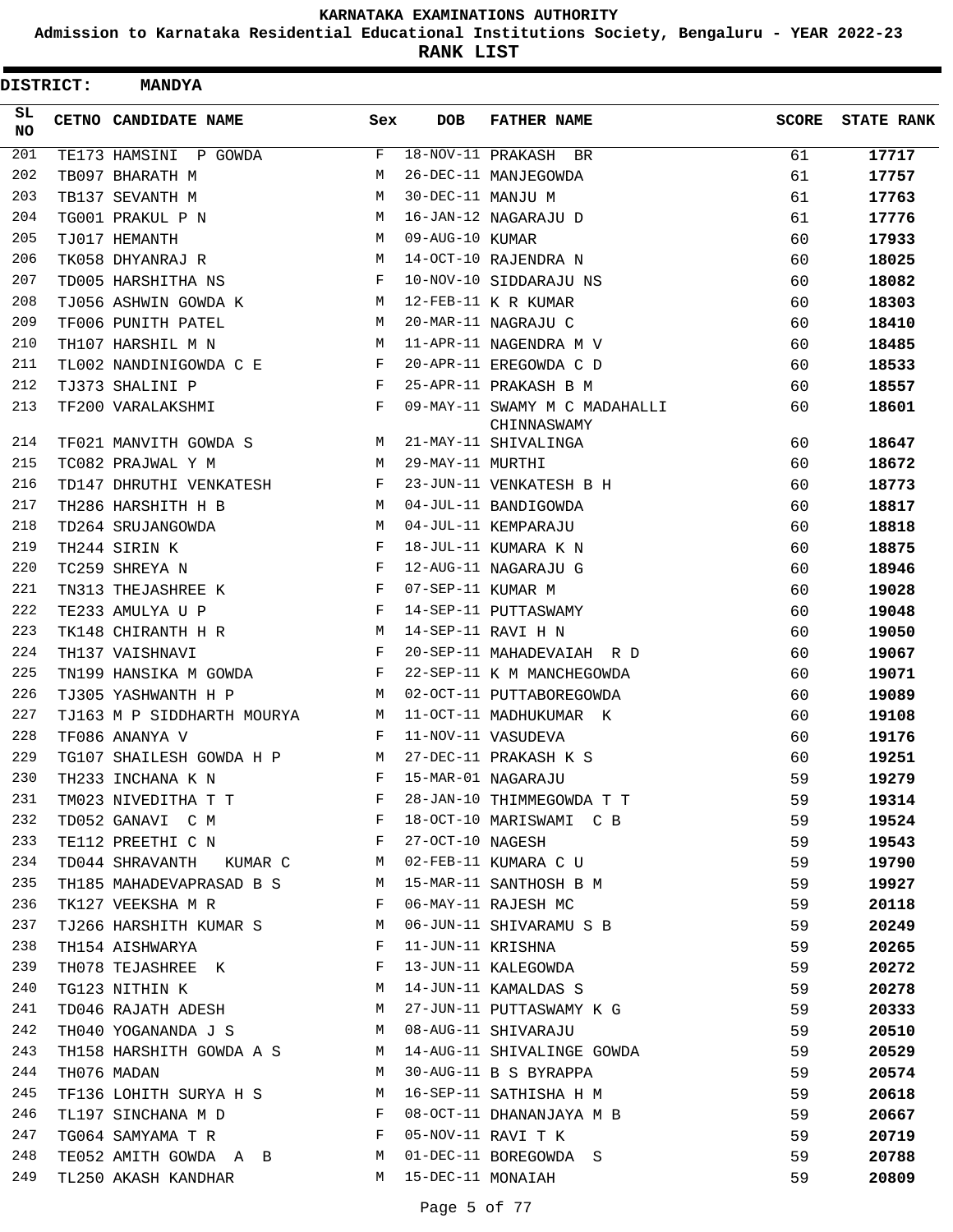**Admission to Karnataka Residential Educational Institutions Society, Bengaluru - YEAR 2022-23**

| <b>DISTRICT:</b> |            | <b>MANDYA</b>          |            |                   |                               |              |                   |
|------------------|------------|------------------------|------------|-------------------|-------------------------------|--------------|-------------------|
| SL.<br><b>NO</b> |            | CETNO CANDIDATE NAME   | Sex        | <b>DOB</b>        | <b>FATHER NAME</b>            | <b>SCORE</b> | <b>STATE RANK</b> |
| 250              |            | TE192 PARINITHA N S    | F          |                   | 18-DEC-11 NANJUNDASWAMY K B   | 59           | 20811             |
| 251              |            | TC120 PREKSHITHA N R   | F          |                   | 19-DEC-11 RAGHAVENDRA N S     | 59           | 20813             |
| 252              |            | TJ231 BINDUSHREE C S   | F          |                   | 25-DEC-11 SHIVAMURTHY G       | 59           | 20825             |
| 253              |            | TK039 NEHASHEKAR C     | F          |                   | 19-JAN-12 K CHANDRASHEKARA    | 59           | 20848             |
| 254              |            | TN181 HRUTHIK C Y      | M          |                   | 25-OCT-10 YOGARAJU P          | 58           | 21126             |
| 255              |            | TM114 BHAVANIKA K R    | F          |                   | 07-DEC-10 K A REVANNA         | 58           | 21207             |
| 256              |            | TL164 SANIKA V S       | F          |                   | 10-DEC-10 SOMASHEKHAR V R     | 58           | 21213             |
| 257              | TH238 SONA |                        | F          | 12-DEC-10 NAGESH  |                               | 58           | 21222             |
| 258              |            | TM015 INCHARA S Y      | $_{\rm F}$ |                   | 18-DEC-10 YOGESH H G          | 58           | 21239             |
| 259              |            | TL152 GOUTHAM          | М          |                   | 07-JAN-11 BHALARAM D H        | 58           | 21302             |
| 260              |            | TN268 VARSHINI S       | $_{\rm F}$ |                   | 18-JAN-11 SHIVAMURTHY         | 58           | 21346             |
| 261              |            | TC156 CHARITHRA GOWDA  | F          |                   | 10-FEB-11 PRASANNA KUMAR KM   | 58           | 21404             |
| 262              |            | TP115 THANMAY A C      | F          |                   | 22-MAR-11 CHANDRASHEKAR A S   | 58           | 21554             |
| 263              |            | TC204 BINDU            | F          |                   | 26-MAR-11 MANJEGOWDA          | 58           | 21571             |
| 264              |            | TK220 SUBRAMANYA H K   | M          |                   | 26-MAR-11 KUMAR H S           | 58           | 21574             |
| 265              |            | TC157 SRIKANTH D       | M          |                   | 08-APR-11 DHARNENDRA G K      | 58           | 21632             |
| 266              |            | TD262 MANYASHREE HK    | F          |                   | 15-APR-11 KRISHNA G           | 58           | 21661             |
| 267              |            | TG026 SEVANTHI         | F          |                   | 19-APR-11 SHIVANNA A S        | 58           | 21680             |
| 268              |            | TE175 SHARANYA M N     | $_{\rm F}$ |                   | 26-APR-11 NANJESH M G         | 58           | 21710             |
| 269              |            | TB024 SANJU D H        | М          |                   | 27-APR-11 HARISH D T          | 58           | 21716             |
| 270              |            | TH161 SAINA SRIKANTA M | F          |                   | 22-MAY-11 SRIKANTA M          | 58           | 21820             |
| 271              |            | TJ144 SANJAY S         | M          |                   | 25-MAY-11 SHREENIVASA         | 58           | 21829             |
| 272              |            | TP250 JAGADEESHA P     | M          |                   | 18-JUN-11 PARAMESHA P J       | 58           | 21935             |
| 273              |            | TM042 LIKHITHA M C     | F          |                   | 27-JUN-11 CHALUVARAJU         | 58           | 21975             |
| 274              |            | TB197 THEJAS R GOWDA   | М          |                   | 07-AUG-11 RAMEGOWDA           | 58           | 22135             |
| 275              |            | TH159 DEEPTHI R        | F          |                   | 13-SEP-11 RAJESH R            | 58           | 22255             |
| 276              |            | TN175 PRAKRUTHI M      | F          |                   | 10-OCT-11 MAHADEVA            | 58           | 22329             |
| 277              |            | TG005 NITHIN S         | М          | 28-OCT-11 SHANKAR |                               | 58           | 22354             |
| 278              |            | TJ091 MOWLYANAVEEN H N | F          |                   | 19-NOV-11 NAVEEN KUMAR H N    | 58           | 22402             |
| 279              |            | TL209 POOJITHA D       | F          |                   | 21-NOV-11 DINESH B N          | 58           | 22404             |
| 280              |            | TE120 YASH K A         | М          |                   | 26-NOV-11 ANIL KUMAR K S      | 58           | 22415             |
| 281              |            | TD006 MONIKA P         | F          |                   | 17-DEC-11 PRAMOD B            | 58           | 22452             |
| 282              |            | TK070 NISHANTH GOWDA   | М          |                   | 22-DEC-11 VEERESHKUMAR B K    | 58           | 22461             |
| 283              |            | TE123 RAKSHA<br>MG     | F          | $04-NOV-10$ GUNDA |                               | 57           | 22817             |
| 284              |            | TC233 KIRAN            | F          |                   | 11-DEC-10 BOJEGOWDA           | 57           | 22901             |
| 285              |            | TH262 MANISHA M G      | F          |                   | 14-FEB-11 GIRI KUMAR          | 57           | 23107             |
| 286              |            | TN375 ACHUTH A         | М          |                   | 21-FEB-11 ASHOK T K           | 57           | 23133             |
| 287              |            | TE023 YASHASH B R      | М          | 26-FEB-11 RAJU    |                               | 57           | 23154             |
| 288              |            | TJ182 SINCHANA H R     | F          |                   | 01-APR-11 RAGHUPATHI H S      | 57           | 23272             |
| 289              |            | TD277 LAVANYA R        | F          |                   | 05-APR-11 RAJANNA KC          | 57           | 23287             |
| 290              |            | TB406 PREETHAM H A     | M          | 08-APR-11 ASHOKA  |                               | 57           | 23301             |
| 291              |            | TE016 SHARANYA T       | F          |                   | 23-MAY-11 THIMMESH T          | 57           | 23491             |
| 292              |            | TC226 GURU H G         | M          |                   | 31-MAY-11 GANESHA H C         | 57           | 23518             |
| 293              |            | TH206 PUNITH KUMAR K M | М          |                   | 10-JUN-11 MAHADEVASWAMY       | 57           | 23570             |
| 294              |            | TG114 CHAITHRA C S     | F          | 26-JUN-11 SHANKAR |                               | 57           | 23647             |
| 295              |            | TC284 RASHMI           | F          | 20-JUL-11 KUMARA  |                               | 57           | 23758             |
| 296              |            | TP245 ASHWIN H C       | M          |                   | 23-JUL-11 CHANDRASHEKARA H N  | 57           | 23771             |
| 297              |            | TB308 VAIBHAV MS       | M          |                   | 05-AUG-11 MANJAPPA            | 57           | 23832             |
| 298              |            | TP138 SHRAVANTHI N     | F          |                   | 13-AUG-11 NANJUNDA            | 57           | 23868             |
| 299              |            | TJ281 DARSHAN D        | M          |                   | 16-AUG-11 DHEERENDRAKUMAR K L | 57           | 23879             |
|                  |            |                        |            | Page 6 of 77      |                               |              |                   |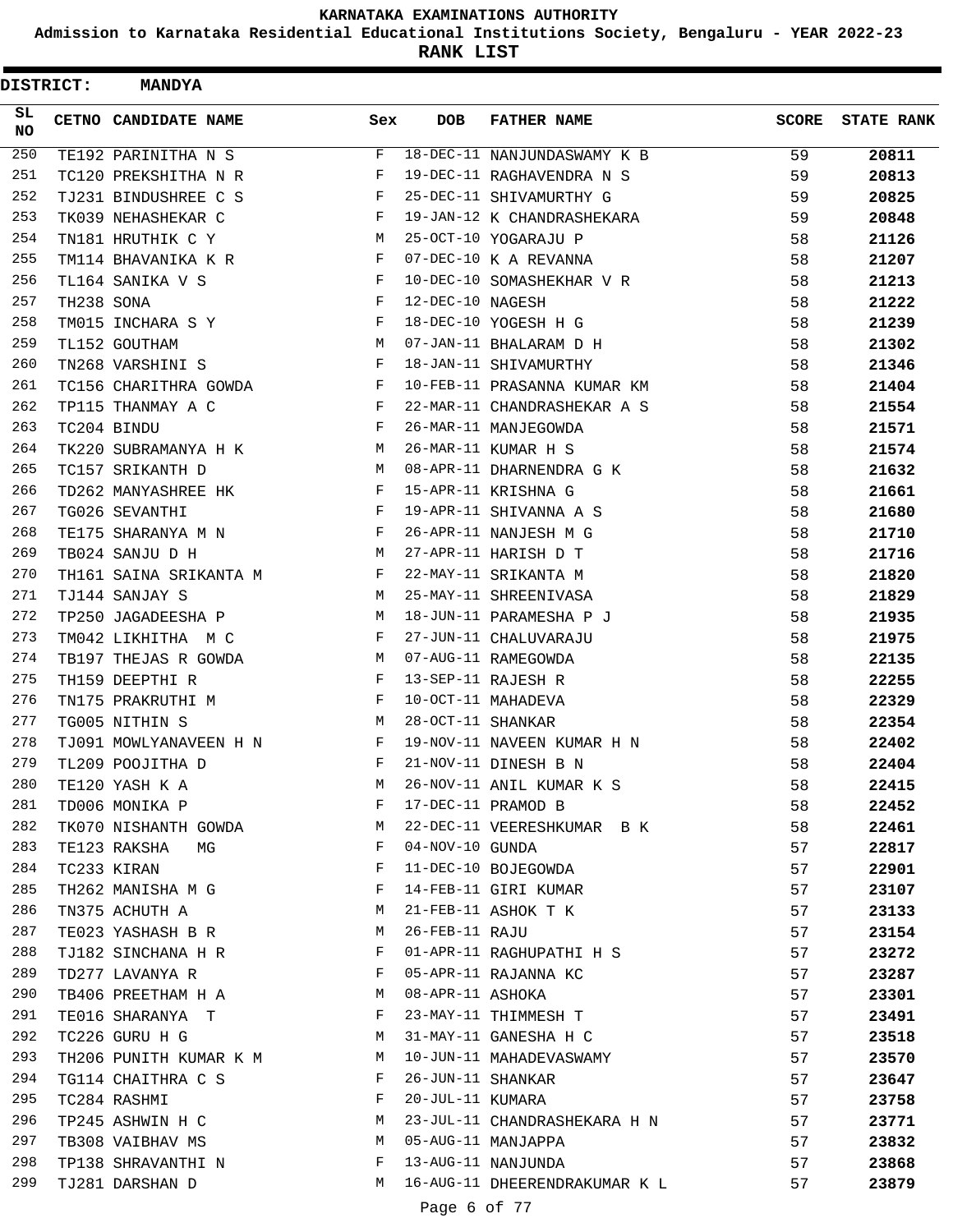**Admission to Karnataka Residential Educational Institutions Society, Bengaluru - YEAR 2022-23**

| <b>DISTRICT:</b> | <b>MANDYA</b>                |     |                   |                             |              |                   |
|------------------|------------------------------|-----|-------------------|-----------------------------|--------------|-------------------|
| SL.<br><b>NO</b> | CETNO CANDIDATE NAME         | Sex | <b>DOB</b>        | <b>FATHER NAME</b>          | <b>SCORE</b> | <b>STATE RANK</b> |
| 300              | TG047 MADESHA C R            | M   | 16-AUG-11 RAVI M  |                             | 57           | 23882             |
| 301              | TB055 PRANAM GOWDA M P       | M   |                   | 26-AUG-11 PAPPANNA          | 57           | 23925             |
| 302              | TP212 MOHITH V               | M   |                   | 29-AUG-11 VENUGOPAL AS      | 57           | 23939             |
| 303              | TD271 PUNYA SHREE            | F   |                   | 31-AUG-11 SATHISHA          | 57           | 23944             |
| 304              | TE119 BABITHA GOWDA H M      | F   |                   | 06-SEP-11 MAHESHA H G       | 57           | 23958             |
| 305              | TD162 CHANDAN C R            | M   | 13-SEP-11 RAMESH  |                             | 57           | 23979             |
| 306              | TH243 RISHITHA N U           | F   |                   | 30-SEP-11 UMESHA N P        | 57           | 24023             |
| 307              | TJ172 PRUTHVI L R            | M   |                   | 09-OCT-11 RAVIKUMAR L M     | 57           | 24046             |
| 308              | TF128 INDUSHREE S R          | F   |                   | 14-OCT-11 SHIVAKUMAR M K    | 57           | 24070             |
| 309              | TG027 PRUTHVI G J            | М   |                   | 26-OCT-11 JAGADEESHA P      | 57           | 24104             |
| 310              | TB269 THANUSHRI N A          | F   |                   | 04-NOV-11 ASHWATH N B       | 57           | 24123             |
| 311              | TK134 KEERTHI VENKATESHA K S | M   |                   | 13-NOV-11 SRINIVASA         | 57           | 24151             |
| 312              | TK056 G N VAIBHAV            | M   |                   | 14-NOV-11 NANDISHA          | 57           | 24154             |
| 313              | TB242 VIDYA R                | F   |                   | 11-DEC-11 RAVEESHA S R      | 57           | 24212             |
| 314              | TL247 SANJU S                | M   |                   | 12-DEC-11 SIDDLINGAIAH N    | 57           | 24215             |
| 315              | TD188 MANVITHA M S           | F   | 16-DEC-11 SHEKHAR |                             | 57           | 24220             |
| 316              | TD050 SHIVAPRASADA K G       | M   |                   | 19-DEC-11 GIRISH M K        | 57           | 24224             |
| 317              | TF038 DEEPA D                | F   |                   | 16-MAR-10 DEVARAJ M         | 56           | 24340             |
| 318              | TL223 SHARATH L C            | M   |                   | 02-JUL-10 CHANDREGOWDA L K  | 56           | 24385             |
| 319              | TF027 LIKHITH GOWDA M C      | М   |                   | 23-OCT-10 CHINNASWAMY M C   | 56           | 24556             |
| 320              | TN446 KISHAN GOWDA M R       | М   | 24-NOV-10 RAJU R  |                             | 56           | 24631             |
| 321              | TG135 PUNYA S                | F   |                   | 02-JAN-11 SATHISH H         | 56           | 24750             |
| 322              | TB412 MANASA                 | F   |                   | 11-JAN-11 YOGENDRA          | 56           | 24783             |
| 323              | TE060 SHRISHMA S SHETTY      | F   |                   | 27-FEB-11 C V SRINIVAS      | 56           | 24936             |
| 324              | TJ393 HAMSINI M K            | F   |                   | 15-MAR-11 KRISHNEGOWDA S    | 56           | 24996             |
| 325              | TL038 HARSHASHREE K V        | F   |                   | 16-MAR-11 VENKATESH R       | 56           | 24999             |
| 326              | TL074 B L SRUJAN GOWDA       | м   |                   | 27-MAR-11 MANJUNATHA        | 56           | 25041             |
| 327              | TJ013 CHAITHANYA H S         | F   |                   | 05-APR-11 SHASHIDHARA       | 56           | 25088             |
| 328              | TJ139 SHREYAS GOWDA B S      | M   |                   | 25-APR-11 SIDDHARAJU B S    | 56           | 25195             |
| 329              | TJ062 GAGANA M V             | F   |                   | 27-APR-11 VIJAY KUMAR M K   | 56           | 25198             |
| 330              | TL142 SHREYA BHARATH C B     | F   |                   | 22-MAY-11 BHARATH KUMAR     | 56           | 25303             |
| 331              | TN464 POORNACHANDRA H H      | M   |                   | 11-JUN-11 HEMANTH KUMAR H M | 56           | 25404             |
| 332              | TH122 SANJAY KUMAR P         | М   |                   | 19-JUN-11 PUTTAIAH          | 56           | 25435             |
| 333              | TF078 LAVANYA                | F   |                   | 27-JUN-11 PUTTAMADU         | 56           | 25475             |
| 334              | TN325 SANDYA                 | F   |                   | 28-JUN-11 KARIYAIAH         | 56           |                   |
| 335              | TJ274 KEERTHANA B R          | F   |                   | 01-JUL-11 RAVIKUMAR B N     | 56           | 25486             |
| 336              | TL030 MANASA                 | F   | 04-JUL-11 SATHISH |                             | 56           | 25498             |
| 337              |                              | F   |                   | 18-JUL-11 NARAYANA          |              | 25513             |
| 338              | TP251 GANAVI M N             |     |                   |                             | 56           | 25578             |
| 339              | TH211 THANMAYI K N           | F   |                   | 07-AUG-11 NAGALINGEGOUDA    | 56           | 25656             |
|                  | TN190 SURYA GOWDA R          | М   |                   | 11-AUG-11 RAMESH P J        | 56           | 25672             |
| 340              | TJ133 ANUSH GOWDA S          | М   |                   | 22-AUG-11 SHREEDHARA J      | 56           | 25705             |
| 341              | TK112 KEERTHANA D M          | F   |                   | 21-SEP-11 MARIGOWDA         | 56           | 25818             |
| 342              | TJ106 RAJATHGOWDA            | М   | 28-SEP-11 MANJU   |                             | 56           | 25841             |
| 343              | TN387 HITHASHREE S M         | F   |                   | 20-OCT-11 MAHADEVA S D      | 56           | 25900             |
| 344              | TF122 THEJASWINI N           | F   | 25-OCT-11 NAGANNA |                             | 56           | 25920             |
| 345              | TN008 PRAKRUTHI G K          | F   |                   | 10-NOV-11 KUMAR G K         | 56           | 25963             |
| 346              | TB020 DEEKSHITHA A C         | F   | 12-NOV-11 CHANDRA |                             | 56           | 25968             |
| 347              | TL188 HARSHA                 | М   |                   | 16-NOV-11 NAGARAJA          | 56           | 25979             |
| 348              | TN227 PRADEEP G Y            | М   |                   | 18-NOV-11 YOGENDRA G K      | 56           | 25988             |
| 349              | TH281 ANUSHREE               | F   |                   | 20-NOV-11 MAHADEVA          | 56           | 25997             |
|                  |                              |     | Page 7 of 77      |                             |              |                   |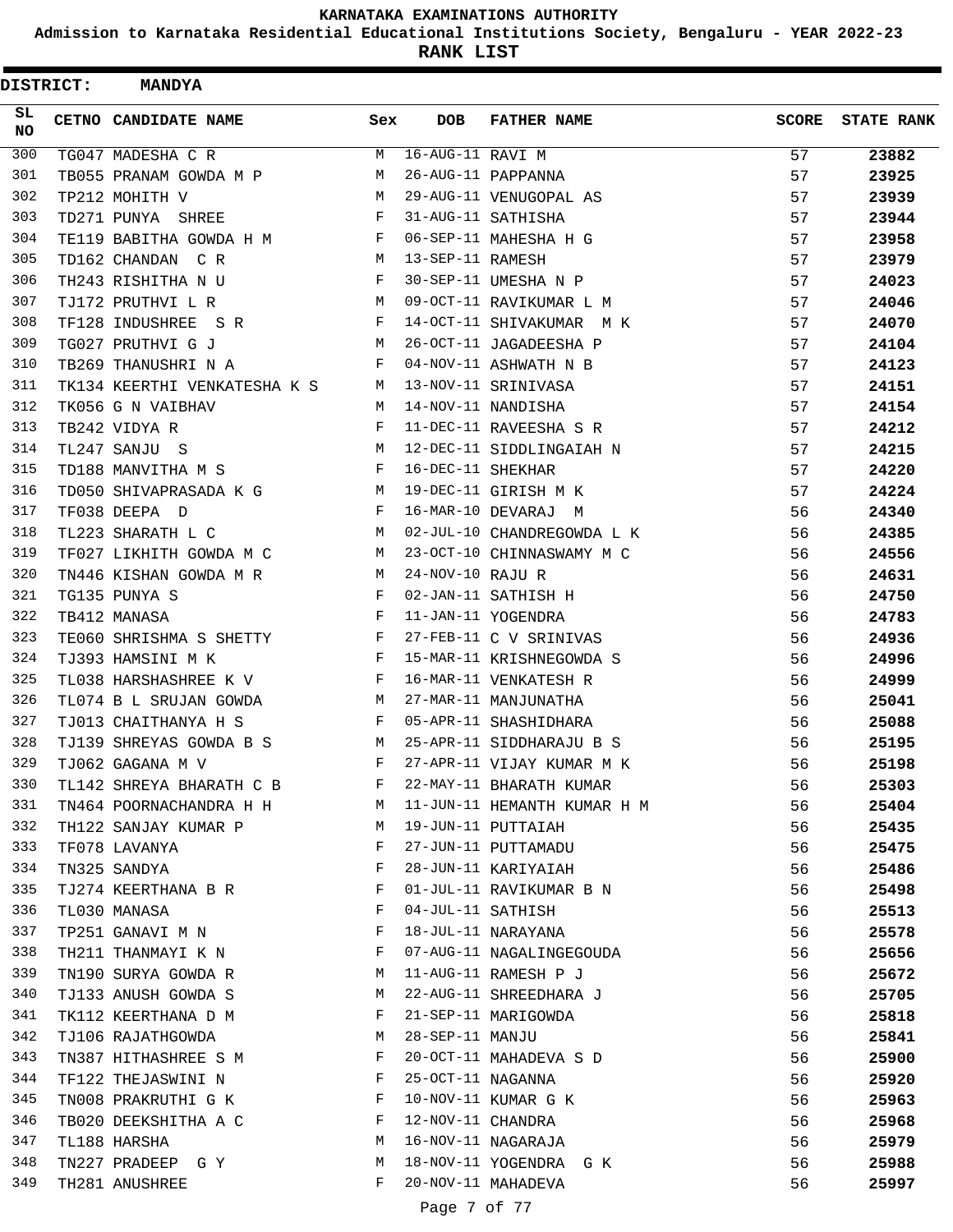**Admission to Karnataka Residential Educational Institutions Society, Bengaluru - YEAR 2022-23**

| <b>DISTRICT:</b> |            | <b>MANDYA</b>            |     |                   |                               |              |                   |
|------------------|------------|--------------------------|-----|-------------------|-------------------------------|--------------|-------------------|
| SL.<br><b>NO</b> |            | CETNO CANDIDATE NAME     | Sex | <b>DOB</b>        | <b>FATHER NAME</b>            | <b>SCORE</b> | <b>STATE RANK</b> |
| 350              |            | TN394 BINDU E D          | F   |                   | 10-DEC-11 DEVARAJU            | 56           | 26050             |
| 351              |            | TK097 BHAVISH BOUDH H G  | М   |                   | 14-OCT-10 H G GANGARAJU       | 55           | 26392             |
| 352              |            | TP197 YASHASWINI S       | F   |                   | 08-NOV-10 SHIVAKUMAR          | 55           | 26448             |
| 353              |            | TE231 VARSHITHGOWDA K    | М   |                   | 20-DEC-10 KALEGOWDA           | 55           | 26575             |
| 354              |            | TB425 BANDHAVYA P        | F   |                   | 04-JAN-11 PURUSHOTHAM S       | 55           | 26641             |
| 355              |            | TD194 CHIRAG S           | М   |                   | 13-JAN-11 SURESH K H          | 55           | 26665             |
| 356              |            | TB206 NAYANA             | F   |                   | 16-JAN-11 CHIKKEGOWDA         | 55           | 26676             |
| 357              |            | TC078 RAKSHITHA C S      | F   |                   | 25-JAN-11 SWAMIGOWDA C K      | 55           | 26712             |
| 358              |            | TL132 SUHAS M S          | М   |                   | 05-FEB-11 SATHISHKUMAR T L    | 55           | 26750             |
| 359              |            | TN406 LOHITH C M         | М   |                   | 10-FEB-11 MURALIDASA          | 55           | 26764             |
| 360              |            | TL213 HONNU P GOWDA      | F   |                   | 16-FEB-11 PRAKASHA R          | 55           | 26789             |
| 361              |            | TE054 CHAITHANYA GS      | F   |                   | 09-MAR-11 SADANANDA GP        | 55           | 26871             |
| 362              |            | TJ180 KUSHAL GOWDA M S   | М   |                   | 14-MAR-11 SHYAM M S           | 55           | 26892             |
| 363              |            | TF192 PAVANAGOUDA Y K    | М   |                   | 19-MAR-11 KRISHNA Y T         | 55           | 26915             |
| 364              |            | TE159 JEEVAN<br>M P      | М   |                   | 28-MAR-11 PRASANNA KUMAR K    | 55           | 26958             |
| 365              |            | TE163 NISHCHITA D C      | F   |                   | 20-APR-11 CHANDRU D R         | 55           | 27071             |
| 366              |            | TD017 CHAYASHREE B       | F   |                   | 08-MAY-11 BOMMALINGEGOWDA K B | 55           | 27160             |
| 367              |            | TL179 RUCHITHA S L       | F   |                   | 17-MAY-11 LAKSHMAN S N        | 55           | 27218             |
| 368              | TJ378 SIRI |                          | F   |                   | 23-MAY-11 CHALUVARAJU         | 55           | 27248             |
| 369              |            | TL131 KUSHAL GOWDA       | M   |                   | 04-JUN-11 KUMAR G K           | 55           | 27312             |
| 370              |            | TJ258 NAYANA             | F   |                   | 14-JUN-11 RAJEGOWDA           | 55           | 27366             |
| 371              |            | TL151 UMASHANKARI D S    | F   |                   | 21-JUN-11 SRINIVASA C         | 55           | 27392             |
| 372              |            | TF091 VARSHA T C         | F   |                   | 28-JUN-11 CHINNASWAMY T B     | 55           | 27426             |
| 373              |            | TL201 KUSUMA N S         | F   |                   | 30-JUN-11 SHIVAKUMAR N S      | 55           | 27432             |
| 374              |            | TH228 MEGHANA C R        | F   |                   | 19-JUL-11 RAVI SHANKAR        | 55           | 27517             |
| 375              |            | TM093 BHEEMESH K         | М   |                   | 10-AUG-11 KUMAR K C           | 55           | 27614             |
| 376              |            | TJ072 UDAY GOWDA U       | М   |                   | 22-AUG-11 K C UMESH           | 55           | 27664             |
| 377              |            | TH090 GOWTHAM S N        | М   |                   | 07-OCT-11 NAGARAJU S K        | 55           | 27806             |
| 378              |            | TH117 DEEKSHA R          | F   |                   | 11-OCT-11 RAVIKUMAR K         | 55           | 27817             |
| 379              |            | TJ321 VEDIKA U           | F   |                   | 18-OCT-11 UMESH M.K           | 55           | 27843             |
| 380              |            | TF135 YOGITHA            | F   |                   | 29-OCT-11 SRIKANTEGOWDA K P   | 55           | 27876             |
| 381              |            | TJ066 SAMANTH C L        | М   |                   | 17-NOV-11 LOKESH C S          | 55           | 27934             |
| 382              |            | TF173 HEMASHREE G S      | F   |                   | 10-JAN-12 GAVISIDDAIAH        | 55           | 28033             |
| 383              |            | TF191 RAJESHWARI H M     | F   |                   | 16-JAN-12 MAHADEV H M         | 55           | 28037             |
| 384              |            | TL194 YASHASWINI         | F   | 09-NOV-10 UMESHA  |                               | 54           | 28409             |
| 385              |            | TJ097 SHRAVANI H J       | F   |                   | 13-NOV-10 H C JAGADENDRA      | 54           | 28420             |
| 386              |            | TE224 AMULYA             | F   | 08-DEC-10 UMESH   |                               | 54           | 28489             |
| 387              |            | TC185 NITHINGOWDA B C    | М   |                   | 01-JAN-11 CHANDRA B D         | 54           | 28575             |
| 388              |            | TE098 BHOOMIKA M S       | F   | 04-JAN-11 SURESHA |                               | 54           | 28591             |
| 389              |            | TC375 BOOMIKA C S        | F   |                   | 01-FEB-11 SHIVARAJU C S       | 54           | 28687             |
| 390              |            | TL023 ANANYA             | F   |                   | 10-FEB-11 SANTHOSH            | 54           | 28717             |
| 391              |            | TD107 NIKITH M R         | M   | 13-FEB-11 RAMESH  |                               | 54           | 28730             |
| 392              |            | TN206 PREETHAM C S       | М   |                   | 01-MAR-11 SHIVANANJAIAH C S   | 54           | 28798             |
| 393              |            | TE206 GOWTHAM R          | M   | 05-MAR-11 RAVI M  |                               | 54           | 28814             |
| 394              |            | TN366 CHITRASHREE A L    | F   |                   | 08-MAR-11 LAKSHME GOWDA C     | 54           | 28831             |
| 395              |            | TK196 HEMANTH K S        | М   |                   | 12-APR-11 SHIVASWAMI K S      | 54           | 29016             |
| 396              |            | TK176 DHANVITH GOWDA C M | M   |                   | 23-APR-11 MAHESH S            | 54           | 29081             |
| 397              |            | TE225 SHREYA A P         | F   |                   | 25-APR-11 PUTTARAJU A T       | 54           | 29097             |
| 398              |            | TH023 PRAKASH            | М   | 01-MAY-11 KARIYA  |                               | 54           | 29135             |
| 399              |            | TG115 CHIRANTH P         | M   |                   | 02-MAY-11 PUTTASWAMY          | 54           | 29137             |
|                  |            |                          |     |                   |                               |              |                   |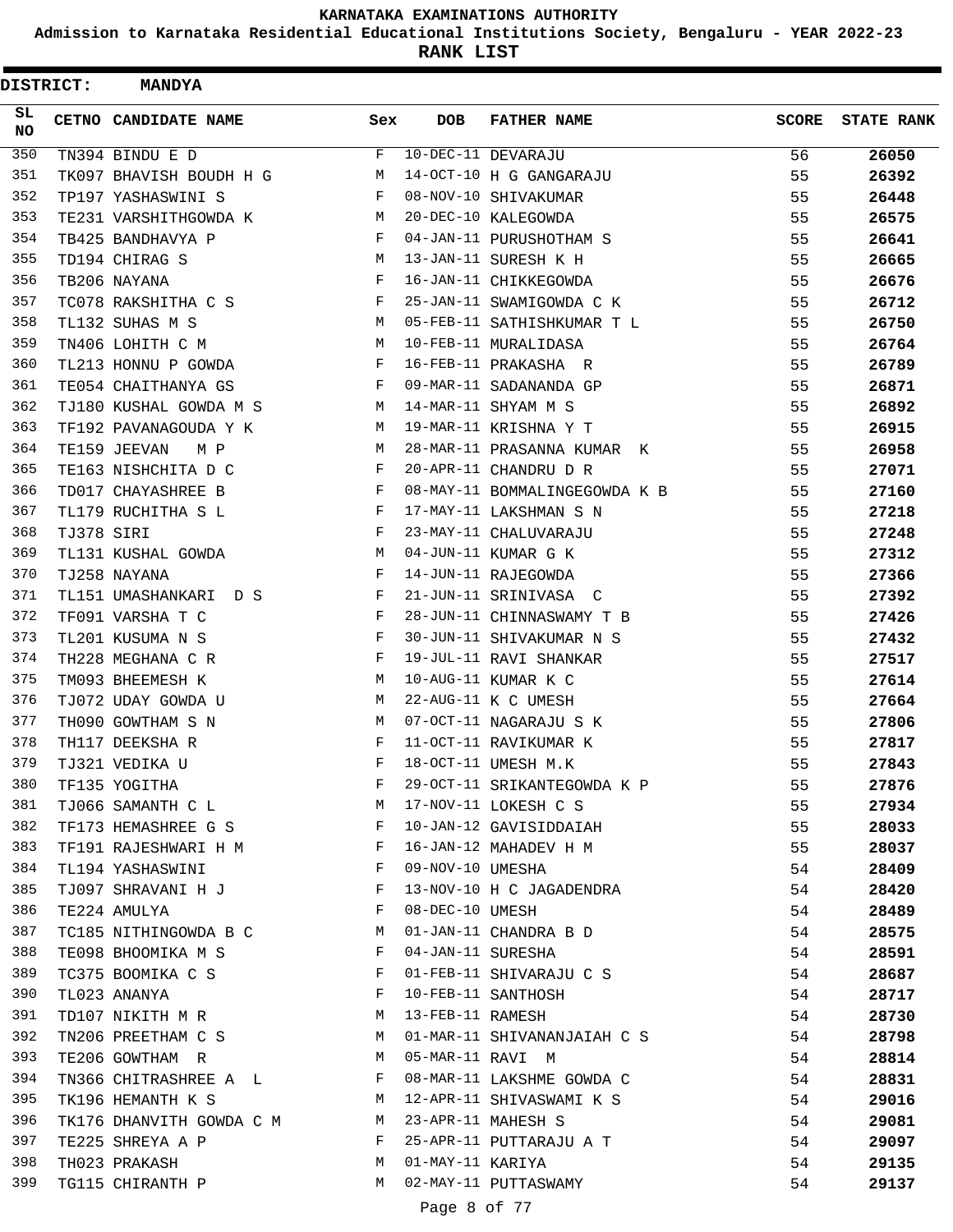**Admission to Karnataka Residential Educational Institutions Society, Bengaluru - YEAR 2022-23**

| <b>DISTRICT:</b> |            | <b>MANDYA</b>                  |            |                   |                           |              |                   |
|------------------|------------|--------------------------------|------------|-------------------|---------------------------|--------------|-------------------|
| SL.<br><b>NO</b> |            | <b>CETNO CANDIDATE NAME</b>    | Sex        | <b>DOB</b>        | <b>FATHER NAME</b>        | <b>SCORE</b> | <b>STATE RANK</b> |
| 400              |            | TN087 VARNIKA N                | F          |                   | $05-MAY-11$ NAGARAJU M R  | 54           | 29157             |
| 401              |            | TB187 KAVYA I R                | F          |                   | 09-MAY-11 RAVI I T        | 54           | 29171             |
| 402              |            | TH146 GEETHASHREE C K          | F          |                   | 23-MAY-11 KRISHNA C M     | 54           | 29236             |
| 403              |            | TF162 DARSHITH R M             | M          |                   | 27-MAY-11 MAHENDRA R M    | 54           | 29267             |
| 404              |            | TP154 KISHOR H B               | M          | 03-JUN-11 BHASKAR |                           | 54           | 29313             |
| 405              |            | TD284 VAISHNAVI K G            | F          |                   | 03-JUN-11 GIRISHA K B     | 54           | 29314             |
| 406              |            | TN150 PREETHAM B L             | M          | 11-JUN-11 LOKESH  |                           | 54           | 29361             |
| 407              | TH152 TANU |                                | F          | 13-JUN-11 RAVI H  |                           | 54           | 29369             |
| 408              |            | TF111 YASHIKA                  | $_{\rm F}$ | 15-JUN-11 RAJU    |                           | 54           | 29383             |
| 409              |            | TP086 LAKSHMI N                | F          |                   | 25-JUN-11 NAVEENKUMAR H   | 54           | 29429             |
| 410              |            | TD256 APEKSHA B S              | F          |                   | 28-JUN-11 SHEKHARA        | 54           | 29441             |
| 411              |            | TJ341 YASHASH M GOWDA          | M          |                   | 13-JUL-11 MAHENDRA N J    | 54           | 29535             |
| 412              |            | TB146 YASHASWINI G J           | F          |                   | 13-JUL-11 JAYASHANKAR     | 54           | 29536             |
| 413              | TC366 UDAY |                                | M          |                   | 25-JUL-11 MAHADEVA        | 54           | 29614             |
| 414              |            | TP071 SHRINIVASA M V           | M          |                   | 28-JUL-11 VENKATISHA G    | 54           | 29630             |
| 415              |            | TE092 KALYAN SHEKAR MURTHY T M | M          |                   | 29-JUL-11 MAHADEVA T S    | 54           | 29632             |
| 416              |            | TF119 MONIKA N R               | F          | 02-AUG-11 RAJU B  |                           | 54           | 29657             |
| 417              |            | TL177 YASHODA H M              | F          |                   | 09-AUG-11 MOHANKUMAR H N  | 54           | 29700             |
| 418              |            | TB336 BEBIRANI                 | F          | 11-AUG-11 ANANDA  |                           | 54           | 29707             |
| 419              |            | TH284 HEMANTHGOWDA G S         | М          |                   | 27-AUG-11 SWAMY Z         | 54           | 29769             |
| 420              |            | TC369 RAKSHAN GOWDA M P        | M          |                   | 02-SEP-11 PRABHAKARA M J  | 54           | 29797             |
| 421              |            | TK222 HRUTHIKA B L             | F          |                   | 24-SEP-11 LOKESH B K      | 54           | 29880             |
| 422              |            | TN122 YASASHWINI               | F          |                   | 02-OCT-11 MAHADEVA        | 54           | 29899             |
| 423              |            | TP166 ABHISHEK K S             | M          |                   | 15-OCT-11 SHIVANANJU      | 54           | 29943             |
| 424              |            | TN128 AMRUTHA B                | F          |                   | 15-OCT-11 BASAVARAJU      | 54           | 29944             |
| 425              |            | TH256 SRIDHARA M V             | M          |                   | 04-NOV-11 VENKATARAJU     | 54           | 30011             |
| 426              |            | TD084 THANUSRI H S             | F          |                   | 07-NOV-11 SHANKARAIAH     | 54           | 30022             |
| 427              |            | TN304 THANMAY S M              | F          |                   | 21-DEC-11 MANJUNTHA       | 54           | 30132             |
| 428              |            | TP172 DEEKSHITHA C D           | F          |                   | 28-DEC-11 DHARMARAJU      | 54           | 30140             |
| 429              |            | TD224 KARUNYA GN               | F          |                   | 08-JAN-12 NANDISH GR      | 54           | 30163             |
| 430              |            | TB110 TRISHA M J               | F          |                   | 03-OCT-10 JAYARAM M H     | 53           | 30496             |
| 431              |            | TL224 SMITHA S T               | F          |                   | 09-JAN-11 THIMMEGOWDA S A | 53           | 30800             |
| 432              |            | TC051 LIKHITHGOWDA T R         | M          |                   | 13-JAN-11 RAMEGOWDA       | 53           | 30821             |
| 433              |            | TF169 CHETHAN P S              | M          |                   | 09-FEB-11 SHIVALINGEGOWDA | 53           | 30921             |
| 434              |            | TC046 SANITHYA H S             | F          |                   | 13-FEB-11 SUJIKUMAR H K   | 53           | 30939             |
| 435              |            | TE059 NANDAN C R               | M          | 24-FEB-11 RAJESH  |                           | 53           | 30988             |
| 436              |            | TB034 THANISH N GOWDA          | M          |                   | 24-FEB-11 K S NANDESH     | 53           | 30993             |
| 437              |            | TL098 SHRI RAKSHA R            | F          |                   | 01-MAR-11 RAMESH K        | 53           | 31007             |
| 438              |            | TJ267 GANAVI K M               | F          |                   | 03-MAR-11 MOHANA K S      | 53           | 31014             |
| 439              |            | TF145 DHANUSH GOWDA H N        | M          |                   | 05-MAR-11 H V NAGARAJU    | 53           | 31029             |
| 440              |            | TP015 CHETHANGOWDA CR          | M          |                   | 08-MAR-11 RAVIKUMAR CH    | 53           | 31044             |
| 441              |            | TE130 HITHESH M P              | M          |                   | 17-MAR-11 PRAKASH M C     | 53           | 31092             |
| 442              |            | TH047 MADHUMITHA B M           | F          |                   | 24-MAR-11 MAHADEVASWAMY   | 53           | 31123             |
| 443              |            | TE011 SONIYA B GOWDA           | F          |                   | 02-APR-11 BOREGOWDA       | 53           | 31170             |
| 444              |            | TP072 VANDANA G R              | F          | 08-APR-11 RAVI    |                           | 53           | 31190             |
| 445              |            | TP058 MONIKA                   | F          |                   | 15-APR-11 BALLARIGOWDA    | 53           | 31215             |
| 446              |            | TD170 HARSHITHGOWDA S S        | M          |                   | 17-APR-11 SHIVANANDA S S  | 53           | 31226             |
| 447              |            | TJ166 KANNIKA UMESH D U        | F          |                   | 06-MAY-11 UMESH D P       | 53           | 31337             |
| 448              |            | TH071 SHARANYA M               | F          |                   | 23-MAY-11 MASTE GOWDA     | 53           | 31435             |
| 449              |            | TC307 TEJASH B S               | М          |                   | 13-JUN-11 SWAMIGOWDA      | 53           | 31573             |
|                  |            |                                |            | Page 9 of 77      |                           |              |                   |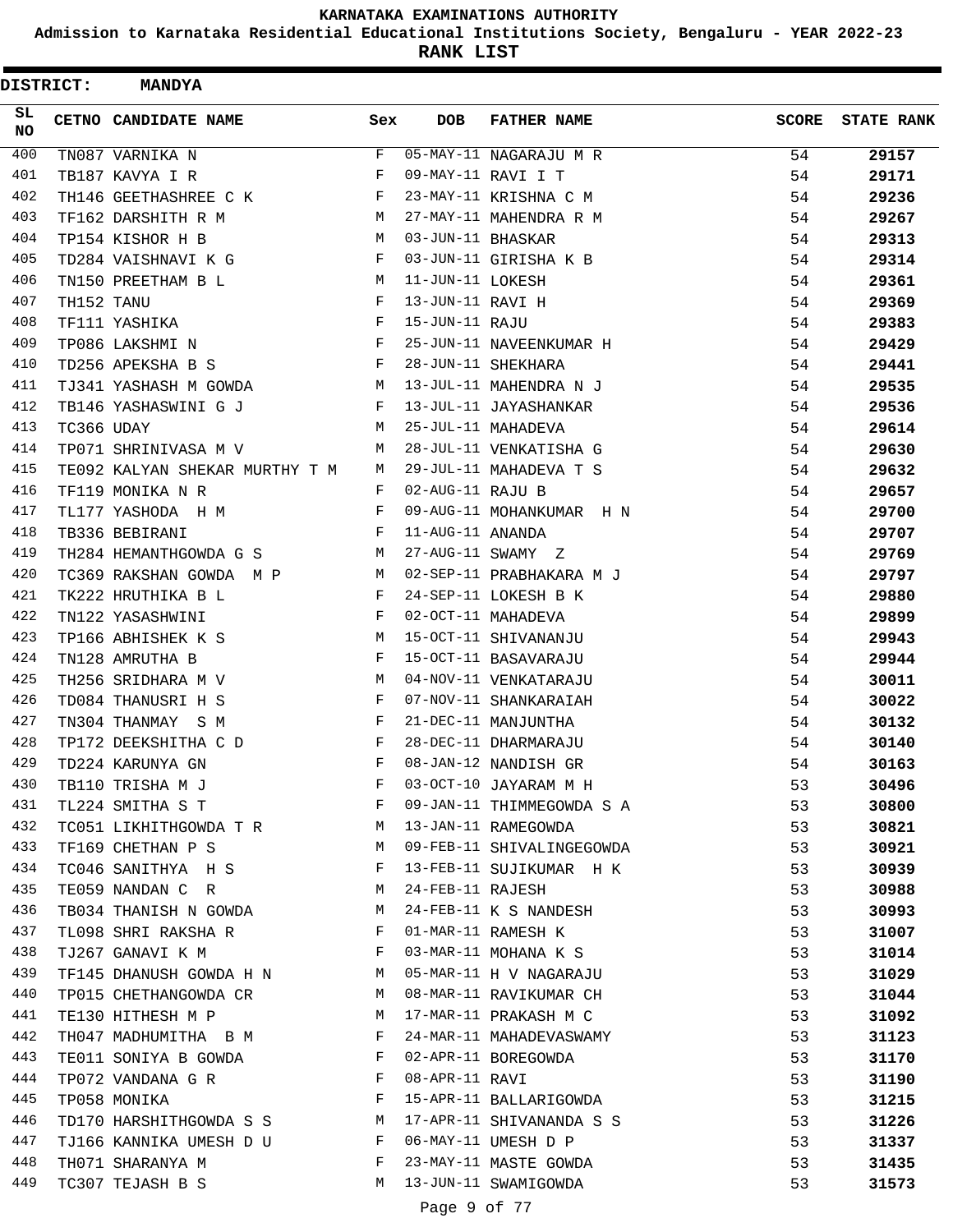**Admission to Karnataka Residential Educational Institutions Society, Bengaluru - YEAR 2022-23**

| <b>DISTRICT:</b> | <b>MANDYA</b>             |     |                   |                                |              |                   |
|------------------|---------------------------|-----|-------------------|--------------------------------|--------------|-------------------|
| SL<br><b>NO</b>  | CETNO CANDIDATE NAME      | Sex | <b>DOB</b>        | <b>FATHER NAME</b>             | <b>SCORE</b> | <b>STATE RANK</b> |
| 450              | TH191 NIHARIKA M          | F   |                   | 14-JUN-11 MAHESH M             | 53           | 31576             |
| 451              | TC149 DRUVITHA J          | F   |                   | 24-JUN-11 JAYAMURTHI           | 53           | 31634             |
| 452              | TC244 CHANDAN C M         | M   |                   | 26-JUN-11 MANJEGOWDA C K       | 53           | 31639             |
| 453              | TL294 PAVAN C P           | M   |                   | 06-JUL-11 PRASAD C J           | 53           | 31683             |
| 454              | TB125 PRUTHVIRAJ K P      | M   |                   | 07-JUL-11 PRASAD K M           | 53           | 31692             |
| 455              | TE168 ROHITH A N          | M   |                   | 09-JUL-11 NINGARAJU A P        | 53           | 31701             |
| 456              | TF214 YASHWANTH GOWDA M   | М   |                   | 12-JUL-11 MADAIAH V            | 53           | 31719             |
| 457              | TL167 BHARATH R           | M   | 13-JUL-11 RAMU N  |                                | 53           | 31721             |
| 458              | TP242 RASHMI R            | F   | 29-JUL-11 RAJU M  |                                | 53           | 31804             |
| 459              | TD241 NAVYA SHREE S K     | F   | 07-AUG-11 KUMAR S |                                | 53           | 31846             |
| 460              | TF007 ANAGHA H            | F   |                   | 15-AUG-11 HANUMANTHA KUMAR H   | 53           | 31885             |
| 461              | TB115 ARPITHA A S         | F   |                   | 17-AUG-11 SHIVALINGA           | 53           | 31895             |
| 462              | TJ284 SANJEEV S B         | M   |                   | 12-SEP-11 BASAVARAJA S R       | 53           | 31995             |
| 463              | TF141 ROOPITHA S          | F   |                   | 13-SEP-11 SHIVA KUMAR M        | 53           | 31997             |
| 464              | TC371 NITHYASHREE D       | F   |                   | 01-OCT-11 DEVARAJU N           | 53           | 32063             |
| 465              | TK184 SRIKANTH            | M   |                   | 06-OCT-11 SRINIVASA D          | 53           | 32087             |
| 466              | TN072 BHAVITHGOWDA        | M   |                   | 01-NOV-11 KIRAN S R            | 53           | 32170             |
| 467              | TB133 PRASHANTHA G A      | M   |                   | 09-NOV-11 ANANTH KUMAR         | 53           | 32193             |
| 468              | TD203 SHIVAKUMAR A C      | M   |                   | 16-NOV-11 CHIKKASWAMYGOWDA A G | 53           | 32230             |
| 469              | TP124 PUTTABUDDI KS       | М   |                   | 18-NOV-11 SHIVASWAMY           | 53           | 32233             |
| 470              | TG104 SHASHIREKHA         | F   |                   | 23-JAN-12 RAJASHEKAR           | 53           | 32359             |
| 471              | TN025 VIVEK               | M   |                   | 17-JUN-10 KRISHNEGOWDA         | 52           | 32497             |
| 472              | TB121 KHANIKA M           | F   |                   | 17-NOV-10 MANJUNATH K A K      | 52           | 32767             |
| 473              | TL171 RASHMITHA A N       | F   | 30-DEC-10 NAGASHA |                                | 52           | 32901             |
| 474              | TP056 SPANDANA T M        | F   | 08-JAN-11 MANJU   |                                | 52           | 32956             |
| 475              | TL157 DEEPIKA B K         | F   |                   | 09-JAN-11 KENCHEGOWDA B V      | 52           | 32958             |
| 476              | TE038 M C HITHESH         | М   |                   | 21-JAN-11 B CHANDRAPPA         | 52           | 32999             |
| 477              | TF003 PARIKSHITH M K      | М   |                   | 23-JAN-11 KARUNAKARA M R       | 52           | 33006             |
| 478              | TP179 DEEKSHITH GOWDA A S | M   |                   | 05-MAR-11 SHIVAKUMAR A N       | 52           | 33166             |
| 479              | TN185 HEMANTH KUMAR S Y   | M   |                   | 17-MAR-11 YOGEGOWDA S S        | 52           | 33233             |
| 480              | TE041 MITHUN CHAKRAVARTHI |     |                   | M 17-MAR-11 RAVIKUMAR          | 52           | 33236             |
| 481              | TD280 THILAK P V          | M   |                   | 23-MAR-11 VASANTH KUMAR PJ     | 52           | 33273             |
| 482              | TK171 NIRANJAN B N        | M   |                   | 24-MAR-11 NANDEESHA            | 52           | 33277             |
| 483              | TD173 SHAMANTH DAS        | M   |                   | 29-MAR-11 DASAPPA KC           | 52           | 33296             |
| 484              | TN147 KAVITHA R           | F   |                   | 09-APR-11 RAJASHEKARA          | 52           | 33353             |
| 485              | TN135 KUSHAL P GOWDA      | M   |                   | 10-APR-11 PUTTASWAMY GOWDA K T | 52           | 33362             |
| 486              | TN001 TEJASWINI C         | F   |                   | 19-APR-11 CHANNE GOWDA K M     | 52           | 33419             |
| 487              | TJ277 KUSUMA P            | F   |                   | 08-MAY-11 PARASHIVAMURTHY A B  | 52           | 33514             |
| 488              | TN389 THANMAY GOWDA N     | M   |                   | 17-MAY-11 NANDA KUMAR K        | 52           | 33558             |
| 489              | TE198 SHRUTHI M R         | F   |                   | 22-MAY-11 RAMALINGA            | 52           | 33588             |
| 490              | TN262 DURGASHREE          | F   |                   | 27-MAY-11 SHIVARAMU            | 52           | 33610             |
| 491              | TN381 ULLASH H R          | M   |                   | 31-MAY-11 RAVI H G             | 52           | 33643             |
| 492              | TL195 NIKHIL K A          | M   |                   | 14-JUN-11 K G ANANDAMURTHY     | 52           | 33734             |
| 493              | TH247 DIVYASHREE          | F   |                   | 19-JUN-11 KAALAPPA             | 52           | 33760             |
| 494              | TC022 PRATHIKSHA B V      | F   |                   | 20-JUN-11 VENUG GOPAL B S      | 52           | 33770             |
| 495              | TN356 DHANYA DEEPAK       | F   | 22-JUN-11 DEEPAK  |                                | 52           | 33782             |
| 496              | TH013 CHIRAG GN           | М   |                   | 25-JUN-11 G K NAGARAJU         | 52           | 33799             |
| 497              | TH217 LIKHITH B S         | M   |                   | 27-JUN-11 SURESHA C            | 52           | 33811             |
| 498              | TH024 DHANUSH             | M   | 28-JUN-11 SUNDARA |                                | 52           | 33817             |
| 499              | TK238 HITHESH GOWDA R     | M   | 02-JUL-11 RAJESHA |                                | 52           | 33846             |
|                  |                           |     | Page 10 of 77     |                                |              |                   |
|                  |                           |     |                   |                                |              |                   |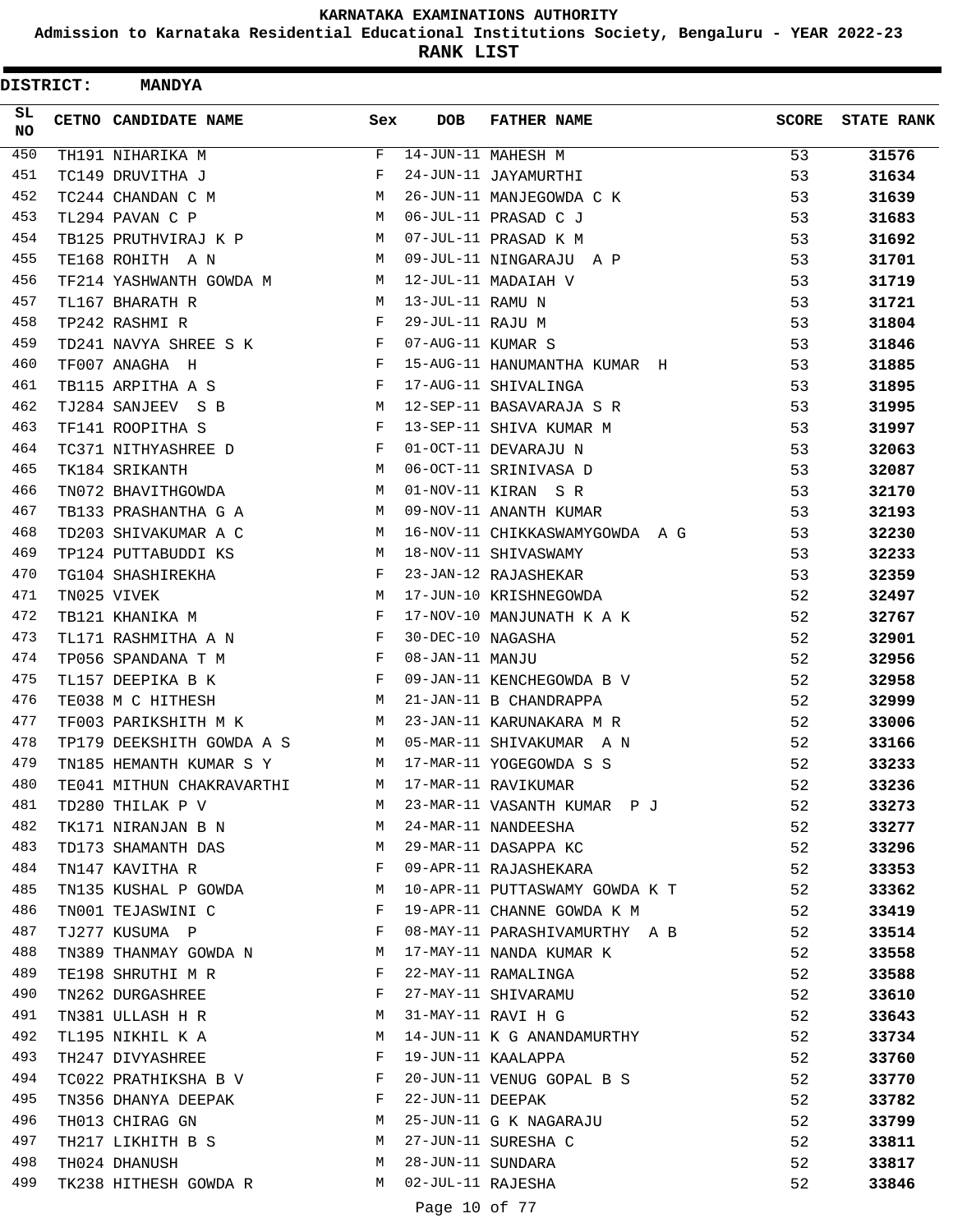**Admission to Karnataka Residential Educational Institutions Society, Bengaluru - YEAR 2022-23**

**RANK LIST**

 $\blacksquare$ 

| <b>DISTRICT:</b> | <b>MANDYA</b>               |                                                |                   |                                |              |                   |
|------------------|-----------------------------|------------------------------------------------|-------------------|--------------------------------|--------------|-------------------|
| SL.<br>NO.       | CETNO CANDIDATE NAME        | Sex                                            | <b>DOB</b>        | <b>FATHER NAME</b>             | <b>SCORE</b> | <b>STATE RANK</b> |
| 500              | TH209 YASHWANTH V K         | M                                              |                   | 05-JUL-11 KRISHNA K            | 52           | 33868             |
| 501              | TD070 PUNITH K V            | M                                              |                   | 08-JUL-11 VENKATESH            | 52           | 33891             |
| 502              | TP011 RUCHITH GOWDA C R     | М                                              |                   | 09-JUL-11 RAJEGOWDA            | 52           | 33895             |
| 503              | TN385 NIKHIL GOWDA K        | М                                              |                   | 11-JUL-11 KRISHNA GOWDA K N    | 52           | 33902             |
| 504              | TC084 RAKSHITHA             | F                                              |                   | 11-JUL-11 BASAVANNA            | 52           | 33905             |
| 505              | TM167 LOHITHGOWDA M N       | М                                              | 24-JUL-11 NANDISH |                                | 52           | 33966             |
| 506              | TF060 MAHESHKUMAR K C       | M                                              |                   | 25-JUL-11 CHIKKATHAMMAIAH      | 52           | 33972             |
| 507              | TG141 VARSHINI R            | F                                              |                   | 26-JUL-11 RUDRESHA             | 52           | 33981             |
| 508              | TE047 GOWTHAMI C R          | F                                              | 14-AUG-11 RAJANNA |                                | 52           | 34076             |
| 509              | TJ022 SONU C R              | F                                              |                   | 16-AUG-11 RAMESH C D           | 52           | 34094             |
| 510              | TN196 PREETHAM V GOWDA      | M                                              |                   | 30-AUG-11 VARADARAJU N P       | 52           | 34165             |
| 511              | TH004 TANISHA B GOWDA       | M                                              |                   | 02-SEP-11 BASAVARAJU S         | 52           | 34191             |
| 512              | TJ132 KISHOR M G            | M                                              |                   | 05-SEP-11 GURUSWAMY            | 52           | 34202             |
| 513              | TK103 KUSHAL S P            | М                                              |                   | 21-SEP-11 PARAMESH S C         | 52           | 34280             |
| 514              | TE139 PRARTHANA MS          | F                                              |                   | 27-SEP-11 SHIVANANJA           | 52           | 34302             |
| 515              | TH148 PUSHPALATHA T R       | F                                              | 18-OCT-11 RAJU    |                                | 52           | 34366             |
| 516              | TL069 GURURAJ GOWDA         | M                                              | 08-NOV-11 RAJU    |                                | 52           | 34440             |
| 517              | TN035 DHANYASHREE N G       | F                                              |                   | 25-DEC-11 GOVINDARAJU N Y      | 52           | 34577             |
| 518              | TK076 JEEVAN G N            | М                                              |                   | 26-DEC-11 NAGESH G K           | 52           | 34580             |
| 519              | TF080 DARSHAN               | M                                              |                   | 23-FEB-12 MAHADEVU             | 52           | 34634             |
| 520              | TM154 BALARAJ N L           | M                                              |                   | 04-APR-10 LAKSHMANA            | 51           | 34742             |
| 521              | TC027 SPANDANA              | $_{\rm F}$                                     |                   | 30-JUL-10 SHANKERNAYAK D R     | 51           | 34820             |
| 522              | TJ377 C J KARTHIK KUMAR     | M                                              |                   | 03-SEP-10 C JAGDISH            | 51           | 34880             |
| 523              | TM130 KEERTHANA S N         | F                                              |                   | 28-OCT-10 NARAYANA GOWDA S T   | 51           | 35016             |
| 524              | TE043 PRATHAM B U           | М                                              |                   | 30-NOV-10 UMESH B R            | 51           | 35120             |
| 525              | TK158 GAGAN S K             | М                                              |                   | 14-DEC-10 KRISHNAPRASAD S      | 51           | 35168             |
| 526              | TN186 DEEPAK I S            | M                                              | 10-JAN-11 SATHISH |                                | 51           | 35280             |
| 527              | TE066 AMULYA K R            | F                                              |                   | 13-JAN-11 RAJU K K             | 51           | 35288             |
| 528              | TN370 ADITHYA E T           | M                                              |                   | 15-JAN-11 THAMMEGOWDA          | 51           | 35292             |
| 529              | TD175 BALAJI U ACHAR        | M                                              |                   | 01-FEB-11 K B UDAYA KUMAR      | 51           | 35344             |
| 530              | TE035 SUHAS G               | M                                              |                   | 05-FEB-11 GANGADHARA N         | 51           | 35376             |
| 531              | TN453 MARIGOWDA G T         | M                                              |                   | 26-FEB-11 THAMMANNA            | 51           | 35446             |
| 532              | TN148 ABHISHEK K M          | M                                              |                   | 07-MAR-11 KUPPASWAMY           | 51           | 35507             |
| 533              | TK131 DINESH C S            | M                                              |                   | 03-APR-11 SATISH C J           | 51           | 35647             |
| 534              | TJ117 VIJAY KUMAR R         | M                                              | 08-APR-11 RAMU    |                                | 51           | 35687             |
| 535              | TH165 RASHMI M              | $\mathbf{F}$ and $\mathbf{F}$ and $\mathbf{F}$ |                   | 18-APR-11 MUTHURAJU V          | 51           | 35734             |
| 536              | TJ275 HEMANTH HEGGADE D R M |                                                | 25-APR-11 RAVI    |                                | 51           | 35766             |
| 537              | TJ160 GANAVI KS             | F                                              |                   | 26-APR-11 SHRINIVASA KT        | 51           | 35773             |
| 538              | TJ153 CHANDANA R            | $\mathbf{F}$                                   | 30-APR-11 RAMESH  |                                | 51           | 35793             |
| 539              | TN126 RAKESH C K M          |                                                |                   | 06-MAY-11 C M KUMARA           | 51           | 35820             |
| 540              | TK234 KHUSHALA K A F        |                                                |                   | 08-MAY-11 ASHOKA K C           | 51           | 35828             |
| 541              | TH289 H R MONIKA            | $\mathbf{F}$                                   | 12-MAY-11 RAVI T  |                                | 51           | 35849             |
| 542              | TM053 NIMITHGOWDA B S M     |                                                |                   | 18-MAY-11 SHIVARAJU B S        | 51           | 35885             |
| 543              | TL183 CHINTHANA D           | F                                              | 28-MAY-11 DINESH  |                                | 51           | 35941             |
| 544              | TC219 KISHOR C R            | М                                              |                   | 02-JUN-11 RAVI C R             | 51           | 35975             |
| 545              | TF087 MANYA                 | F                                              |                   | 07-JUN-11 BASAVARAJU           | 51           | 36014             |
| 546              | TB257 ANJALI L P            | F                                              |                   | 08-JUN-11 PARAMESH L J         | 51           | 36021             |
| 547              | TJ294 JEEVAN GOWDA S M      |                                                |                   | 18-JUN-11 SURESH S             | 51           | 36091             |
| 548              | TJ224 CHINTHANA H S         | <b>Example 20</b>                              |                   | 25-JUN-11 SATHISHA H M         | 51           | 36129             |
| 549              | TH151 SHREYASH T C          |                                                |                   | M 25-JUN-11 CHANDRASHEKARA T C | 51           | 36131             |
|                  |                             |                                                |                   | $11$ $0.77$                    |              |                   |

Page 11 of 77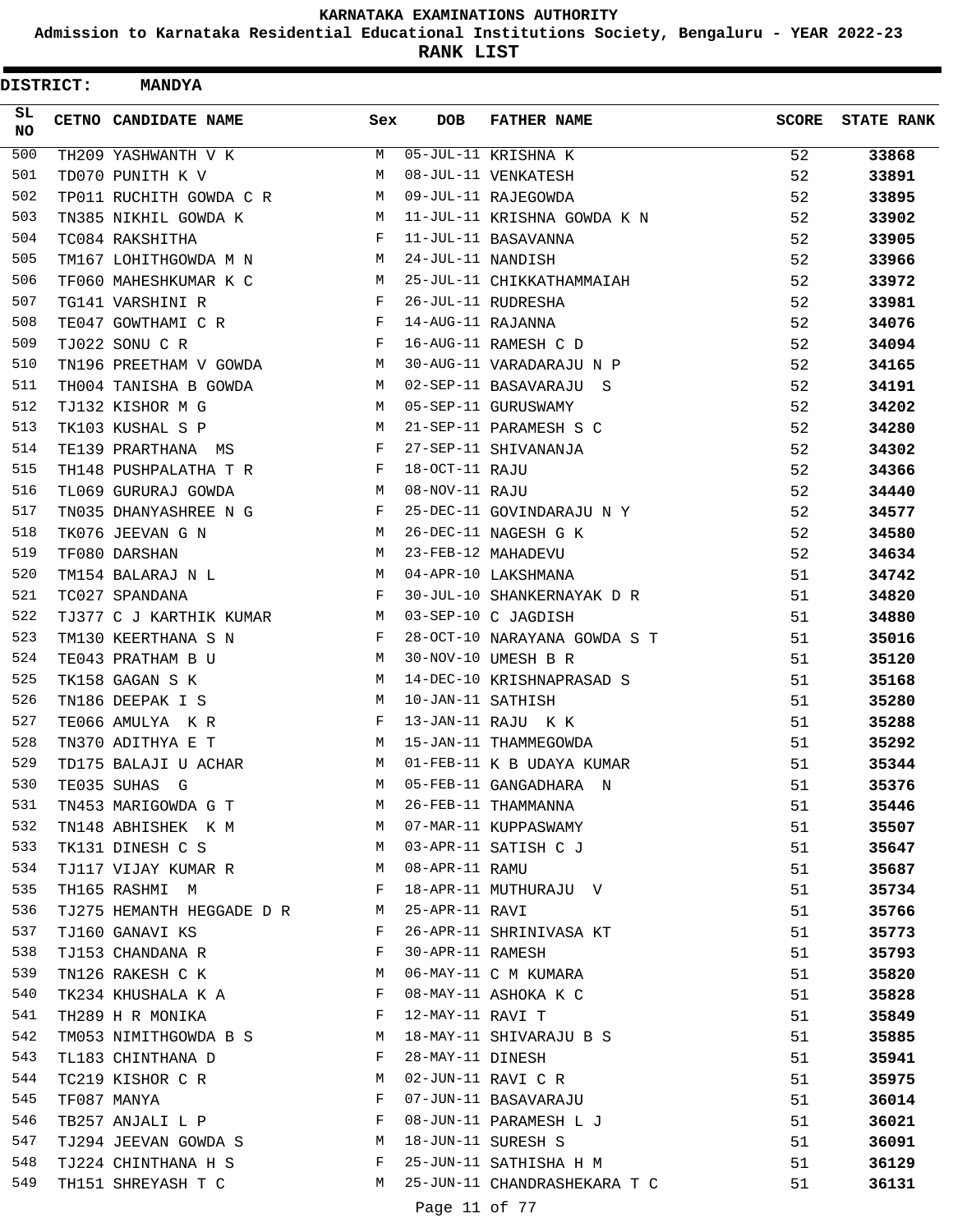**Admission to Karnataka Residential Educational Institutions Society, Bengaluru - YEAR 2022-23**

| <b>DISTRICT:</b> | <b>MANDYA</b>                                                                                                                                                                                                                                         |                          |                   |                              |              |                   |
|------------------|-------------------------------------------------------------------------------------------------------------------------------------------------------------------------------------------------------------------------------------------------------|--------------------------|-------------------|------------------------------|--------------|-------------------|
| SL.<br>NO.       | CETNO CANDIDATE NAME                                                                                                                                                                                                                                  | Sex                      | <b>DOB</b>        | <b>FATHER NAME</b>           | <b>SCORE</b> | <b>STATE RANK</b> |
| 550              | TG081 LIKITH KUMAR H B                                                                                                                                                                                                                                | M                        |                   | 27-JUN-11 BASAVARAJU H R     | 51           | 36139             |
| 551              | TN078 INCHARA C                                                                                                                                                                                                                                       | F                        | 28-JUN-11 CHANDRU |                              | 51           | 36145             |
| 552              | TB238 VARUNGOWDA K P                                                                                                                                                                                                                                  | M                        |                   | 29-JUN-11 PUTTEGOWDA         | 51           | 36155             |
| 553              | TF125 ANU R S                                                                                                                                                                                                                                         | F                        |                   | 02-JUL-11 SUNDRESH           | 51           | 36176             |
| 554              | TL062 HARSHA S                                                                                                                                                                                                                                        | М                        |                   | 02-JUL-11 SHASHIKUMAR S      | 51           | 36179             |
| 555              | TL182 SINCHANA C                                                                                                                                                                                                                                      | F                        |                   | 11-JUL-11 CHANDRASHEKAR K G  | 51           | 36233             |
| 556              | TN392 CHETHAN                                                                                                                                                                                                                                         | M                        |                   | 12-JUL-11 LOKESHA S          | 51           | 36237             |
| 557              | TC349 CHIRANTH GOWDA M S                                                                                                                                                                                                                              | M                        |                   | 01-AUG-11 SOMASHEKHARA M R   | 51           | 36371             |
| 558              | TJ064 SHREELAKSHMI M                                                                                                                                                                                                                                  | F                        |                   | 04-AUG-11 MAHADEVA D         | 51           | 36392             |
| 559              | TH271 MADAN P                                                                                                                                                                                                                                         | М                        | 09-AUG-11 PRAKASH |                              | 51           | 36413             |
| 560              | TJ299 DEEPAK C N                                                                                                                                                                                                                                      | М                        |                   | 17-AUG-11 NANDEESH C K       | 51           | 36457             |
| 561              | TM099 GAGAN GOWDA D                                                                                                                                                                                                                                   | M                        |                   | 10-SEP-11 DEVALINGEGOWDA D   | 51           | 36559             |
| 562              | TJ222 GUNAVARDHINI S                                                                                                                                                                                                                                  | F                        |                   | 10-SEP-11 SHREEDHARA         | 51           | 36562             |
| 563              | TC039 GEETA C B                                                                                                                                                                                                                                       | F                        |                   | 11-SEP-11 BOREGOWDA          | 51           | 36567             |
| 564              | TD230 DARSHAN K                                                                                                                                                                                                                                       | М                        | 13-SEP-11 KRISHNA |                              | 51           | 36575             |
| 565              | TP083 DEEPIKA                                                                                                                                                                                                                                         | F                        |                   | 13-SEP-11 BASAVARADYA        | 51           | 36576             |
| 566              | TK170 MANVITHA S A                                                                                                                                                                                                                                    | F                        |                   | 15-SEP-11 ARAVINDA S M       | 51           | 36589             |
| 567              | TC056 DIGANTH GOWDA B L                                                                                                                                                                                                                               | M                        |                   | 20-SEP-11 LAKSHMANA B K      | 51           | 36606             |
| 568              | TH070 NINGAMMA                                                                                                                                                                                                                                        | F                        | 25-SEP-11 RAJU    |                              | 51           | 36626             |
| 569              | TL026 KUSUMITHA                                                                                                                                                                                                                                       | F                        |                   | 28-OCT-11 DEVARAJU           | 51           | 36743             |
| 570              | TL263 PRASAD N K                                                                                                                                                                                                                                      | М                        | 07-NOV-11 KUMAR   |                              | 51           | 36777             |
| 571              | TB262 LEKHAN A M                                                                                                                                                                                                                                      | М                        |                   | 11-NOV-11 MANJU A M          | 51           | 36787             |
| 572              | TJ135 VAISHNAVI H S                                                                                                                                                                                                                                   | F                        |                   | 13-NOV-11 SATHISHA KUMAR H C | 51           | 36798             |
| 573              | TN474 DISHANTH S V                                                                                                                                                                                                                                    | М                        |                   | 28-NOV-11 VENAKATAPPA        | 51           | 36861             |
| 574              | TE056 INDUSHREE R                                                                                                                                                                                                                                     | F                        | 09-DEC-11 RAMESH  |                              | 51           | 36896             |
| 575              | TE154 VISHMITHA B<br>S S                                                                                                                                                                                                                              | F                        |                   | 09-DEC-11 SHIVAKUMAR H       | 51           | 36898             |
| 576              | TE007 SPOORTHI B R                                                                                                                                                                                                                                    | F                        | 14-DEC-11 RAMESHA |                              | 51           | 36913             |
| 577              | TF104 MANYA H S                                                                                                                                                                                                                                       | F                        |                   | 12-JAN-12 SHIVANNA           | 51           | 36964             |
| 578              | TM131 SOUNDARYA M                                                                                                                                                                                                                                     | F                        | 25-JAN-12 MUKUNDA |                              | 51           | 36976             |
| 579              | TB107 SANJANA B R                                                                                                                                                                                                                                     | F                        | 22-JUN-10 RAVI B  |                              | 50           | 37115             |
| 580              | TB411 SHREYASH S R                                                                                                                                                                                                                                    | M                        | 24-JUL-10 RAJU    |                              | 50           | 37139             |
| 581              | TD099 NAYANA T K                                                                                                                                                                                                                                      | F                        |                   | 12-OCT-10 KEMPEGOWDA         | 50           | 37292             |
| 582              | <b>M</b><br>TB286 DHANUSH D                                                                                                                                                                                                                           |                          |                   | 20-OCT-10 DEVARASEGOWDA B N  | 50           | 37315             |
| 583              | TK227 SURESH GOWDA H J M                                                                                                                                                                                                                              |                          |                   | 15-NOV-10 H B JAYARAMU       | 50           | 37402             |
| 584              | TL084 RAVINDRA B L                                                                                                                                                                                                                                    | M                        | 12-DEC-10 LOKESH  |                              | 50           | 37477             |
| 585              | TN099 SANJAY V                                                                                                                                                                                                                                        | M                        |                   | 04-FEB-11 VISHNU C P         | 50           | 37704             |
| 586              | TC360 KOWSHIK R C                                                                                                                                                                                                                                     | M                        |                   | 14-FEB-11 CHANDRASHEKAR      | 50           | 37750             |
| 587              | TH170 NUTHAN R M                                                                                                                                                                                                                                      | М                        |                   | 25-FEB-11 MAHADEVASWAMY P    | 50           | 37794             |
| 588              | TB077 JAYASURYA T R M                                                                                                                                                                                                                                 |                          |                   | 28-FEB-11 RAJASHEKAR T S     | 50           | 37802             |
| 589              | TH135 HONNASHREE<br>$\mathbf{F}$ and the set of the set of the set of the set of the set of the set of the set of the set of the set of the set of the set of the set of the set of the set of the set of the set of the set of the set of the set of |                          |                   | 16-MAR-11 LINGARAJU          | 50           | 37883             |
| 590              | TH140 THARUN KRISHNA M K M                                                                                                                                                                                                                            |                          |                   | 22-MAR-11 N KRISHNA          | 50           | 37921             |
| 591              | TN022 HITHESHGOWDA S P                                                                                                                                                                                                                                | M                        |                   | 13-APR-11 PUTTRAJU           | 50           | 38046             |
| 592              | TC356 SRUSTI B H                                                                                                                                                                                                                                      | F                        |                   | 13-APR-11 HEMAKUMAR B S      | 50           | 38052             |
| 593              | TD251 KUSHAL GOWDA P M                                                                                                                                                                                                                                |                          |                   | 30-APR-11 PRASANNA           | 50           | 38143             |
| 594              | $\mathbf{F}$ . The contract of the contract of $\mathbf{F}$<br>TD156 VARSHINI R                                                                                                                                                                       |                          |                   | 05-MAY-11 RAJESH B N         | 50           | 38172             |
| 595              | TJ110 DEEKSHITHA M C                                                                                                                                                                                                                                  | $\mathbf{F}$             |                   | 11-MAY-11 CHANAPPA           | 50           | 38204             |
| 596              | $\mathbf{F}$<br>TL146 HEMA MALINI                                                                                                                                                                                                                     |                          |                   | 16-MAY-11 PRAKASH DASEGOWDA  | 50           | 38224             |
| 597              | TE116 SRUJAN KUMAR S R M                                                                                                                                                                                                                              |                          |                   | 16-MAY-11 RAVI S S           | 50           | 38228             |
| 598              | TP191 LAKSHMI R                                                                                                                                                                                                                                       | in the state of the Fig. |                   | 20-MAY-11 RAMESH D           | 50           | 38246             |
| 599              | TN285 SHASHANK GOWDA                                                                                                                                                                                                                                  | M                        |                   | 22-MAY-11 KRUPEEDRA          | 50           | 38256             |
|                  |                                                                                                                                                                                                                                                       |                          | Page 12 of 77     |                              |              |                   |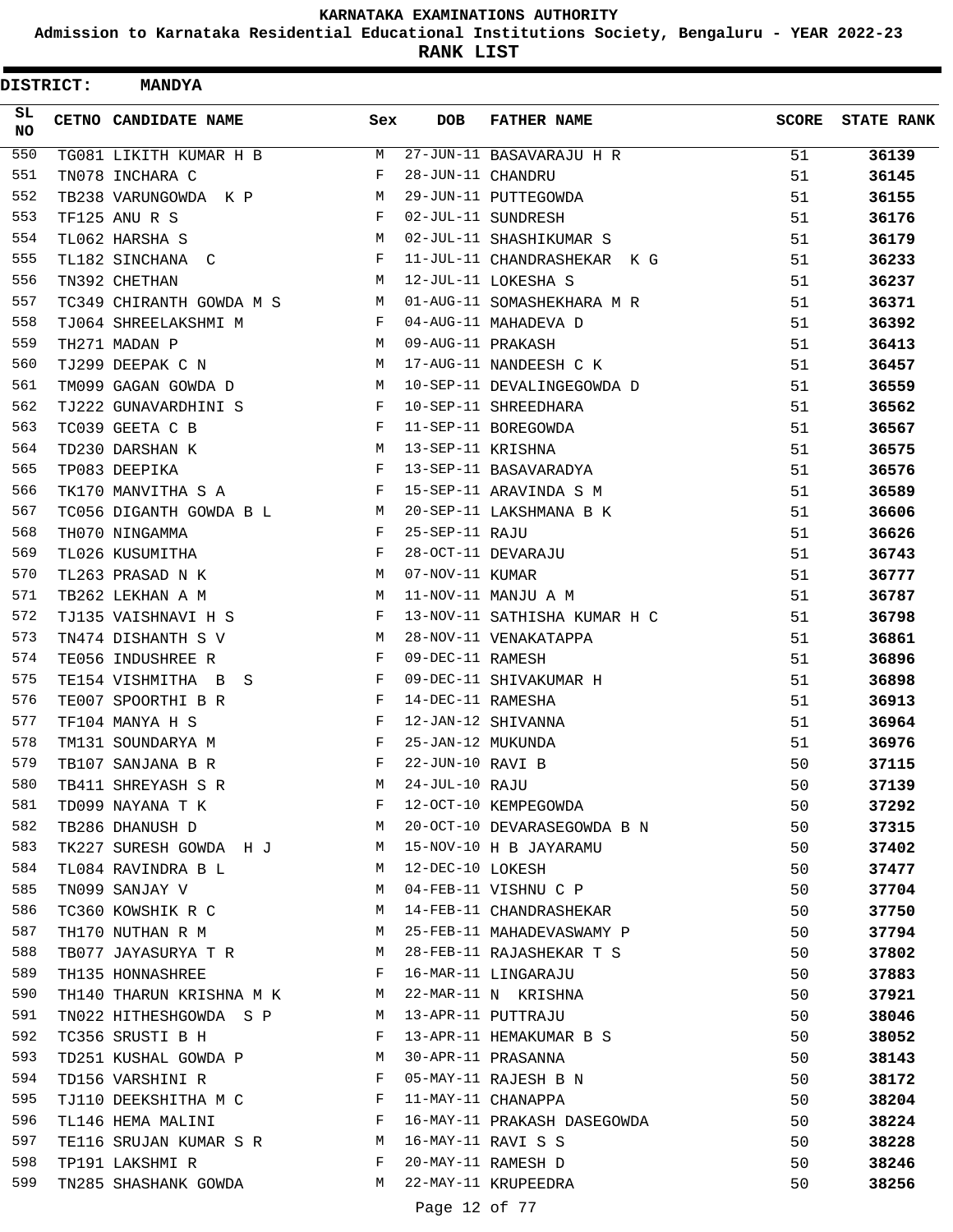**Admission to Karnataka Residential Educational Institutions Society, Bengaluru - YEAR 2022-23**

| <b>DISTRICT:</b> | <b>MANDYA</b>                             |              |                   |                               |              |                   |
|------------------|-------------------------------------------|--------------|-------------------|-------------------------------|--------------|-------------------|
| SL.<br>NO.       | CETNO CANDIDATE NAME                      | Sex          | <b>DOB</b>        | <b>FATHER NAME</b>            | <b>SCORE</b> | <b>STATE RANK</b> |
| 600              | TN105 HARSHITH GOWDA H J                  | M            | 07-JUN-11 JAYARAM |                               | 50           | 38359             |
| 601              | TJ349 VISHVANATHA K A                     | М            |                   | 30-JUN-11 ANDANI K J          | 50           | 38504             |
| 602              | TB163 KUMARI                              | F            |                   | 28-JUL-11 CHANNABASAPPA       | 50           | 38670             |
| 603              | TK037 HITHASHREE Y                        | F            | 31-JUL-11 YOGHESH |                               | 50           | 38684             |
| 604              | TH278 THANUSHREE N                        | F            |                   | 07-AUG-11 NATARAJU            | 50           | 38719             |
| 605              | TF067 SUDEESH P                           | М            |                   | 16-AUG-11 PUTTASWAMY<br>S     | 50           | 38772             |
| 606              | TP196 CHANDANA M R                        | F            |                   | 18-AUG-11 RAMESH M C          | 50           | 38777             |
| 607              | TP157 CHIKKAGIRIJA                        | F            |                   | 02-SEP-11 DHARANESHA          | 50           | 38846             |
| 608              | TN198 HAMSIKA M GOWDA                     | F            |                   | 22-SEP-11 K M MANCHEGOWDA     | 50           | 38928             |
| 609              | TD115 HEMAN S GOWDA                       | М            |                   | 23-SEP-11 SATEESH T S         | 50           | 38931             |
| 610              | TH285 LAVANYA B L                         | F            | 12-OCT-11 LOKESH  |                               | 50           | 39012             |
| 611              | TL193 VIDYA D                             | F            | 17-OCT-11 DEVAIAH |                               | 50           | 39024             |
| 612              | TP219 SAGAR TP                            | M            |                   | 18-OCT-11 PRADEEP TJ          | 50           | 39030             |
| 613              | TD119 NITHYASHREE R C                     | F            | 29-OCT-11 CHANDRA |                               | 50           | 39080             |
| 614              | TG063 BHUVANESHWARI V                     | F            |                   | 31-OCT-11 VEERABHADRASHETTY P | 50           | 39085             |
| 615              | TM077 BHAVANA S P                         | F            |                   | 01-NOV-11 PRAKASH S           | 50           | 39087             |
| 616              | TE032 SAVITHASHREE K                      | F            |                   | 04-NOV-11 KEMPARAJU           | 50           | 39099             |
| 617              | TE095 DEEKSHIT K H                        | М            |                   | 08-NOV-11 HANUMANTHA B        | 50           | 39110             |
| 618              | TJ008 LAKSHMISH S                         | M            |                   | 11-NOV-11 SURESH H N          | 50           | 39125             |
| 619              | TD027 VINEETH A                           | М            |                   | 12-NOV-11 ASHOKA P K          | 50           | 39136             |
| 620              | TJ327 HARSHIKA SANJU K S                  | F            |                   | 16-NOV-11 SANJAY K G          | 50           | 39145             |
| 621              | TE240 HITHESHA H M                        | М            |                   | 17-NOV-11 MAHADEVASWAMI       | 50           | 39151             |
| 622              | TC261 HAMSAVENI H V                       | F            |                   | 12-DEC-11 VISHAKANTA          | 50           | 39225             |
| 623              | TH276 PREETHAM                            | М            | 30-DEC-11 RAJU    |                               | 50           | 39261             |
| 624              | TC334 RAHUL M A                           | M            |                   | 06-JAN-12 ANAND M N           | 50           | 39282             |
| 625              | TN062 R S THARUN GOWDA                    | М            |                   | 18-JAN-12 SATHISHA R D        | 50           | 39296             |
| 626              | TL292 KIRANKUMAR EP                       | M            |                   | 31-JAN-12 PREMESH G           | 50           | 39303             |
| 627              | TL289 VARSHINI                            | F            |                   | 18-APR-10 LINGARAJU           | 49           | 39463             |
| 628              | TJ002 KEERTHANA K S                       | F            |                   | 29-SEP-10 SRINIVAS K S        | 49           | 39666             |
| 629              | TB052 DEEPA                               | F            |                   | 20-OCT-10 DANAIAH MATA        | 49           | 39730             |
| 630              | TB405 ROOPESH J                           | М            |                   | 06-NOV-10 JAYAKUMARA A B      | 49           | 39794             |
| 631              | TJ102 PRIYA C S                           | F            |                   | 24-NOV-10 SANDESH C R         | 49           | 39844             |
| 632              | TJ261 PUNYA D N                           | $\mathbf{F}$ |                   | 01-DEC-10 NARAYANAPPA C       | 49           | 39877             |
| 633              | TK117 KUSHAL GOWDA A M                    |              |                   | 22-DEC-10 ARUN M N            | 49           | 39943             |
| 634              | TH010 KARTHIK GOWDA H M M                 |              |                   | 17-JAN-11 H MANJUNATH         | 49           | 40075             |
| 635              | TH073 PUNITHKUMAR                         | M            |                   | 24-JAN-11 MAHADEVA            | 49           | 40109             |
| 636              | TL025 YASHWANTH                           | M            |                   | 30-JAN-11 KUMAR S M           | 49           | 40136             |
| 637              | TN374 LIKHITHA R D                        | F            |                   | 11-FEB-11 DEEPURN             | 49           | 40179             |
| 638              |                                           |              |                   | 11-FEB-11 SUNIL KUMAR M N     | 49           | 40180             |
| 639              | TJ125 LOHITH GOWDA M S M<br>TB050 VIKAS S | M            |                   | 13-FEB-11 SUNDARESH J B       | 49           |                   |
| 640              | TK082 DEEKSHITH GOWDA B N M               |              |                   | 07-MAR-11 NAGARAJU            | 49           | 40190             |
| 641              |                                           | M            |                   | 11-MAR-11 GAJENDRA N P        | 49           | 40289             |
| 642              | TJ040 AJAYKUMAR N G                       | F            |                   |                               |              | 40307             |
|                  | TH095 VINUTHA P M                         |              |                   | 13-MAR-11 MAHESHA P K         | 49           | 40326             |
| 643              | TB350 SANJAY S GOWDA                      | M            |                   | 22-MAR-11 SATHEESHA           | 49           | 40371             |
| 644<br>645       | TL186 SINCHANA                            | F            |                   | 06-APR-11 RAJU G K            | 49           | 40458             |
|                  | TC171 SUCHITRA                            | F            |                   | 13-APR-11 KRISHNEGOWDA        | 49           | 40504             |
| 646              | TN215 BHANU PRIYA C N                     | F            |                   | 22-APR-11 NAGESH C S          | 49           | 40544             |
| 647              | TJ107 VINUTHA N S                         | F            |                   | 24-APR-11 SRINIVASA N V       | 49           | 40557             |
| 648              | TH114 MANASA N                            | F            |                   | 12-MAY-11 NAGEGOWDA           | 49           | 40659             |
| 649              | TB199 MEGHANA                             | F            |                   | 12-MAY-11 K R SHYAMASUNDARA   | 49           | 40660             |
|                  |                                           |              | Page 13 of 77     |                               |              |                   |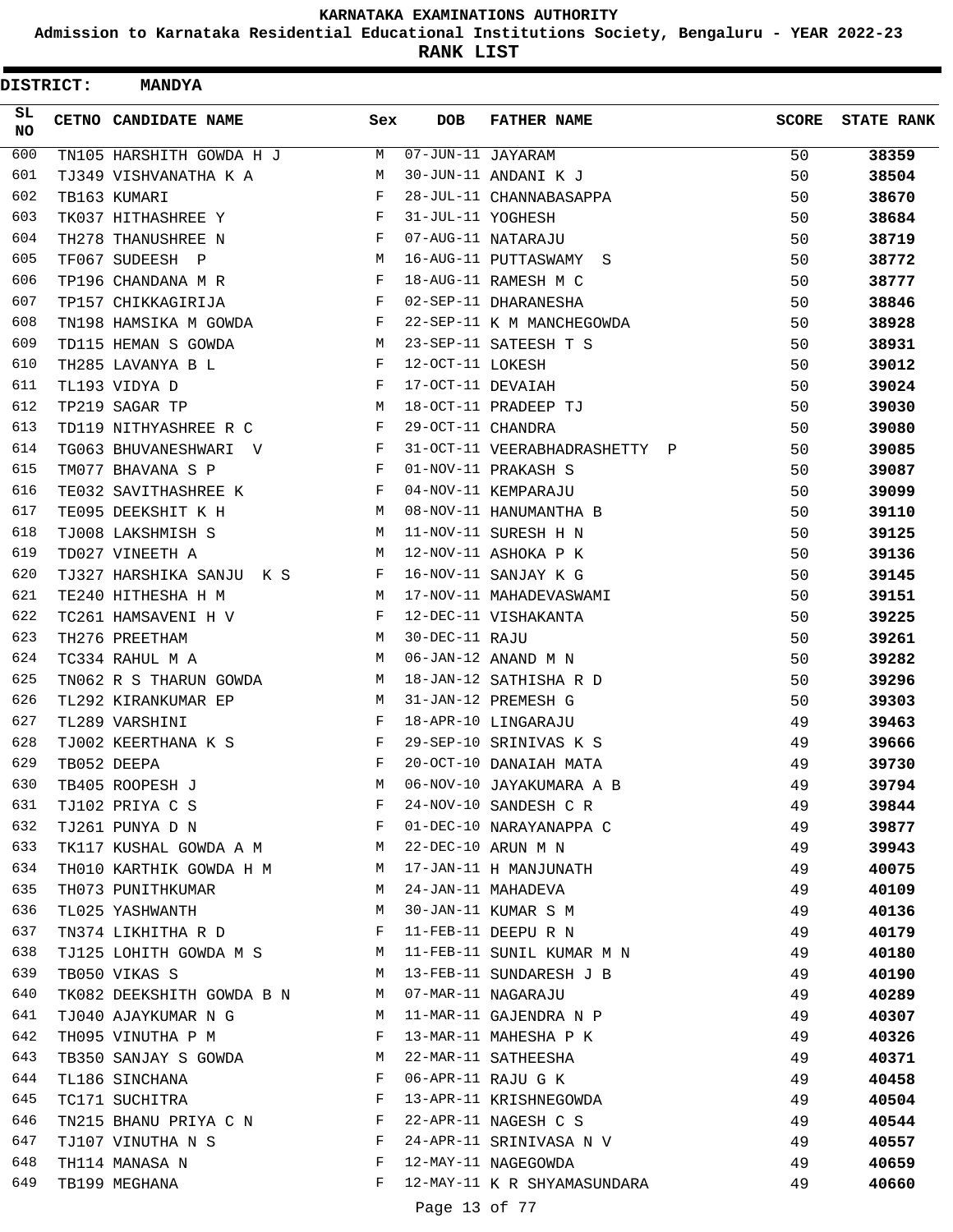**Admission to Karnataka Residential Educational Institutions Society, Bengaluru - YEAR 2022-23**

|                 | <b>DISTRICT:</b> | <b>MANDYA</b>           |              |                   |                                |              |                   |
|-----------------|------------------|-------------------------|--------------|-------------------|--------------------------------|--------------|-------------------|
| SL<br><b>NO</b> |                  | CETNO CANDIDATE NAME    | Sex          | <b>DOB</b>        | <b>FATHER NAME</b>             | <b>SCORE</b> | <b>STATE RANK</b> |
| 650             |                  | TH123 ABHAY K R         | М            |                   | 16-MAY-11 RAMASWAMY            | 49           | 40687             |
| 651             |                  | TB174 YATHI RAJ H N     | М            |                   | 18-MAY-11 NANDEESH H S         | 49           | 40707             |
| 652             |                  | TE213 BANUPRIYA A P     | F            |                   | 19-MAY-11 PUTTASWAMY           | 49           | 40709             |
| 653             |                  | TN478 YADU KUMAR H K    | M            |                   | 19-MAY-11 KANTHARAJU           | 49           | 40711             |
| 654             |                  | TL012 SUMANTH S         | M            |                   | 25-MAY-11 SHRINIVASA S K       | 49           | 40754             |
| 655             |                  | TN452 SHASHANK D        | M            |                   | 27-MAY-11 DHANANJAYA M S       | 49           | 40761             |
| 656             |                  | TH221 KAVANA            | F            |                   | 03-JUN-11 B SHIVALINGAIAH      | 49           | 40817             |
| 657             |                  | TD157 NIKHIL GOWDA M Y  | M            | 15-JUN-11 YOGESH  |                                | 49           | 40894             |
| 658             |                  | TC087 SRUJANA K V       | F            |                   | 18-JUN-11 VIJENDRA K S         | 49           | 40926             |
| 659             |                  | TN378 GOWTHAM K V       | М            |                   | 20-JUN-11 VENKATHESH K         | 49           | 40934             |
| 660             |                  | TC019 CHAITHANYA B R    | F            |                   | 24-JUN-11 RAMACHANDRA B H      | 49           | 40961             |
| 661             |                  | TM117 KRISHNAVENI U     | F            |                   | 01-JUL-11 UMESHA K N           | 49           | 41005             |
| 662             |                  | TF194 HARSHITHA M S     | F            |                   | 03-JUL-11 SHANKARA M           | 49           | 41020             |
| 663             |                  | TM164 DIGANTH GOWDA M J | М            |                   | 20-JUL-11 JAGADISH M N         | 49           | 41128             |
| 664             |                  | TG108 ANANYA K M        | F            |                   | 22-JUL-11 MAHADEVA             | 49           | 41138             |
| 665             |                  | TC030 AMITH Y           | M            | 25-JUL-11 YOGA    |                                | 49           | 41148             |
| 666             |                  | TB123 ARCHANA           | F            | 30-JUL-11 UMESHA  |                                | 49           | 41184             |
| 667             |                  | TF031 PRUTHVIKA G M     | F            |                   | 04-AUG-11 MAHADEVU G M         | 49           | 41222             |
| 668             |                  | TH126 CHINMAYI N M      | F            |                   | 18-AUG-11 MALLESHA N M         | 49           | 41294             |
| 669             |                  | TH150 VIJAYA KUMAR      | M            | 20-AUG-11 RAJU    |                                | 49           | 41309             |
| 670             |                  | TF033 VEDAVATHI S       | F            |                   | 23-AUG-11 SURESH B S           | 49           | 41321             |
| 671             |                  | TD248 VIDYASHREE K R    | F            |                   | 23-AUG-11 RAMESH K K           | 49           | 41323             |
| 672             |                  | TN216 GANESH J          | М            | 01-SEP-11 JAYANNA |                                | 49           | 41366             |
| 673             |                  | TJ353 SRIRAKSHA D N     | F            |                   | 02-SEP-11 NANDISH D            | 49           | 41374             |
| 674             |                  | TF073 Y S SONIYA        | F            |                   | 12-SEP-11 Y C SIDDEGOWDA       | 49           | 41417             |
| 675             |                  | TC054 CHANDAN M A       | M            | 16-SEP-11 ANANDA  |                                | 49           | 41432             |
| 676             |                  | TK182 ANANYA K S        | F            |                   | 18-SEP-11 SOMASHEKHAR K R      | 49           | 41442             |
| 677             |                  | TB302 AJITH             | M            |                   | 19-SEP-11 NINGARAJU            | 49           | 41445             |
| 678             |                  | TN440 ANUSHREE<br>M K   | F            |                   | 30-SEP-11 KRISHNE GOWDA        | 49           | 41485             |
| 679             |                  | TL058 GOWRISH K N       | М            |                   | 07-OCT-11 NARASIMHA MURTHY K J | 49           | 41513             |
| 680             |                  | TB214 LAKSHMANNA        | М            |                   | 13-OCT-11 SHIVARAJE GOWDA      | 49           | 41539             |
| 681             |                  | TD228 LIKHITHRAJ T K    | M            |                   | 14-OCT-11 KANTHRAJU T          | 49           | 41543             |
| 682             |                  | TH038 JEEVITHA K M      | F            |                   | 18-OCT-11 MAHADEVA             | 49           | 41554             |
| 683             |                  | TN228 HARISHA S J       | M            |                   | 25-OCT-11 JAGADEESHA           | 49           | 41581             |
| 684             |                  | TD283 DEEKSHITHA S R    | $\mathbf{F}$ |                   | 31-OCT-11 RAMALINGAIAH S S     | 49           | 41614             |
| 685             |                  | TF077 YASHASWINI N      | F            |                   | 26-NOV-11 NAGARAJU             | 49           | 41706             |
| 686             |                  | TK075 SUMANTH GOWDA N K | M            |                   | 01-DEC-11 KRISHNE GOWDA N V    | 49           | 41724             |
| 687             |                  | TG034 SEVANTHI          | F            | 03-DEC-11 KRISHNA |                                | 49           | 41728             |
| 688             |                  | TD049 DEEKSHA VN        | F            |                   | 05-DEC-11 NAGARAJU V N         | 49           | 41730             |
| 689             |                  | TN291 DEEKSHA M         | F            |                   | 06-DEC-11 MAHADEVA S N         | 49           | 41737             |
| 690             |                  | TB195 POORVIKA K C      | F            | 19-DEC-11 CHANDRA |                                | 49           | 41767             |
| 691             |                  | TN153 BHANU E N         | F            |                   | 24-DEC-11 NAGESHA E T          | 49           | 41786             |
| 692             |                  | TP006 DHAKSHAYANI M R   | $\mathbf{F}$ |                   | 27-JAN-12 RAMESH M S           | 49           | 41842             |
| 693             |                  | TG008 MITHUN L M        | M            |                   | 07-MAR-10 MAHADEVA SWAMY       | 48           | 41955             |
| 694             |                  | TE107 KUSUMA T U        | F            | 07-AUG-10 UMESH   |                                | 48           | 42079             |
| 695             |                  | TN454 VARSHITHAGOWDA    | M            |                   | 22-NOV-10 CHIKKANA             | 48           | 42371             |
| 696             |                  | TN068 MANASA C GOWDA    | F            | 28-NOV-10 CHALUVE |                                | 48           | 42384             |
| 697             |                  | TM085 CHINTHANA M       | F            |                   | 29-NOV-10 MANJE GOWDA K        | 48           | 42385             |
| 698             |                  | TC196 SAMUVELA S G      | M            | 08-DEC-10 GOPALA  |                                | 48           | 42413             |
| 699             |                  | TB353 RUSHIKGOWDA H M   | M            |                   | 29-DEC-10 MANJUNATHA H S       | 48           | 42477             |
|                 |                  |                         |              |                   |                                |              |                   |
|                 |                  |                         |              | Page 14 of 77     |                                |              |                   |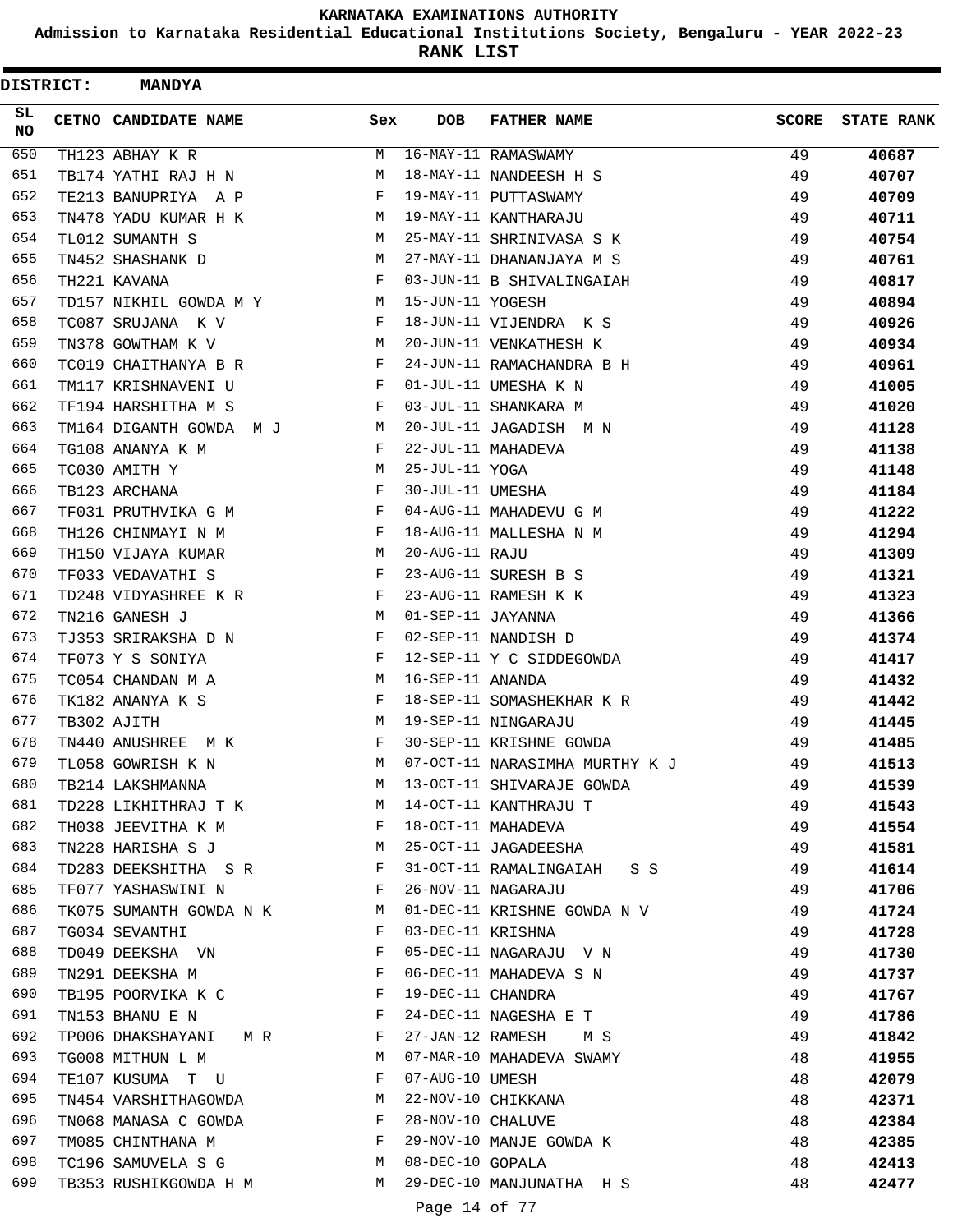**Admission to Karnataka Residential Educational Institutions Society, Bengaluru - YEAR 2022-23**

ı

**RANK LIST**

| <b>DISTRICT:</b> | <b>MANDYA</b>                 |              |                   |                            |       |                   |
|------------------|-------------------------------|--------------|-------------------|----------------------------|-------|-------------------|
| SL.<br>NO.       | CETNO CANDIDATE NAME          | Sex          | <b>DOB</b>        | <b>FATHER NAME</b>         | SCORE | <b>STATE RANK</b> |
| 700              | TN155 JAGADEESHA D Y          | M            |                   | 05-JAN-11 YOGESHA A        | 48    | 42536             |
| 701              | TD191 PRASHANTHA K C          | М            |                   | 17-JAN-11 CHANDRAHASHA G   | 48    | 42593             |
| 702              | TB281 DEEPAK R                | M            | 20-JAN-11 RAJA    |                            | 48    | 42604             |
| 703              | TB408 DEEPAK YOGESH GOWDA B Y | M            |                   | 07-FEB-11 YOGESH GOWDA B Y | 48    | 42668             |
| 704              | TN301 DHRUVA S                | M            |                   | 07-FEB-11 SWAMY SK         | 48    | 42669             |
| 705              | TJ286 HEMANTH                 | М            |                   | 17-FEB-11 PRATHISHA P      | 48    | 42713             |
| 706              | TJ077 ROHITH H M              | M            |                   | 23-FEB-11 MAHESH H C       | 48    | 42747             |
| 707              | TP017 NAVYASHREE              | F            |                   | 24-FEB-11 ANANDA S L       | 48    | 42753             |
| 708              | TC292 DHANUSHREE G R          | F            |                   | 28-FEB-11 RAMESH N         | 48    | 42766             |
| 709              | TD154 DEEKSHITH R             | М            | 06-MAR-11 RAVI    |                            | 48    | 42789             |
| 710              | TJ038 DHANUSH G B             | M            |                   | 06-MAR-11 BORAIAH G S      | 48    | 42790             |
| 711              | TL237 KUSUMA S M              | F            |                   | 14-MAR-11 MAHADEVA S K     | 48    | 42837             |
| 712              | TJ288 PAVAN                   | M            |                   | 26-MAR-11 BASAVARAJU       | 48    | 42917             |
| 713              | TD282 DIVYA K                 | F            | 04-APR-11 KALAIAH |                            | 48    | 42980             |
| 714              | TE014 LAKHITHA KR             | F            |                   | 05-APR-11 RAMESHA KN       | 48    | 42987             |
| 715              | TB235 CHETHAN                 | М            |                   | 10-APR-11 BALARIGWODA      | 48    | 43020             |
| 716              | TF090 MANMITHA K GOWDA        | F            |                   | 14-APR-11 KULLEGOWDA       | 48    | 43046             |
| 717              | TN437 SNEHA R S               | $\mathbf{F}$ |                   | 25-APR-11 SATHISHA R D     | 48    | 43107             |
| 718              | TD178 LAKSHMI A S             | F            |                   | 03-MAY-11 SOMEGOWDA        | 48    | 43141             |
| 719              | TL078 LIKHITHA P              | $\mathbf{F}$ |                   | 03-MAY-11 PUTTASWAMY       | 48    | 43144             |
| 720              | TE226 KEERTHANA A             | $\mathbf{F}$ |                   | 07-MAY-11 ANAND C R        | 48    | 43159             |
| 721              | TJ387 HEMANTHGOWDA M R        | M            |                   | 09-MAY-11 RAMESH M K       | 48    | 43169             |
| 722              | TB365 PAVAN M G               | M            | 13-MAY-11 GOPALA  |                            | 48    | 43197             |
| 723              | TD062 POORVIKA C M            | F            |                   | 13-MAY-11 MANCHAYYA        | 48    | 43198             |
| 724              | TB326 VARALAKSHMI             | F            |                   | 15-MAY-11 SHIVEGOWDA       | 48    | 43216             |
| 725              | TN146 L K SUHAS               | М            |                   | 25-MAY-11 L C KUMAR        | 48    | 43278             |
| 726              | TB332 DEVIKA                  | F            | 28-MAY-11 HARISHA |                            | 48    | 43298             |
| 727              | TL077 INCHARA T G             | F            |                   | 31-MAY-11 GIRISH T G       | 48    | 43316             |
| 728              | TL286 VISMAY S GOWDA          | M            |                   | 02-JUN-11 SHIVAKUMAR H K   | 48    | 43332             |
| 729              | TN012 MONISHA N S             | F            |                   | 06-JUN-11 SHIVALING GOWDA  | 48    | 43359             |
| 730              | TH128 BHANU PRIYA T M         | F            |                   | 16-JUN-11 MAHADEVU         | 48    | 43430             |
| 731              | TD287 JEEVAN GOWDA KS         | M            |                   | 18-JUN-11 SIDDEGOWDA K B   | 48    | 43449             |
| 732              | TE027 GOWTHAM GOWDA N U       | M            |                   | 21-JUN-11 UMESH N K        | 48    | 43469             |
| 733              | TK125 LAVANYA C A             | F            |                   | 26-JUN-11 ARUN C J         | 48    | 43504             |
| 734              | TC055 LAKSHMI                 | F            | 27-JUN-11 YOGESHA |                            | 48    | 43509             |
| 735              | TC005 MANASA K S              | F            |                   | 06-JUL-11 SOMASHEKHERA     | 48    | 43560             |
| 736              | TH020 TILAK T K               | M            |                   | 11-JUL-11 KUMARA T N       | 48    | 43604             |
| 737              | TP176 BINDU J                 | F            |                   | 13-JUL-11 JAGADEESHA K     | 48    | 43614             |
| 738              | TC013 JANHAVI C M             | F            |                   | 15-JUL-11 MANJEGOWDA       | 48    | 43628             |
| 739              | TJ178 SHITHALGOWDA U S        | M            |                   | 16-JUL-11 SHIVAKUMAR C R   | 48    | 43639             |
| 740              | TL243 NEHA G B                | F            |                   | 17-JUL-11 BALAKRISHNA      | 48    | 43642             |
| 741              | TJ245 SINCHANA R              | F            |                   | 19-JUL-11 RAJU D K         | 48    | 43661             |
| 742              |                               | F            |                   | 21-JUL-11 SIDDEGOWDA       | 48    |                   |
| 743              | TC172 MANYASRI H S            | F            |                   |                            |       | 43672             |
| 744              | TH234 MAYASHREE D             | M            |                   | 23-JUL-11 DEVARAJU         | 48    | 43676             |
| 745              | TE147 CHIRANTH H J            |              |                   | 31-JUL-11 JAYARAMU H B     | 48    | 43724             |
|                  | TH042 MOHAMMED AYAN           | M            |                   | 09-AUG-11 NISAR AHMED      | 48    | 43778             |
| 746              | TJ244 NAGAVENI                | F            |                   | 10-AUG-11 ARUN KUMAR BS    | 48    | 43790             |
| 747              | TN159 SRUJANA S K             | F            |                   | 15-AUG-11 KRISHNEGOWDA     | 48    | 43823             |
| 748              | TL120 K B RAGHAVENDRA         | M            |                   | 02-SEP-11 BALARAMA K M     | 48    | 43912             |
| 749              | TL145 TARUN MOURYA B C        | M            |                   | 02-SEP-11 CHANDRAPPA B Y   | 48    | 43916             |
|                  |                               |              | Page 15 of 77     |                            |       |                   |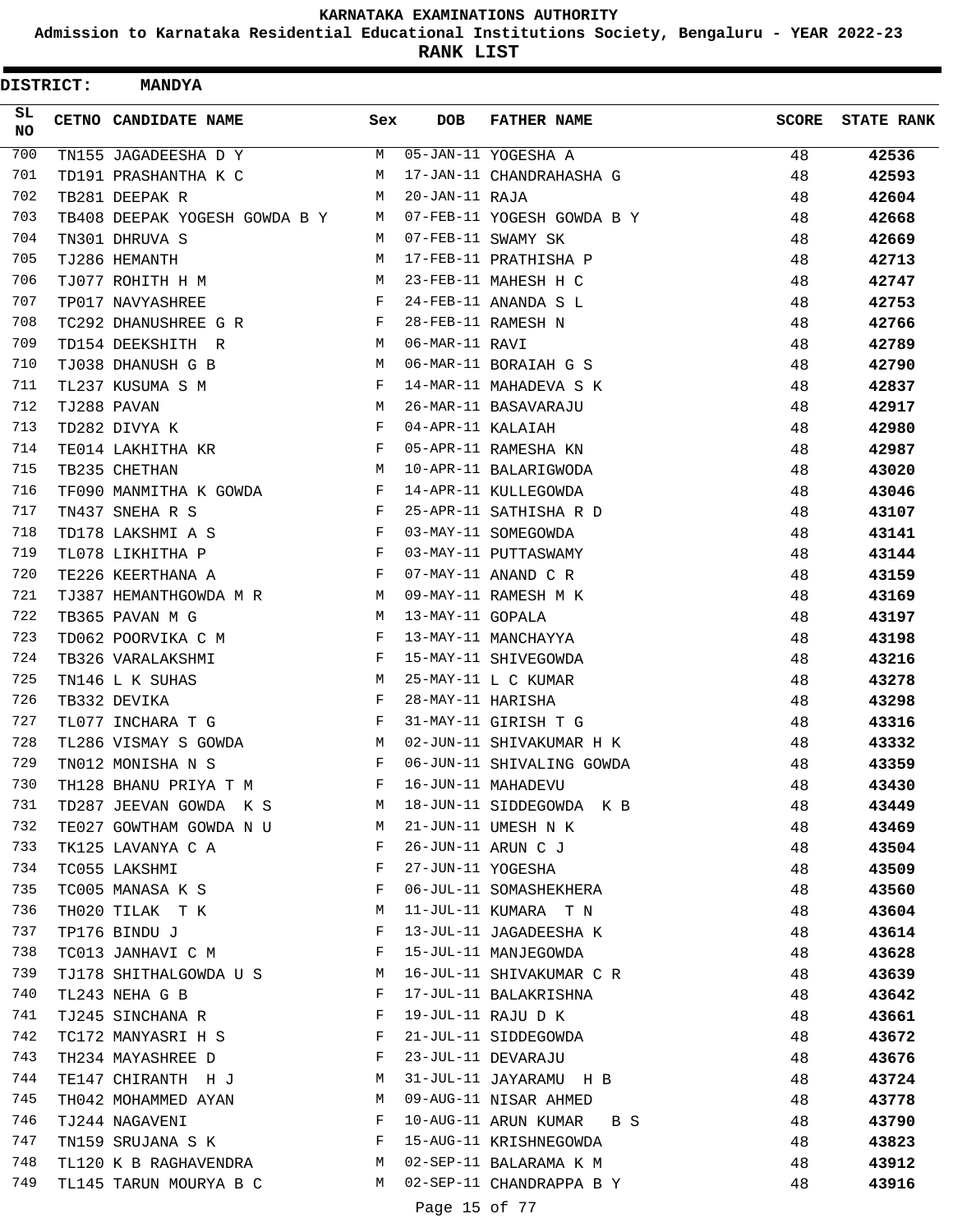**Admission to Karnataka Residential Educational Institutions Society, Bengaluru - YEAR 2022-23**

**RANK LIST**

| <b>DISTRICT:</b> | <b>MANDYA</b>            |     |                   |                             |              |                   |
|------------------|--------------------------|-----|-------------------|-----------------------------|--------------|-------------------|
| SL.<br>NO.       | CETNO CANDIDATE NAME     | Sex | <b>DOB</b>        | <b>FATHER NAME</b>          | <b>SCORE</b> | <b>STATE RANK</b> |
| 750              | TD098 DURGAVATHI NL      | F   |                   | 07-SEP-11 LOKESH N          | 48           | 43931             |
| 751              | TC215 CHAITHANYA S L     | F   |                   | 16-SEP-11 LINGARAJU S M     | 48           | 43975             |
| 752              | TN203 SANJANA            | F   |                   | 18-SEP-11 SATHISHA          | 48           | 43985             |
| 753              | TK003 KANNIKA P GOWDA    | F   |                   | 21-SEP-11 PRABHAKAR M P     | 48           | 43997             |
| 754              | TE077 HIMASRI R S        | F   |                   | 24-SEP-11 SATHISHA          | 48           | 44013             |
| 755              | TD267 K N PAVAN PATEL    | М   |                   | 28-SEP-11 B NARAYANA        | 48           | 44025             |
| 756              | TJ283 POORVIKA B K       | F   |                   | 28-SEP-11 KEMPRAJU S L      | 48           | 44027             |
| 757              | TN059 TRISHOOL M Y       | М   |                   | 30-SEP-11 YOGARAJU          | 48           | 44041             |
| 758              | TH290 BHAVYA A N         | F   |                   | 05-OCT-11 NAGESH A C        | 48           | 44056             |
| 759              | TD008 SUSHMITHA          | F   |                   | 09-OCT-11 GOVINDA K C       | 48           | 44075             |
| 760              | TJ119 DEEKSHITHA G S     | F   |                   | 10-OCT-11 SURESH S M        | 48           | 44076             |
| 761              | TL104 LAVANYA            | F   |                   | 13-OCT-11 VARENDRA G K      | 48           | 44097             |
| 762              | TJ189 INCHARA M B        | F   |                   | 15-OCT-11 BORE GOWDA M S    | 48           | 44106             |
| 763              | TK063 KIRAN C S          | М   |                   | 18-OCT-11 SHIVAKUMAR B      | 48           | 44116             |
| 764              | TD222 PRUTHWI D L        | M   |                   | 25-OCT-11 LOKESHA D C       | 48           | 44146             |
| 765              | TJ228 VIKAS R            | M   |                   | 13-NOV-11 RAMESH R C        | 48           | 44207             |
| 766              | TN130 KUMUDA C N         | F   |                   | 14-NOV-11 NAGENDRA C B      | 48           | 44210             |
| 767              | TL258 RANJITH H M        | М   |                   | 22-NOV-11 MARIGOWDA         | 48           | 44244             |
| 768              | TL257 SPARSHA H M        | F   | 29-NOV-11 MADAIAH |                             | 48           | 44278             |
| 769              | TN013 SHASHANK S B       | М   |                   | 27-DEC-11 BALAGANGADHARA S  | 48           | 44346             |
| 770              | TH198 SUJNAN K N         | М   |                   | 24-JAN-12 K L NATARAJU      | 48           | 44388             |
| 771              | TK177 PRUTHVI H R        | М   |                   | 21-JUN-10 RAMACHANDRA H D   | 47           | 44566             |
| 772              | TL156 THANUSHREE         | F   |                   | 06-NOV-10 JAGADISH          | 47           | 44818             |
| 773              | TJ279 THARUN             | М   |                   | 14-NOV-10 CHIKKASWAMI       | 47           | 44855             |
| 774              | TD065 SINDHU H M         | F   | 16-JAN-11 MAHESHA |                             | 47           | 45102             |
| 775              | TJ213 MITHUN K M         | М   |                   | 18-FEB-11 K B MAHADEVASWAMY | 47           | 45249             |
| 776              | TC088 JEEVAN C M         | M   |                   | 21-FEB-11 MANJUNATHA        | 47           | 45261             |
| 777              | TP183 SHREYAS PATEL M    | М   | 02-MAR-11 MANJU S |                             | 47           | 45305             |
| 778              | TN391 KRUTHIKA S V       | F   |                   | 14-MAR-11 VISHWANATH        | 47           | 45378             |
| 779              | TN243 S P POORVIKA       | F   |                   | 20-MAR-11 PARAMESHA         | 47           | 45414             |
| 780              | TC344 SAGAR K            | М   |                   | 31-MAR-11 KANTHARAJU G K    | 47           | 45490             |
| 781              | TJ322 NISHANTH KUMAR M P | М   |                   | 01-APR-11 PUTTARAJU         | 47           | 45496             |
| 782              | TJ168 SONU D J           | F   |                   | 01-APR-11 JOGIGOWDA         | 47           | 45499             |
| 783              | TJ067 CHANDAN GOWDA B S  | M   |                   | 03-APR-11 SHEKHAR B S       | 47           | 45508             |
| 784              | TD255 HAMSIKA U          | F   | 12-APR-11 UMESH   |                             | 47           | 45553             |
| 785              | TD002 DEEKSHITHA T V     | F   |                   | 23-APR-11 VENKATESH T J     | 47           | 45624             |
| 786              | TC119 LEKHANA G K        | F   | 03-MAY-11 KUMARA  |                             | 47           | 45696             |
| 787              | TJ124 VEDANTHGOWDA       | M   |                   | 06-MAY-11 ANILRAJ KB        | 47           | 45716             |
| 788              | TE199 KISHOR C N         | М   |                   | 08-MAY-11 NAVEEN KUMAR C S  | 47           | 45724             |
| 789              | TK157 PRATHAMA K         | М   |                   | 15-MAY-11 KRISHNA K         | 47           | 45770             |
| 790              | TP012 BHARATH N          | M   |                   | 20-MAY-11 NATARAJU S        | 47           | 45801             |
| 791              | TB021 DIVEESH M D        | M   |                   | 28-MAY-11 DHANANJAYA M R    | 47           | 45849             |
| 792              | TC142 AKSHAY V M         | M   |                   | 03-JUN-11 MADHUSUDHAN       | 47           | 45900             |
| 793              | TN152 PRITHVIRAJ C R     | M   |                   | 09-JUN-11 RAJESH C P        | 47           | 45947             |
| 794              | TE201 NEERAJGOWDA S S    | М   |                   | 14-JUN-11 SRINIVASA         | 47           | 45974             |
| 795              | TL059 BHARATH A S        | М   | 17-JUN-11 SUNDARA |                             | 47           | 45996             |
| 796              | TL006 SHASHANK K C       | М   | 19-JUN-11 CHANDRA |                             | 47           | 46014             |
| 797              | TL130 DIGANTH A S        | М   |                   | 22-JUN-11 SATHISH A N       | 47           | 46037             |
| 798              | TN355 KHUSHI N           | F   | 23-JUN-11 NAGESHA |                             | 47           | 46048             |
| 799              | TG101 CHANDAN M          | М   |                   | 26-JUN-11 MANJU M R         | 47           | 46072             |
|                  |                          |     | Page 16 of 77     |                             |              |                   |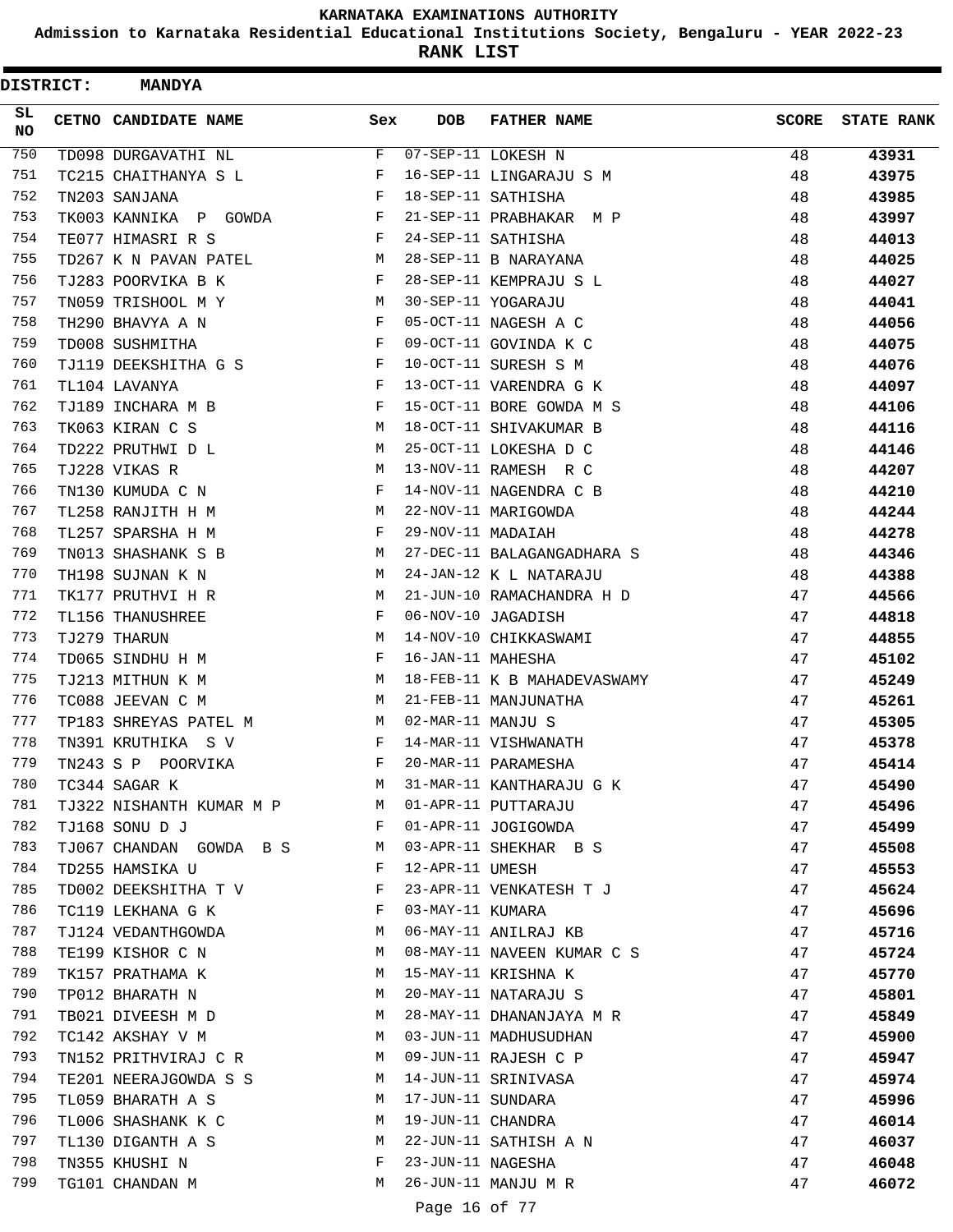**Admission to Karnataka Residential Educational Institutions Society, Bengaluru - YEAR 2022-23**

**RANK LIST**

| <b>DISTRICT:</b> | <b>MANDYA</b>                   |     |                   |                                                    |       |                   |
|------------------|---------------------------------|-----|-------------------|----------------------------------------------------|-------|-------------------|
| SL.<br>NO        | CETNO CANDIDATE NAME            | Sex | <b>DOB</b>        | <b>FATHER NAME</b>                                 | SCORE | <b>STATE RANK</b> |
| 800              | TD040 CHIRANJEEVI D             | М   |                   | 26-JUN-11 N P DEVARAJU                             | 47    | 46074             |
| 801              | TL022 VARSHITHA G M             | F   |                   | 29-JUN-11 MANJE GOWD G S                           | 47    | 46094             |
| 802              | TB180 ANJALI N MURTHY           | F   |                   | 08-JUL-11 MURTHY K S                               | 47    | 46149             |
| 803              | TH287 JAYANTH M L               | М   |                   | 15-JUL-11 LATE LAKSHMANA M                         | 47    | 46197             |
| 804              | TH029 GOWTHAMGOWDA              | М   |                   | 17-JUL-11 BABUGOWDA                                | 47    | 46209             |
| 805              | TK104 GANAV M S                 | M   |                   | 18-JUL-11 SURESH R                                 | 47    | 46219             |
| 806              | TJ190 SANDHYASHREE K            | F   |                   | 19-JUL-11 KUMARA G V                               | 47    | 46233             |
| 807              | TH084 PRIYADARSHINI             | F   | 27-JUL-11 RAJU    |                                                    | 47    | 46278             |
| 808              | TN412 VINUTHA K T               | F   |                   | 27-JUL-11 K P THIMMARAJU                           | 47    | 46282             |
| 809              | TN197 NARESH GOWDA D K          | М   |                   | 31-JUL-11 KUMARA D J                               | 47    | 46311             |
| 810              | TK059 PRUTHVIK                  | M   |                   | 04-AUG-11 CHIKKALINGEGOWDA                         | 47    | 46338             |
| 811              | TH030 ROHITH N                  | M   | 05-AUG-11 NAGARAJ |                                                    | 47    | 46349             |
| 812              | TB342 NANDINI A S               | F   | 08-AUG-11 SURESHA |                                                    | 47    | 46363             |
| 813              | TF215 LAKSHMI M L               | F   |                   | 30-AUG-11 LAKSHMINARAYANA MADAHALLI<br>CHALUVARAJU | 47    | 46457             |
| 814              | TF032 KRUTHIKA                  | F   |                   | 02-SEP-11 SHIVALINGEGOWDA                          | 47    | 46471             |
| 815              | TJ073 BHOOMIKA                  | F   |                   | 07-SEP-11 BETTASWAMY                               | 47    | 46497             |
| 816              | TM017 SHUBHASHREE M N           | F   |                   | 07-SEP-11 NAGARAJU                                 | 47    | 46504             |
| 817              | TB132 KANTARAJU G B             | M   |                   | 10-SEP-11 BASAVARAJU                               | 47    | 46516             |
| 818              | TN488 JANAVI                    | F   | 13-SEP-11 CHANDRA |                                                    | 47    | 46528             |
| 819              | TB397 PRITHAM S                 | M   |                   | 18-SEP-11 SATHISHA                                 | 47    | 46560             |
| 820              | TL070 KAVANA C M                | F   | 20-SEP-11 MAHESHA |                                                    | 47    | 46568             |
| 821              | TP034 HARSHITH T M              | M   |                   | 23-SEP-11 MALLESH T N                              | 47    | 46578             |
| 822              | TF197 HEMAVATHI A D             | F   |                   | 24-SEP-11 DHANANJAY                                | 47    | 46584             |
| 823              | TH255 VARSHITHA                 | F   |                   | 26-SEP-11 SIDDARAMU                                | 47    | 46594             |
| 824              | TJ319 PAVAN GOWDA C K           | М   | 27-SEP-11 KUMARA  |                                                    | 47    | 46597             |
| 825              | TB005 PRAJWAL V G               | М   |                   | 27-SEP-11 V C GANESH                               | 47    | 46598             |
| 826              | TG139 DARSHAN R B               | M   |                   | 04-OCT-11 BASAVARAJU                               | 47    | 46620             |
| 827              | TB227 MANJULA D                 | F   |                   | 09-OCT-11 DEVARAJU                                 | 47    | 46639             |
| 828              | TD109 LIKHITA                   | F   | 14-OCT-11 KRISHNA |                                                    | 47    | 46661             |
| 829              | TJ391 KRUPA                     | F   |                   | 21-OCT-11 HANUMANTHEGOWDA                          | 47    | 46693             |
| 830              | TE093 MADHUSHREE A P            | F   |                   | 22-OCT-11 PRASANNA D                               | 47    | 46699             |
| 831              | TC144 MANOJ                     | М   |                   | 23-OCT-11 VISHWANATHA                              | 47    | 46704             |
| 832              | TC129 CHAITHANYA S GOWDA        | F   |                   | 01-NOV-11 SOMASHEKAR H L                           | 47    | 46748             |
| 833              | TN107 SRUJANA C R               | F   |                   | 05-NOV-11 RAVIKUMAR C R                            | 47    | 46761             |
| 834              | TJ183 AKASH H N                 | M   |                   | 11-NOV-11 NINGAPPA                                 | 47    | 46780             |
| 835              | TG105 HARSHA                    | М   |                   | 13-NOV-11 MANUNATH                                 | 47    | 46783             |
| 836              | TD168 SPANDHANA T Y             | F   |                   | 13-NOV-11 YASHVANTHKUMARA                          | 47    | 46785             |
| 837              | TH118 KAVANA SHREE              | F   |                   | 16-NOV-11 NINGARAJU E                              | 47    | 46794             |
| 838              | TN344 NANDINI                   | F   |                   | 22-NOV-11 PARAMESHA                                | 47    | 46819             |
| 839              | TB157 THARAMANI                 | F   |                   | 24-NOV-11 SHEKHAR C N                              | 47    | 46830             |
| 840              |                                 | F   |                   | 25-NOV-11 SATHISHKUMAR D K                         | 47    | 46835             |
| 841              | TF112 NAVYASREE D S             | F   |                   |                                                    |       |                   |
| 842              | TF127 TANVITHA S                | М   |                   | 25-NOV-11 SUNDRESH BJ<br>18-DEC-11 CHANNAPPA       | 47    | 46837             |
| 843              | TK081 THILAK C                  | М   |                   |                                                    | 47    | 46925             |
| 844              | TH045 ROOPESHA M N              |     |                   | 21-DEC-11 NANJUNDIAH                               | 47    | 46933             |
|                  | TN241 CHIRAG RAJ G              | М   |                   | 28-DEC-11 GURURAJ K                                | 47    | 46947             |
| 845              | TB173 GANESHACHAKRAVARTHIPRASAD | M   |                   | 28-DEC-11 VIRUPAKSHA M K                           | 47    | 46948             |
| 846              | TJ057 SPANDANA G S              | F   |                   | 30-DEC-11 SUDHAKAR                                 | 47    | 46958             |
| 847              | TE127 CHANDANA M T              | F   |                   | 31-DEC-11 THIMMEGOWDA                              | 47    | 46961             |
| 848              | TE189 APOORVA                   | F   |                   | 01-JAN-12 CHOWDEGOWDA                              | 47    | 46966             |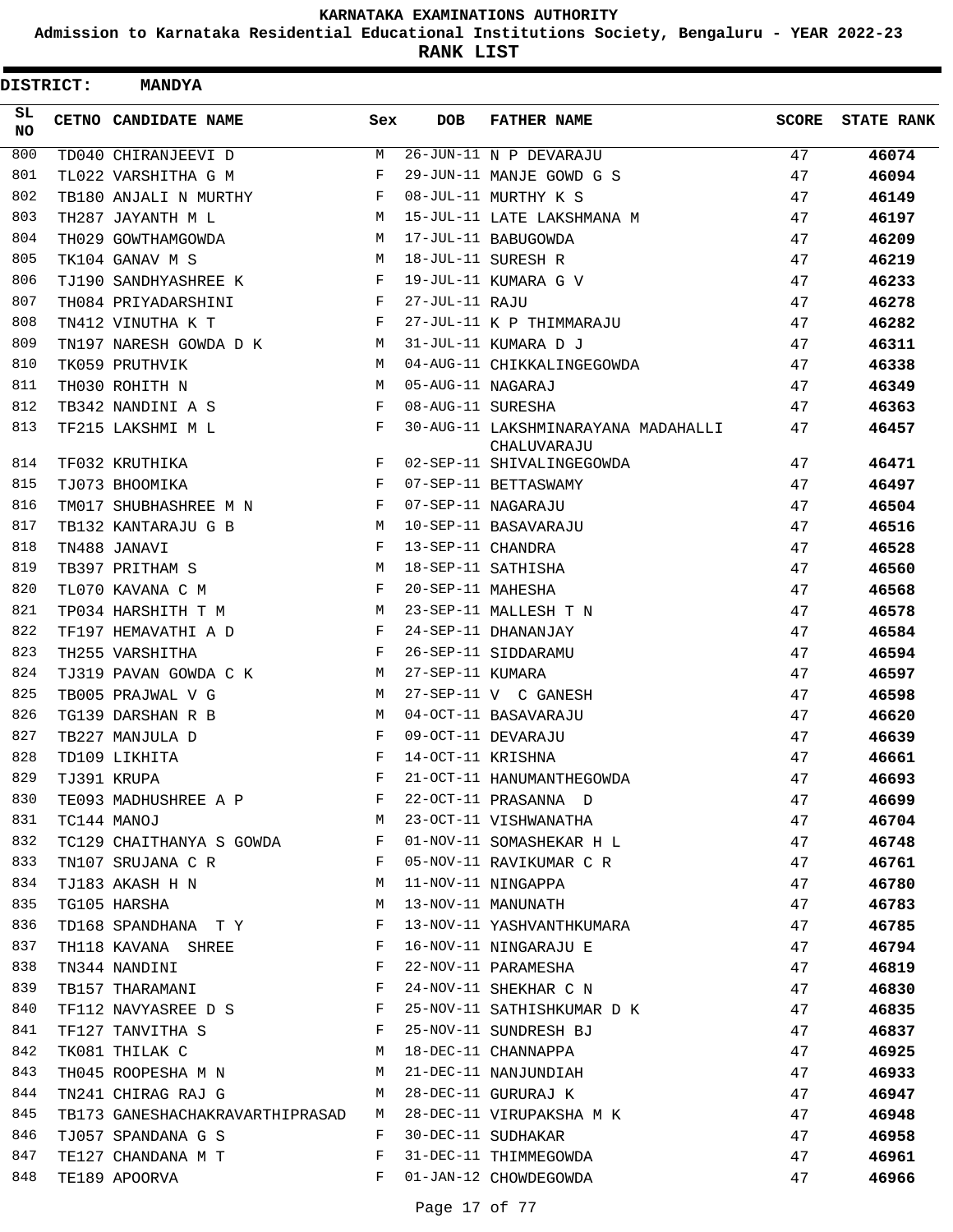**Admission to Karnataka Residential Educational Institutions Society, Bengaluru - YEAR 2022-23**

**RANK LIST**

| <b>DISTRICT:</b> | <b>MANDYA</b>                                 |     |                   |                                                        |              |                   |
|------------------|-----------------------------------------------|-----|-------------------|--------------------------------------------------------|--------------|-------------------|
| SL.<br>NO.       | CETNO CANDIDATE NAME                          | Sex | <b>DOB</b>        | <b>FATHER NAME</b>                                     | <b>SCORE</b> | <b>STATE RANK</b> |
| 849              | TE181 MADESH A S                              | М   |                   | 12-JAN-12 SHIVAKUMARSWAMI P                            | 47           | 46986             |
| 850              | TP121 RUCHITHA A V                            | F   |                   | 13-FEB-12 VIDYANANDA                                   | 47           | 47012             |
| 851              | TD102 KISHOR A R                              | M   |                   | 06-AUG-10 RAVI A C                                     | 46           | 47260             |
| 852              | TG110 MAHESH KUMAR<br>M                       | М   |                   | 26-AUG-10 MAHDEVA SWAMY                                | 46           | 47293             |
| 853              | TL031 MOULYA H N                              | F   |                   | 01-NOV-10 NAGARAJU H R                                 | 46           | 47459             |
| 854              | TD120 MOHITH C GOWDA                          | M   | 02-NOV-10 CHANDRU |                                                        | 46           | 47464             |
| 855              | TH229 PRAKRUTHI N P                           | F   |                   | 30-NOV-10 PUTTASWAMY D C                               | 46           | 47567             |
| 856              | TC290 YUGASHREE K S                           | F   |                   | 06-DEC-10 SOMAKUMAR K N                                | 46           | 47589             |
| 857              | TG076 YASHASWINI M S                          | F   |                   | 07-DEC-10 M K SOMASHEKARA                              | 46           | 47592             |
| 858              | TN345 TEJASHWINI H M                          | F   |                   | 24-FEB-11 MANJUNATHA H P                               | 46           | 47999             |
| 859              | TN339 YUVARAJ D R                             | M   | 26-FEB-11 RAMESH  |                                                        | 46           | 48012             |
| 860              | TN296 SAMARTH                                 | M   |                   | 01-MAR-11 SWAMYGOWDA                                   | 46           | 48029             |
| 861              | TJ045 DARSHITH C M                            | M   |                   | 05-MAR-11 MAHALINGA C V                                | 46           | 48048             |
| 862              | TD091 SPOORTI S                               | F   |                   | 05-MAR-11 SATISH M C                                   | 46           | 48053             |
| 863              | TH218 CHARAN                                  | M   |                   | 08-MAR-11 NAGARAJU<br>K C                              | 46           | 48072             |
| 864              | TJ122 KEERTHANA B R                           | F   |                   | 13-MAR-11 RAJU B K                                     | 46           | 48097             |
| 865              | TH280 HEMANTH KUMAR M R                       | M   |                   | 16-MAR-11 RAVIKUMAR M                                  | 46           | 48119             |
| 866              | TH109 TANMAYA D                               | F   |                   | 23-MAR-11 DEVARAJU MURTHY                              | 46           | 48169             |
| 867              | TC161 BASAVARAJU                              | M   |                   | 26-MAR-11 UMA SHANKARAPPA                              | 46           | 48185             |
| 868              | TK165 DANVITHA A K                            | F   |                   | 01-APR-11 KRISHNAMURTHY A R                            | 46           | 48221             |
| 869              | TM110 SAHANA                                  | F   |                   | 01-APR-11 CHANDRACHRI                                  | 46           | 48226             |
| 870              | TN172 CHANDAN H A                             | М   |                   | 05-APR-11 AMBARISH H N                                 | 46           | 48246             |
| 871              | TH175 SHIVARAJU B S                           | M   |                   | 08-APR-11 SIDDARAJU B N                                | 46           | 48267             |
| 872              | TK212 HEMALATHA C P                           | F   |                   | 13-APR-11 PRADEEPKUMAR C B                             | 46           | 48297             |
| 873              | TE223 CHANDANA<br>M                           | F   |                   | 30-APR-11 MUDDALINGAIAH K                              | 46           | 48397             |
| 874              | TN110 THANUSHREE                              | F   | 30-APR-11 RAMU    |                                                        | 46           | 48403             |
| 875              | TH261 RAGHURAJ MADAHALLI<br>SOMASHEKHARACHARI | M   |                   | 02-MAY-11 SOMASHEKARACHARI MADAHALLI<br>CHIKKANNACHARI | 46           | 48410             |
| 876              | TE068 MEGHANA H K MEGHANA H K                 | F   |                   | 11-MAY-11 KUMAR M KUMAR M                              | 46           | 48476             |
| 877              | TJ361 NIDHISHREE                              | F   |                   | 17-MAY-11 HARISH K S                                   | 46           | 48512             |
| 878              | TN060 TEJAS K K                               | М   |                   | 17-MAY-11 KUMAR K S                                    | 46           | 48519             |
| 879              | TC085 YATIKSHA A                              | F   | 19-MAY-11 ASHOKA  |                                                        | 46           | 48531             |
| 880              | TN080 CHANCHALA                               | F   |                   | 28-MAY-11 SOMASHEKAR                                   | 46           | 48591             |
| 881              | TN293 VEDHAPRIYA D                            | F   |                   | 02-JUN-11 DEEPU K S                                    | 46           | 48643             |
| 882              | TM101 VARSHINI H R                            | F   |                   | 03-JUN-11 RAMESH H K                                   | 46           | 48654             |
| 883              | TD085 V MOHITH PATEL                          | М   |                   | 08-JUN-11 H S VISHWANATHA                              | 46           | 48682             |
| 884              | TG116 PADMA                                   | F   |                   | 09-JUN-11 SIDDARAJU                                    | 46           | 48688             |
| 885              | TC298 PREKSHITHA M S                          | F   |                   | 10-JUN-11 SHIVA PRAKASH                                | 46           | 48698             |
| 886              | TC029 GAGANA A K                              | М   |                   | 20-JUN-11 LATE KRISHNA                                 | 46           | 48764             |
| 887              | TB330 SONIKA M R                              | F   |                   | 22-JUN-11 RAVIKUMAR                                    | 46           | 48788             |
| 888              | TK190 CHAITHRA H S                            | F   |                   | 24-JUN-11 SIDDEGOWDA                                   | 46           | 48799             |
| 889              | TJ343 LEKHANA C N                             | F   |                   | 26-JUN-11 NAGENDRA C T                                 | 46           | 48816             |
| 890              | TJ140 LIKHITHA TS                             | F   |                   | 26-JUN-11 SHANKARALINGEGOWDA                           | 46           | 48817             |
| 891              | TE002 PAVAN R                                 | M   | 01-JUL-11 RAVI    |                                                        | 46           | 48856             |
| 892              | TF180 THANVITHGOWDA                           | М   |                   | 02-JUL-11 DEVARAJU                                     | 46           | 48872             |
| 893              | TL285 NAMAN N                                 | М   |                   | 11-JUL-11 NARAYANA                                     | 46           | 48928             |
| 894              | TE061 YASHWANTH GOWDA H B                     | M   |                   | 13-JUL-11 BOREGOWDA B S                                | 46           | 48946             |
| 895              | TH264 JASMITHA H N                            | F   |                   | 16-JUL-11 NAGARAJU S                                   | 46           | 48966             |
| 896              | TK041 SUDEEP HU                               | М   |                   | 18-JUL-11 UMESH H                                      | 46           | 48983             |
| 897              | TB289 SAHANA S R                              | F   |                   | 19-JUL-11 RAGHAVENDRA S N                              | 46           | 48991             |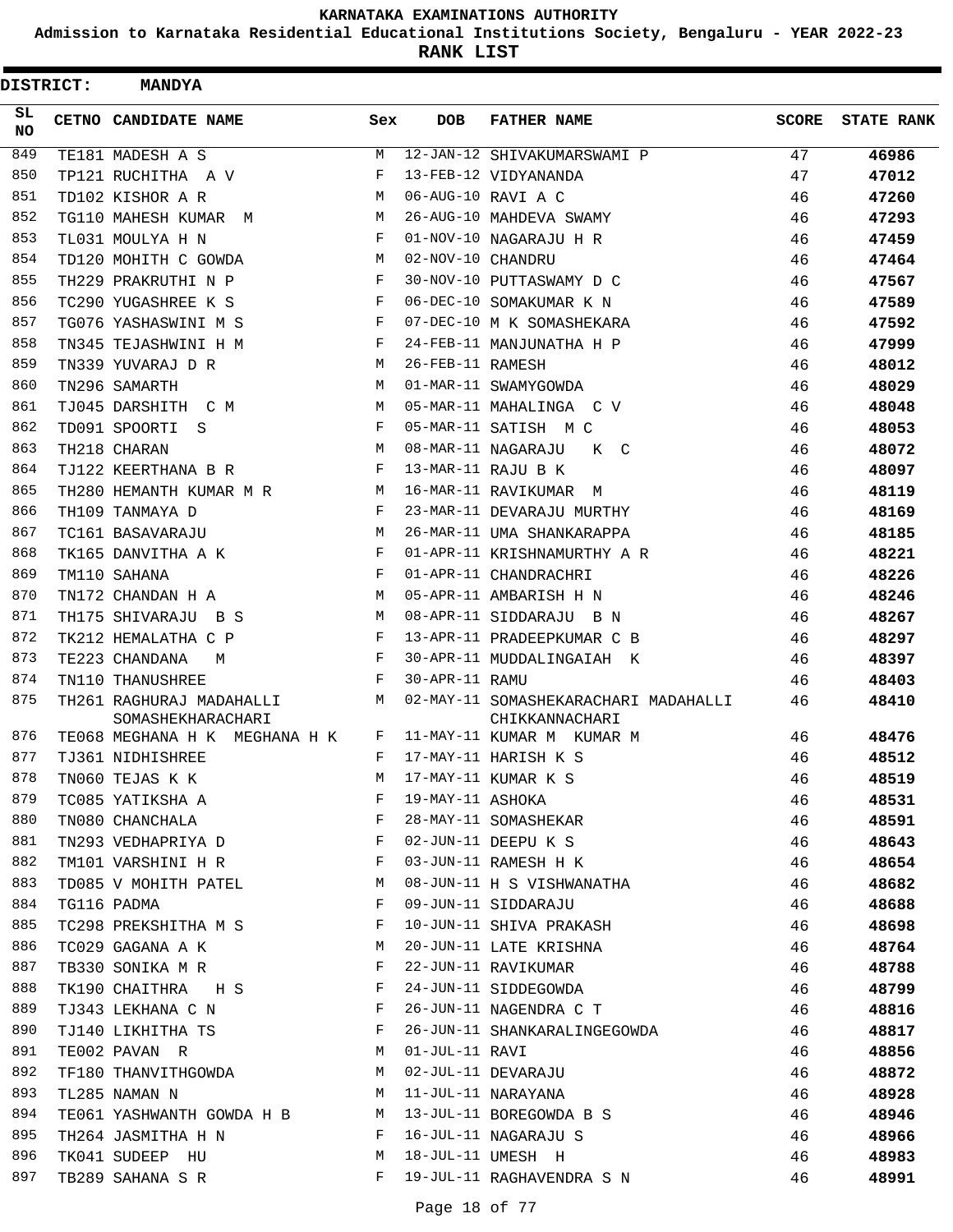**Admission to Karnataka Residential Educational Institutions Society, Bengaluru - YEAR 2022-23**

| <b>DISTRICT:</b> | <b>MANDYA</b>             |     |                   |                              |              |                   |
|------------------|---------------------------|-----|-------------------|------------------------------|--------------|-------------------|
| SL<br>NO         | CETNO CANDIDATE NAME      | Sex | <b>DOB</b>        | <b>FATHER NAME</b>           | <b>SCORE</b> | <b>STATE RANK</b> |
| 898              | TN168 DAKSHAYINI D R      | F   |                   | 21-JUL-11 RAJENDRA D C       | 46           | 49005             |
| 899              | TE051 YASHASGOWDA P O     | М   |                   | 10-AUG-11 OHILESHWARA P K    | 46           | 49123             |
| 900              | TH041 VANDANA             | F   | 23-AUG-11 SHIVU   |                              | 46           | 49191             |
| 901              | TF045 KAVYASHREE Y K      | F   | 24-AUG-11 KRISHNA |                              | 46           | 49194             |
| 902              | TP150 SRINIVASA           | М   |                   | 29-AUG-11 VENKATARAMANA      | 46           | 49235             |
| 903              | TN358 ASHWATHGOWDA M S    | M   |                   | 08-SEP-11 SUNDARESH M N      | 46           | 49286             |
| 904              | TN430 DUSHYANTH A M       | М   |                   | 13-SEP-11 MANJUNATH A B      | 46           | 49312             |
| 905              | TD113 LALITHYA D R        | F   | 17-SEP-11 RAMESHA |                              | 46           | 49343             |
| 906              | TK031 KEERTHANA H P       | F   | 03-OCT-11 PAPANNA |                              | 46           | 49404             |
| 907              | TC059 DARSHAN M           | M   |                   | 10-OCT-11 MANJASHETTY        | 46           | 49428             |
| 908              | TH102 JHANESHWARI K       | F   |                   | 10-OCT-11 KANTHARAJU S       | 46           | 49432             |
| 909              | TB409 CHETHAN GOWDA H B   | М   |                   | 13-OCT-11 BALARAMEGOWDA H L  | 46           | 49444             |
| 910              | TH203 PRAVEENKUMAR A H    | М   |                   | 25-OCT-11 HANUMEGOWDA        | 46           | 49497             |
| 911              | TH054 TEJAS M             | M   |                   | 28-OCT-11 MUTTURAJU K R      | 46           | 49510             |
| 912              | TJ202 HARSHIKA M D        | F   |                   | 17-NOV-11 DODDASIDDAIAH      | 46           | 49585             |
| 913              | TN413 HARSHITHA           | F   |                   | 13-DEC-11 NARASIHMEGOWDA S K | 46           | 49669             |
| 914              | TB152 RAJANI N N          | F   | 21-DEC-11 NAGESHA |                              | 46           | 49694             |
| 915              | TG092 NANDISH R M         | М   |                   | 23-DEC-11 MAHADEVASWAMY      | 46           | 49702             |
| 916              | TD234 YASHASWINI V S      | F   |                   | 23-DEC-11 SHIVAKUMAR V S     | 46           | 49705             |
| 917              | TL099 DHANUSHREE D S      | F   |                   | 31-DEC-11 SHIVAKUMAR         | 46           | 49726             |
| 918              | TF100 SURESHGOWDA K N     | М   |                   | 24-SEP-10 NAGARAJU           | 45           | 50155             |
| 919              | TM029 KISHAN C S          | M   |                   | 24-NOV-10 SHIVA KUMAR        | 45           | 50389             |
| 920              | TK012 ROHINI H N          | F   |                   | 03-DEC-10 NAGARAJU H C       | 45           | 50422             |
| 921              | TN278 SHRINIDHI           | F   |                   | 29-JAN-11 KEMPEGOWDA         | 45           | 50696             |
| 922              | TH222 PAVAN A R           | М   | 22-FEB-11 RAVI K  |                              | 45           | 50812             |
| 923              | TL108 NISHANTGOWDA H M    | M   |                   | 24-FEB-11 MALLIKARJUNA T M   | 45           | 50829             |
| 924              | TC221 NITHIN G M          | М   | 25-FEB-11 MAHESH  |                              | 45           | 50840             |
| 925              | TG109 SHIVARAJU           | M   |                   | 02-MAR-11 JNANANANDA         | 45           | 50872             |
| 926              | TH061 MADESH K M          | M   |                   | 03-MAR-11 MAHADEVASHETTY     | 45           | 50879             |
| 927              | TH214 THANEESH            | М   |                   | 22-MAR-11 RAJEEV H C         | 45           | 50987             |
| 928              | TJ069 BHOOMIKA H P        | F   |                   | 26-MAR-11 PUTTASWAMY         | 45           | 51013             |
| 929              | TC148 DHANUSH H M         | M   | 27-MAR-11 MANJA   |                              | 45           | 51023             |
| 930              | TC138 BHARGAVI            | F   | 28-MAR-11 DINESHA |                              | 45           | 51029             |
| 931              | TF065 SHIVALINGEGOWDA B C | M   |                   | 03-APR-11 CHANDREGOWDA       | 45           | 51071             |
| 932              | TF062 CHIRAG M N GOWDA    | M   |                   | 04-APR-11 NAGARAJU N         | 45           | 51078             |
| 933              | TG087 NANDAN KUMAR D N    | M   |                   | 05-APR-11 NANJAIAH           | 45           | 51086             |
| 934              | TL109 MOHAN S N           | М   |                   | 15-APR-11 NARASIMHARAJU      | 45           | 51151             |
| 935              | TJ316 NOOTHAN B           | М   |                   | 21-APR-11 BOREGOWDA          | 45           | 51192             |
| 936              | TB358 BANU PRIYA M A      | F   |                   | 25-APR-11 ASHOKA M C         | 45           | 51215             |
| 937              | TL079 NIKHIL GOWDA H M    | M   |                   | 18-MAY-11 MANJUNATHA H G     | 45           | 51382             |
| 938              | TJ115 GUNESH M U M U      | M   |                   | 24-MAY-11 UMESH M P          | 45           | 51416             |
| 939              | TL035 SMITHA H K          | F   |                   | 25-MAY-11 KUMARA H R         | 45           | 51429             |
| 940              | TP201 LOHITH KUMAR V K    | M   |                   | 30-MAY-11 KUMARA V S         | 45           | 51458             |
| 941              | TJ023 MADAN Y S           | M   |                   | 08-JUN-11 SHIVA KUMAR Y C    | 45           | 51532             |
| 942              | TC347 SANJANA             | F   |                   | 09-JUN-11 NAVEENA K N        | 45           | 51552             |
| 943              | TD166 C S TEJASVINI       | F   |                   | 13-JUN-11 SUDHAKARA C M      | 45           | 51576             |
| 944              | TF083 ANUSHREE T S        | F   |                   | 15-JUN-11 SHIVALINGAIAH      | 45           | 51595             |
| 945              | TP061 JANAVI G            | F   |                   | 18-JUN-11 GIRISHA R          | 45           | 51622             |
| 946              | TB006 SPANDANA M R        | F   |                   | 21-JUN-11 RAMESHA M          | 45           | 51652             |
| 947              | TH239 SUMANTHGOWDA D H    | M   |                   | 22-JUN-11 HONNAIAH           | 45           | 51662             |
|                  |                           |     | Page 19 of 77     |                              |              |                   |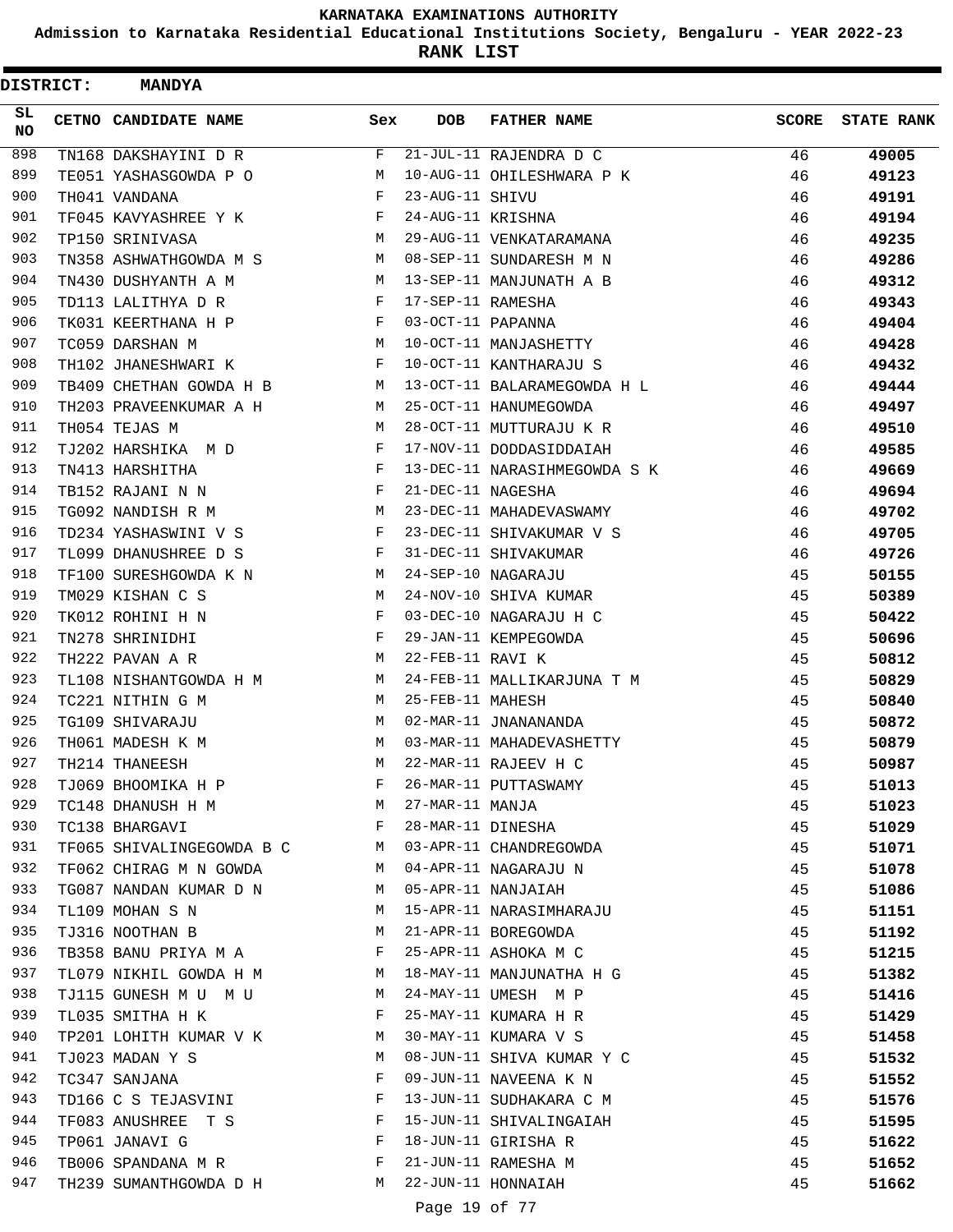**Admission to Karnataka Residential Educational Institutions Society, Bengaluru - YEAR 2022-23**

| <b>DISTRICT:</b> | <b>MANDYA</b>             |                                                                  |                   |                                   |              |                   |
|------------------|---------------------------|------------------------------------------------------------------|-------------------|-----------------------------------|--------------|-------------------|
| SL.<br>NO.       | CETNO CANDIDATE NAME      | Sex                                                              | <b>DOB</b>        | <b>FATHER NAME</b>                | <b>SCORE</b> | <b>STATE RANK</b> |
| 948              | TK229 M S SKANDA          | М                                                                |                   | 04-JUL-11 SHASHIDHARA M S         | 45           | 51750             |
| 949              | TM104 NAVEEN KUMAR A      | M                                                                |                   | 08-JUL-11 ASHOK KUMAR G Y         | 45           | 51770             |
| 950              | TK089 YUKTHA SHREE D      | F                                                                |                   | 12-JUL-11 DEEPAK B J              | 45           | 51804             |
| 951              | TN382 CHANDANA M GOWDA    | F                                                                |                   | 22-JUL-11 MAHENDRA M C            | 45           | 51875             |
| 952              | TM166 NIKHIL<br>GOWDA CL  | M                                                                |                   | 08-AUG-11 LOKESH C R              | 45           | 51983             |
| 953              | TN477 DEEKSHITHGOWDA K M  | M                                                                |                   | 10-AUG-11 MAHESHA K J             | 45           | 51994             |
| 954              | TN231 NIKITHA H<br>D      | F                                                                |                   | 10-AUG-11 DEVARAJU H K            | 45           | 51997             |
| 955              | TD253 DISHANTH T G        | М                                                                |                   | 16-AUG-11 GIRISH T D              | 45           | 52037             |
| 956              | TF093 LALITH LOCHAN M D   | M                                                                |                   | 18-AUG-11 DEVARAJU M R            | 45           | 52057             |
| 957              | TM068 CHARAN K M          | М                                                                |                   | 19-AUG-11 MANJASHETTY             | 45           | 52060             |
| 958              | TK161 LAVANYA J C         | F                                                                | 20-AUG-11 CHANDRU |                                   | 45           | 52070             |
| 959              | TN136 MANOJ S             | М                                                                |                   | 29-AUG-11 SHIVANNACHARI K S       | 45           | 52109             |
| 960              | TH279 NAYAN KUMAR         | М                                                                |                   | 30-AUG-11 CHIKKASWAMY             | 45           | 52114             |
| 961              | TJ282 YUKTHA M R          | F                                                                | 05-SEP-11 RAVI M  |                                   | 45           | 52149             |
| 962              | TD158 SHREYAS GOWDA       | M                                                                | 09-SEP-11 NINGESH |                                   | 45           | 52172             |
| 963              | TK068 MANVITHA H M        | F                                                                |                   | 25-SEP-11 MANCHEGOWDA H M         | 45           | 52239             |
| 964              | TC384 ULLAS GOWDA RM      | M                                                                |                   | 27-SEP-11 MAYANNA RD              | 45           | 52252             |
| 965              | TN007 SNEHA H M           | F                                                                |                   | 30-SEP-11 MANU H K                | 45           | 52263             |
| 966              | TG126 DHANUSHA N P        | M                                                                |                   | 04-OCT-11 PUTTAMADAIAH            | 45           | 52278             |
| 967              | TB165 NIKHITHA J          | F                                                                |                   | 06-OCT-11 JAYARAMA                | 45           | 52291             |
| 968              | TJ334 GOWTHAM GOWDA S N   | М                                                                |                   | 07-OCT-11 NAGARAJU S N            | 45           | 52296             |
| 969              | TB079 GUNASHREE G K       | F                                                                |                   | 08-OCT-11 KRISHNA KUMAR G N       | 45           | 52301             |
| 970              | TH232 SURAKSHA M J        | F                                                                |                   | 08-OCT-11 JAYAPRAKASH P           | 45           | 52309             |
| 971              | TJ059 LALITHYA            | F                                                                |                   | 13-OCT-11 PANCHALINGAIAH M        | 45           | 52332             |
| 972              | TD003 LIKHITHASHREE C P   | F                                                                |                   | 14-OCT-11 PRABHAKARA C M          | 45           | 52337             |
| 973              | TC294 MOHITH B S          | М                                                                |                   | 21-OCT-11 SHIVALINGA B N          | 45           | 52367             |
| 974              | TG009 YADHU NANDAN K M    | M                                                                |                   | 29-OCT-11 MAHESH K                | 45           | 52413             |
| 975              | TL234 SHRAVYA C           | F                                                                |                   | 30-NOV-11 CHANDRA P R             | 45           | 52575             |
| 976              | TC184 PRAJWAL GOWDA C     | M                                                                |                   | 05-DEC-11 CHANDRASHEKAR           | 45           | 52588             |
| 977              | TG007 INCHARA M           | F                                                                |                   | S<br>09-DEC-11 MARISWAMY C B      | 45           |                   |
| 978              | TJ004 MADHU K G           | M                                                                |                   | 16-DEC-11 GURUMURTHY              |              | 52607<br>52630    |
| 979              | TH087 POORNIMA D S        | F                                                                |                   | 20-DEC-11 SURESH D                | 45           |                   |
| 980              |                           |                                                                  |                   |                                   | 45           | 52645             |
| 981              | TE156 KOWSHIK B K M       | <b>M</b>                                                         | 07-JAN-12 KUMARA  |                                   | 45           | 52699             |
|                  | TL275 CHETHAN C           |                                                                  | 27-JAN-12 CHANDRA |                                   | 45           | 52725             |
| 982              | TH119 HRUTHIK GOWDA G B M |                                                                  |                   | 13-FEB-12 BASAVARAMU G K          | 45           | 52745             |
| 983              | TH199 LEKANA M N          | F                                                                |                   | 27-FEB-12 NATARAJU M B            | 45           | 52751             |
| 984              | TH186 TANUJA G V          | F                                                                |                   | 12-MAR-12 VIRENDRA G K            | 45           | 52757             |
| 985              | TG138 BHARGAVI N          | $\mathbf{F}$                                                     |                   | 04-JUL-12 NANDEESHA M N           | 45           | 52775             |
| 986              | TN256 SHREYAS M           | M                                                                | 21-AUG-10 MAHESHA |                                   | 44           | 53049             |
| 987              | TJ171 ROHAN K C           | M                                                                |                   | 02-OCT-10 CHANNAKESHAVAMURTHY K S | 44           | 53140             |
| 988              | TN124 LIKHITH GOWDA H A M |                                                                  |                   | 24-OCT-10 ANANDA H P              | 44           | 53212             |
| 989              | TH016 JEEEVITHA C S       | $\mathbb{F}^{\mathbb{Z}}$ . The set of $\mathbb{F}^{\mathbb{Z}}$ |                   | 03-NOV-10 SWAMY C S               | 44           | 53248             |
| 990              | TJ048 LIKHITHGOWDA M R M  |                                                                  |                   | 20-NOV-10 RAMESH M T              | 44           | 53308             |
| 991              | TN425 AKHIL C P           | M                                                                | 22-NOV-10 PRAKASH |                                   | 44           | 53311             |
| 992              | TN380 PREETHAM U          | M                                                                |                   | 11-DEC-10 UMESH H R               | 44           | 53390             |
| 993              | TN213 GOWTHAM A S         | M                                                                |                   | 18-JAN-11 SHIVASWAMY G            | 44           | 53590             |
| 994              | TN235 JANASHRI H M        | F                                                                |                   | 01-FEB-11 MANJUNATHA              | 44           | 53651             |
| 995              | TD278 DEEPAK KUMAR M S M  |                                                                  |                   | 06-FEB-11 SHIVARAJU M             | 44           | 53669             |
| 996              | TC162 KAVYA A S           | F                                                                |                   | 11-FEB-11 SATHEESHA               | 44           | 53692             |
| 997              | TN486 jeevan km           | М                                                                | 01-MAR-11 MAHESH  |                                   | 44           | 53797             |
|                  |                           |                                                                  | Page 20 of 77     |                                   |              |                   |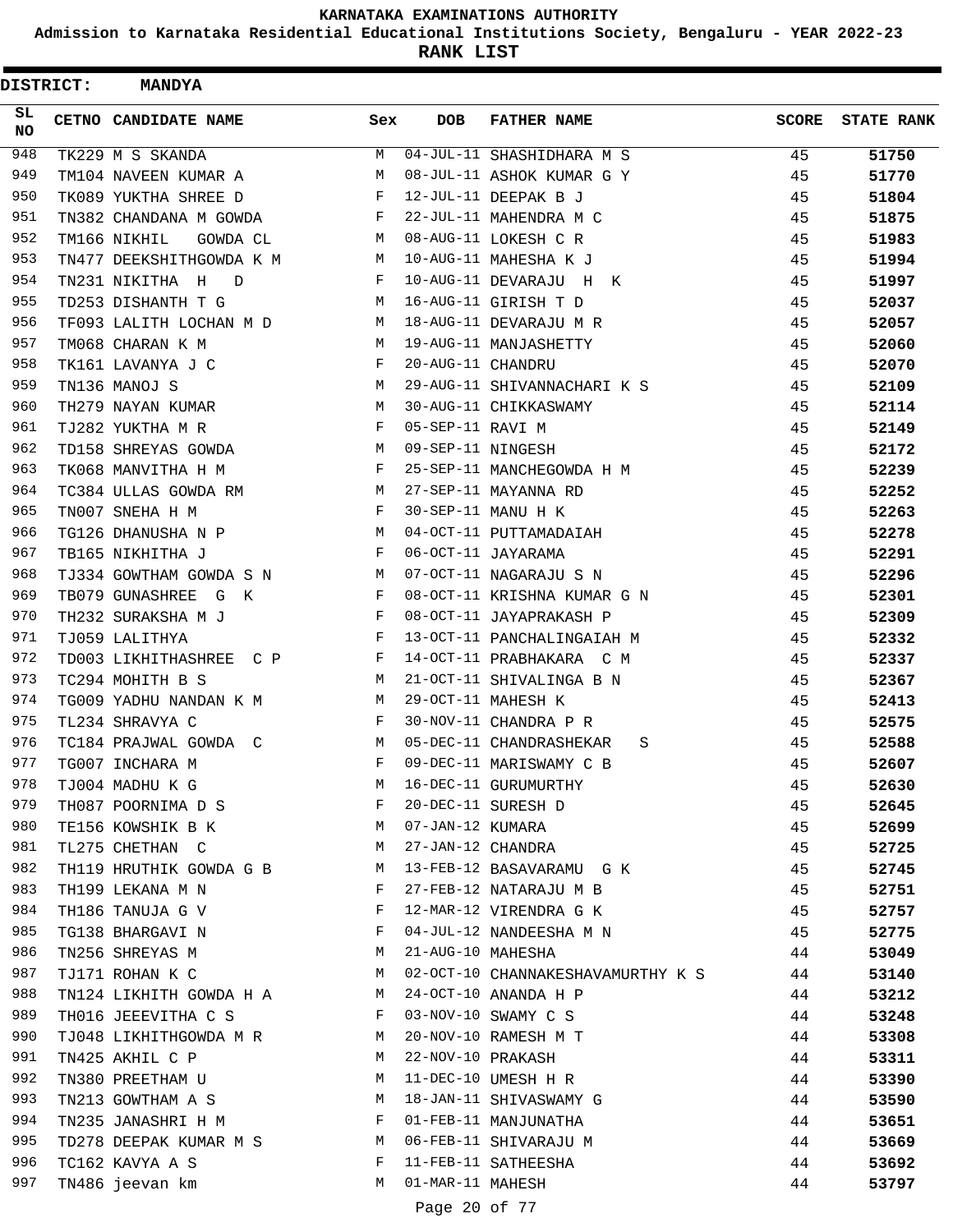**Admission to Karnataka Residential Educational Institutions Society, Bengaluru - YEAR 2022-23**

| <b>DISTRICT:</b> |            | <b>MANDYA</b>            |              |                  |                              |              |                   |
|------------------|------------|--------------------------|--------------|------------------|------------------------------|--------------|-------------------|
| SL<br>NO.        |            | CETNO CANDIDATE NAME     | Sex          | <b>DOB</b>       | <b>FATHER NAME</b>           | <b>SCORE</b> | <b>STATE RANK</b> |
| 998              |            | TK132 THANVI C           | F            |                  | 22-MAR-11 CHANDRAPPA         | 44           | 53923             |
| 999              |            | TF187 YASHASHWINI H P    | F            |                  | 25-MAR-11 PRASANNAKUMAR      | 44           | 53950             |
| 1000             |            | TD104 YASHWANTH GOWDA MG | М            |                  | 26-MAR-11 GIRISH M           | 44           | 53956             |
| 1001             |            | TM100 SARASWATHI G S     | F            |                  | 01-APR-11 SATISHA G T        | 44           | 54008             |
| 1002             |            | TB317 NIKHITHA D         | F            |                  | 21-APR-11 DEVARAJU           | 44           | 54146             |
| 1003             |            | TH245 JAYANTH B S        | M            |                  | 26-APR-11 SIDDARAJU          | 44           | 54178             |
| 1004             |            | TK143 RAMYA              | F            |                  | 30-APR-11 VENKATESH          | 44           | 54214             |
| 1005             | TH120 SUMA |                          | F            |                  | 02-MAY-11 BASAVARAJU         | 44           | 54234             |
| 1006             |            | TE044 IMPANA C H         | F            |                  | 04-MAY-11 HARISH C T         | 44           | 54246             |
| 1007             |            | TF203 KOWSHIK            | M            |                  | 08-MAY-11 BASAVARAJU         | 44           | 54278             |
| 1008             |            | TK150 ABHAY GOWDA        | M            |                  | 11-MAY-11 VEERESH K M        | 44           | 54303             |
| 1009             |            | TE097 PRATEEMA C T       | F            |                  | 13-MAY-11 THIMMARAJU         | 44           | 54327             |
| 1010             |            | TL149 POORVIKA           | F            |                  | 14-MAY-11 KEMPARAJU          | 44           | 54332             |
| 1011             |            | TP093 LEKHANA M S        | $\mathbf{F}$ |                  | 30-MAY-11 SHANKARA M S       | 44           | 54443             |
| 1012             |            | TB058 KARUNA S R         | M            |                  | 03-JUN-11 RANGEGOWDA         | 44           | 54502             |
| 1013             |            | TK151 MANOJ              | M            |                  | 03-JUN-11 KANTHRAJ           | 44           | 54503             |
| 1014             |            | TP210 M S HITHAISHGOWDA  | M            |                  | 06-JUN-11 SHIVAKUMAR M K     | 44           | 54526             |
| 1015             |            | TJ366 MANOJ D P          | M            |                  | 07-JUN-11 PUTTALINGAIAH      | 44           | 54531             |
| 1016             |            | TE026 THANMAYI M         | F            |                  | 13-JUN-11 MAHADEVU M         | 44           | 54585             |
| 1017             |            | TB066 BINDYASREE M M     | F            |                  | 16-JUN-11 M P MAHESH         | 44           | 54600             |
| 1018             |            | TN055 DHANUSH GOWDA K    | M            |                  | 17-JUN-11 KUMARA SWAMI K     | 44           | 54613             |
| 1019             |            | TC202 SUNEETHA K S       | F            |                  | 21-JUN-11 SURESHA K R        | 44           | 54646             |
| 1020             |            | TN299 CHANDANGOWDA P R   | М            |                  | 26-JUN-11 RAJAGOPALA P B     | 44           | 54674             |
| 1021             |            | TC368 MANISH GOWDA       | M            |                  | 05-JUL-11 NAGARAJ P K        | 44           | 54742             |
| 1022             |            | TE193 THANMAYI K L       | F            |                  | 10-JUL-11 LINGAPPA K B       | 44           | 54793             |
| 1023             |            | TE202 THANUSHREE B D     | F            |                  | 10-JUL-11 DEVARAJU B N       | 44           | 54794             |
| 1024             |            | TN193 AKSHATHA           | F            |                  | 13-JUL-11 MALLESH K H        | 44           | 54807             |
| 1025             |            | TL217 GUNAVANTHA S       | M            |                  | 18-JUL-11 SHIVAKUMAR K A     | 44           | 54848             |
| 1026             |            | TJ126 HIMA G K           | F            |                  | 24-JUL-11 KUMARA SWAMY M     | 44           | 54901             |
| 1027             |            | TN341 IMPANA J           | $_{\rm F}$   |                  | 25-JUL-11 JALENDRA K N       | 44           | 54911             |
| 1028             |            | TP149 DAINYASHREE A      | F            |                  | 18-AUG-11 ANANDKUMAR         | 44           | 55073             |
| 1029             |            | TF017 SINCHANA T M       | $\mathbf{F}$ |                  | 19-AUG-11 MAHADEVA T K       | 44           | 55090             |
| 1030             |            | TH037 CHUKITHKUMAR S N M |              |                  | 20-AUG-11 NAGARAJU S         | 44           | 55093             |
| 1031             |            | TD061 G R VARSHA         | $\mathbf{F}$ |                  | 23-AUG-11 G T RAMESHA        | 44           | 55104             |
| 1032             |            | TH074 KEERTHANA S GOWDA  | $\mathbb{F}$ |                  | 24-AUG-11 SHIVAKUMAR H S     | 44           | 55111             |
| 1033             |            | TB306 KUMARI             | F            |                  | 26-AUG-11 SHATHISHA          | 44           | 55122             |
| 1034             |            | TB040 MANOJ S S          | М            |                  | 31-AUG-11 SAMPATH S N        | 44           | 55158             |
| 1035             |            | TK048 NAYANA B K         | F            |                  | 04-SEP-11 KRISHNEGOWDA B C   | 44           | 55187             |
| 1036             |            | TE188 GANAVI G M         | F            |                  | 10-SEP-11 MAHADEVE GOWDA G B | 44           | 55213             |
| 1037             |            | TG079 CHINTHANA M V F    |              |                  | 15-SEP-11 VIJAYA PRASAD M N  | 44           | 55233             |
| 1038             |            | TJ350 VEDANTH ARYA P M   |              |                  | 20-SEP-11 PRASANNA           | 44           | 55264             |
| 1039             |            | TG088 RAKSHITHA C K      | $\mathbf{F}$ | 06-OCT-11 KUMARA |                              | 44           | 55349             |
| 1040             |            | TK040 SHILPA H M         | F            |                  | 06-OCT-11 MANJUNATHA H M     | 44           | 55350             |
| 1041             |            | TB280 SRUJAN G           | M            |                  | 09-OCT-11 GOVINDA V R        | 44           | 55368             |
| 1042             |            | TN305 SAMSKRUTHI M       | F            |                  | 12-OCT-11 MANJUNATH T R      | 44           | 55380             |
| 1043             |            | TB356 LIKHITHA           | F            | 13-OCT-11 KUMARA |                              | 44           | 55385             |
| 1044             |            | TN170 HARSHITHA M        | F            |                  | 20-OCT-11 MAHESH R           | 44           | 55418             |
| 1045             |            | TH065 HITHASHREE J       | F            |                  | 21-OCT-11 JAGADISH J P       | 44           | 55423             |
| 1046             |            | TG062 MANOJ M R          | M            |                  | 23-OCT-11 RAVIKUMAR M        | 44           | 55435             |
| 1047             |            | TF035 VIJAY H            | М            |                  | 24-OCT-11 HANUMAIAH M        | 44           | 55445             |
|                  |            |                          |              | Page 21 of 77    |                              |              |                   |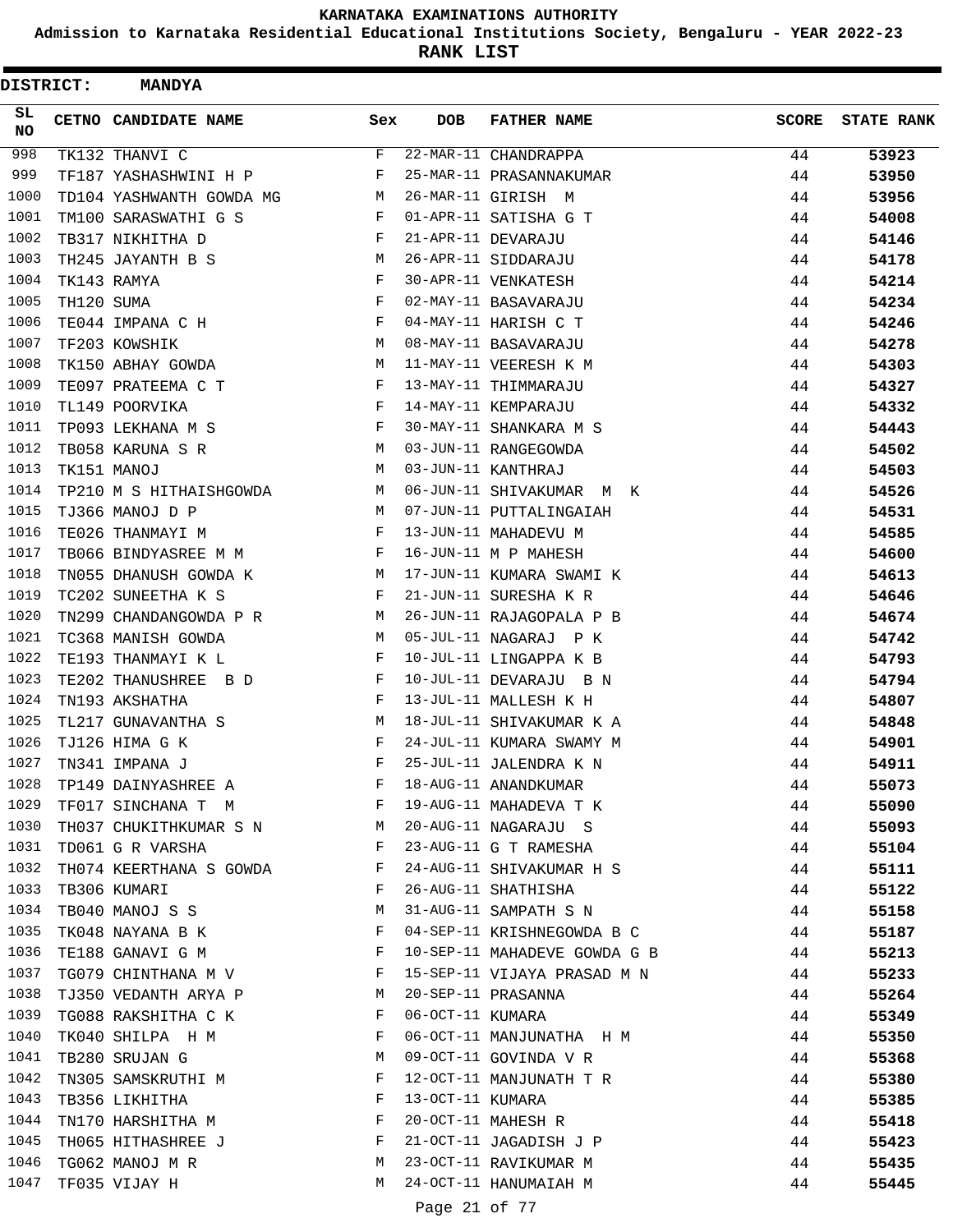**Admission to Karnataka Residential Educational Institutions Society, Bengaluru - YEAR 2022-23**

**RANK LIST**

Ė

| DISTRICT:         | <b>MANDYA</b>                |              |                   |                               |              |                   |
|-------------------|------------------------------|--------------|-------------------|-------------------------------|--------------|-------------------|
| SL.<br><b>NO</b>  | CETNO CANDIDATE NAME         | Sex          | <b>DOB</b>        | <b>FATHER NAME</b>            | <b>SCORE</b> | <b>STATE RANK</b> |
| $\overline{1048}$ | TN485 PREETHAM GOWDA M       | М            |                   | 25-OCT-11 MOHAN KUMAR N M     | 44           | 55450             |
| 1049              | TC340 SAMRUDDI M N           | F            |                   | 29-OCT-11 NANJUNDA M          | 44           | 55474             |
| 1050              | TN467 SUJITHGOWDA C A        | M            |                   | 06-NOV-11 ATHMANANDA          | 44           | 55505             |
| 1051              | TF210 KAILASH GOWDA S N      | M            |                   | 11-NOV-11 NANJUNDA SWAMY      | 44           | 55522             |
| 1052              | TK195 VENUSHREE H P          | F            |                   | 14-NOV-11 PRAVEEN KUMAR H K   | 44           | 55540             |
| 1053              | TD183 NAVYASHREE T V         | F            |                   | 05-DEC-11 VENKATARAMU         | 44           | 55631             |
| 1054              | TJ039 S P INCHARA            | F            |                   | 05-DEC-11 S N PRASHANT        | 44           | 55632             |
| 1055              | TN294 ESHANTH H J            | M            |                   | 22-DEC-11 JAYARAMU            | 44           | 55697             |
| 1056              | TH190 JEEVANGOWDA H N        | M            |                   | 26-DEC-11 NANDEESHA H K       | 44           | 55712             |
| 1057              | TB063 SHREYAS                | М            | 29-DEC-11 KUMARA  |                               | 44           | 55722             |
| 1058              | TC130 AJAY M S               | М            |                   | 31-DEC-11 SURESHA M N         | 44           | 55724             |
| 1059              | TE186 KEERTHANA H S          | F            |                   | 07-JAN-12 SANTHOSH KUMAR      | 44           | 55744             |
| 1060              | TK233 THEJAS D GOWDA         | M            |                   | 18-JAN-12 B G DODDEGOWDA      | 44           | 55754             |
| 1061              | TD028 G V NITHYASHREE        | F            |                   | 09-APR-12 G S VEERAPPA        | 44           | 55795             |
| 1062              | TN049 POORVIKA K A           | $\mathbf{F}$ |                   | 02-MAY-12 ANILKUMAR K P       | 44           | 55804             |
| 1063              | TJ323 DIGANT L               | M            |                   | 20-JAN-10 B LOKESH            | 43           | 55883             |
| 1064              | TL211 ULLAS N S              | M            | 08-JUL-10 SHANKAR |                               | 43           | 56020             |
| 1065              | TL133 NITHESHA S L           | M            |                   | 26-SEP-10 LAKSHMANAGOWDA      | 43           | 56178             |
| 1066              | TG039 MAHADEV PRASAD S       | M            |                   | 21-NOV-10 SHANTHA RAJ S       | 43           | 56365             |
| 1067              | TJ354 SPOORTHISHREE S        | F            | 05-FEB-11 SHANKAR |                               | 43           | 56703             |
| 1068              | TL293 AMAR GOWDA K V         | М            |                   | 11-FEB-11 VIJAYAKUMAR K R     | 43           | 56735             |
| 1069              | TJ223 SHOBITH K              | M            |                   | 02-MAR-11 KRISHNA PRASAD M K  | 43           | 56850             |
| 1070              | TN226 DHANUSHREE S D         | F            |                   | 10-MAR-11 DHANAJAYA S C       | 43           | 56899             |
| 1071              | TC021 KAVYA B R              | F            | 10-MAR-11 RAMESHA |                               | 43           | 56900             |
| 1072              | TM062 MANOJ B S              | M            |                   | 18-MAR-11 SHANKARA B A        | 43           | 56958             |
| 1073              | TC115 SNEHA B C              | F            |                   | 22-MAR-11 CHIKKEGOWDA         | 43           | 56990             |
| 1074              | TE216 THANUSHREE C S         | $\mathbf{F}$ |                   | 23-MAR-11 SIDDARAJU           | 43           | 57003             |
| 1075              | TE132 M P VARSHINI           | F            |                   | 08-APR-11 PRABHAKAR M H       | 43           | 57127             |
| 1076              | TN131 NANDAN H R             | M            |                   | 21-APR-11 RAVI H D            | 43           | 57224             |
| 1077              | TP010 GAGAN GOWDA S N        | М            |                   | 27-APR-11 NAGEGOWDA           | 43           | 57265             |
| 1078              | TG051 PREETHAM R P           | М            | 27-APR-11 PRAKASH |                               | 43           | 57268             |
| 1079              | TN415 IMPANA N S             | F            |                   | 04-MAY-11 SANTHOSH KUMAR N B  | 43           | 57304             |
| 1080              | TP137 SNEHA                  | F            |                   | 14-MAY-11 SANTHOSHKUMAR V S   | 43           | 57385             |
|                   | 1081 TB268 YASHASHWINI M R F |              | 19-MAY-11 RAJU    |                               | 43           | 57415             |
| 1082              | TP246 PRASANNA KUMAR         | M            |                   | 02-JUN-11 HEMANTH KUMAR C N   | 43           | 57521             |
| 1083              | TD210 CHARITHRYA             | F            | 04-JUN-11 RAJESH  |                               | 43           | 57538             |
| 1084              | TD189 APOORVA C U            | F            |                   | 16-JUN-11 UMESHA B            | 43           | 57642             |
| 1085              | TB127 BHARGAVA A             | M            |                   | 16-JUN-11 ASHOK KUMAR S       | 43           | 57645             |
| 1086              | TH056 SUCHITRA K V           | F            | 19-JUN-11 VEERAJU |                               | 43           | 57674             |
| 1087              | TN177 DEEPIKA D R            | F            |                   | 23-JUN-11 RAJAPPA D M         | 43           | 57699             |
| 1088              | TB138 DHRUVA BM              | M            |                   | 23-JUN-11 MADAPPA BP          | 43           | 57703             |
| 1089              | TN004 BHOOMIKA               | F            |                   | 25-JUN-11 SIDDESH             | 43           | 57716             |
| 1090              | TB293 CHETHANA R             | F            |                   | 26-JUN-11 RAMAKRISHNA K B     | 43           | 57723             |
| 1091              | TM096 NARAYANAMURTHY         | M            | 02-JUL-11 SHANKAR |                               | 43           | 57778             |
| 1092              | TC362 HARSHITHA H Y          | $\mathbf{F}$ | 03-JUL-11 YOGA K  |                               | 43           | 57780             |
| 1093              | TD225 MONISHA S B            | F            |                   | 06-JUL-11 BHASKARACHARAYA S N | 43           | 57805             |
| 1094              | TJ329 PRAJWAL B              | M            |                   | 08-JUL-11 BETTAIAH            | 43           | 57822             |
| 1095              | TL067 BHUMIKA T D            | F            |                   | 16-JUL-11 DEVARAJU            | 43           | 57895             |
| 1096              | TJ262 SANJANKUMAR H C        | M            |                   | 19-JUL-11 CHIKKANNA K P       | 43           | 57920             |
| 1097              | TE176 KISHOR C               | M            |                   | 28-JUL-11 CHIKKEGOWDA         | 43           | 57989             |
|                   |                              |              |                   |                               |              |                   |

Page 22 of 77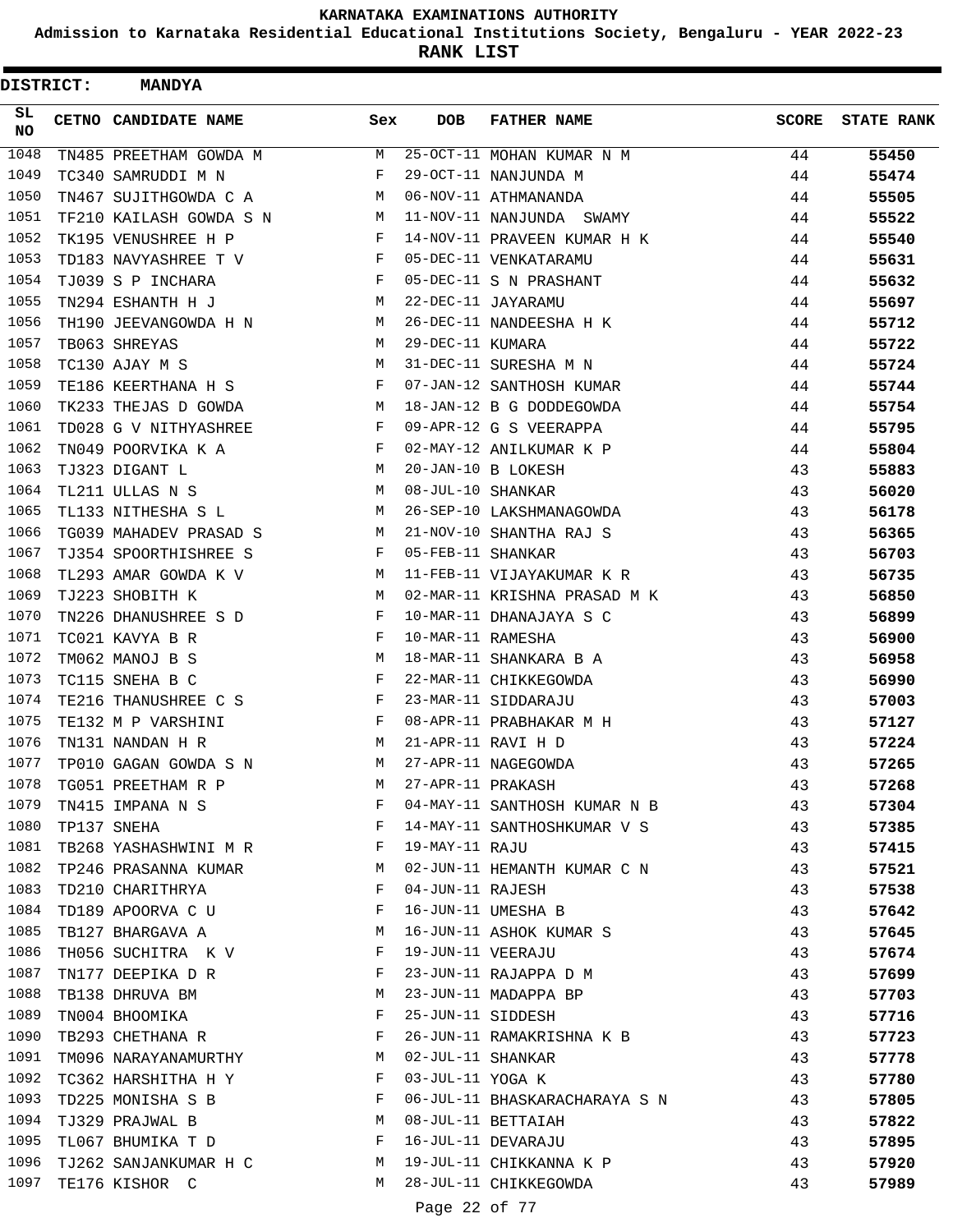**Admission to Karnataka Residential Educational Institutions Society, Bengaluru - YEAR 2022-23**

**RANK LIST**

 $\blacksquare$ 

| <b>DISTRICT:</b> |            | <b>MANDYA</b>                                            |              |                   |                                                  |              |                   |
|------------------|------------|----------------------------------------------------------|--------------|-------------------|--------------------------------------------------|--------------|-------------------|
| SL<br>NO.        |            | CETNO CANDIDATE NAME                                     | Sex          | <b>DOB</b>        | <b>FATHER NAME</b>                               | <b>SCORE</b> | <b>STATE RANK</b> |
| 1098             |            | TN024 NAGMANI N                                          | F            |                   | 30-JUL-11 NAGARAJU H B                           | 43           | 58007             |
| 1099             |            | TJ389 BOREGOWDA                                          | М            |                   | 31-JUL-11 BAIREGOWDA                             | 43           | 58010             |
| 1100             |            | TC213 G S KUMARA                                         | M            |                   | 03-AUG-11 SHIVALINGE GOWDA                       | 43           | 58033             |
| 1101             |            | TP131 ABHINAYA M P                                       | F            |                   | 10-AUG-11 PRAKASHA                               | 43           | 58077             |
| 1102             |            | TE228 HARSHA PRIYA M A F                                 |              |                   | 27-AUG-11 ATHMANANDA                             | 43           | 58197             |
| 1103             |            | TB382 NAGASHREE K T                                      | $\mathbf{F}$ | 28-AUG-11 THIMMA  |                                                  | 43           | 58206             |
| 1104             |            | TF156 BINDU B C                                          | F            |                   | 06-SEP-11 CHETHAN B S                            | 43           | 58267             |
| 1105             |            | TJ230 DHRUVA                                             | М            | 13-SEP-11 LOKESHA |                                                  | 43           | 58302             |
| 1106             |            | <b>M</b><br>TB388 KRUTHIK GOWDA                          |              | 20-SEP-11 SHEKAR  |                                                  | 43           | 58338             |
| 1107             | TC286 HEMA |                                                          | F            |                   | 23-SEP-11 VEERABDHDREGOWDA K C                   | 43           | 58351             |
| 1108             |            | TJ306 NITHYASHREE D S                                    | $\mathbf{F}$ |                   | 02-OCT-11 SRINIVASA D                            | 43           | 58391             |
| 1109             |            | TK129 SHREYA N J<br><b>Example 20</b> F                  |              |                   | 07-OCT-11 JAVAREGOWDA                            | 43           | 58412             |
| 1110             |            | <b>M</b><br>TG117 CHANDAN P                              |              |                   | 13-OCT-11 PRAKASH N                              | 43           | 58445             |
| 1111             |            | TP229 HEMANTH R                                          | M            | 14-OCT-11 RAJU M  |                                                  | 43           | 58448             |
| 1112             |            | TM045 VARUN K                                            | M            |                   | 16-OCT-11 KRISHNA S K                            | 43           | 58461             |
| 1113             |            | TJ367 VIKAS K                                            | М            |                   | 16-OCT-11 KUMARA J                               | 43           | 58462             |
| 1114             |            | TD213 MANJUSHREE L                                       | F            | 17-OCT-11 LOKESHA |                                                  | 43           | 58463             |
| 1115             |            | TP168 PAVANI                                             | $\mathbf{F}$ |                   | 20-OCT-11 BOREGOWDA                              | 43           | 58476             |
| 1116             |            | TC007 ANKITHA PADMA RAJ F                                |              |                   | 28-OCT-11 B MAHESH                               | 43           | 58511             |
| 1117             |            | TN246 BHARATH A S                                        | M            |                   | 01-NOV-11 SHIVAKUMAR A M                         | 43           | 58525             |
| 1118             |            | TB070 SHEETHALA R GOWDA                                  | F            |                   | 03-NOV-11 RAJEGOWDA                              | 43           | 58545             |
| 1119             |            | TJ210 CHANDAN TS                                         | M            |                   | 09-NOV-11 SATHISH H S                            | 43           | 58570             |
| 1120             |            | TD063 SHREYA J                                           | F            |                   | 16-NOV-11 JNANA PRABHU                           | 43           | 58605             |
| 1121             | TB071 ANIL |                                                          | M            |                   | 18-NOV-11 MAHADEVA                               | 43           | 58607             |
| 1122             |            | TC312 DHANUSRI                                           | F            |                   | 28-NOV-11 GANESH D N                             | 43           | 58652             |
| 1123             |            | TN367 GOUTHAMNAYAKA P G                                  | M            |                   | 01-DEC-11 GOVINDA M                              | 43           | 58664             |
| 1124             |            | TM118 GOWTHAMI N A                                       | F            |                   | 01-DEC-11 ARUNKUMARA N                           | 43           | 58666             |
| 1125             |            | TL170 SUMA K S                                           | F            |                   | 02-DEC-11 SHASHIDHARA K G                        | 43           | 58674             |
| 1126             |            | TD244 NISCHITHA N                                        | F            |                   | 03-DEC-11 NANJUNDA                               | 43           | 58678             |
| 1127             |            | TE114 DEEKSHA T R                                        | F            |                   | 05-DEC-11 RAMESH T L                             | 43           | 58685             |
| 1128             |            | TK018 MONISH GOWDA B R                                   |              |                   | M 17-DEC-11 RUDHRE GOWDA<br>F 02-JAN-12 KUMAR AS | 43           | 58735             |
| 1129             |            | TC353 CHANDANA AK<br><b>Experimental Service Service</b> |              |                   |                                                  | 43           | 58786             |
| 1130             |            | TN300 PAVAN KUMAR R S M                                  |              |                   | 06-JAN-10 H D SHIVAKUMAR                         | 42           | 58933             |
| 1131             |            | TK078 GIRISH G S                                         | M            |                   | 16-JAN-10 LATE SIDDAIAH                          | 42           | 58939             |
| 1132             |            | TB253 BHARATH M B                                        | M            |                   | 27-JUN-10 BASAVARAJU                             | 42           | 59066             |
| 1133             |            | TB183 DRUSHANTH S M M                                    |              |                   | 27-AUG-10 MANJE GOWDA                            | 42           | 59178             |
| 1134             |            | <b>M</b><br>TM162 MANOJ B K                              |              |                   | 23-SEP-10 KUMAR B R                              | 42           | 59251             |
| 1135             |            | TP099 POORVI A S                                         | F            |                   | 04-NOV-10 SHIVANANDA S                           | 42           | 59402             |
| 1136             |            | TM157 THEJASHREE                                         | F            |                   | 06-NOV-10 GIRISHA C T                            | 42           | 59414             |
| 1137             |            | TN368 BHUVANGOWDA H S M                                  |              |                   | 10-NOV-10 SUNIL KUMAR H N                        | 42           | 59431             |
| 1138             |            | TJ380 DEEKSHITH GOWDA T S M                              |              |                   | 18-NOV-10 SIDDARAMU                              | 42           | 59468             |
| 1139             |            | TF108 PRERAN K                                           | M            |                   | 17-DEC-10 KRISHNAPPA                             | 42           | 59590             |
| 1140             |            | TH265 KISHOR M N                                         | M            |                   | 07-JAN-11 NAGARAJU C M                           | 42           | 59718             |
| 1141             |            | TH166 SATHVIK M S                                        | M            |                   | 09-JAN-11 MANCHAIAH                              | 42           | 59726             |
| 1142             |            | TL073 SANJU S G                                          | M            |                   | 11-JAN-11 GURURAJ                                | 42           | 59738             |
| 1143             |            | TJ130 MOHITH H B                                         | M            |                   | 23-JAN-11 BORAIAH H N<br>28-JAN-11 ASHOKA        | 42           | 59794             |
| 1144             |            | TN322 THRISHA H A                                        | $\mathbf{F}$ |                   |                                                  | 42           | 59826             |
| 1145             |            | TG098 DEEKSHITH GOWDA M L M 31-JAN-11 LOKESH M V         |              |                   |                                                  | 42           | 59834             |
| 1146             |            | TL135 K R KRUTHIKA                                       | $\mathbf{F}$ |                   | 15-FEB-11 RAMA KRISHNA GOWDA K T 42              |              | 59904             |
| 1147             |            | TB328 NISHANTH C C                                       | M            |                   | 19-FEB-11 CHANNAVEEREEGOWDA                      | 42           | 59927             |

Page 23 of 77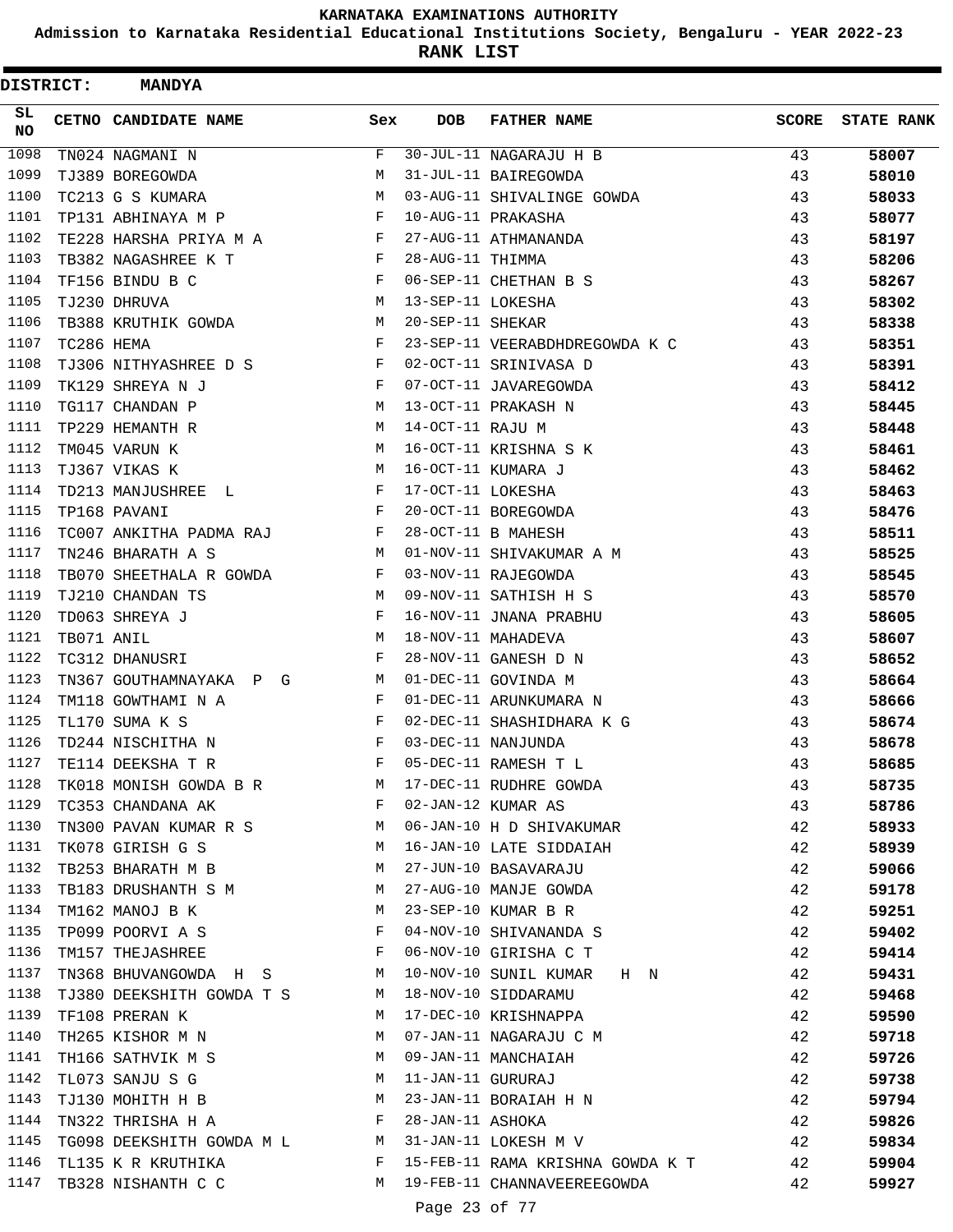**Admission to Karnataka Residential Educational Institutions Society, Bengaluru - YEAR 2022-23**

**RANK LIST**

| <b>DISTRICT:</b> |            | <b>MANDYA</b>                                                                  |     |                   |                              |              |                   |
|------------------|------------|--------------------------------------------------------------------------------|-----|-------------------|------------------------------|--------------|-------------------|
| SL<br>NO.        |            | CETNO CANDIDATE NAME                                                           | Sex | <b>DOB</b>        | <b>FATHER NAME</b>           | <b>SCORE</b> | <b>STATE RANK</b> |
| 1148             |            | TN396 PANKAJ B C                                                               | М   | 20-FEB-11 CHANDRA |                              | 42           | 59933             |
| 1149             |            | TK193 NIKSCHITH G P                                                            | М   |                   | 24-FEB-11 PARASHURAM G D     | 42           | 59964             |
| 1150             |            | TD012 GAGAN S                                                                  | M   |                   | 03-MAR-11 SURESH M           | 42           | 60001             |
| 1151             |            | TL021 CHETHAN GOWDA S N                                                        | M   |                   | 09-MAR-11 NANJAPPA           | 42           | 60045             |
| 1152             |            | TK064 INCHARA K                                                                | F   |                   | 11-MAR-11 KESHAVAMURTHY D    | 42           | 60059             |
| 1153             |            | TE153 KARTHIK R                                                                | M   |                   | 13-MAR-11 RAGHAVENDRA M      | 42           | 60070             |
| 1154             |            | TD042 HEMANTH P                                                                | M   | 16-MAR-11 PRAKASH |                              | 42           | 60094             |
| 1155             |            | TF132 MANJULA M C                                                              | F   |                   | 17-MAR-11 CHIKKAIAH          | 42           | 60100             |
| 1156             |            | TC227 MOKSHITH                                                                 | M   |                   | 18-MAR-11 ARAVINDHA S        | 42           | 60109             |
| 1157             |            | TM116 THEJAS GOWDA D                                                           | M   |                   | 22-MAR-11 DHANANJAYA K T     | 42           | 60139             |
| 1158             |            | TN318 SANGEETHA                                                                | F   |                   | 29-MAR-11 PRASANNA           | 42           | 60185             |
| 1159             |            | TE140 GOWTHAM S B                                                              | M   |                   | 02-APR-11 BASKARA S V        | 42           | 60218             |
| 1160             |            | TN466 ELISHA C A                                                               | F   |                   | 07-APR-11 ACHUTHANANDA C R   | 42           | 60251             |
| 1161             |            | TP162 KEERTHANA A R                                                            | F   |                   | 09-APR-11 RAMESH A C         | 42           | 60265             |
| 1162             |            | TH169 KRUTHIK GOWDA A                                                          | M   |                   | 09-APR-11 AJITH KUMAR A S    | 42           | 60267             |
| 1163             |            | TN002 THANUSHREE C                                                             | F   |                   | 19-APR-11 CHANNE GOWDA K M   | 42           | 60343             |
| 1164             |            | TL214 DHANUSHREE S                                                             | F   | 23-APR-11 SURESHA |                              | 42           | 60362             |
| 1165             |            | TN273 SANGEETHA K Y                                                            | F   |                   | 30-APR-11 YOGENDRA K S       | 42           | 60403             |
| 1166             |            | TC234 LANCHANA K R                                                             | F   |                   | 04-MAY-11 RAJEGOWDA K S      | 42           | 60439             |
| 1167             |            | TN217 HARSHINI M G                                                             | F   |                   | 05-MAY-11 M C GIRISHA        | 42           | 60446             |
| 1168             |            | TE161 HARSHITHA C N                                                            | F   |                   | 09-MAY-11 NANDISH S          | 42           | 60478             |
| 1169             |            | TN314 HEMANTHKUMAR M S                                                         | M   |                   | 10-MAY-11 SHIVANNA           | 42           | 60493             |
| 1170             |            | TD056 HRUTHIK GOWDA H U                                                        | M   |                   | 10-MAY-11 UMESHA H P         | 42           | 60494             |
| 1171             |            | TD140 PREETHI K M                                                              | F   |                   | 15-MAY-11 MALLESHA K S       | 42           | 60529             |
| 1172             |            | TC113 YASHAS GOWDA                                                             | М   |                   | 19-MAY-11 CHANDRASHEKARA     | 42           | 60563             |
| 1173             |            | TJ268 MANOJ S N                                                                | М   |                   | 07-JUN-11 NARASIMHAMURTHI    | 42           | 60721             |
| 1174             | TL046 ARUN |                                                                                | M   |                   | 09-JUN-11 JAYARAMA           | 42           | 60737             |
| 1175             |            | TG137 THANUSHREE                                                               | F   |                   | 11-JUN-11 MAHESHA C          | 42           | 60763             |
| 1176             |            | TN460 NISHA T A                                                                | F   |                   | 14-JUN-11 T C ANAND          | 42           | 60784             |
| 1177             |            | TH093 PARVATHI                                                                 | F   |                   | 15-JUN-11 MAHADEVA           | 42           | 60790             |
| 1178             |            | TN306 BRUNDA AG                                                                | F   |                   | 16-JUN-11 GOPAL AH           | 42           | 60799             |
| 1179             |            | TD037 DEEPIKA H C                                                              | F   |                   | 23-JUN-11 CHANDRASHEKHAR H L | 42           | 60857             |
| 1180             |            | $\mathbf{F}$ . The contract of the contract of $\mathbf{F}$<br>TF183 AMRUTHA D |     |                   | 28-JUN-11 SURESHA D          | 42           | 60893             |
| 1181             |            | TH046 SHREENIVASA M R M                                                        |     |                   | 28-JUN-11 RAJU M C           | 42           | 60901             |
| 1182             |            | TE003 VISHWAS GOWDA K H M                                                      |     | 29-JUN-11 HARISHA |                              | 42           | 60905             |
| 1183             |            | TB282 HEMANTH H M                                                              | M   | 03-JUL-11 MANJU   |                              | 42           | 60938             |
| 1184             |            | TJ193 LISHMITHA C R                                                            | F   |                   | 07-JUL-11 ROHITH S           | 42           | 60971             |
| 1185             |            | TD186 PUNYA S                                                                  | F   |                   | 08-JUL-11 SATHISH B H        | 42           | 60985             |
| 1186             |            | TJ293 RANJITH B C                                                              | М   |                   | 09-JUL-11 CHIKKASIDDAIAH     | 42           | 60991             |
| 1187             |            | TF001 GUNAVATHI A M                                                            | F   |                   | 18-JUL-11 A M MAHADEVU       | 42           | 61051             |
| 1188             |            | TC241 DHANUSHREE B M                                                           | F   |                   | 22-JUL-11 MAHADEVAPPA B M    | 42           | 61078             |
| 1189             |            | TC170 VILAS U GOWDA                                                            | M   |                   | 26-JUL-11 UMESHA G K         | 42           | 61117             |
| 1190             |            | TH193 GHANAVI M B                                                              | F   |                   | 28-JUL-11 BASAVARAJU         | 42           | 61129             |
| 1191             |            | TJ015 POORVIK GOWDA G D                                                        | M   |                   | 03-AUG-11 DODDALINGE GOWDA   | 42           | 61172             |
| 1192             |            | TJ331 BRUNDA                                                                   | F   |                   | 10-AUG-11 C YOGANINGEGOWDA   | 42           | 61217             |
| 1193             |            | TD053 SHRAVANTH GOWDA C S                                                      | M   |                   | 13-AUG-11 SHIVALINGAIAH      | 42           | 61237             |
| 1194             |            | TN171 DEEPIKA C K                                                              | F   |                   | 15-AUG-11 KUMARA C M         | 42           | 61246             |
| 1195             |            | TN334 DEEKSHITH                                                                | M   |                   | 16-AUG-11 NAGEGOWDA          | 42           | 61256             |
| 1196             |            | TN361 CHANDANA A M                                                             | F   |                   | 18-AUG-11 MANJUNATHA K       | 42           | 61267             |
| 1197             |            | TN397 VIDYA S M                                                                | F   |                   | 23-AUG-11 MANJUNATHA         | 42           | 61303             |
|                  |            |                                                                                |     | Page 24 of 77     |                              |              |                   |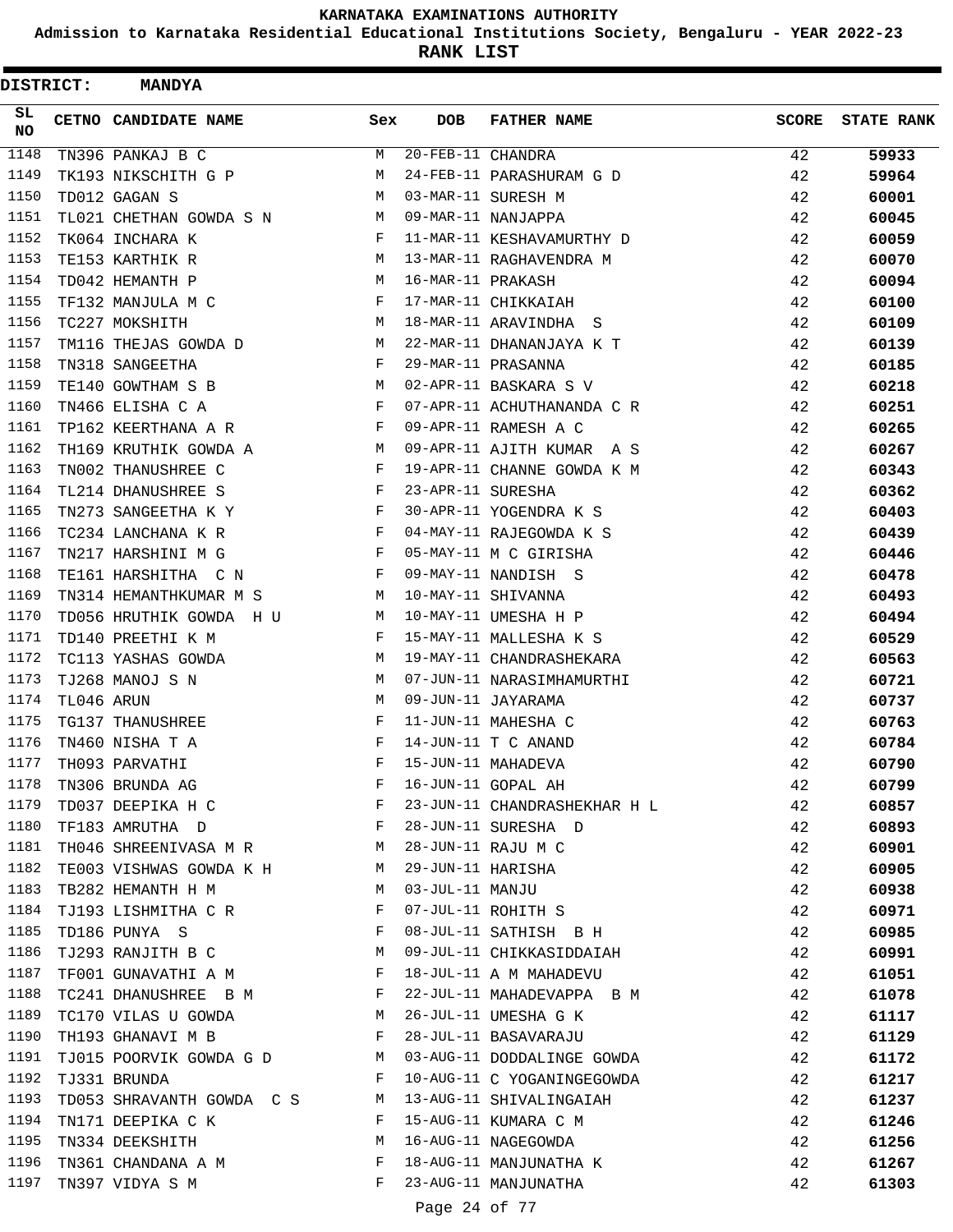**Admission to Karnataka Residential Educational Institutions Society, Bengaluru - YEAR 2022-23**

**RANK LIST**

Ė

| DISTRICT:  | <b>MANDYA</b>                 |              |                  |                                 |              |                   |
|------------|-------------------------------|--------------|------------------|---------------------------------|--------------|-------------------|
| SL.<br>NO. | CETNO CANDIDATE NAME          | Sex          | <b>DOB</b>       | <b>FATHER NAME</b>              | <b>SCORE</b> | <b>STATE RANK</b> |
| 1198       | TJ211 JEEVITHA G N            | F            |                  | 08-SEP-11 NAGARAJU              | 42           | 61410             |
| 1199       | TM054 SHEWTHA T C             | F            |                  | 09-SEP-11 CHANDRU T E           | 42           | 61420             |
| 1200       | TB098 CHARAN C D              | М            |                  | 14-SEP-11 DHARMARAJU            | 42           | 61436             |
| 1201       | TD110 SINCHANA                | F            |                  | 23-SEP-11 CHIKKACHUNCHAIAH      | 42           | 61482             |
| 1202       | TF029 DEEKSHITHA K            | F            | 04-OCT-11 KUMAR  |                                 | 42           | 61531             |
| 1203       | TJ083 TANMAYI H L             | F            |                  | 26-OCT-11 LOKESH H C            | 42           | 61637             |
| 1204       | TD240 SHREYAGOWDA B G         | F            |                  | 02-NOV-11 GIRIGOWDA             | 42           | 61674             |
| 1205       | TD235 CHIRANJEEVI P           | М            |                  | 09-NOV-11 PRADEEP R P           | 42           | 61705             |
| 1206       | TB065 KEERTHANA D D           | F            |                  | 15-NOV-11 DHARMESH D S          | 42           | 61739             |
| 1207       | TN038 PREETHAM GOWDA P        | М            |                  | 20-NOV-11 PUTTASWAMY GOWDA      | 42           | 61768             |
| 1208       | TJ192 SHAMANTHGOWDA D S       | М            |                  | 27-NOV-11 SIDDARAJU D K         | 42           | 61812             |
| 1209       | TM076 JEEVAN GOWDA D P        | М            |                  | 29-NOV-11 PUTTASWAMY D T        | 42           | 61823             |
| 1210       | TD114 VARSHITHA TS            | F            |                  | 10-DEC-11 SHASHIDHAR TR         | 42           | 61868             |
| 1211       | TJ297 HARSHITH GOWDA          | М            |                  | 14-DEC-11 MAHADEVA              | 42           | 61884             |
| 1212       | TK188 POORVI T K              | F            | 28-DEC-11 KUMARA |                                 | 42           | 61937             |
| 1213       | TF171 KISHOR GOWDA A          | М            |                  | 08-JAN-12 ARUN KUMAR B          | 42           | 61969             |
| 1214       | TC209 LIKITHA Y M             | F            |                  | 22-APR-12 MADAPPA Y S           | 42           | 62029             |
| 1215       | TM033 SANJANA GOWDA S K       | F            |                  | 08-MAY-10 KUMAR S R             | 41           | 62188             |
| 1216       | TB362 SHRADDAKESHAVA N C      | F            |                  | 11-JUN-10 CHANNAKESHAVA N K     | 41           | 62223             |
| 1217       | TE048 LAVANYA P               | F            | 06-SEP-10 PARTHA |                                 | 41           | 62374             |
| 1218       | TH058 MAHALAKSHMI             | F            |                  | 04-OCT-10 YOGENDHRASWAMY K M    | 41           | 62460             |
| 1219       | TL150 ANKITHA                 | $\mathbf{F}$ |                  | 25-OCT-10 LAKSHMANA K T         | 41           | 62542             |
| 1220       | TD096 HARSHITHA M             | F            |                  | 29-OCT-10 MOTEGOWDA             | 41           | 62553             |
| 1221       | TB012 YOGESH BM               | М            |                  | 26-NOV-10 MANJUNATH             | 41           | 62674             |
| 1222       | TB305 KAVYA                   | F            | 21-DEC-10 MAHESH |                                 | 41           | 62772             |
| 1223       | TM121 YASHAVANTH GOWDA H D    | M            |                  | 02-JAN-11 DHANANJAYA H G        | 41           | 62870             |
| 1224       | TM052 BHARATHKUMAR S          | M            |                  | 30-JAN-11 SHIVANANDA C R        | 41           | 63016             |
| 1225       | TC303 AKASH N                 | М            | 11-FEB-11 NAGESH |                                 | 41           | 63077             |
| 1226       | TB385 SUPRITHA K V            | F            |                  | 14-FEB-11 VEERAPPA K M          | 41           | 63102             |
| 1227       | TN350 YOGESHWARI M P          | F            | 26-FEB-11 PARTHA |                                 | 41           | 63165             |
| 1228       | TK137 BHAGYA M S              | F            |                  | 27-FEB-11 SATHISH M C           | 41           | 63167             |
| 1229       | TF177 SANJAY B                | M            |                  | 05-MAR-11 BASAVALINGAPPA        | 41           | 63220             |
| 1230       | TC277 CHIRANTAN K U M         |              |                  | 07-MAR-11 UMASHANKARA K C       | 41           | 63233             |
| 1231       | TD221 JEEVAN GOWDA M C M      |              |                  | 13-MAR-11 CHANDRASHEKAR M       | 41           | 63271             |
| 1232       | TJ212 HARSHA DINESH B M       |              |                  | 14-MAR-11 DINESH B S            | 41           | 63278             |
| 1233       | TL063 MONISH GOWDA K S        | M            |                  | 18-MAR-11 SHIVAKUMAR            | 41           | 63311             |
| 1234       | TK142 PREETHAM S V            | M            |                  | 19-MAR-11 S D VARADEGOWDA       | 41           | 63324             |
| 1235       | TJ103 YASHASHWINI H S         | F            |                  | 25-MAR-11 SHAMBHULINGEGOWDA H B | 41           | 63367             |
| 1236       | TH008 SHREEVASTHA H N         | M            |                  | 29-MAR-11 NAGESH H M            | 41           | 63403             |
| 1237       | TK022 SUMUKHA M B             | M            |                  | 01-APR-11 BHIMESH H L           | 41           | 63425             |
| 1238       | TG031 SRUSHTI R               | F            |                  | 04-APR-11 RAMALINGEGOWDA        | 41           | 63453             |
| 1239       | TB243 SPOORHTI                | F            |                  | 09-APR-11 MANJUNATH             | 41           | 63495             |
| 1240       | TJ054 KUSHAL N A              | M            | 10-APR-11 ANANDA |                                 | 41           | 63501             |
| 1241       | TM111 HARSHA HG               | М            |                  | 12-APR-11 GOVINDARAJU           | 41           | 63516             |
| 1242       | TD153 GANAVI S                | F            |                  | 27-APR-11 SHIVANANDA R K        | 41           | 63620             |
| 1243       | TD165 VARSHA V S              | F            |                  | 05-MAY-11 SHRINIVASU V E        | 41           | 63678             |
| 1244       | TL174 AMRUTHA A N             | $\mathbf{F}$ |                  | 10-MAY-11 NAVEENKUMAR D         | 41           | 63709             |
| 1245       | TC270 VISHWAS H N<br><b>M</b> |              |                  | 11-MAY-11 NAVEEN H G            | 41           | 63722             |
| 1246       | TF150 SOWNDARYA               | F            |                  | 15-MAY-11 MAHADEVA              | 41           | 63753             |
| 1247       | TE234 KARTHIK D V             | M            |                  | 25-MAY-11 VENKATESH             | 41           | 63823             |
|            |                               |              | Page 25 of 77    |                                 |              |                   |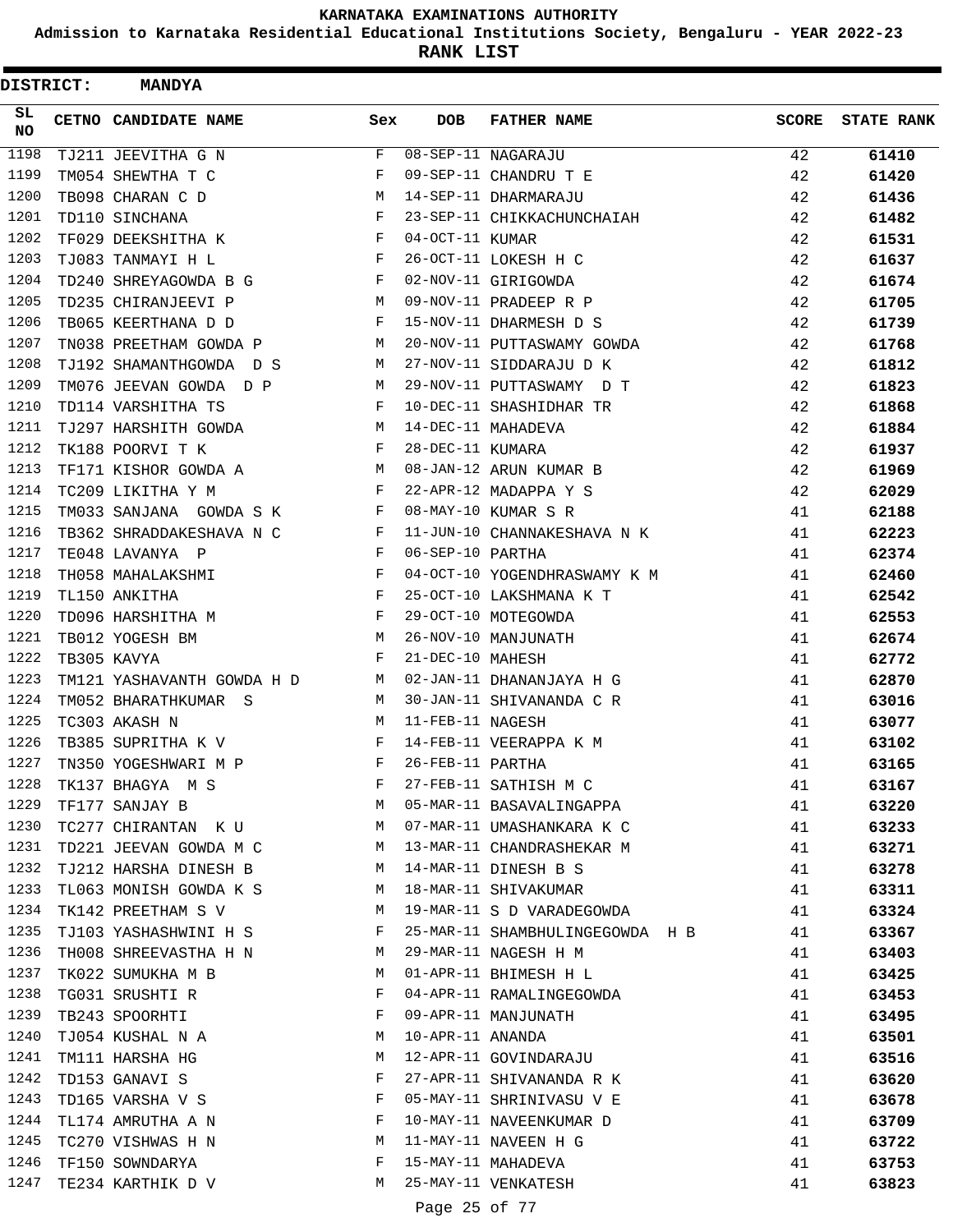**Admission to Karnataka Residential Educational Institutions Society, Bengaluru - YEAR 2022-23**

| DISTRICT: | <b>MANDYA</b>                           |              |                   |                              |              |                   |
|-----------|-----------------------------------------|--------------|-------------------|------------------------------|--------------|-------------------|
| SL<br>NO  | <b>CETNO CANDIDATE NAME</b>             | Sex          | <b>DOB</b>        | <b>FATHER NAME</b>           | <b>SCORE</b> | <b>STATE RANK</b> |
| 1248      | TM005 C P CHARITHRYA                    | F            |                   | 29-MAY-11 C R PRASANNAKUMARA | 41           | 63845             |
| 1249      | TH031 KOMALA M V                        | F            |                   | 02-JUN-11 VENKATARAJU M V    | 41           | 63882             |
| 1250      | TM105 VISHWAS M U                       | М            | 02-JUN-11 UMESH   |                              | 41           | 63890             |
| 1251      | TB321 KHUSHI S M                        | F            |                   | 03-JUN-11 MANJEGOWDA S K     | 41           | 63896             |
| 1252      | TE184 SANGEETHA T M                     | F            |                   | 03-JUN-11 MUTHURAJU          | 41           | 63900             |
| 1253      | TM060 KUSHAL GOWDA T M                  | M            |                   | 04-JUN-11 MOGANNA GOWDA T V  | 41           | 63907             |
| 1254      | TJ184 PRASHANTH                         | M            |                   | 04-JUN-11 YOGANARASIMHA      | 41           | 63908             |
| 1255      | TB167 DEEKSHITH GOWDA S M               | M            |                   | 05-JUN-11 MANJUNATHA         | 41           | 63914             |
| 1256      | TL216 KEERTHANA                         | F            | 05-JUN-11 KUMARA  |                              | 41           | 63917             |
| 1257      | TC297 LAKSHMI H C                       | F            |                   | 05-JUN-11 CHANDRA NAYAKA     | 41           | 63918             |
| 1258      | TD128 PAVANKUMAR                        | M            |                   | 09-JUN-11 SOMASHEKARAPPA     | 41           | 63966             |
| 1259      | TN420 RASHMI                            | F            |                   | 12-JUN-11 PRAKASHA           | 41           | 63990             |
| 1260      | TN106 C D DIVAKARA                      | M            |                   | 23-JUN-11 DHARMALINGAPPA     | 41           | 64088             |
| 1261      | TL144 CHAITANYA R                       | F            |                   | 25-JUN-11 RUDRESH S          | 41           | 64101             |
| 1262      | TB088 MANOJ KUMAR                       | M            |                   | 27-JUN-11 HARISH M N         | 41           | 64125             |
| 1263      | TD246 PRARTHANA H G                     | F            |                   | 30-JUN-11 GANGADHARA<br>H S  | 41           | 64150             |
| 1264      | TN379 PALLAVI M B                       | F            |                   | 07-JUL-11 BHASKARA           | 41           | 64218             |
| 1265      | TC199 BINDUSAGAR S T                    | M            |                   | 14-JUL-11 THIMME GOWDA       | 41           | 64280             |
| 1266      | TC230 GANAVI B                          | F            |                   | 17-JUL-11 BASAVARAJ          | 41           | 64310             |
| 1267      | TC365 RACHANA T N                       | F            |                   | 02-AUG-11 NAGARAJU           | 41           | 64442             |
| 1268      | TJ082 PRIYANKA B R                      | F            |                   | 03-AUG-11 RAMALINGEGOWDA K   | 41           | 64446             |
| 1269      | TM071 NANDAN B H                        | M            |                   | 08-AUG-11 HEMANTH KUMAR B D  | 41           | 64483             |
| 1270      | TK079 YOSHITHA V                        | F            |                   | 09-AUG-11 VINODA M P         | 41           | 64496             |
| 1271      | TN145 AKASH                             | М            | 11-AUG-11 INDRESH |                              | 41           | 64514             |
| 1272      | TE036 JAYANTH S GOWDA                   | M            |                   | 12-AUG-11 SHIVALINGAIAH A P  | 41           | 64521             |
| 1273      | TD031 LIKITHA R                         | F            |                   | 21-AUG-11 RAVI KUMUR B       | 41           | 64589             |
| 1274      | TF010 CHANDANASHREE NK                  | $\mathbf{F}$ |                   | 22-AUG-11 RAMYA NS           | 41           | 64596             |
| 1275      | TP232 KAVANA R                          | F            |                   | 24-AUG-11 RAGAVENDRA G       | 41           | 64605             |
| 1276      | TC364 LIKHITH GOWDA J K                 | M            |                   | 27-AUG-11 KRISHNEGOWDA       | 41           | 64620             |
| 1277      | TJ342 HEMANTH GOWDA T A                 | М            |                   | 28-AUG-11 ASHOK T G          | 41           | 64623             |
| 1278      | TC271 MANVITH                           | М            |                   | 29-AUG-11 YOGESH M D         | 41           | 64636             |
| 1279      | TH155 SAMRATHA                          | F            | 30-AUG-11 MALLESH |                              | 41           | 64643             |
| 1280      | TL065 SHREYA B N                        | F            |                   | 09-SEP-11 NINGRAJU B R       | 41           | 64714             |
| 1281      | TG054 LEKHANA V $\,$ N $\,$ $\,$ F $\,$ |              |                   | 16-SEP-11 NANJUNDASWAMY      | 41           | 64748             |
| 1282      | TJ098 LOCHAN N                          | M            |                   | 17-SEP-11 NINGEGOWDA         | 41           | 64755             |
| 1283      | TE185 HARSHITH M N                      | M            |                   | 23-SEP-11 NAGARAJU M         | 41           | 64785             |
| 1284      | TM140 HEMANTH KUMAR C K                 | M            |                   | 24-SEP-11 KUMAR C K          | 41           | 64792             |
| 1285      | TN240 SHRUNGARGOWDA DJ                  | M            |                   | 24-SEP-11 JAVARAYI           | 41           | 64796             |
| 1286      | TN208 CHANDANA A S                      | F            |                   | 12-OCT-11 SURESHA            | 41           | 64887             |
| 1287      | TH033 MAHADEVAKUMAR C K M               |              |                   | 12-OCT-11 KOOSAPPA           | 41           | 64888             |
| 1288      | TM059 LISHA C K                         | F            |                   | 14-OCT-11 KUMARASWAMY C N    | 41           | 64901             |
| 1289      | TM016 TEJAS GOWDA M M                   |              |                   | 27-OCT-11 MAHESH N           | 41           | 64964             |
| 1290      | TJ101 MANASA R                          | $\mathbf{F}$ | 05-NOV-11 RAAGHU  |                              | 41           | 65006             |
| 1291      | TE160 NAVANEETH S                       | M            |                   | 06-NOV-11 SIDDARAJU S        | 41           | 65017             |
| 1292      | TD270 CHIRANJEEVI N GOWDA               | M            |                   | 08-NOV-11 NAGESHA H S        | 41           | 65033             |
| 1293      | TC080 HARSHITHA                         | F            |                   | 15-NOV-11 MANJUSHETTY        | 41           | 65082             |
| 1294      | TN395 NITHIN T M                        | M            |                   | 15-NOV-11 MAHADEVASWAMY      | 41           | 65083             |
| 1295      | TC004 SANGAMESHA                        | M            |                   | 19-NOV-11 HANUMANTHA I K     | 41           | 65099             |
| 1296      | TH035 SHASHIRAJ H S                     | M            |                   | 21-NOV-11 SHASHIDHARA H R    | 41           | 65111             |
| 1297      | TL161 BINDUSHRI                         | F            | 29-NOV-11 PRAKASH |                              | 41           | 65152             |
|           |                                         |              |                   |                              |              |                   |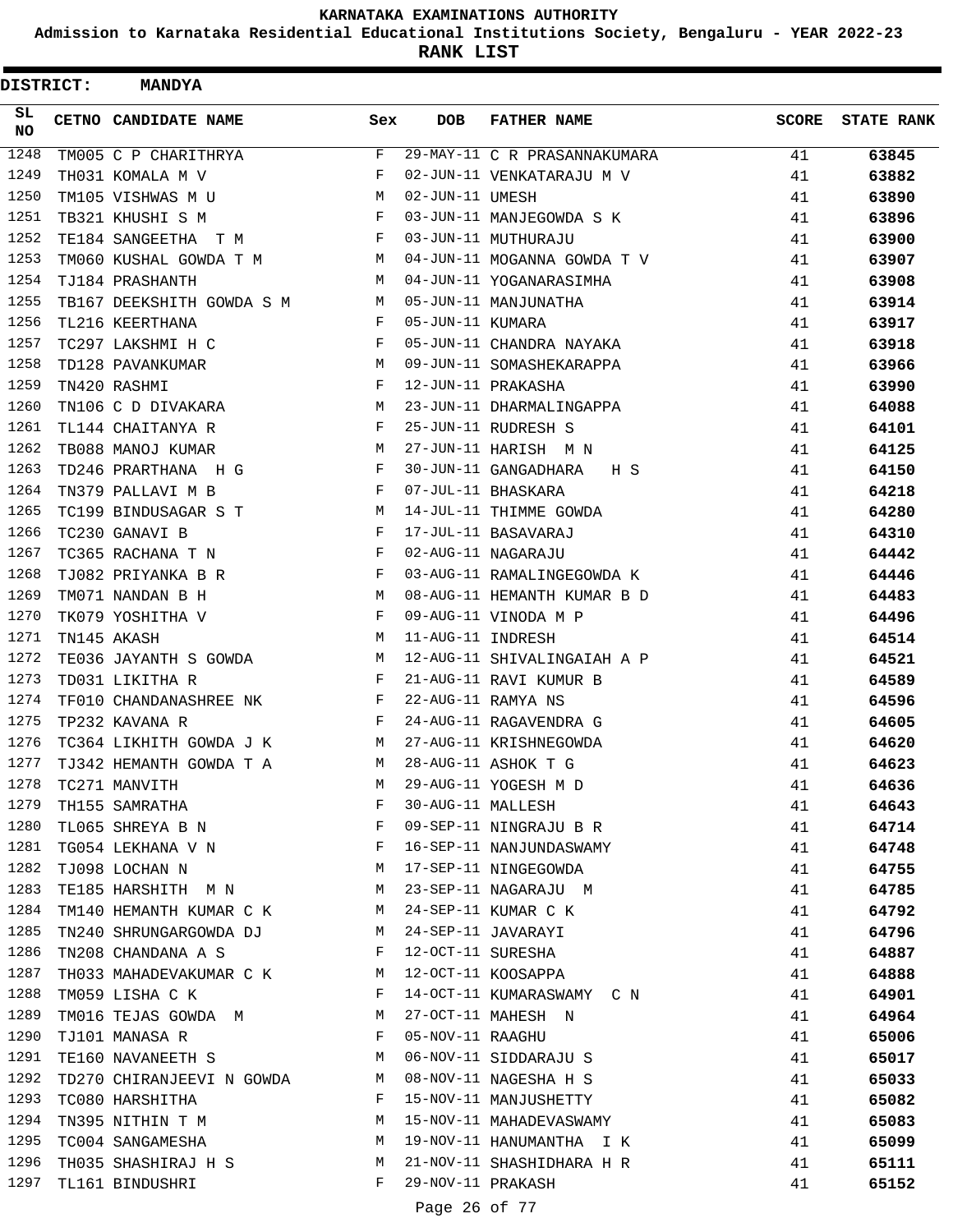**Admission to Karnataka Residential Educational Institutions Society, Bengaluru - YEAR 2022-23**

**RANK LIST**

| DISTRICT: |            | <b>MANDYA</b>            |              |                   |                                |              |                   |
|-----------|------------|--------------------------|--------------|-------------------|--------------------------------|--------------|-------------------|
| SL.<br>NO |            | CETNO CANDIDATE NAME     | Sex          | DOB               | <b>FATHER NAME</b>             | <b>SCORE</b> | <b>STATE RANK</b> |
| 1298      |            | TL254 SHREENIVASA        | М            |                   | 30-NOV-11 RAVI KUMAR           | 41           | 65160             |
| 1299      |            | TB129 PREETHAM           | M            | 19-DEC-11 NAGESH  |                                | 41           | 65242             |
| 1300      |            | TC182 DEEKSHITHA         | F            | 31-DEC-11 KUMAR   |                                | 41           | 65282             |
| 1301      |            | TL085 HARSHITHA H R      | F            |                   | 01-JAN-12 RAJEGOWDA            | 41           | 65295             |
| 1302      |            | TM032 KANAKA A S         | F            |                   | 09-JAN-12 SOMASHEKAR A R       | 41           | 65314             |
| 1303      |            | TE033 NIVEDITA R         | F            | 19-JAN-12 RAJU    |                                | 41           | 65326             |
| 1304      |            | TN033 SHRAVYAGOWDA       | F            |                   | 24-JAN-12 RAJESH C D           | 41           | 65332             |
| 1305      |            | TG069 AMRUTHA            | F            |                   | 14-APR-12 BASAVARAJU           | 41           | 65378             |
| 1306      |            | TB250 SUMANTH            | М            |                   | 23-MAR-10 MAHESH K M           | 40           | 65519             |
| 1307      |            | TE031 PREKSHA G          | F            |                   | 13-AUG-10 GIRISHA G T          | 40           | 65672             |
| 1308      |            | TE214 LAVANYA U S        | F            | 03-SEP-10 SATHISH |                                | 40           | 65718             |
| 1309      |            | TP091 MADHUKUMAR H K     | М            |                   | 17-OCT-10 KRISHNEGOWDA         | 40           | 65860             |
| 1310      |            | TL100 SINCHAN            | F            |                   | 02-NOV-10 SRIKANTH             | 40           | 65929             |
| 1311      |            | TJ318 HARSHITH GOWDA     | M            |                   | 26-NOV-10 NAGESHA M A          | 40           | 66031             |
| 1312      |            | TK042 HEMANTH C V GOWDA  | M            |                   | 26-NOV-10 VIJAYAKUMAR          | 40           | 66032             |
| 1313      |            | TN457 MOHAN M V          | M            |                   | 29-NOV-10 VENKATESH M N        | 40           | 66039             |
| 1314      |            | TN456 RAKESH L H         | M            |                   | 02-DEC-10 HANUMANTHE GOWDA L J | 40           | 66053             |
| 1315      |            | TL041 RISHA N            | F            |                   | 30-JAN-11 NAGESH C K           | 40           | 66392             |
| 1316      |            | TJ285 DHANUSHREE         | F            | 08-FEB-11 RAJU MS |                                | 40           | 66436             |
| 1317      |            | TN354 POOJASHREE         | F            |                   | 22-FEB-11 M B CHELUVARAJU      | 40           | 66514             |
| 1318      |            | TC324 SANJU G N          | M            |                   | 22-FEB-11 NAGESH G M           | 40           | 66519             |
| 1319      |            | TN409 SOWPANYA D         | F            |                   | 03-MAR-11 DUGGEGOWDA           | 40           | 66584             |
| 1320      |            | TJ296 DURGA C N          | F            |                   | 06-MAR-11 NANJAPPA             | 40           | 66608             |
| 1321      |            | TK025 U LATHASHREE       | F            | 08-MAR-11 UMESHA  |                                | 40           | 66625             |
| 1322      |            | TN085 AMRUTHA M R        | F            |                   | 10-MAR-11 RAVI M B             | 40           | 66632             |
| 1323      |            | TC043 INCHARA H R        | F            | 10-MAR-11 RAGHU   |                                | 40           | 66633             |
| 1324      | TF069 RAMU |                          | M            | 17-MAR-11 SEENA   |                                | 40           | 66683             |
| 1325      |            | TL053 DARSHAN D M        | М            |                   | 21-MAR-11 MANJE GOWDA          | 40           | 66704             |
| 1326      |            | TC002 SAHANA             | F            |                   | 21-MAR-11 PRASANNAKUMAR        | 40           | 66714             |
| 1327      |            | TJ060 YASHWANTH C R      | M            |                   | 26-MAR-11 RAMESHACHARI         | 40           | 66745             |
| 1328      |            | TH200 SAHANA B S         | F            |                   | 02-APR-11 SIDDARAJU            | 40           | 66810             |
| 1329      |            | TM040 LAVANYA K P        | F            |                   | 05-APR-11 PRAKASH K L          | 40           | 66836             |
| 1330      |            | TK009 SNEHA              | F            |                   | 05-APR-11 SANTHOSH A           | 40           | 66839             |
| 1331      |            | TD204 GHANASHYAM         | M            |                   | 10-APR-11 SURESHA H B          | 40           | 66879             |
| 1332      |            | TN086 JEEVITHA R K       | F            |                   | 24-APR-11 KUMAR R S            | 40           | 66988             |
| 1333      |            | TB093 SHIVARUDRA L R     | M            | 28-APR-11 RAMESH  |                                | 40           | 67017             |
| 1334      |            | TN154 RAJU D Y           | М            | 29-APR-11 YOGESH  |                                | 40           | 67026             |
| 1335      |            | TJ142 LIKHITHA B A       | F            |                   | 03-MAY-11 ANNEGOWDA            | 40           | 67056             |
| 1336      |            | TL072 VARSHINI N         | F            |                   | 06-MAY-11 NARASIMHA            | 40           | 67083             |
| 1337      |            | TD001 HAMSA C K          | F            | 09-MAY-11 KRISHNA |                                | 40           | 67105             |
| 1338      |            | TN481 THARUN KUMAR K P M |              |                   | 16-MAY-11 PUTTASWAMY           | 40           | 67176             |
| 1339      |            | TE238 CHANDANA T B       | $\mathbf{F}$ |                   | 18-MAY-11 BASAVARAJU C B       | 40           | 67192             |
| 1340      |            | TE064 YASHWANTH N K      | M            |                   | 19-MAY-11 KRISHNEGOWDA         | 40           | 67200             |
| 1341      |            | TP211 JHANAVI K R        | F            | 22-MAY-11 RAAGHU  |                                | 40           | 67216             |
| 1342      |            | TN423 DHANALAKSHMI R J   | F            |                   | 23-MAY-11 JAYARAMA R           | 40           | 67222             |
| 1343      |            | TN188 JANHAVI K N        | F            |                   | 27-MAY-11 NARASIMHE GOWDA      | 40           | 67249             |
| 1344      |            | TK236 LAKSHMI D R        | $\mathbf{F}$ |                   | 30-MAY-11 RAJU D C             | 40           | 67265             |
| 1345      |            | TN245 HITHESH GOWDA M S  | M            |                   | 06-JUN-11 SURESH M G           | 40           | 67341             |
| 1346      |            | TB340 KAVANA             | F            |                   | 16-JUN-11 KUMAR C N            | 40           | 67450             |
| 1347      |            | TH246 MALLEGOWDA C R     | M            | 16-JUN-11 RAMA    |                                | 40           | 67452             |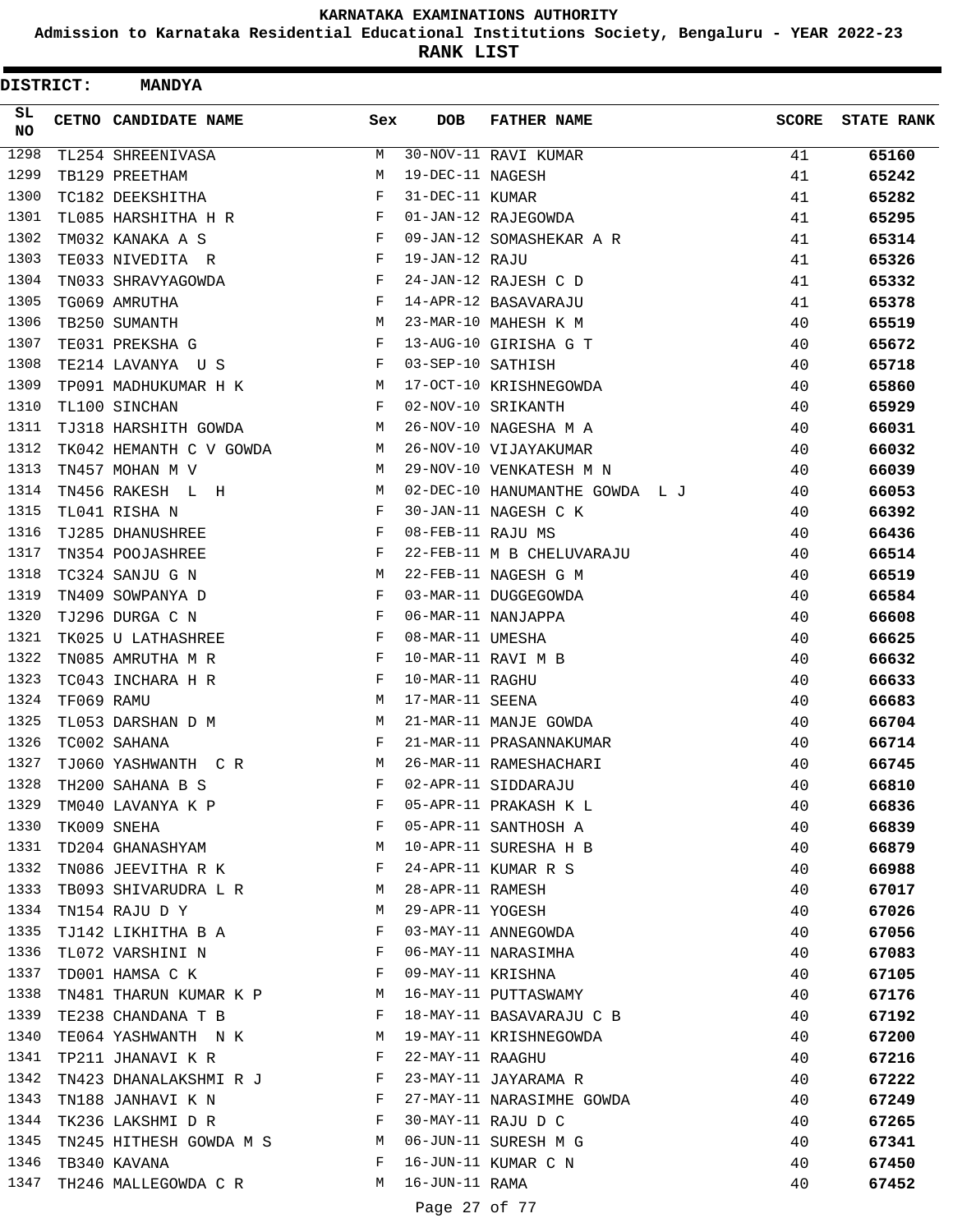**Admission to Karnataka Residential Educational Institutions Society, Bengaluru - YEAR 2022-23**

**RANK LIST**

| <b>DISTRICT:</b> | <b>MANDYA</b>                 |                                                |                   |                                 |              |                   |
|------------------|-------------------------------|------------------------------------------------|-------------------|---------------------------------|--------------|-------------------|
| SL.<br><b>NO</b> | CETNO CANDIDATE NAME          | Sex                                            | DOB               | <b>FATHER NAME</b>              | <b>SCORE</b> | <b>STATE RANK</b> |
| 1348             | TD092 GOWTHAMI A R            | F                                              |                   | 20-JUN-11 RAMEGOWDA             | 40           | 67491             |
| 1349             | TB254 NAYANA                  | F                                              | 20-JUN-11 DINESH  |                                 | 40           | 67493             |
| 1350             | TJ312 SANJEEV GOWDA D A       | M                                              |                   | 22-JUN-11 ANANDA M              | 40           | 67514             |
| 1351             | TP066 DEEKSHITHA CN           | F                                              | 23-JUN-11 NAGESHA |                                 | 40           | 67522             |
| 1352             | TC258 NAVEEN GOWDA K          | M                                              |                   | 23-JUN-11 KUMAR K B             | 40           | 67525             |
| 1353             | TP062 CHIRAYU T GOWDA         | M                                              |                   | 24-JUN-11 THUGUDEEP G R         | 40           | 67536             |
| 1354             | TL184 LIKITH GOWDA            | M                                              |                   | 27-JUN-11 SHIVA RAM             | 40           | 67562             |
| 1355             | TJ214 HITHESHGOWDA S N        | M                                              |                   | 02-JUL-11 NAVEENKUMAR S         | 40           | 67615             |
| 1356             | TC357 KUNAL TEJASWI D         | M                                              |                   | 02-JUL-11 DORESWAMY             | 40           | 67617             |
| 1357             | TJ081 ARJUNA                  | M                                              |                   | 08-JUL-11 JAGADISH H K          | 40           | 67675             |
| 1358             | TP220 YASHASWINI R            | F                                              |                   | 13-JUL-11 RAJENDRA              | 40           | 67733             |
| 1359             | TL106 GEETHAPRIYA B S         | F                                              | 18-JUL-11 SATHISA |                                 | 40           | 67759             |
| 1360             | TH230 NAYANA                  | F                                              | 20-JUL-11 KRISHNA |                                 | 40           | 67780             |
| 1361             | TC077 SAGAR B                 | M                                              |                   | 20-JUL-11 BHOJAIAH BC           | 40           | 67782             |
| 1362             | TL028 AISHWARYA N R           | F                                              |                   | 31-JUL-11 RAVIKUMAR N R         | 40           | 67876             |
| 1363             | TC203 PRAKRUTHI B K           | F                                              |                   | 04-AUG-11 KUMAR B A             | 40           | 67903             |
| 1364             | TE024 RUCHITHA C              | F                                              |                   | 06-AUG-11 CHIKKAHANUMEGOWDA B H | 40           | 67917             |
| 1365             | TN202 NANDITHA                | $_{\rm F}$                                     |                   | 07-AUG-11 THIMMESHA             | 40           | 67921             |
| 1366             | TB413 GOWTHAM M S             | M                                              |                   | 14-AUG-11 SATHISHA M C          | 40           | 67963             |
| 1367             | TJ269 DEEKSHITH K GOWDA       | M                                              |                   | 17-AUG-11 KENCHE GOEDA          | 40           | 67987             |
| 1368             | TF022 SPANDANASHREE           | F                                              |                   | 24-AUG-11 BASAVARAJU            | 40           | 68038             |
| 1369             | TK240 HARSHITHA C L           | F                                              |                   | 25-AUG-11 LOKESH C K            | 40           | 68043             |
| 1370             | TK179 KAVYASHREE M V          | F                                              |                   | 30-AUG-11 VENKATESH             | 40           | 68086             |
| 1371             | TK160 ROHITHGOWDA G S         | M                                              |                   | 02-SEP-11 SRINIVASA G K         | 40           | 68111             |
| 1372             | TD273 YASHSHWINI C            | F                                              |                   | 05-SEP-11 CHAMUNDI              | 40           | 68138             |
| 1373             | TN066 DAKSHAYGOWDA R          | M                                              |                   | 13-SEP-11 RAGHAVENDRA M R       | 40           | 68184             |
| 1374             | TE113 LAVANYA D R             | F                                              | 17-SEP-11 RAMESHA |                                 | 40           | 68218             |
| 1375             | TM083 NAMRATHA                | F                                              |                   | 19-SEP-11 UMESHA S B            | 40           | 68227             |
| 1376             | TC267 VEDAVATHI               | F                                              |                   | 20-SEP-11 CHANDRASHEKARA K N    | 40           | 68247             |
| 1377             | TH156 HEMANTH<br>$\mathbb{P}$ | M                                              |                   | 23-SEP-11 PRASAD B M            | 40           | 68263             |
| 1378             | TG082 ACHUTGOWDA D U          | M                                              |                   | 24-SEP-11 UMESH D M             | 40           | 68269             |
| 1379             | TD029 SHREYA K                | $\mathbf{F}$                                   |                   | 24-SEP-11 KRISHNA K M           | 40           | 68274             |
| 1380             | TG129 RISHIKA                 | $\mathbf{F}$ and $\mathbf{F}$ and $\mathbf{F}$ |                   | 29-SEP-11 GOVINDEGOUDA          | 40           | 68308             |
| 1381             | TE135 BAVITH GOWDA V S M      |                                                |                   | 03-OCT-11 SOMU V S              | 40           | 68328             |
| 1382             | TK096 PRAKRUTHI U V           | F                                              |                   | 03-OCT-11 VISHAKANTEGOWDA       | 40           | 68332             |
| 1383             | TK002 BUVANA M R              | F                                              |                   | 05-OCT-11 RAVI M C              | 40           | 68347             |
| 1384             | TC178 ANANYA H M              | F                                              |                   | 07-OCT-11 MANJEGOWDA            | 40           | 68361             |
| 1385             | TB376 CHANDAN                 | М                                              |                   | 13-OCT-11 VENKATESH             | 40           | 68399             |
| 1386             | TF026 VARSHINI                | F                                              |                   | 16-OCT-11 KEMPARAJU             | 40           | 68416             |
| 1387             | TH086 KISHAN N                | M                                              |                   | 17-OCT-11 NAGESH M              | 40           | 68419             |
| 1388             | TJ392 KRUTHIKA                | F                                              |                   | 21-OCT-11 HANUMANTHEGOWDA       | 40           | 68452             |
| 1389             | TJ289 PUNITH T Y              | M                                              |                   | 25-OCT-11 YOGESH T N            | 40           | 68482             |
| 1390             | TC216 BHAVANI D M             | F                                              |                   | 07-NOV-11 MAHADEVA D N          | 40           | 68552             |
| 1391             | TE194 DHRUPAD D G             | M                                              |                   | 07-NOV-11 GIRISH B              | 40           | 68555             |
| 1392             | TB395 THILAK B M              | M                                              |                   | 24-NOV-11 MANJUNATHA B R        | 40           | 68653             |
| 1393             | TP241 SANDHYA                 | F                                              |                   | 28-NOV-11 MANJUNATHA NS         | 40           | 68680             |
| 1394             | TN027 PREETHAM S V            | M                                              |                   | 29-NOV-11 VIJAY KUMAR           | 40           | 68682             |
| 1395             | TD265 GEETHANJALI S P         | F                                              |                   | 01-DEC-11 PUTTASWAMY S B        | 40           | 68693             |
| 1396             | TF039 LEELASHREE M P          | F                                              | 07-DEC-11 PRAKASH |                                 | 40           | 68721             |
| 1397             | TD258 VINEESH R               | M                                              |                   | 14-DEC-11 RAMESH K              | 40           | 68760             |
|                  |                               |                                                |                   |                                 |              |                   |
|                  |                               |                                                | Page 28 of 77     |                                 |              |                   |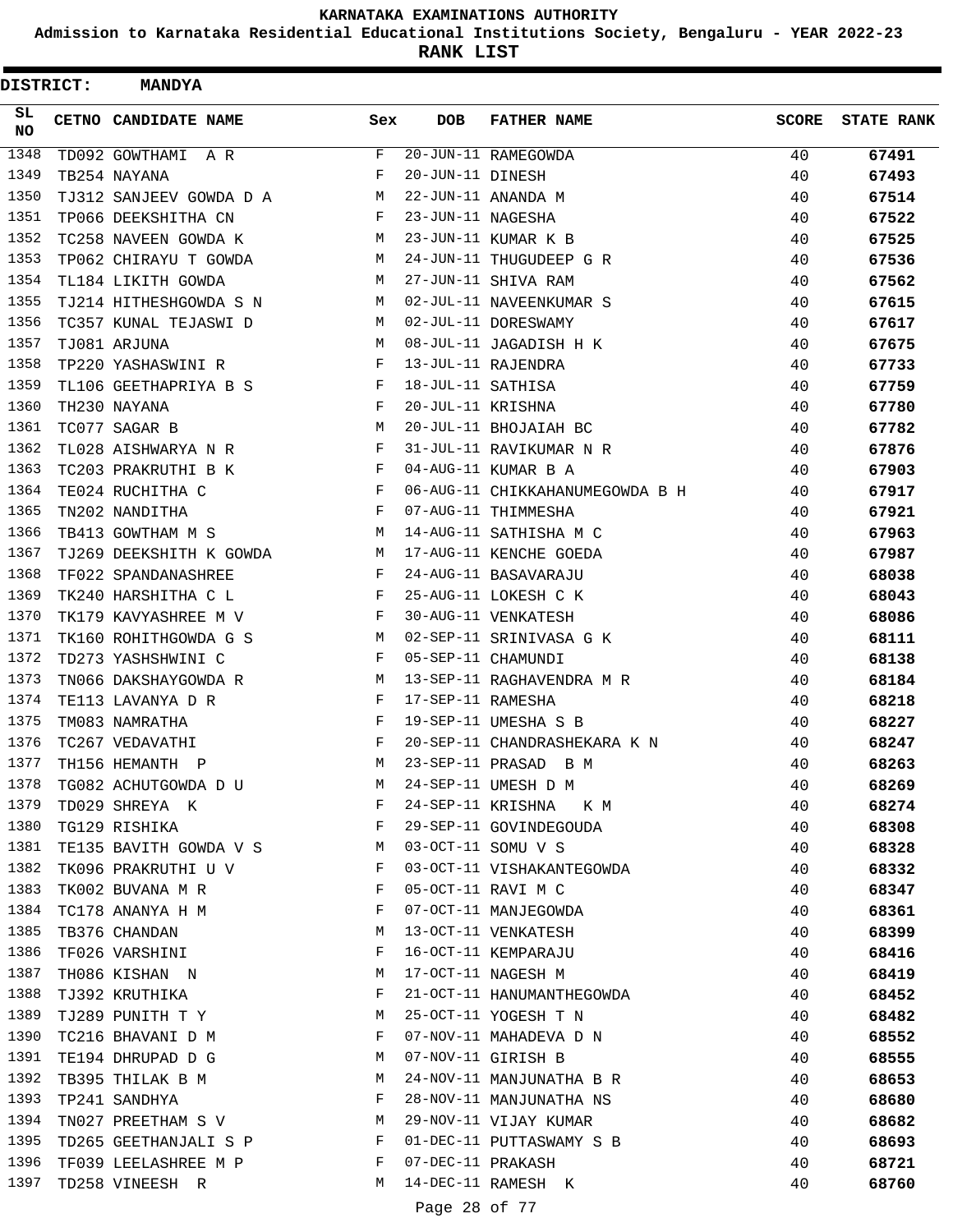**Admission to Karnataka Residential Educational Institutions Society, Bengaluru - YEAR 2022-23**

ı

**RANK LIST**

| <b>DISTRICT:</b> |            | <b>MANDYA</b>                                                     |                               |                   |                              |              |                   |
|------------------|------------|-------------------------------------------------------------------|-------------------------------|-------------------|------------------------------|--------------|-------------------|
| SL<br><b>NO</b>  |            | <b>CETNO CANDIDATE NAME</b>                                       | Sex                           | <b>DOB</b>        | <b>FATHER NAME</b>           | <b>SCORE</b> | <b>STATE RANK</b> |
| 1398             |            | TN332 PAVANI S                                                    | F                             |                   | 18-DEC-11 SHIVAKUMAR B       | 40           | 68772             |
| 1399             |            | TN475 VISMAYA                                                     | F                             | 19-DEC-11 RAMESHA |                              | 40           | 68777             |
| 1400             |            | TM123 VIJAYAKUMAR B M                                             | M                             |                   | 03-FEB-12 MAHESH B           | 40           | 68898             |
| 1401             |            | TD269 YASHWANTH GOWDA H M                                         | <b>M</b>                      |                   | 11-APR-12 MAHESH H H         | 40           | 68932             |
| 1402             |            | TL017 KUMARA H P                                                  | M                             |                   | 19-NOV-09 PRAKASHA           | 39           | 69001             |
| 1403             |            | TB231 HOYSALA N                                                   | M                             | 06-DEC-09 NAGARAJ |                              | 39           | 69005             |
| 1404             |            | TB196 SAHANA                                                      | F                             |                   | 11-APR-10 JAYANNA B D        | 39           | 69079             |
| 1405             | TL080 SONU |                                                                   | F                             | 24-APR-10 KUMARA  |                              | 39           | 69090             |
| 1406             |            | TL204 RAVI L M                                                    | М                             |                   | 12-AUG-10 MANJUNATHA L R     | 39           | 69215             |
| 1407             |            | TE237 M ANJALI                                                    | F                             |                   | 17-SEP-10 M MAHADEVASWAMY    | 39           | 69309             |
| 1408             |            | TL141 NEERAJ S                                                    | <b>M</b>                      |                   | 12-OCT-10 SATHISHA NAYAKA    | 39           | 69420             |
| 1409             |            | TB010 PRATHIKSHA B GOWDA                                          | F                             |                   | 23-OCT-10 BALARAM H B        | 39           | 69447             |
| 1410             |            | TF154 KUSHAL N                                                    | M                             |                   | 24-NOV-10 NAGARAJU           | 39           | 69579             |
| 1411             |            | TJ068 PURUSHOTHAM                                                 | M                             |                   | 01-DEC-10 SATHISHA P         | 39           | 69610             |
| 1412             |            | TP225 KISHOR PATEL M R                                            | M                             |                   | 17-JAN-11 REVANNA M D        | 39           | 69901             |
| 1413             |            | TL277 SHANTH MOORTHY                                              | M                             |                   | 02-FEB-11 BASAVARAJU         | 39           | 69994             |
| 1414             |            | TF099 DEEKSHITHGOWDA A M                                          | M                             |                   | 06-FEB-11 MAHENDRA K         | 39           | 70017             |
| 1415             |            | TK194 MALLIK                                                      | M                             | 17-FEB-11 MALLESH |                              | 39           | 70077             |
| 1416             |            | TH266 AKSHATHA S                                                  | F                             |                   | 18-FEB-11 SHIVANANDA P       | 39           | 70081             |
| 1417             |            | TJ209 VARSHITHA                                                   | $\mathbf{F}$ and $\mathbf{F}$ |                   | 12-MAR-11 VIJAYA KUMAR       | 39           | 70213             |
| 1418             |            | TC337 RAKSHITH GOWDA                                              | M                             |                   | 22-MAR-11 NAGARAJU           | 39           | 70288             |
| 1419             |            | TH258 NAVYA                                                       | F                             |                   | 25-MAR-11 KUMARASWAMY        | 39           | 70313             |
| 1420             |            | TE209 S P SHREYA                                                  | F                             |                   | 29-MAR-11 PUTTASWAMY S C     | 39           | 70342             |
| 1421             |            | TJ386 SANTHOSH C N                                                | M                             |                   | 31-MAR-11 NAGARAJU C N       | 39           | 70359             |
| 1422             |            | TE134 SINCHANA S                                                  | F                             |                   | 02-APR-11 SURESHA K S        | 39           | 70378             |
| 1423             |            | TD076 PUNYASHREE B                                                | F                             | 07-APR-11 BYRAYA  |                              | 39           | 70401             |
| 1424             |            | TK035 KRUTHIKA K S                                                | F                             |                   | 09-APR-11 SHREENIVASA        | 39           | 70414             |
| 1425             |            | TE218 VARUN G B                                                   | M                             |                   | 09-APR-11 BOREGOWDA          | 39           | 70418             |
| 1426             |            | TE122 HEMANTH GOWDA S                                             | M                             |                   | 13-APR-11 SHAMBUGOWDA T B    | 39           | 70449             |
| 1427             |            | TN169 MONIKA H S                                                  | F                             |                   | 14-APR-11 SIDDARAJU H S      | 39           | 70458             |
| 1428             |            | TB016 POORVITHA K V                                               | F                             |                   | 25-APR-11 C J VIJAYA KUMARA  | 39           | 70542             |
| 1429             |            | TM001 AKHILESH T P M                                              |                               |                   | 04-MAY-11 PRABHUKUMAR T R    | 39           | 70605             |
| 1430             |            | TE090 YOGESHWARI K R F                                            |                               | 06-MAY-11 RAMU    |                              | 39           | 70628             |
| 1431             |            | TB333 KRUTHIKA T D F                                              |                               |                   | 07-MAY-11 LATE DORESWAMY T J | 39           | 70640             |
| 1432             |            | TK166 RAGHAVGOWDA U S M                                           |                               |                   | 15-MAY-11 SHIVAKUMARASWAMI C | 39           | 70698             |
| 1433             |            | TN102 THARUNA V D M                                               |                               |                   | 17-MAY-11 DINESHA H          | 39           | 70716             |
| 1434             |            | TJ364 BINDHU K N                                                  | F                             |                   | 20-MAY-11 NAGARAJU K R       | 39           | 70738             |
| 1435             |            | TP102 DEVANAMPRIYA M                                              |                               |                   | 21-MAY-11 MOHANADASA K       | 39           | 70745             |
| 1436             |            | TJ333 SANJAY GOWDA H A M                                          |                               |                   | 25-MAY-11 ARUNKUMAR          | 39           | 70783             |
| 1437             |            | <b>M</b><br>TC074 PRAJWAL B S                                     |                               |                   | 27-MAY-11 SATHISHA B K       | 39           | 70806             |
| 1438             |            | TB009 RAVINDRA S N M 12-JUN-11 NANDAKUMAR                         |                               |                   |                              | 39           | 70987             |
| 1439             |            | TF049 SINDHUSHREE H S F 12-JUN-11 SHIVAKUMAR                      |                               |                   |                              | 39           | 70992             |
| 1440             |            | TN449 JEEVITHA<br>$\mathbf{F}$ and $\mathbf{F}$ and $\mathbf{F}$  |                               |                   | 18-JUN-11 KALEGOWDA          | 39           | 71046             |
| 1441             |            | TF118 DHANUSH GOWDA K M                                           |                               |                   | 23-JUN-11 KUMA K R           | 39           | 71104             |
| 1442             |            | M<br>TG013 CHIDANTH GN                                            |                               |                   | 25-JUN-11 NAGARAJU GK        | 39           | 71125             |
| 1443             |            | TN249 AKHILESH GOWDA L J M                                        |                               |                   | 28-JUN-11 JAVARE GOWDA L D   | 39           | 71157             |
| 1444             |            | TL008 DISHA K S<br>$\mathbf{F}$ and $\mathbf{F}$ and $\mathbf{F}$ |                               |                   | 04-JUL-11 SIDDARAJU          | 39           | 71212             |
| 1445             |            | TM156 JEEVAN GOWDA H M                                            |                               |                   | 04-JUL-11 HANUME GOWDA       | 39           | 71213             |
| 1446             |            | TP094 MOHAN M                                                     | M                             | 06-JUL-11 MAHESH  |                              | 39           | 71233             |
| 1447             |            | TJ243 PREETHAM A S                                                | M                             |                   | 08-JUL-11 SRINIVAS           | 39           | 71253             |
|                  |            |                                                                   |                               |                   |                              |              |                   |
|                  |            |                                                                   |                               | Page 29 of 77     |                              |              |                   |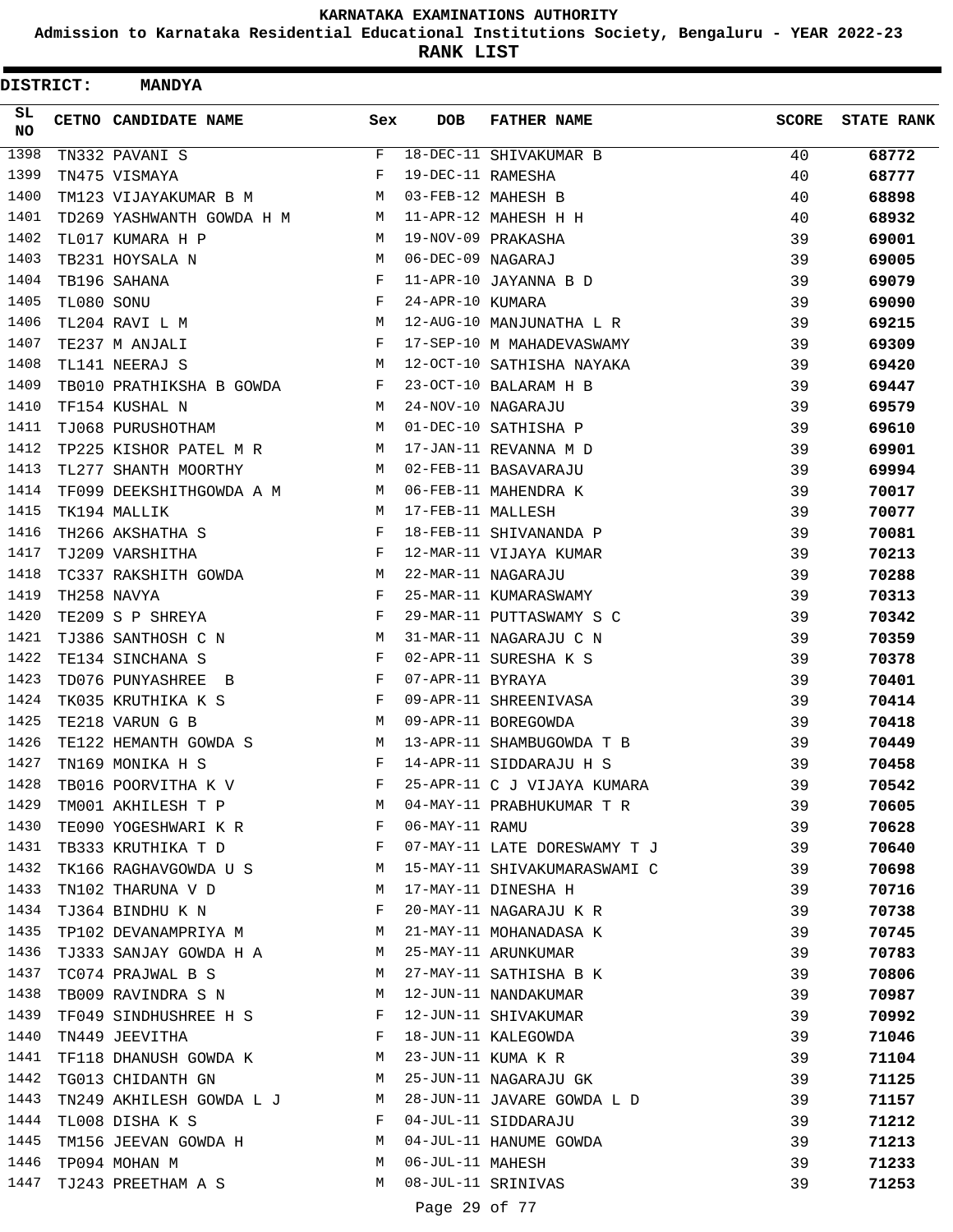**Admission to Karnataka Residential Educational Institutions Society, Bengaluru - YEAR 2022-23**

| DISTRICT:  | <b>MANDYA</b>          |     |                   |                                 |              |                   |
|------------|------------------------|-----|-------------------|---------------------------------|--------------|-------------------|
| SL.<br>NO. | CETNO CANDIDATE NAME   | Sex | <b>DOB</b>        | <b>FATHER NAME</b>              | <b>SCORE</b> | <b>STATE RANK</b> |
| 1448       | TB234 AJAY M A         | M   | 09-JUL-11 ASHOKA  |                                 | 39           | 71261             |
| 1449       | TB148 BHAVYASRI        | F   |                   | 15-JUL-11 RAMACHANDRA           | 39           | 71318             |
| 1450       | TM128 SANDYA J         | F   |                   | 18-JUL-11 JAIKUMARA             | 39           | 71342             |
| 1451       | TM107 VARUN GOWDA A P  | М   | 26-JUL-11 PRAKASH |                                 | 39           | 71411             |
| 1452       | TE133 VYSHNAVI T       | F   |                   | 03-AUG-11 THIMMEGOWDA           | 39           | 71467             |
| 1453       | TJ155 THANUSHREE       | F   |                   | 06-AUG-11 SHIVARAJA             | 39           | 71485             |
| 1454       | TD064 PRAKRUTHI        | F   | 10-AUG-11 UMESHA  |                                 | 39           | 71510             |
| 1455       | TN096 RANJITHA S G     | F   |                   | 14-AUG-11 GAVIGOWDA             | 39           | 71544             |
| 1456       | TL124 SINCHANA T Y     | F   |                   | 15-AUG-11 YALAKKIGOWDA          | 39           | 71551             |
| 1457       | TB035 SRUJANA          | M   |                   | 16-AUG-11 DHARMAPALA            | 39           | 71557             |
| 1458       | TK207 RAKSHITHA M S    | F   |                   | 17-AUG-11 SRINIVASA             | 39           | 71563             |
| 1459       | TJ159 DEHINI NAGARAJU  | F   |                   | 18-AUG-11 NAGARAJ K             | 39           | 71567             |
| 1460       | TE019 KUSHALGOWDA K N  | M   |                   | 25-AUG-11 NAGARAJU              | 39           | 71614             |
| 1461       | TK011 NAMITHASHREE K S | F   |                   | 27-AUG-11 SHASHIKUMAR K S       | 39           | 71632             |
| 1462       | TG003 NIKHIL K         | M   | 28-AUG-11 KUMAR   |                                 | 39           | 71639             |
| 1463       | TB096 NISHANKA H R     | F   | 28-AUG-11 REVANNA |                                 | 39           | 71640             |
| 1464       | TF172 NITHESH GOWDA R  | M   |                   | 04-SEP-11 ROOPESH B K           | 39           | 71691             |
| 1465       | TB313 JAYASHREE I R    | F   | 08-SEP-11 RAVI    |                                 | 39           | 71714             |
| 1466       | TM002 SRUJAN GOWDA T M | M   |                   | 12-SEP-11 MOHANA C              | 39           | 71746             |
| 1467       | TG056 UDAYA N S        | M   |                   | 18-SEP-11 SIDDARAJU N B         | 39           | 71778             |
| 1468       | TN390 KOWSHIKGOWDA P K | M   |                   | 20-SEP-11 KRISHNEGOWDA P N      | 39           | 71793             |
| 1469       | TJ055 DHANALAKSHMI     | F   | 04-OCT-11 MANJU   |                                 | 39           | 71888             |
| 1470       | TC250 LIKHITHA         | F   |                   | 12-OCT-11 D K MANJEGOWDA        | 39           | 71934             |
| 1471       | TM122 VIDWATH H M      | M   |                   | 16-OCT-11 MAHESH H B            | 39           | 71962             |
| 1472       | TC165 NITHYA G H       | F   | 17-OCT-11 HEMANNA |                                 | 39           | 71967             |
| 1473       | TD226 VEDAVATHI M C    | F   |                   | 17-OCT-11 CHANNAKESHAVA M C     | 39           | 71972             |
| 1474       | TK224 HARSHITHA        | F   | 19-OCT-11 UMESHA  |                                 | 39           | 71977             |
| 1475       | TG083 KUSHAL J R       | М   |                   | 19-OCT-11 RAMAKRISHNA           | 39           | 71980             |
| 1476       | TC283 KUSUMA AR        | F   |                   | 19-OCT-11 RAMESHA GOWDA         | 39           | 71981             |
| 1477       | TB310 PRITHU S         | F   |                   | 03-NOV-11 HARISH S              | 39           | 72048             |
| 1478       | TC090 PRARTHANA V N    | F   |                   | 06-NOV-11 NAGARAJU V N          | 39           | 72062             |
| 1479       | TJ075 GANUPRIYA S      | F   |                   | 04-DEC-11 SHIVALINGA            | 39           | 72194             |
| 1480       | TB090 NIKHIL K V       | M   |                   | 04-DEC-11 VISWANATH K N         | 39           | 72195             |
| 1481       | TD043 VIDYASHREE       | F   |                   | 04-DEC-11 VEERABHADRAYYA KC     | 39           | 72199             |
| 1482       | TD219 CHANDRIKA GM     | F   |                   | 06-DEC-11 MANJUNATH SS          | 39           | 72206             |
| 1483       | TC325 TEJASWINI D M    | F   |                   | 14-DEC-11 MANJUNATHA M          | 39           | 72259             |
| 1484       | TC223 KARUN            | М   | 21-DEC-11 ASHOKA  |                                 | 39           | 72278             |
| 1485       | TD015 MANYASRI         | F   |                   | 13-JAN-12 SURESH S N            | 39           | 72365             |
| 1486       | TK213 PRAJWAL M N      | M   | 23-AUG-09 NAVEEN  |                                 | 38           | 72495             |
| 1487       | TE165 RAKHESH C K      | М   | 23-FEB-10 KUMARA  |                                 | 38           | 72574             |
| 1488       | TF134 PRAKASH KUMAR S  | M   |                   | 25-JUL-10 SHIVANNA              | 38           | 72698             |
| 1489       | TF096 CHETHAN M GOWDA  | М   |                   | 17-DEC-10 MAHESH K              | 38           | 73216             |
| 1490       | TP022 AKASH G          | M   |                   | 08-JAN-11 GOVINDARAJU           | 38           | 73380             |
| 1491       | TC210 SWARUP B V       | M   | 10-JAN-11 VASU    |                                 | 38           | 73397             |
| 1492       | TP144 KAVANA           | F   |                   | 14-FEB-11 SHIVAKUMARA           | 38           | 73582             |
| 1493       | TE210 KIRAN KUMAR M P  | M   |                   | 14-FEB-11 PRAKHASH C            | 38           | 73584             |
| 1494       | TM018 HARISH H S       | M   |                   | 15-FEB-11 SHANKARLINGEGOWDA H M | 38           | 73593             |
| 1495       | TF013 HARSHITH N       | М   |                   | 17-FEB-11 NINGARAJU             | 38           | 73602             |
| 1496       | TM066 SHRAVANTI        | F   |                   | 02-MAR-11 NAGARAJU              | 38           | 73691             |
| 1497       | TH270 GOPI R           | M   |                   | 05-MAR-11 RACHA SHETTY          | 38           | 73710             |
|            |                        |     |                   |                                 |              |                   |
|            |                        |     | Page 30 of 77     |                                 |              |                   |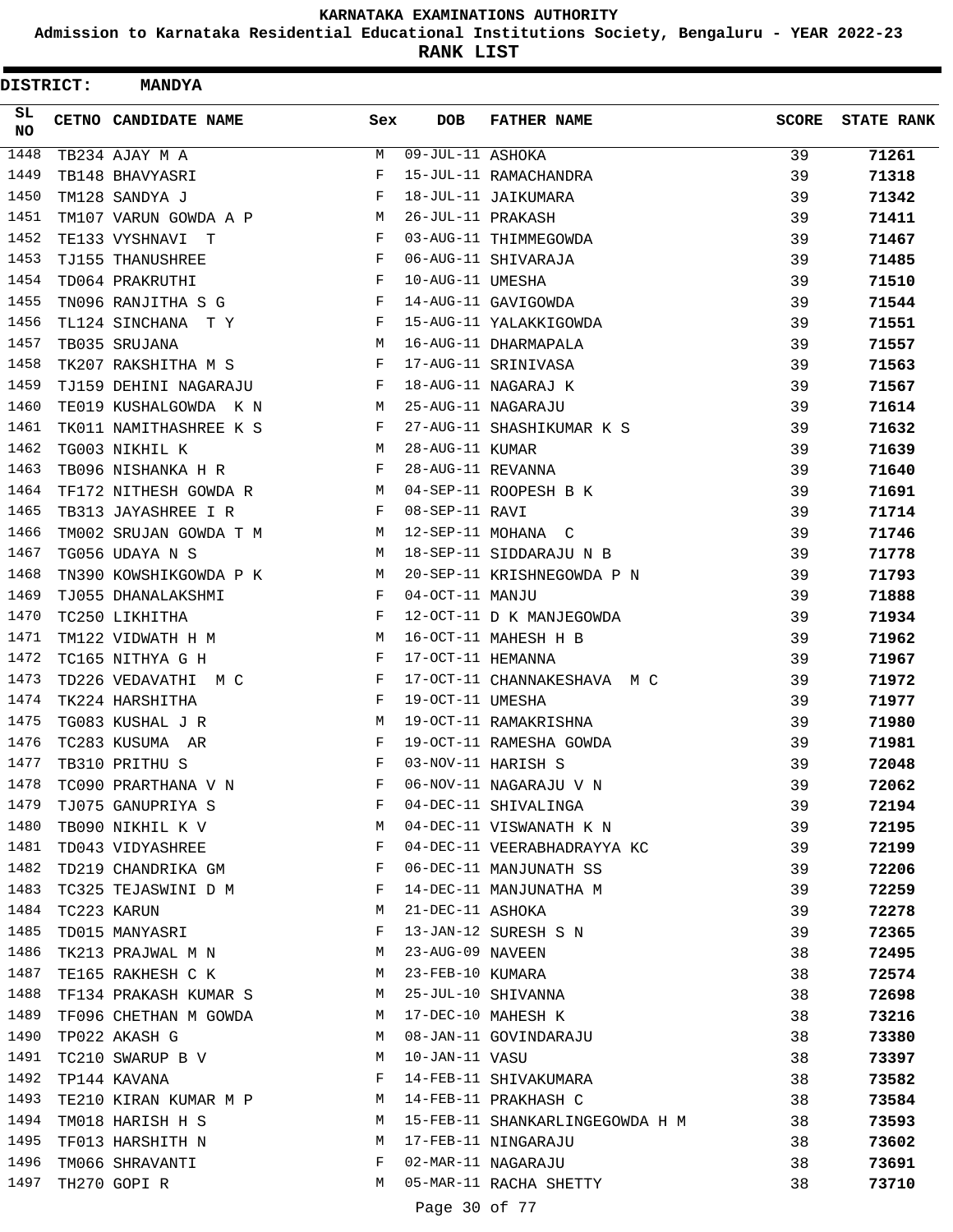**Admission to Karnataka Residential Educational Institutions Society, Bengaluru - YEAR 2022-23**

**RANK LIST**

| DISTRICT: |            | <b>MANDYA</b>                                                                   |                               |                   |                              |              |                   |
|-----------|------------|---------------------------------------------------------------------------------|-------------------------------|-------------------|------------------------------|--------------|-------------------|
| SL.<br>NO |            | <b>CETNO CANDIDATE NAME</b>                                                     | Sex                           | <b>DOB</b>        | <b>FATHER NAME</b>           | <b>SCORE</b> | <b>STATE RANK</b> |
| 1498      |            | TN204 KARTHIK H M                                                               | M                             |                   | 08-MAR-11 MANJUNATHA         | 38           | 73739             |
| 1499      |            | TC197 RAHUL R GOWDA                                                             | М                             |                   | 22-MAR-11 RAMESHA K N        | 38           | 73844             |
| 1500      |            | TP027 MONISHA                                                                   | F                             |                   | 23-MAR-11 UMESHA A C         | 38           | 73853             |
| 1501      |            | TB367 SUJAN H M                                                                 | М                             |                   | 24-MAR-11 MANJEGOWDA H R     | 38           | 73869             |
| 1502      |            | TK023 RITHIKA R                                                                 | $\mathbf{F}$                  |                   | 18-APR-11 RAMAKRISHNA V      | 38           | 74076             |
| 1503      |            | TD011 AKSHAYGOWDA M A                                                           | M                             | 27-APR-11 ANKAPPA |                              | 38           | 74138             |
| 1504      |            | TH195 SUHAS                                                                     | M                             |                   | 29-APR-11 NAGAIAH N          | 38           | 74157             |
| 1505      |            | TC052 DHANUSH GOWDA D J                                                         | M                             |                   | 30-APR-11 JAGADEESH          | 38           | 74158             |
| 1506      |            | TH069 HARSHA B M                                                                | M                             |                   | 01-MAY-11 MAHADEVASWAMY B K  | 38           | 74167             |
| 1507      |            | TG055 CHANDRASHEKAR B M                                                         | M                             |                   | 02-MAY-11 MAHADEVASWAMY BM   | 38           | 74176             |
| 1508      |            | TD199 CHETHAN                                                                   | M                             |                   | 02-MAY-11 PUTTASWAMY S N     | 38           | 74177             |
| 1509      |            | TJ096 RAVIGOWDA B R                                                             | M                             | $02-MAY-11 RAJU$  |                              | 38           | 74180             |
| 1510      |            | TB027 LOHITH M                                                                  | M                             |                   | 04-MAY-11 LATE MANJUNATH H E | 38           | 74192             |
| 1511      |            | TM168 RANJITHA R                                                                | F                             | 11-MAY-11 RAMADAS |                              | 38           | 74253             |
| 1512      |            | TJ256 MANOJ N                                                                   | М                             | 12-MAY-11 NAGESH  |                              | 38           | 74258             |
| 1513      |            | TB359 SURYAKUMARA H S                                                           | M                             |                   | 13-MAY-11 SHIVAKUMARA H M    | 38           | 74271             |
| 1514      |            | TM034 POORVIKA N U                                                              | F                             | 15-MAY-11 UMESH N |                              | 38           | 74281             |
| 1515      |            | TD218 DIGANTH AG                                                                | M                             |                   | 19-MAY-11 GOVINDEGOWDA       | 38           | 74318             |
| 1516      |            | TD148 SUMANTH R                                                                 | M                             |                   | 25-MAY-11 RAJESH P           | 38           | 74374             |
| 1517      |            | TF052 CHIDANGOWDA B R                                                           | M                             |                   | 28-MAY-11 LATE RAMESHA B T   | 38           | 74390             |
| 1518      |            | TF216 SHRAVANTHI N K                                                            | F                             |                   | 29-MAY-11 KRISHNASWAMY N C   | 38           | 74409             |
| 1519      |            | TP109 ABHISHREE                                                                 | $\mathbf{F}$                  |                   | 31-MAY-11 SHIVANNA           | 38           | 74424             |
| 1520      |            | TP152 AMRUHA M                                                                  | F                             | 01-JUN-11 MAHESH  |                              | 38           | 74428             |
| 1521      |            | TL168 ARCHANA                                                                   | F                             |                   | 02-JUN-11 DEVARAJU G M       | 38           | 74448             |
| 1522      |            | TC124 PREETHAM GOWDA C A M                                                      |                               | 02-JUN-11 ASHOKA  |                              | 38           | 74453             |
| 1523      |            | TF193 VEDANTH S GOWDA                                                           | M                             |                   | 02-JUN-11 SURESH C           | 38           | 74459             |
| 1524      |            | TJ154 KRUTHIKA C J                                                              | F                             |                   | 03-JUN-11 JAGADEESHA         | 38           | 74466             |
| 1525      |            | TB118 MANOJ K P                                                                 | M                             | 06-JUN-11 PANDU   |                              | 38           | 74499             |
| 1526      |            | TE121 CHANDANA R M                                                              | F                             |                   | 07-JUN-11 MUTTUSWAMY R C     | 38           | 74507             |
| 1527      |            | TD176 MANISHGOWDA C C                                                           | М                             |                   | 09-JUN-11 CHANNAPPA C C      | 38           | 74533             |
| 1528      |            | TL178 NIRIKSHA HK                                                               | F                             |                   | 14-JUN-11 KANTARAJU          | 38           | 74587             |
| 1529      |            | TK192 NISHCHITHA K M                                                            | F                             |                   | 14-JUN-11 MANU KUMAR K R     | 38           | 74588             |
| 1530      |            | $\mathbf{F}$ and the contract of the contract $\mathbf{F}$<br>TC017 APOORVA K D |                               |                   | 18-JUN-11 DHANANJAYA         | 38           | 74630             |
| 1531      |            | TJ270 DHANUSHREE                                                                | $\mathbf{F}$ and $\mathbf{F}$ | 23-JUN-11 PRAKASH |                              | 38           | 74694             |
| 1532      |            | TD172 DARSHIT GOWDA N S M                                                       |                               |                   | 24-JUN-11 SATISH N           | 38           | 74702             |
| 1533      |            | TN076 LIKHITHGOWDA H P                                                          | M                             |                   | 27-JUN-11 PUTTEGOWDA H K     | 38           | 74737             |
| 1534      |            | TB402 AKSHATHA                                                                  | F                             | 28-JUN-11 UMESHA  |                              | 38           | 74740             |
| 1535      |            | TD022 HEMANTH KUMARI N B                                                        | F                             |                   | 03-JUL-11 BETTASWAMY N C     | 38           | 74798             |
| 1536      |            | TD075 UDAYAKUMAR H S                                                            | M                             |                   | 12-JUL-11 SHIVARAJU H        | 38           | 74887             |
| 1537      |            | TK038 JAYANTH H S                                                               | M                             |                   | 15-JUL-11 SADANANDA H K      | 38           | 74912             |
| 1538      |            | TE086 CHANDANGOWDA B V                                                          | M                             |                   | 22-JUL-11 VISHAKANTAMURTHY   | 38           | 74972             |
| 1539      |            | TE162 DHANYASHREE S M                                                           | F                             |                   | 22-JUL-11 MAHESH S M         | 38           | 74976             |
| 1540      |            | TN137 MALLIKARJUNA S                                                            | M                             |                   | 24-JUL-11 SHEKARAPPA         | 38           | 74999             |
| 1541      |            | TB220 VIKAS G R                                                                 | М                             | 26-JUL-11 RAVI    |                              | 38           | 75024             |
| 1542      |            | TK084 MANJULA                                                                   | F                             |                   | 02-AUG-11 VENKATARAMU        | 38           | 75088             |
| 1543      |            | TC331 YASWANTH GOWDA B J                                                        | M                             |                   | 10-AUG-11 JAGADEESH B N      | 38           | 75149             |
| 1544      | TJ033 SUMA |                                                                                 | F                             |                   | 15-AUG-11 MANJUNATH          | 38           | 75176             |
| 1545      |            | TC212 VINAY                                                                     | М                             |                   | 24-AUG-11 MAHADEVAPPA C S    | 38           | 75245             |
| 1546      |            | TC358 RAVI SHANKAR B R                                                          | M                             |                   | 27-AUG-11 RAMACHANDRA        | 38           | 75268             |
| 1547      |            | TN353 KALAVATHI                                                                 | F                             | 29-AUG-11 GOPAL   |                              | 38           | 75278             |
|           |            |                                                                                 |                               |                   |                              |              |                   |

# Page 31 of 77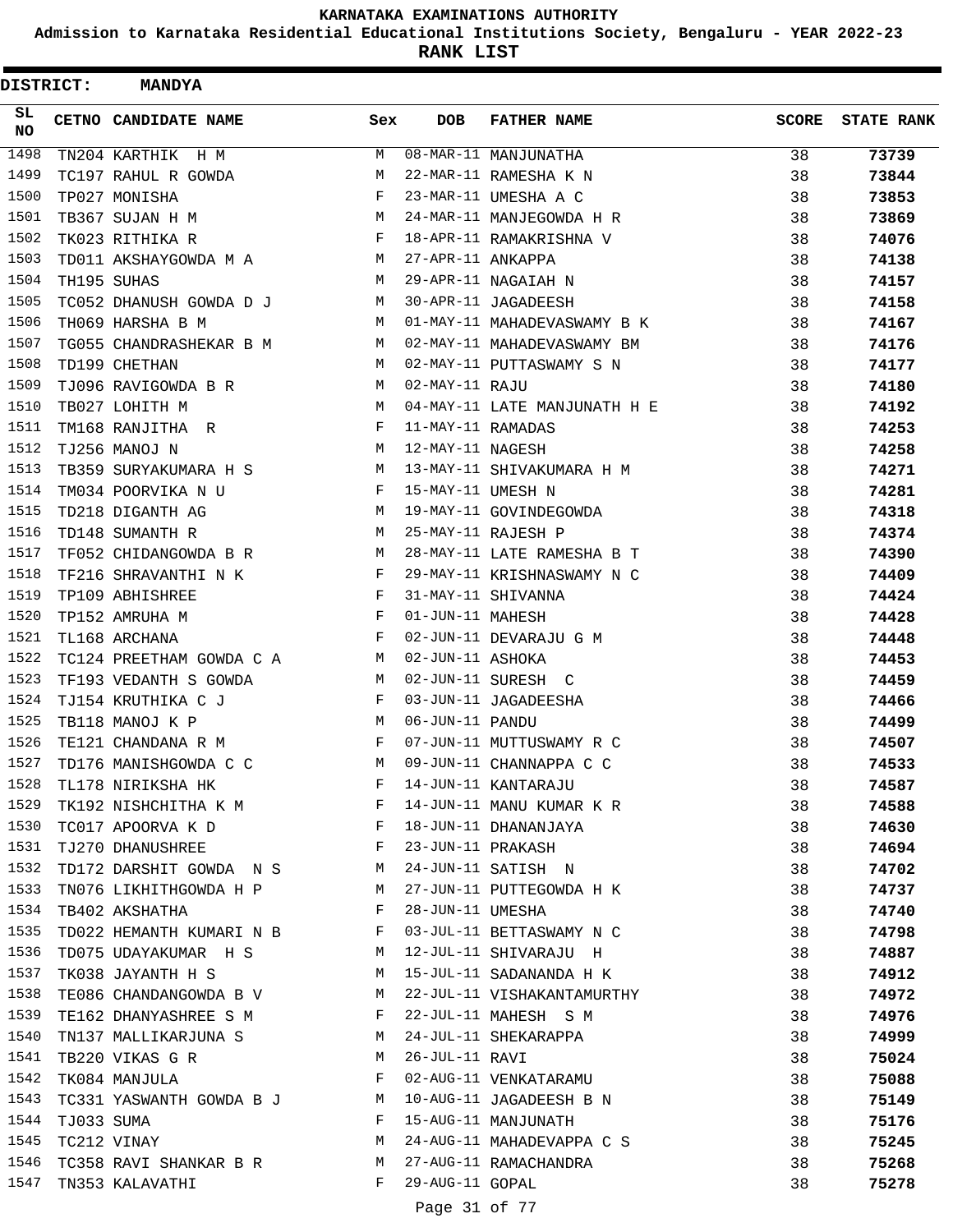**Admission to Karnataka Residential Educational Institutions Society, Bengaluru - YEAR 2022-23**

| <b>DISTRICT:</b> | <b>MANDYA</b>               |     |                   |                             |              |                   |
|------------------|-----------------------------|-----|-------------------|-----------------------------|--------------|-------------------|
| SL<br><b>NO</b>  | <b>CETNO CANDIDATE NAME</b> | Sex | <b>DOB</b>        | <b>FATHER NAME</b>          | <b>SCORE</b> | <b>STATE RANK</b> |
| 1548             | TM051 MANOJ G S             | М   |                   | 29-AUG-11 SHIVANNA G J      | 38           | 75281             |
| 1549             | TB037 SACHIN GOWDA B S      | М   |                   | 30-AUG-11 SWAMI GOWDA B R   | 38           | 75292             |
| 1550             | TD236 NAVANITH V B          | M   |                   | 04-SEP-11 BASAVARAJU V R    | 38           | 75322             |
| 1551             | TD112 YOJAN U               | M   | 06-SEP-11 UMESH   |                             | 38           | 75337             |
| 1552             | TM036 GNANI L G             | F   |                   | 21-SEP-11 LOHITH C K        | 38           | 75438             |
| 1553             | TD010 MONISHA A             | F   |                   | 25-SEP-11 ANILKUMAR R       | 38           | 75466             |
| 1554             | TK088 PREMESHGOWDA G N      | M   |                   | 28-SEP-11 NINGEGOWDA G T    | 38           | 75477             |
| 1555             | TD214 NIRANJAN K N          | М   |                   | 01-OCT-11 NARAYANA K        | 38           | 75498             |
| 1556             | TN220 AMULYA N C            | F   |                   | 07-OCT-11 CHANDRA N K       | 38           | 75534             |
| 1557             | TJ169 T K SIDDARAJU         | M   |                   | 08-OCT-11 KALEGOWDA         | 38           | 75546             |
| 1558             | TJ340 KISHAN B GOWDA        | M   |                   | 17-OCT-11 H L BOREGOWDA     | 38           | 75605             |
| 1559             | TB155 THANUSHREE            | F   |                   | 19-OCT-11 VIROOPAKSHA       | 38           | 75622             |
| 1560             | TB354 DHANUSH K S           | М   |                   | 21-OCT-11 SHANKARA K        | 38           | 75629             |
| 1561             | TB162 MANVITH D M           | M   | 22-OCT-11 MAHESH  |                             | 38           | 75637             |
| 1562             | TN233 RISHA H K             | F   |                   | 26-OCT-11 H R KRISHNE GOWDA | 38           | 75663             |
| 1563             | TP216 NISHANTH M R          | M   |                   | 28-OCT-11 RAJU M C          | 38           | 75674             |
| 1564             | TN223 BALAKRISHNA S M       | М   |                   | 31-OCT-11 MAHADEVA S S      | 38           | 75690             |
| 1565             | TH116 SHASHANK H M          | M   |                   | 03-NOV-11 MAHADEVASWAMY H M | 38           | 75713             |
| 1566             | TC083 ISIRI                 | F   |                   | 09-NOV-11 LINGARAJU         | 38           | 75751             |
| 1567             | TJ326 HANSIKA SANJU K S     | F   |                   | 16-NOV-11 SANJAY K G        | 38           | 75796             |
| 1568             | TB233 HAMSA R K             | F   |                   | 17-NOV-11 KANTHARAJU        | 38           | 75803             |
| 1569             | TK102 MAHESHA B A           | М   | 17-NOV-11 ASHOKA  |                             | 38           | 75806             |
| 1570             | TC247 ROHAN GOWDA           | M   |                   | 23-NOV-11 NAGESH C N        | 38           | 75843             |
| 1571             | TN384 JAYAKUMAR C P         | М   |                   | 30-NOV-11 PUTTARAJU C P     | 38           | 75880             |
| 1572             | TD086 GAGANGOWDA M R        | M   |                   | 01-DEC-11 RAMESHRAJU M J    | 38           | 75884             |
| 1573             | TB380 SUJAN                 | М   |                   | 09-DEC-11 PUTTASWAMYGOWDA   | 38           | 75921             |
| 1574             | TH025 SHRIKANTH B           | М   |                   | 10-DEC-11 BASAVARAJU        | 38           | 75926             |
| 1575             | TK181 HAMSAVENI V M         | F   |                   | 13-DEC-11 MAHESH V D        | 38           | 75943             |
| 1576             | TD057 HITESH H S            | M   |                   | 13-DEC-11 SIDDAIAH H C      | 38           | 75944             |
| 1577             | TC346 HARSHA B M            | M   | 14-DEC-11 MAHESHA |                             | 38           | 75949             |
| 1578             | TK105 HEMASHREE N R         | F   |                   | 14-DEC-11 RAVI N E          | 38           | 75950             |
| 1579             | TN189 SINDHU                | F   |                   | 16-DEC-11 RANGA SHETTY K    | 38           | 75963             |
| 1580             | TH173 REVATHI AM            | F   |                   | 21-DEC-11 MAHADEVASWAMY     | 38           | 75979             |
| 1581             | TN071 ARADHYA R             | F   |                   | 05-JAN-12 RAVI D N          | 38           | 76053             |
| 1582             | TE143 BANDHAVYA M C         | F   |                   | 21-JAN-12 CHANDRASHEKHAR    | 38           | 76077             |
| 1583             | TH052 JAYANTH               | M   |                   | 11-MAY-12 NAGARAJU          | 38           | 76148             |
| 1584             | TN441 CHANDU GOWDA D R      | M   |                   | 07-JUN-10 RAJEGOWDA         | 37           | 76397             |
| 1585             | TL064 BHARATH M M           | M   |                   | 26-JUN-10 MANJEGOWDA MS     | 37           | 76425             |
| 1586             | TM089 SAGARI                | F   |                   | 25-AUG-10 SHIVAKUMAR K      | 37           | 76548             |
| 1587             | TF138 DHANYASHREE K S       | F   |                   | 16-SEP-10 SHIVALINGEGOWDA J | 37           | 76616             |
| 1588             | TM039 SHALINI M K           | F   |                   | 19-SEP-10 KRISHNAMURTHY M K | 37           | 76634             |
| 1589             | TB271 DHRUVIKA G SHETTY     | F   |                   | 23-SEP-10 GOVINDARAJU       | 37           | 76642             |
| 1590             | TF037 TEJAS L               | М   |                   | 23-OCT-10 LINGARAJU         | 37           | 76761             |
| 1591             | TE180 SHRAVANTHI            | F   |                   | 12-NOV-10 ANDANI K B        | 37           | 76837             |
| 1592             | TE220 G D GANAVI            | F   |                   | 11-DEC-10 G C DEVARAJU      | 37           | 76960             |
| 1593             | TN476 KAVYASHREE MY         | F   |                   | 21-DEC-10 YOGANNA M         | 37           | 77010             |
| 1594             | TP198 PRIYANKA M R          | F   |                   | 29-DEC-10 RAMESH M E        | 37           | 77054             |
| 1595             | TM150 NEHA P GOWDA          | F   | 01-JAN-11 PRAVEEN |                             | 37           | 77101             |
| 1596             | TJ024 CHINMAYI H S          | F   |                   | 12-JAN-11 SURESH H M        | 37           | 77182             |
| 1597             | TK016 SUHAS P               | M   |                   | 05-FEB-11 PRAMODH BABU B S  | 37           | 77315             |
|                  |                             |     | Page 32 of 77     |                             |              |                   |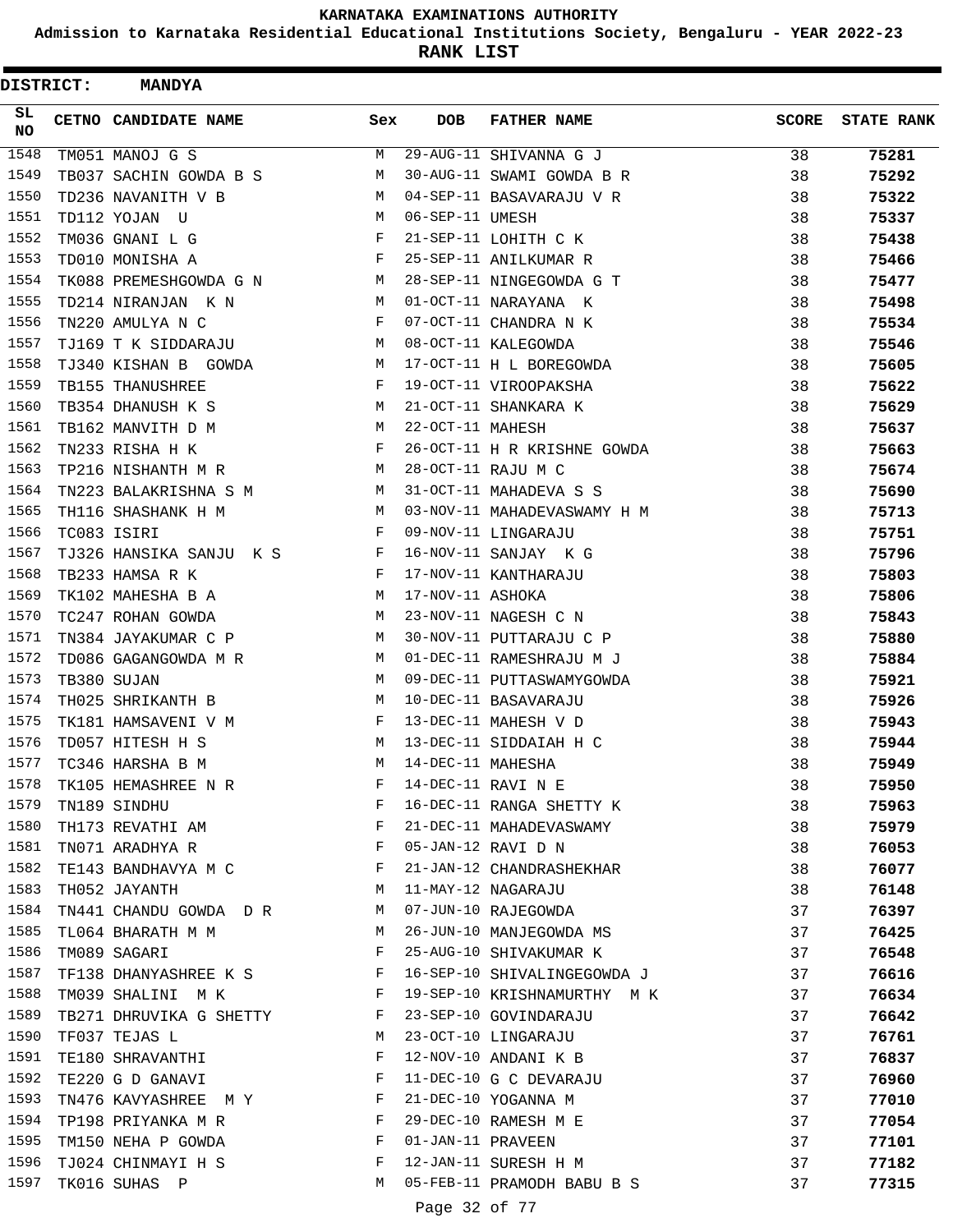**Admission to Karnataka Residential Educational Institutions Society, Bengaluru - YEAR 2022-23**

**RANK LIST**

| <b>DISTRICT:</b> | <b>MANDYA</b>                                                                 |              |                   |                                                                  |              |                   |
|------------------|-------------------------------------------------------------------------------|--------------|-------------------|------------------------------------------------------------------|--------------|-------------------|
| SL.<br>NO        | CETNO CANDIDATE NAME                                                          | Sex          | <b>DOB</b>        | <b>FATHER NAME</b>                                               | <b>SCORE</b> | <b>STATE RANK</b> |
| 1598             | TJ148 DUSHYANTH GOWDA B N M 07-FEB-11 NARAYANA                                |              |                   |                                                                  | 37           | 77321             |
| 1599             | TH180 VAISHNAVI                                                               | $\mathbf{F}$ | 12-FEB-11 RAJESH  |                                                                  | 37           | 77350             |
| 1600             | TP100 VARSHITH KUMAR A J M                                                    |              |                   | 14-FEB-11 JAVAREGOWDA A C                                        | 37           | 77362             |
| 1601             | TE045 MANOJ M Y                                                               |              |                   | M 19-FEB-11 YOGESH M C                                           | 37           | 77389             |
| 1602             | TK173 PRARTHANA K R                                                           | F            | 21-FEB-11 RAJU    |                                                                  | 37           | 77405             |
| 1603             | TM055 BHYRAVA A                                                               | M            | 26-FEB-11 ASHOKA  |                                                                  | 37           | 77441             |
| 1604             | TB400 SHIVAKUMAR C S                                                          | M            |                   | 01-MAR-11 SIDDAPPA                                               | 37           | 77462             |
| 1605             | TK044 GUNASHREE                                                               | $\mathbf{F}$ |                   | 03-MAR-11 CHIKKASIDDAIAH                                         | 37           | 77480             |
| 1606             | TK006 HARISHA                                                                 | M            |                   | 03-MAR-11 DEVARAJU                                               | 37           | 77481             |
| 1607             | TL162 KUSHAL                                                                  | М            |                   | 16-MAR-11 RAMALINGA                                              | 37           | 77583             |
| 1608             | TN303 THANUSH GOWDA B V M                                                     |              |                   | 23-MAR-11 VISHWANATHA R                                          | 37           | 77637             |
| 1609             | TP097 SATISH KUMAR                                                            | M            |                   | 31-MAR-11 CHIKKANNA                                              | 37           | 77702             |
| 1610             | TM019 SONIKA M N                                                              | $\mathbf{F}$ |                   | 01-APR-11 NARASIMHAMURTHY                                        | 37           | 77717             |
| 1611             | TB048 VIJAY KUMAR P M M                                                       |              | 08-APR-11 MAHESH  |                                                                  | 37           | 77793             |
| 1612             | TH009 HEMANTH                                                                 | М            |                   | 12-APR-11 UMESH A M                                              | 37           | 77823             |
| 1613             | TE075 PUNEETH C K                                                             | M            |                   | 17-APR-11 KRISHNA G                                              | 37           | 77859             |
| 1614             | TE178 NANDAN I P                                                              | M            | 20-APR-11 PRAKASH |                                                                  | 37           | 77876             |
| 1615             | TJ116 NEHA D                                                                  | $\mathbf{F}$ |                   | 21-APR-11 DEVARAJU                                               | 37           | 77883             |
| 1616             | TL089 NIRAJ M GOWDA M                                                         |              |                   | 21-APR-11 MANJEGOWDA M N                                         | 37           | 77884             |
| 1617             | TN079 SHREYAS GOWDA L M                                                       |              |                   | 28-APR-11 LINGARAJU J                                            | 37           | 77951             |
| 1618             | TH226 AKSHAY JAN A                                                            |              |                   | M 03-MAY-11 ARUL NATHAN                                          | 37           | 77985             |
| 1619             |                                                                               |              |                   | TG120 MALLIKARJUNASWAMY H S M 08-MAY-11 SHADAKSHARISWAMY         | 37           | 78040             |
| 1620             | TE022 PANKAJ KUMAR C S                                                        | M            |                   | 13-MAY-11 SHIVALINGAIAH                                          | 37           | 78083             |
| 1621             | TD123 NIKITHA P GOWDA                                                         | F            | 18-MAY-11 PAPANNA |                                                                  | 37           | 78125             |
| 1622             | TD196 BHOOMIKA S N                                                            | F            |                   | 21-MAY-11 NAGA S B                                               | 37           | 78142             |
| 1623             | TN125 CHIRANTH L H                                                            | M            |                   | 24-MAY-11 HARISH L D                                             | 37           | 78160             |
| 1624             | TL054 LIKHITH GOWDA N P M                                                     |              |                   | 31-MAY-11 PARASHURAME GOWDA N H                                  | 37           | 78235             |
| 1625             | TG097 DINESH S                                                                | M            |                   | 05-JUN-11 SHIVANNASHETTY                                         | 37           | 78295             |
| 1626             | TC320 HARSHA P S                                                              | M            |                   | 06-JUN-11 SHIVA KUMAR P K                                        | 37           | 78311             |
| 1627             | TD051 MONISHA K U                                                             | F            |                   | 08-JUN-11 UMESHA K M                                             | 37           | 78327             |
| 1628             | TK069 KARUNA M                                                                | M            |                   | 11-JUN-11 MAHADEVA C                                             | 37           | 78357             |
| 1629             | TN271 RAVI TEJ                                                                | M            |                   | 11-JUN-11 RAVI T P                                               | 37           | 78359             |
| 1630             | TJ234 THANVI SHRI R<br>F                                                      |              |                   | 12-JUN-11 RAVISH D                                               | 37           | 78366             |
| 1631             | TD161 DWANITHA M V                                                            |              |                   | F 17-JUN-11 VEERENDRA M E                                        | 37           | 78409             |
| 1632             | TL056 SHARANYA G                                                              |              |                   | F 19-JUN-11 GANGADHRA T A                                        | 37           | 78424             |
| 1633             | TE028 SRUJAN GOWDA B P M                                                      |              |                   | 21-JUN-11 PRASANNA B R                                           | 37           | 78451             |
| 1634             |                                                                               |              |                   | TK065 NAGENDRA PANDU NAIK M 22-JUN-11 PANDU BASAPPA NAIK         | 37           | 78458             |
| 1635             | TE078 DEEKSHITHA C Y<br>$\mathbf{F}$                                          |              |                   | 23-JUN-11 YOGESH C P                                             | 37           | 78464             |
| 1636             | TJ252 SPANDANA R G F                                                          |              |                   | 26-JUN-11 GAVIRAJU                                               | 37           | 78501             |
| 1637             | TP184 NIKITHA H S F                                                           |              |                   | 30-JUN-11 SIDDARAMU                                              | 37           | 78535             |
| 1638             |                                                                               |              |                   | TF063 KIRAN KUMAR B S M 02-JUL-11 SHIVANANJAIAH B M              | 37           | 78558             |
| 1639             | TH048 SINCHANA                                                                |              |                   | F 02-JUL-11 SHIVANNA                                             | 37           | 78562             |
| 1640             | TF133 VYDESHGOWDA H L M 03-JUL-11 LOKESH H L                                  |              |                   |                                                                  | 37           | 78571             |
| 1641             | TN479 PRAVEENA P M 05-JUL-11 PRADEEP                                          |              |                   |                                                                  | 37           | 78585             |
| 1642             |                                                                               |              |                   | TC291 HEMANTH BASAVARAJA BIRADARA M 09-JUL-11 BASAVARAJ BIRADARA | 37           | 78626             |
| 1643             | TD242 THEJAS S                                                                | M            |                   | 09-JUL-11 N SHIVAPPA                                             | 37           | 78629             |
| 1644             | TM048 BHUVANGOWDA M Y M 13-JUL-11 YOGESH                                      |              |                   |                                                                  | 37           | 78667             |
| 1645             | $\mathbf{F}$ and $\mathbf{F}$ are the set of $\mathbf{F}$<br>TN003 YUKTHA H R |              | 30-JUL-11 RAJESH  |                                                                  | 37           | 78845             |
| 1646             | $\mathbf{F}$<br>TF144 BINDHU                                                  |              |                   | 01-AUG-11 BOREGOWDA                                              | 37           | 78855             |
| 1647             | TJ351 KHUSHI K V                                                              | $\mathbf{F}$ |                   | 03-AUG-11 VIJAY KUMAR K                                          | 37           | 78876             |
|                  |                                                                               |              | Page 33 of 77     |                                                                  |              |                   |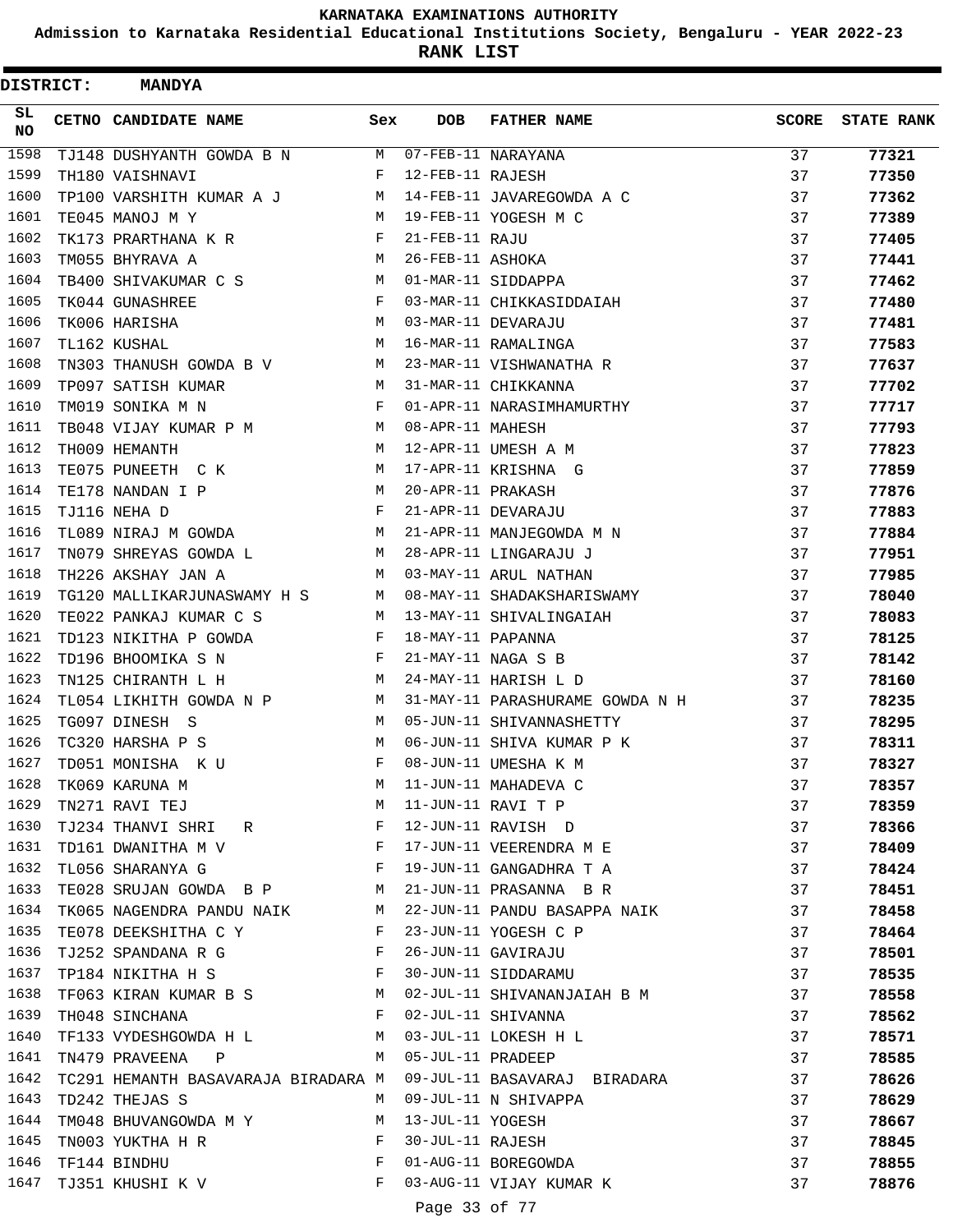**Admission to Karnataka Residential Educational Institutions Society, Bengaluru - YEAR 2022-23**

**RANK LIST**

| <b>DISTRICT:</b> | <b>MANDYA</b>              |     |                   |                            |              |                   |
|------------------|----------------------------|-----|-------------------|----------------------------|--------------|-------------------|
| SL<br>NO.        | CETNO CANDIDATE NAME       | Sex | <b>DOB</b>        | <b>FATHER NAME</b>         | <b>SCORE</b> | <b>STATE RANK</b> |
| 1648             | TJ208 PARIKSHITH GOWDA K S | M   |                   | 03-AUG-11 SHIVANANDA K K   | 37           | 78878             |
| 1649             | TH257 PREETHI NP           | F   |                   | 03-AUG-11 PUTTASWAMY       | 37           | 78881             |
| 1650             | TM109 SANDYA SHREE B S     | F   |                   | 14-AUG-11 SINGANNAGOWDA    | 37           | 78963             |
| 1651             | TB278 DEEPIKA MB           | F   |                   | 16-AUG-11 BASAVARAJEGOWDA  | 37           | 78978             |
| 1652             | TN010 CHINMAY              | F   |                   | 18-AUG-11 YOGARAJU         | 37           | 78998             |
| 1653             | TK228 LAVANYA B S          | F   |                   | 20-AUG-11 SRINIVASA        | 37           | 79022             |
| 1654             | TE083 JAYANTH GOWDA B K    | M   |                   | 08-SEP-11 KRISHNEGOWDA B P | 37           | 79169             |
| 1655             | TH130 SHRAVYA K R          | F   | 09-SEP-11 RAMANNA |                            | 37           | 79182             |
| 1656             | TN426 SHREYASH             | М   |                   | 11-SEP-11 MANJUNATH        | 37           | 79201             |
| 1657             | TP238 DHRUVA A G           | М   |                   | 14-SEP-11 GIRISHA A P      | 37           | 79221             |
| 1658             | TE138 VINAY GOWDA S        | M   |                   | 19-SEP-11 SHIVALINGAIAH K  | 37           | 79264             |
| 1659             | TN082 YAMUNA K             | F   | 02-OCT-11 KUMARA  |                            | 37           | 79360             |
| 1660             | TD197 KHUSHI<br>S          | F   |                   | 11-OCT-11 SIDDALINGASWAMY  | 37           | 79419             |
| 1661             | TH011 AMRUTHA M S          | F   |                   | 15-OCT-11 SHIVAKUMAR M N   | 37           | 79446             |
| 1662             | TH034 SHRAVANTHI           | F   | 15-OCT-11 KUMARA  |                            | 37           | 79453             |
| 1663             | TK202 KAILASH              | М   |                   | 17-OCT-11 MAHADEVASWAMY    | 37           | 79462             |
| 1664             | TC316 JNANANANDA           | М   |                   | 18-OCT-11 MAHADEVA         | 37           | 79468             |
| 1665             | TJ337 SHAMIKA U K          | F   |                   | 02-NOV-11 KUMARA B         | 37           | 79583             |
| 1666             | TB134 SHREYA               | F   |                   | 03-NOV-11 RANGASWAMY       | 37           | 79594             |
| 1667             | TF182 DHEERAJ T M          | М   |                   | 07-NOV-11 MAHESH T S       | 37           | 79611             |
| 1668             | TB273 ARUN GOWDA K M       | M   |                   | 09-NOV-11 MANJE GOWDA      | 37           | 79624             |
| 1669             | TC341 MONISHA C T          | F   |                   | 14-NOV-11 THYAGARAJU       | 37           | 79657             |
| 1670             | TH096 NIRMALA M            | F   | 25-NOV-11 MAHESH  |                            | 37           | 79725             |
| 1671             | TP110 SHIVU M C            | М   |                   | 30-NOV-11 CHALUVARAJU      | 37           | 79751             |
| 1672             | TM030 SHREYASH B J         | М   | 30-NOV-11 JAYANNA |                            | 37           | 79752             |
| 1673             | TD171 SHREYA K R           | F   | 03-DEC-11 RAVI    | M                          | 37           | 79778             |
| 1674             | TD054 MEENA V              | F   |                   | 16-DEC-11 VIJAYKUMAR       | 37           | 79833             |
| 1675             | TN237 KISHAN R             | М   |                   | 22-DEC-11 RAJANIKANTH R    | 37           | 79853             |
| 1676             | TM152 GAGAN S              | M   |                   | 29-DEC-11 SHIVAKUMAR MC    | 37           | 79878             |
| 1677             | TD227 DARSHAN              | М   | 31-DEC-11 LOKESH  |                            | 37           | 79889             |
| 1678             | TJ174 SHREEDEVI V J        | F   |                   | 04-JAN-12 JAGADEESH V M    | 37           | 79913             |
| 1679             | TN134 RAKSHA               | F   |                   | 16-JAN-12 RAJASHEKHARA B C | 37           | 79932             |
| 1680             | TN393 CHAITHRA             | F   | 19-JAN-12 DINESH  |                            | 37           | 79934             |
| 1681             | TC228 SHREYASH K N         | M   |                   | 03-JUL-21 NAGENDRA         | 37           | 80037             |
| 1682             | TP165 SANJAY T S           | M   |                   | 07-JUN-10 SHIVAKUMAR       | 36           | 80277             |
| 1683             | TD187 HARSHITH S           | M   |                   | 10-AUG-10 SURESH K R       | 36           | 80396             |
| 1684             | TD073 MALINGARAYA          | M   |                   | 22-NOV-10 AMARESHAPPA      | 36           | 80770             |
| 1685             | TG125 DHANUSH GOWDA D B    | M   |                   | 09-DEC-10 BHOOMI GOWDA     | 36           | 80863             |
| 1686             | TJ317 RUTHAN M P           | M   |                   | 03-JAN-11 PRAKASH S        | 36           | 81036             |
| 1687             | TL189 JANARDHAN H J        | M   |                   | 04-JAN-11 JAYARAMU H J     | 36           | 81044             |
| 1688             | TD190 GAGANA SHREE B R     | F   |                   | 07-JAN-11 RAVI B H         | 36           | 81064             |
| 1689             | TP104 KUSHAL GOWDA G N M   |     |                   | 08-JAN-11 NAGESH N         | 36           | 81072             |
| 1690             | TN040 VAISHNAVI K M        | F   |                   | 14-JAN-11 MAHESHA K S      | 36           | 81107             |
| 1691             | TJ034 MANYA C A            | F   |                   | 22-JAN-11 ASHOKA C K       | 36           | 81150             |
| 1692             | TM063 SINCHANA A           | F   |                   | 05-FEB-11 ANANTH KUMAR     | 36           | 81235             |
| 1693             | TE208 VINAY C S            | M   |                   | 13-FEB-11 SHANKARA         | 36           | 81299             |
| 1694             | TL116 HEMANTHGOWDA H S M   |     |                   | 16-FEB-11 SHASHIKUMAR H S  | 36           | 81313             |
| 1695             | TD200 PRUTHVI A S          | M   |                   | 17-FEB-11 SHIVAKUMAR A V   | 36           | 81323             |
| 1696             | TF064 MANVITH C A          | M   |                   | 19-FEB-11 ANADANI C B      | 36           | 81334             |
| 1697             | TK199 SPANDANA CR          | F   | 25-FEB-11 RAVI T  |                            | 36           | 81368             |
|                  |                            |     |                   |                            |              |                   |

### Page 34 of 77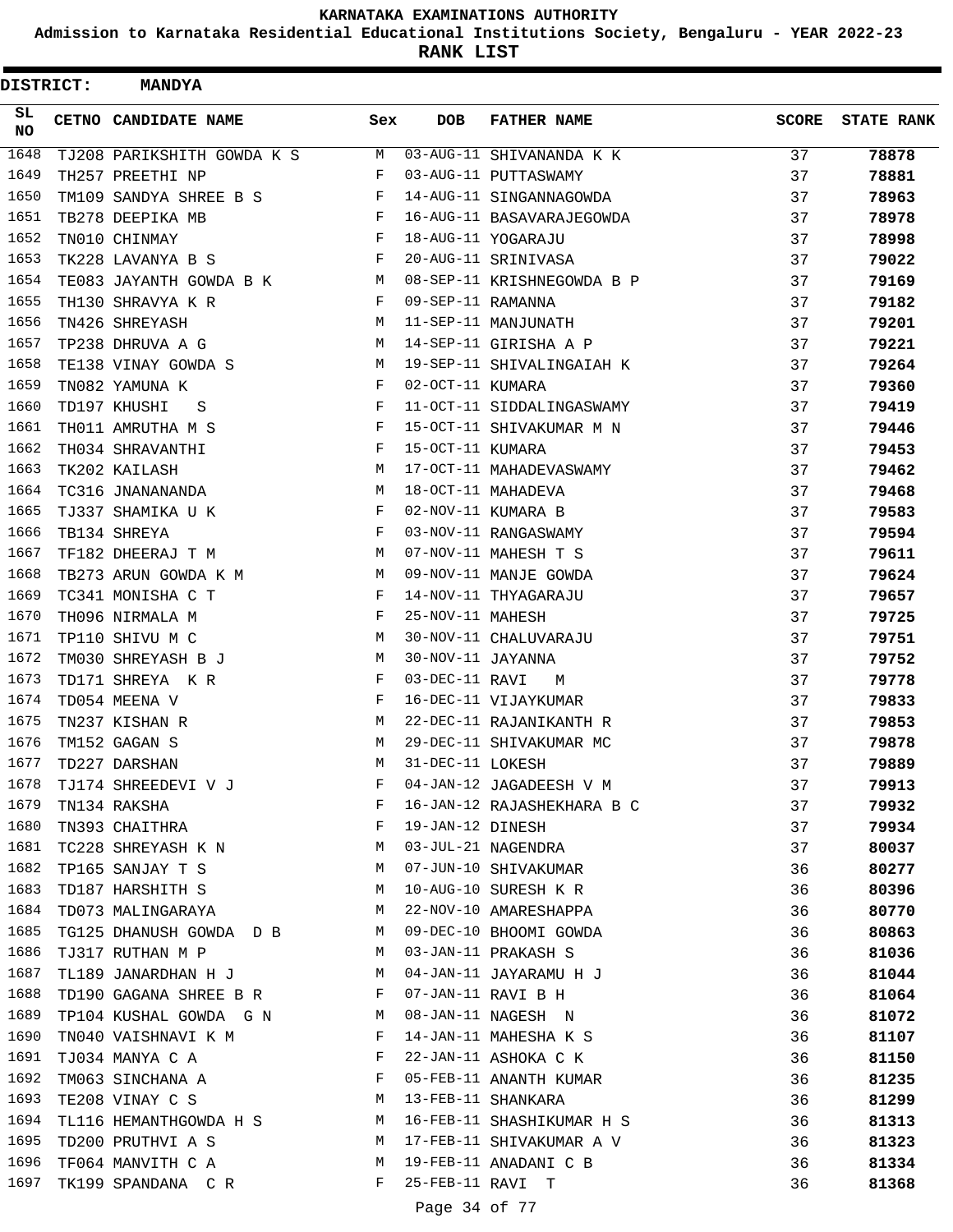**Admission to Karnataka Residential Educational Institutions Society, Bengaluru - YEAR 2022-23**

| DISTRICT: | <b>MANDYA</b>             |            |                   |                           |              |                   |
|-----------|---------------------------|------------|-------------------|---------------------------|--------------|-------------------|
| SL.<br>NO | CETNO CANDIDATE NAME      | Sex        | <b>DOB</b>        | <b>FATHER NAME</b>        | <b>SCORE</b> | <b>STATE RANK</b> |
| 1698      | TL003 YASHWANTH K S       | M          |                   | 25-FEB-11 SHIVANNA        | 36           | 81369             |
| 1699      | TG121 JAYANTH S N         | M          |                   | 01-MAR-11 NAGESH S C      | 36           | 81381             |
| 1700      | TJ031 ABHAY KUMAR A Y     | M          |                   | 11-MAR-11 YOGANANDA A M   | 36           | 81465             |
| 1701      | TH124 MANYA               | F          |                   | 17-MAR-11 GIRISHA G S     | 36           | 81523             |
| 1702      | TL284 MITHUN D R          | M          |                   | 17-MAR-11 RAVIKUMAR D N   | 36           | 81524             |
| 1703      | TL212 YASHWANTH GOWDA N M |            |                   | 25-MAR-11 NARAYANAGOWDA   | 36           | 81589             |
| 1704      | TD198 SHUKRITHA M S       | F          |                   | 29-MAR-11 SWAMY M S       | 36           | 81614             |
| 1705      | TP228 GAGAN M             | M          |                   | 30-MAR-11 MANJUNATH       | 36           | 81618             |
| 1706      | TH005 DHANUSH P           | M          |                   | 02-APR-11 PUTTASWAMY      | 36           | 81653             |
| 1707      | TK139 DRUVA KUMAR M S     | M          |                   | 02-APR-11 SATHISH M M     | 36           | 81654             |
| 1708      | TB178 VARSHA              | F          |                   | 04-APR-11 KANTARAJU       | 36           | 81676             |
| 1709      | TN338 SPOORTHI S R        | F          |                   | 05-APR-11 RAMACHANDRA S B | 36           | 81684             |
| 1710      | TK201 H V KIRAN           | M          |                   | 11-APR-11 VAIRAMUDI       | 36           | 81733             |
| 1711      | TC177 KAVYA P L           | F          |                   | 11-APR-11 LAKSHMANA P J   | 36           | 81735             |
| 1712      | TB025 PRATHAM G M         | M          | 15-APR-11 MANJU G |                           | 36           | 81777             |
| 1713      | TC183 HARSHITH GOWDA B N  | M          |                   | 08-MAY-11 NAGEGOWDA       | 36           | 81975             |
| 1714      | TM135 M K SANDEEP         | M          |                   | 10-MAY-11 KRISHNA M S     | 36           | 81996             |
| 1715      | TJ109 SINCHANA H U        | F          | 10-MAY-11 UDAY    |                           | 36           | 82000             |
| 1716      | TL198 PRAJWAL S           | M          |                   | 14-MAY-11 B V SRINIVASA   | 36           | 82032             |
| 1717      | TC145 GAGANA S A          | F          |                   | 23-MAY-11 LATE APPAJI     | 36           | 82113             |
| 1718      | TB154 SANJAY              | M          |                   | 25-MAY-11 SHANKARA        | 36           | 82134             |
| 1719      | TB076 VARUN GOWDA A S M   |            |                   | 01-JUN-11 SHIVARAMU       | 36           | 82205             |
| 1720      | TN229 KAVANA K N          | F          |                   | 03-JUN-11 NAVEENKUMAR     | 36           | 82227             |
| 1721      | TL236 KEERTHANA           | F          |                   | 03-JUN-11 RAVI M B        | 36           | 82228             |
| 1722      | TB386 MITHUN              | M          |                   | 07-JUN-11 MANJEGOWDA      | 36           | 82290             |
| 1723      | TB389 NISHA N S           | F          |                   | 14-JUN-11 SRINIVASA       | 36           | 82375             |
| 1724      | TK197 YASHASHIVINI H A    | $_{\rm F}$ |                   | 15-JUN-11 ARUNKUMAR M B   | 36           | 82388             |
| 1725      | TG074 KEERTHANA           | F          |                   | 21-JUN-11 MAHADEVAIAH C   | 36           | 82444             |
| 1726      | TD136 SRUJAN N U GOWDA    | M          |                   | 21-JUN-11 UMESH N S       | 36           | 82452             |
| 1727      | TF107 DHANUSH GOWDA C S   | M          |                   | 23-JUN-11 SHANTHA KUMAR   | 36           | 82474             |
| 1728      | TC264 DHANALAKSHMI N      | F          |                   | 24-JUN-11 NINGARAJU M S   | 36           | 82486             |
| 1729      | TB042 JAYASHREE B M       | F          |                   | 01-JUL-11 MANJU SHETTY    | 36           | 82569             |
| 1730      | TM158 DILEEPA K S         | М          |                   | 02-JUL-11 SURESHA K P     | 36           | 82578             |
| 1731      | TP202 PRAKRUTHI           | F          |                   | 04-JUL-11 RAGHU KUMAR     | 36           | 82606             |
| 1732      | TN443 KARTHIK GOWDA       | M          | 05-JUL-11 JNANESH |                           | 36           | 82612             |
| 1733      | TM141 POOJA               | F          |                   | 08-JUL-11 DHANANJAYA      | 36           | 82649             |
| 1734      | TJ161 ROHITH C G          | М          |                   | 10-JUL-11 GOVINDARAJU C R | 36           | 82678             |
| 1735      | TP151 AISHWARYA N R       | F          | 18-JUL-11 RAMU    |                           | 36           | 82743             |
| 1736      | TN277 SAMARTH B M         | М          |                   | 18-JUL-11 MAHENDRA        | 36           | 82750             |
| 1737      | TG052 GOWTHAM R           | М          |                   | 21-JUL-11 RANGASWAMY R    | 36           | 82784             |
| 1738      | TJ200 AHALYA              | F          |                   | 25-JUL-11 JAYARAMU        | 36           | 82821             |
| 1739      | TD072 KEERTHANA H R       | F          |                   | 28-JUL-11 RAJEGOWDA A     | 36           | 82869             |
| 1740      | TL036 MONISHA A J         | F          |                   | 30-JUL-11 JAYASWAMY       | 36           | 82886             |
| 1741      | TN219 PRASHANTH Y         | М          | 04-AUG-11 YOGESH  |                           | 36           | 82950             |
| 1742      | TG113 CHANCHALA Z         | F          |                   | 10-AUG-11 SHIVALINGA Z    | 36           | 82989             |
| 1743      | TE215 SUPRITH GOWDA M R   | M          | 15-AUG-11 RAGHU   |                           | 36           | 83030             |
| 1744      | TD149 KEERTHANA           | F          | 17-AUG-11 MAHESHA |                           | 36           | 83050             |
| 1745      | TB056 KAVANA              | F          |                   | 22-AUG-11 GANGADHARA      | 36           | 83082             |
| 1746      | TN009 AKUL GOWDA K R      | М          |                   | 24-AUG-11 RAVI K S        | 36           | 83098             |
| 1747      | TH272 MONISHA H C         | F          |                   | 29-AUG-11 CHUNCHAIAH      | 36           | 83144             |
|           |                           |            | Page 35 of 77     |                           |              |                   |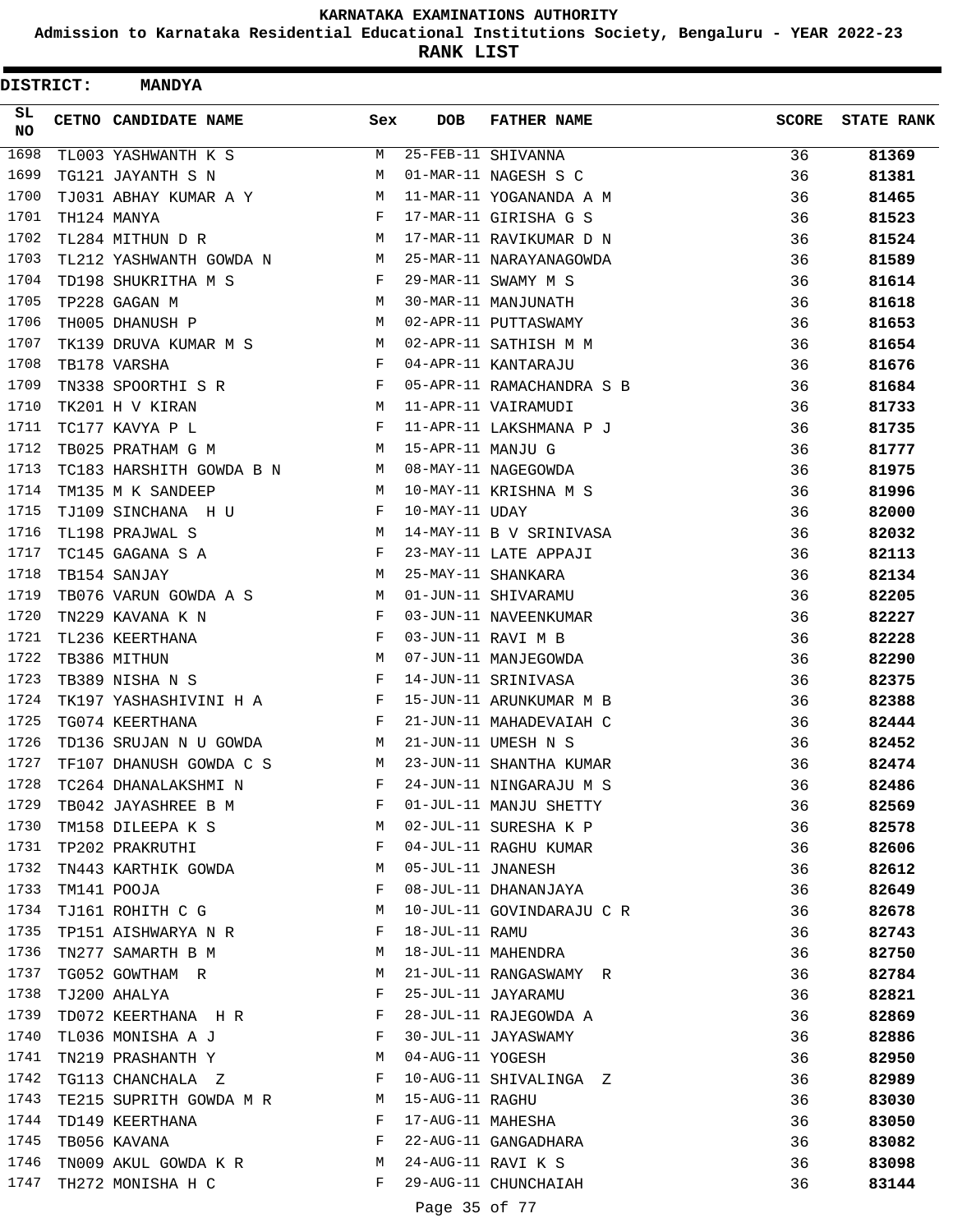**Admission to Karnataka Residential Educational Institutions Society, Bengaluru - YEAR 2022-23**

**RANK LIST**

| DISTRICT: | <b>MANDYA</b>                               |                   |                   |                             |              |                   |
|-----------|---------------------------------------------|-------------------|-------------------|-----------------------------|--------------|-------------------|
| SL<br>NO. | CETNO CANDIDATE NAME                        | Sex               | <b>DOB</b>        | <b>FATHER NAME</b>          | <b>SCORE</b> | <b>STATE RANK</b> |
| 1748      | TK146 POORVI M G                            | F                 |                   | 01-SEP-11 GIRISH M T        | 36           | 83173             |
| 1749      | TN048 ROOPASHREE N B                        | F                 |                   | 02-SEP-11 BOREGOWDA         | 36           | 83181             |
| 1750      | TK099 TANISKA K                             | F                 |                   | 03-SEP-11 KANTHARAJU K S    | 36           | 83192             |
| 1751      | TB200 YASHWANTH T B                         | М                 |                   | 05-SEP-11 BHARATH KUMAR T N | 36           | 83203             |
| 1752      | TJ151 SWAPNA V R                            | F                 |                   | 11-SEP-11 RAVI V M          | 36           | 83254             |
| 1753      | TN317 CHAITHANYA                            | F                 | 14-SEP-11 GNANESH |                             | 36           | 83270             |
| 1754      | TN058 CHANDANA S                            | F                 |                   | 15-SEP-11 SHIVAKUMAR B      | 36           | 83275             |
| 1755      | TN016 SUPREETHGOWDA                         | M                 |                   | 15-SEP-11 KRISHNEGOWDA      | 36           | 83281             |
| 1756      | TN143 YASHWANTH A S                         | M                 |                   | 17-SEP-11 SHIVAKUMARA A S   | 36           | 83294             |
| 1757      | TJ014 KISHORGOWDA K                         | М                 |                   | 20-SEP-11 KRISHNA C         | 36           | 83314             |
| 1758      | TJ242 HARSHIL K N                           | M                 |                   | 22-SEP-11 NAGESH K C        | 36           | 83322             |
| 1759      | TB151 MANRAJ A C                            | М                 |                   | 25-SEP-11 CHANDRAKANTH      | 36           | 83343             |
| 1760      | TH105 POORVITHA<br>N                        | F                 |                   | 28-SEP-11 NAGARAJU B        | 36           | 83367             |
| 1761      | TK239 YASHAS R GAUDA                        | M                 | 04-OCT-11 RAJU    |                             | 36           | 83412             |
| 1762      | TN295 PURUSHOTHAM                           | M                 |                   | 07-OCT-11 PRASANNA          | 36           | 83427             |
| 1763      | TN416 DARSHINI                              | F                 |                   | 10-OCT-11 SWAMY GOWDA       | 36           | 83443             |
| 1764      | TJ063 DEEKSHITH M                           | M                 |                   | 10-OCT-11 MAHADEVAPPA K P   | 36           | 83444             |
| 1765      | TB372 VARSHINI                              | F                 |                   | 11-OCT-11 MANJEGOWDA        | 36           | 83456             |
| 1766      | TG124 KRUTHIKA M S                          | F                 |                   | 19-OCT-11 SOMASHEKHAR       | 36           | 83505             |
| 1767      | TJ086 PRAJWAL<br>H S                        | М                 |                   | 25-OCT-11 SHIVARAMU H B     | 36           | 83541             |
| 1768      | TL295 NETHRAVATHI Y S                       | F                 |                   | 28-OCT-11 SATHISHA Y B      | 36           | 83564             |
| 1769      | TB209 BHAVYA                                | F                 |                   | 01-NOV-11 NANJAPPA          | 36           | 83595             |
| 1770      | TL112 DHANUSHREE K R                        | F                 | 06-NOV-11 RAMESHA |                             | 36           | 83630             |
| 1771      | TF095 LATHA S                               | F                 |                   | 10-NOV-11 SHIVANANJAPPA     | 36           | 83659             |
| 1772      | TK024 HARSHAVARDANA H R                     | M                 |                   | 14-NOV-11 RANGA SWAMY       | 36           | 83694             |
| 1773      | TG128 ANANYA N                              | $_{\rm F}$        |                   | 16-NOV-11 NATARAJU          | 36           | 83708             |
| 1774      | TC249 PRUTHWI K                             | F                 | 20-NOV-11 KUMARA  |                             | 36           | 83740             |
| 1775      | TH019 PRANAV B G                            | М                 |                   | 22-NOV-11 GANAGADHRASWAMY M | 36           | 83747             |
| 1776      | TG060 NAYANA N                              | F                 |                   | 25-NOV-11 NAGARAJU          | 36           | 83764             |
| 1777      | TN335 HANUMESH GOWDA A H                    | М                 |                   | 26-NOV-11 HANUMANTHE GOWDA  | 36           | 83767             |
| 1778      | TL001 JEEVANGOWDA C N                       | M                 |                   | 30-NOV-11 NARAYANA          | 36           | 83791             |
| 1779      | TN473 CHITHRA K                             | $\mathbf{F}$      |                   | 05-DEC-11 KEMPEGOWDA        | 36           | 83814             |
| 1780      | TM113 MANOJ S M                             | <b>Example 19</b> | 16-DEC-11 MANJU S |                             | 36           | 83866             |
| 1781      | TB087 PRARTHANA C S F                       |                   |                   | 23-DEC-11 SHIVAKUMAR        | 36           | 83907             |
| 1782      |                                             | M                 |                   | 25-DEC-11 SATHISH H B       | 36           |                   |
| 1783      | TN036 PRATHAM H S<br>TJ170 CHITHRASHREE D G | F                 | 02-JAN-12 GOVINDA |                             | 36           | 83919             |
| 1784      |                                             | M                 |                   | 05-JAN-12 DEVARAJ M L       | 36           | 83969             |
| 1785      | TL215 ISHAAN GOWDA M D                      | F                 |                   |                             |              | 83979             |
| 1786      | TP244 BHAVANI S ARADHYA                     |                   |                   | 21-JAN-12 SIDDARAMARADHYA   | 36           | 83994             |
|           | TL202 NITHIN N                              | M                 |                   | 13-MAR-12 NAVEEN KUMAR      | 36           | 84052             |
| 1787      | TM086 DHANUSHREE M S                        | F                 |                   | 22-MAR-12 SHIVANNA          | 36           | 84056             |
| 1788      | TE196 GIRISH CV                             | M                 |                   | 07-JAN-10 VENKATESH         | 35           | 84146             |
| 1789      | TL226 MANJUNATHA K K                        | M                 |                   | 28-JAN-10 KUMARA SWAMY K N  | 35           | 84157             |
| 1790      | TP038 NAVYA M                               | F                 |                   | 30-APR-10 MANIKANTA         | 35           | 84233             |
| 1791      | TB130 VISHWAS B                             | М                 |                   | 11-JUN-10 BHASKAR M         | 35           | 84291             |
| 1792      | TB011 VARUN S GOWDA                         | M                 |                   | 03-AUG-10 SHIVAKUMAR M S    | 35           | 84358             |
| 1793      | TL122 HEMANTH K S                           | М                 |                   | 09-AUG-10 SHASHIDHARA K R   | 35           | 84373             |
| 1794      | TM081 YUVARAJA N K                          | М                 |                   | 15-SEP-10 KUMAR N L         | 35           | 84478             |
| 1795      | TC245 CHANDAN D N                           | M                 | 30-SEP-10 NAGESH  |                             | 35           | 84525             |
| 1796      | TK145 THANUSH GOWDA K G                     | M                 |                   | 06-NOV-10 GIRISH H S        | 35           | 84708             |
| 1797      | TJ114 SURYA B N                             | М                 |                   | 19-DEC-10 NINGARAJU K       | 35           | 84907             |
|           |                                             |                   | Page 36 of 77     |                             |              |                   |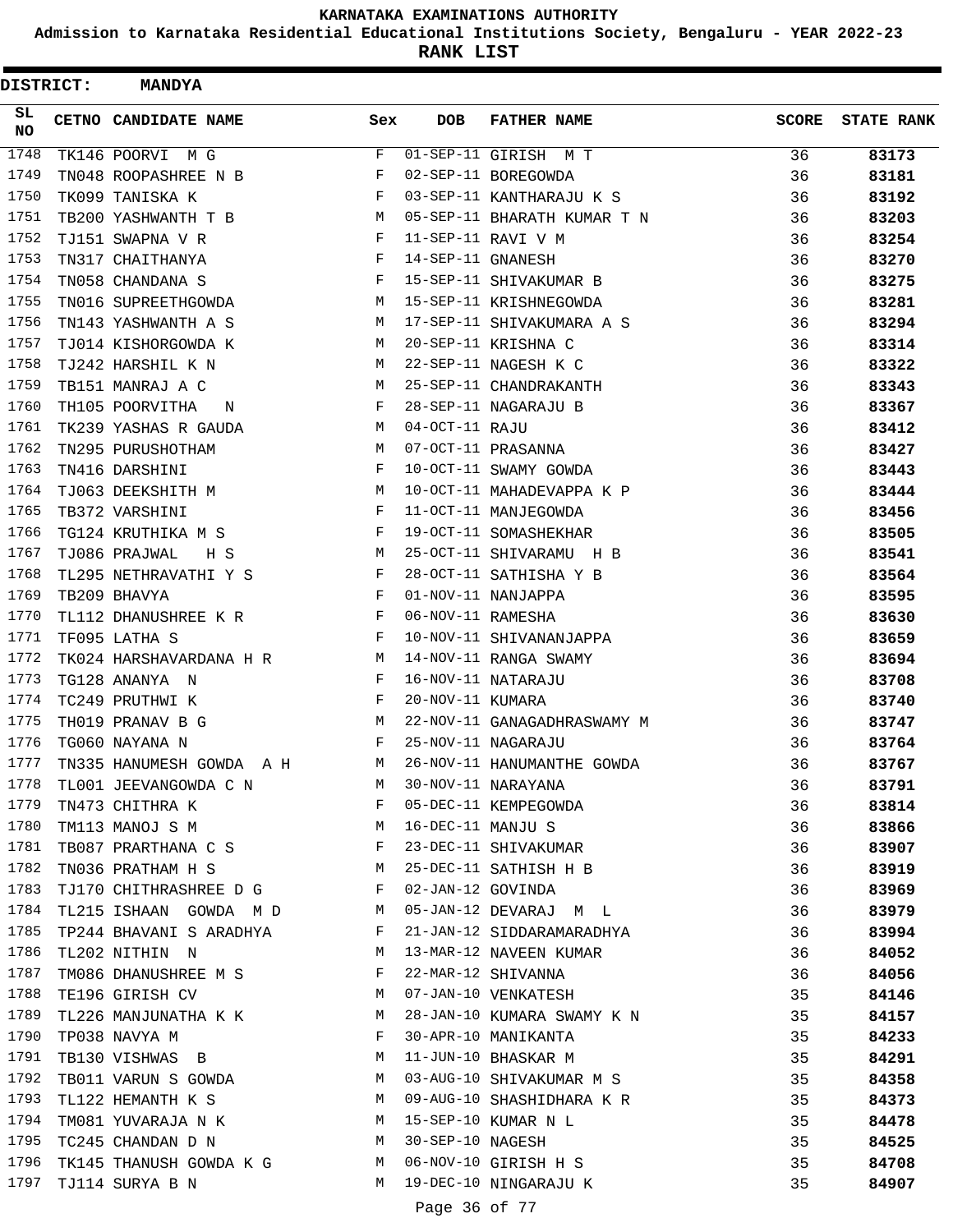**Admission to Karnataka Residential Educational Institutions Society, Bengaluru - YEAR 2022-23**

| DISTRICT: |  | <b>MANDYA</b>             |              |                   |                             |              |                   |
|-----------|--|---------------------------|--------------|-------------------|-----------------------------|--------------|-------------------|
| SL<br>NO  |  | CETNO CANDIDATE NAME      | Sex          | <b>DOB</b>        | <b>FATHER NAME</b>          | <b>SCORE</b> | <b>STATE RANK</b> |
| 1798      |  | TE004 MOUNASHREE C S      | F            |                   | 26-DEC-10 SATHISHA          | 35           | 84937             |
| 1799      |  | TL296 BIBI AYESHA Y A     | F            |                   | 03-JAN-11 ASHWAK PASHA Y H  | 35           | 85039             |
| 1800      |  | TJ127 GOKUL M J           | М            |                   | 07-JAN-11 JAVAREGOWDA M K   | 35           | 85071             |
| 1801      |  | TJ219 YASH T S            | М            |                   | 30-JAN-11 SHIVAKUMAR        | 35           | 85212             |
| 1802      |  | TL165 VIKASGOWDA B R      | M            |                   | 13-FEB-11 RAJEGOWDA         | 35           | 85311             |
| 1803      |  | TC276 GOWTHAMI B M        | F            | 14-FEB-11 MANJU   |                             | 35           | 85313             |
| 1804      |  | TP087 ROHITH              | М            |                   | 23-FEB-11 PRABHAKARA        | 35           | 85372             |
| 1805      |  | TN138 GAGAN N A           | M            |                   | 03-MAR-11 ASHOK N P         | 35           | 85436             |
| 1806      |  | TC211 ANUSH S M           | М            |                   | 13-MAR-11 S K MOHAN KUMAR   | 35           | 85520             |
| 1807      |  | TJ185 VARSHITH GOWDA B A  | M            | 13-MAR-11 ANAND   |                             | 35           | 85529             |
| 1808      |  | TL233 KOMALA M            | F            | 15-MAR-11 MALLESH |                             | 35           | 85542             |
| 1809      |  | TJ037 THANUSHREE C K      | F            |                   | 23-MAR-11 KEMPRAJU          | 35           | 85639             |
| 1810      |  | TP063 NANDANGOWDA K S     | M            | 24-MAR-11 SHANKAR |                             | 35           | 85644             |
| 1811      |  | TH104 PREERANA J          | F            |                   | 24-MAR-11 JAGADEESH         | 35           | 85645             |
| 1812      |  | TE118 HEMANTH K           | M            |                   | 12-APR-11 KRISHNA K N       | 35           | 85802             |
| 1813      |  | TN123 HEMANTH KUMAR M     | М            |                   | 12-APR-11 MANJUNATH K       | 35           | 85803             |
| 1814      |  | TF014 HEMANTHKUMAR        | М            |                   | 13-APR-11 MAHADEVASWAMY     | 35           | 85818             |
| 1815      |  | TJ146 YATHISH KUMAR R     | М            |                   | 22-APR-11 RAJASHEKAR M      | 35           | 85894             |
| 1816      |  | TC107 PRIYANKA T D        | F            |                   | 25-APR-11 DEVARAJU T A      | 35           | 85923             |
| 1817      |  | TP030 NISHANTH GOWDA D A  | M            |                   | 30-APR-11 ASHOKA D K        | 35           | 85965             |
| 1818      |  | TP070 PRIYA C             | F            |                   | 14-MAY-11 CHANDRU N         | 35           | 86108             |
| 1819      |  | TN014 CHANDAN             | M            | 25-MAY-11 DINESH  |                             | 35           | 86193             |
| 1820      |  | TN447 DARSHAN U GOWDA     | М            |                   | 25-MAY-11 UMESHA E H        | 35           | 86194             |
| 1821      |  | TL287 CHANDAN G S         | М            | 27-MAY-11 SURESHA |                             | 35           | 86218             |
| 1822      |  | TN088 PRATHAM L Y         | М            |                   | 02-JUN-11 YOGESH L S        | 35           | 86301             |
| 1823      |  | TB374 VASANTHA            | M            |                   | 02-JUN-11 JAGADEESHA        | 35           | 86308             |
| 1824      |  | TN269 HARSHITH GOWDA R    | M            |                   | 04-JUN-11 RAVI KUMAR        | 35           | 86330             |
| 1825      |  | TB383 KUSHI               | F            |                   | 05-JUN-11 GUNDE GOWDA       | 35           | 86346             |
| 1826      |  | TC266 SANJANA D R         | F            |                   | 07-JUN-11 RAJU D K          | 35           | 86373             |
| 1827      |  | TC262 DHANUSH             | M            |                   | 10-JUN-11 MANJU SHETTY      | 35           | 86401             |
| 1828      |  | TD078 THANU K P           | F            |                   | 12-JUN-11 PUTTASWAMY KB     | 35           | 86425             |
| 1829      |  | TP111 APEKSHA K A         | F            |                   | 14-JUN-11 APPAJI N          | 35           | 86431             |
| 1830      |  | TN445 YASHAVANTH          | M            |                   | 15-JUN-11 KRISHNE GOWDA     | 35           | 86460             |
| 1831      |  | TE148 JEEVITHA P          | $\mathbf{F}$ |                   | 16-JUN-11 PUTTASAWAMY       | 35           | 86466             |
| 1832      |  | TC072 JAYALAKSHMI         | $\mathbf{F}$ | 18-JUN-11 JAYANNA |                             | 35           | 86483             |
| 1833      |  | TJ241 JEEVANGOWDA H S     | M            |                   | 18-JUN-11 LATE SATISHA      | 35           | 86484             |
| 1834      |  | TH163 GOUTHAM RAJE URS    | M            |                   | 20-JUN-11 GIRISH RAJE URS   | 35           | 86500             |
| 1835      |  | TP170 SHARATH H S         | M            |                   | 22-JUN-11 SHANKAR H B       | 35           | 86518             |
| 1836      |  | TH077 DILEEP B N          | M            |                   | 23-JUN-11 NANJUNDASWAMY     | 35           | 86523             |
| 1837      |  | TP053 SANJAY M N          | М            |                   | 25-JUN-11 NARAYANA          | 35           |                   |
| 1838      |  |                           | F            | 26-JUN-11 ANDHANI |                             | 35           | 86551             |
| 1839      |  | TF046 CHAITHANYA K A      | F            |                   |                             |              | 86556             |
|           |  | TB366 SUMITHRA            |              |                   | 26-JUN-11 SURESHA           | 35           | 86563             |
| 1840      |  | TD245 JEEVAN H G          | М            |                   | 30-JUN-11 GANGADHRA H S     | 35           | 86603             |
| 1841      |  | TL007 DEEPIKA K S         | F            |                   | 04-JUL-11 SIDDARAJU         | 35           | 86650             |
| 1842      |  | TJ113 MAHEEN GOWDA M      | M            | 04-JUL-11 MADHU   |                             | 35           | 86654             |
| 1843      |  | TL267 MOHANKUMAR          | M            |                   | 06-JUL-11 CHANDRASHEKAR     | 35           | 86689             |
| 1844      |  | TN336 NITHIN LANKESH M    | М            |                   | 11-JUL-11 MURALI PRASAD P S | 35           | 86749             |
| 1845      |  | TK118 YASHWANTH GOWDA H S | M            |                   | 12-JUL-11 SHIVA KUMAR H M   | 35           | 86766             |
| 1846      |  | TC374 SUPREETH L          | M            |                   | 18-JUL-11 LOKESHA K T       | 35           | 86832             |
| 1847      |  | TJ021 POORVI S            | F            |                   | 21-JUL-11 SATHISH K         | 35           | 86874             |
|           |  |                           |              | Page 37 of 77     |                             |              |                   |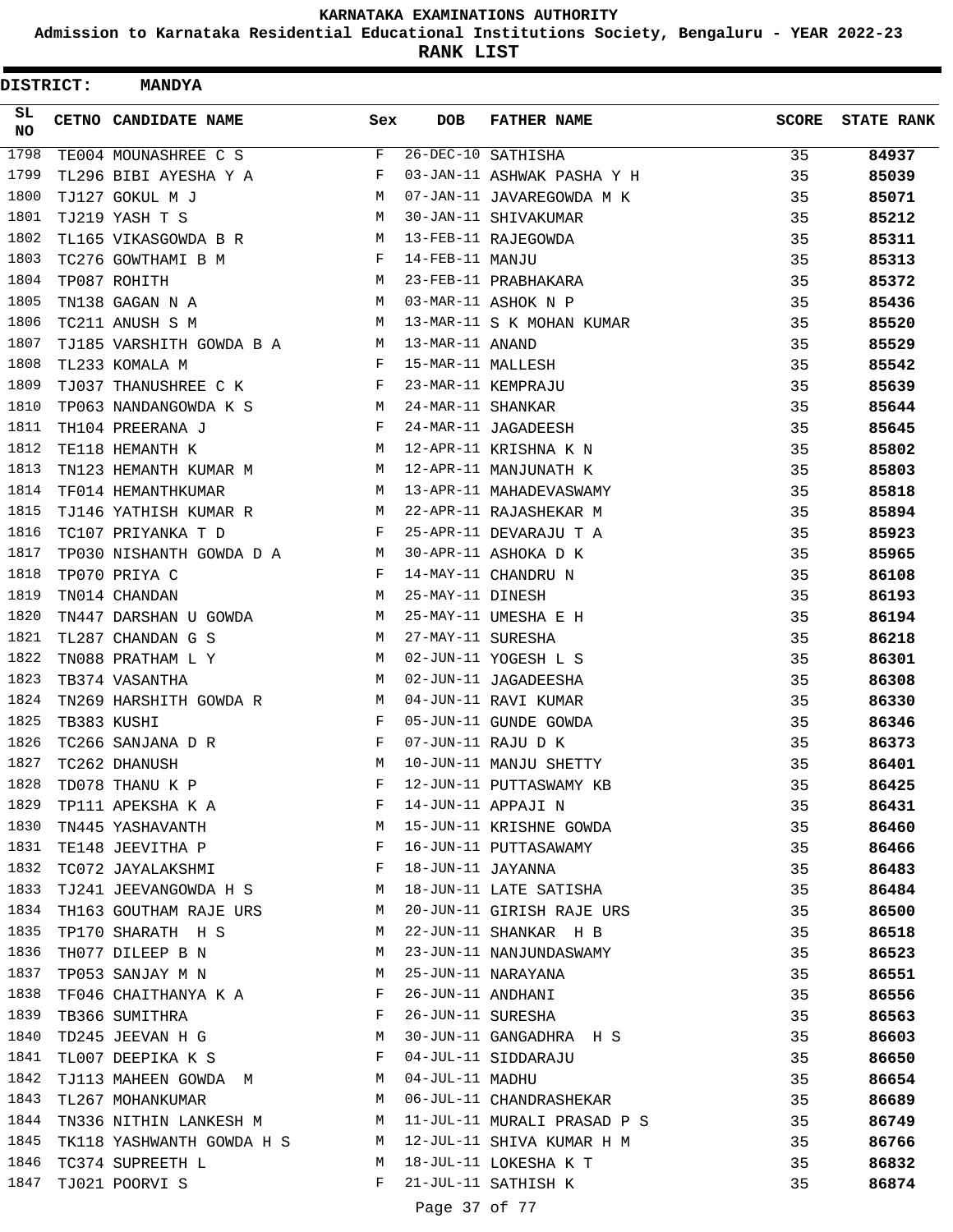**Admission to Karnataka Residential Educational Institutions Society, Bengaluru - YEAR 2022-23**

| <b>DISTRICT:</b> | <b>MANDYA</b>                  |            |                   |                              |              |                   |
|------------------|--------------------------------|------------|-------------------|------------------------------|--------------|-------------------|
| SL.<br>NO        | <b>CETNO CANDIDATE NAME</b>    | Sex        | <b>DOB</b>        | <b>FATHER NAME</b>           | <b>SCORE</b> | <b>STATE RANK</b> |
| 1848             | TB083 VARADARAJU H N           | M          |                   | 26-JUL-11 K S NAGESHA        | 35           | 86915             |
| 1849             | TM070 KISHAN GOWDA N A         | М          | 27-JUL-11 ASHOKA  |                              | 35           | 86923             |
| 1850             | TP047 VARSHITH S               | M          |                   | 27-JUL-11 SHASHIKUMAR        | 35           | 86926             |
| 1851             | TN119 MANYA<br>M S             | F          |                   | 02-AUG-11 SWAMY D            | 35           | 86976             |
| 1852             | TF088 PRAJWAL H G              | M          |                   | 04-AUG-11 GURUSWAMY          | 35           | 86993             |
| 1853             | $\mathbf{F}$<br>TD146 RANI B S |            |                   | 06-AUG-11 SRINIVASA B G      | 35           | 87009             |
| 1854             | TF040 SONIYA                   | $_{\rm F}$ | 10-AUG-11 RAJU    |                              | 35           | 87051             |
| 1855             | TB255 SATHVIK GOWDA B K M      |            |                   | 15-AUG-11 KRISHNE GOWDA      | 35           | 87092             |
| 1856             | TL027 SUHAS K U                | M          |                   | 15-AUG-11 UMESHA K R         | 35           | 87096             |
| 1857             | TJ006 DEEKSHITHAGOWDA H B      | M          |                   | 16-AUG-11 BOREGOWDA          | 35           | 87101             |
| 1858             | TL221 DEEPIKA                  | F          |                   | 16-AUG-11 LATE RAMACHANDRA   | 35           | 87102             |
| 1859             | TC146 SHIVA L K<br><b>M</b>    |            | 20-AUG-11 KUMARA  |                              | 35           | 87150             |
| 1860             | TB074 NANDINI M                | F          |                   | 22-AUG-11 MANJEGOWDA         | 35           | 87169             |
| 1861             | M<br>TH252 KOWSHIK             |            | 24-AUG-11 MANJU   |                              | 35           | 87192             |
| 1862             | TD216 SACHIN A                 | M          | 24-AUG-11 APPAJI  |                              | 35           | 87193             |
| 1863             | TF176 HARSHAVARDHAN D S M      |            |                   | 26-AUG-11 SURESH D K         | 35           | 87206             |
| 1864             | TE179 ROHITH SN                | M          |                   | 02-SEP-11 NAGARAJU           | 35           | 87250             |
| 1865             | TB117 SHIVARAJ                 | M          | 08-SEP-11 MURTHY  |                              | 35           | 87303             |
| 1866             | TE085 LEKHAN                   | М          | 17-SEP-11 MALLESH |                              | 35           | 87373             |
| 1867             | TF190 VIKAS A S                | M          |                   | 23-SEP-11 SHANTHA MURTHY     | 35           | 87425             |
| 1868             | TD138 AISHWARYA N              | F          |                   | 25-SEP-11 NANJUNDA           | 35           | 87433             |
| 1869             | TP129 VIDYADHARA B A           | M          |                   | 06-OCT-11 ANILKUMAR B B      | 35           | 87502             |
| 1870             | TJ336 SINCHANA                 | F          |                   | 07-OCT-11 NANDISHA           | 35           | 87509             |
| 1871             | TE025 KUSHAL GOWDA M R         | M          |                   | 14-OCT-11 RADHA KRISHNA M K  | 35           | 87552             |
| 1872             | TN398 POOJA                    | F          |                   | 14-OCT-11 S C CHANDRASHEKARA | 35           | 87555             |
| 1873             | TH210 RACHANA GM               | F          |                   | 17-OCT-11 GC MADEGOWDA       | 35           | 87570             |
| 1874             | TL029 HEMANTHGOWDA H K         | M          |                   | 21-OCT-11 KUMARA H G         | 35           | 87603             |
| 1875             | TJ195 PRAJWAL KUMAR K          | M          | 25-OCT-11 KUMARA  |                              | 35           | 87634             |
| 1876             | TL018 THANUSHREE B S           | F          |                   | 28-OCT-11 SOMASHEKHAR B T    | 35           | 87656             |
| 1877             | TH138 DHANUSH G N              | M          |                   | 31-OCT-11 NATARAJU           | 35           | 87669             |
| 1878             | TL281 SUSHMITA M B             | F          |                   | 05-NOV-11 BASAVA RAJU        | 35           | 87702             |
| 1879             | TK214 YASHWANTH C S            | M          |                   | 10-NOV-11 SHRIDHAR           | 35           | 87736             |
| 1880             | TH063 KRUTHIKA K H             | F          |                   | 12-NOV-11 HALAGURAIAH K H    | 35           | 87741             |
| 1881             | TB291 NISHANTH SHIVARUDRA B R  | М          |                   | 14-NOV-11 RAVI B S           | 35           | 87756             |
| 1882             | TB404 KHUSHI T U               | F          |                   | 15-NOV-11 UMASHANKAR T L     | 35           | 87764             |
| 1883             | TK086 PRAMOD C N               | М          |                   | 15-NOV-11 NARAYANA           | 35           | 87767             |
| 1884             | TC225 BHARATH HM               | М          |                   | 28-NOV-11 MAHESH K           | 35           | 87844             |
| 1885             | TF019 ARUN KUMAR               | М          |                   | 30-NOV-11 SRINIVASA          | 35           | 87862             |
| 1886             | TH223 GANAVI                   | F          |                   | 01-DEC-11 MARISWAMY          | 35           | 87870             |
| 1887             | TC140 SNEHA R N                | F          |                   | 01-DEC-11 NATARAJ R N        | 35           | 87875             |
| 1888             | TN117 NISCHITHA K S            | F          |                   | 07-DEC-11 SATHISHA           | 35           | 87902             |
| 1889             | TJ272 VIKASH SHASTHRI M        | M          |                   | 17-DEC-11 MOHAN M V          | 35           | 87962             |
| 1890             | TF042 PAVAN GOWDA R            | М          |                   | 18-DEC-11 RAJESH K           | 35           | 87965             |
| 1891             | TB017 PRUTHVIN GOWDA           | M          |                   | 19-DEC-11 ANIL KUMAR S       | 35           | 87971             |
| 1892             | TB140 REKHA K P                | F          |                   | 20-DEC-11 PUTTEGOWDA         | 35           | 87979             |
| 1893             | TH141 NANDITHA                 | F          |                   | 23-DEC-11 DEVARAJU           | 35           | 87994             |
| 1894             | TF025 GOWTAMGOWDA S            | М          |                   | 29-DEC-11 SHIVARUDRA         | 35           | 88017             |
| 1895             | TB072 DHIVYASHREE S S          | F          |                   | 31-DEC-11 SHIVANNA           | 35           | 88028             |
| 1896             | TE049 VARSHA K P               | F          |                   | 01-JAN-12 PUTTASWAMI C       | 35           | 88044             |
| 1897             | TJ152 GAGANDEEP K              | M          |                   | 26-JAN-12 KRISHNAIAH C       | 35           | 88098             |
|                  |                                |            | Page 38 of 77     |                              |              |                   |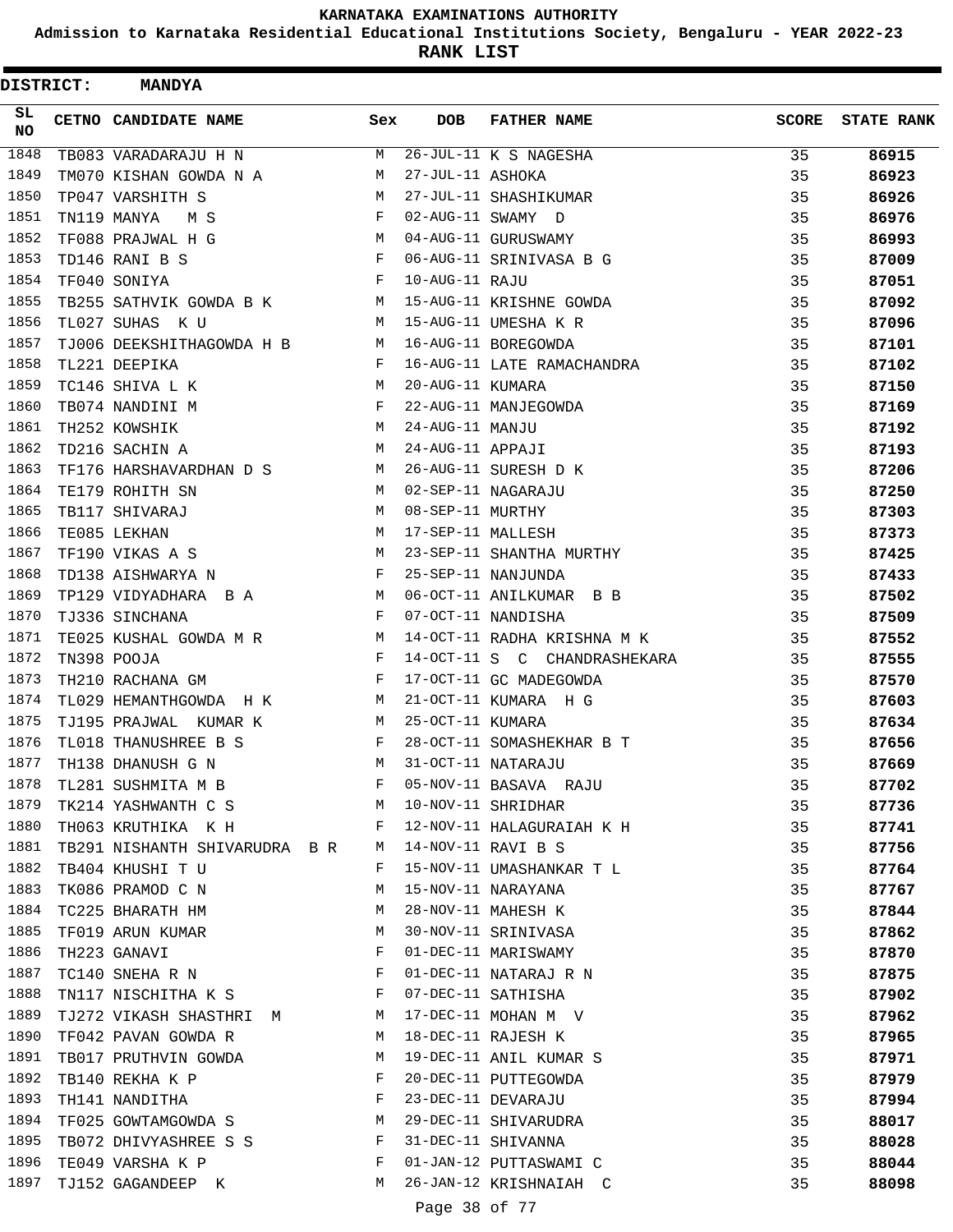**Admission to Karnataka Residential Educational Institutions Society, Bengaluru - YEAR 2022-23**

| <b>DISTRICT:</b> | <b>MANDYA</b>                                                                                                                              |     |                   |                             |              |                   |
|------------------|--------------------------------------------------------------------------------------------------------------------------------------------|-----|-------------------|-----------------------------|--------------|-------------------|
| SL<br><b>NO</b>  | CETNO CANDIDATE NAME                                                                                                                       | Sex | <b>DOB</b>        | <b>FATHER NAME</b>          | <b>SCORE</b> | <b>STATE RANK</b> |
| 1898             | TD137 HARSHAVARDHAN H B                                                                                                                    | M   |                   | 21-APR-10 BHASKARA          | 34           | 88368             |
| 1899             | TJ368 HASHRITHA MK                                                                                                                         | F   |                   | 15-AUG-10 KRISHNAPPA        | 34           | 88545             |
| 1900             | TH253 VINAYKUMAR                                                                                                                           | M   |                   | 29-SEP-10 MAHESH M          | 34           | 88682             |
| 1901             | TH099 MANOJ M                                                                                                                              | M   |                   | 04-OCT-10 CHIKUNNA          | 34           | 88700             |
| 1902             | TM043 PANKAJ SM                                                                                                                            | M   |                   | 06-OCT-10 MANJEGOWDA        | 34           | 88714             |
| 1903             | TG085 SURESHMUTHU KS                                                                                                                       | M   |                   | 20-OCT-10 SHIVANNA          | 34           | 88787             |
| 1904             | TG094 GAGAN                                                                                                                                | M   |                   | 30-OCT-10 HANUMANTHU        | 34           | 88830             |
| 1905             | TK237 BINDHU SHREE H J                                                                                                                     | F   |                   | 10-NOV-10 JAGADISH H C      | 34           | 88894             |
| 1906             | TB069 BALAKRISHNA B S                                                                                                                      | M   |                   | 22-NOV-10 SURESH B K        | 34           | 88959             |
| 1907             | TB285 KOUSHIK M R                                                                                                                          | М   |                   | 13-DEC-10 RUDRESH M K       | 34           | 89080             |
| 1908             | TB341 JAYAPRAKASHA                                                                                                                         | M   |                   | 16-DEC-10 THIMMAPPA GOWDA   | 34           | 89103             |
| 1909             | TJ094 ULLAS R                                                                                                                              | M   |                   | 18-DEC-10 RAVI B M          | 34           | 89119             |
| 1910             | TF155 KRUTHICK GOWDA                                                                                                                       | M   |                   | 22-DEC-10 DEVEGOWDA         | 34           | 89133             |
| 1911             | TK232 PREETHAM T M                                                                                                                         | M   |                   | 25-DEC-10 MAHESHA T N       | 34           | 89151             |
| 1912             | TE080 GAGAN                                                                                                                                | M   |                   | 07-JAN-11 SHIVAKUMAR        | 34           | 89295             |
| 1913             | TE005 AMRUTHA K                                                                                                                            | F   |                   | 15-JAN-11 KUMARA D          | 34           | 89347             |
| 1914             | TB368 DHANALAKSHMI H K                                                                                                                     | F   | 31-JAN-11 KUMAR   |                             | 34           | 89446             |
| 1915             | TG086 HEMAVATHI S M                                                                                                                        | F   |                   | 31-JAN-11 MARISWAMI         | 34           | 89447             |
| 1916             | TD252 IMPANA A Y                                                                                                                           | F   |                   | 12-FEB-11 YOGESH A B        | 34           | 89528             |
| 1917             | TD124 ROHITH KUMAR                                                                                                                         | М   |                   | 24-FEB-11 BORE GOWDA        | 34           | 89624             |
| 1918             | TJ145 SHREYA                                                                                                                               | F   |                   | 02-MAR-11 MAHESHA M         | 34           | 89680             |
| 1919             | TP101 KAVYASHREE S                                                                                                                         | F   |                   | 15-MAR-11 SURESHA N         | 34           | 89778             |
| 1920             | TC217 PAVAN                                                                                                                                | M   | 19-MAR-11 NAGESH  |                             | 34           | 89819             |
| 1921             | TC274 KISHOR C<br>R.                                                                                                                       | М   |                   | 22-MAR-11 RAJESH C G        | 34           | 89844             |
| 1922             | TE167 SHRAVANTH A G                                                                                                                        | M   | 29-MAR-11 GIRISHA |                             | 34           | 89919             |
| 1923             | TE021 CHANDANA B S                                                                                                                         | F   |                   | 03-APR-11 SHANKAR B N       | 34           | 89962             |
| 1924             | TE200 JEEVAN GOWDA N                                                                                                                       | М   |                   | 22-APR-11 NAGARAJU B R      | 34           | 90139             |
| 1925             | TE067 GOWRAVKUMAR                                                                                                                          | М   |                   | 26-APR-11 KUMARA A          | 34           | 90183             |
| 1926             | TK107 M VISHWAS GOWDA                                                                                                                      | М   |                   | 05-MAY-11 MAHESH R          | 34           | 90272             |
| 1927             | TF050 ARUN K S                                                                                                                             | М   |                   | 09-MAY-11 SWAMY K S         | 34           | 90315             |
| 1928             | TP023 PRUTHVIK Y H                                                                                                                         | M   |                   | 10-MAY-11 HANUMANTHARAJ Y S | 34           | 90333             |
| 1929             | TC062 MANASA V S                                                                                                                           | F   |                   | 11-MAY-11 SHIVAKUMARA V C   | 34           | 90340             |
| 1930             | <b>Example 20</b> Manual Manual Manual Manual Manual Manual Manual Manual Manual Manual Manual Manual Manual Manual Ma<br>TK017 MONISH M C |     |                   | 11-MAY-11 CHANDRASHEKAR M D | 34           | 90341             |
| 1931             | TJ352 SHASHANK GOWDA H M M                                                                                                                 |     | 12-MAY-11 MAHESH  |                             | 34           | 90350             |
| 1932             | TM163 N PRUTHVI GOWDA                                                                                                                      | M   |                   | 15-MAY-11 NATARAJU          | 34           | 90375             |
| 1933             | TE101 NIVAS M A                                                                                                                            | M   |                   | 20-MAY-11 ANIL KUMAR        | 34           | 90424             |
| 1934             | TF028 SUCHIN C                                                                                                                             | M   |                   | 20-MAY-11 CHANDRA R         | 34           | 90427             |
| 1935             | TL297 PREETHAM H R                                                                                                                         | М   |                   | 23-MAY-11 RAJA H C          | 34           | 90452             |
| 1936             |                                                                                                                                            | М   |                   | 24-MAY-11 MADEGOWDA         | 34           |                   |
| 1937             | TH080 GURUKIRAN M                                                                                                                          | F   |                   | 30-MAY-11 RAVIKUMAR J       | 34           | 90463             |
| 1938             | TJ382 SINCHANA H R                                                                                                                         | M   | 04-JUN-11 GALIRA  |                             |              | 90527             |
| 1939             | TG090 JEEVANGOWDA G                                                                                                                        | F   |                   | 06-JUN-11 PRAKASH C         | 34           | 90586             |
| 1940             | TN020 SANVIKA J P                                                                                                                          |     |                   |                             | 34           | 90627             |
|                  | TB043 MANEESH GOWDA                                                                                                                        | M   |                   | 08-JUN-11 MANJE GOWDA       | 34           | 90644             |
| 1941             | TC065 PUNYASHREE BN                                                                                                                        | F   |                   | 10-JUN-11 NAGARAJU          | 34           | 90673             |
| 1942             | TG134 SUPRITH RAJ                                                                                                                          | М   |                   | 14-JUN-11 BASAVARAJU R N    | 34           | 90713             |
| 1943             | TE099 NIKHITHA N                                                                                                                           | F   |                   | 21-JUN-11 NAGARAJU          | 34           | 90783             |
| 1944             | TJ264 LOHITHRAJ A S                                                                                                                        | М   |                   | 27-JUN-11 SUNILRAJ          | 34           | 90851             |
| 1945             | TH113 MOHAN H R                                                                                                                            | M   |                   | 06-JUL-11 RAJESH H M        | 34           | 90949             |
| 1946             | TC158 KEERTHI                                                                                                                              | F   | 07-JUL-11 MAHESH  |                             | 34           | 90956             |
| 1947             | TJ310 POORVI K M                                                                                                                           | F   |                   | 08-JUL-11 MANJAPPA K P      | 34           | 90979             |
|                  |                                                                                                                                            |     | Page 39 of 77     |                             |              |                   |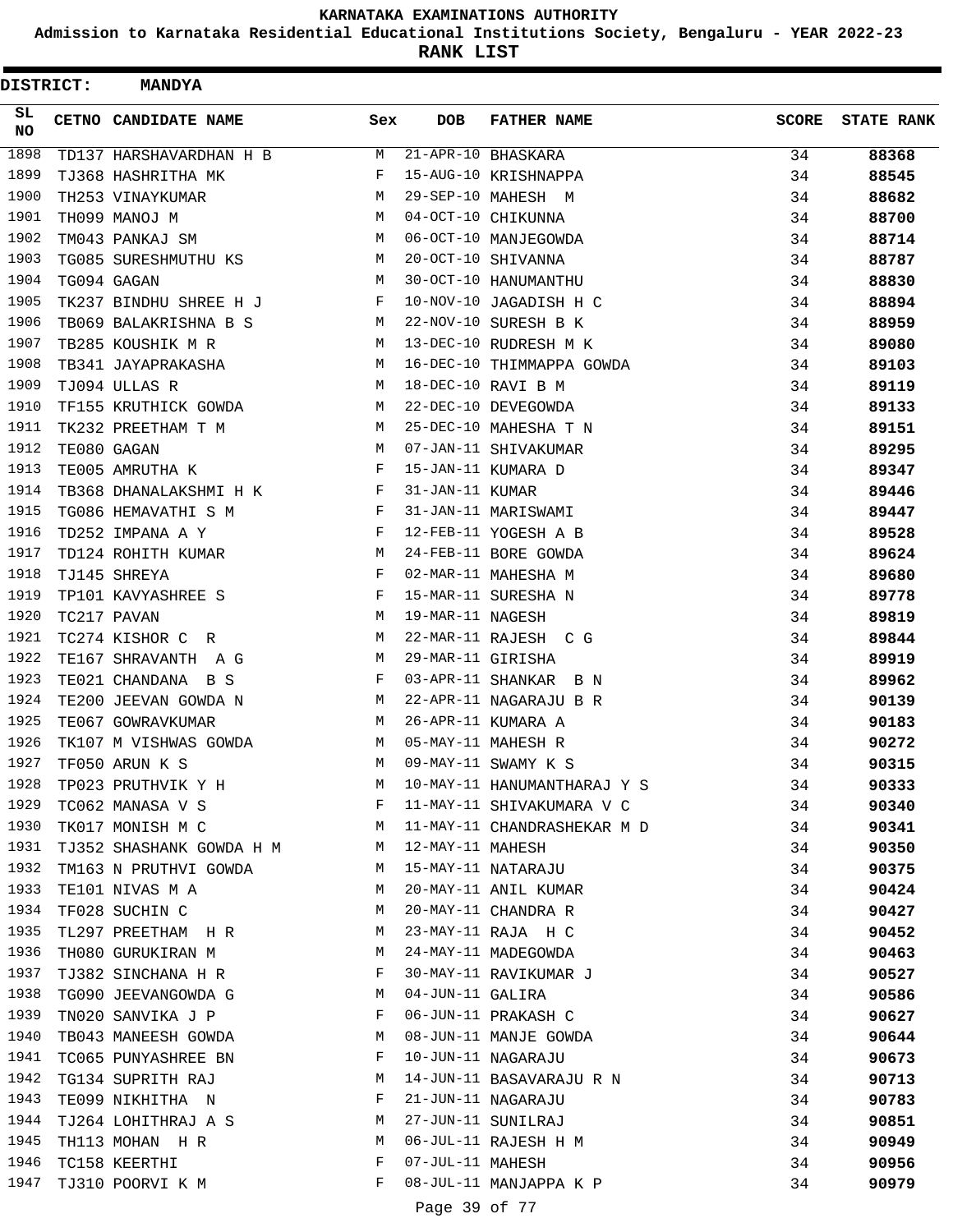**Admission to Karnataka Residential Educational Institutions Society, Bengaluru - YEAR 2022-23**

**RANK LIST**

 $\blacksquare$ 

| DISTRICT: | <b>MANDYA</b>           |              |                   |                                |       |                   |
|-----------|-------------------------|--------------|-------------------|--------------------------------|-------|-------------------|
| SL.<br>NO | CETNO CANDIDATE NAME    | Sex          | <b>DOB</b>        | <b>FATHER NAME</b>             | SCORE | <b>STATE RANK</b> |
| 1948      | TM147 PRAJWAL H N       | М            |                   | 08-JUL-11 NARASIMHA MURTHI H N | 34    | 90980             |
| 1949      | TB119 SANJAN P NAYAK    | М            |                   | 09-JUL-11 PRAKASH DP           | 34    | 90990             |
| 1950      | TN312 NAYANA B K        | F            |                   | 12-JUL-11 KRISHNA N B          | 34    | 91029             |
| 1951      | TJ070 T S NAMITHA GOWDA | F            |                   | 12-JUL-11 T G SHIVAKUMAR       | 34    | 91031             |
| 1952      | TC063 SANJANA H S       | F            | 18-JUL-11 SHEKHAR |                                | 34    | 91107             |
| 1953      | TN238 SANGEETA          | F            |                   | 19-JUL-11 SANTHOSHA            | 34    | 91117             |
| 1954      | TD179 SRUJAN<br>НJ      | М            |                   | 19-JUL-11 JAVARAIAH H S        | 34    | 91120             |
| 1955      | TP045 CHIRAG<br>B S     | М            |                   | 21-JUL-11 SANTHOSH KUMAR B C   | 34    | 91138             |
| 1956      | TE072 KHUSHI G U        | F            | 24-JUL-11 UMESHA  |                                | 34    | 91175             |
| 1957      | TC206 UNNATHI M G       | F            |                   | 26-JUL-11 GIRISH M             | 34    | 91203             |
| 1958      | TL083 HARSHA R          | М            |                   | 29-JUL-11 RAGHUSWAMY           | 34    | 91227             |
| 1959      | TP243 SANJAY D N        | М            | 29-JUL-11 NAGA    |                                | 34    | 91233             |
| 1960      | TN100 HEMANTH A         | М            |                   | 30-JUL-11 ASHOKA B             | 34    | 91240             |
| 1961      | TJ089 DEEKSHITH H Y     | М            |                   | 01-AUG-11 YOGESH J             | 34    | 91262             |
| 1962      | TN083 MAHALAKSHMI H K   | F            |                   | 01-AUG-11 KRISHNEGOWDA         | 34    | 91263             |
| 1963      | TL076 MOHITH GOWDA M    | М            |                   | 02-AUG-11 MANJEGOWDA K A       | 34    | 91273             |
| 1964      | TP224 SANDHYA           | F            |                   | 08-AUG-11 VENKATESHA           | 34    | 91320             |
| 1965      | TL228 VINAY GOWDA G M   | М            |                   | 22-AUG-11 MANJU G N            | 34    | 91458             |
| 1966      | TK141 HEMANTH GOWDA     | М            |                   | 26-AUG-11 SHIVAKUMAR           | 34    | 91482             |
| 1967      | TF075 KUSUMA G          | F            |                   | 27-AUG-11 GIRISHA B            | 34    | 91489             |
| 1968      | TN434 MANISHGOWDA MN    | М            |                   | 30-AUG-11 NAGARAJU             | 34    | 91518             |
| 1969      | TH249 PRIYADARSHAN K    | М            |                   | 01-SEP-11 KRISHNAPPA N         | 34    | 91539             |
| 1970      | TL052 YASHU G           | F            |                   | 05-SEP-11 GOVINDHARAJU M       | 34    | 91579             |
| 1971      | TB263 GOWTHAM PS        | М            |                   | 12-SEP-11 SWAMYNAYAKA PS       | 34    | 91636             |
| 1972      | TL181 LIKITH B          | М            |                   | 17-SEP-11 H R BASAVARAJ        | 34    | 91683             |
| 1973      | TN017 THANUSHREE B R    | F            | 17-SEP-11 RAVI    |                                | 34    | 91687             |
| 1974      | TC361 MAHALAKSHMI T     | F            |                   | 20-SEP-11 THAMMAIAH            | 34    | 91704             |
| 1975      | TH127 HANSIKA G GOWDA   | F            | 22-SEP-11 GIRISH  |                                | 34    | 91720             |
| 1976      | TL218 K PREETHAM GOWDA  | М            |                   | 27-SEP-11 J KRISHNE GOWDA      | 34    | 91756             |
| 1977      | TJ027 RAHUL GOWDA T P   | M            |                   | 29-SEP-11 PRASANNA T R         | 34    | 91777             |
| 1978      | TN028 SAHANA            | F            |                   | 06-OCT-11 NAGARAJU             | 34    | 91845             |
| 1979      | TJ369 SINDHU            | F            |                   | 08-OCT-11 CHANDRASHEKHARA C B  | 34    | 91861             |
| 1980      | TN373 ANANYA G          | F            |                   | 13-OCT-11 GURUMURTHY K         | 34    | 91896             |
| 1981      | TG030 LAKSHMI M         | $\mathbf{F}$ |                   | 13-OCT-11 MAHADEVA Z           | 34    | 91897             |
| 1982      | TK013 VARSHA M G        | $\mathbb{F}$ | 16-OCT-11 GOPALA  |                                | 34    | 91919             |
| 1983      | TC322 MANGALA GOWRI     | F            |                   | 18-OCT-11 KUMARA M K           | 34    | 91933             |
| 1984      | TC151 NISHCHITHA        | F            |                   | 19-OCT-11 SWAMIGOWDA           | 34    | 91943             |
| 1985      | TJ370 SNEHA H S         | $_{\rm F}$   |                   | 24-OCT-11 SANTHOSHKUMAR        | 34    | 91987             |
| 1986      | TE094 PRANITH GOWDA M S | M            |                   | 25-OCT-11 SHATHISHA            | 34    | 91996             |
| 1987      | TC044 THEJAS            | М            |                   | 27-OCT-11 SHEKHARA             | 34    | 92014             |
| 1988      | TD066 NAVYASRI S B      | $\mathbf{F}$ |                   | 28-OCT-11 BASAVARAJU           | 34    | 92020             |
| 1989      | TP204 NEEYUTHA B S      | F            |                   | 29-OCT-11 SURESH N             | 34    | 92028             |
| 1990      | TB059 SHASHANK M H      | М            | 08-NOV-11 HARISH  |                                | 34    | 92112             |
| 1991      | TF164 HRUTHVIK P        | М            |                   | 16-NOV-11 PRAKASH B G          | 34    | 92168             |
| 1992      | TD038 SUBRAMANYA N      | М            |                   | 16-NOV-11 NAGARAJU S           | 34    | 92171             |
| 1993      | TB379 NIRANTH GOWDA S P | M            |                   | 25-NOV-11 PRADEEP SR           | 34    | 92239             |
| 1994      | TE053 VARSHINI          | F            |                   | 27-NOV-11 SHANKARA             | 34    | 92260             |
| 1995      | TK221 YATHISH H N       | М            |                   | 27-NOV-11 NAVEENKUMAR H S      | 34    | 92261             |
| 1996      | TK014 SONU B C          | F            |                   | 03-DEC-11 CHANNEGOWDA B J      | 34    | 92294             |
| 1997      | TP128 VARSHINI          | F            |                   | 11-DEC-11 SHIVALINGA K         | 34    | 92337             |
|           |                         |              | Page 40 of 77     |                                |       |                   |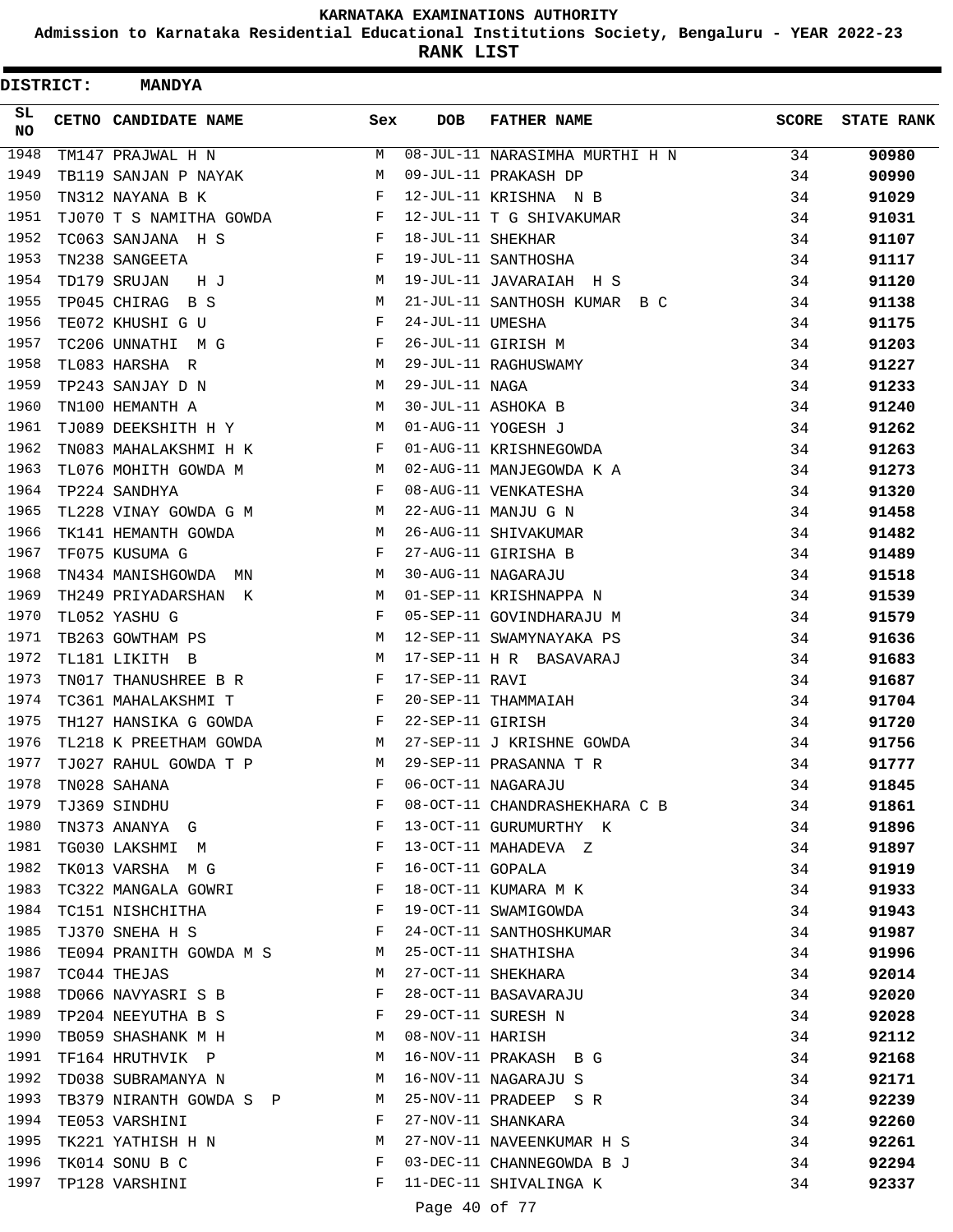**Admission to Karnataka Residential Educational Institutions Society, Bengaluru - YEAR 2022-23**

**RANK LIST**

 $\blacksquare$ 

| <b>DISTRICT:</b> |            | <b>MANDYA</b>                               |              |                   |                             |              |                   |
|------------------|------------|---------------------------------------------|--------------|-------------------|-----------------------------|--------------|-------------------|
| SL.<br>NO.       |            | CETNO CANDIDATE NAME                        | Sex          | <b>DOB</b>        | <b>FATHER NAME</b>          | <b>SCORE</b> | <b>STATE RANK</b> |
| 1998             |            | TL051 INCHARA D L                           | F            |                   | 13-DEC-11 LAKSHMANA         | 34           | 92350             |
| 1999             |            | TC167 HARSHA P GOAWDA                       | М            |                   | 15-DEC-11 PRASANNA          | 34           | 92365             |
| 2000             |            | TC081 PAVAN Y K                             | M            |                   | 18-DEC-11 KRISHNASHETTY     | 34           | 92386             |
| 2001             |            | TE046 ROHINI R                              | F            |                   | 20-DEC-11 RAVIKUMAR R       | 34           | 92403             |
| 2002             |            | TH015 SHARANYA                              | F            |                   | 28-DEC-11 NAGARAJU          | 34           | 92438             |
| 2003             |            | TL158 NITHIN M C                            | М            |                   | 30-DEC-11 CHANNAKESHAVA M C | 34           | 92451             |
| 2004             |            | TK198 LAKSHMI H R                           | F            |                   | 31-DEC-11 RAMAKRISHNA       | 34           | 92456             |
| 2005             |            | TE157 POORVI                                | F            |                   | 14-JAN-12 MUTHU K R         | 34           | 92514             |
| 2006             |            | TN043 THRINESHRAM C R                       | M            |                   | 18-JAN-12 RAMACHANDRA C M   | 34           | 92519             |
| 2007             |            | TD185 SHREENIVAS A R                        | M            | 05-JAN-10 RAJU    |                             | 33           | 92740             |
| 2008             |            | TB210 PAVAN                                 | M            |                   | 12-JUN-10 CHANDREGOWDA      | 33           | 92910             |
| 2009             |            | TD152 SHREYAS GOWDA K A                     | M            |                   | 27-AUG-10 ASHOKA K S        | 33           | 93064             |
| 2010             |            | TL101 CHINMAY GOWDA H N                     | M            |                   | 28-AUG-10 NANJUNDE GOWDA    | 33           | 93065             |
| 2011             | TJ232 AKUL |                                             | М            |                   | 31-AUG-10 RAMAKRISHNA       | 33           | 93073             |
| 2012             |            | TM091 HIMASHREE Y                           | F            |                   | 30-OCT-10 YASHODHARA        | 33           | 93336             |
| 2013             |            | TH240 SURAKSHA N B                          | F            |                   | 10-NOV-10 BASAVARAJU        | 33           | 93400             |
| 2014             |            | TC268 CHIRANTHAN K                          | М            | 15-DEC-10 KIRAN M |                             | 33           | 93584             |
| 2015             |            | TK061 CHAITHANYA S                          | F            |                   | 13-JAN-11 SHANKAREGOWDA     | 33           | 93854             |
| 2016             |            | TC014 KEERTHAN GOWDA A S                    | M            |                   | 18-JAN-11 SATHISH A J       | 33           | 93892             |
| 2017             |            | TN044 RAHUL J                               | M            |                   | 26-JAN-11 JAVARAE GOWDA     | 33           | 93947             |
| 2018             |            | TP145 RASHMITHA P                           | F            | 27-JAN-11 PRAKASH |                             | 33           | 93954             |
| 2019             |            | TF148 POORVIKA                              | F            | 01-FEB-11 NAGESH  |                             | 33           | 93989             |
| 2020             |            | TK067 CHARITH GOWDA J C                     | M            |                   | 08-FEB-11 CHANNEGOWDA J B   | 33           | 94043             |
| 2021             |            | TK072 GAGAN A R                             | М            | 14-FEB-11 RAJU    |                             | 33           | 94095             |
| 2022             |            | TD215 NISHCHITHA H M                        | F            |                   | 24-FEB-11 MALLESHGOWDA H M  | 33           | 94177             |
| 2023             |            | TN042 SNEHA N V                             | F            |                   | 04-MAR-11 VENKATARAMU       | 33           | 94230             |
| 2024             |            | TN407 MOULYA                                | F            | 18-MAR-11 SATHISH |                             | 33           | 94362             |
| 2025             |            | TE183 RAKSHITHA D N                         | F            |                   | 19-MAR-11 NAGARAJU D G      | 33           | 94370             |
| 2026             |            | TH121 SINCHANA G                            | F            |                   | 26-MAR-11 GOVINDA SWAMY     | 33           | 94441             |
| 2027             |            | TC301 DHANYANTHA A N                        | F            |                   | 27-MAR-11 NANJEGOWDA A C    | 33           | 94447             |
| 2028             |            | TG111 DEEKSHITHA B K                        |              |                   | M 01-APR-11 C KALARAJU      | 33           | 94509             |
| 2029             |            | TG071 SANJAY D                              | M            |                   | 01-APR-11 DORESWAMY         | 33           | 94517             |
| 2030             |            | TK204 VASANTH KUMAR C D M                   |              |                   | 08-APR-11 DEVARAJU          | 33           | 94610             |
| 2031             |            | TM038 HRUTHIK GOWDA N S M                   |              |                   | 12-APR-11 SHANTHA KUMAR N R | 33           | 94646             |
| 2032             |            | TJ384 MANVITHA N                            | $\mathbf{F}$ |                   | 14-APR-11 NAVEEN KUMAR N K  | 33           | 94668             |
| 2033             |            | TD080 PRATIK T P M                          |              |                   | 18-APR-11 PRASANAKUMAR T R  | 33           | 94699             |
| 2034             |            | TH174 NITHYA                                | F            |                   | 20-APR-11 SHIVARAJU         | 33           | 94718             |
| 2035             |            | TD134 GOKUL R                               | M            | 26-APR-11 RAMESH  |                             | 33           | 94790             |
| 2036             |            |                                             | M            |                   | 28-APR-11 SIDDEGOWDA        | 33           | 94806             |
| 2037             |            | TF023 DEEKSHITH GOWDA N S<br>TJ090 DEEPAK K | M            |                   | 29-APR-11 KUSUMAKAR M P     | 33           |                   |
| 2038             |            | TD144 MOHAN KUMAR                           | М            |                   | 01-MAY-11 KALEGOWDA         | 33           | 94814             |
| 2039             |            | TP188 MANOJ G S                             | M            |                   | 02-MAY-11 SIDDARTHA         | 33           | 94839             |
| 2040             |            |                                             | $\mathbf{F}$ |                   |                             |              | 94850             |
| 2041             |            | TJ248 DEVIKA<br>TB171 KISHORE SM            | М            | 07-MAY-11 UMESHA  |                             | 33           | 94906             |
| 2042             |            |                                             |              |                   | 09-MAY-11 MAHADEVA          | 33           | 94928             |
|                  |            | TL020 YASHASWINI MM                         | F            |                   | 18-MAY-11 MAHESHA           | 33           | 95026             |
| 2043             |            | TB422 PUNEETH H C                           | M            |                   | 20-MAY-11 CHIKKEGOWDA       | 33           | 95049             |
| 2044             |            | TH192 YOGESH S                              | М            |                   | 20-MAY-11 SIDDAMADAYYA      | 33           | 95054             |
| 2045             |            | TD130 BINDUSHREE T L F                      |              | 21-MAY-11 LOKESH  |                             | 33           | 95058             |
| 2046             |            | M <sub>1</sub><br>TC032 CHENDU B R          |              |                   | 27-MAY-11 RAVI B S          | 33           | 95112             |
| 2047             |            | TK200 CHITTUSHREE                           | F            |                   | 28-MAY-11 MOHAN KUMAR       | 33           | 95135             |
|                  |            |                                             |              | Page 41 of 77     |                             |              |                   |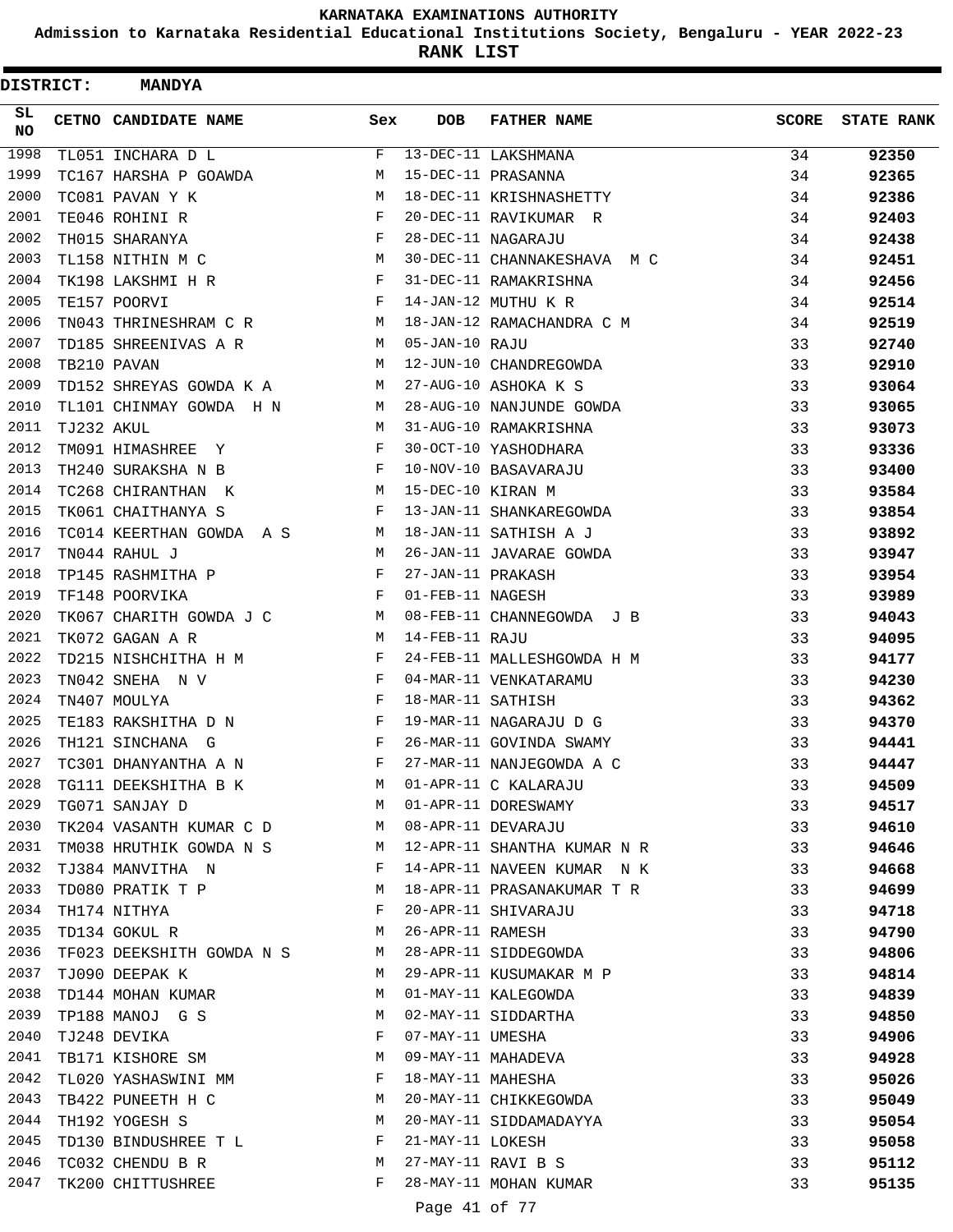**Admission to Karnataka Residential Educational Institutions Society, Bengaluru - YEAR 2022-23**

**RANK LIST**

Ė

| DISTRICT: | <b>MANDYA</b>                                                  |              |                   |                              |              |                   |
|-----------|----------------------------------------------------------------|--------------|-------------------|------------------------------|--------------|-------------------|
| SL<br>NO. | CETNO CANDIDATE NAME                                           | Sex          | <b>DOB</b>        | <b>FATHER NAME</b>           | <b>SCORE</b> | <b>STATE RANK</b> |
| 2048      | TH049 PRASANNA M J                                             | M            |                   | 07-JUN-11 JAISWAMY M         | 33           | 95281             |
| 2049      | TL245 SANDHYA GOVINDA G                                        | F            | 10-JUN-11 GOVINDA |                              | 33           | 95328             |
| 2050      | TF085 ROSHAN N P                                               | M            |                   | 12-JUN-11 PARSHIVA           | 33           | 95346             |
| 2051      | TB049 KIRAN S C                                                | М            |                   | 13-JUN-11 CHANDRU K N        | 33           | 95352             |
| 2052      | TH039 RAJMUDI T H                                              | М            |                   | 15-JUN-11 HANUMANTHU         | 33           | 95377             |
| 2053      | TF209 CHIRANTH R N                                             | М            |                   | 25-JUN-11 NIRANJAN B S       | 33           | 95498             |
| 2054      | TC381 VARSHITHA H C                                            | F            |                   | 28-JUN-11 CHANDRASEKAR H R   | 33           | 95539             |
| 2055      | TE058 PUNYA B S                                                | F            |                   | 07-JUL-11 SATHYARAJ B S      | 33           | 95654             |
| 2056      | TJ204 THANUJA                                                  | F            |                   | 10-JUL-11 DIVAKARA           | 33           | 95695             |
| 2057      | TK235 RAJU C D                                                 | М            |                   | 12-JUL-11 DHASA CHARI K      | 33           | 95717             |
| 2058      | TG067 SINCHANA B M                                             | F            |                   | 16-JUL-11 MALLESHA           | 33           | 95762             |
| 2059      | TJ206 CHANDAN K C                                              | М            |                   | 22-JUL-11 CHALUVARAJU K M    | 33           | 95821             |
| 2060      | TC041 LAKSHMIKANTHA K U                                        | M            | 23-JUL-11 UMESHA  |                              | 33           | 95835             |
| 2061      | TL190 LIKHITHA                                                 | F            |                   | 24-JUL-11 SRINIVASA          | 33           | 95850             |
| 2062      | TK032 BHAVANA Y N                                              | F            |                   | 27-JUL-11 NAGARAJU B         | 33           | 95876             |
| 2063      | TJ164 KUSHALGOWDA M B                                          | М            |                   | 28-JUL-11 BOREGOWDA          | 33           | 95894             |
| 2064      | TM090 N S HARSHINI                                             | F            |                   | 29-JUL-11 SHRINIVASA N       | 33           | 95907             |
| 2065      | TP035 MANISH GOWDA N P                                         | М            |                   | 01-AUG-11 PRASANNA KUMAR N S | 33           | 95939             |
| 2066      | TE055 MOHAN M R                                                | M            | 01-AUG-11 RAMESH  |                              | 33           | 95940             |
| 2067      | TL050 MOHAN KUMAR H P                                          | М            |                   | 02-AUG-11 PUTTARAJU H        | 33           | 95950             |
| 2068      | TH081 RAKSHA H S                                               | F            |                   | 05-AUG-11 SHIVAKUMAR H M     | 33           | 95982             |
| 2069      | TJ199 NANDINI M M                                              | F            |                   | 11-AUG-11 MANCHAIAH          | 33           | 96041             |
| 2070      | TM056 GIRINARAYAN N M                                          | М            |                   | 15-AUG-11 MANJUNATHA N       | 33           | 96071             |
| 2071      | TE170 LIKHITHA D                                               | F            |                   | 20-AUG-11 DEVARAJU           | 33           | 96114             |
| 2072      | TK010 MANOJ GOWDA M R                                          | М            | 29-AUG-11 RAVI    |                              | 33           | 96198             |
| 2073      | TM132 Thanushree K N                                           | F            |                   | 29-AUG-11 NATARAJ K N        | 33           | 96206             |
| 2074      | TK211 TANUSHREE J Y                                            | F            |                   | 02-SEP-11 YOGESH M           | 33           | 96248             |
| 2075      | TJ187 YASHASSU M S                                             | F            |                   | 10-SEP-11 SRINIVASA T        | 33           | 96326             |
| 2076      | TK135 GOWTHAM                                                  | M            |                   | 13-SEP-11 BHAGAVANTHAIAH     | 33           | 96343             |
| 2077      | TP046 LAVANYA A C                                              | F            |                   | 16-SEP-11 CHIKKAPUTTEGOWDA   | 33           | 96367             |
| 2078      |                                                                | M            |                   |                              | 33           | 96398             |
| 2079      | TF143 KIRAN GOWDA A S<br>M<br>TF030 MURTHY                     |              | 21-SEP-11 CHANDRU | 20-SEP-11 SHIVALINGEGOWDA    | 33           | 96407             |
| 2080      | TC305 KEERTHI B M                                              |              |                   | 22-SEP-11 BHEEMESH           | 33           |                   |
| 2081      | TB160 SAMARTH M S M 22-SEP-11 SWAMY M S                        |              |                   |                              | 33           | 96412<br>96416    |
| 2082      |                                                                |              |                   |                              |              |                   |
| 2083      | TM155 HEMANTH KUMARA V Y M 27-SEP-11 YOGESH<br>TD151 ROHAN S M |              | 29-SEP-11 MAHESH  |                              | 33           | 96446             |
| 2084      | M <sub>1</sub><br>TC073 MUTTHU K M                             |              | 30-SEP-11 KUMAR   |                              | 33           | 96466             |
| 2085      | TN054 CHIRAG G M                                               |              |                   |                              | 33           | 96473             |
|           |                                                                |              |                   | 08-OCT-11 MAHENDRA G S       | 33           | 96528             |
| 2086      | TN225 SANJEEVGOWDA C L M                                       |              |                   | 08-OCT-11 LOKESH C R         | 33           | 96533             |
| 2087      | TC351 DHARSHAN GOWDA M R M                                     |              |                   | 11-OCT-11 RAMAKRISHNA M T    | 33           | 96568             |
| 2088      | M<br>TC131 DHANUSH GOWDA                                       | $\mathbf{F}$ | 12-OCT-11 YOGESH  |                              | 33           | 96585             |
| 2089      | TD167 LAVANYA                                                  |              | 12-OCT-11 KESAVA  |                              | 33           | 96587             |
| 2090      | $TC288$ SAHANA N $\,$ A $\,$ $\qquad$ F $\,$                   |              | 14-OCT-11 ASHOKA  |                              | 33           | 96601             |
| 2091      | TH267 CHANDRASHEKHAR G M M                                     |              |                   | 15-OCT-11 MAHADEVU           | 33           | 96607             |
| 2092      | TE065 SAMYAK SHIVU M                                           |              |                   | 21-OCT-11 SHIVAKUMARA K      | 33           | 96658             |
| 2093      | TL111 MANYA N  M                                               | $\mathbf{F}$ |                   | 22-OCT-11 MALLESHA           | 33           | 96668             |
| 2094      | TJ079 SIDDESH GOWDA M                                          |              |                   | 24-OCT-11 ANANDA K C         | 33           | 96693             |
| 2095      | TB105 THANUSHRI G S F                                          |              |                   | 24-OCT-11 SOMASHEKHARA       | 33           | 96694             |
| 2096      | TK149 THARUN                                                   | M            |                   | 27-OCT-11 CHANNAPPA          | 33           | 96712             |
| 2097      | TJ095 YUKTHI K T                                               | F            |                   | 30-OCT-11 THIBBEGOWDA K M    | 33           | 96739             |
|           |                                                                |              | Page 42 of 77     |                              |              |                   |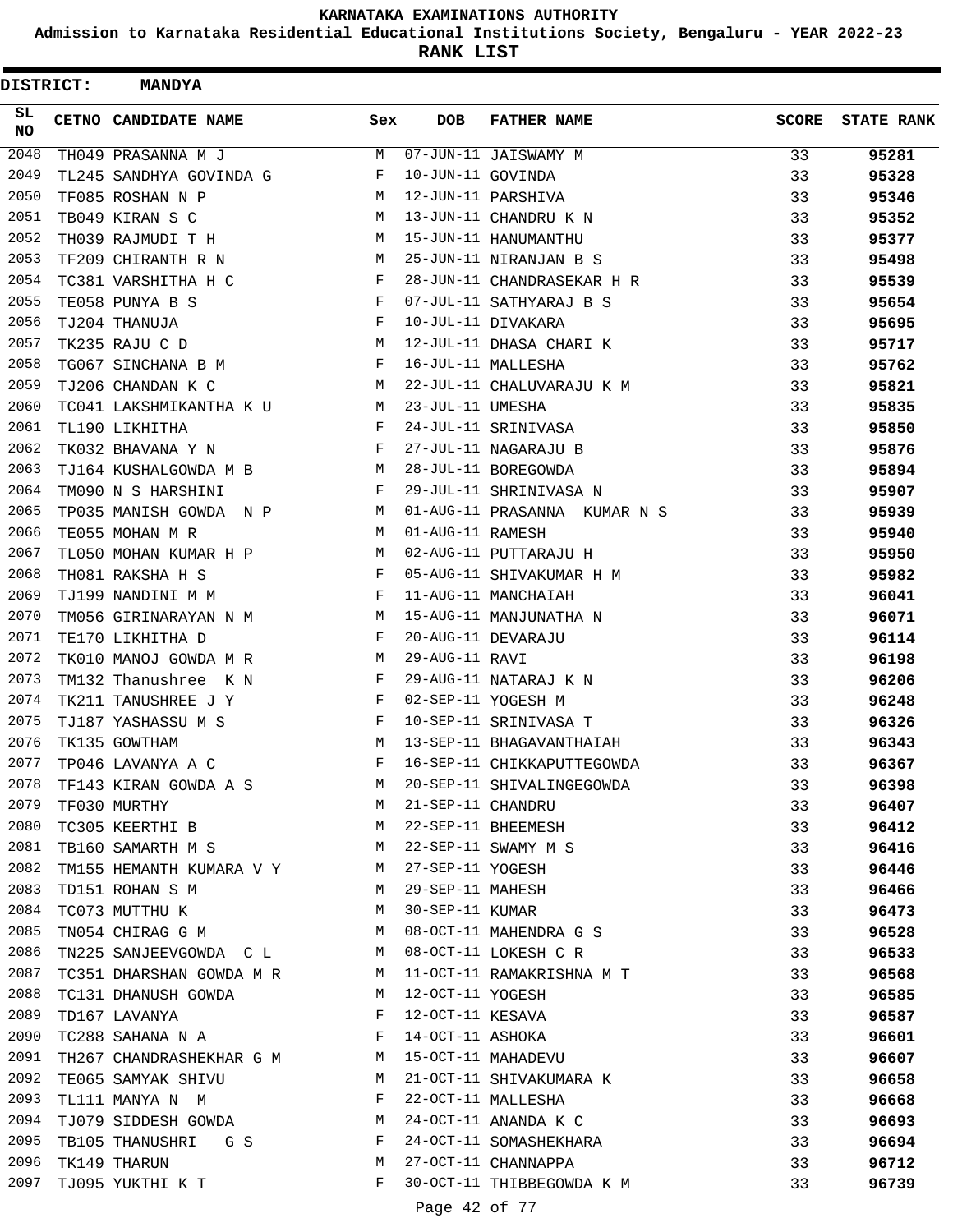**Admission to Karnataka Residential Educational Institutions Society, Bengaluru - YEAR 2022-23**

**RANK LIST**

 $\blacksquare$ 

| <b>DISTRICT:</b> | <b>MANDYA</b>                              |                               |                                |                              |              |                   |
|------------------|--------------------------------------------|-------------------------------|--------------------------------|------------------------------|--------------|-------------------|
| SL.<br>NO        | CETNO CANDIDATE NAME                       | Sex                           | <b>DOB</b>                     | <b>FATHER NAME</b>           | <b>SCORE</b> | <b>STATE RANK</b> |
| 2098             | TC069 GOWTHAM K M                          | M                             | $\overline{04-NOV-}11$ MALLESH |                              | 33           | 96775             |
| 2099             | TE155 SHRAVANI T R                         | F                             |                                | 04-NOV-11 KRISHNA H          | 33           | 96783             |
| 2100             | TN451 DEVIKA S J                           | F                             |                                | 07-NOV-11 JAYARAMEGOWDA S C  | 33           | 96806             |
| 2101             | TJ007 LEELAVATHI                           | F                             | 10-NOV-11 SURESHA              |                              | 33           | 96844             |
| 2102             | TE164 KHUSHI URS                           | $-F$                          |                                | 14-NOV-11 RAJESHA RAJE URS   | 33           | 96874             |
| 2103             | TF012 HAMSA G S                            | F                             |                                | 16-NOV-11 SOMANNA G P        | 33           | 96886             |
| 2104             | TF196 ANUSHA                               | F                             |                                | 21-NOV-11 NAGESHA M M        | 33           | 96919             |
| 2105             | TE239 TANYASHREE M                         | F                             |                                | 23-NOV-11 MAHADEVA M         | 33           | 96942             |
| 2106             | TN211 YASHODHA                             | F                             | 27-NOV-11 RAJU                 |                              | 33           | 96971             |
| 2107             | TN324 PAVITRA                              | $_{\rm F}$                    |                                | 28-NOV-11 KANTHA RAJU        | 33           | 96975             |
| 2108             | TC042 RAMYA M                              | F                             |                                | 29-NOV-11 MUTTURAJ           | 33           | 96982             |
| 2109             | TP054 PRATHAM G Y                          | M                             |                                | 30-NOV-11 YOGENDRA<br>G V    | 33           | 96987             |
| 2110             | TN465 GANAVI M S                           | $\mathbf{F}$                  |                                | 01-DEC-11 SHIVANNEGOWDA      | 33           | 96992             |
| 2111             | TB219 DEEKSHITHA G S                       | F                             | 02-DEC-11 SATHISH              |                              | 33           | 96999             |
| 2112             | TJ257 ANKUSH D M                           | M                             |                                | 08-DEC-11 MAHESH D S         | 33           | 97028             |
| 2113             | TN283 HARSHITH GOWDA D L<br>M <sub>1</sub> |                               |                                | 13-DEC-11 LINGARAJU T        | 33           | 97059             |
| 2114             | TB108 HRUTHIK N                            | M                             |                                | 14-DEC-11 NAVEENA B K        | 33           | 97068             |
| 2115             | TN089 KALPANA N R                          | $\mathbf{F}$                  | 27-DEC-11 RAMESHA              |                              | 33           | 97150             |
| 2116             | TB191 KESHAVA G S                          | M                             |                                | 27-DEC-11 SUKUMARA           | 33           | 97151             |
| 2117             | TK111 DARSHAN G S                          | M                             |                                | 30-DEC-11 SRINIVASASHETTY    | 33           | 97170             |
| 2118             | TB309 LIKITH                               | M                             |                                | 01-JAN-12 DWARAKEESH         | 33           | 97197             |
| 2119             | TJ012 DEEKSHITH GOWDA R P                  | M                             |                                | 02-JAN-12 PRASANTH KUMAR R P | 33           | 97210             |
| 2120             | TE013 SPANDANA K P                         | F                             |                                | 09-JAN-12 PRAKASH K M        | 33           | 97235             |
| 2121             | TE129 MANISH GOWDA H R                     | M                             |                                | 14-JAN-12 RAMESHA C          | 33           | 97245             |
| 2122             | TH098 DEEKSHITH S                          | M                             |                                | 29-JAN-12 SOMASHEKAR         | 33           | 97264             |
| 2123             | TN435 VISHRUTH<br>M B                      | M                             |                                | 24-APR-12 BETTASWAMY<br>M N  | 33           | 97337             |
| 2124             | TF114 DUSHYANTH GOWDA D B                  |                               |                                | M 15-MAY-12 BASAVARAJU       | 33           | 97344             |
| 2125             | TM165 NAKUL GOWDA C                        | M                             |                                | 24-JUN-10 LATE CHANDRASHEKAR | 32           | 97654             |
| 2126             | TK057 SIDDARTH                             | M                             |                                | 12-JUL-10 ARUN KUMAR         | 32           | 97693             |
| 2127             | TK147 BINDUSHREE                           | F                             |                                | 19-AUG-10 MAHESH M S         | 32           | 97774             |
| 2128             | TG040 VINODRAJ G M                         | М                             | 13-SEP-10 MALLESH              |                              | 32           | 97841             |
| 2129             | TB078 POORNIMA                             | $\mathbf{F}$                  |                                | 07-OCT-10 MANJUNATH R        | 32           | 97939             |
| 2130             | M<br>TC160 SHASHANK S                      |                               |                                | 31-OCT-10 SHIVARAJU          | 32           | 98071             |
| 2131             | TC355 KEERTHANA S A                        | $\mathbf{F}$                  |                                | 01-NOV-10 ASHOKA S S         | 32           | 98077             |
| 2132             | TC207 PREETHAM C S M                       |                               |                                | 01-NOV-10 SHESHADRI          | 32           | 98078             |
| 2133             | TB361 LOKESH M                             | М                             |                                | 20-NOV-10 MANJUNATHA         | 32           | 98184             |
| 2134             | TC023 JNANESH P GOWDA                      | M                             |                                | 21-DEC-10 PRAKASH H K        | 32           | 98363             |
| 2135             | TL071 MANASA N R                           | $\mathbb F$                   |                                | 24-DEC-10 RAJANNA N          | 32           | 98376             |
| 2136             | TC275 DISHANTH B N M                       |                               |                                | 11-JAN-11 NAGEGOWDA          | 32           | 98607             |
| 2137             | <b>M</b><br>TK055 VINOD U P                |                               |                                | 16-JAN-11 PUTTARAMU          | 32           | 98653             |
| 2138             | TC040 CHIRAG L P M                         |                               |                                | 09-FEB-11 PRADEEP L S        | 32           | 98814             |
| 2139             | TN063 KOUSHIK M                            | M                             |                                | 15-FEB-11 S N MANJUNATH      | 32           | 98868             |
| 2140             | TM097 SHIVAKUMAR C J M                     |                               |                                | 03-MAR-11 JAYAKUMARA         | 32           | 98989             |
| 2141             | TC379 APEKSHA U GOWDA F                    |                               | 06-MAR-11 UDAY                 |                              | 32           | 99017             |
| 2142             | TN316 H R RAJENDRA PRASAD M                |                               |                                | 09-MAR-11 RAJESHA K          | 32           | 99058             |
| 2143             | TE010 LAVANYA G S                          | $\mathbf{F}$                  |                                | 10-MAR-11 SURESH G D         | 32           | 99068             |
| 2144             | TD026 SANJAY KUMAR Y B M                   |                               |                                | 13-MAR-11 BOMMEGOWDA Y C     | 32           | 99101             |
| 2145             | TF024 HARSHITHA M F                        |                               |                                | 15-MAR-11 MUTTHU KUMAR       | 32           | 99121             |
| 2146             | TB344 KARTHIK GR                           | M                             |                                | 15-MAR-11 RAVI KUMAR         | 32           | 99122             |
| 2147             | TD059 MANASWI R GOWDA                      | $\mathbf{F}$ and $\mathbf{F}$ |                                | 15-MAR-11 RAJU T C           | 32           | 99125             |
|                  |                                            |                               | Page 43 of 77                  |                              |              |                   |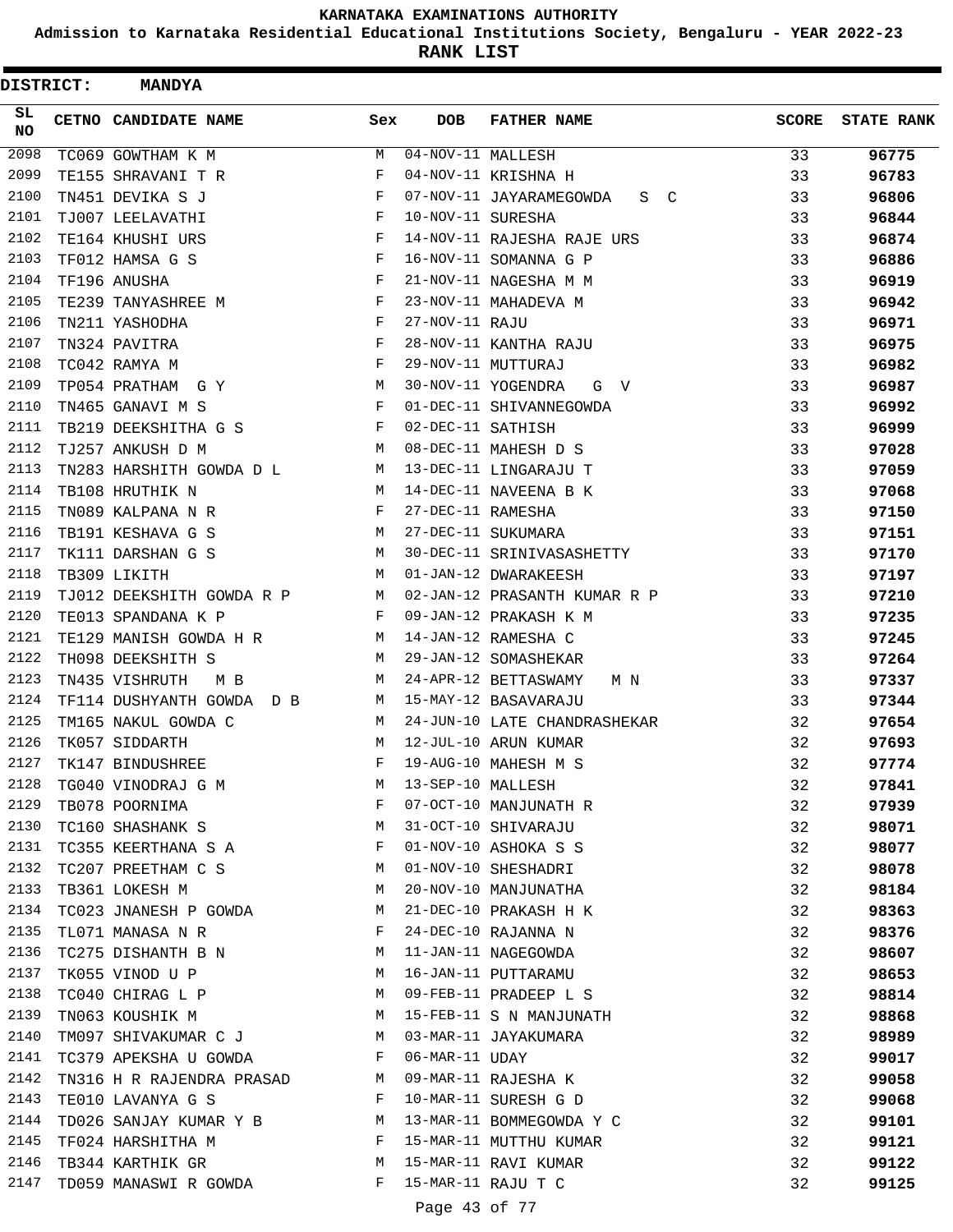**Admission to Karnataka Residential Educational Institutions Society, Bengaluru - YEAR 2022-23**

| <b>DISTRICT:</b> | <b>MANDYA</b>               |     |                   |                               |              |                   |
|------------------|-----------------------------|-----|-------------------|-------------------------------|--------------|-------------------|
| SL.<br><b>NO</b> | <b>CETNO CANDIDATE NAME</b> | Sex | <b>DOB</b>        | <b>FATHER NAME</b>            | <b>SCORE</b> | <b>STATE RANK</b> |
| 2148             | TK178 HARISH H Y            | М   | 17-MAR-11 YOGESH  |                               | 32           | 99142             |
| 2149             | TM138 MOHAN GOWDA N S       | М   |                   | 18-MAR-11 SURESHA N M         | 32           | 99158             |
| 2150             | TP203 TEJASHREE M R         | F   |                   | 23-MAR-11 RAVIKUMAR S         | 32           | 99219             |
| 2151             | TP041 YATHISH N             | M   |                   | 25-MAR-11 NARAYAN K H         | 32           | 99235             |
| 2152             | TC265 NIKITHA               | F   |                   | 05-APR-11 KRISHNEGOWDA        | 32           | 99363             |
| 2153             | TJ177 DAKSHA C              | М   |                   | 13-APR-11 CHETHAN M           | 32           | 99442             |
| 2154             | TD279 MITHUN GOWDA          | М   |                   | 14-APR-11 SURESH C            | 32           | 99456             |
| 2155             | TG006 MANASVI N             | F   |                   | 15-APR-11 NANJAIAH            | 32           | 99468             |
| 2156             | TD211 PREETHAM R            | М   |                   | 15-APR-11 RAMESH P            | 32           | 99469             |
| 2157             | TB022 MALLESH B R           | M   | 20-APR-11 RAGHU   |                               | 32           | 99512             |
| 2158             | TJ173 NITHIN M              | М   | 20-APR-11 MAHESH  |                               | 32           | 99513             |
| 2159             | TD217 DANUSH K S            | М   |                   | 23-APR-11 SRINIVASA K M       | 32           | 99535             |
| 2160             | TP141 AKASH                 | M   |                   | 26-APR-11 MAHADEVA            | 32           | 99567             |
| 2161             | TN179 RAKSHA                | F   | 26-APR-11 DINESH  |                               | 32           | 99572             |
| 2162             | TB031 SANJAY G U            | M   | 28-APR-11 UMESHA  |                               | 32           | 99592             |
| 2163             | TD139 KHUSHAL GOWDA TJ      | М   |                   | 29-APR-11 JAISHANKAR H        | 32           | 99598             |
| 2164             | TJ313 CHANDUSHREE C S       | F   |                   | 30-APR-11 SHAMBHUGOWDA K      | 32           | 99604             |
| 2165             | TK206 CHARITHA H P          | F   |                   | 01-MAY-11 PUTTASWAMY          | 32           | 99616             |
| 2166             | TH273 VIKAS                 | M   |                   | 05-MAY-11 LATE MAHADEVSWAMY   | 32           | 99665             |
| 2167             | TK106 NAMAN C               | М   |                   | 07-MAY-11 CHIKKEERAIAH A R    | 32           | 99686             |
| 2168             | TF036 RAGHAVA R             | M   | 11-MAY-11 RAMESHA | Η                             | 32           | 99732             |
| 2169             | TB143 PREKSHITHA P M        | F   |                   | 13-MAY-11 MAHADEVA NAYAKA P J | 32           | 99755             |
| 2170             | TL191 MANJUNATH H S         | M   |                   | 17-MAY-11 SWAMY H B           | 32           | 99795             |
| 2171             | TL016 NAVYASHREE G          | F   | 18-MAY-11 GIRISHA |                               | 32           | 99808             |
| 2172             | TH028 YASHWANTH D P         | M   |                   | 19-MAY-11 PUTTAMADHA SHETTY   | 32           | 99824             |
| 2173             | TL048 BHUMIKA               | F   | 20-MAY-11 RAVI    |                               | 32           | 99831             |
| 2174             | TC198 SHYAM SUNDAR B A      | М   |                   | 23-MAY-11 AJAY KUMAR          | 32           | 99871             |
| 2175             | TN052 DHANUSH A B           | M   |                   | 01-JUN-11 BASAVARAJU          | 32           | 99983             |
| 2176             | TC293 VENKATESHA            | M   |                   | 04-JUN-11 KRISHNEGOWDA        | 32           | 100047            |
| 2177             | TG061 DILEEP KUMAR H B      | M   |                   | 06-JUN-11 BALARAJU H T        | 32           | 100062            |
| 2178             | TC383 MAHANTHESH KUMAR N K  | M   |                   | 09-JUN-11 KUMARA SHETTY BH    | 32           | 100115            |
| 2179             | TJ260 YASHASHGOWDA M N      | M   |                   | 16-JUN-11 NINGEGOWDA N        | 32           | 100222            |
| 2180             | TB201 DHANALAKSHMI          | F   | 17-JUN-11 MADHU N |                               | 32           | 100227            |
| 2181             | TC001 AMBIKA                | F   | 20-JUN-11 RAVI S  |                               | 32           | 100271            |
| 2182             | TD094 GAANAVI A R           | F   |                   | 20-JUN-11 RAMEGOWDA           | 32           | 100274            |
| 2183             | TL117 ADITHYA S S           | M   |                   | 27-JUN-11 SHIVALINGA          | 32           | 100375            |
| 2184             | TL278 VISHWAS V GOWDA       | M   |                   | 29-JUN-11 VENKATESHA          | 32           | 100400            |
| 2185             | TF098 CHIRAG                | М   |                   | 30-JUN-11 NANJUNDASWAMY       | 32           | 100402            |
| 2186             | TN284 SANJU                 | М   | 04-JUL-11 RAJU    |                               | 32           | 100471            |
| 2187             | TK036 BHUVANAPRIYA H Y      | F   |                   | 14-JUL-11 YOGESH H M          | 32           | 100596            |
| 2188             | TJ035 GAGAN GOWDA M R       | M   |                   | 17-JUL-11 RAMESH M C          | 32           | 100638            |
| 2189             | TN077 SAHANA                | F   |                   | 20-JUL-11 SHIVAKUMAR          | 32           | 100688            |
| 2190             | TP248 LEKHANA               | F   |                   | 24-JUL-11 LOKESHA B           | 32           | 100719            |
| 2191             | TM049 LOHITH GOWDA S        | M   |                   | 24-JUL-11 SEEDARAMA M         | 32           | 100721            |
| 2192             | TN404 ANUSHA B K            | F   |                   | 25-JUL-11 KRISHNEGOWDA        | 32           | 100729            |
| 2193             | TC036 KEERTHANKUMAR         | М   |                   | 28-JUL-11 RAJEGOWDA           | 32           | 100774            |
| 2194             | TH212 NANDAN K S            | М   |                   | 28-JUL-11 SHIVANANJAPPA       | 32           | 100776            |
| 2195             | TJ236 AKSHAY C S            | М   |                   | 30-JUL-11 SHRINIVASA C D      | 32           | 100793            |
| 2196             | TM037 ARPITHA S C           | F   |                   | 30-JUL-11 SHIVAKUMAR C N      | 32           | 100794            |
| 2197             | TP126 MOHITH L              | M   |                   | 02-AUG-11 LINGARAJU           | 32           | 100837            |
|                  |                             |     | Page 44 of 77     |                               |              |                   |
|                  |                             |     |                   |                               |              |                   |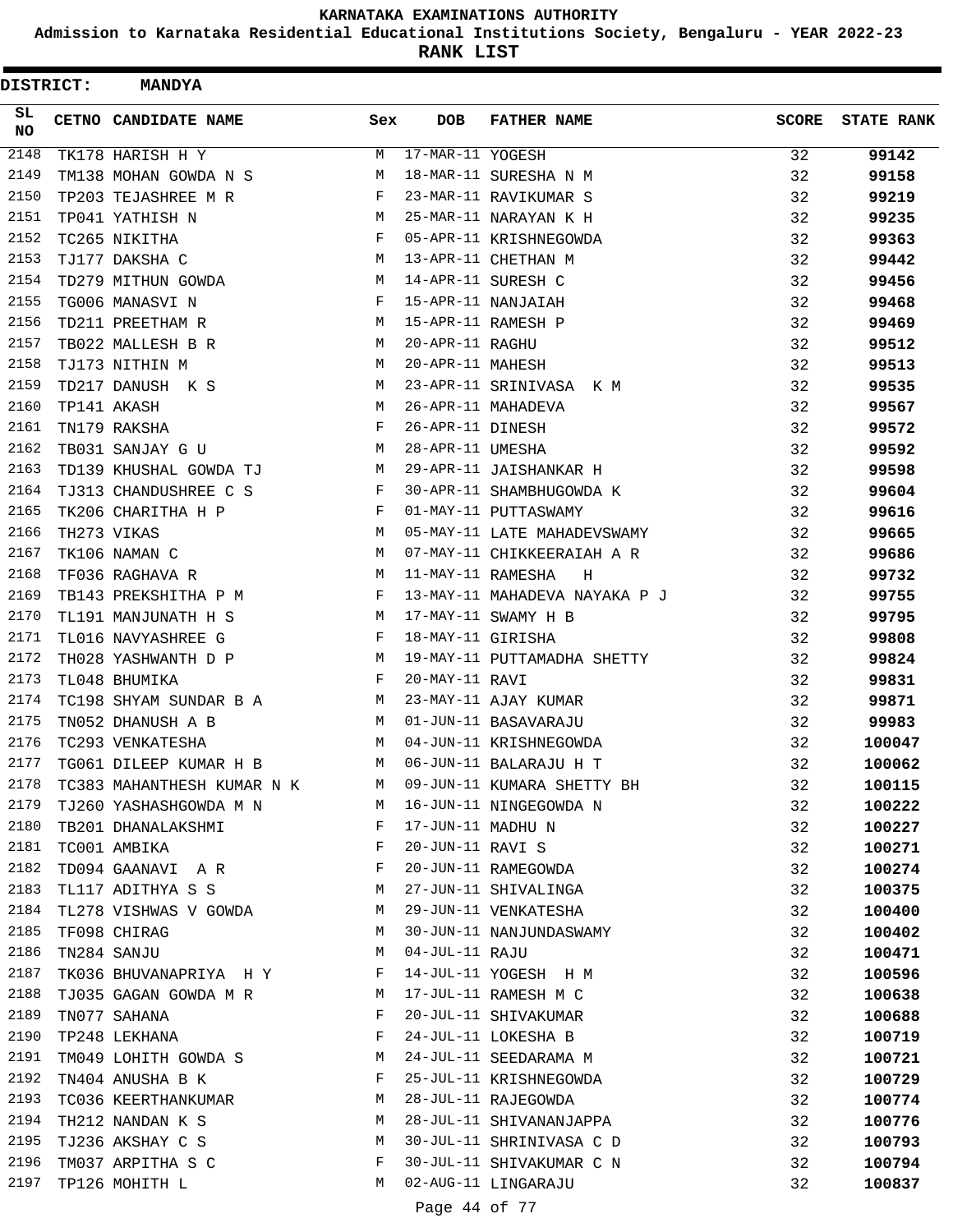**Admission to Karnataka Residential Educational Institutions Society, Bengaluru - YEAR 2022-23**

**RANK LIST**

ı

 $\blacksquare$ 

| <b>DISTRICT:</b> | <b>MANDYA</b>                                                                       |     |                   |                                                |              |                   |
|------------------|-------------------------------------------------------------------------------------|-----|-------------------|------------------------------------------------|--------------|-------------------|
| SL<br>NO.        | CETNO CANDIDATE NAME                                                                | Sex | <b>DOB</b>        | <b>FATHER NAME</b>                             | <b>SCORE</b> | <b>STATE RANK</b> |
| 2198             | TM126 THEJASWINI                                                                    | F   |                   | 06-AUG-11 KRISHNEGOWDA                         | 32           | 100880            |
| 2199             | TJ041 SINCHANA A S                                                                  | F   | 08-AUG-11 SAGAR S |                                                | 32           | 100912            |
| 2200             | TF139 YASHWANTH GOWDA K N                                                           | M   |                   | 10-AUG-11 NINGARAJU                            | 32           | 100944            |
| 2201             | TC348 SWAMI B M                                                                     | M   |                   | 12-AUG-11 MANJU N C                            | 32           | 100970            |
| 2202             | TD047 SAMEEKSHA N S                                                                 | F   |                   | 16-AUG-11 SHIVANNA                             | 32           | 101006            |
| 2203             | TC098 CHINMAY G L                                                                   | М   | 19-AUG-11 LOKESH  |                                                | 32           | 101032            |
| 2204             | TD285 LIKITH GOWDA N                                                                | M   |                   | 20-AUG-11 NAGESHA N H                          | 32           | 101043            |
| 2205             | TC354 KARTHIK                                                                       | М   |                   | 24-AUG-11 LOKESH H L                           | 32           | 101078            |
| 2206             | TN111 KEERTHANA C R                                                                 | F   | 24-AUG-11 RAMESHA |                                                | 32           | 101079            |
| 2207             | TD281 LOKESH A M                                                                    | М   |                   | 17-SEP-11 MUTTHURAJU C                         | 32           | 101291            |
| 2208             | TC103 RANGASWAMI                                                                    | М   | 17-SEP-11 BABURAJ |                                                | 32           | 101293            |
| 2209             | TC025 GAGAN N L                                                                     | M   |                   | 18-SEP-11 LOKESH N R                           | 32           | 101300            |
| 2210             | TP009 KEERTHANA H M                                                                 | F   | 20-SEP-11 MAHESH  |                                                | 32           | 101314            |
| 2211             | TP048 MOHITH GN G N                                                                 | M   |                   | 25-SEP-11 NARAYANA MURTHY                      | 32           | 101365            |
| 2212             | TF041 MANYA K S                                                                     | F   |                   | 26-SEP-11 SHIVAMALLU                           | 32           | 101375            |
| 2213             | TL276 MONISHA A                                                                     | F   | 26-SEP-11 ASHOKA  |                                                | 32           | 101376            |
| 2214             | TL268 NISARGA                                                                       | F   | 28-SEP-11 KUMARA  | N Y                                            | 32           | 101396            |
| 2215             | TB324 PUSHPA                                                                        | F   |                   | 28-SEP-11 LATE SIDDEGOWDA                      | 32           | 101400            |
| 2216             | TB288 ROHITH C K                                                                    | M   | 28-SEP-11 KUMARA  |                                                | 32           | 101402            |
| 2217             | TH091 SHASHANKGOWDA H                                                               | M   |                   | 28-SEP-11 HANUMAIAH                            | 32           | 101405            |
| 2218             | TN319 SHARATH                                                                       | M   | 01-OCT-11 MANJU   |                                                | 32           | 101435            |
| 2219             | TL042 NANDITHA                                                                      | F   | 03-OCT-11 DINESHA |                                                | 32           | 101448            |
| 2220             | TN207 YASHVANTH L R                                                                 | М   |                   | 03-OCT-11 RANGASWAMY                           | 32           | 101451            |
| 2221             | TN120 BASAVARAJU<br>D                                                               | М   |                   | 13-OCT-11 DHANANJAYA S                         | 32           | 101524            |
| 2222             | TB322 MANASA C P                                                                    | F   |                   | 15-OCT-11 PRAKASHA C N                         | 32           | 101538            |
| 2223             | TL032 KEERTHANA                                                                     | F   | 18-OCT-11 SATISHA |                                                | 32           | 101563            |
| 2224             | TH055 KHUSI N M                                                                     | F   |                   | 18-OCT-11 MAHENDRA                             | 32           | 101564            |
| 2225             | TC089 MADHUSRI                                                                      | F   | 23-OCT-11 RAMESH  |                                                | 32           | 101597            |
| 2226             | TB346 VARSHAN                                                                       | М   |                   | 24-OCT-11 SHIVARAJU                            | 32           | 101606            |
| 2227             | TC108 PREETHAM<br>D R                                                               | М   |                   | 27-OCT-11 RAVIKUMAR                            | 32           | 101622            |
| 2228             | TD181 G J ANUSHA                                                                    | F   |                   | 28-OCT-11 G C JAYARAMU                         | 32           | 101626            |
| 2229             | TD220 DHANUSREE H P                                                                 | F   | 31-OCT-11 PAPA    |                                                | 32           | 101660            |
| 2230             | <b>M</b><br>TK071 ABHAY M S                                                         |     |                   | 01-NOV-11 SHIVASWAMY                           | 32           | 101666            |
| 2231             | TD268 GAGANGOWDA H A M                                                              |     |                   | 04-NOV-11 ANKAPPA H C                          | 32           | 101691            |
| 2232             | TK121 JEEVAN C Y                                                                    | M   |                   | 04-NOV-11 YOGESHA C K                          | 32           |                   |
| 2233             |                                                                                     | F   |                   | 06-NOV-11 KUMAR M N                            | 32           | 101693            |
| 2234             | TN383 DEEKSHITH M K<br>TC257 LIKHITH A S                                            | M   |                   | 07-NOV-11 SHIVAKUMAR H                         | 32           | 101711<br>101722  |
| 2235             |                                                                                     | М   | 10-NOV-11 NAGESH  |                                                |              |                   |
| 2236             | TL103 LOHITH                                                                        | М   |                   |                                                | 32           | 101737            |
| 2237             | TH101 ASHWIK R                                                                      | F   |                   | 13-NOV-11 RAVI SHANKAR N<br>17-NOV-11 ASHOKA G | 32           | 101759            |
| 2238             | TB275 PRIYANKA G A                                                                  |     |                   |                                                | 32           | 101797            |
| 2239             | TG028 ANUSHREE<br>and the state of the state of the Party<br>TJ385 PRATHIKSHA D M F |     |                   | 18-NOV-11 NAGARAJUMURTHY                       | 32           | 101801            |
|                  |                                                                                     |     |                   | 22-NOV-11 MANJU D P                            | 32           | 101846            |
| 2240             | TJ307 CHIRANTH D S                                                                  | M   |                   | 06-DEC-11 SHIVAKUMAR D S                       | 32           | 101951            |
| 2241             | TD122 CHIRANTH GOWDA K P M                                                          |     |                   | 06-DEC-11 PRASAD K N                           | 32           | 101952            |
| 2242             | TN133 LOHITH                                                                        | M   |                   | 07-DEC-11 KANTHARAJU                           | 32           | 101959            |
| 2243             | TF074 APPU DEERAJ M                                                                 | M   |                   | 09-DEC-11 MAHADEVA H B                         | 32           | 101969            |
| 2244             | TN041 PREETHAM C                                                                    | M   |                   | 09-DEC-11 CHELUVAIAH S B                       | 32           | 101974            |
| 2245             | TC117 GANAVI K A<br>$\mathbf{F}$ . The contract of the contract of $\mathbf{F}$ ,   |     | 11-DEC-11 ANANDA  |                                                | 32           | 101983            |
| 2246             | TB064 BHUVANA N S M                                                                 |     |                   | 13-DEC-11 SHRIDHARA                            | 32           | 102000            |
| 2247             | TN424 KISHOR T R                                                                    | M   | 13-DEC-11 RAVI G  |                                                | 32           | 102003            |
|                  |                                                                                     |     | Page 45 of 77     |                                                |              |                   |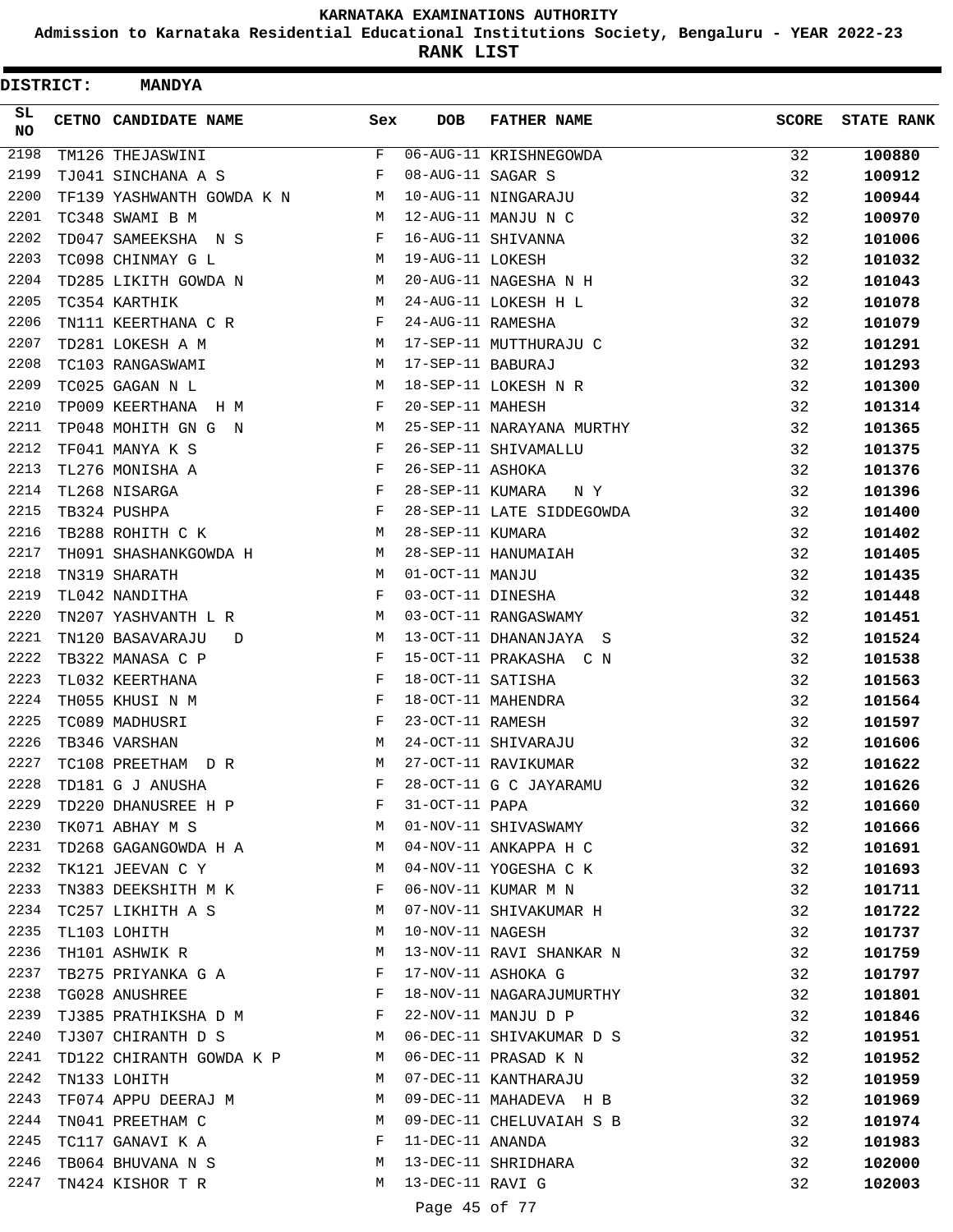**Admission to Karnataka Residential Educational Institutions Society, Bengaluru - YEAR 2022-23**

| <b>DISTRICT:</b> | <b>MANDYA</b>                  |                                                |                      |                                                     |              |                   |
|------------------|--------------------------------|------------------------------------------------|----------------------|-----------------------------------------------------|--------------|-------------------|
| SL<br>NO         | CETNO CANDIDATE NAME           | Sex                                            | <b>DOB</b>           | <b>FATHER NAME</b>                                  | <b>SCORE</b> | <b>STATE RANK</b> |
| 2248             | TJ052 MANASA D R               | F                                              |                      | 16-DEC-11 RAMADASA C                                | 32           | 102019            |
| 2249             | TL192 PALLAVI                  | F                                              |                      | 18-DEC-11 KESHAVA MURTHY                            | 32           | 102035            |
| 2250             | TN194 LOHITHA C B              | М                                              |                      | 24-DEC-11 BASAVARAJU                                | 32           | 102063            |
| 2251             | TN399 YASH GOWDA H S           | М                                              |                      | 24-DEC-11 HANUMANTHE GOWDA R S                      | 32           | 102067            |
| 2252             | TD274 YATHISHGOWDA H N         | М                                              |                      | 24-DEC-11 NAGARAJU H M                              | 32           | 102068            |
| 2253             | TN421 SHIVANANDA               | М                                              |                      | 27-DEC-11 GIRI SHETTI                               | 32           | 102086            |
| 2254             | TM084 GOWTHAM A S              | М                                              | 28-DEC-11 SURESH     |                                                     | 32           | 102091            |
| 2255             | TF072 SPURTHI                  | F                                              |                      | 28-DEC-11 NANJUNDA                                  | 32           | 102095            |
| 2256             | TE230 NITHIN M                 | М                                              | 15-FEB-12 MANU KK    |                                                     | 32           | 102217            |
| 2257             | TH176 SUDEEK                   | М                                              |                      | 23-MAR-12 NANJUNDASWAMY                             | 32           | 102242            |
| 2258             | TD160 HITHESH GOWDA G N        | M                                              |                      | 21-APR-10 NAGENDRA G R                              | 31           | 102464            |
| 2259             | TH283 GANAVI H V               | F                                              |                      | 20-SEP-10 VENKATESH K                               | 31           | 102812            |
| 2260             | TD132 SRUJANGOWDA K R          | М                                              | $22 - SEP - 10$ RAJU |                                                     | 31           | 102818            |
| 2261             | TE187 PREETHAM GOWDA D S       | М                                              |                      | 08-OCT-10 SATHISH D T                               | 31           | 102893            |
| 2262             | TB290 VISMAY B I               | М                                              |                      | 29-OCT-10 INDRESH B                                 | 31           | 102995            |
| 2263             | TD009 YASHWANTH H L            | М                                              |                      | 31-JAN-11 LAVITHA KUMAR                             | 31           | 103635            |
| 2264             | TJ280 JEEVAN GOWDA H S         | М                                              |                      | 01-FEB-11 SURENDRA H J                              | 31           | 103641            |
| 2265             | TH225 SHIVA KUMAR S            | М                                              | 06-FEB-11 SOMANNA    |                                                     | 31           | 103679            |
| 2266             | TB284 ANITH KUMAR P J          | М                                              |                      | 10-FEB-11 JAYARAMU P S                              | 31           | 103702            |
| 2267             | TL037 NISHANTH Y M             | М                                              |                      | 10-FEB-11 MANJUNATHA                                | 31           | 103708            |
| 2268             | TN417 LAKSHMI                  | F                                              |                      | 20-FEB-11 NAGARAJU B D                              | 31           | 103798            |
| 2269             | TN011 MONISHA M S              | F                                              |                      | 21-FEB-11 SURYAPRABHU                               | 31           | 103803            |
| 2270             | TJ328 NIRMITHA T S             | F                                              |                      | 24-FEB-11 SHIVAKUMAR T C                            | 31           | 103843            |
| 2271             | TN427 DARSHAN N                | М                                              | 28-FEB-11 NARAYAN    |                                                     | 31           | 103879            |
| 2272             | TB259 RUTHVIK H R              | М                                              |                      | 08-MAR-11 RAMESH H D                                | 31           | 103957            |
| 2273             | TB109 ANITHA K A               | F                                              |                      | 10-MAR-11 AMASEGOWDA                                | 31           | 103968            |
| 2274             | TN050 VAIBHAV C G              | M                                              |                      | 12-MAR-11 GIRISH C J                                | 31           | 103990            |
| 2275             | TJ088 HARISH GOWDA B A         | M                                              |                      | 14-MAR-11 ANDANI GOWDA B R                          | 31           | 104009            |
| 2276             | TJ011 V MONISHGOWDA            | М                                              |                      | 19-MAR-11 VENKATESH B                               | 31           | 104060            |
| 2277             | TB398 RAJINI M                 | F                                              | 21-MAR-11 MANJU      |                                                     | 31           | 104073            |
| 2278             | TP181 YUKTHESH M V             | M                                              |                      | 25-MAR-11 VEERENDRA M K                             | 31           | 104118            |
| 2279             |                                |                                                |                      | TJ225 JEEVITH GOWDA B N M 28-MAR-11 NITHYANANDA B K | 31           | 104146            |
| 2280             | TK231 GURUVENDRA S<br><b>M</b> |                                                |                      | 31-MAR-11 SHIVALINGE GOWDA                          | 31           | 104175            |
| 2281             | TJ239 SINDHU                   | in the state of the Fig.                       |                      | 01-APR-11 LAKSHMAN C R                              | 31           | 104195            |
| 2282             | TD016 DARSHAN GOWDA C P M      |                                                |                      | 02-APR-11 PURUSHOTHAMA C S                          | 31           | 104199            |
| 2283             | TN103 DEEKSHITH D GOWDA M      |                                                |                      | 04-APR-11 DODDABOREGOWDA                            | 31           | 104220            |
| 2284             | TB248 CHETHAN KUMARA H B       | M                                              | 05-APR-11 BHYRAJ     |                                                     | 31           | 104242            |
| 2285             | TJ016 KUSUMA G R               | F                                              |                      | 10-APR-11 RATHNA KUMAR G M                          | 31           | 104297            |
| 2286             | TN414 HARSHITHA K P F          |                                                |                      | 11-APR-11 PARAMESHA                                 | 31           | 104315            |
| 2287             | TB141 SRUJANA G T              | $\mathbb F$                                    |                      | 11-APR-11 THAMMAIAH                                 | 31           | 104323            |
| 2288             | TG143 PITHUN MAHAVEER M P M    |                                                |                      | 16-APR-11 PADMARAJU M K                             | 31           | 104372            |
| 2289             | TB029 SOUJANYA R               | $\mathbf{F}$ and $\mathbf{F}$ and $\mathbf{F}$ |                      | 28-APR-11 RAVI KUMAR S                              | 31           | 104506            |
| 2290             | TM075 LEKANA M C               | $\mathbf{F}$                                   |                      | 03-MAY-11 CHELUVEGOWDA                              | 31           | 104551            |
| 2291             | TJ025 VARUN GOWDA G            | M                                              |                      | 05-MAY-11 GIRI GOWDA N                              | 31           | 104578            |
| 2292             | TC154 SINCHANA N M             | F                                              |                      | 06-MAY-11 MANJUNATH N P                             | 31           | 104593            |
| 2293             | TB041 HARSHINI                 | $\mathbf{F}$                                   |                      | 08-MAY-11 MANJUNATH                                 | 31           | 104608            |
| 2294             | TB211 KARUNYA                  | F                                              |                      | 08-MAY-11 SURESHA J L                               | 31           | 104610            |
| 2295             | TJ298 MANISH C K M             |                                                |                      | 12-MAY-11 KUMARSWAMY C J                            | 31           | 104660            |
| 2296             | TM028 YASHWANTH GOWDA P S M    |                                                |                      | 19-MAY-11 SHIVALINGE GOWDA P G                      | 31           | 104747            |
| 2297             | TF059 ADARSHA C K              | M                                              |                      | 20-MAY-11 KUNNAIAH                                  | 31           | 104749            |
|                  |                                |                                                | Page 46 of 77        |                                                     |              |                   |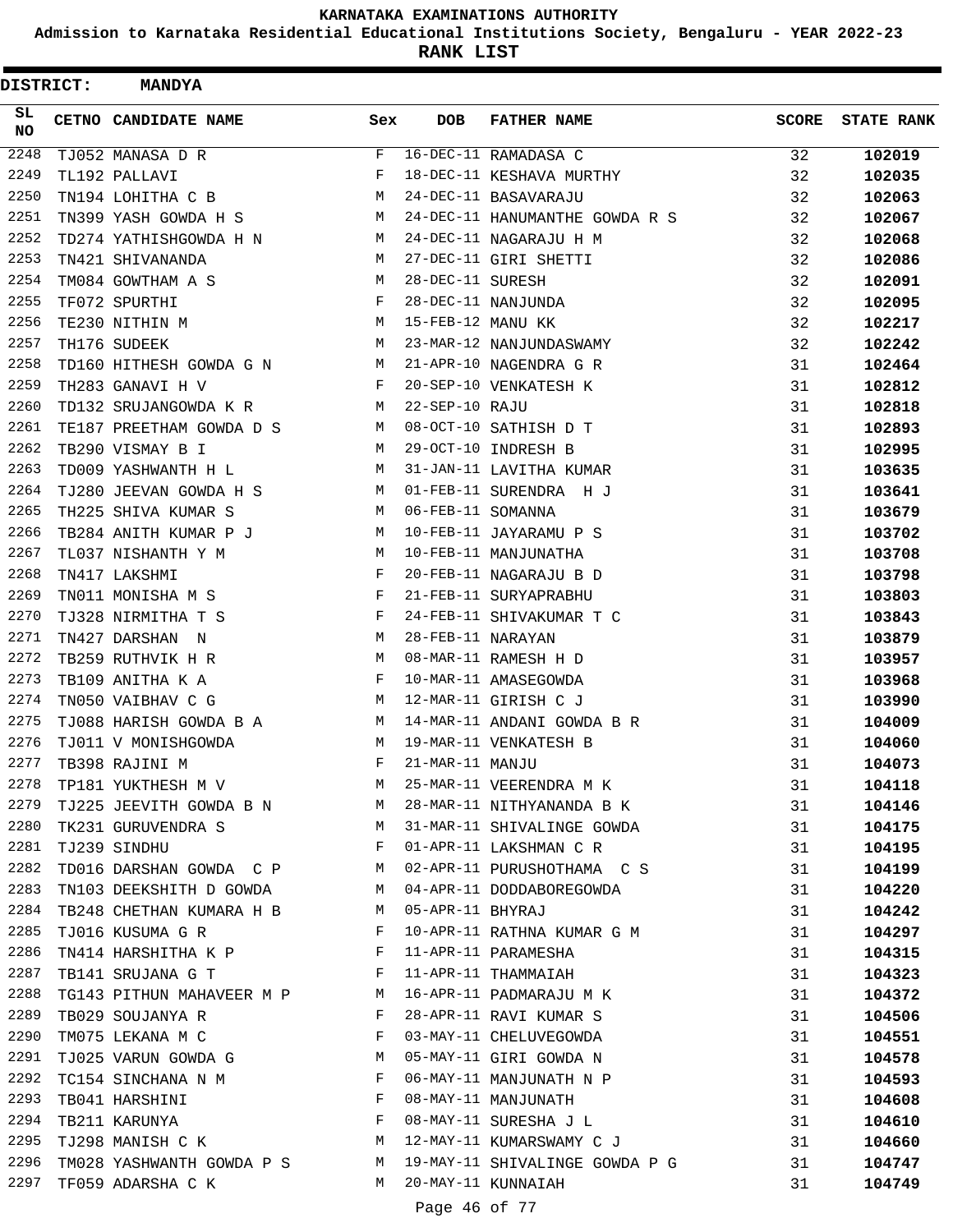**Admission to Karnataka Residential Educational Institutions Society, Bengaluru - YEAR 2022-23**

| <b>DISTRICT:</b> |  | <b>MANDYA</b>                       |            |                   |                            |              |                   |
|------------------|--|-------------------------------------|------------|-------------------|----------------------------|--------------|-------------------|
| SL<br><b>NO</b>  |  | <b>CETNO CANDIDATE NAME</b>         | Sex        | <b>DOB</b>        | <b>FATHER NAME</b>         | <b>SCORE</b> | <b>STATE RANK</b> |
| 2298             |  | TK172 DEEKSHITHGOWDA A              | M          |                   | 20-MAY-11 ANAND P J        | 31           | 104754            |
| 2299             |  | TM058 N M DHANYASHREE               | F          |                   | 20-MAY-11 N D MAHADEVAPPA  | 31           | 104760            |
| 2300             |  | TD159 YASHWANTH R                   | M          |                   | 20-MAY-11 N RAJESHA        | 31           | 104767            |
| 2301             |  | TN108 SPOORHTY H G                  | F          |                   | 25-MAY-11 GURURAJ H K      | 31           | 104822            |
| 2302             |  | TK163 AHALYA D K                    | F          |                   | 31-MAY-11 KUMARA D K       | 31           | 104881            |
| 2303             |  | TN164 VISHNAVA                      | М          |                   | 31-MAY-11 SHINGAYYA        | 31           | 104889            |
| 2304             |  | TM139 LEKHANA N K                   | F          |                   | 01-JUN-11 KRISHNEGOWDA N N | 31           | 104901            |
| 2305             |  | TM124 DHANUSH GOWDA C S             | M          | 06-JUN-11 SATEESH |                            | 31           | 105006            |
| 2306             |  | TB355 PAVANA H S                    | F          |                   | 10-JUN-11 SHIVARAMEGOWDA   | 31           | 105074            |
| 2307             |  | TP025 ROHANKUMAR S                  | M          |                   | 12-JUN-11 SURESH K         | 31           | 105109            |
| 2308             |  | TM031 PREETHAM GAYITHRI GOWDA P M M |            |                   | 14-JUN-11 MANJU P N        | 31           | 105134            |
| 2309             |  | TN260 RAVIKUMAR                     | М          |                   | 14-JUN-11 SHRINIVASA       | 31           | 105136            |
| 2310             |  | TP092 CHANDANA<br>M                 | F          | 23-JUN-11 MAHESHA | J                          | 31           | 105230            |
| 2311             |  | TF142 MAANASA N B                   | F          |                   | 24-JUN-11 BASAVANNA        | 31           | 105249            |
| 2312             |  | TB104 ROOPA G R                     | $_{\rm F}$ | 26-JUN-11 RAVI    |                            | 31           | 105279            |
| 2313             |  | TB300 SHARMILA B R                  | F          | 27-JUN-11 RAJU    |                            | 31           | 105290            |
| 2314             |  | TB204 AVINASH U R                   | М          |                   | 29-JUN-11 RAMU U A         | 31           | 105313            |
| 2315             |  | TN276 KAVYA R                       | F          | 02-JUL-11 RAVI    |                            | 31           | 105359            |
| 2316             |  | TC181 MEGHANA K M                   | $_{\rm F}$ |                   | 06-JUL-11 MAHADEVA         | 31           | 105420            |
| 2317             |  | TC380 VRUNDA G S                    | F          |                   | 11-JUL-11 SHANKARA         | 31           | 105492            |
| 2318             |  | TB331 YASHWANTH B K                 | M          |                   | 12-JUL-11 KUMARA B K       | 31           | 105503            |
| 2319             |  | TB008 DHANUSHREE                    | F          |                   | 19-JUL-11 HARISH K J       | 31           | 105586            |
| 2320             |  | TJ120 PRUTHVIRAJ G R                | M          |                   | 26-JUL-11 RAMAKRISHNA      | 31           | 105678            |
| 2321             |  | TC278 CHANDAN H N                   | М          |                   | 27-JUL-11 NARAYAN H V      | 31           | 105689            |
| 2322             |  | TN045 DEEPAKSHA S GOWDA             | F          |                   | 28-JUL-11 SHANKARA P S     | 31           | 105704            |
| 2323             |  | TE096 HRUTHIKA C S                  | F          |                   | 30-JUL-11 SURESH C K       | 31           | 105732            |
| 2324             |  | TP033 NAGENDRA K C                  | М          |                   | 30-JUL-11 CHANDRA K        | 31           | 105735            |
| 2325             |  | TB245 AISHWARYA H Y                 | F          | 03-AUG-11 YOGESH  |                            | 31           | 105770            |
| 2326             |  | TD195 PANCHAMI M                    | F          |                   | 03-AUG-11 MUTTURAJ         | 31           | 105775            |
| 2327             |  | TP075 MAHENDRA S R                  | M          |                   | 04-AUG-11 RANGA SWAMY      | 31           | 105781            |
| 2328             |  | TJ371 TEJAS N                       | М          |                   | 06-AUG-11 NANJAPPA         | 31           | 105816            |
| 2329             |  | TM073 ANANYA H N                    | F          |                   | 07-AUG-11 NAGESHA H V      | 31           | 105817            |
| 2330             |  | TP076 NITHYA M B                    | F          | 08-AUG-11 BYRAPPA |                            | 31           | 105836            |
| 2331             |  | TC143 POOJA T D                     | F          |                   | 08-AUG-11 DEVARAJU         | 31           | 105838            |
| 2332             |  | TL154 YASHIKA T G                   | F          | 09-AUG-11 GANESH  |                            | 31           | 105855            |
| 2333             |  | TK116 NAMITH GOWDA                  | М          |                   | 21-AUG-11 SHIVAKUMAR       | 31           | 105980            |
| 2334             |  | TJ302 VARUN GOWDA CR                | M          |                   | 24-AUG-11 RAMESHA N        | 31           | 106018            |
| 2335             |  | TP078 HARSHALA GANGA G              | F          |                   | 25-AUG-11 GANGADHAR B N    | 31           | 106021            |
| 2336             |  | TN462 MANOJ D K                     | М          |                   | 28-AUG-11 KALACHARI        | 31           | 106048            |
| 2337             |  | TN191 VIJAY                         | М          |                   | 28-AUG-11 MANJUNATH        | 31           | 106055            |
| 2338             |  | TF011 NIRMALA A N                   | F          |                   | 04-SEP-11 NAGAMALLAIAH A N | 31           | 106112            |
| 2339             |  | TB318 AKSHATHA M                    | F          |                   | 05-SEP-11 BOREGOWDA        | 31           | 106115            |
| 2340             |  | TP008 MAMATHA M                     | F          |                   | 05-SEP-11 MADHUSUDAN       | 31           | 106121            |
| 2341             |  | TH184 DHANUSH R                     | М          | 07-SEP-11 RAMESH  |                            | 31           | 106146            |
| 2342             |  | TF015 JEEVAN N C                    | М          |                   | 08-SEP-11 CHIKKARAJACHARI  | 31           | 106152            |
| 2343             |  | TP194 GIRISH S                      | М          |                   | 10-SEP-11 SHIVARAMU        | 31           | 106170            |
| 2344             |  | TD135 VIDYA K                       | F          |                   | 10-SEP-11 LATE KRISHNA     | 31           | 106178            |
| 2345             |  | TB391 H K AISHWARYA                 | F          | 18-SEP-11 KUMARA  |                            | 31           | 106252            |
| 2346             |  | TP226 ULLAS                         | М          |                   | 18-SEP-11 VENKATESH J      | 31           | 106260            |
| 2347             |  | TP013 KEERTHANA G S                 | F          | 20-SEP-11 SATHISH |                            | 31           | 106272            |
|                  |  |                                     |            | Page 47 of 77     |                            |              |                   |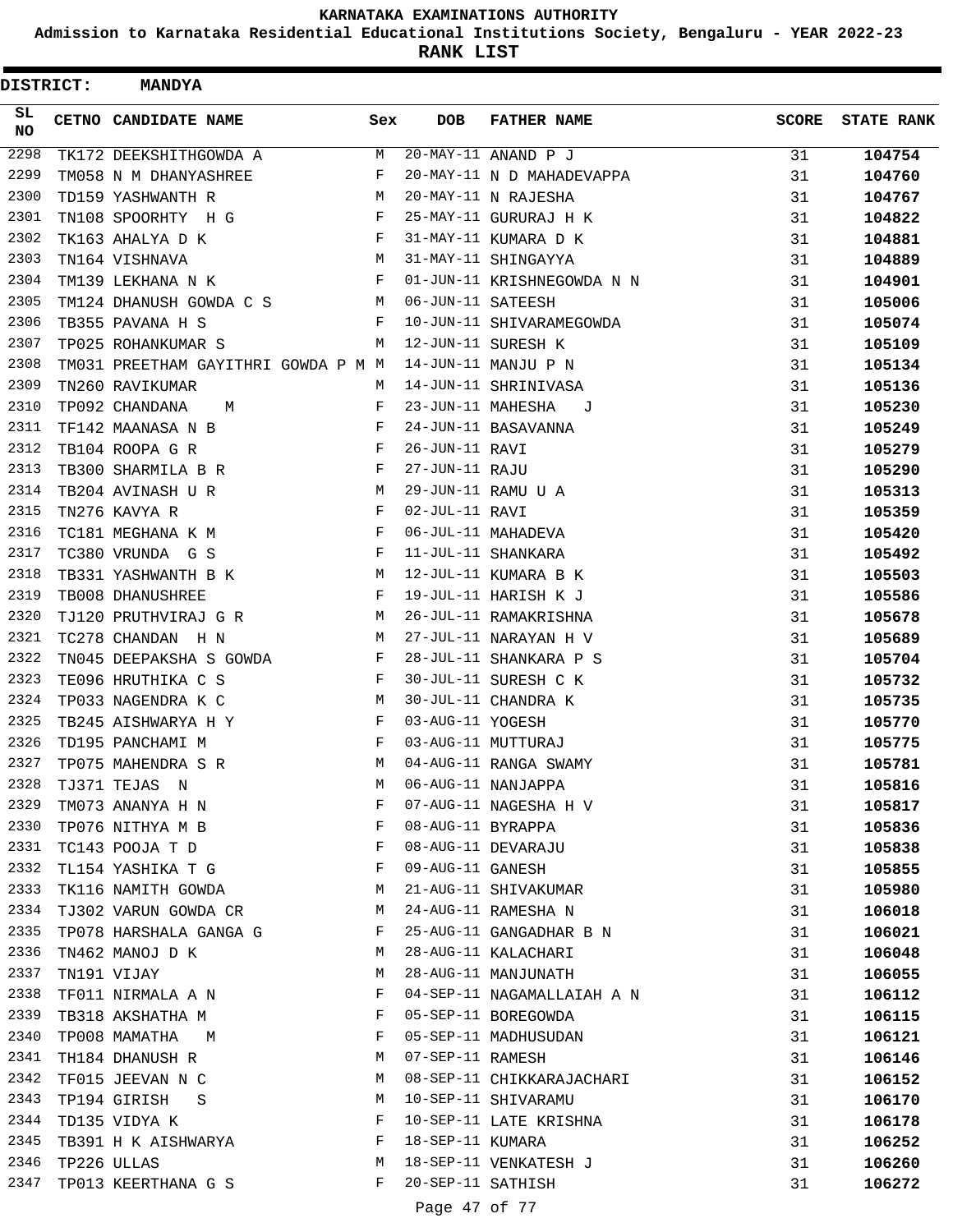**Admission to Karnataka Residential Educational Institutions Society, Bengaluru - YEAR 2022-23**

**RANK LIST**

| <b>DISTRICT:</b> |            | <b>MANDYA</b>                                                                   |                                                |                   |                              |              |                   |
|------------------|------------|---------------------------------------------------------------------------------|------------------------------------------------|-------------------|------------------------------|--------------|-------------------|
| SL<br>NO         |            | CETNO CANDIDATE NAME                                                            | Sex                                            | DOB               | <b>FATHER NAME</b>           | <b>SCORE</b> | <b>STATE RANK</b> |
| 2348             |            | TJ092 NETHRAVATHI                                                               | F                                              | 23-SEP-11 MADHU   |                              | 31           | 106298            |
| 2349             |            | TN121 MANOJ H K                                                                 | М                                              |                   | 24-SEP-11 KUMARA H B         | 31           | 106305            |
| 2350             |            | TL127 MANASWI U B                                                               | F                                              |                   | 25-SEP-11 BABU N H           | 31           | 106312            |
| 2351             |            | TH145 DHANUSHREE                                                                | F                                              |                   | 04-OCT-11 SHIVALINGAMURTHY   | 31           | 106397            |
| 2352             |            | TC102 PRATHAP A S                                                               | М                                              |                   | 06-OCT-11 SANTHOSH           | 31           | 106418            |
| 2353             |            | TB264 SHALINI                                                                   | F                                              |                   | 06-OCT-11 NAGARAJU           | 31           | 106420            |
| 2354             |            | TP236 ROHITH<br>M S                                                             | М                                              | 17-OCT-11 SOMA B  |                              | 31           | 106495            |
| 2355             |            | TC342 SAMARTH H R                                                               | M                                              |                   | 18-OCT-11 RAMACHANDRA H M    | 31           | 106504            |
| 2356             |            | TJ137 HARSHA K S                                                                | M                                              |                   | 19-OCT-11 SATHISHA           | 31           | 106513            |
| 2357             |            | TN039 SHASHANK                                                                  | М                                              | 27-OCT-11 KUMAR   |                              | 31           | 106566            |
| 2358             |            | TC093 THANUSHREE                                                                | F                                              |                   | 28-OCT-11 HAREESHA           | 31           | 106575            |
| 2359             |            | TF205 DEEPIKA S M                                                               | F                                              | 31-OCT-11 MAHESHA |                              | 31           | 106597            |
| 2360             |            | TN005 JEEVAN B R                                                                | М                                              |                   | 01-NOV-11 RAJU B S           | 31           | 106607            |
| 2361             |            | TE104 JEEVAN GOWDA<br>C N                                                       | M                                              |                   | 02-NOV-11 NARASIMHA MURTHY K | 31           | 106617            |
| 2362             |            | TN281 DHANANJAYA                                                                | M                                              |                   | 07-NOV-11 MARISWAMY          | 31           | 106662            |
| 2363             |            | TJ128 VISHWAS H P                                                               | М                                              |                   | 12-NOV-11 PUTTASIDDAPPA H P  | 31           | 106711            |
| 2364             |            | TC299 POORNIMA S N                                                              | F                                              |                   | 22-NOV-11 A N NAVEEN KUMAR   | 31           | 106781            |
| 2365             |            | TB424 RAKSHITHA                                                                 | F                                              |                   | 22-NOV-11 MANJE GOWDA        | 31           | 106784            |
| 2366             |            | TN371 ANUSHREE M N                                                              | F                                              |                   | 24-NOV-11 NANJAPPA M S       | 31           | 106792            |
| 2367             |            | TN222 RAVITEJA D N                                                              | M                                              |                   | 24-NOV-11 NAGESH D K         | 31           | 106799            |
| 2368             |            | TJ324 NITHYA SHREE K S                                                          | F                                              |                   | 25-NOV-11 SRINIVASA          | 31           | 106807            |
| 2369             |            | TN405 BRUNDA A R                                                                | F                                              | 27-NOV-11 RAMU    |                              | 31           | 106821            |
| 2370             |            | TD129 GAGAN B K                                                                 | M                                              |                   | 01-DEC-11 B K KEMPARAJU      | 31           | 106845            |
| 2371             |            | TN400 PRAJWAL E R                                                               | M                                              |                   | 18-DEC-11 RAMACHARI E L      | 31           | 106969            |
| 2372             |            | TL235 SHASHANK K S                                                              | М                                              |                   | 22-DEC-11 SRINIVASA K G      | 31           | 106999            |
| 2373             |            | TB217 CHITHRA                                                                   | F                                              |                   | 24-DEC-11 VENKATAREDDY       | 31           | 107012            |
| 2374             |            | TK169 YASHVANTH R Y                                                             | M                                              |                   | 24-DEC-11 YADAVARAYA G S     | 31           | 107017            |
| 2375             |            | TN418 HARSHAVARDHANA N S                                                        | М                                              |                   | 25-DEC-11 SHRIKANTHA         | 31           | 107023            |
| 2376             |            | TF201 TEJASHVINI K R                                                            | F                                              |                   | 26-DEC-11 RUDREGOWDA         | 31           | 107030            |
| 2377             |            | TP190 HARSHINI<br>М<br>N                                                        | F                                              | 27-DEC-11 NAGESHA | М<br>G                       | 31           | 107033            |
|                  |            | 2378 TP205 DIGANTH H S                                                          | M                                              |                   | 30-DEC-11 SHRIKANTH H K      | 31           | 107050            |
| 2379             |            | TH157 DISHA GOWDA                                                               | F                                              |                   | 31-DEC-11 SANTHOSH H M       | 31           | 107056            |
| 2380             |            | TK133 ANKESH GOWDA H P M                                                        |                                                |                   | 10-JAN-12 PRABHAKARA H C     | 31           | 107110            |
| 2381             |            | TL075 GAGANGOWDA L N M                                                          |                                                |                   | 25-JAN-12 NAGARAJU           | 31           | 107131            |
| 2382             |            | TB193 KUSHI S                                                                   | $\mathbf{F}$                                   |                   | 09-MAR-12 SANTHOSH           | 31           | 107169            |
| 2383             |            | TC137 AMRUTHA R                                                                 | $\mathbf{F}$                                   | 03-OCT-12 RAJU    |                              | 31           | 107211            |
| 2384             |            | TB218 YASHASWINI A F                                                            |                                                |                   | 16-DEC-12 ANANDA A M         | 31           | 107213            |
| 2385             |            | $\mathbf{F}$<br>TP217 POORVIKA M                                                |                                                |                   | 28-DEC-12 MUTTURAJU          | 31           | 107214            |
| 2386             |            | TK155 BINDUSHREE B S F                                                          |                                                |                   | 17-DEC-09 SHANKARA B M       | 30           | 107298            |
| 2387             |            | TP134 NISARGA K S<br>$\mathbf{F}$ and the contract of the contract $\mathbf{F}$ |                                                |                   | 09-MAR-10 SOMASHEKHARA K R   | 30           | 107390            |
| 2388             |            | $M_{\odot}$<br>TP002 MADHU K K                                                  |                                                |                   | 30-OCT-10 KARIGOWDA K K      | 30           | 108018            |
| 2389             | TC086 MANU |                                                                                 | M                                              |                   | 12-NOV-10 RAMESHA            | 30           | 108106            |
| 2390             |            | TF199 RAKSHITH KUMAR D S M                                                      |                                                |                   | 30-NOV-10 SOMASHEKAR         | 30           | 108200            |
| 2391             |            | TK226 PREETHAM T P                                                              | M                                              |                   | 09-DEC-10 PRASANNA           | 30           | 108259            |
| 2392             |            | TK095 ANJALI S                                                                  | $\mathbf{F}$ and $\mathbf{F}$ and $\mathbf{F}$ |                   | 02-JAN-11 SHRIKANTHA         | 30           | 108495            |
| 2393             |            | TN034 NIMITH GOWDA C B M                                                        |                                                |                   | 19-JAN-11 BOREGOWDA C N      | 30           | 108626            |
| 2394             |            | TJ042 YASHAS H S                                                                | M                                              |                   | 31-JAN-11 SHIVA KUMARA H S   | 30           | 108706            |
| 2395             |            | TH079 AKASH H K<br><b>M</b>                                                     |                                                |                   | 10-FEB-11 KUMAR H M          | 30           | 108782            |
| 2396             |            | TE151 HAMSHAVENI K G F                                                          |                                                |                   | 19-FEB-11 GIRIKUMAR K P      | 30           | 108863            |
| 2397             |            | TE040 K S GEETHANJALI                                                           | F                                              |                   | 03-MAR-11 K N SHANKAR        | 30           | 108964            |
|                  |            |                                                                                 |                                                |                   |                              |              |                   |

Page 48 of 77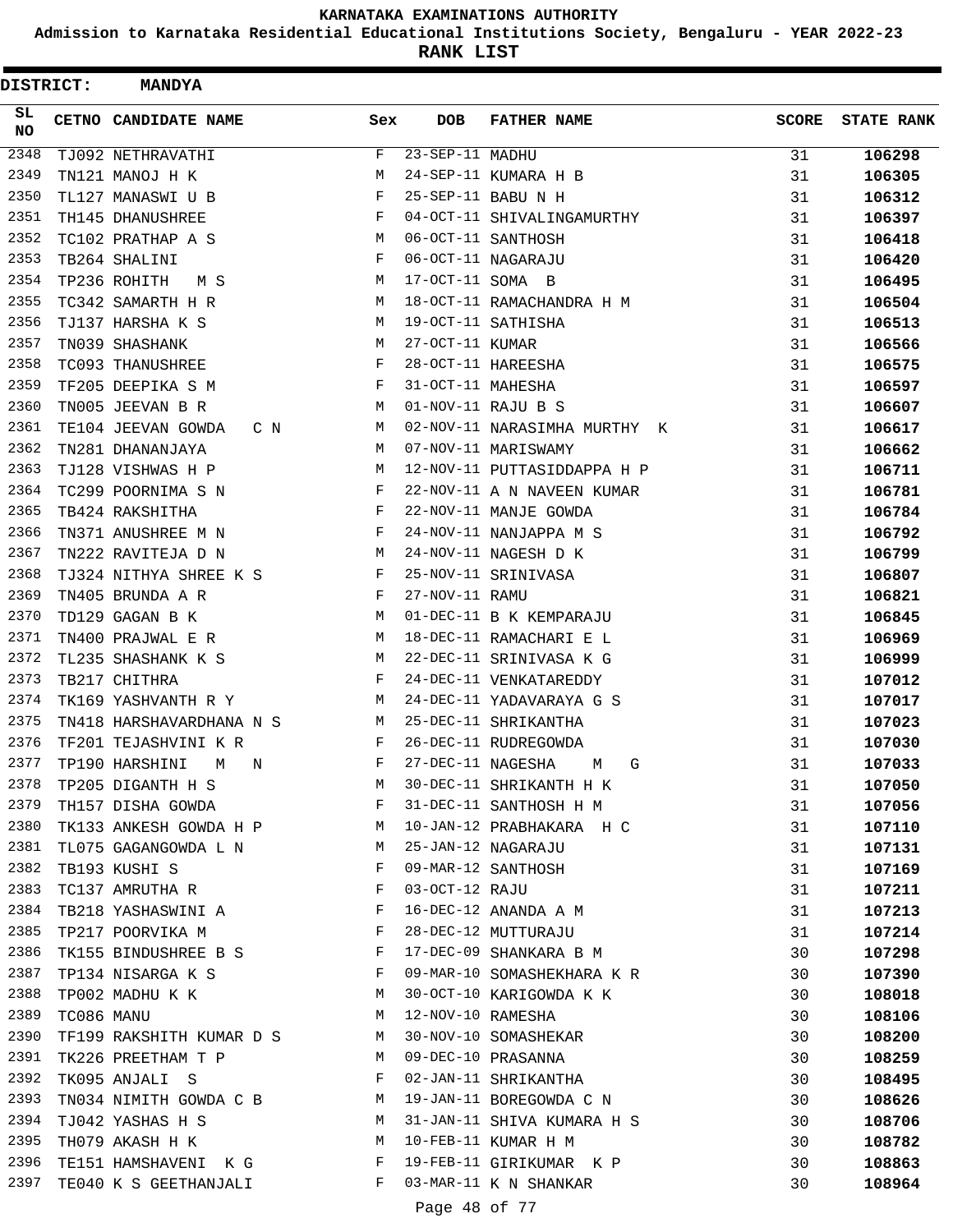**Admission to Karnataka Residential Educational Institutions Society, Bengaluru - YEAR 2022-23**

| <b>DISTRICT:</b> | <b>MANDYA</b>               |              |                   |                                |              |                   |
|------------------|-----------------------------|--------------|-------------------|--------------------------------|--------------|-------------------|
| SL<br><b>NO</b>  | CETNO CANDIDATE NAME        | Sex          | <b>DOB</b>        | <b>FATHER NAME</b>             | <b>SCORE</b> | <b>STATE RANK</b> |
| 2398             | TC256 POOJA                 | F            |                   | 03-MAR-11 ANNEGOWDA T S        | 30           | 108968            |
| 2399             | TG018 ANU SHREE             | F            | 07-MAR-11 PRAKASH |                                | 30           | 109001            |
| 2400             | TC015 MOHAN B Y             | М            | 09-MAR-11 YOGESH  |                                | 30           | 109022            |
| 2401             | TC186 ADITHYA               | М            |                   | 10-MAR-11 DEVARAJU D R         | 30           | 109026            |
| 2402             | TK074 LAVANYA               | F            |                   | 10-MAR-11 RAJU S M             | 30           | 109036            |
| 2403             | TL246 RAKSHITHA             | F            | 14-MAR-11 SHANKAR |                                | 30           | 109084            |
| 2404             | TL024 RANJAN P              | М            |                   | 21-MAR-11 PRABHUDEV B D        | 30           | 109154            |
| 2405             | TP186 SONA B R              | F            |                   | 01-APR-11 RAGHAVENDRA B J      | 30           | 109265            |
| 2406             | TC326 VARDHAN D J           | М            |                   | 06-APR-11 JANARDDHANA DS       | 30           | 109312            |
| 2407             | TD035 DHANUSH GOWDA U N     | M            |                   | 23-APR-11 NAGESHA C            | 30           | 109465            |
| 2408             | TN279 CHANDRAKANTH M N      | M            |                   | 24-APR-11 NARASIMHA SHETTY M H | 30           | 109473            |
| 2409             | TD036 SUNDAR R              | M            | 26-APR-11 RAMESH  |                                | 30           | 109504            |
| 2410             | TL261 AMITH                 | М            |                   | 29-APR-11 SRINIVASA            | 30           | 109536            |
| 2411             | TB277 DHANYA                | F            |                   | 29-APR-11 RENUKA PRASAD        | 30           | 109538            |
| 2412             | TJ278 DEEKSHITH N           | М            | 30-APR-11 NAGAIAH |                                | 30           | 109548            |
| 2413             | TM057 JEEVITHA G R          | F            |                   | 30-APR-11 RAVI G C             | 30           | 109549            |
| 2414             | TJ217 CHANDAN CJ            | M            |                   | 01-MAY-11 JAYARAMU CK          | 30           | 109557            |
| 2415             | TN094 HARSHITHA H S         | F            |                   | 04-MAY-11 SATHISHA             | 30           | 109604            |
| 2416             | TF054 VARUNKUMAR N R        | M            |                   | 05-MAY-11 RACHAPPAGI G         | 30           | 109618            |
| 2417             | TG011 MANOOJ KUMAR T M      | М            |                   | 07-MAY-11 MURULIDHARA K        | 30           | 109641            |
| 2418             | TB135 RAKSHA G P            | F            | 15-MAY-11 PANDU   |                                | 30           | 109731            |
| 2419             | TN275 DARSHAN S P           | M            |                   | 21-MAY-11 PUTTRAJU             | 30           | 109790            |
| 2420             | TH167 SUCHITHRA S           | F            |                   | 25-MAY-11 SHIVAMADHEGOWDA      | 30           | 109845            |
| 2421             | TF151 Y S KUSHAL GOWDA      | M            |                   | 03-JUN-11 SRINIVAS Y V         | 30           | 110005            |
| 2422             | TL137 MAITHRI H S           | F            |                   | 07-JUN-11 SHIVANNA H N         | 30           | 110059            |
| 2423             | TB181 JAYA KUMAR B R        | M            |                   | 19-JUN-11 RAVICHANDRA          | 30           | 110222            |
| 2424             | TC159 PRAJWAL K S           | M            |                   | 21-JUN-11 SHIVEGOWDA           | 30           | 110253            |
| 2425             | TB297 JYOTHI M              | F            | 22-JUN-11 MOHAN   |                                | 30           | 110264            |
| 2426             | TG066 LATHISH M R           | М            |                   | 26-JUN-11 RAJESH M R           | 30           | 110325            |
| 2427             | TC359 ADITYA M P            | M            |                   | 28-JUN-11 PRAKASHA M A         | 30           | 110342            |
| 2428             | TE136 AMITHESH G GOWDA      | M            |                   | 28-JUN-11 GIRISH D P           | 30           | 110343            |
| 2429             | TP120 G S GNANESHWARI       | F            |                   | 01-JUL-11 SANTHOSH KUMAR       | 30           | 110396            |
| 2430             | <b>M</b><br>TM044 MANOJ H M |              |                   | 05-JUL-11 MOHANRAJ H G         | 30           | 110452            |
| 2431             | TM095 BHOOMIKA              | $\mathbf{F}$ |                   | 13-JUL-11 KEMPEGOWDA           | 30           | 110565            |
| 2432             | TK152 BHUVANA H C           | $\mathbb{F}$ |                   | 14-JUL-11 CHANDRA BABU HS      | 30           | 110576            |
| 2433             | TM003 DHANUSHGOWDA T B M    |              |                   | 14-JUL-11 BOREGOWDA T M        | 30           | 110577            |
| 2434             | TB399 SANIKA S S            | F            |                   | 16-JUL-11 SHANKARMURTHY S T    | 30           | 110622            |
| 2435             | TJ123 SANJAY H B            | M            |                   | 19-JUL-11 BASAPPA H N          | 30           | 110657            |
| 2436             | TM008 KAILASH N R           | M            |                   | 21-JUL-11 RAJESH N M           | 30           | 110683            |
| 2437             | TE037 LIKHITH H J           | M            | 24-JUL-11 JAYARAM |                                | 30           | 110725            |
| 2438             | TB122 HINDUSHRI B L         | F            |                   | 26-JUL-11 LOKESH B R           | 30           | 110750            |
| 2439             | TK110 M G VIDYASHREE        | F            |                   | 26-JUL-11 GURU MALLESH         | 30           | 110751            |
| 2440             | TJ233 VIKAS                 | М            |                   | 27-JUL-11 KARIGOWDA            | 30           | 110773            |
| 2441             | TN348 MANVITHA N K          | F            | 01-AUG-11 KUMAR N |                                | 30           | 110817            |
| 2442             | TM012 JEEVAN                | М            |                   | 04-AUG-11 JAGADEESH S B        | 30           | 110852            |
| 2443             | TD133 SHREYAS G C           | М            |                   | 05-AUG-11 CHELUVARAJU G P      | 30           | 110870            |
| 2444             | TB202 NITHYA M J            | F            |                   | 08-AUG-11 JAYARAMU             | 30           | 110900            |
| 2445             | TP079 SHARANYA M L F        |              | 13-AUG-11 MAHESH  |                                | 30           | 110956            |
| 2446             | TB363 AKSHAYGOWDA K N M     |              |                   | 14-AUG-11 NAVEENA K D          | 30           | 110965            |
| 2447             | TH018 SURESH M C            | M            |                   | 17-AUG-11 CHANDRASHEKAR M      | 30           | 111006            |
|                  |                             |              |                   |                                |              |                   |
|                  |                             |              | Page 49 of 77     |                                |              |                   |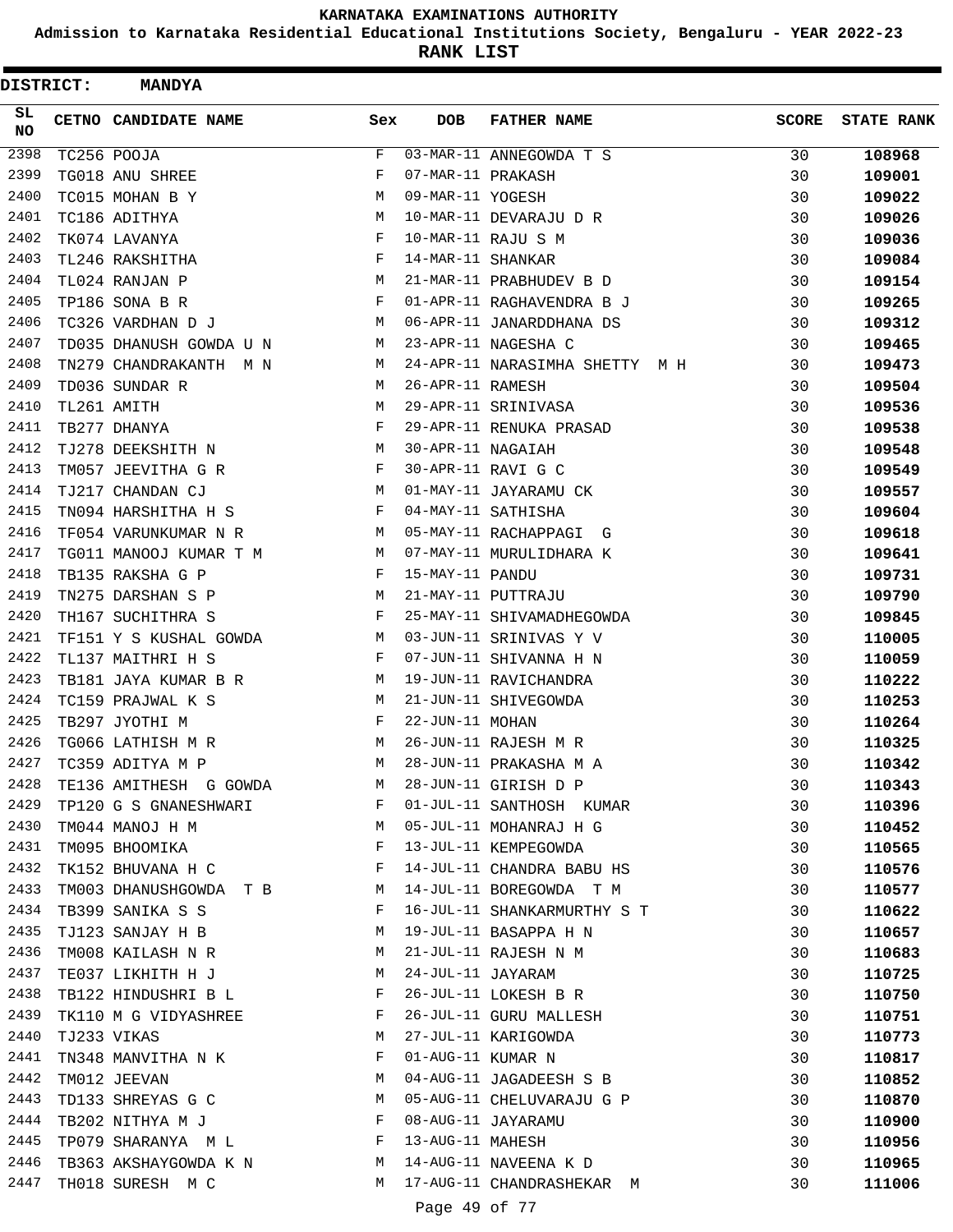**Admission to Karnataka Residential Educational Institutions Society, Bengaluru - YEAR 2022-23**

**RANK LIST**

| DISTRICT: | <b>MANDYA</b>          |     |                   |                                |              |                   |
|-----------|------------------------|-----|-------------------|--------------------------------|--------------|-------------------|
| SL<br>NO. | CETNO CANDIDATE NAME   | Sex | <b>DOB</b>        | <b>FATHER NAME</b>             | <b>SCORE</b> | <b>STATE RANK</b> |
| 2448      | TB319 AMITH            | М   |                   | 19-AUG-11 MAHADEVA             | 30           | 111026            |
| 2449      | TP180 ANUPAMA S        | F   |                   | 21-AUG-11 SHREENIVASA S        | 30           | 111044            |
| 2450      | TE128 VISHWAS T N      | М   |                   | 23-AUG-11 NAGESH T N           | 30           | 111067            |
| 2451      | TP005 KEERTHANA        | F   | 24-AUG-11 RAJANNA |                                | 30           | 111071            |
| 2452      | TC047 NAVEEN A V       | М   |                   | 25-AUG-11 VISHAKANTA           | 30           | 111087            |
| 2453      | TE029 KEERTHANA N V    | F   |                   | 26-AUG-11 VENKATESH N S        | 30           | 111094            |
| 2454      | TB113 GANESH H K       | M   |                   | 01-SEP-11 KRISHNEGOWDA         | 30           | 111151            |
| 2455      | TN114 SMITHA M         | F   |                   | 02-SEP-11 MANJUNATH K G        | 30           | 111164            |
| 2456      | TH064 SANJANA K S      | F   | 05-SEP-11 SOMANNA |                                | 30           | 111191            |
| 2457      | TB229 DHANUSH H A      | М   |                   | 07-SEP-11 ASHOKA H P           | 30           | 111209            |
| 2458      | TK005 SONUSATHISH B S  | F   |                   | 12-SEP-11 SATHISH C            | 30           | 111257            |
| 2459      | TD014 LIKHITHA A M     | F   |                   | 17-SEP-11 MANU A B             | 30           | 111294            |
| 2460      | TL283 VIDYASHREE H R   | F   |                   | 19-SEP-11 RAVI H R             | 30           | 111311            |
| 2461      | TP082 KAVYA D          | F   | 20-SEP-11 DINESH  |                                | 30           | 111317            |
| 2462      | TG002 YASHAS GOWDA T R | М   |                   | 02-OCT-11 RAMU T S             | 30           | 111434            |
| 2463      | TG093 SAHANA           | F   |                   | 08-OCT-11 CHENNAPPA            | 30           | 111473            |
| 2464      | TN337 SAHANIKA H       | F   |                   | 08-OCT-11 HONNAPPA H R         | 30           | 111474            |
| 2465      | TH097 DIGANTH          | М   |                   | 10-OCT-11 SAMPATHKUMAR         | 30           | 111494            |
| 2466      | TB272 AKSHAY M V       | M   |                   | 15-OCT-11 VISHWANATH M S       | 30           | 111549            |
| 2467      | TM159 YOGESHWARI K S   | F   | 17-OCT-11 SATISH  |                                | 30           | 111573            |
| 2468      | TN490 KUMARI           | F   |                   | 19-OCT-11 CHIKKAIAH            | 30           | 111582            |
| 2469      | TC116 NAYANA           | F   |                   | 29-OCT-11 MANJEGOWDA           | 30           | 111683            |
| 2470      | TD117 YASHAS M V       | M   |                   | 29-OCT-11 VENKATESHA D T       | 30           | 111687            |
| 2471      | TL061 SHIVAKUMARA      | М   | 02-NOV-11 RAMESHA |                                | 30           | 111708            |
| 2472      | TC295 JEEVAN N A       | М   | 18-NOV-11 ASHOK   |                                | 30           | 111867            |
| 2473      | TN156 POORVIKA L       | F   |                   | 21-NOV-11 H S LOKESH           | 30           | 111894            |
| 2474      | TE006 KEERTHANA T R    | F   | 23-NOV-11 RAVI    |                                | 30           | 111907            |
| 2475      | TM133 NITHYA K G       | F   |                   | 25-NOV-11 BALAGANGADHARA SWAMY | 30           | 111925            |
| 2476      | TE069 SHREYA K S       | F   |                   | 30-NOV-11 SHIVALINGAIAH K G    | 30           | 111975            |
| 2477      | TP119 DIGANTH S        | M   | 04-DEC-11 SHEKHAR |                                | 30           | 112003            |
| 2478      | TJ253 VIDHYA H K       | F   | 05-DEC-11 KUMARA  |                                | 30           | 112016            |
| 2479      | TB126 KEERTHANA M U    | F   |                   | 11-DEC-11 UMESHA M B           | 30           | 112044            |
| 2480      | TK020 KOMALA           | F   |                   | 13-DEC-11 SHIVAKUMAR           | 30           | 112056            |
| 2481      | TF043 NAVYA            | F   | 18-DEC-11 BABU    |                                | 30           | 112090            |
| 2482      | TH112 PRATHAM A        | М   |                   | 19-DEC-11 ANANDA S             | 30           | 112096            |
| 2483      | TD238 NAVINKUMAR S     | М   |                   | 22-DEC-11 SURESHA              | 30           | 112123            |
| 2484      | TE197 NIKHIL S K       | М   | 27-DEC-11 KUMARA  |                                | 30           | 112154            |
| 2485      | TD087 PRAGATHI Y K     | F   |                   | 02-JAN-12 KRISHNA Y T          | 30           | 112210            |
| 2486      | TC370 S CHINMAIKUMAR   | М   |                   | 02-JAN-12 SURESH P             | 30           | 112212            |
| 2487      | TK115 LAKSHMITHA K     | F   | 05-JAN-12 KUMAR N |                                | 30           | 112216            |
| 2488      | TF149 SHOBHITA C S     | F   |                   | 24-JAN-12 SOMASHEKAR           | 30           | 112252            |
| 2489      | TJ246 DHEERAJ A        | М   |                   | 27-JAN-12 ANUKUMAR M           | 30           | 112257            |
| 2490      | TK077 NANDINI N K      | F   |                   | 20-FEB-12 NANDISH H C          | 30           | 112288            |
| 2491      | TM046 THARUN H L       | M   |                   | 13-MAR-12 H G LAKSHMISH        | 30           | 112311            |
| 2492      | TP158 ADARSH RS        | М   |                   | 23-APR-12 SHIVAMURTHY          | 30           | 112326            |
| 2493      | TL045 VIKAS S A        | М   | 17-APR-10 ANANDA  |                                | 29           | 112594            |
| 2494      | TB213 YASHWANTH S D    | М   |                   | 22-JUL-10 DHANANJAYA S V       | 29           | 112769            |
| 2495      | TE190 s manoj KUMAR    | M   |                   | 11-AUG-10 SHIVAKUMAR R         | 29           | 112813            |
| 2496      | TE111 PRIYA C N        | F   | 27-OCT-10 NAGESHA |                                | 29           | 113120            |
| 2497      | TP067 ULLAS H P        | М   |                   | 21-NOV-10 PARTHA H S           | 29           | 113262            |
|           |                        |     |                   |                                |              |                   |

Page 50 of 77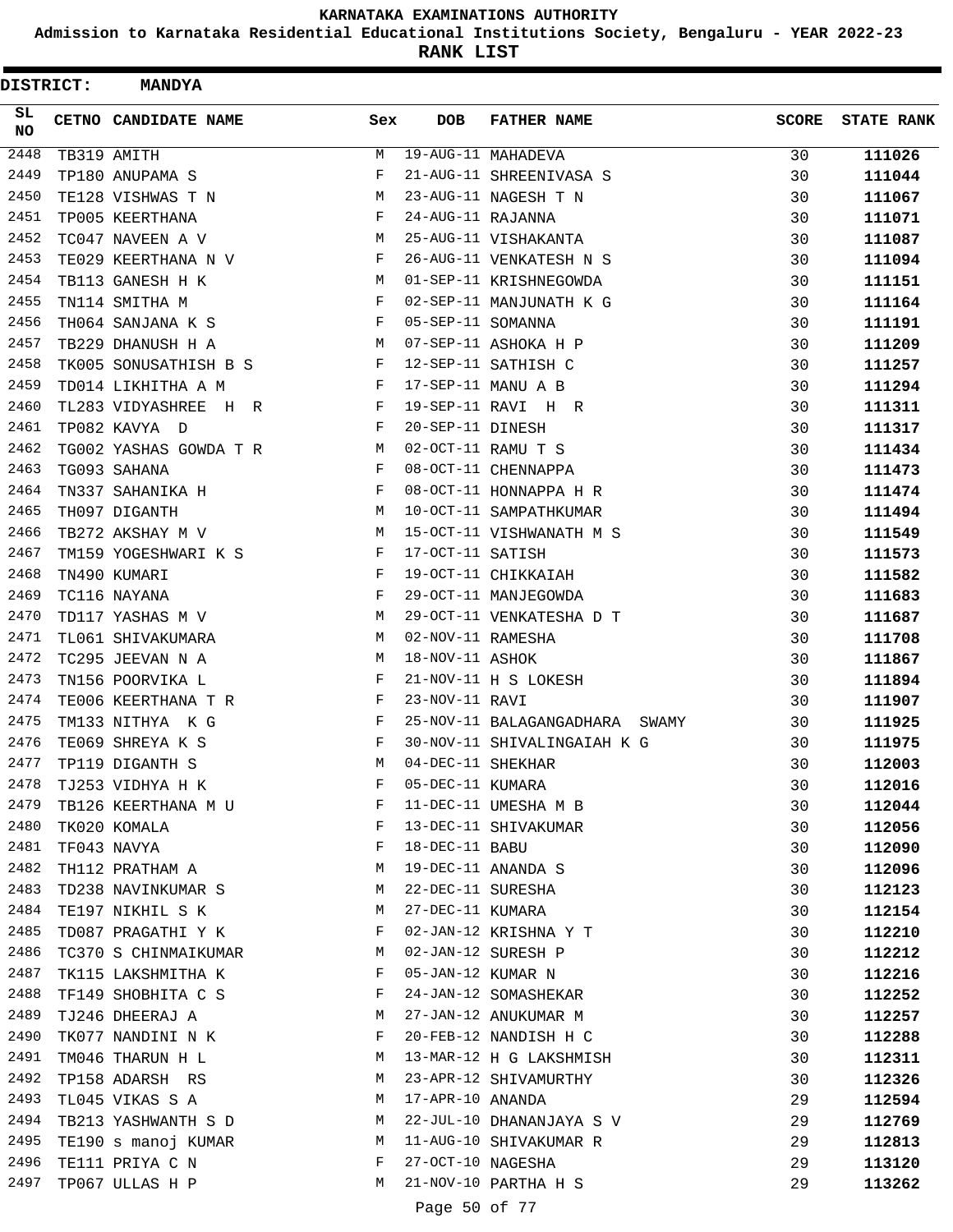**Admission to Karnataka Residential Educational Institutions Society, Bengaluru - YEAR 2022-23**

| <b>DISTRICT:</b> | <b>MANDYA</b>             |              |                   |                              |              |                   |
|------------------|---------------------------|--------------|-------------------|------------------------------|--------------|-------------------|
| SL.<br><b>NO</b> | CETNO CANDIDATE NAME      | Sex          | <b>DOB</b>        | <b>FATHER NAME</b>           | <b>SCORE</b> | <b>STATE RANK</b> |
| 2498             | TG024 NANDINI             | F            |                   | 29-NOV-10 NANJUNDEGOWDA      | 29           | 113307            |
| 2499             | TB062 LOHITH H            | M            | 18-DEC-10 HARISH  |                              | 29           | 113429            |
| 2500             | TB002 KRUTHIK H A         | M            |                   | 21-DEC-10 ARUNKUMAR          | 29           | 113458            |
| 2501             | TJ078 HRUTHIKGOWDA H S    | М            |                   | 24-DEC-10 SATHISHKUMAR M M   | 29           | 113479            |
| 2502             | TD174 MOHITH N P          | M            |                   | 26-DEC-10 PRASANNA           | 29           | 113494            |
| 2503             | TH254 NITHYASHREE H S     | F            | 01-JAN-11 SHEKHAR |                              | 29           | 113588            |
| 2504             | TH133 BHUVAN M            | M            |                   | 04-JAN-11 MAHADEVA           | 29           | 113667            |
| 2505             | TD163 MADHU AM            | M            |                   | 15-JAN-11 MAHINDRA M         | 29           | 113751            |
| 2506             | TC332 YASHWANTH A M       | M            |                   | 20-JAN-11 MALLIKA A V        | 29           | 113801            |
| 2507             | TM137 RAKSHITHA C A       | $\mathbf{F}$ |                   | 17-FEB-11 ASHOKA C N         | 29           | 114048            |
| 2508             | TF005 SUJATHA L S         | F            |                   | 18-FEB-11 L D SHIVAKUMAR     | 29           | 114060            |
| 2509             | TJ273 PRASANNA            | M            | 20-FEB-11 UMESHA  |                              | 29           | 114070            |
| 2510             | TB212 KUSHI G V           | F            |                   | 03-MAR-11 VEERAPPA           | 29           | 114175            |
| 2511             | TK046 LAKSHMESH GOWDA K C | M            |                   | 08-MAR-11 CHIKKAMARI         | 29           | 114230            |
| 2512             | TD111 HRUTHIK B V         | M            |                   | 16-MAR-11 VISHAKANTA MURTHY  | 29           | 114314            |
| 2513             | TD288 MADHAV K J          | М            |                   | 17-MAR-11 JAGADISHA K S      | 29           | 114325            |
| 2514             | TF178 VIKASH G            | M            |                   | 21-MAR-11 GURUSWAMY          | 29           | 114368            |
| 2515             | TN309 THANU N D           | F            |                   | 22-MAR-11 DHANANJAYA         | 29           | 114380            |
| 2516             | TJ050 HARSHITH            | M            |                   | 27-MAR-11 SOMASHEKHAR H S    | 29           | 114429            |
| 2517             | TL055 GOKULGOWDA Y V      | M            |                   | 30-MAR-11 VEDAMURTHI         | 29           | 114454            |
| 2518             | TG029 SUJAY S D           | M            |                   | 31-MAR-11 DODDEGOWDA S K     | 29           | 114474            |
| 2519             | TH216 SACHITH GOWDA H Y   | M            | 01-APR-11 YOGESH  |                              | 29           | 114482            |
| 2520             | TK209 HIMABINDU S         | F            |                   | 13-APR-11 SURESH S           | 29           | 114617            |
| 2521             | TP059 MANVITH<br>C        | M            |                   | 14-APR-11 CHALUVARAJU        | 29           | 114638            |
| 2522             | TL207 SHREYAS GOWDA D C   | М            |                   | 25-APR-11 CHANDRASHEKHAR D K | 29           | 114763            |
| 2523             | TP028 SUHAS GOWDA B N     | M            |                   | 26-APR-11 NANDEESH           | 29           | 114777            |
| 2524             | TP051 ARPITHA             | F            |                   | 04-MAY-11 THAMMANNA          | 29           | 114865            |
| 2525             | TN163 KOWSHIK G A         | М            | 06-MAY-11 ASHOKA  |                              | 29           | 114898            |
| 2526             | TD023 POORVAJ C S         | M            |                   | 13-MAY-11 SHIVALINGAIAH      | 29           | 114985            |
| 2527             | TG130 TANUSHREE<br>M R    | F            |                   | 17-MAY-11 RANGASWAMY M C     | 29           | 115034            |
| 2528             | TL241 TEJAS B R           | M            | 17-MAY-11 RAJU B  |                              | 29           | 115035            |
| 2529             | TB161 UJJANI GOWDA        | M            | 18-MAY-11 NAGESHA |                              | 29           | 115050            |
| 2530             | TJ263 BHOOMIKA B S        | F            |                   | 20-MAY-11 SHIVANNA B R       | 29           | 115065            |
| 2531             | TM074 DANANJAY V K        | M            |                   | 21-MAY-11 KUMARSWAMY M G     | 29           | 115077            |
| 2532             | TK066 SHASHANK M S        | М            |                   | 23-MAY-11 SATHYA M N         | 29           | 115100            |
| 2533             | TN075 BHAVANI             | $\mathbf{F}$ |                   | 24-MAY-11 YOGARAJU           | 29           | 115104            |
| 2534             | TB099 DEEKSHITH S GOWDA   | M            |                   | 26-MAY-11 SANTHOSH KUMAR     | 29           | 115141            |
| 2535             | TP026 DEVIKA H S          | F            |                   | 28-MAY-11 SANTHOSH H S       | 29           | 115154            |
| 2536             | TC033 KHURSHEED K B       | F            |                   | 28-MAY-11 BABUSAB G M        | 29           | 115157            |
| 2537             | TL255 CHARAN P V          | M            |                   | 29-MAY-11 VENKATESH P H      | 29           | 115172            |
| 2538             | TH181 TEJAS M S           | M            |                   | 29-MAY-11 MALLESHA C         | 29           | 115178            |
| 2539             | TE142 CHANDAN GOWDA K     | M            | 30-MAY-11 KRISHNA |                              | 29           | 115183            |
| 2540             | TD071 LIKITH R GOWDA      | M            | 30-MAY-11 RAVI TK |                              | 29           | 115187            |
| 2541             | TN308 SANJAY S B          | М            |                   | 30-MAY-11 BOREGOWDA          | 29           | 115190            |
| 2542             | TM127 LOHITH GOWDA U      | М            |                   | 31-MAY-11 UMESH A T          | 29           | 115202            |
| 2543             | TD089 ARJUN M             | M            |                   | 01-JUN-11 MANJUNATHA K M     | 29           | 115212            |
| 2544             | TN360 CHAITHRA P          | F            |                   | 02-JUN-11 PRABHUSWAMY P K    | 29           | 115244            |
| 2545             | TC155 VARSHINI N S        | F            |                   | 03-JUN-11 SHIVAPPA           | 29           | 115271            |
| 2546             | TN251 MANOJ C P           | М            |                   | 07-JUN-11 PUTTARAJU C D      | 29           | 115333            |
| 2547             | TC101 MANOJ               | М            |                   | 08-JUN-11 NINGARAJU          | 29           | 115347            |
|                  |                           |              | Page 51 of 77     |                              |              |                   |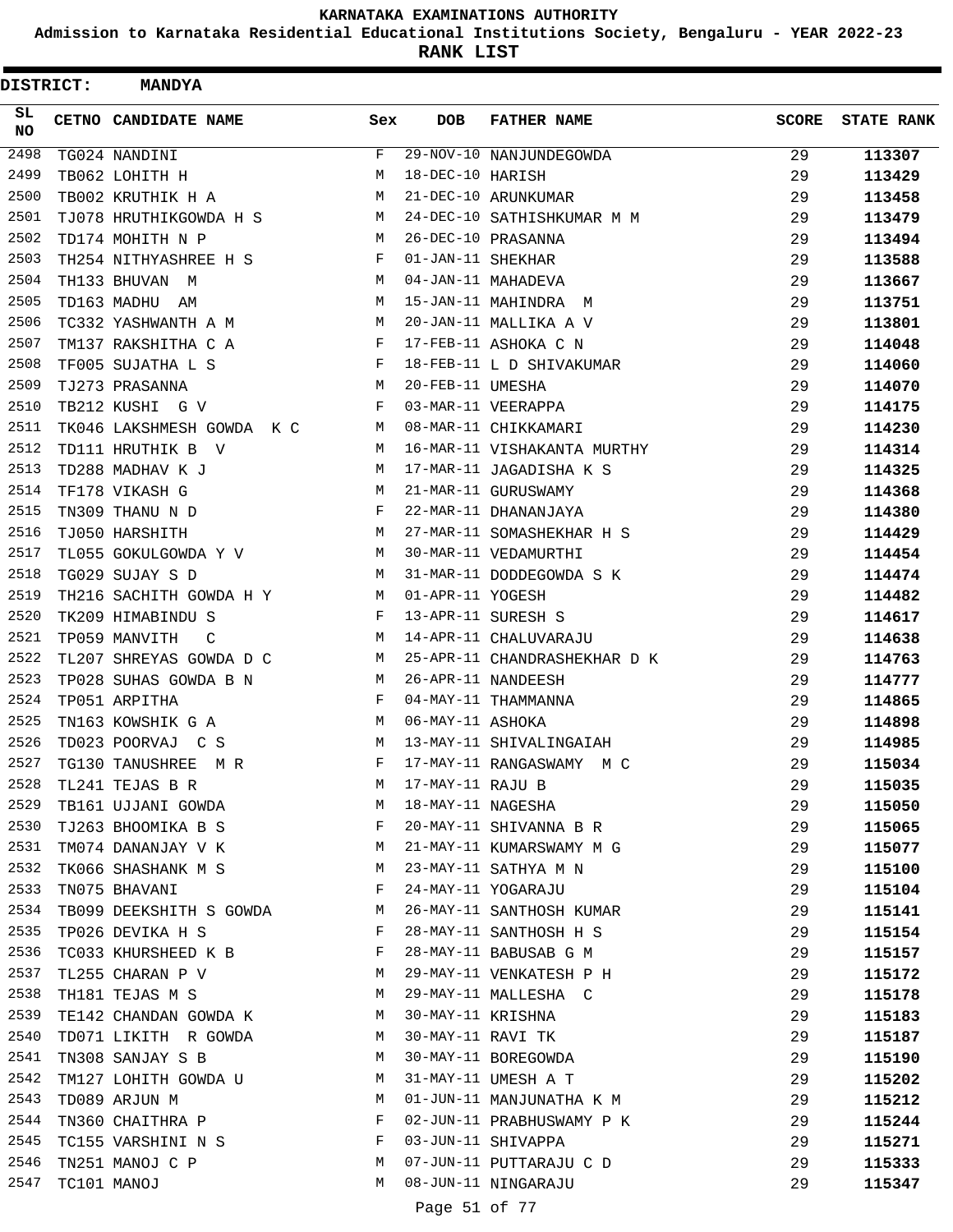**Admission to Karnataka Residential Educational Institutions Society, Bengaluru - YEAR 2022-23**

| SL<br><b>CETNO CANDIDATE NAME</b><br>Sex<br><b>DOB</b><br><b>FATHER NAME</b><br><b>SCORE</b><br><b>STATE RANK</b><br><b>NO</b><br>2548<br>12-JUN-11 BOREGOWDA<br>29<br>115409<br>TN261 THARUN<br>М<br>2549<br>21-JUN-11 RAJU Y E<br>29<br>TK113 SHIVASHANKAR Y R<br>М<br>115548<br>2550<br>TC329 DHANUSH A<br>М<br>24-JUN-11 ARAVINDA AG<br>29<br>115579<br>2551<br>TE144 LALITHYA H R<br>F<br>27-JUN-11 RAVIKUMAR H M<br>29<br>115641<br>2552<br>TF207 SURYA<br>М<br>30-JUN-11 JAYARAMU<br>29<br>115685<br>2553<br>$_{\rm F}$<br>01-JUL-11 MALLESHA<br>TJ304 NANDINI M<br>29<br>115697<br>2554<br>03-JUL-11 SIDDAPPAJI B<br>TE205 HEMA SHREE<br>F<br>29<br>115730<br>2555<br>04-JUL-11 SIDDARAMA<br>TD150 DEEPIKA S<br>F<br>29<br>115747<br>2556<br>TM009 DIVYA K S<br>04-JUL-11 SIDDARAJU<br>F<br>29<br>115748<br>2557<br>05-JUL-11 RAVI K N<br>TN290 MOULYA K R<br>F<br>29<br>115767<br>2558<br>05-JUL-11 HARISHA<br>М<br>29<br>TB349 VENKATESHA H<br>115773<br>2559<br>06-JUL-11 MANJU H R<br>29<br>TN064 KEERTHIRAJ H M<br>M<br>115776<br>2560<br>TN282 BANDHAVYA<br>F<br>14-JUL-11 LII PRADEEP<br>29<br>115861<br>2561<br>18-JUL-11 JAGADEESHA<br>TL126 SAHANA S J<br>F<br>29<br>115917<br>2562<br>TB153 SAGAR R<br>М<br>19-JUL-11 RAJASHEKARA<br>29<br>115929<br>2563<br>20-JUL-11 MURTHI T J<br>TN029 SANIKA T M<br>F<br>29<br>115945<br>2564<br>26-JUL-11 MALLIKARJUNASWAMY<br>TF137 NITHIN K M<br>М<br>29<br>116021<br>2565<br>28-JUL-11 RAVI H E<br>TF161 KOWSHIK H R<br>М<br>29<br>116047<br>2566<br>F<br>29-JUL-11 KUMARA<br>29<br>TB392 PRIYANKA B K<br>116075<br>2567<br>TF116 HARSHAVARDAN D R<br>30-JUL-11 RAVI<br>29<br>M<br>116082<br>2568<br>TJ276 RAVIKUMRA M<br>04-AUG-11 MANCHAIAH M S<br>29<br>116144<br>M<br>2569<br>08-AUG-11 SHIVARAJU<br>TK083 YASHASWINI K S<br>F<br>29<br>116195<br>2570<br>TH196 ANUSHKA<br>F<br>09-AUG-11 P PUTTAMADEGOWDA<br>29<br>116197<br>2571<br>TB347 JEEVITHA M R<br>F<br>12-AUG-11 RAMESHA M B<br>29<br>116232<br>2572<br>TB241 VIDYA SHREE B P<br>12-AUG-11 PRAKASH B R<br>29<br>116239<br>F<br>2573<br>TK168 HARSHAN M M<br>М<br>13-AUG-11 MANJUNATHA K<br>29<br>116241<br>2574<br>TN471 DIGANTH K A<br>М<br>16-AUG-11 ASHOKA K R<br>29<br>116279<br>2575<br>TB274 THASMIYA BANU<br>F<br>17-AUG-11 SADIQ<br>29<br>116294<br>2576<br>25-AUG-11 RAMESH G B G D<br>TE191 HAMSIKA G R<br>F<br>29<br>116379<br>2577<br>26-AUG-11 RAJASHEKAR<br>29<br>TJ249 HARSHA R<br>M<br>116395<br>2578<br>TJ084 ADARSH R GOWDA<br>05-SEP-11 RAJU<br>29<br>116508<br>M<br>2579<br>06-SEP-11 ARUN KUMAR H<br>TD068 krupana k a<br>F<br>29<br>116535<br>2580<br>TD021 BHUVAN KUMAR M<br>07-SEP-11 UMESH B C<br>29<br>116538<br>M<br>2581<br>07-SEP-11 MAHESHA<br>TL105 SHARATH B M<br>29<br>116548<br>2582<br>29<br>TE088 SUHAN S DEV<br>М<br>10-SEP-11 SHIVU S M<br>116579<br>2583<br>14-SEP-11 HONNAGIRIYAPPA M N<br>29<br>TJ259 DEEKSHITHA M H<br>F<br>116617<br>2584<br>18-SEP-11 SHEKHAR<br>TB208 AJAY H S<br>М<br>29<br>116645<br>2585<br>19-SEP-11 KALLESHA K N<br>TM134 NAGESHGOWDA K<br>M<br>29<br>116662<br>2586<br>TC123 KARTHIK G K<br>20-SEP-11 KUMAR JT<br>29<br>M<br>116671<br>2587<br>20-SEP-11 ASHOKA<br>TN492 PRAJWAL<br>M<br>29<br>116677<br>2588<br>TH179 PRAVEEN K<br>20-SEP-11 KESHAVAMURTHY<br>M<br>29<br>116679<br>TN288 HAMSAVENI L J<br>2589<br>24-SEP-11 JAGADHEESHA L R<br>F<br>29<br>116709<br>2590<br>TC050 PAVAN KUMAR<br>М<br>28-SEP-11 SHANTHEGOWDA<br>29<br>116745<br>2591<br>29-SEP-11 HARISHA B R<br>TN065 RAKSHITHA B H<br>F<br>29<br>116756<br>2592<br>30-SEP-11 KUMAR<br>TB073 MANYA K<br>F<br>29<br>116764<br>2593<br>08-OCT-11 ASHOKA<br>TJ143 RAJESHA C A<br>M<br>29<br>116838<br>2594<br>10-OCT-11 NAGARAJU M D<br>TH057 HARSHAN N<br>М<br>29<br>116860<br>2595<br>12-OCT-11 SAMTHOSH T<br>TE034 CHANDANA R S<br>F<br>29<br>116881<br>2596<br>TB184 PREETHAM B M<br>14-OCT-11 MANJUNATHA<br>29<br>M<br>116905<br>2597<br>15-OCT-11 DEVARAJU<br>TN046 BHARATH GOWDA D<br>М<br>29<br>116915<br>Page 52 of 77 | DISTRICT: | <b>MANDYA</b> |  |  |  |
|---------------------------------------------------------------------------------------------------------------------------------------------------------------------------------------------------------------------------------------------------------------------------------------------------------------------------------------------------------------------------------------------------------------------------------------------------------------------------------------------------------------------------------------------------------------------------------------------------------------------------------------------------------------------------------------------------------------------------------------------------------------------------------------------------------------------------------------------------------------------------------------------------------------------------------------------------------------------------------------------------------------------------------------------------------------------------------------------------------------------------------------------------------------------------------------------------------------------------------------------------------------------------------------------------------------------------------------------------------------------------------------------------------------------------------------------------------------------------------------------------------------------------------------------------------------------------------------------------------------------------------------------------------------------------------------------------------------------------------------------------------------------------------------------------------------------------------------------------------------------------------------------------------------------------------------------------------------------------------------------------------------------------------------------------------------------------------------------------------------------------------------------------------------------------------------------------------------------------------------------------------------------------------------------------------------------------------------------------------------------------------------------------------------------------------------------------------------------------------------------------------------------------------------------------------------------------------------------------------------------------------------------------------------------------------------------------------------------------------------------------------------------------------------------------------------------------------------------------------------------------------------------------------------------------------------------------------------------------------------------------------------------------------------------------------------------------------------------------------------------------------------------------------------------------------------------------------------------------------------------------------------------------------------------------------------------------------------------------------------------------------------------------------------------------------------------------------------------------------------------------------------------------------------------------------------------------------------------------------------------------------------------------------------------------------------------------------------------------------------------------------------------------------------------------------------------------------------------------------------------------------------------------------------------------------------------------------------------------------------------|-----------|---------------|--|--|--|
|                                                                                                                                                                                                                                                                                                                                                                                                                                                                                                                                                                                                                                                                                                                                                                                                                                                                                                                                                                                                                                                                                                                                                                                                                                                                                                                                                                                                                                                                                                                                                                                                                                                                                                                                                                                                                                                                                                                                                                                                                                                                                                                                                                                                                                                                                                                                                                                                                                                                                                                                                                                                                                                                                                                                                                                                                                                                                                                                                                                                                                                                                                                                                                                                                                                                                                                                                                                                                                                                                                                                                                                                                                                                                                                                                                                                                                                                                                                                                                                             |           |               |  |  |  |
|                                                                                                                                                                                                                                                                                                                                                                                                                                                                                                                                                                                                                                                                                                                                                                                                                                                                                                                                                                                                                                                                                                                                                                                                                                                                                                                                                                                                                                                                                                                                                                                                                                                                                                                                                                                                                                                                                                                                                                                                                                                                                                                                                                                                                                                                                                                                                                                                                                                                                                                                                                                                                                                                                                                                                                                                                                                                                                                                                                                                                                                                                                                                                                                                                                                                                                                                                                                                                                                                                                                                                                                                                                                                                                                                                                                                                                                                                                                                                                                             |           |               |  |  |  |
|                                                                                                                                                                                                                                                                                                                                                                                                                                                                                                                                                                                                                                                                                                                                                                                                                                                                                                                                                                                                                                                                                                                                                                                                                                                                                                                                                                                                                                                                                                                                                                                                                                                                                                                                                                                                                                                                                                                                                                                                                                                                                                                                                                                                                                                                                                                                                                                                                                                                                                                                                                                                                                                                                                                                                                                                                                                                                                                                                                                                                                                                                                                                                                                                                                                                                                                                                                                                                                                                                                                                                                                                                                                                                                                                                                                                                                                                                                                                                                                             |           |               |  |  |  |
|                                                                                                                                                                                                                                                                                                                                                                                                                                                                                                                                                                                                                                                                                                                                                                                                                                                                                                                                                                                                                                                                                                                                                                                                                                                                                                                                                                                                                                                                                                                                                                                                                                                                                                                                                                                                                                                                                                                                                                                                                                                                                                                                                                                                                                                                                                                                                                                                                                                                                                                                                                                                                                                                                                                                                                                                                                                                                                                                                                                                                                                                                                                                                                                                                                                                                                                                                                                                                                                                                                                                                                                                                                                                                                                                                                                                                                                                                                                                                                                             |           |               |  |  |  |
|                                                                                                                                                                                                                                                                                                                                                                                                                                                                                                                                                                                                                                                                                                                                                                                                                                                                                                                                                                                                                                                                                                                                                                                                                                                                                                                                                                                                                                                                                                                                                                                                                                                                                                                                                                                                                                                                                                                                                                                                                                                                                                                                                                                                                                                                                                                                                                                                                                                                                                                                                                                                                                                                                                                                                                                                                                                                                                                                                                                                                                                                                                                                                                                                                                                                                                                                                                                                                                                                                                                                                                                                                                                                                                                                                                                                                                                                                                                                                                                             |           |               |  |  |  |
|                                                                                                                                                                                                                                                                                                                                                                                                                                                                                                                                                                                                                                                                                                                                                                                                                                                                                                                                                                                                                                                                                                                                                                                                                                                                                                                                                                                                                                                                                                                                                                                                                                                                                                                                                                                                                                                                                                                                                                                                                                                                                                                                                                                                                                                                                                                                                                                                                                                                                                                                                                                                                                                                                                                                                                                                                                                                                                                                                                                                                                                                                                                                                                                                                                                                                                                                                                                                                                                                                                                                                                                                                                                                                                                                                                                                                                                                                                                                                                                             |           |               |  |  |  |
|                                                                                                                                                                                                                                                                                                                                                                                                                                                                                                                                                                                                                                                                                                                                                                                                                                                                                                                                                                                                                                                                                                                                                                                                                                                                                                                                                                                                                                                                                                                                                                                                                                                                                                                                                                                                                                                                                                                                                                                                                                                                                                                                                                                                                                                                                                                                                                                                                                                                                                                                                                                                                                                                                                                                                                                                                                                                                                                                                                                                                                                                                                                                                                                                                                                                                                                                                                                                                                                                                                                                                                                                                                                                                                                                                                                                                                                                                                                                                                                             |           |               |  |  |  |
|                                                                                                                                                                                                                                                                                                                                                                                                                                                                                                                                                                                                                                                                                                                                                                                                                                                                                                                                                                                                                                                                                                                                                                                                                                                                                                                                                                                                                                                                                                                                                                                                                                                                                                                                                                                                                                                                                                                                                                                                                                                                                                                                                                                                                                                                                                                                                                                                                                                                                                                                                                                                                                                                                                                                                                                                                                                                                                                                                                                                                                                                                                                                                                                                                                                                                                                                                                                                                                                                                                                                                                                                                                                                                                                                                                                                                                                                                                                                                                                             |           |               |  |  |  |
|                                                                                                                                                                                                                                                                                                                                                                                                                                                                                                                                                                                                                                                                                                                                                                                                                                                                                                                                                                                                                                                                                                                                                                                                                                                                                                                                                                                                                                                                                                                                                                                                                                                                                                                                                                                                                                                                                                                                                                                                                                                                                                                                                                                                                                                                                                                                                                                                                                                                                                                                                                                                                                                                                                                                                                                                                                                                                                                                                                                                                                                                                                                                                                                                                                                                                                                                                                                                                                                                                                                                                                                                                                                                                                                                                                                                                                                                                                                                                                                             |           |               |  |  |  |
|                                                                                                                                                                                                                                                                                                                                                                                                                                                                                                                                                                                                                                                                                                                                                                                                                                                                                                                                                                                                                                                                                                                                                                                                                                                                                                                                                                                                                                                                                                                                                                                                                                                                                                                                                                                                                                                                                                                                                                                                                                                                                                                                                                                                                                                                                                                                                                                                                                                                                                                                                                                                                                                                                                                                                                                                                                                                                                                                                                                                                                                                                                                                                                                                                                                                                                                                                                                                                                                                                                                                                                                                                                                                                                                                                                                                                                                                                                                                                                                             |           |               |  |  |  |
|                                                                                                                                                                                                                                                                                                                                                                                                                                                                                                                                                                                                                                                                                                                                                                                                                                                                                                                                                                                                                                                                                                                                                                                                                                                                                                                                                                                                                                                                                                                                                                                                                                                                                                                                                                                                                                                                                                                                                                                                                                                                                                                                                                                                                                                                                                                                                                                                                                                                                                                                                                                                                                                                                                                                                                                                                                                                                                                                                                                                                                                                                                                                                                                                                                                                                                                                                                                                                                                                                                                                                                                                                                                                                                                                                                                                                                                                                                                                                                                             |           |               |  |  |  |
|                                                                                                                                                                                                                                                                                                                                                                                                                                                                                                                                                                                                                                                                                                                                                                                                                                                                                                                                                                                                                                                                                                                                                                                                                                                                                                                                                                                                                                                                                                                                                                                                                                                                                                                                                                                                                                                                                                                                                                                                                                                                                                                                                                                                                                                                                                                                                                                                                                                                                                                                                                                                                                                                                                                                                                                                                                                                                                                                                                                                                                                                                                                                                                                                                                                                                                                                                                                                                                                                                                                                                                                                                                                                                                                                                                                                                                                                                                                                                                                             |           |               |  |  |  |
|                                                                                                                                                                                                                                                                                                                                                                                                                                                                                                                                                                                                                                                                                                                                                                                                                                                                                                                                                                                                                                                                                                                                                                                                                                                                                                                                                                                                                                                                                                                                                                                                                                                                                                                                                                                                                                                                                                                                                                                                                                                                                                                                                                                                                                                                                                                                                                                                                                                                                                                                                                                                                                                                                                                                                                                                                                                                                                                                                                                                                                                                                                                                                                                                                                                                                                                                                                                                                                                                                                                                                                                                                                                                                                                                                                                                                                                                                                                                                                                             |           |               |  |  |  |
|                                                                                                                                                                                                                                                                                                                                                                                                                                                                                                                                                                                                                                                                                                                                                                                                                                                                                                                                                                                                                                                                                                                                                                                                                                                                                                                                                                                                                                                                                                                                                                                                                                                                                                                                                                                                                                                                                                                                                                                                                                                                                                                                                                                                                                                                                                                                                                                                                                                                                                                                                                                                                                                                                                                                                                                                                                                                                                                                                                                                                                                                                                                                                                                                                                                                                                                                                                                                                                                                                                                                                                                                                                                                                                                                                                                                                                                                                                                                                                                             |           |               |  |  |  |
|                                                                                                                                                                                                                                                                                                                                                                                                                                                                                                                                                                                                                                                                                                                                                                                                                                                                                                                                                                                                                                                                                                                                                                                                                                                                                                                                                                                                                                                                                                                                                                                                                                                                                                                                                                                                                                                                                                                                                                                                                                                                                                                                                                                                                                                                                                                                                                                                                                                                                                                                                                                                                                                                                                                                                                                                                                                                                                                                                                                                                                                                                                                                                                                                                                                                                                                                                                                                                                                                                                                                                                                                                                                                                                                                                                                                                                                                                                                                                                                             |           |               |  |  |  |
|                                                                                                                                                                                                                                                                                                                                                                                                                                                                                                                                                                                                                                                                                                                                                                                                                                                                                                                                                                                                                                                                                                                                                                                                                                                                                                                                                                                                                                                                                                                                                                                                                                                                                                                                                                                                                                                                                                                                                                                                                                                                                                                                                                                                                                                                                                                                                                                                                                                                                                                                                                                                                                                                                                                                                                                                                                                                                                                                                                                                                                                                                                                                                                                                                                                                                                                                                                                                                                                                                                                                                                                                                                                                                                                                                                                                                                                                                                                                                                                             |           |               |  |  |  |
|                                                                                                                                                                                                                                                                                                                                                                                                                                                                                                                                                                                                                                                                                                                                                                                                                                                                                                                                                                                                                                                                                                                                                                                                                                                                                                                                                                                                                                                                                                                                                                                                                                                                                                                                                                                                                                                                                                                                                                                                                                                                                                                                                                                                                                                                                                                                                                                                                                                                                                                                                                                                                                                                                                                                                                                                                                                                                                                                                                                                                                                                                                                                                                                                                                                                                                                                                                                                                                                                                                                                                                                                                                                                                                                                                                                                                                                                                                                                                                                             |           |               |  |  |  |
|                                                                                                                                                                                                                                                                                                                                                                                                                                                                                                                                                                                                                                                                                                                                                                                                                                                                                                                                                                                                                                                                                                                                                                                                                                                                                                                                                                                                                                                                                                                                                                                                                                                                                                                                                                                                                                                                                                                                                                                                                                                                                                                                                                                                                                                                                                                                                                                                                                                                                                                                                                                                                                                                                                                                                                                                                                                                                                                                                                                                                                                                                                                                                                                                                                                                                                                                                                                                                                                                                                                                                                                                                                                                                                                                                                                                                                                                                                                                                                                             |           |               |  |  |  |
|                                                                                                                                                                                                                                                                                                                                                                                                                                                                                                                                                                                                                                                                                                                                                                                                                                                                                                                                                                                                                                                                                                                                                                                                                                                                                                                                                                                                                                                                                                                                                                                                                                                                                                                                                                                                                                                                                                                                                                                                                                                                                                                                                                                                                                                                                                                                                                                                                                                                                                                                                                                                                                                                                                                                                                                                                                                                                                                                                                                                                                                                                                                                                                                                                                                                                                                                                                                                                                                                                                                                                                                                                                                                                                                                                                                                                                                                                                                                                                                             |           |               |  |  |  |
|                                                                                                                                                                                                                                                                                                                                                                                                                                                                                                                                                                                                                                                                                                                                                                                                                                                                                                                                                                                                                                                                                                                                                                                                                                                                                                                                                                                                                                                                                                                                                                                                                                                                                                                                                                                                                                                                                                                                                                                                                                                                                                                                                                                                                                                                                                                                                                                                                                                                                                                                                                                                                                                                                                                                                                                                                                                                                                                                                                                                                                                                                                                                                                                                                                                                                                                                                                                                                                                                                                                                                                                                                                                                                                                                                                                                                                                                                                                                                                                             |           |               |  |  |  |
|                                                                                                                                                                                                                                                                                                                                                                                                                                                                                                                                                                                                                                                                                                                                                                                                                                                                                                                                                                                                                                                                                                                                                                                                                                                                                                                                                                                                                                                                                                                                                                                                                                                                                                                                                                                                                                                                                                                                                                                                                                                                                                                                                                                                                                                                                                                                                                                                                                                                                                                                                                                                                                                                                                                                                                                                                                                                                                                                                                                                                                                                                                                                                                                                                                                                                                                                                                                                                                                                                                                                                                                                                                                                                                                                                                                                                                                                                                                                                                                             |           |               |  |  |  |
|                                                                                                                                                                                                                                                                                                                                                                                                                                                                                                                                                                                                                                                                                                                                                                                                                                                                                                                                                                                                                                                                                                                                                                                                                                                                                                                                                                                                                                                                                                                                                                                                                                                                                                                                                                                                                                                                                                                                                                                                                                                                                                                                                                                                                                                                                                                                                                                                                                                                                                                                                                                                                                                                                                                                                                                                                                                                                                                                                                                                                                                                                                                                                                                                                                                                                                                                                                                                                                                                                                                                                                                                                                                                                                                                                                                                                                                                                                                                                                                             |           |               |  |  |  |
|                                                                                                                                                                                                                                                                                                                                                                                                                                                                                                                                                                                                                                                                                                                                                                                                                                                                                                                                                                                                                                                                                                                                                                                                                                                                                                                                                                                                                                                                                                                                                                                                                                                                                                                                                                                                                                                                                                                                                                                                                                                                                                                                                                                                                                                                                                                                                                                                                                                                                                                                                                                                                                                                                                                                                                                                                                                                                                                                                                                                                                                                                                                                                                                                                                                                                                                                                                                                                                                                                                                                                                                                                                                                                                                                                                                                                                                                                                                                                                                             |           |               |  |  |  |
|                                                                                                                                                                                                                                                                                                                                                                                                                                                                                                                                                                                                                                                                                                                                                                                                                                                                                                                                                                                                                                                                                                                                                                                                                                                                                                                                                                                                                                                                                                                                                                                                                                                                                                                                                                                                                                                                                                                                                                                                                                                                                                                                                                                                                                                                                                                                                                                                                                                                                                                                                                                                                                                                                                                                                                                                                                                                                                                                                                                                                                                                                                                                                                                                                                                                                                                                                                                                                                                                                                                                                                                                                                                                                                                                                                                                                                                                                                                                                                                             |           |               |  |  |  |
|                                                                                                                                                                                                                                                                                                                                                                                                                                                                                                                                                                                                                                                                                                                                                                                                                                                                                                                                                                                                                                                                                                                                                                                                                                                                                                                                                                                                                                                                                                                                                                                                                                                                                                                                                                                                                                                                                                                                                                                                                                                                                                                                                                                                                                                                                                                                                                                                                                                                                                                                                                                                                                                                                                                                                                                                                                                                                                                                                                                                                                                                                                                                                                                                                                                                                                                                                                                                                                                                                                                                                                                                                                                                                                                                                                                                                                                                                                                                                                                             |           |               |  |  |  |
|                                                                                                                                                                                                                                                                                                                                                                                                                                                                                                                                                                                                                                                                                                                                                                                                                                                                                                                                                                                                                                                                                                                                                                                                                                                                                                                                                                                                                                                                                                                                                                                                                                                                                                                                                                                                                                                                                                                                                                                                                                                                                                                                                                                                                                                                                                                                                                                                                                                                                                                                                                                                                                                                                                                                                                                                                                                                                                                                                                                                                                                                                                                                                                                                                                                                                                                                                                                                                                                                                                                                                                                                                                                                                                                                                                                                                                                                                                                                                                                             |           |               |  |  |  |
|                                                                                                                                                                                                                                                                                                                                                                                                                                                                                                                                                                                                                                                                                                                                                                                                                                                                                                                                                                                                                                                                                                                                                                                                                                                                                                                                                                                                                                                                                                                                                                                                                                                                                                                                                                                                                                                                                                                                                                                                                                                                                                                                                                                                                                                                                                                                                                                                                                                                                                                                                                                                                                                                                                                                                                                                                                                                                                                                                                                                                                                                                                                                                                                                                                                                                                                                                                                                                                                                                                                                                                                                                                                                                                                                                                                                                                                                                                                                                                                             |           |               |  |  |  |
|                                                                                                                                                                                                                                                                                                                                                                                                                                                                                                                                                                                                                                                                                                                                                                                                                                                                                                                                                                                                                                                                                                                                                                                                                                                                                                                                                                                                                                                                                                                                                                                                                                                                                                                                                                                                                                                                                                                                                                                                                                                                                                                                                                                                                                                                                                                                                                                                                                                                                                                                                                                                                                                                                                                                                                                                                                                                                                                                                                                                                                                                                                                                                                                                                                                                                                                                                                                                                                                                                                                                                                                                                                                                                                                                                                                                                                                                                                                                                                                             |           |               |  |  |  |
|                                                                                                                                                                                                                                                                                                                                                                                                                                                                                                                                                                                                                                                                                                                                                                                                                                                                                                                                                                                                                                                                                                                                                                                                                                                                                                                                                                                                                                                                                                                                                                                                                                                                                                                                                                                                                                                                                                                                                                                                                                                                                                                                                                                                                                                                                                                                                                                                                                                                                                                                                                                                                                                                                                                                                                                                                                                                                                                                                                                                                                                                                                                                                                                                                                                                                                                                                                                                                                                                                                                                                                                                                                                                                                                                                                                                                                                                                                                                                                                             |           |               |  |  |  |
|                                                                                                                                                                                                                                                                                                                                                                                                                                                                                                                                                                                                                                                                                                                                                                                                                                                                                                                                                                                                                                                                                                                                                                                                                                                                                                                                                                                                                                                                                                                                                                                                                                                                                                                                                                                                                                                                                                                                                                                                                                                                                                                                                                                                                                                                                                                                                                                                                                                                                                                                                                                                                                                                                                                                                                                                                                                                                                                                                                                                                                                                                                                                                                                                                                                                                                                                                                                                                                                                                                                                                                                                                                                                                                                                                                                                                                                                                                                                                                                             |           |               |  |  |  |
|                                                                                                                                                                                                                                                                                                                                                                                                                                                                                                                                                                                                                                                                                                                                                                                                                                                                                                                                                                                                                                                                                                                                                                                                                                                                                                                                                                                                                                                                                                                                                                                                                                                                                                                                                                                                                                                                                                                                                                                                                                                                                                                                                                                                                                                                                                                                                                                                                                                                                                                                                                                                                                                                                                                                                                                                                                                                                                                                                                                                                                                                                                                                                                                                                                                                                                                                                                                                                                                                                                                                                                                                                                                                                                                                                                                                                                                                                                                                                                                             |           |               |  |  |  |
|                                                                                                                                                                                                                                                                                                                                                                                                                                                                                                                                                                                                                                                                                                                                                                                                                                                                                                                                                                                                                                                                                                                                                                                                                                                                                                                                                                                                                                                                                                                                                                                                                                                                                                                                                                                                                                                                                                                                                                                                                                                                                                                                                                                                                                                                                                                                                                                                                                                                                                                                                                                                                                                                                                                                                                                                                                                                                                                                                                                                                                                                                                                                                                                                                                                                                                                                                                                                                                                                                                                                                                                                                                                                                                                                                                                                                                                                                                                                                                                             |           |               |  |  |  |
|                                                                                                                                                                                                                                                                                                                                                                                                                                                                                                                                                                                                                                                                                                                                                                                                                                                                                                                                                                                                                                                                                                                                                                                                                                                                                                                                                                                                                                                                                                                                                                                                                                                                                                                                                                                                                                                                                                                                                                                                                                                                                                                                                                                                                                                                                                                                                                                                                                                                                                                                                                                                                                                                                                                                                                                                                                                                                                                                                                                                                                                                                                                                                                                                                                                                                                                                                                                                                                                                                                                                                                                                                                                                                                                                                                                                                                                                                                                                                                                             |           |               |  |  |  |
|                                                                                                                                                                                                                                                                                                                                                                                                                                                                                                                                                                                                                                                                                                                                                                                                                                                                                                                                                                                                                                                                                                                                                                                                                                                                                                                                                                                                                                                                                                                                                                                                                                                                                                                                                                                                                                                                                                                                                                                                                                                                                                                                                                                                                                                                                                                                                                                                                                                                                                                                                                                                                                                                                                                                                                                                                                                                                                                                                                                                                                                                                                                                                                                                                                                                                                                                                                                                                                                                                                                                                                                                                                                                                                                                                                                                                                                                                                                                                                                             |           |               |  |  |  |
|                                                                                                                                                                                                                                                                                                                                                                                                                                                                                                                                                                                                                                                                                                                                                                                                                                                                                                                                                                                                                                                                                                                                                                                                                                                                                                                                                                                                                                                                                                                                                                                                                                                                                                                                                                                                                                                                                                                                                                                                                                                                                                                                                                                                                                                                                                                                                                                                                                                                                                                                                                                                                                                                                                                                                                                                                                                                                                                                                                                                                                                                                                                                                                                                                                                                                                                                                                                                                                                                                                                                                                                                                                                                                                                                                                                                                                                                                                                                                                                             |           |               |  |  |  |
|                                                                                                                                                                                                                                                                                                                                                                                                                                                                                                                                                                                                                                                                                                                                                                                                                                                                                                                                                                                                                                                                                                                                                                                                                                                                                                                                                                                                                                                                                                                                                                                                                                                                                                                                                                                                                                                                                                                                                                                                                                                                                                                                                                                                                                                                                                                                                                                                                                                                                                                                                                                                                                                                                                                                                                                                                                                                                                                                                                                                                                                                                                                                                                                                                                                                                                                                                                                                                                                                                                                                                                                                                                                                                                                                                                                                                                                                                                                                                                                             |           |               |  |  |  |
|                                                                                                                                                                                                                                                                                                                                                                                                                                                                                                                                                                                                                                                                                                                                                                                                                                                                                                                                                                                                                                                                                                                                                                                                                                                                                                                                                                                                                                                                                                                                                                                                                                                                                                                                                                                                                                                                                                                                                                                                                                                                                                                                                                                                                                                                                                                                                                                                                                                                                                                                                                                                                                                                                                                                                                                                                                                                                                                                                                                                                                                                                                                                                                                                                                                                                                                                                                                                                                                                                                                                                                                                                                                                                                                                                                                                                                                                                                                                                                                             |           |               |  |  |  |
|                                                                                                                                                                                                                                                                                                                                                                                                                                                                                                                                                                                                                                                                                                                                                                                                                                                                                                                                                                                                                                                                                                                                                                                                                                                                                                                                                                                                                                                                                                                                                                                                                                                                                                                                                                                                                                                                                                                                                                                                                                                                                                                                                                                                                                                                                                                                                                                                                                                                                                                                                                                                                                                                                                                                                                                                                                                                                                                                                                                                                                                                                                                                                                                                                                                                                                                                                                                                                                                                                                                                                                                                                                                                                                                                                                                                                                                                                                                                                                                             |           |               |  |  |  |
|                                                                                                                                                                                                                                                                                                                                                                                                                                                                                                                                                                                                                                                                                                                                                                                                                                                                                                                                                                                                                                                                                                                                                                                                                                                                                                                                                                                                                                                                                                                                                                                                                                                                                                                                                                                                                                                                                                                                                                                                                                                                                                                                                                                                                                                                                                                                                                                                                                                                                                                                                                                                                                                                                                                                                                                                                                                                                                                                                                                                                                                                                                                                                                                                                                                                                                                                                                                                                                                                                                                                                                                                                                                                                                                                                                                                                                                                                                                                                                                             |           |               |  |  |  |
|                                                                                                                                                                                                                                                                                                                                                                                                                                                                                                                                                                                                                                                                                                                                                                                                                                                                                                                                                                                                                                                                                                                                                                                                                                                                                                                                                                                                                                                                                                                                                                                                                                                                                                                                                                                                                                                                                                                                                                                                                                                                                                                                                                                                                                                                                                                                                                                                                                                                                                                                                                                                                                                                                                                                                                                                                                                                                                                                                                                                                                                                                                                                                                                                                                                                                                                                                                                                                                                                                                                                                                                                                                                                                                                                                                                                                                                                                                                                                                                             |           |               |  |  |  |
|                                                                                                                                                                                                                                                                                                                                                                                                                                                                                                                                                                                                                                                                                                                                                                                                                                                                                                                                                                                                                                                                                                                                                                                                                                                                                                                                                                                                                                                                                                                                                                                                                                                                                                                                                                                                                                                                                                                                                                                                                                                                                                                                                                                                                                                                                                                                                                                                                                                                                                                                                                                                                                                                                                                                                                                                                                                                                                                                                                                                                                                                                                                                                                                                                                                                                                                                                                                                                                                                                                                                                                                                                                                                                                                                                                                                                                                                                                                                                                                             |           |               |  |  |  |
|                                                                                                                                                                                                                                                                                                                                                                                                                                                                                                                                                                                                                                                                                                                                                                                                                                                                                                                                                                                                                                                                                                                                                                                                                                                                                                                                                                                                                                                                                                                                                                                                                                                                                                                                                                                                                                                                                                                                                                                                                                                                                                                                                                                                                                                                                                                                                                                                                                                                                                                                                                                                                                                                                                                                                                                                                                                                                                                                                                                                                                                                                                                                                                                                                                                                                                                                                                                                                                                                                                                                                                                                                                                                                                                                                                                                                                                                                                                                                                                             |           |               |  |  |  |
|                                                                                                                                                                                                                                                                                                                                                                                                                                                                                                                                                                                                                                                                                                                                                                                                                                                                                                                                                                                                                                                                                                                                                                                                                                                                                                                                                                                                                                                                                                                                                                                                                                                                                                                                                                                                                                                                                                                                                                                                                                                                                                                                                                                                                                                                                                                                                                                                                                                                                                                                                                                                                                                                                                                                                                                                                                                                                                                                                                                                                                                                                                                                                                                                                                                                                                                                                                                                                                                                                                                                                                                                                                                                                                                                                                                                                                                                                                                                                                                             |           |               |  |  |  |
|                                                                                                                                                                                                                                                                                                                                                                                                                                                                                                                                                                                                                                                                                                                                                                                                                                                                                                                                                                                                                                                                                                                                                                                                                                                                                                                                                                                                                                                                                                                                                                                                                                                                                                                                                                                                                                                                                                                                                                                                                                                                                                                                                                                                                                                                                                                                                                                                                                                                                                                                                                                                                                                                                                                                                                                                                                                                                                                                                                                                                                                                                                                                                                                                                                                                                                                                                                                                                                                                                                                                                                                                                                                                                                                                                                                                                                                                                                                                                                                             |           |               |  |  |  |
|                                                                                                                                                                                                                                                                                                                                                                                                                                                                                                                                                                                                                                                                                                                                                                                                                                                                                                                                                                                                                                                                                                                                                                                                                                                                                                                                                                                                                                                                                                                                                                                                                                                                                                                                                                                                                                                                                                                                                                                                                                                                                                                                                                                                                                                                                                                                                                                                                                                                                                                                                                                                                                                                                                                                                                                                                                                                                                                                                                                                                                                                                                                                                                                                                                                                                                                                                                                                                                                                                                                                                                                                                                                                                                                                                                                                                                                                                                                                                                                             |           |               |  |  |  |
|                                                                                                                                                                                                                                                                                                                                                                                                                                                                                                                                                                                                                                                                                                                                                                                                                                                                                                                                                                                                                                                                                                                                                                                                                                                                                                                                                                                                                                                                                                                                                                                                                                                                                                                                                                                                                                                                                                                                                                                                                                                                                                                                                                                                                                                                                                                                                                                                                                                                                                                                                                                                                                                                                                                                                                                                                                                                                                                                                                                                                                                                                                                                                                                                                                                                                                                                                                                                                                                                                                                                                                                                                                                                                                                                                                                                                                                                                                                                                                                             |           |               |  |  |  |
|                                                                                                                                                                                                                                                                                                                                                                                                                                                                                                                                                                                                                                                                                                                                                                                                                                                                                                                                                                                                                                                                                                                                                                                                                                                                                                                                                                                                                                                                                                                                                                                                                                                                                                                                                                                                                                                                                                                                                                                                                                                                                                                                                                                                                                                                                                                                                                                                                                                                                                                                                                                                                                                                                                                                                                                                                                                                                                                                                                                                                                                                                                                                                                                                                                                                                                                                                                                                                                                                                                                                                                                                                                                                                                                                                                                                                                                                                                                                                                                             |           |               |  |  |  |
|                                                                                                                                                                                                                                                                                                                                                                                                                                                                                                                                                                                                                                                                                                                                                                                                                                                                                                                                                                                                                                                                                                                                                                                                                                                                                                                                                                                                                                                                                                                                                                                                                                                                                                                                                                                                                                                                                                                                                                                                                                                                                                                                                                                                                                                                                                                                                                                                                                                                                                                                                                                                                                                                                                                                                                                                                                                                                                                                                                                                                                                                                                                                                                                                                                                                                                                                                                                                                                                                                                                                                                                                                                                                                                                                                                                                                                                                                                                                                                                             |           |               |  |  |  |
|                                                                                                                                                                                                                                                                                                                                                                                                                                                                                                                                                                                                                                                                                                                                                                                                                                                                                                                                                                                                                                                                                                                                                                                                                                                                                                                                                                                                                                                                                                                                                                                                                                                                                                                                                                                                                                                                                                                                                                                                                                                                                                                                                                                                                                                                                                                                                                                                                                                                                                                                                                                                                                                                                                                                                                                                                                                                                                                                                                                                                                                                                                                                                                                                                                                                                                                                                                                                                                                                                                                                                                                                                                                                                                                                                                                                                                                                                                                                                                                             |           |               |  |  |  |
|                                                                                                                                                                                                                                                                                                                                                                                                                                                                                                                                                                                                                                                                                                                                                                                                                                                                                                                                                                                                                                                                                                                                                                                                                                                                                                                                                                                                                                                                                                                                                                                                                                                                                                                                                                                                                                                                                                                                                                                                                                                                                                                                                                                                                                                                                                                                                                                                                                                                                                                                                                                                                                                                                                                                                                                                                                                                                                                                                                                                                                                                                                                                                                                                                                                                                                                                                                                                                                                                                                                                                                                                                                                                                                                                                                                                                                                                                                                                                                                             |           |               |  |  |  |
|                                                                                                                                                                                                                                                                                                                                                                                                                                                                                                                                                                                                                                                                                                                                                                                                                                                                                                                                                                                                                                                                                                                                                                                                                                                                                                                                                                                                                                                                                                                                                                                                                                                                                                                                                                                                                                                                                                                                                                                                                                                                                                                                                                                                                                                                                                                                                                                                                                                                                                                                                                                                                                                                                                                                                                                                                                                                                                                                                                                                                                                                                                                                                                                                                                                                                                                                                                                                                                                                                                                                                                                                                                                                                                                                                                                                                                                                                                                                                                                             |           |               |  |  |  |
|                                                                                                                                                                                                                                                                                                                                                                                                                                                                                                                                                                                                                                                                                                                                                                                                                                                                                                                                                                                                                                                                                                                                                                                                                                                                                                                                                                                                                                                                                                                                                                                                                                                                                                                                                                                                                                                                                                                                                                                                                                                                                                                                                                                                                                                                                                                                                                                                                                                                                                                                                                                                                                                                                                                                                                                                                                                                                                                                                                                                                                                                                                                                                                                                                                                                                                                                                                                                                                                                                                                                                                                                                                                                                                                                                                                                                                                                                                                                                                                             |           |               |  |  |  |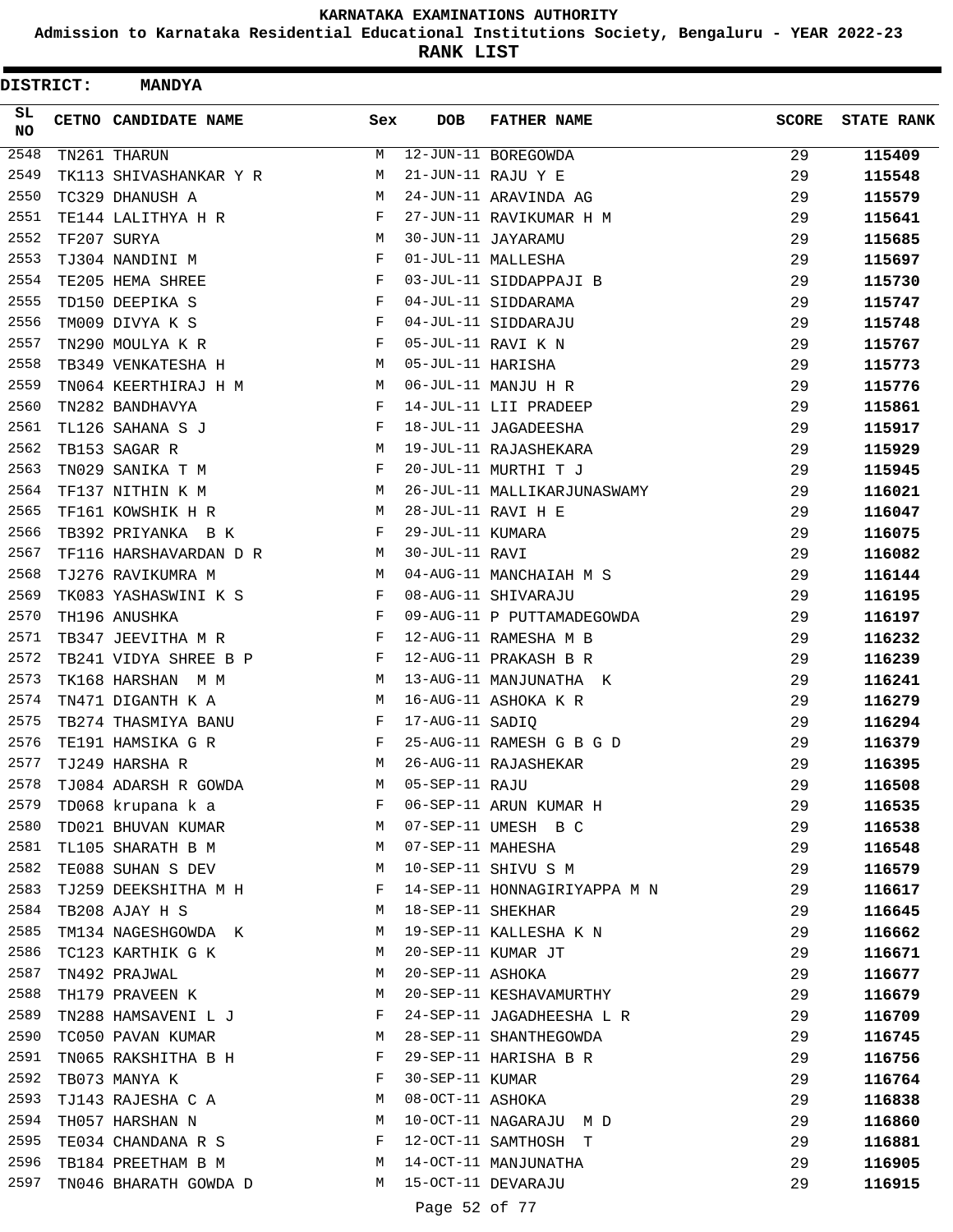**Admission to Karnataka Residential Educational Institutions Society, Bengaluru - YEAR 2022-23**

**RANK LIST**

 $\blacksquare$ 

| <b>DISTRICT:</b> | <b>MANDYA</b>           |                    |                   |                             |              |                   |
|------------------|-------------------------|--------------------|-------------------|-----------------------------|--------------|-------------------|
| SL.<br><b>NO</b> | CETNO CANDIDATE NAME    | Sex                | <b>DOB</b>        | <b>FATHER NAME</b>          | <b>SCORE</b> | <b>STATE RANK</b> |
| 2598             | TF185 LOHITH KUMAR H S  | М                  |                   | 15-OCT-11 SHIVASHANKARA H M | 29           | 116921            |
| 2599             | TB054 ROSHMI H R        | F                  |                   | 15-OCT-11 RANGASWAMY        | 29           | 116923            |
| 2600             | TP085 KRISHNA PRIYA P V | F                  |                   | 23-OCT-11 VIJAY KRISHNA K   | 29           | 117000            |
| 2601             | TN151 DEEKSHITHA N U    | F                  |                   | 29-OCT-11 UMESHA N M        | 29           | 117055            |
| 2602             | TH187 YOGEETHA M        | F                  |                   | 30-OCT-11 MAHADEAVAIAH      | 29           | 117070            |
| 2603             | TE229 C R BHUMIKA       | F                  |                   | 31-OCT-11 LATE RAMESHA      | 29           | 117071            |
| 2604             | TN144 SANDYA C          | F                  | 04-NOV-11 CHANDRA |                             | 29           | 117109            |
| 2605             | TE158 SUDARSHAN K       | М                  |                   | 05-NOV-11 SOMASHEKAR        | 29           | 117119            |
| 2606             | TP112 PREETHAM K        | М                  |                   | 10-NOV-11 SHAILESH          | 29           | 117174            |
| 2607             | TC147 SHAMITHA R        | F                  |                   | 17-NOV-11 RAJAKUMARA        | 29           | 117239            |
| 2608             | TN173 MEGHA N C         | F                  | 18-NOV-11 CHANDRA |                             | 29           | 117245            |
| 2609             | TB019 MONISHA           | $_{\rm F}$         |                   | 22-NOV-11 MAHADEVA NAYAKA   | 29           | 117274            |
| 2610             | TB270 BHAVANI K R       | F                  |                   | 28-NOV-11 RAJE GOWDA        | 29           | 117312            |
| 2611             | TK144 SHASHANKHA C      | M                  |                   | 04-DEC-11 CHANDRAPPA        | 29           | 117354            |
| 2612             | TL148 ARJUN M NAYAKA    | M                  |                   | 06-DEC-11 MOHAN KUMAR P     | 29           | 117367            |
| 2613             | TB224 RANJITHA A M      | F                  |                   | 09-DEC-11 MANJEGOWDA        | 29           | 117390            |
| 2614             | TJ332 KISHOR G GOWDA    | М                  |                   | 13-DEC-11 GANESH P C        | 29           | 117419            |
| 2615             | TN419 NANDITHA          | F                  |                   | 17-DEC-11 VENKATESH         | 29           | 117447            |
| 2616             | TC333 DEEKSHITHA R      | F                  |                   | 19-DEC-11 RANGASWAMY        | 29           | 117465            |
| 2617             | TL049 NIVEDITHA         | F                  |                   | 23-DEC-11 ESHWARACHARI T K  | 29           | 117496            |
| 2618             | TL227 YASHIKA N         | F                  |                   | 24-DEC-11 NARASIMHA         | 29           | 117509            |
| 2619             | TN292 MANJUNTHA D K     | М                  |                   | 25-DEC-11 KUMAR D J         | 29           | 117513            |
| 2620             | TK062 VINAYAKA S S      | М                  |                   | 26-DEC-11 SHANKARA S N      | 29           | 117521            |
| 2621             | TB420 IMPANA G M        | F                  |                   | 27-DEC-11 MOHAN KUMAR G N   | 29           | 117523            |
| 2622             | TN174 SHREEYA A S       | F                  |                   | 27-DEC-11 SHIVALINGA A C    | 29           | 117525            |
| 2623             | TN254 SHARAVANTH S      | М                  |                   | 29-DEC-11 SHIVARAJU S H     | 29           | 117541            |
| 2624             | TC037 DHANUSH GOWDA K S | M                  |                   | 30-DEC-11 SATHEESHA         | 29           | 117547            |
| 2625             | TB198 DHRUVA S GOWDA    | M                  |                   | 30-DEC-11 SHIVARAJU B D     | 29           | 117548            |
| 2626             | TJ363 SUMANTHGOWDA B N  | М                  |                   | 30-DEC-11 NINGANNA B N      | 29           | 117554            |
| 2627             | TL068 AMRUTHA H S       | F                  |                   | 05-JAN-12 SHIVARAJU H N     | 29           | 117599            |
| 2628             | TJ308 MANJUNATHA H R    | M                  |                   | 10-JAN-12 RAJAVELU          | 29           | 117608            |
| 2629             | TN450 YOGARAJU A S      | M                  |                   | 21-JAN-12 SHIVAKUMAR R      | 29           | 117638            |
| 2630             | TF051 PUSHPA            | <b>Example 2</b> F |                   | 27-FEB-12 VARADARAJU        | 29           | 117694            |
| 2631             | TL210 THANUSHREE K G F  |                    |                   | 30-APR-12 GIRISHA K         | 29           | 117732            |
| 2632             | TB044 SURENDRA          | M                  | 28-MAY-09 SURESHA |                             | 28           | 117777            |
| 2633             | TM021 VANALAKSHMI       | F                  |                   | 01-JUN-09 NANJAPPA          | 28           | 117779            |
| 2634             | TN178 LAKSHMIKANTH R    | M                  | 06-JUL-10 RAJU    |                             | 28           | 118129            |
| 2635             | TP174 SPANDANA B M      | $\mathbf{F}$       |                   | 02-OCT-10 MAHESH            | 28           | 118389            |
| 2636             | TP122 SIDDARTH          | М                  |                   | 03-OCT-10 SHIVAKUMAR        | 28           | 118393            |
| 2637             | TL220 YASHWANTH M       | M                  |                   | 12-OCT-10 MANJUNATH MT      | 28           | 118443            |
| 2638             | TG012 SANDEEP V         | $M_{\rm H}$        |                   | 18-OCT-10 VENKATESH         | 28           | 118480            |
| 2639             | TB176 SANTHRUPTH V R M  |                    |                   | 19-OCT-10 RAMACHANDREGOWDA  | 28           | 118485            |
| 2640             | TL034 UDAYGOWDA B R     | M                  | 26-OCT-10 RAMESH  |                             | 28           | 118515            |
| 2641             | TP130 MOHAN H S         | M                  |                   | 02-NOV-10 SIDDARAMA H C     | 28           | 118547            |
| 2642             | TM125 GAGAN V           | М                  |                   | 14-NOV-10 VENKATESH         | 28           | 118614            |
| 2643             | TP214 HITHASHREE B J    | F                  |                   | 25-NOV-10 JAIKANHARAJU B C  | 28           | 118658            |
| 2644             | TB236 PREETHAM A        | M                  |                   | 01-DEC-10 NAGEGOWDA         | 28           | 118690            |
| 2645             | TN265 DIPAK T S         | M                  |                   | 10-JAN-11 SHIVANNA T M      | 28           | 119048            |
| 2646             | TK091 MANVANTH M        | M                  |                   | 18-FEB-11 MAHADEVA K        | 28           | 119323            |
| 2647             | TD239 CHINMAYA S        | F                  |                   | 24-FEB-11 SURESH J          | 28           | 119368            |
|                  |                         |                    | Page 53 of 77     |                             |              |                   |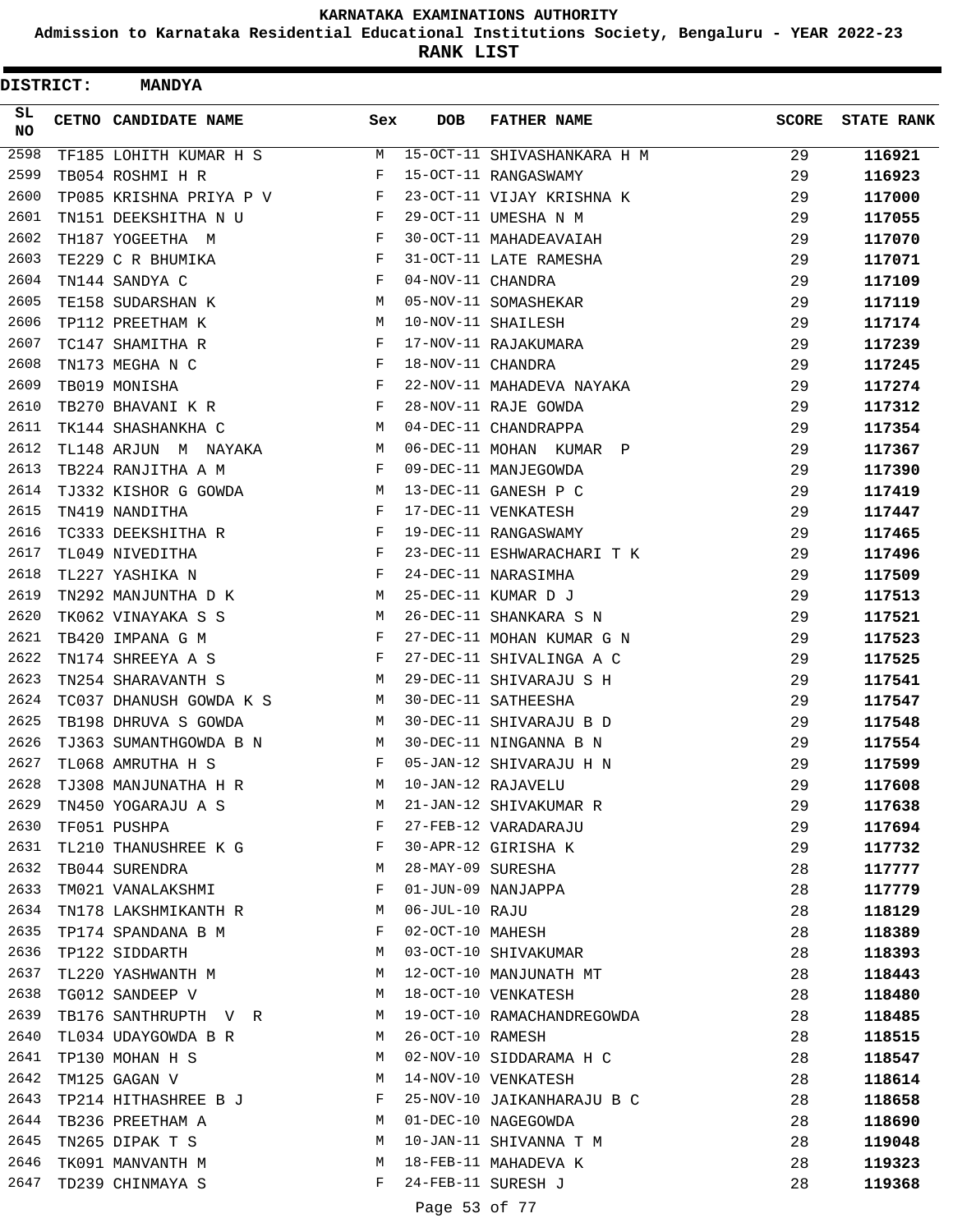**Admission to Karnataka Residential Educational Institutions Society, Bengaluru - YEAR 2022-23**

| <b>DISTRICT:</b> | <b>MANDYA</b>           |              |                   |                                 |              |                   |
|------------------|-------------------------|--------------|-------------------|---------------------------------|--------------|-------------------|
| SL.<br><b>NO</b> | CETNO CANDIDATE NAME    | Sex          | DOB               | <b>FATHER NAME</b>              | <b>SCORE</b> | <b>STATE RANK</b> |
| 2648             | TP123 YASHWANTH V       | М            |                   | 26-FEB-11 VIJENDRA G N          | 28           | 119389            |
| 2649             | TE212 PRASHANTH B U     | M            |                   | 01-MAR-11 B H UMESH             | 28           | 119421            |
| 2650             | TM151 CHINMEYI H R      | F            |                   | 08-MAR-11 RAGHU H R             | 28           | 119497            |
| 2651             | TC057 ADARSH K          | М            | 10-MAR-11 KUMAR C |                                 | 28           | 119519            |
| 2652             | TE089 AKUL GOWDA<br>D S | М            | 10-MAR-11 SOMU D  |                                 | 28           | 119522            |
| 2653             | TL269 VISHWAS B M       | M            |                   | 12-MAR-11 MANJUNATH B R         | 28           | 119552            |
| 2654             | TD205 DEEKSHA M R       | F            | 16-MAR-11 RAMU    |                                 | 28           | 119590            |
| 2655             | TE171 RISHITH S G       | М            |                   | 21-MAR-11 GANGADARA SWAMY S K   | 28           | 119631            |
| 2656             | TG080 DILEEP            | M            | 02-APR-11 GURUVA  |                                 | 28           | 119745            |
| 2657             | TF057 PRASHANTH         | М            | 11-APR-11 PRAKASH |                                 | 28           | 119879            |
| 2658             | TP014 THANUSHREE        | F            | 18-APR-11 RAMESH  |                                 | 28           | 119951            |
| 2659             | TN266 YASH GOWDA C P    | M            |                   | 22-APR-11 PRABHAKAR C S         | 28           | 119988            |
| 2660             | TN286 YOGITH GOWDA R S  | М            |                   | 22-APR-11 SHIVANNA              | 28           | 119989            |
| 2661             | TK021 SANTHOSHA B G     | М            |                   | 26-APR-11 GIRISH B T            | 28           | 120027            |
| 2662             | TG010 ADARSHA M G       | M            |                   | 04-MAY-11 GOVINDARAJU M         | 28           | 120087            |
| 2663             | TE102 VEDANTH           | M            | 06-MAY-11 RAJU B  |                                 | 28           | 120123            |
| 2664             | TP069 POORVIKA          | F            |                   | 14-MAY-11 MAYIGOWDA             | 28           | 120209            |
| 2665             | TB092 RAKSHITHA T R     | F            | 21-MAY-11 RAVI    |                                 | 28           | 120297            |
| 2666             | TK183 GANAVI C M        | F            |                   | 24-MAY-11 MARIJOGI GOWDA        | 28           | 120317            |
| 2667             | TB053 VARSHITHA B M     | F            |                   | 24-MAY-11 MALLENA B N           | 28           | 120324            |
| 2668             | TC128 KEERTHANA H       | F            |                   | 02-JUN-11 HARISHA K             | 28           | 120451            |
| 2669             | TJ076 KEERTHANA A S     | F            |                   | 03-JUN-11 SIDDEGOWDA            | 28           | 120463            |
| 2670             | TD182 MADESHA           | M            |                   | 09-JUN-11 MAHADEVA              | 28           | 120550            |
| 2671             | TH237 PRASHANTH B S     | М            |                   | 09-JUN-11 SHIVANNA S            | 28           | 120553            |
| 2672             | TC251 PRAKRUTHI P       | F            |                   | 11-JUN-11 PUTTARAJU K R         | 28           | 120582            |
| 2673             | TK218 SINCHANA          | F            |                   | 11-JUN-11 MANJUNATHA            | 28           | 120590            |
| 2674             | TJ295 CHANDAN           | M            |                   | 14-JUN-11 MAHALINGA             | 28           | 120622            |
| 2675             | TH242 YASWANTH C B      | М            |                   | 15-JUN-11 BHAKTABASAVANNASWAMY  | 28           | 120652            |
| 2676             | TJ047 SAMRUDH N B       | M            |                   | 21-JUN-11 BHASKAR M N           | 28           | 120736            |
| 2677             | TJ026 DHEERAJ M G       | M            |                   | 24-JUN-11 GOVINDAIAH V          | 28           | 120769            |
| 2678             | TC218 AKHIL GOWDA       | M            |                   | 28-JUN-11 BEEREGOWDA            | 28           | 120825            |
| 2679             | TD101 SOWJANYA M V      | F            |                   | 28-JUN-11 VINODKUMAR M R        | 28           | 120834            |
| 2680             | TB203 MADESH A P        | М            |                   | 01-JUL-11 PRABHAKARA A N        | 28           | 120864            |
| 2681             | TH002 ARPITHA S         | F            |                   | 04-JUL-11 SHIVAKUMAR            | 28           | 120896            |
| 2682             | TP040 HEMANTH KUMAR N   | M            |                   | 04-JUL-11 NAGARAJA B            | 28           | 120900            |
| 2683             | TD020 MITHUN N S        | М            | 04-JUL-11 SANKARA |                                 | 28           | 120907            |
| 2684             | TB296 PRUTWIRAJU D R    | М            |                   | 05-JUL-11 RANGARAJU D R         | 28           | 120930            |
| 2685             | TB112 A M POOJA         | F            |                   | 09-JUL-11 MANJUNATHA            | 28           | 120981            |
| 2686             | TK001 THARUN GOWDA K    | М            | 10-JUL-11 KIRAN K |                                 | 28           | 121009            |
| 2687             | TC287 NIVEDITHA         | $\mathbf{F}$ |                   | 11-JUL-11 SANTHOSHA S           | 28           | 121014            |
| 2688             | TE166 THEJASHGOWDA K R  | М            |                   | 11-JUL-11 RAVI B N              | 28           | 121019            |
| 2689             | TP077 THRUN M           | М            |                   | 11-JUL-11 MAHADEVA              | 28           | 121020            |
| 2690             | TH227 JEEVITHA          | F            |                   | 15-JUL-11 SOMASHEKHARA          | 28           | 121068            |
| 2691             | TB312 LOHITH A G        | М            | 16-JUL-11 GIRISHA |                                 | 28           | 121083            |
| 2692             | TP189 DARSHAN           | М            | 17-JUL-11 SURESHA |                                 | 28           | 121100            |
| 2693             | TN377 CHANDU            | М            | 20-JUL-11 RAVI    |                                 | 28           | 121133            |
| 2694             | TH115 DIVYASHREE G C    | F            |                   | 20-JUL-11 CHANDRASHEKHAR MURTHY | 28           | 121137            |
| 2695             | TN132 CHARAN K P        | М            | 23-JUL-11 PRADEEP |                                 | 28           | 121170            |
| 2696             | TN232 NINGARAJU         | М            |                   | 24-JUL-11 JAYANNA B D           | 28           | 121192            |
| 2697             | TE235 SARITHA           | F            |                   | 27-JUL-11 VENKATESHA            | 28           | 121233            |
|                  |                         |              | Page 54 of 77     |                                 |              |                   |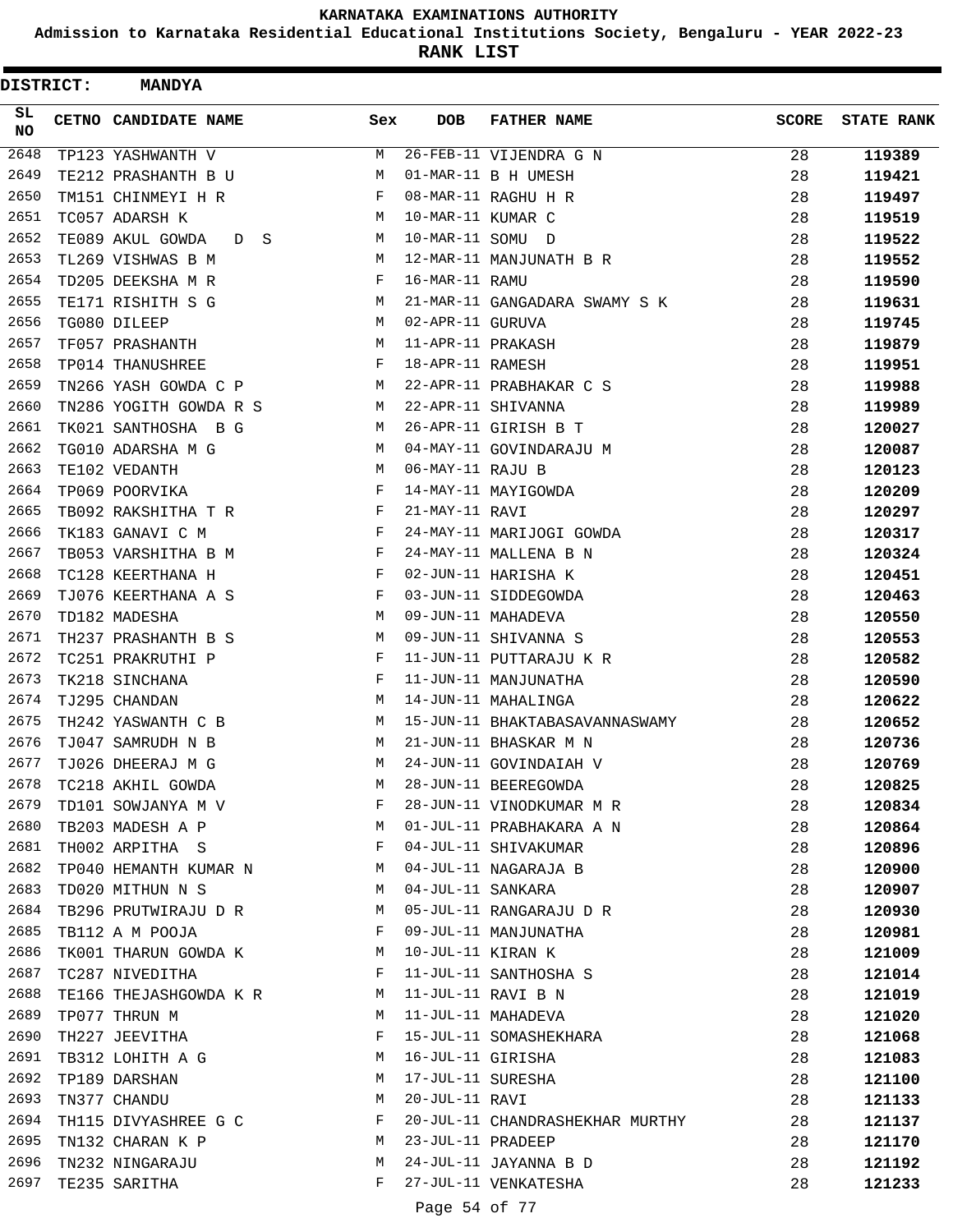**Admission to Karnataka Residential Educational Institutions Society, Bengaluru - YEAR 2022-23**

ı

**RANK LIST**

 $\blacksquare$ 

| DISTRICT:       | <b>MANDYA</b>                |              |                   |                             |              |                   |
|-----------------|------------------------------|--------------|-------------------|-----------------------------|--------------|-------------------|
| SL<br><b>NO</b> | CETNO CANDIDATE NAME         | Sex          | <b>DOB</b>        | <b>FATHER NAME</b>          | <b>SCORE</b> | <b>STATE RANK</b> |
| 2698            | TD177 KUSHAL G P             | М            |                   | 28-JUL-11 PRAKASHA G H      | 28           | 121246            |
| 2699            | TB401 SAMARTH J S            | М            |                   | 28-JUL-11 SATHISHA          | 28           | 121253            |
| 2700            | TP218 RAVICHANDRU T P        | М            |                   | 31-JUL-11 PARAMESHA         | 28           | 121294            |
| 2701            | TJ003 PRAPUL S A GOWDA       | M            |                   | 04-AUG-11 SRIDHAR H S       | 28           | 121338            |
| 2702            | TJ247 PRATHEEKSHA            | F            | 04-AUG-11 SURESH  |                             | 28           | 121339            |
| 2703            | TE087 RITHESH N              | M            |                   | 05-AUG-11 NANDISH S         | 28           | 121348            |
| 2704            | TC034 SHAMIKA P M            | F            |                   | 08-AUG-11 MANJEGOWDA        | 28           | 121382            |
| 2705            | TD155 YOGESHA C N            | M            |                   | 09-AUG-11 NAGARAJU          | 28           | 121407            |
| 2706            | TC187 RANGASWAMY B C         | M            |                   | 12-AUG-11 CHALUVAIAH        | 28           | 121437            |
| 2707            | TP231 PREETHAM               | М            |                   | 13-AUG-11 MAHADEVA          | 28           | 121446            |
| 2708            | TN158 CHARAN C B             | М            |                   | 19-AUG-11 BASAVANNA C L     | 28           | 121528            |
| 2709            | TG037 HITHESHINI M           | F            | 19-AUG-11 MOHAN   |                             | 28           | 121531            |
| 2710            | TG096 LITHESH SHEKAR M       | M            |                   | 19-AUG-11 RAJASHEKAR M S    | 28           | 121533            |
| 2711            | TJ001 LAKSHMI                | F            |                   | 26-AUG-11 SATHISHA          | 28           | 121609            |
| 2712            | TN081 HARSHITHA              | F            |                   | 27-AUG-11 KUMARA H R        | 28           | 121622            |
| 2713            | TC235 NAMEETH GOWDA          | М            |                   | 04-SEP-11 KANTH RAJU        | 28           | 121717            |
| 2714            | TJ207 DHANUSHREE M.S         | F            |                   | 06-SEP-11 SATHISHA          | 28           | 121740            |
| 2715            | TL125 JAYANTH B L            | M            | 08-SEP-11 LOKESH  |                             | 28           | 121758            |
| 2716            | TK053 KAVYASHREE             | F            |                   | 11-SEP-11 NAGARAJU          | 28           | 121792            |
| 2717            | TB081 KOWSHIK M Y            | M            |                   | 11-SEP-11 YOGESH M S        | 28           | 121793            |
| 2718            | TH153 LOKESH M               | M            |                   | 17-SEP-11 MALLESH K         | 28           | 121837            |
| 2719            | TH136 ARUN S                 | M            |                   | 18-SEP-11 SANTHOSHA R       | 28           | 121844            |
| 2720            | TC220 KOUSHIK D R            | М            |                   | 20-SEP-11 RAMESH D R        | 28           | 121867            |
| 2721            | TC020 DHANUSH A J            | M            |                   | 24-SEP-11 JAGADESHA         | 28           | 121907            |
| 2722            | TD013 MOWLYASHREE K S        | $\mathbf{F}$ |                   | 25-SEP-11 SHIVALINGEGOWDA K | 28           | 121924            |
| 2723            | TK080 PRADEEKSHA B P         | $\mathbf{F}$ |                   | 27-SEP-11 PUTTASWAMY        | 28           | 121940            |
| 2724            | TE236 POOJA B K              | F            |                   | 28-SEP-11 KRISHNA B M       | 28           | 121948            |
| 2725            | TN444 SANJANA T J            | $\mathbf{F}$ |                   | 09-OCT-11 JAVAREGOWDA T J   | 28           | 122063            |
| 2726            | TM010 CHALUVARAJU P S        | М            |                   | 12-OCT-11 SEETHARAMA        | 28           | 122084            |
| 2727            | TP140 VINUTHA P              | F            |                   | 17-OCT-11 PRASANNA B N      | 28           | 122142            |
| 2728            | TC003 KAVYA G L              | F            |                   | 18-OCT-11 LINGARAJU         | 28           | 122148            |
| 2729            | TJ198 KUSHAL LAKKE GOWDA R M |              |                   | 19-OCT-11 RAMACHANDRA       | 28           | 122163            |
| 2730            | TD081 HARSHITH GOWDA D M     | M            |                   | 20-OCT-11 MAYIGOWDA         | 28           | 122168            |
| 2731            | TJ362 DEEPAK D S             | M            |                   | 28-OCT-11 SWAMY D P         | 28           | 122249            |
| 2732            | TC306 SAHANA BR              | $\mathbf{F}$ | 01-NOV-11 RAMESH  |                             | 28           | 122294            |
| 2733            | TJ019 M R GURUPRASAD         | M            |                   | 04-NOV-11 M C RAJESH        | 28           | 122329            |
| 2734            | TN351 HARSHITH GOWDA C P     | M            |                   | 11-NOV-11 PAPEGOWDA         | 28           | 122381            |
| 2735            | TN149 KRUTHANKRISHNA         | M            | 15-NOV-11 KRISHNA |                             | 28           | 122428            |
| 2736            | TC009 NAGENDRA S K           | М            |                   | 21-NOV-11 KAMALAKSHA S K    | 28           | 122466            |
| 2737            | TL129 YASHASWINI             | F            |                   | 27-NOV-11 DEVARAJU N S      | 28           | 122523            |
| 2738            | TN160 DARSHAN S N            | M            |                   | 29-NOV-11 NINGACHARI        | 28           | 122532            |
| 2739            | TL094 SOUJANYA               | F            |                   | 30-NOV-11 BOMMARAYEEGWDA    | 28           | 122551            |
| 2740            | TK216 HARSHA K               | М            |                   | 15-DEC-11 K B KUMAR         | 28           | 122652            |
| 2741            | TB120 MOHITH                 | М            |                   | 16-DEC-11 MAHADEVA KUMARA   | 28           | 122658            |
| 2742            | TN118 PREETHAMGOWDA B        | М            |                   | 20-DEC-11 BETTASWAMY B N    | 28           | 122690            |
| 2743            | TD019 THANUSHREE A N         | F            |                   | 21-DEC-11 NAGARAJU          | 28           | 122700            |
| 2744            | TB292 PREETHAM D M           | M            |                   | 28-DEC-11 MANJEGOWDA D S    | 28           | 122750            |
| 2745            | TB345 MOULIK G V             | M            |                   | 01-JAN-12 VIRUPAKSHA        | 28           | 122800            |
| 2746            | TN448 DEEPAK K               | M            |                   | 23-FEB-12 ASHOK K T         | 28           | 122917            |
| 2747            | TL119 PALLAVI M P            | F            |                   | 09-MAR-12 PUTTARAJU M B     | 28           | 122932            |
|                 |                              |              |                   |                             |              |                   |

Page 55 of 77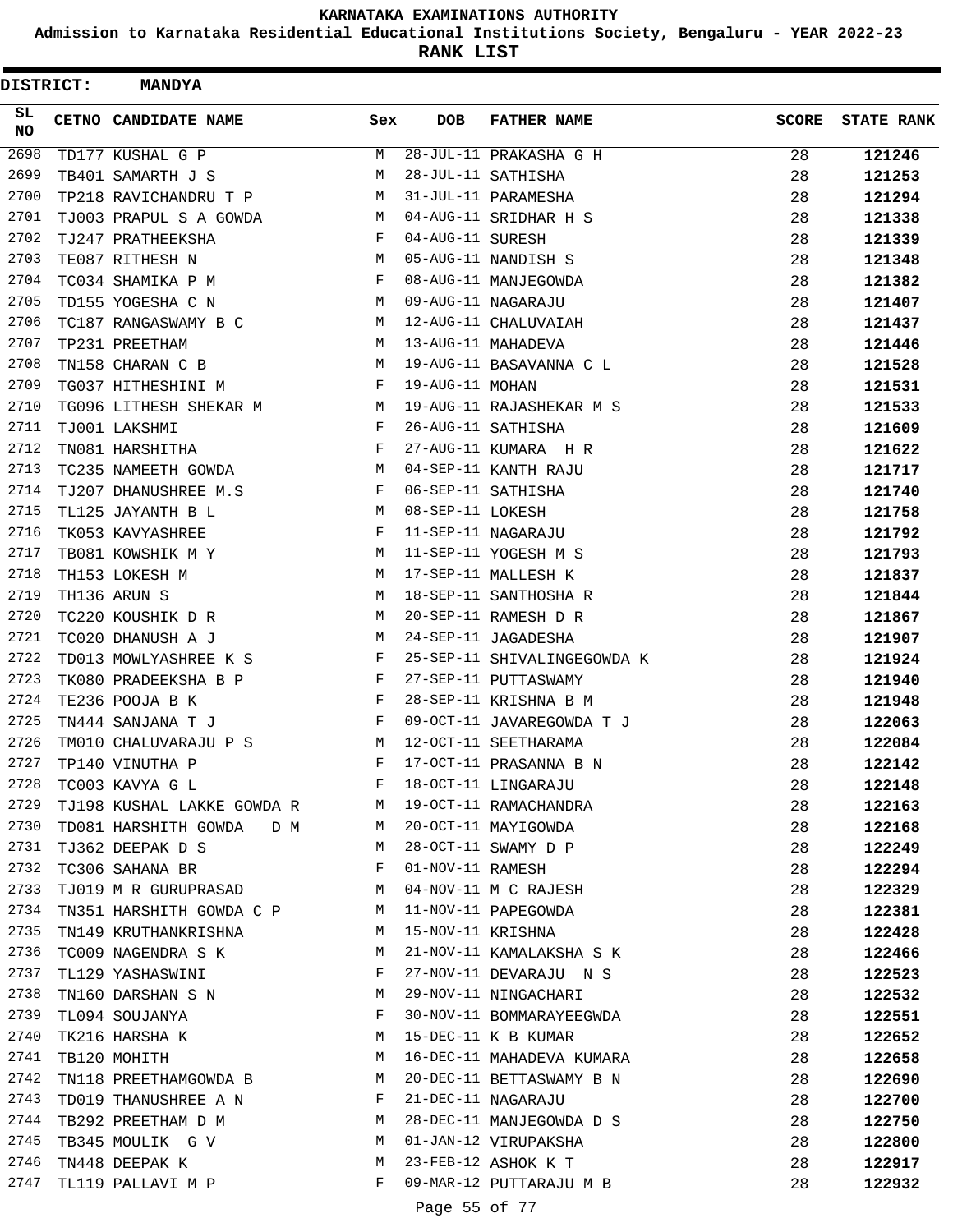**Admission to Karnataka Residential Educational Institutions Society, Bengaluru - YEAR 2022-23**

| DISTRICT:       |           | <b>MANDYA</b>             |              |                   |                              |              |                   |
|-----------------|-----------|---------------------------|--------------|-------------------|------------------------------|--------------|-------------------|
| SL<br><b>NO</b> |           | CETNO CANDIDATE NAME      | Sex          | <b>DOB</b>        | <b>FATHER NAME</b>           | <b>SCORE</b> | <b>STATE RANK</b> |
| 2748            |           | TJ215 PRATHAMGOWDA M R    | M            |                   | 10-MAR-12 RAVI M B           | 28           | 122933            |
| 2749            |           | TG057 SATHYA C            | F            | 25-APR-12 CHELUVA |                              | 28           | 122958            |
| 2750            |           | TB407 LIKITH H R          | М            |                   | 27-DEC-12 RAJESH H           | 28           | 122994            |
| 2751            |           | TN247 PREETHM M N         | M            |                   | 16-JUL-10 NAGESHA M H        | 27           | 123369            |
| 2752            |           | TE152 DILEEP U            | М            |                   | 28-AUG-10 UMESH D S          | 27           | 123480            |
| 2753            |           | TL173 SHIVAPRASAD H S     | М            |                   | 19-SEP-10 SHIVARAJU H G      | 27           | 123563            |
| 2754            |           | TD041 VARUNGOWDA M P      | М            | 20-OCT-10 PRAKASH |                              | 27           | 123715            |
| 2755            |           | TN053 NISHA<br>N D        | F            | 28-NOV-10 DINESHA |                              | 27           | 123949            |
| 2756            |           | TP037 CHAITHRA T R        | F            |                   | 16-DEC-10 RANGASWAMY T L     | 27           | 124039            |
| 2757            |           | TB351 HARSHA H R          | M            | 22-DEC-10 RUDRESH |                              | 27           | 124089            |
| 2758            |           | TJ136 NISHCHITHA H J      | F            |                   | 01-JAN-11 JAYASHEKAR H C     | 27           | 124205            |
| 2759            |           | TK033 PREETHAMGOWDA H S   | M            |                   | 05-JAN-11 SHASHIKUMAR        | 27           | 124283            |
| 2760            |           | TN184 DHANUSH S R         | M            | 10-JAN-11 RAMESH  |                              | 27           | 124320            |
| 2761            |           | TC330 THANMAY             | M            |                   | 18-JAN-11 MAHADEVA           | 27           | 124377            |
| 2762            |           | TB168 PRAJWAL C S         | M            |                   | 25-JAN-11 SHIVALINGAPPA      | 27           | 124432            |
| 2763            |           | TM108 BHOOMIKA N Y        | F            |                   | 01-FEB-11 YADURAJ N S        | 27           | 124475            |
| 2764            |           | TN031 SPANDANA            | F            |                   | 12-FEB-11 RAME GOWDA         | 27           | 124585            |
| 2765            | TJ381 Y S | <b>MANOJ</b>              | М            | $18$ -FEB-11 $Y$  | C<br>SHIVARAJU               | 27           | 124624            |
| 2766            |           | TE106 MANIKANTA GOWDA K P | M            |                   | 20-FEB-11 PAPANNA K P        | 27           | 124638            |
| 2767            |           | TL166 NANDINI             | F            |                   | 25-FEB-11 MANJUNATHA         | 27           | 124681            |
| 2768            |           | TL066 YOJITH M N          | М            |                   | 27-FEB-11 NINGRAJU M R       | 27           | 124702            |
| 2769            |           | TH282 INCHARA B           | F            |                   | 05-MAR-11 BHARATH KUMAR H    | 27           | 124760            |
| 2770            |           | TE057 CHETHAN             | M            | 08-MAR-11 UMESH M |                              | 27           | 124792            |
| 2771            |           | TH194 MANYA D N           | F            |                   | 22-MAR-11 NAGARAJU           | 27           | 124928            |
| 2772            |           | TK101 SHASHWATH B J       | M            |                   | 31-MAR-11 JAGADISH           | 27           | 125014            |
| 2773            |           | TH207 YASHWANTH D         | M            |                   | 03-APR-11 DEVARAJU K M       | 27           | 125058            |
| 2774            |           | TE110 UJJVAL T C          | М            |                   | 07-APR-11 CHANDRASHEKAR      | 27           | 125097            |
| 2775            |           | TB265 KRUTHIKA            | F            | 12-APR-11 GIRISHA |                              | 27           | 125149            |
| 2776            |           | TH082 PREETHAM K S        | М            |                   | 13-APR-11 SANTOSHKUMAR       | 27           | 125163            |
| 2777            |           | TF034 MONIKA              | F            | 14-APR-11 NAGESH  |                              | 27           | 125174            |
| 2778            |           | TC096 RANJITHA K N        | F            | 18-APR-11 NAGESH  |                              | 27           | 125220            |
| 2779            |           | TK210 HEMANTHA B V        | М            |                   | 24-APR-11 VENKATESHA         | 27           | 125291            |
| 2780            |           | TH012 SPOORTHI N          | F            | 27-APR-11 NAGESH  |                              | 27           | 125326            |
| 2781            |           | TM061 DIGANTH             | M            |                   | 30-APR-11 HANUMANTHE GOWDA   | 27           | 125355            |
| 2782            |           | TG015 PRAKRUTHI           | F            |                   | 13-MAY-11 SHABAREESH V       | 27           | 125526            |
| 2783            |           | TK164 ISHWARYA K S        | $\mathbf{F}$ |                   | 14-MAY-11 SRINIVASPRASAD K V | 27           | 125537            |
| 2784            |           | TH066 TEJAS B             | М            |                   | 17-MAY-11 BASAVARAJU B M     | 27           | 125574            |
| 2785            |           | TN092 ARUNA J             | М            |                   | 31-MAY-11 JAGADEESHA         | 27           | 125741            |
| 2786            |           | TD286 SANTHOSHGOWDA Y D   | M            |                   | 01-JUN-11 Y C DORESWAMY      | 27           | 125781            |
| 2787            |           | TJ134 VARSHANGOWDA S      | M            |                   | 01-JUN-11 ANANDA S M         | 27           | 125791            |
| 2788            |           | TH248 ABHISHEK H R        | M            |                   | 04-JUN-11 RAMESH H S         | 27           | 125824            |
| 2789            |           | TB303 A P CHARAN          | M            |                   | 09-JUN-11 A S PRANESH        | 27           | 125894            |
| 2790            |           | TP235 PRATHAMGOWDA B R    | M            |                   | 10-JUN-11 RAGHU B M          | 27           | 125927            |
| 2791            |           | TK114 VIKAS N             | М            |                   | 10-JUN-11 NAGARAJU TR        | 27           | 125935            |
| 2792            |           | TG070 MANOJ               | М            |                   | 17-JUN-11 MAHADEVASWAMY      | 27           | 126015            |
| 2793            |           | TB246 DARSHAN M S         | M            |                   | 19-JUN-11 SANTHOSH           | 27           | 126037            |
| 2794            |           | TC028 SINDHU              | F            |                   | 22-JUN-11 RAVIKUMARA         | 27           | 126079            |
| 2795            |           | TH201 SINCHANA            | F            | 25-JUN-11 MALLESH |                              | 27           | 126126            |
| 2796            |           | TC110 APOORVA             | F            | 28-JUN-11 MANJU   |                              | 27           | 126157            |
| 2797            |           | TK215 AJITH M R           | M            |                   | 30-JUN-11 RANGASWAMY         | 27           | 126179            |
|                 |           |                           |              | Page 56 of 77     |                              |              |                   |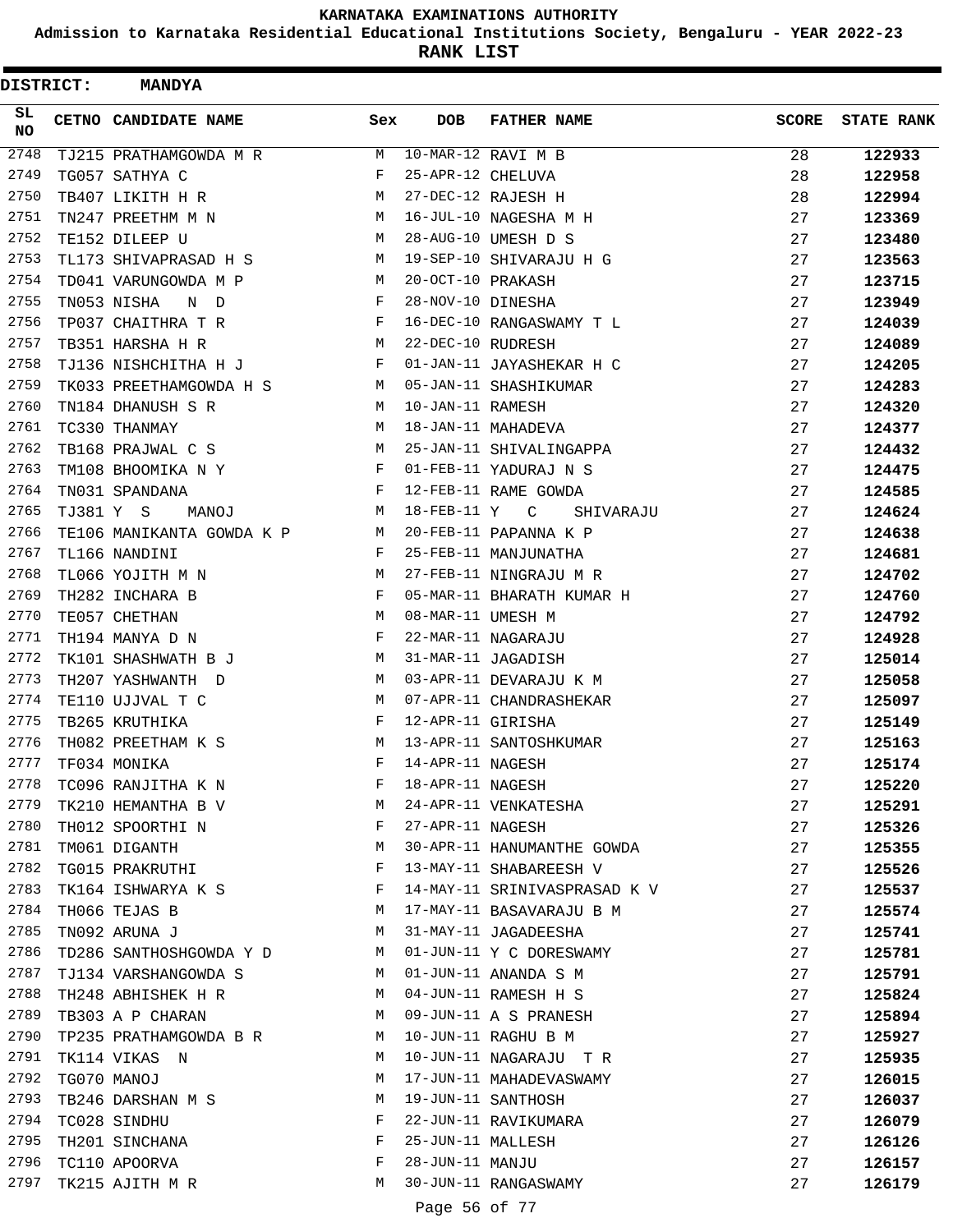**Admission to Karnataka Residential Educational Institutions Society, Bengaluru - YEAR 2022-23**

| <b>DISTRICT:</b> | <b>MANDYA</b>                                                     |     |                   |                                    |              |                   |
|------------------|-------------------------------------------------------------------|-----|-------------------|------------------------------------|--------------|-------------------|
| SL<br><b>NO</b>  | CETNO CANDIDATE NAME                                              | Sex | <b>DOB</b>        | <b>FATHER NAME</b>                 | <b>SCORE</b> | <b>STATE RANK</b> |
| 2798             | TC035 HARSHA G                                                    | М   | 02-JUL-11 GIRISH  |                                    | 27           | 126212            |
| 2799             | TK094 MANISH GOWDA T P                                            | М   |                   | 04-JUL-11 PRASHANTH T S            | 27           | 126239            |
| 2800             | TL200 MANYA J                                                     | F   |                   | 06-JUL-11 JAYARAMU                 | 27           | 126274            |
| 2801             | TB023 PRAJWALGOWDA                                                | М   |                   | 07-JUL-11 MAHADEVA B N             | 27           | 126299            |
| 2802             | TH162 PREETHAM GOWDA N S                                          | М   |                   | 07-JUL-11 LT SHIVAMURTHY           | 27           | 126301            |
| 2803             | TJ309 K M PUNYA                                                   | F   |                   | 08-JUL-11 MANJAPPA KP              | 27           | 126312            |
| 2804             | TN234 SHASHIDHAR H S                                              | М   |                   | 10-JUL-11 SOMU H M                 | 27           | 126354            |
| 2805             | TJ237 TEJASH T R                                                  | М   |                   | 10-JUL-11 RAGHU T S                | 27           | 126358            |
| 2806             | TN372 YASHWANTH GOWDA                                             | М   |                   | 12-JUL-11 RAMEGOWDA                | 27           | 126382            |
| 2807             | TN127 SAGAR D R                                                   | М   |                   | 18-JUL-11 RAJU D P                 | 27           | 126450            |
| 2808             | TB149 DRUVA KUMAR P D                                             | М   |                   | 20-JUL-11 DEVEGOWDA                | 27           | 126475            |
| 2809             | TN244 VARSHA M K                                                  | F   |                   | 20-JUL-11 KRISHNEGOWDA M N         | 27           | 126489            |
| 2810             | TG058 PREKSHA K N                                                 | F   |                   | 26-JUL-11 NANJUNDA SWAMY M         | 27           | 126560            |
| 2811             | TE146 RAVI KUMAR M P                                              | M   |                   | 27-JUL-11 PUTTARAJU                | 27           | 126583            |
| 2812             | TN113 KAVYASHREE                                                  | F   | 29-JUL-11 MAHESH  |                                    | 27           | 126607            |
| 2813             | TC382 KUSHAL S P                                                  | М   |                   | 29-JUL-11 PARASHIVA S S            | 27           | 126610            |
| 2814             | TE109 NITHIN                                                      | М   |                   | 08-AUG-11 RAJENDRA                 | 27           | 126742            |
| 2815             | TL280 YAMUNA M V                                                  | F   |                   | 09-AUG-11 VASU MK                  | 27           | 126759            |
| 2816             | TH059 JEEVITHA K M                                                | F   |                   | 12-AUG-11 MAHADEVA                 | 27           | 126786            |
| 2817             | TN098 GANASHREE<br>S B                                            | F   |                   | 13-AUG-11 BALAKRISHNA S N          | 27           | 126794            |
| 2818             | TB169 SAMPOORNA B K                                               | F   | 15-AUG-11 KALAIAH |                                    | 27           | 126810            |
| 2819             | TN258 AJITH M                                                     | М   | 16-AUG-11 MURTHY  |                                    | 27           | 126822            |
| 2820             | TN104 SINCHANA H N                                                | F   |                   | 16-AUG-11 NAGESHA H K              | 27           | 126830            |
| 2821             | TF102 DEEPAK H J                                                  | M   |                   | 19-AUG-11 H V JAGADEESHA           | 27           | 126852            |
| 2822             | TB247 SPOORTHI B L                                                | F   | 21-AUG-11 LOKESH  |                                    | 27           | 126880            |
| 2823             | TH224 KRUTHIKA M                                                  | F   | 25-AUG-11 MADESHA |                                    | 27           | 126911            |
| 2824             | TN026 HARSHA G M                                                  | М   |                   | 26-AUG-11 MANJUNATH                | 27           | 126924            |
| 2825             | TL033 MAHENDRA S N                                                | М   |                   | 26-AUG-11 NARAYANAGOWDA            | 27           | 126930            |
| 2826             | TN298 HEMANTH H S                                                 | М   |                   | 28-AUG-11 SANJAY H V               | 27           | 126951            |
| 2827             | TF160 MEGHANA H C                                                 | F   |                   | 31-AUG-11 CHIKKAMANCHAIAH          | 27           | 126975            |
| 2828             | TB018 NISHCHITHA M                                                | F   |                   | 04-SEP-11 MAHESHA C                | 27           | 127013            |
| 2829             | TL088 JEEVAN C M                                                  | М   |                   | 08-SEP-11 MANJUNATH                | 27           | 127058            |
| 2830             | TJ291 SANTHOSH D Y                                                | M   |                   | 12-SEP-11 YOGA NARASIMHE GOWDA D P | 27           | 127107            |
| 2831             | $\mathbf{F}$ and $\mathbf{F}$ and $\mathbf{F}$<br>TB186 AMRUTHA M |     |                   | 18-SEP-11 MANJUNATHA P             | 27           | 127158            |
| 2832             | TE124 SHIVANANDAN H M M                                           |     |                   | 21-SEP-11 MAHADEVA                 | 27           | 127193            |
| 2833             | TL176 LIKITH GOWDA B P M                                          |     |                   | 25-SEP-11 PREMESH M N              | 27           | 127231            |
| 2834             | TH103 POORVI                                                      | F   |                   | 28-SEP-11 RAJENDRA H M             | 27           | 127261            |
| 2835             | TL288 PRUTHVI L GOWDA                                             | M   |                   | 28-SEP-11 J LOKESHA                | 27           | 127263            |
| 2836             | TH275 TARUN GOWDA T D M                                           |     |                   | 30-SEP-11 DEVARAJ T R              | 27           | 127284            |
| 2837             | TC373 TEJASH M E                                                  | M   |                   | 30-SEP-11 EREGOWDA M C             | 27           | 127285            |
| 2838             | TG004 SHASHANK B N                                                | M   |                   | 06-OCT-11 C NANJUNDAIAH            | 27           | 127349            |
| 2839             | TN056 SHASHANK GOWDA S M                                          |     |                   | 06-OCT-11 SRINIVASA M              | 27           | 127351            |
| 2840             | TD032 RAVITEJA                                                    | М   |                   | 09-OCT-11 K CHANDRA SHEKAR         | 27           | 127371            |
| 2841             | TB283 CHANDANA R                                                  | F   |                   | 11-OCT-11 RAMACHANDRA M N          | 27           | 127392            |
| 2842             | TJ112 HARSHITHA H M F                                             |     |                   | 15-OCT-11 MAHESH H R               | 27           | 127430            |
| 2843             | TB139 HARISH B L                                                  | M   |                   | 19-OCT-11 LOKESHA B R              | 27           | 127479            |
| 2844             | TD201 MITHUN B                                                    | М   |                   | 22-OCT-11 BOMMEGOWDA               | 27           | 127510            |
| 2845             | TG035 YOGESH B                                                    | М   |                   | 30-OCT-11 B N BASAVARAJU           | 27           | 127580            |
| 2846             | TP073 YASHWANTH KUMAR H M M                                       |     | 02-NOV-11 MANJU   |                                    | 27           | 127612            |
| 2847             | TN116 MAHADEVAPPA K S M                                           |     |                   | 03-NOV-11 SHIVASHANKARA            | 27           | 127618            |
|                  |                                                                   |     | Page 57 of 77     |                                    |              |                   |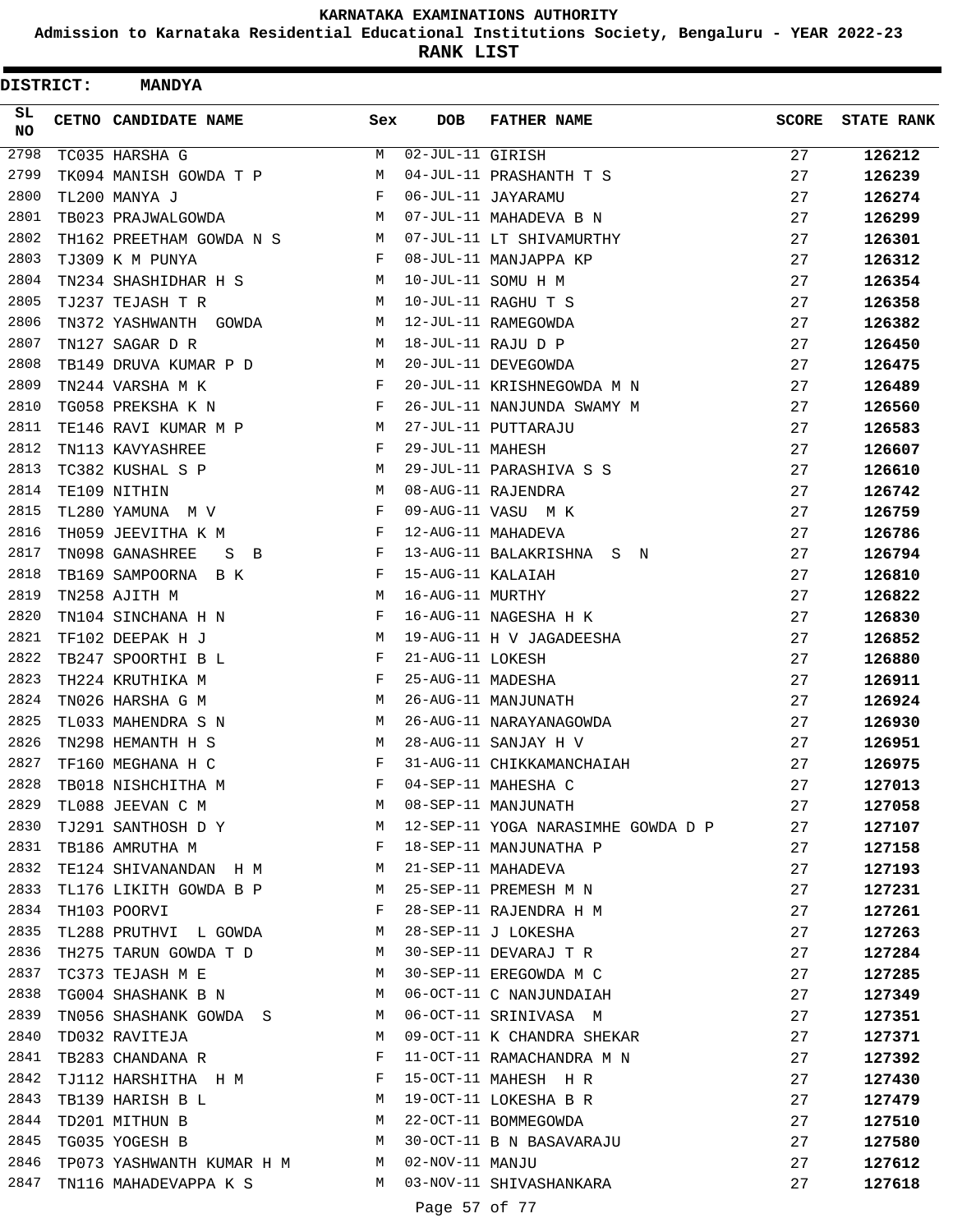**Admission to Karnataka Residential Educational Institutions Society, Bengaluru - YEAR 2022-23**

| <b>DISTRICT:</b> | <b>MANDYA</b>             |             |                   |                            |              |                   |
|------------------|---------------------------|-------------|-------------------|----------------------------|--------------|-------------------|
| SL<br>NO         | CETNO CANDIDATE NAME      | Sex         | <b>DOB</b>        | <b>FATHER NAME</b>         | <b>SCORE</b> | <b>STATE RANK</b> |
| 2848             | TM014 SHAILAJA M          | F           |                   | 03-NOV-11 MANJUNATH        | 27           | 127620            |
| 2849             | TN297 CHETHAN H           | М           |                   | 09-NOV-11 HANUMANTHE GOWDA | 27           | 127667            |
| 2850             | TB145 VISHNU B N          | М           |                   | 12-NOV-11 NAGARAJU B       | 27           | 127699            |
| 2851             | TB026 PRAJWAL S G         | М           |                   | 15-NOV-11 GIRISH S N       | 27           | 127730            |
| 2852             | TC352 RAMAPRASAD K R      | М           | 22-NOV-11 RAVI    |                            | 27           | 127785            |
| 2853             | TN047 YASHWANTH           | М           |                   | 23-NOV-11 SHEKHAR S        | 27           | 127794            |
| 2854             | TN224 HEMANTH N G         | М           |                   | 24-NOV-11 RANGA SWAMY      | 27           | 127796            |
| 2855             | TP227 SHASHANK K          | М           |                   | 30-NOV-11 KUMARA K         | 27           | 127865            |
| 2856             | TH067 RAVIKUMAR M R       | М           | 04-DEC-11 RAVI B  |                            | 27           | 127892            |
| 2857             | TF211 PRASANNA KUMAR N    | М           |                   | 05-DEC-11 NAGESH K         | 27           | 127903            |
| 2858             | TL110 HEMANTHGOWDA C K    | М           |                   | 07-DEC-11 KUMARA C R       | 27           | 127911            |
| 2859             | TL273 VENKATESH B K       | М           |                   | 10-DEC-11 KUMARA G         | 27           | 127943            |
| 2860             | TN021 AKSHAY G Y          | М           |                   | 11-DEC-11 YOGARAJU G N     | 27           | 127945            |
| 2861             | TP031 HEMANTH K           | М           |                   | 14-DEC-11 KUMARA M         | 27           | 127971            |
| 2862             | TN264 PRASHANTHA J        | M           | 19-DEC-11 JNANESH |                            | 27           | 128009            |
| 2863             | TJ330 SRUJANA M S         | М           |                   | 23-DEC-11 SATHISHA<br>М М  | 27           | 128034            |
| 2864             | TP105 DEENA G D           | М           |                   | 26-DEC-11 DEVARAJA         | 27           | 128050            |
| 2865             | TB418 JAGAN               | М           |                   | 26-DEC-11 NINGEGOWDA L B   | 27           | 128051            |
| 2866             | TL019 KEERTHAN            | М           | 09-JAN-12 HARESHA |                            | 27           | 128138            |
| 2867             | TJ287 M J PRAJWAL         | М           |                   | 20-JAN-12 JAGADEESHA       | 27           | 128162            |
| 2868             | TL010 MANISH A            | М           |                   | 01-MAY-12 ANANTHA K N      | 27           | 128251            |
| 2869             | TB001 RAHUL A             | М           |                   | 31-AUG-10 ARUN N R         | 26           | 128736            |
| 2870             | TD093 GOWRAMMA            | F           | 12-SEP-10 PAGAIAH |                            | 26           | 128776            |
| 2871             | TP080 BHASKAR             | М           |                   | 15-SEP-10 MANI GOWDA       | 26           | 128785            |
| 2872             | TM079 PAVANGOWDA M K      | М           |                   | 06-OCT-10 KRISHNAPPA       | 26           | 128870            |
| 2873             | TP156 SOMSRUJAN L P       | М           | 16-NOV-10 PRAKASH |                            | 26           | 129078            |
| 2874             | TE017 CHAITHANYA H S      | F           |                   | 18-NOV-10 H S SIDDARAJU    | 26           | 129087            |
| 2875             | TH003 HARSHITH K S        | M           |                   | 23-DEC-10 SWAMY K S        | 26           | 129308            |
| 2876             | TL199 HITHESH             | М           |                   | 23-DEC-10 JAGADEESHA L B   | 26           | 129309            |
| 2877             | TG068 HEMANTH<br>N        | М           |                   | 24-DEC-10 NAGARAJU S       | 26           | 129315            |
| 2878             | TG017 MOHITH H S          | М           |                   | 23-JAN-11 SHIVAPRAKASH S N | 26           | 129622            |
| 2879             | TF168 RAKSHA              | F           |                   | 27-JAN-11 MARISWAMY        | 26           | 129653            |
| 2880             | TC070 NAVEEN KUMARA B B   | M           |                   | 29-JAN-11 BALARAMA         | 26           | 129672            |
| 2881             | TK052 AKSHTA R M          | F           |                   | 17-FEB-11 MANJU R S        | 26           | 129814            |
| 2882             | TN236 PRUTHVI K N         | $M_{\rm H}$ |                   | 24-FEB-11 NARAYANA         | 26           | 129882            |
| 2883             | TJ005 YASHWANTH R         | M           | 26-FEB-11 RAVI    |                            | 26           | 129896            |
| 2884             | TN376 SHIVA PRATHAP S     | M           |                   | 02-MAR-11 SHIVAKUMARA      | 26           | 129920            |
| 2885             | TF020 SHASHANK N S        | M           |                   | 03-MAR-11 SHREEKANTASWAMY  | 26           | 129937            |
| 2886             | TF068 VARUN               | М           | 12-MAR-11 ANDANI  |                            | 26           | 130019            |
| 2887             | TG050 KAILASH C S         | M           |                   | 13-MAR-11 SIDDRAJU S       | 26           | 130025            |
| 2888             | TP133 PRAFUL G M          | M           | 14-MAR-11 MAHESH  |                            | 26           | 130042            |
| 2889             | TN408 SHREYAS C S         | M           |                   | 16-MAR-11 SIDDARAJU C A    | 26           | 130073            |
| 2890             | TN030 SHREYASHKUMAR S R M |             |                   | 16-MAR-11 RAJESH S         | 26           | 130074            |
| 2891             | TD250 AKSHAY A R          | M           |                   | 21-MAR-11 RAMESH A S       | 26           | 130116            |
| 2892             | TD247 TEJASHGOWDA H P     | M           |                   | 23-MAR-11 PRABHU M         | 26           | 130137            |
| 2893             | TL238 NISHCHITH R GOWDA   | M           |                   | 24-MAR-11 RANGASWAMY M E   | 26           | 130140            |
| 2894             | TF181 YASHWANTH R         | M           |                   | 25-MAR-11 RAMESHA S        | 26           | 130160            |
| 2895             | TB013 TRUSHA G M          | F           |                   | 27-MAR-11 MANJUNATH GOWDA  | 26           | 130184            |
| 2896             | TB189 CHANDHUSHRI G N     | F           |                   | 04-APR-11 NINGARAJU        | 26           | 130243            |
| 2897             | TP178 LEKHANA C B         | F           |                   | 07-APR-11 BHASKAR CA       | 26           | 130280            |
|                  |                           |             | Page 58 of 77     |                            |              |                   |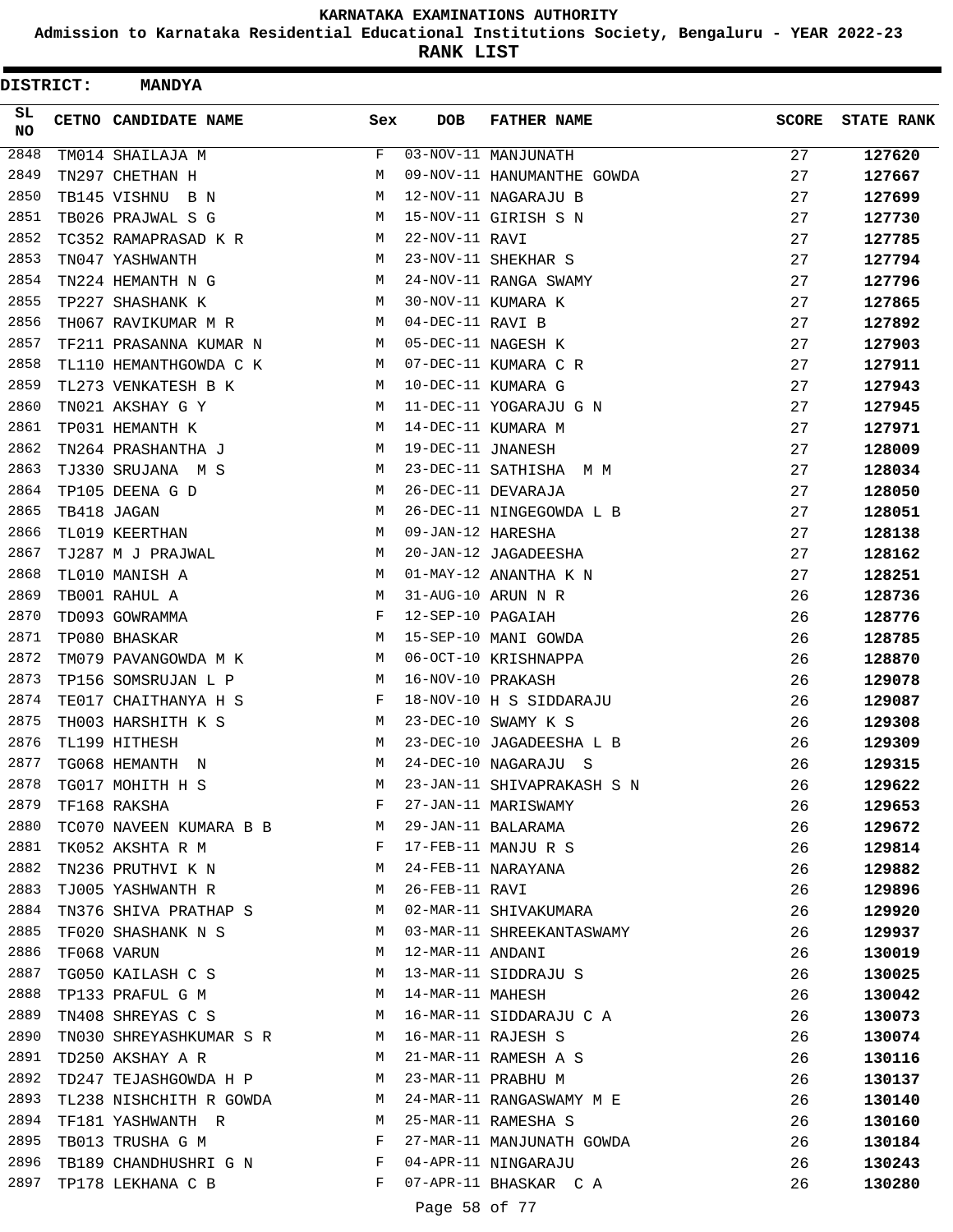**Admission to Karnataka Residential Educational Institutions Society, Bengaluru - YEAR 2022-23**

**RANK LIST**

| <b>DISTRICT:</b> | <b>MANDYA</b>            |              |                   |                           |              |                   |
|------------------|--------------------------|--------------|-------------------|---------------------------|--------------|-------------------|
| SL<br><b>NO</b>  | CETNO CANDIDATE NAME     | Sex          | <b>DOB</b>        | <b>FATHER NAME</b>        | <b>SCORE</b> | <b>STATE RANK</b> |
| 2898             | TP206 KOWSHITH           | М            |                   | 09-APR-11 SRINIVASA       | 26           | 130306            |
| 2899             | TJ147 LAKSHMI M S        | F            | 20-APR-11 SHANKAR |                           | 26           | 130435            |
| 2900             | TD039 JANAVI G N         | F            |                   | 24-APR-11 G D NAGENDRA    | 26           | 130489            |
| 2901             | TF123 SPOORTHI K         | F            |                   | 26-APR-11 KARIYAPPA       | 26           | 130511            |
| 2902             | TD143 M R SAGAR          | M            | 28-APR-11 RAJU    |                           | 26           | 130525            |
| 2903             | TF004 MAHENDRA D N       | М            |                   | 19-MAY-11 NAGARAJU D C    | 26           | 130763            |
| 2904             | TN259 CHANDINI           | F            |                   | 24-MAY-11 KUMARA H C      | 26           | 130804            |
| 2905             | TH208 SURYA SUJAN        | М            |                   | 25-MAY-11 CHANDRAPPA C    | 26           | 130826            |
| 2906             | TM067 CHAITHANYA L       | F            |                   | 29-MAY-11 LOKESHKUMAR B K | 26           | 130868            |
| 2907             | TL138 KAUSHIK B S        | М            |                   | 05-JUN-11 SHANKARA        | 26           | 130985            |
| 2908             | TN253 HITESHGOWDA S      | M            |                   | 09-JUN-11 SHANTHAKUMAR    | 26           | 131041            |
| 2909             | TH260 NISHANTH GOWDA     | М            |                   | 14-JUN-11 LINGARAJU B     | 26           | 131115            |
| 2910             | TN328 DHANYASHREE L B    | F            |                   | 17-JUN-11 BANUPRAKESH     | 26           | 131149            |
| 2911             | TN272 GURU RAJ C B       | М            |                   | 20-JUN-11 BASAVA RAJU C N | 26           | 131188            |
| 2912             | TB387 GOWTHAM G A        | М            |                   | 26-JUN-11 ASHOKA G S      | 26           | 131263            |
| 2913             | TG023 VAIBHAVU G         | М            | 26-JUN-11 GANESHA |                           | 26           | 131277            |
| 2914             | TL187 ABHISHEKGOWDA R    | М            | 27-JUN-11 RAJU    |                           | 26           | 131279            |
| 2915             | TP163 HITESH GOWDA       | М            | 03-JUL-11 RAVI S  |                           | 26           | 131354            |
| 2916             | TC114 MANVITHA M Y       | F            |                   | 05-JUL-11 YOGENDRA M S    | 26           | 131382            |
| 2917             | TN023 SARASWATHI         | F            | 05-JUL-11 YOGESHA |                           | 26           | 131393            |
| 2918             | TD055 KUSHAL             | М            |                   | 06-JUL-11 SHIVANNA        | 26           | 131400            |
| 2919             | TK049 MOHAN H S          | М            | 06-JUL-11 SURESHA |                           | 26           | 131402            |
| 2920             | TF198 SHIVAKUMAR B       | М            |                   | 07-JUL-11 BORAIAH B       | 26           | 131427            |
| 2921             | TL143 BINDU H            | F            |                   | 13-JUL-11 HANUMANTHA<br>T | 26           | 131500            |
| 2922             | TJ218 JEEVAN             | М            |                   | 17-JUL-11 SHREEDHAR       | 26           | 131564            |
| 2923             | TN157 APPUGOWDA B R      | М            | 20-JUL-11 RAMESH  |                           | 26           | 131607            |
| 2924             | TL270 MANOJGOWDA K       | М            |                   | 26-JUL-11 KEMPEGOWDA      | 26           | 131686            |
| 2925             | TB390 ANUSHA G S         | F            |                   | 28-JUL-11 LATE SAMIGOWDA  | 26           | 131707            |
| 2926             | TG033 KUSUMA             | F            |                   | 28-JUL-11 RAJANIKANTH     | 26           | 131711            |
| 2927             | TC049 ARPITHA            | F            |                   | 15-AUG-11 KRISHNAIAH      | 26           | 131938            |
| 2928             | TP103 CHINTHANA PATEL    | F            |                   | 19-AUG-11 NATARAJU        | 26           | 131987            |
| 2929             | TC311 VISHWANATAH R      | M            |                   | 21-AUG-11 RANGAPPA R      | 26           | 132012            |
| 2930             | TH007 INDRA              | F            |                   | 22-AUG-11 RAVIKUMAR S     | 26           | 132014            |
| 2931             | TD058 SINCHANA B N       | $\mathbf{F}$ |                   | 26-AUG-11 NAGARAJU P      | 26           | 132054            |
| 2932             | TB086 MANOJ V            | M            |                   | 29-AUG-11 VENKATESH       | 26           | 132086            |
| 2933             | TJ197 VIKAS M S          | М            | 02-SEP-11 SURESHA |                           | 26           | 132134            |
| 2934             | TH017 RAKSHA K J         | F            |                   | 05-SEP-11 JAGADEESHA      | 26           | 132163            |
| 2935             | TN037 DESHIK GOWDA J B M |              |                   | 07-SEP-11 BOREGOWDA       | 26           | 132180            |
| 2936             | TF105 BHASKAR M K        | M            |                   | 09-SEP-11 KUMARA M B      | 26           | 132201            |
| 2937             | TC280 YASHAWANTHA V R    | M            |                   | 02-OCT-11 RAVI V B        | 26           | 132446            |
| 2938             | TC314 YASHWANTH GOWDA M  | M            |                   | 03-OCT-11 MAHENDRA        | 26           | 132454            |
| 2939             | TH053 BHOOMIKA G E       | F            |                   | 05-OCT-11 ESHWAR G M      | 26           | 132465            |
| 2940             | TF009 SUDARSHAN H N      | M            |                   | 06-OCT-11 NAGARAJU H S    | 26           | 132482            |
| 2941             | TB091 SINCHANA M P       | F            | 10-OCT-11 PRADEEP |                           | 26           | 132517            |
| 2942             | TB030 VARDHAN B C        | M            |                   | 16-OCT-11 CHALUVARAJU     | 26           | 132558            |
| 2943             | TB373 MALLESHA M K       | M            | 22-OCT-11 KUMARA  |                           | 26           | 132603            |
| 2944             | TJ338 SHREYAS GOWDA N    | M            |                   | 24-OCT-11 NANDISH S M     | 26           | 132625            |
| 2945             | TF175 PAVANA K S         | F            |                   | 25-OCT-11 SHIVABASAPPA    | 26           | 132635            |
| 2946             | TC104 SNEHA D            | F            |                   | 01-NOV-11 DHARMARAJU      | 26           | 132697            |
| 2947             | TN230 MANOJ B S          | М            |                   | 02-NOV-11 SHIVASHANKARA   | 26           | 132701            |
|                  |                          |              |                   |                           |              |                   |

Page 59 of 77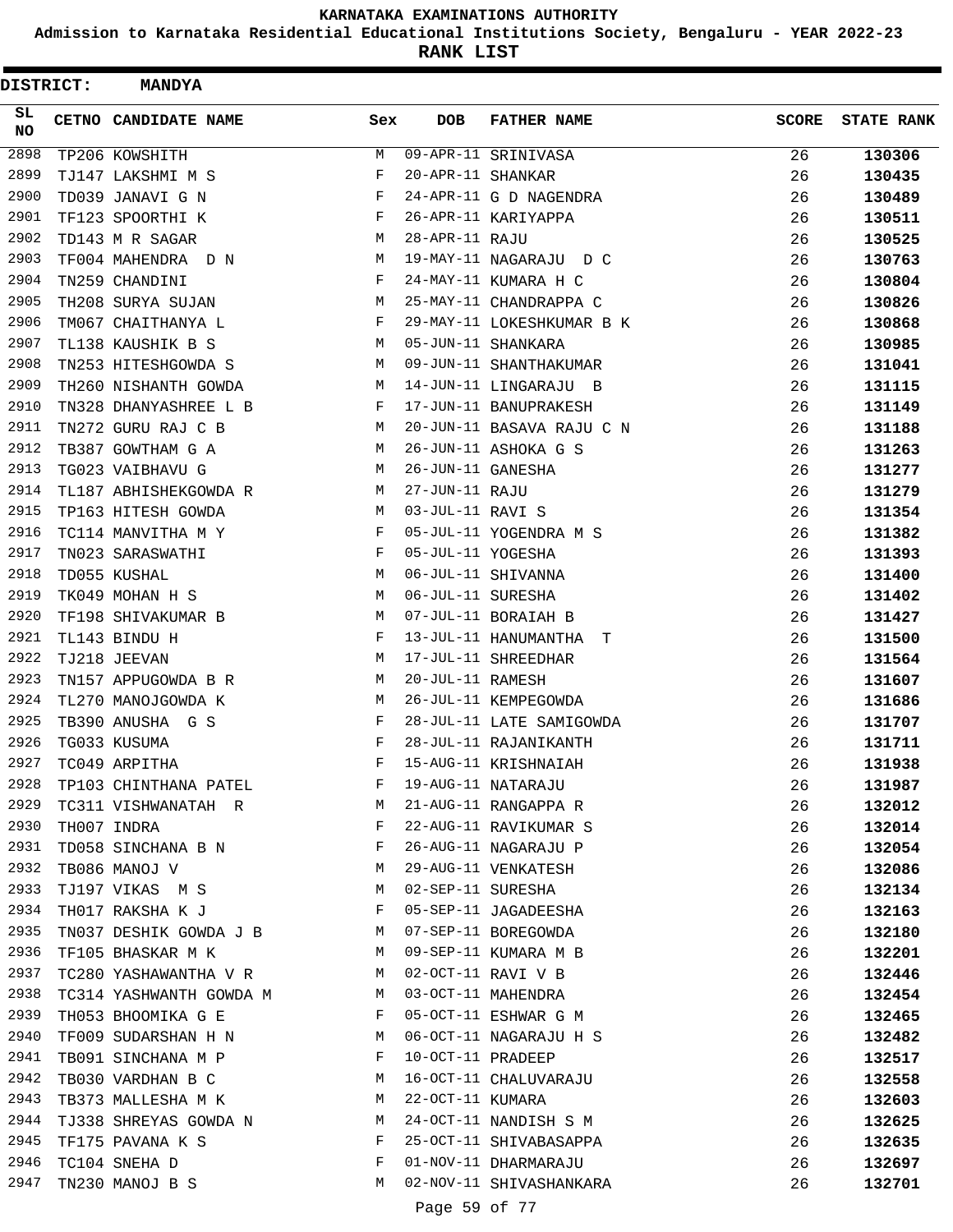**Admission to Karnataka Residential Educational Institutions Society, Bengaluru - YEAR 2022-23**

**RANK LIST**

Ė

| DISTRICT:       |            | <b>MANDYA</b>                                                                 |     |                   |                             |              |                   |
|-----------------|------------|-------------------------------------------------------------------------------|-----|-------------------|-----------------------------|--------------|-------------------|
| SL<br><b>NO</b> |            | CETNO CANDIDATE NAME                                                          | Sex | <b>DOB</b>        | <b>FATHER NAME</b>          | <b>SCORE</b> | <b>STATE RANK</b> |
| 2948            |            | TN289 YASHASHWINI P                                                           | F   |                   | 05-NOV-11 PRAKASH B M       | 26           | 132728            |
| 2949            |            | TG127 CHANDANA                                                                | F   | 08-NOV-11 UMESH   |                             | 26           | 132747            |
| 2950            |            | TL242 CHETHANGOWDA S                                                          | М   |                   | 09-NOV-11 RAVI URF SATHISH  | 26           | 132758            |
| 2951            |            | TD141 PADMA                                                                   | F   | 20-NOV-11 SHANKAR |                             | 26           | 132868            |
| 2952            |            | TC189 LAKSHMIKANTHA K A                                                       | M   | 27-NOV-11 ANNAIAH |                             | 26           | 132927            |
| 2953            |            | TP223 GOWTHAM R                                                               | М   |                   | 28-NOV-11 RAGHAVENDRA S     | 26           | 132936            |
| 2954            |            | TN101 CHETHAN GOWDA B R                                                       | M   |                   | 02-DEC-11 RAMESHA B K       | 26           | 132975            |
| 2955            |            | TG072 SUPREETHA B G                                                           | F   |                   | 03-DEC-11 GANGADHARA        | 26           | 132984            |
| 2956            |            | TB370 PREETHAM R                                                              | М   |                   | 07-DEC-11 RAVIKUMAR V S     | 26           | 133006            |
| 2957            |            | TJ020 ASHWATHGOWDA H S                                                        | М   | 10-DEC-11 SURESHA |                             | 26           | 133024            |
| 2958            |            | TJ292 MEGHANA M R                                                             | F   | 16-DEC-11 RAVI    |                             | 26           | 133070            |
| 2959            |            | TL082 BHARGAVA G S                                                            | M   |                   | 17-DEC-11 SHIVARAJU G N     | 26           | 133076            |
| 2960            |            | TH178 RANJITH R B                                                             | М   |                   | 21-DEC-11 BASAVANNA B M     | 26           | 133105            |
| 2961            |            | TC045 DARSHAN A M                                                             | М   |                   | 26-DEC-11 MANJUNATHA        | 26           | 133138            |
| 2962            |            | TB360 JEEVAN                                                                  | M   |                   | 28-DEC-11 JAVARAIAH         | 26           | 133153            |
| 2963            |            | TL009 CHAITHANYA B M                                                          | F   |                   | 03-JAN-12 MANJEGOWDA B N    | 26           | 133227            |
| 2964            |            | TE131 PRATEEKSHA K C                                                          | F   |                   | 14-JAN-12 CHUNCHAIAH        | 26           | 133255            |
| 2965            |            | TP215 POORNIMA                                                                | F   |                   | 15-JAN-12 GURURAJ S         | 26           | 133261            |
| 2966            |            | TD127 NAMITHA<br>R                                                            | F   |                   | 16-DEC-12 RAMEGOWDA         | 26           | 133391            |
| 2967            |            | TJ196 MOURYA CHANDRA M                                                        | M   |                   | 11-AUG-10 MANJUNATHA L      | 25           | 133788            |
| 2968            |            | TC309 MOURYA R GOWDA                                                          | М   |                   | 12-AUG-10 RAMESH S S        | 25           | 133790            |
| 2969            |            | TN090 UBEZ PSSHA C R                                                          | М   |                   | 21-SEP-10 RIYAZ PASHA       | 25           | 133929            |
| 2970            |            | TK008 HAMSAVENI A R                                                           | F   |                   | 03-NOV-10 RAJESH E          | 25           | 134134            |
| 2971            |            | TG103 DEEPIKA H S                                                             | F   |                   | 05-NOV-10 SHIVAMURTHY       | 25           | 134146            |
| 2972            |            | TC135 KAVERI B R                                                              | F   |                   | 16-NOV-10 RAGHAVENDRA       | 25           | 134198            |
| 2973            |            | TC296 VIKAS                                                                   | М   |                   | 23-NOV-10 VIJAYAKUMAR       | 25           | 134242            |
| 2974            |            | TC222 ROHITH K R                                                              | M   | 02-DEC-10 RAVI    |                             | 25           | 134280            |
| 2975            |            | TE232 SHREYAS<br>R                                                            | М   | 06-DEC-10 RAMESH  |                             | 25           | 134298            |
| 2976            |            | TP107 ABHISHEK P J                                                            | М   |                   | 04-JAN-11 JAYARAMU          | 25           | 134556            |
| 2977            |            | TL180 PRUTHVI RAJ L                                                           | М   |                   | 25-JAN-11 LAKSHMANA L       | 25           | 134712            |
| 2978            |            | TK208 NANDISH C A                                                             | M   |                   | 29-JAN-11 ANANTARAMU        | 25           | 134737            |
| 2979            | TD074 NEHA |                                                                               | F   |                   | 29-JAN-11 SHIVAPPA          | 25           | 134739            |
| 2980            |            | TB261 NISCHITHA B L F                                                         |     | 03-FEB-11 LOKESHA |                             | 25           | 134780            |
| 2981            |            | TN051 NAVYASHREE R K $$\rm F$$                                                |     |                   | 25-FEB-11 R R KANTHARAJU    | 25           | 134953            |
| 2982            |            | TM022 YASHAS C R                                                              | M   |                   | 27-FEB-11 RAGHAVENDRA C V   | 25           | 134974            |
| 2983            |            | TE126 KUSHALGOWDA G                                                           | M   |                   | 14-MAR-11 GIRISHA T         | 25           | 135113            |
| 2984            |            | TN343 KAVANA MD                                                               | F   |                   | 15-MAR-11 DUSHYANTH M       | 25           | 135123            |
| 2985            |            | TB111 CHANDAN KULAL                                                           | М   |                   | 03-APR-11 KRISHNAMURTHY AE  | 25           | 135300            |
| 2986            |            | TF109 INCHARA                                                                 | F   |                   | 07-APR-11 KRISHNEGOWDA      | 25           | 135358            |
| 2987            |            | TE050 KISHOR                                                                  | M   | 09-APR-11 RAMESH  |                             | 25           | 135373            |
| 2988            |            | TJ372 NAGAMANI C<br>$$\rm F$$                                                 |     |                   | 27-APR-11 CHANDRASHEKAR B   | 25           | 135559            |
| 2989            |            | $\mathbb{R}^n$ . The contract of the state $\mathbb{R}^n$<br>TN091 SPANDANA P |     |                   | 29-APR-11 PRASANNA A J      | 25           | 135587            |
| 2990            |            | TN139 HARSHITHGOWDA S N M                                                     |     |                   | 08-MAY-11 NAGARAJU          | 25           | 135677            |
| 2991            |            | TP153 RAKESH                                                                  | М   | 15-MAY-11 KUMARA  |                             | 25           | 135758            |
| 2992            |            | TB314 YASHWANTH B K                                                           | М   |                   | 19-MAY-11 KRISHNAMURTHY B V | 25           | 135796            |
| 2993            |            | TB327 MANOJ MA                                                                | М   |                   | 07-JUN-11 ANAND B T         | 25           | 136014            |
| 2994            |            | TF115 CHANDANA                                                                | F   |                   | 25-JUN-11 NARAYANA SWAMY A  | 25           | 136243            |
| 2995            |            | TF170 CHETHAN S                                                               | М   |                   | 26-JUN-11 SIDDESHAPPA S S   | 25           | 136261            |
| 2996            |            | TG019 LIKITH                                                                  | М   | 27-JUN-11 SURESH  |                             | 25           | 136279            |
| 2997            |            | TF126 SIDDARAJU                                                               | M   |                   | 27-JUN-11 PUTTASWAMY        | 25           | 136286            |
|                 |            |                                                                               |     | Page 60 of 77     |                             |              |                   |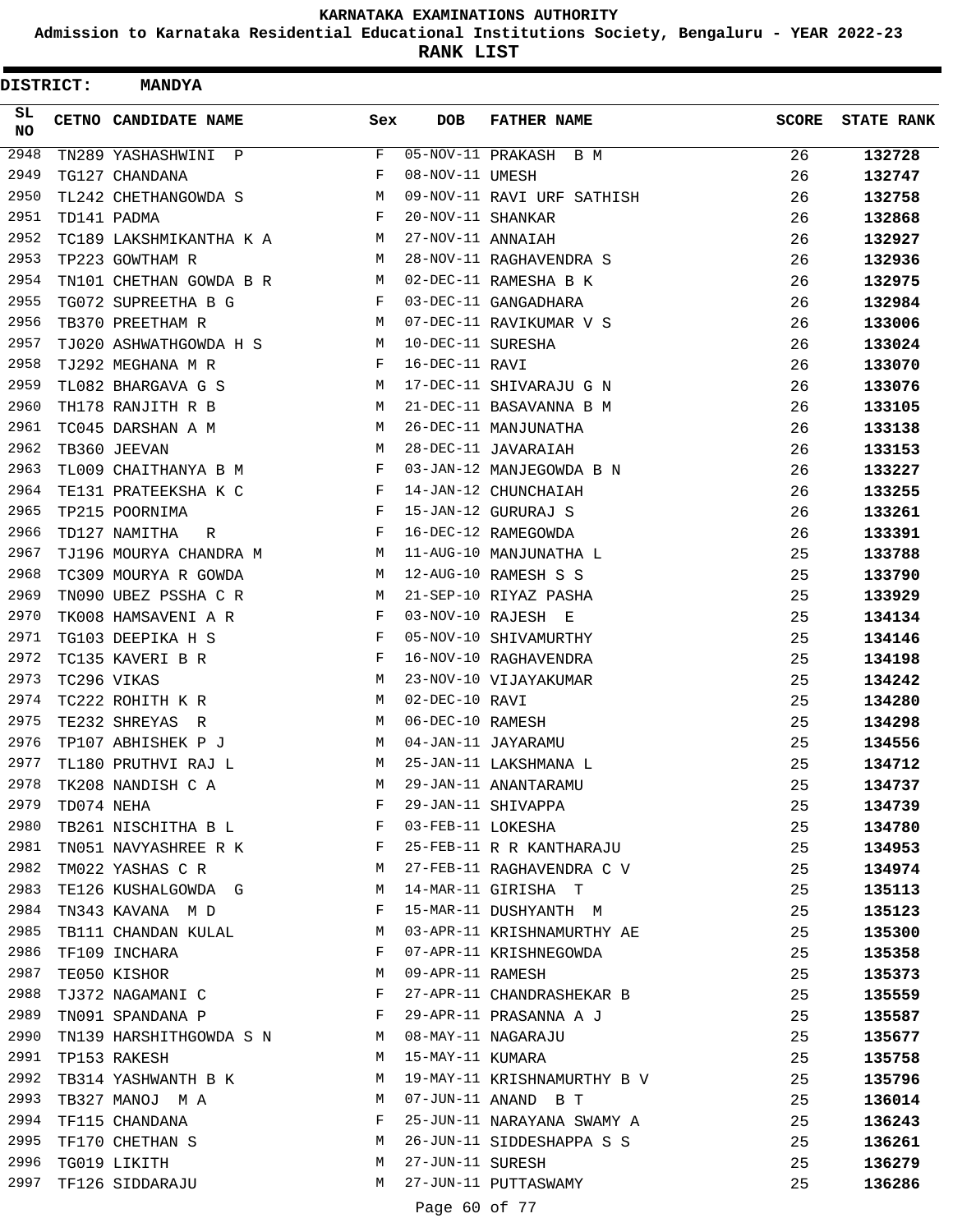**Admission to Karnataka Residential Educational Institutions Society, Bengaluru - YEAR 2022-23**

| DISTRICT:       | <b>MANDYA</b>              |      |                   |                            |              |                   |
|-----------------|----------------------------|------|-------------------|----------------------------|--------------|-------------------|
| SL<br><b>NO</b> | CETNO CANDIDATE NAME       | Sex  | <b>DOB</b>        | <b>FATHER NAME</b>         | <b>SCORE</b> | <b>STATE RANK</b> |
| 2998            | TC285 AMULYA               | F    | 28-JUN-11 RAJESHA |                            | 25           | 136292            |
| 2999            | TK185 AKASH A              | М    |                   | 02-JUL-11 ANANDA T P       | 25           | 136340            |
| 3000            | TL203 MEDAN S              | М    |                   | 02-JUL-11 SOMASHEKHAR      | 25           | 136349            |
| 3001            | TN349 BHOMIKA              | F    |                   | 05-JUL-11 MARIGOWDA        | 25           | 136388            |
| 3002            | TN428 PRAVEEN L M          | M    |                   | 07-JUL-11 MURALIDHARA L M  | 25           | 136417            |
| 3003            | TC006 SOWJANYA             | F    | 07-JUL-11 LOKESH  |                            | 25           | 136421            |
| 3004            | TB369 PURUSHOTHAMA B M     | M    |                   | 08-JUL-11 MANJUNATHA B C   | 25           | 136434            |
| 3005            | TD106 ROHITH N             | М    |                   | 10-JUL-11 NARAYANA M       | 25           | 136461            |
| 3006            | TJ311 THANMAY              | М    |                   | 10-JUL-11 DEVARAJU         | 25           | 136467            |
| 3007            | TC095 VEDAVATHI K B        | F    |                   | 13-JUL-11 BHADREGOWDA K R  | 25           | 136510            |
| 3008            | TP044 SANIKA               | F    |                   | 18-JUL-11 PUTTARAJU        | 25           | 136569            |
| 3009            | TB094 VINAYA               | М    | 20-JUL-11 RAVI    |                            | 25           | 136598            |
| 3010            | TN362 DEEKSHITH C          | М    |                   | 21-JUL-11 CHANDRU C        | 25           | 136603            |
| 3011            | TM161 CHARAN GOWDA K M     | М    |                   | 22-JUL-11 MARIGOWDA K R    | 25           | 136621            |
| 3012            | TL092 PRIYA DARSHNI        | F    | 23-JUL-11 MANJU P |                            | 25           | 136637            |
| 3013            | TC318 AMBRUTHRAJ MS        | M    |                   | 25-JUL-11 SHYAMSUNDAR MK   | 25           | 136652            |
| 3014            | TG100 VAINAVI R            | F    | 27-JUL-11 RAMESH  |                            | 25           | 136692            |
| 3015            | TC026 PRATHAP YG           | M    |                   | 28-JUL-11 GIRISHA YM       | 25           | 136704            |
| 3016            | TK027 ROAHAN GOWDA B K     | M    |                   | 06-AUG-11 KUMAR S          | 25           | 136810            |
| 3017            | TM007 YAKSHITH B N         | M    |                   | 09-AUG-11 NAGABHOVI        | 25           | 136841            |
| 3018            | TF189 SANJAY               | М    | 15-AUG-11 SWAMY R |                            | 25           | 136892            |
| 3019            | TB004 TEJAS BM             | М    |                   | 18-AUG-11 MANJUNATHA       | 25           | 136939            |
| 3020            | TB301 KANCHANA H M         | F    | 26-AUG-11 MANJU   |                            | 25           | 137025            |
| 3021            | TH050 RAKSHITH H N         | M    |                   | 02-SEP-11 NAGARAJU H R     | 25           | 137082            |
| 3022            | TH022 THANUSHGOWDA N       | M    |                   | 02-SEP-11 NANGUNDASWAMY N  | 25           | 137085            |
| 3023            | TB228 NAGENDRA H M         | M    |                   | 04-SEP-11 MANJEGOWDA       | 25           | 137104            |
| 3024            | TM098 NISHANTH D           | M    |                   | 04-SEP-11 DEVARAJU         | 25           | 137107            |
| 3025            | TB396 YASHWANTH KUMARA K T | M    |                   | 05-SEP-11 TAMMAIAH         | 25           | 137122            |
| 3026            | TB230 GANGADHARA H G       | M    |                   | 08-SEP-11 GAVISIDDAIAH     | 25           | 137151            |
| 3027            | TL011 CHANDAN D            | M    |                   | 10-SEP-11 DANANJAY V T     | 25           | 137174            |
| 3028            | TD243 BINDHUSHREE C        | F    |                   | 11-SEP-11 CHIKKANNA<br>C M | 25           | 137190            |
| 3029            | TD105 GOVARDHAN GOWDA      | M    |                   | 11-SEP-11 H C RAMESH       | 25           | 137191            |
| 3030            | TD223 LIKHITHKUMAR N R M   |      |                   | 16-SEP-11 RAMESH N R       | 25           | 137247            |
| 3031            | TN084 DEVIKA J             | $-F$ |                   | 22-SEP-11 JAYADEVA G       | 25           | 137295            |
| 3032            | TP207 DIMPLE S A           | F    |                   | 24-SEP-11 ANIL S D         | 25           | 137311            |
| 3033            | TE009 MANOJ A              | M    |                   | 25-SEP-11 ANILKUMAR R      | 25           | 137315            |
| 3034            | TC378 MANOJ A N            | M    | 25-SEP-11 NAGESH  |                            | 25           | 137316            |
| 3035            | TE174 PARIKSHITH G         | M    |                   | 27-SEP-11 GOVINDARAJU M D  | 25           | 137329            |
| 3036            | TN357 PRUTHWI T P          | M    | 28-SEP-11 PRAKASH |                            | 25           | 137345            |
| 3037            | TJ315 NAGENDRA             | M    |                   | 30-SEP-11 SHIVARAMU        | 25           | 137367            |
| 3038            | TB294 PRANAV D V           | M    |                   | 03-OCT-11 VIJAY KUMAR D K  | 25           | 137397            |
| 3039            | TD192 SRUJAN               | M    |                   | 03-OCT-11 SHANKAR M N      | 25           | 137398            |
| 3040            | TH172 JEEVAN GOWDA K J M   |      |                   | 05-OCT-11 JAYALINGEGOWDA   | 25           | 137401            |
| 3041            | TC273 SRINIDHI T S         | F    |                   | 06-OCT-11 SWAMI T N        | 25           | 137412            |
| 3042            | TC327 SHRILAKSHMI H J      | F    |                   | 12-OCT-11 JAVAREGOWDA      | 25           | 137471            |
| 3043            | TC304 KAILASH H J          | M    |                   | 17-OCT-11 JAGADEESHA H N   | 25           | 137517            |
| 3044            | TL208 KUSHAL B N           | М    |                   | 18-OCT-11 NINGARAJU K B    | 25           | 137526            |
| 3045            | TC125 THEJASGOWDA          | M    |                   | 28-OCT-11 SHIVEGOWDA       | 25           | 137614            |
| 3046            | TH220 CHAITHRA M           | F    | 08-NOV-11 MANJU   |                            | 25           | 137690            |
| 3047            | TC018 GOWTHAM G            | М    |                   | 11-NOV-11 GANGADHARA       | 25           | 137719            |
|                 |                            |      | Page 61 of 77     |                            |              |                   |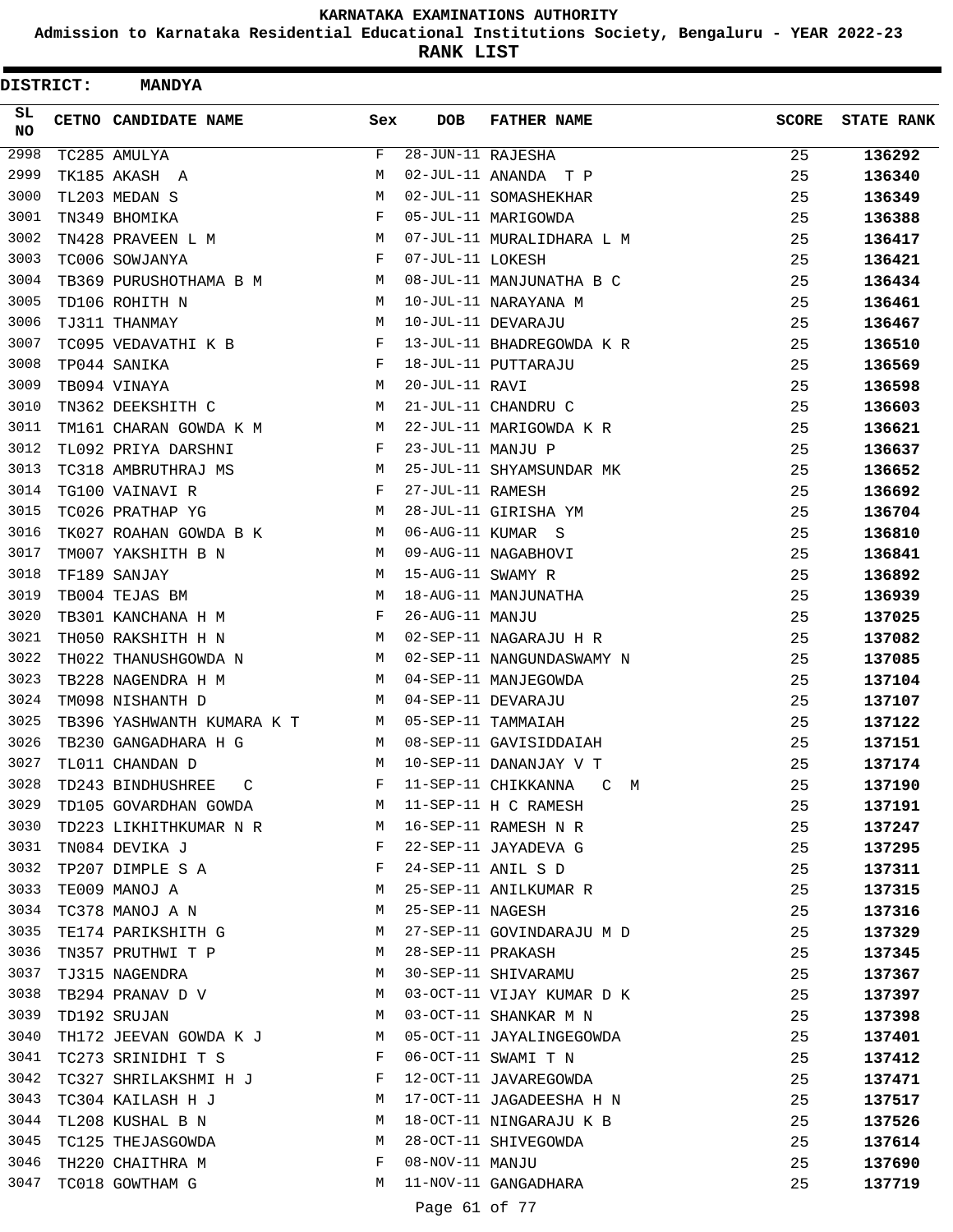**Admission to Karnataka Residential Educational Institutions Society, Bengaluru - YEAR 2022-23**

| <b>DISTRICT:</b> | <b>MANDYA</b>            |              |                   |                             |              |                   |
|------------------|--------------------------|--------------|-------------------|-----------------------------|--------------|-------------------|
| SL<br><b>NO</b>  | CETNO CANDIDATE NAME     | Sex          | <b>DOB</b>        | <b>FATHER NAME</b>          | <b>SCORE</b> | <b>STATE RANK</b> |
| 3048             | TE149 HARSHITHA A C      | F            |                   | 18-NOV-11 CHANDREGOWDA A C  | 25           | 137773            |
| 3049             | TM072 VARSHITHA K M      | F            |                   | 18-NOV-11 MANJU M S         | 25           | 137779            |
| 3050             | TL107 PUNEETH G M        | M            |                   | 21-NOV-11 MANJE GOWDA G J   | 25           | 137791            |
| 3051             | TG091 ARJUN B S          | М            |                   | 22-NOV-11 SURESH S          | 25           | 137797            |
| 3052             | TN347 BHAVANI N K        | F            |                   | 27-NOV-11 N T KUMAR         | 25           | 137843            |
| 3053             | TF071 ROHITH B K         | М            |                   | 28-NOV-11 KARIYAPPA         | 25           | 137856            |
| 3054             | TJ108 SUHAS S            | M            |                   | 02-DEC-11 SHIVALINGAIAH     | 25           | 137885            |
| 3055             | TD164 MOHANGOWDA K M     | М            |                   | 10-DEC-11 MALLARAJU         | 25           | 137947            |
| 3056             | TL134 YASHVANTH          | M            |                   | 11-DEC-11 CHANDRAKUMAR      | 25           | 137962            |
| 3057             | TJ226 PRAMODINI H S      | F            |                   | 17-DEC-11 SHANKAREGOWDA H K | 25           | 138000            |
| 3058             | TN333 PREETHAM S         | М            |                   | 18-DEC-11 SHIVAKUMAR B      | 25           | 138009            |
| 3059             | TN097 UMA D S            | F            | 18-DEC-11 SAGAR   |                             | 25           | 138011            |
| 3060             | TM143 SHIVU              | M            |                   | 21-DEC-11 RAMAKRISHNA       | 25           | 138023            |
| 3061             | TH236 NAVYASHREE K       | F            | 24-DEC-11 KUMAR S |                             | 25           | 138041            |
| 3062             | TD069 GAGAN S GOWDA      | M            |                   | 28-DEC-11 SATHISHA M G      | 25           | 138070            |
| 3063             | TK120 CHIKKAMAYAMMA N    | F            | 01-JAN-12 NAGARAJ |                             | 25           | 138098            |
| 3064             | TH062 KEERTHANA          | F            | 07-JAN-12 MAHESH  |                             | 25           | 138133            |
| 3065             | TF188 RITHIK RAM A R     | М            |                   | 16-JAN-12 RAMAKRISHNA A S   | 25           | 138160            |
| 3066             | TJ301 YASHASHWINI H M    | F            |                   | 19-JAN-12 MAHADEVA H M      | 25           | 138168            |
| 3067             | TF066 VARSHINI G S       | F            |                   | 03-FEB-12 NANDEESHA G K     | 25           | 138200            |
| 3068             | TD259 JEEVAN H GOWDA     | M            |                   | 06-FEB-12 HARISH D R        | 25           | 138203            |
| 3069             | TL159 MANOJ D            | М            |                   | 12-FEB-12 DEVALINGEGOWDA    | 25           | 138209            |
| 3070             | TN436 SANJAY GOWDA S G   | M            |                   | 22-FEB-12 GUNASHEKAR        | 25           | 138223            |
| 3071             | TH134 NIRANJAN H B       | M            |                   | 09-MAR-12 BASAVARAJU B S    | 25           | 138240            |
| 3072             | TH251 CHIKKAMADU M S     | M            |                   | 22-MAR-12 SHIVAMADAIAH      | 25           | 138251            |
| 3073             | TP021 DEEKSHITHA D       | F            |                   | 16-JUL-12 GOPAL V           | 25           | 138280            |
| 3074             | TC076 YAMUNA             | F            |                   | 07-FEB-10 CHANDRAPPA        | 24           | 138421            |
| 3075             | TC176 THARUN D K         | М            |                   | 24-FEB-10 D N KRISHNA       | 24           | 138438            |
| 3076             | TN180 SHILPA             | F            |                   | 23-AUG-10 NAGARAJU          | 24           | 138662            |
| 3077             | TJ030 VARAPRASAD H R     | М            | 07-NOV-10 RAMESHA |                             | 24           | 139003            |
| 3078             | TJ129 NITHIN N           | М            |                   | 03-JAN-11 NANJAIAH P R      | 24           | 139352            |
| 3079             | TG014 SPANDANA           | F            |                   | 12-FEB-11 MAHADEVA          | 24           | 139583            |
| 3080             | TC011 MUTTURAJ M         | М            |                   | 17-FEB-11 MANJUNATH M P     | 24           | 139608            |
| 3081             | TD121 ROHITH D K         | М            |                   | 23-FEB-11 D S KUMAR         | 24           | 139661            |
| 3082             | TH259 BINDU H S          | $\mathbf{F}$ |                   | 27-FEB-11 SIDDARAJU M K     | 24           | 139680            |
| 3083             | TB299 CHIRANTH A M       | M            |                   | 07-MAR-11 MAHESHA A T       | 24           | 139745            |
| 3084             | TD079 DEEKSHITHGOWDA K B | M            |                   | 15-MAR-11 BOMMALINGEGOWDA   | 24           | 139810            |
| 3085             | TP233 RAJATHRAJ K S      | M            |                   | 22-MAR-11 SURESH B          | 24           | 139863            |
| 3086             | TN019 GOWTHAM M K        | М            | 31-MAR-11 KESHAVA |                             | 24           | 139944            |
| 3087             | TL225 LIKHITHA H D       | F            |                   | 02-MAY-11 DEVARAJA H M      | 24           | 140263            |
| 3088             | TL239 ULLEKHA            | F            |                   | 04-MAY-11 GURURAJA          | 24           | 140286            |
| 3089             | TB315 ADARSHA M B        | M            |                   | 05-MAY-11 BASAVARAJU        | 24           | 140287            |
| 3090             | TM047 DRUTHIKA K T       | F            |                   | 07-MAY-11 THYGARAJU K R     | 24           | 140310            |
| 3091             | TJ271 HARSHITHA H M      | F            |                   | 11-MAY-11 MARIMADAIAH       | 24           | 140357            |
| 3092             | TJ118 MITHUNGOWDA H A    | M            |                   | 11-MAY-11 ARUN H B          | 24           | 140361            |
| 3093             | TB237 RISHANK            | M            |                   | 15-MAY-11 RAGHAVENDRA B S   | 24           | 140396            |
| 3094             | TJ099 YOJITH C M         | М            |                   | 19-MAY-11 MARUTHI M         | 24           | 140432            |
| 3095             | TB185 YUKTHI KA          | F            |                   | 19-MAY-11 ASHWATH KK        | 24           | 140433            |
| 3096             | TD207 GUNASREE M K       | F            |                   | 24-MAY-11 KUMAR S K         | 24           | 140479            |
| 3097             | TC313 SHREYA S           | F            |                   | 24-MAY-11 S K SATHEESHA     | 24           | 140483            |
|                  |                          |              |                   |                             |              |                   |
|                  |                          |              | Page 62 of 77     |                             |              |                   |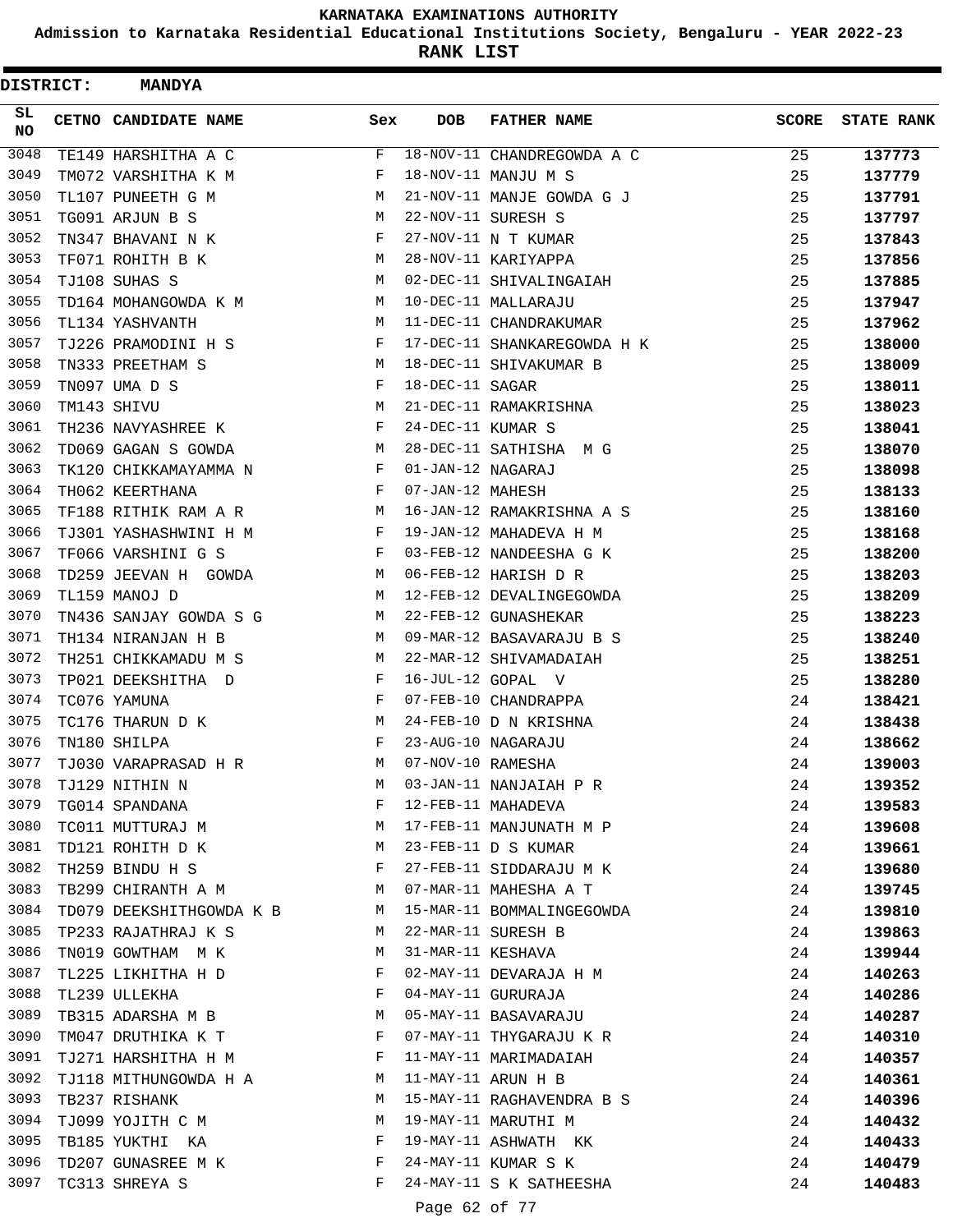**Admission to Karnataka Residential Educational Institutions Society, Bengaluru - YEAR 2022-23**

**RANK LIST**

 $\blacksquare$ 

| DISTRICT:       | <b>MANDYA</b>             |     |                   |                               |              |                   |
|-----------------|---------------------------|-----|-------------------|-------------------------------|--------------|-------------------|
| SL<br><b>NO</b> | CETNO CANDIDATE NAME      | Sex | <b>DOB</b>        | <b>FATHER NAME</b>            | <b>SCORE</b> | <b>STATE RANK</b> |
| 3098            | TJ356 SUHAS GOWDA MR      | М   |                   | 25-MAY-11 M RAMALINGAIAH      | 24           | 140495            |
| 3099            | TG078 MANASA              | F   |                   | 31-MAY-11 BASAVARAJU          | 24           | 140545            |
| 3100            | TB276 PREETHAM L H        | М   |                   | 06-JUN-11 L R HAREESH         | 24           | 140664            |
| 3101            | TB279 DEEPIKA L R         | F   | 08-JUN-11 REVANNA |                               | 24           | 140684            |
| 3102            | TD257 CHIRAG GOWDA S      | М   |                   | 26-JUN-11 SHIVALINGEGOWDA S B | 24           | 140904            |
| 3103            | TP016 DARSHAN             | М   | 29-JUN-11 MUTTU   |                               | 24           | 140938            |
| 3104            | TJ165 MURULIDHARA L V     | М   |                   | 06-JUL-11 VEERABHADRA         | 24           | 141024            |
| 3105            | TJ254 PRUTHVIK GOWDA M G  | М   |                   | 07-JUL-11 GADDEGOWDA M S      | 24           | 141035            |
| 3106            | TC031 PUSHPA K H          | F   |                   | 07-JUL-11 HEMACHARI           | 24           | 141036            |
| 3107            | TP185 PUNITH D A          | М   | 08-JUL-11 ANANDA  |                               | 24           | 141046            |
| 3108            | TB089 MADAN K M           | М   | 09-JUL-11 MADHU K |                               | 24           | 141054            |
| 3109            | TP213 RAKESH H M          | М   | 11-JUL-11 MANJU   |                               | 24           | 141078            |
| 3110            | TB216 ANJALI Y            | F   | 09-AUG-11 YOGESHA |                               | 24           | 141408            |
| 3111            | TM065 SHASHANK C B        | М   |                   | 12-AUG-11 BASAVE GOWDA        | 24           | 141443            |
| 3112            | TF081 KISHOR A M          | М   |                   | 15-AUG-11 MUTTURAJU           | 24           | 141465            |
| 3113            | TN195 THANUSHREE VK       | F   |                   | 15-AUG-11 KIKKERI GOWDA       | 24           | 141470            |
| 3114            | TD142 DEEKSHITHA N K      | F   |                   | 17-AUG-11 KRISHNAMURTHY       | 24           | 141484            |
| 3115            | TK109 VARSHINI            | F   |                   | 23-AUG-11 SANNA SIDDAIAH      | 24           | 141538            |
| 3116            | TH131 HEMANTH             | М   |                   | 27-AUG-11 EREGOWDA            | 24           | 141578            |
| 3117            | TB114 MADAN NAYAKA        | М   | 28-AUG-11 RAJU    |                               | 24           | 141587            |
| 3118            | TL005 PRAKRUTHI B M       | F   |                   | 30-AUG-11 MOHAN KUMAR         | 24           | 141603            |
| 3119            | TH168 TEJASGOWDA H B      | M   |                   | 03-SEP-11 BETTEGOWDA          | 24           | 141630            |
| 3120            | TN270 SHILPA D N          | F   |                   | 08-SEP-11 NARAYANA D          | 24           | 141686            |
| 3121            | TB337 LAKSHMI S           | F   |                   | 12-SEP-11 SRINIVASA           | 24           | 141722            |
| 3122            | TN363 SANJANA D           | F   |                   | 12-SEP-11 DEVARAJU            | 24           | 141725            |
| 3123            | TK043 LOKESH G            | М   | 16-SEP-11 GIRISH  |                               | 24           | 141760            |
| 3124            | TN032 PRANITH A M         | M   |                   | 25-SEP-11 MANJUNATHA A S      | 24           | 141843            |
| 3125            | TD034 THANUSHRI H K       | F   | 30-SEP-11 KRISHNA |                               | 24           | 141888            |
| 3126            | TK217 DHANUSHREE          | F   |                   | 05-OCT-11 VENKATARAMU         | 24           | 141920            |
| 3127            | TJ018 JANAVI              | F   |                   | 05-OCT-11 LIGARAJU M J        | 24           | 141923            |
| 3128            | TB038 ANIRUD B J          | М   |                   | 11-OCT-11 JAYARAMU            | 24           | 141962            |
| 3129            | TJ388 SRIDEVI             | F   | 11-OCT-11 RAVI    |                               | 24           | 141970            |
| 3130            | TN182 CHIRANTH T R        | M   |                   | 12-OCT-11 RAJESH CHARI        | 24           | 141973            |
|                 | 3131 TF130 SHREYA         | F   |                   | 18-OCT-11 SHANTHARAJU         | 24           | 142023            |
| 3132            | TN310 HEMASHREE           | F   | 22-OCT-11 PAPANNA |                               | 24           | 142045            |
| 3133            | TF166 RESHMA              | F   |                   | 26-OCT-11 KEMPE GOWDA         | 24           | 142069            |
| 3134            | TB175 YOGANANDA H N       | M   |                   | 31-OCT-11 NAGARAJ H K         | 24           | 142115            |
| 3135            | TE071 GOWTHAM K N         | M   |                   | 04-NOV-11 NARAYANA K B        | 24           | 142145            |
| 3136            | TL252 SHARATH B T         | М   |                   | 05-NOV-11 THIMMESHA B N       | 24           | 142154            |
| 3137            | TE039 N LAKSHMAN          | M   |                   | 09-NOV-11 M S NAGASUNDARA     | 24           | 142175            |
| 3138            | TB307 SRINIVASA           | M   |                   | 13-NOV-11 SHANKARA            | 24           | 142219            |
| 3139            | TC308 KARTHIK S R         | М   |                   | 15-NOV-11 RAME GOWDA          | 24           | 142229            |
| 3140            | TL004 PRAJWAL S           | М   |                   | 21-NOV-11 SOMASHEKHARA T      | 24           | 142287            |
| 3141            | TL290 RAGHAVI S           | F   |                   | 22-NOV-11 SRIKANTH B R        | 24           | 142300            |
| 3142            | TH263 KAALAPPA            | М   |                   | 27-NOV-11 SHIVALINGAIAH       | 24           | 142336            |
| 3143            | TC269 BHARATH K R         | M   |                   | 28-NOV-11 RAJEGOWDA           | 24           | 142342            |
| 3144            | TF131 BHUVANA M           | F   |                   | 28-NOV-11 MAHADEVSWAMY        | 24           | 142343            |
| 3145            | TG136 NINGARAJU B N M     |     |                   | 30-NOV-11 NAGARAJU            | 24           | 142362            |
| 3146            | TM013 UDAYKUMAR           | M   |                   | 09-DEC-11 JAVAREGOWDA         | 24           | 142435            |
| 3147            | TC012 BHARATH KUMAR K Y M |     |                   | 22-DEC-11 YOGESH S            | 24           | 142513            |
|                 |                           |     | Page 63 of 77     |                               |              |                   |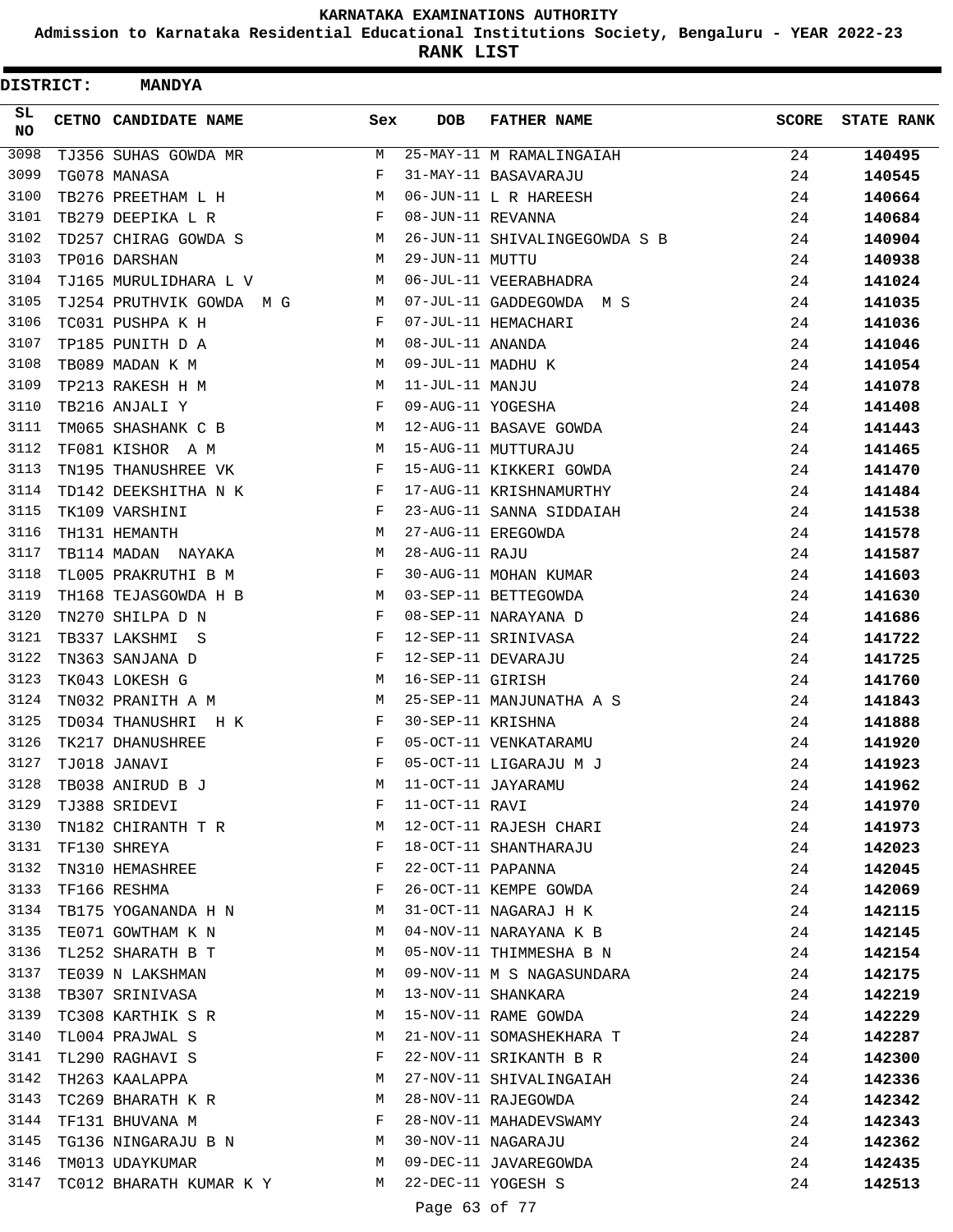**Admission to Karnataka Residential Educational Institutions Society, Bengaluru - YEAR 2022-23**

| <b>DISTRICT:</b> | <b>MANDYA</b>                       |              |                   |                                                |              |                   |
|------------------|-------------------------------------|--------------|-------------------|------------------------------------------------|--------------|-------------------|
| SL.<br>NO        | CETNO CANDIDATE NAME                | Sex          | <b>DOB</b>        | <b>FATHER NAME</b>                             | <b>SCORE</b> | <b>STATE RANK</b> |
| 3148             | TL121 NAVEEN K S                    | М            |                   | 22-DEC-11 SHIVANNA K N                         | 24           | 142515            |
| 3149             | TN183 BHUVAN S R                    | М            |                   | 26-DEC-11 RAMESHA S K                          | 24           | 142543            |
| 3150             | TP171 SINDHU H Y                    | F            |                   | 30-DEC-11 YALAKKAIAH                           | 24           | 142565            |
| 3151             | TF047 LAKSHMISHA                    | M            |                   | 01-JAN-12 RAMAKRISHNA                          | 24           | 142591            |
| 3152             | TB150 JEEVAN SD                     | M            |                   | 28-FEB-12 DILEEP KUMAR S                       | 24           | 142686            |
| 3153             | TC061 LAKSHMI KANTH BP M            |              | 27-DEC-09 PAANDU  |                                                | 23           | 142797            |
| 3154             | TN201 SURYA KUMAR                   | M            |                   | 30-NOV-10 RAVI KUMAR                           | 23           | 143388            |
| 3155             | TK050 PAVAN KRISHNA                 | M            |                   | 27-DEC-10 KRISHNA C M                          | 23           | 143503            |
| 3156             | TN210 NIVEDITHA                     | F            |                   | 03-JAN-11 MANCHEGOWDA<br>т                     | 23           | 143627            |
| 3157             | TD266 SHREYAS G GOWDA               | M            |                   | 06-JAN-11 SHREENIVAS M G                       | 23           | 143642            |
| 3158             | TN212 CHIRANJEEVI P                 | M            |                   | 13-JAN-11 PRABHAKAR                            | 23           | 143684            |
| 3159             | TP050 MANASA A M                    | F            | 30-JAN-11 MANJU   |                                                | 23           | 143784            |
| 3160             | TN329 GEERISH V K                   | M            |                   | 04-FEB-11 KRISHNE GOWDA V S                    | 23           | 143819            |
| 3161             | TD060 RITHISHA N                    | F            |                   | 21-MAR-11 NARAYANA H P                         | 23           | 144118            |
| 3162             | TD118 NANDITHA B M                  | F            |                   | 20-APR-11 MAHALINGEGOWDA                       | 23           | 144357            |
| 3163             | TD263 YOGINI B M                    | F            |                   | 22-APR-11 MURTHY B R                           | 23           | 144369            |
| 3164             | TH204 BRUNDHA                       | F            |                   | 23-APR-11 LATE MAHESH                          | 23           | 144373            |
| 3165             | TF195 SAVITHA M                     | $\mathbf{F}$ |                   | 27-APR-11 MAHADEVAIAH                          | 23           | 144402            |
| 3166             | TH144 DEEKSHITHGOWDA                | M            |                   | 29-APR-11 PUTTASWAMY                           | 23           | 144412            |
| 3167             | TL060 VENKATESHA                    | M            | 06-MAY-11 ERAPPA  |                                                | 23           | 144501            |
| 3168             | TN458 ANUSHREE D                    | F            |                   | 10-MAY-11 DAKSHINAMURTHY                       | 23           | 144526            |
| 3169             | TN287 NANDANGOWDA H R               | M            |                   | 18-MAY-11 RAJASHEKHARA H R                     | 23           | 144597            |
| 3170             | TK034 CHIRANTH R GOWDA              | M            |                   | 28-MAY-11 ROHITH KUMAR M C                     | 23           | 144681            |
| 3171             | TP106 MAHESH                        | M            | 30-MAY-11 KUMARA  |                                                | 23           | 144699            |
| 3172             | TH177 VARUN K C                     | М            |                   | 02-JUN-11 SURESHA K                            | 23           | 144756            |
| 3173             | TK136 PREETHAM GOWDA M R            | M            |                   | 10-JUN-11 RAMESHA M S                          | 23           | 144847            |
| 3174             | TP164 SHIVAKUMAR KS                 | M            |                   | 11-JUN-11 SIDDEGOWDA                           | 23           | 144861            |
| 3175             | TF140 NAYANA B                      | F            |                   | 14-JUN-11 BASAVARAJU                           | 23           | 144883            |
| 3176             | TC323 PRAJWAL                       | M            |                   | 16-JUN-11 CHANDREGOWDA                         | 23           | 144913            |
| 3177             | TJ100 GAGAN L                       | M            |                   | 20-JUN-11 LINGARAJU A S                        | 23           | 144944            |
| 3178             | TC192 GAGANA R                      | F            |                   | 20-JUN-11 RAVEESHA                             | 23           | 144945            |
| 3179             | TB421 LAVANYA K H                   | F            | 26-JUN-11 HARISHA |                                                | 23           | 145009            |
| 3180             | $M_{\odot}$<br>TN359 EKANTH K       |              | 28-JUN-11 KRISHNA |                                                | 23           | 145033            |
| 3181             | M<br>TN323 VINEESH M                |              |                   | 28-JUN-11 MAHESHA M H                          | 23           | 145040            |
| 3182             | TB159 MAHALAKSHMI N S F             |              |                   | 08-JUL-11 SHIVA N B                            | 23           | 145129            |
| 3183             | TJ240 THANISH M S<br>M <sub>1</sub> |              |                   | 10-JUL-11 SRINIVAS M B                         | 23           | 145161            |
| 3184             | TP117 KEERTHAN GOWDA NJ             | M            |                   | 27-JUL-11 JAYARAMA N K                         | 23           | 145308            |
| 3185             | TN459 MANJUNATH G                   | М            |                   | 31-JUL-11 T GOVARDHAN                          | 23           | 145352            |
| 3186             | TH143 MONISHA P                     | $\mathbf{F}$ |                   | 02-AUG-11 PUTTASWAMY V                         | 23           | 145374            |
| 3187             | TJ188 BHAIRAVA G S M                |              |                   | 05-AUG-11 SIDDARAJU                            | 23           | 145396            |
| 3188             | TB039 DHARANESH G V                 | М            |                   | 05-AUG-11 VISHWANATH G G                       | 23           | 145397            |
| 3189             | TK004 ASHWINI                       | F            | 09-AUG-11 RAJU    |                                                | 23           | 145421            |
| 3190             | TE079 JASWANTH G C                  | М            |                   | 12-AUG-11 CHIKKALINGE G S GOWDA                | 23           | 145450            |
| 3191             | TJ344 DEEKSHITH K                   | М            |                   | 18-AUG-11 KRISHNA M                            | 23           | 145503            |
| 3192<br>3193     | TD125 YASHWANTH                     | M<br>M       | 19-AUG-11 LOKESH  |                                                | 23           | 145514            |
|                  | TF008 INDRAJITH                     |              |                   | 22-AUG-11 RAVIKUMAR S                          | 23           | 145527            |
| 3194             | TG119 PRATHAM K GOWDA M             |              |                   | 01-SEP-11 KRISHNEGOWDA T                       | 23           | 145615            |
| 3195<br>3196     | TC310 THARUN KUMAR M H              | M<br>M       | 02-SEP-11 HARISH  |                                                | 23           | 145628            |
| 3197             | TP019 KEERTHIGOWDA<br>TB239 BHUVANA | F            |                   | 03-SEP-11 RANGASWAMY<br>06-SEP-11 MOHAN KUMARA | 23<br>23     | 145633<br>145656  |
|                  |                                     |              |                   |                                                |              |                   |
|                  |                                     |              | Page 64 of 77     |                                                |              |                   |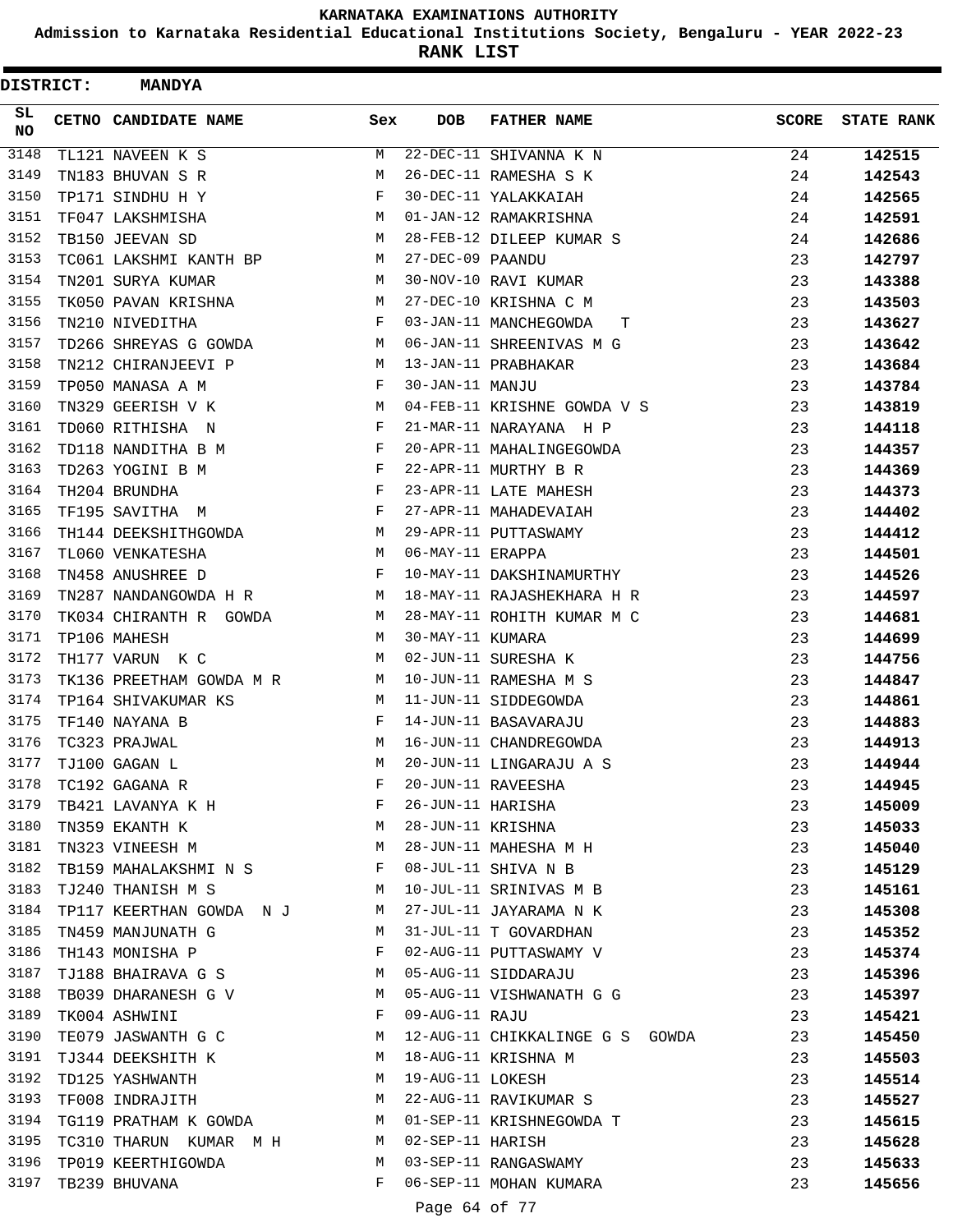**Admission to Karnataka Residential Educational Institutions Society, Bengaluru - YEAR 2022-23**

| <b>DISTRICT:</b> | <b>MANDYA</b>              |          |                   |                              |              |                   |
|------------------|----------------------------|----------|-------------------|------------------------------|--------------|-------------------|
| SL<br><b>NO</b>  | CETNO CANDIDATE NAME       | Sex      | <b>DOB</b>        | <b>FATHER NAME</b>           | <b>SCORE</b> | <b>STATE RANK</b> |
| 3198             | TN162 JAYASHREE K R        | F        |                   | 08-SEP-11 RAJESH K J         | 23           | 145682            |
| 3199             | TB007 AKULGOWDA            | M        |                   | 26-SEP-11 BHARATHESH         | 23           | 145811            |
| 3200             | TH250 PRATHANA L R         | F        |                   | 30-SEP-11 RAGU L R           | 23           | 145849            |
| 3201             | TP090 YASHAS GOWDA G B     | M        |                   | 03-OCT-11 BASAVARAJU         | 23           | 145878            |
| 3202             | TN388 DHANUSH L A          | M        |                   | 11-OCT-11 ASHOKA L Y         | 23           | 145942            |
| 3203             | TN302 MONIKA               | F        | 22-OCT-11 BABU    |                              | 23           | 146019            |
| 3204             | TG142 SIDDARTH H S         | M        | 27-OCT-11 SWAMY   |                              | 23           | 146048            |
| 3205             | TN255 VENUGOPALA C N       | M        |                   | 27-OCT-11 NAGARAJU C V       | 23           | 146051            |
| 3206             | TE020 NISHANTH S GOWDA     | M        |                   | 06-NOV-11 SHIVAKUMAR B N     | 23           | 146117            |
| 3207             | TD103 LIKITHGOWDA H U      | M        |                   | 10-NOV-11 UMESHA H C         | 23           | 146140            |
| 3208             | TJ238 HAMSINI B S          | F        |                   | 16-NOV-11 B H SHIVARAMU      | 23           | 146189            |
| 3209             | TH235 MONIKA B R           | F        |                   | 16-NOV-11 RAVI B H           | 23           | 146191            |
| 3210             | TC201 MAHALAKSHMI          | F        |                   | 18-NOV-11 SRINIVAS           | 23           | 146205            |
| 3211             | TN346 BHARATHESH GOWDA N K | M        |                   | 27-NOV-11 N T KUMARA         | 23           | 146266            |
| 3212             | TC300 VINAY                | M        |                   | 09-DEC-11 CHALUVAIAH         | 23           | 146348            |
| 3213             | TD209 BHUVANGOWDA D N      | M        |                   | 18-DEC-11 NAGESH D C         | 23           | 146401            |
| 3214             | TC367 SINDHU               | F        |                   | 29-DEC-11 NAGENDRA           | 23           | 146463            |
| 3215             | TL265 SRUJAN T N           | М        |                   | 31-DEC-11 NAGESHACHAR T M    | 23           | 146477            |
| 3216             | TD097 HARISH M             | M        |                   | 10-JAN-12 MARISWAMY M        | 23           | 146517            |
| 3217             | TC010 DIMPANA B R          | F        |                   | 08-FEB-12 RAVIKUMAR B R      | 23           | 146552            |
| 3218             | TH183 VIDHUN J S           | М        |                   | 28-MAR-12 JAYASHEELAMURTHY C | 23           | 146578            |
| 3219             | TD212 HARSHA M             | M        |                   | 26-APR-12 UMESH MR           | 23           | 146587            |
| 3220             | TD237 INDHU SHREE M C      | F        |                   | 08-JUL-10 CHALUVARAJU        | 22           | 146871            |
| 3221             | TF082 THEJASH              | M        |                   | 12-SEP-10 MOTEGOWDA          | 22           | 146973            |
| 3222             | TE070 ANUSH L S            | M        |                   | 28-OCT-10 L B SHIVANAJAIAH   | 22           | 147117            |
| 3223             | TF106 YASHVANTH M          | М        | 06-DEC-10 MADESH  |                              | 22           | 147247            |
| 3224             | TN431 AKASH T B            | M        |                   | 21-DEC-10 BHASKAR S          | 22           | 147295            |
| 3225             | TN340 POOJA P              | F        |                   | 02-FEB-11 PARTHA L           | 22           | 147567            |
| 3226             | TB419 SANJAY R             | M        |                   | 06-FEB-11 RAGHAVENDRA        | 22           | 147596            |
| 3227             | TB381 SRUJAN S P           | M        |                   | 04-MAR-11 PARAMESHA          | 22           | 147746            |
| 3228             | TP029 VIVEK M GOWDA        | M        |                   | 13-MAR-11 MOHAN KUMAR V N    | 22           | 147805            |
| 3229             | TN429 SUBHASH GOWDA H N M  |          |                   | 18-MAR-11 NAGARAJU H K       | 22           | 147839            |
| 3230             | TL172 RATHISH GOWDA        | M        | 22-MAR-11 RAJESH  |                              | 22           | 147860            |
| 3231             | TJ061 M K NITHAN           | <b>M</b> |                   | 25-MAR-11 M N KEMPEGOWDA     | 22           | 147893            |
| 3232             | TD024 YAMINI H S           | F        |                   | 25-MAR-11 SATHISH S          | 22           | 147897            |
| 3233             | TN061 N C KAVYA            | F        |                   | 26-MAR-11 CHANDRE GOWDA      | 22           | 147901            |
| 3234             | TP175 YASHWANTH GOWDA S    | M        |                   | 26-MAR-11 SATHISH D          | 22           | 147904            |
| 3235             | TL097 SHASHWATH D GOWDA    | M        |                   | 29-MAR-11 DAYANANDA B        | 22           | 147922            |
| 3236             | TJ104 VINAY C B            | M        |                   | 02-APR-11 BASAVARAJU C B     | 22           | 147946            |
| 3237             | TK087 THARUN M C           | М        |                   | 19-APR-11 CHANDRU A R        | 22           | 148078            |
| 3238             | TG059 CHETHAN              | M        |                   | 27-APR-11 SIDDARAJU          | 22           | 148127            |
| 3239             | TG022 PRUTHVIK S           | M        |                   | 01-MAY-11 SIDDARAJU H M      | 22           | 148164            |
| 3240             | TK119 PRASAD H R           | M        |                   | 03-MAY-11 RAJASHEKHAR        | 22           | 148180            |
| 3241             | TN307 HARSHITH GOWDA       | M        |                   | 09-MAY-11 SATHISHA M J       | 22           | 148220            |
| 3242             | TD083 AMRUTHA P            | F        |                   | 17-MAY-11 PRAKASH B S        | 22           | 148271            |
| 3243             | TN221 MADHUCHETAN          | M        | 31-MAY-11 RAJU    |                              | 22           | 148399            |
| 3244             | TN311 VARSHINI             | F        | 02-JUN-11 YOGESH  |                              | 22           | 148433            |
| 3245             | TD202 NISHANTHGOWDA S S    | M        |                   | 14-JUN-11 SRINIVASA          | 22           | 148546            |
| 3246             | TK124 DEEKSHITH GOWDA K M  | M        |                   | 17-JUN-11 MAHESH K<br>М      | 22           | 148583            |
| 3247             | TK159 SINCHANA             | F        | 20-JUN-11 RAJNDRA |                              | 22           | 148609            |
|                  |                            |          | Page 65 of 77     |                              |              |                   |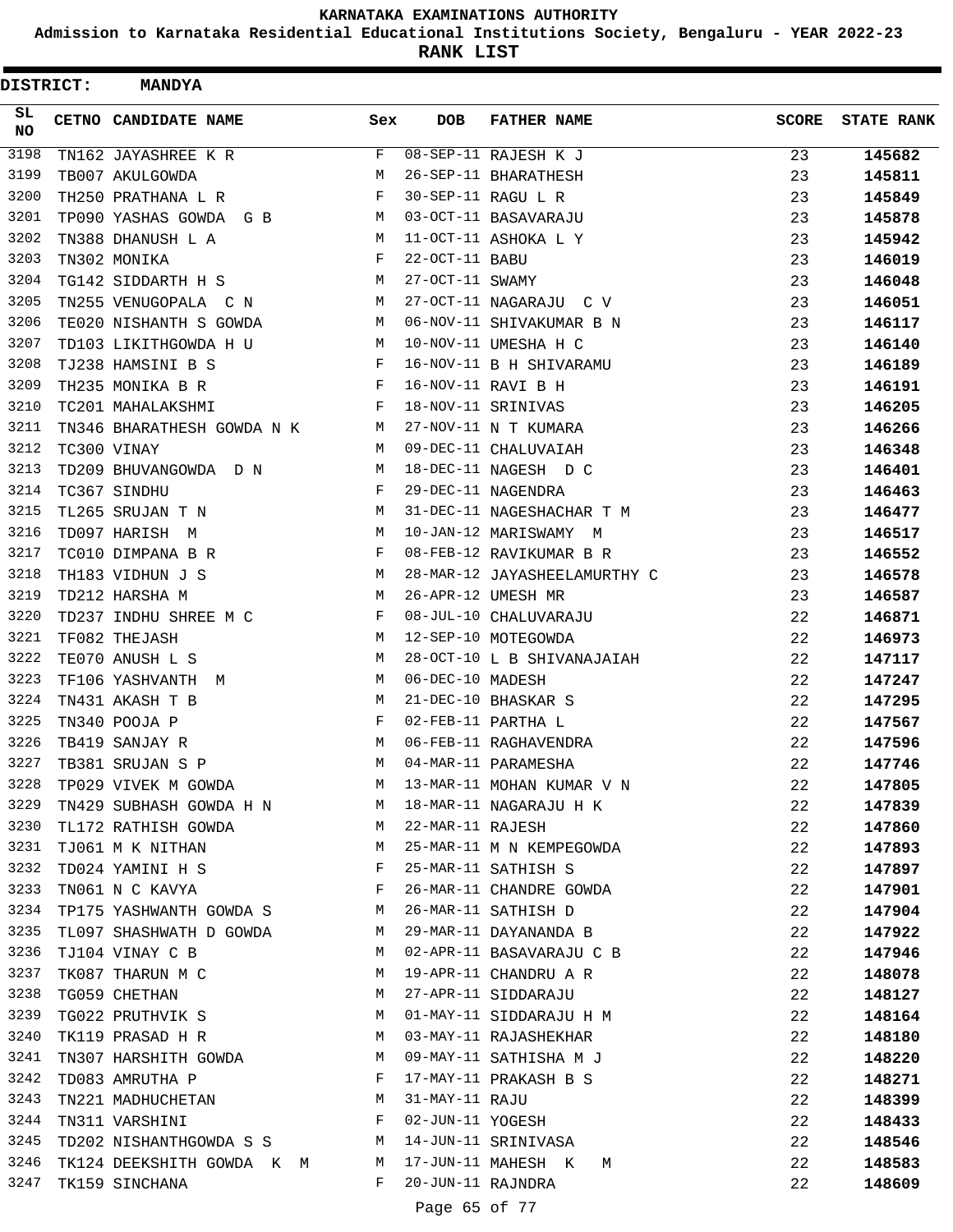**Admission to Karnataka Residential Educational Institutions Society, Bengaluru - YEAR 2022-23**

**RANK LIST**

| <b>DISTRICT:</b> | <b>MANDYA</b>                                                                                                                                                                                                                                       |            |                   |                             |              |                   |
|------------------|-----------------------------------------------------------------------------------------------------------------------------------------------------------------------------------------------------------------------------------------------------|------------|-------------------|-----------------------------|--------------|-------------------|
| SL<br><b>NO</b>  | CETNO CANDIDATE NAME                                                                                                                                                                                                                                | Sex        | <b>DOB</b>        | <b>FATHER NAME</b>          | <b>SCORE</b> | <b>STATE RANK</b> |
| 3248             | TC048 LAKSHMI T M                                                                                                                                                                                                                                   | F          |                   | 26-JUN-11 MANJEGOWDA T K    | 22           | 148661            |
| 3249             | TB260 KUMARA S K                                                                                                                                                                                                                                    | М          |                   | 01-JUL-11 KEMPE GOWDA       | 22           | 148709            |
| 3250             | TJ028 HEMANTH YB                                                                                                                                                                                                                                    | M          |                   | 04-JUL-11 BORAIAHA          | 22           | 148740            |
| 3251             | TK026 PUNYASHREE                                                                                                                                                                                                                                    | F          |                   | 08-JUL-11 LINGARAJU         | 22           | 148778            |
| 3252             | TD254 AKSHAY                                                                                                                                                                                                                                        | М          |                   | 11-JUL-11 KRISHNAMURHY      | 22           | 148807            |
| 3253             | TN438 VARADARAJU S                                                                                                                                                                                                                                  | М          |                   | 13-JUL-11 SOMASHEKAR S M    | 22           | 148830            |
| 3254             | TB142 YASHWANTH                                                                                                                                                                                                                                     | M          |                   | 13-JUL-11 NAGARAJA          | 22           | 148831            |
| 3255             | TJ058 SINCHANA                                                                                                                                                                                                                                      | F          | 19-JUL-11 ANANTHA |                             | 22           | 148878            |
| 3256             | TF213 SONU M                                                                                                                                                                                                                                        | F          |                   | 19-JUL-11 MAHADEVA M        | 22           | 148879            |
| 3257             | TP193 KRISHNA S R                                                                                                                                                                                                                                   | M          |                   | 26-JUL-11 RAJU S K          | 22           | 148927            |
| 3258             | TE081 KRUTHIK GOWDA S                                                                                                                                                                                                                               | М          |                   | 27-JUL-11 SHIVAKUMAR V T    | 22           | 148937            |
| 3259             | TB036 SUMANTH J S                                                                                                                                                                                                                                   | M          |                   | 28-JUL-11 SOMASHEKAR J R    | 22           | 148953            |
| 3260             | TJ205 KAVANA<br>G B                                                                                                                                                                                                                                 | F          |                   | 29-JUL-11 BASAVAIAH         | 22           | 148956            |
| 3261             | TC236 PRATHIKSHA K Y                                                                                                                                                                                                                                | F          |                   | 04-AUG-11 YOGESH K S        | 22           | 149005            |
| 3262             | TK128 NISCHITHA G A                                                                                                                                                                                                                                 | F          |                   | 08-AUG-11 ANIL KUMAR G V    | 22           | 149038            |
| 3263             | TL153 VARSHITHA S                                                                                                                                                                                                                                   | F          | 24-AUG-11 SWAMY K |                             | 22           | 149149            |
| 3264             | TN192 YASHWANTH                                                                                                                                                                                                                                     | М          | 27-AUG-11 KUMARA  |                             | 22           | 149182            |
| 3265             | TE062 PRAJWAL A I                                                                                                                                                                                                                                   | M          |                   | 31-AUG-11 INDRA A C         | 22           | 149211            |
| 3266             | TH060 RAJESH M V                                                                                                                                                                                                                                    | М          |                   | 02-SEP-11 VIJAYA KUMAR D    | 22           | 149227            |
| 3267             | TH085 PREETHAM V                                                                                                                                                                                                                                    | M          |                   | 03-SEP-11 VENKATESH         | 22           | 149232            |
| 3268             | TP081 YASHAWANTH M T                                                                                                                                                                                                                                | M          |                   | 05-SEP-11 THIPPESHA LATE    | 22           | 149246            |
| 3269             | TF179 SRUJANA R                                                                                                                                                                                                                                     | F          | 14-SEP-11 RAJU    |                             | 22           | 149320            |
| 3270             | TJ179 KAVANA S                                                                                                                                                                                                                                      | F          |                   | 20-SEP-11 SANNANINGAIAH     | 22           | 149353            |
| 3271             | TD030 DIVYA                                                                                                                                                                                                                                         | F          |                   | 24-SEP-11 YOGESH S          | 22           | 149382            |
| 3272             | TB101 MADAN M J                                                                                                                                                                                                                                     | M          |                   | 24-SEP-11 JAGADEESHA M N    | 22           | 149387            |
| 3273             | TC112 ROHAN S S                                                                                                                                                                                                                                     | M          |                   | 29-SEP-11 SHIVANANJAPPA S S | 22           | 149413            |
| 3274             | TJ071 AJITH                                                                                                                                                                                                                                         | M          | 03-OCT-11 RAGHU   |                             | 22           | 149440            |
| 3275             | TG073 DHANUSHGOWDA KJ                                                                                                                                                                                                                               | M          |                   | 04-OCT-11 JAYARAMU KC       | 22           | 149449            |
| 3276             | TC092 SHILPA ML                                                                                                                                                                                                                                     | F          | 14-OCT-11 LOKESH  |                             | 22           | 149512            |
| 3277             | TD193 PRAJWALGOWDA<br>D M                                                                                                                                                                                                                           | М          |                   | 15-OCT-11 MAHADEVU D M      | 22           | 149517            |
| 3278             | TC180 YASHAVANTHA K K                                                                                                                                                                                                                               | М          | 20-OCT-11 KALAIAH |                             | 22           | 149560            |
| 3279             | TH043 PREETHAM NS                                                                                                                                                                                                                                   | M          |                   | 06-NOV-11 SRINIVASA         | 22           | 149663            |
| 3280             | TC345 CHANDAN B R                                                                                                                                                                                                                                   | М          |                   | 09-NOV-11 B K RANGASWAMY    | 22           | 149675            |
| 3281             | TB403 INCHARA Y P                                                                                                                                                                                                                                   | $_{\rm F}$ |                   | 12-NOV-11 PUTTASWAMY Y K    | 22           | 149696            |
| 3282             | TJ150 DHEERAJ B R                                                                                                                                                                                                                                   | М          |                   | 17-NOV-11 RENUKA B          | 22           | 149730            |
| 3283             | TE137 MILAN M                                                                                                                                                                                                                                       | М          |                   | 19-NOV-11 MAHADEVA U R      | 22           | 149742            |
| 3284             | TD208 LAVANYA M                                                                                                                                                                                                                                     | F          |                   | 06-DEC-11 MANCHAIAH         | 22           | 149848            |
| 3285             | TE100 VARUN KUMAR<br>T S Services of the Services of the Services of the Services of the Services of the Services of the Services of the Services of the Services of the Services of the Services of the Services of the Services of the Services o | M          |                   | 11-DEC-11 SIDDAIAH C        | 22           | 149875            |
| 3286             | TG020 KISHOR P G                                                                                                                                                                                                                                    | М          |                   | 12-DEC-11 GOVARDHAN P N     | 22           | 149877            |
| 3287             | TB323 MANVIKA R S                                                                                                                                                                                                                                   | F          |                   | 16-DEC-11 SATHISHA          | 22           | 149902            |
| 3288             | TL272 BRINDA L                                                                                                                                                                                                                                      | F          |                   | 21-DEC-11 LOKESH P          | 22           | 149926            |
| 3289             | TL251 NITHIN                                                                                                                                                                                                                                        | М          | 22-DEC-11 UMESHA  |                             | 22           | 149933            |
| 3290             | TL266 VAISHNAVI N S                                                                                                                                                                                                                                 | F          |                   | 26-DEC-11 SHASHIDARA N      | 22           | 149953            |
| 3291             | TP018 SHIVARAJU                                                                                                                                                                                                                                     | M          |                   | 27-DEC-11 MAHESH K          | 22           | 149957            |
| 3292             | TB377 SAMARTH M                                                                                                                                                                                                                                     | М          |                   | 29-DEC-11 MANJEGOWDA        | 22           | 149968            |
| 3293             | TL113 DHEERAJ C K                                                                                                                                                                                                                                   | M          |                   | 31-DEC-11 KANTHARAJU C N    | 22           | 149975            |
| 3294             | TH164 KUSUMA                                                                                                                                                                                                                                        | F          | 08-JAN-12 LOKESHA |                             | 22           | 150022            |
| 3295             | TC237 ADITHYA L                                                                                                                                                                                                                                     | М          |                   | 13-JAN-12 LAKSHMI NARAYAN V | 22           | 150027            |
| 3296             | TP136 MANOHAR S                                                                                                                                                                                                                                     | М          | 17-MAR-12 SOMANNA |                             | 22           | 150084            |
| 3297             | TL185 SUJANGOWDA                                                                                                                                                                                                                                    | М          |                   | 21-MAR-12 DEVARAJU          | 22           | 150087            |
|                  |                                                                                                                                                                                                                                                     |            |                   |                             |              |                   |

Page 66 of 77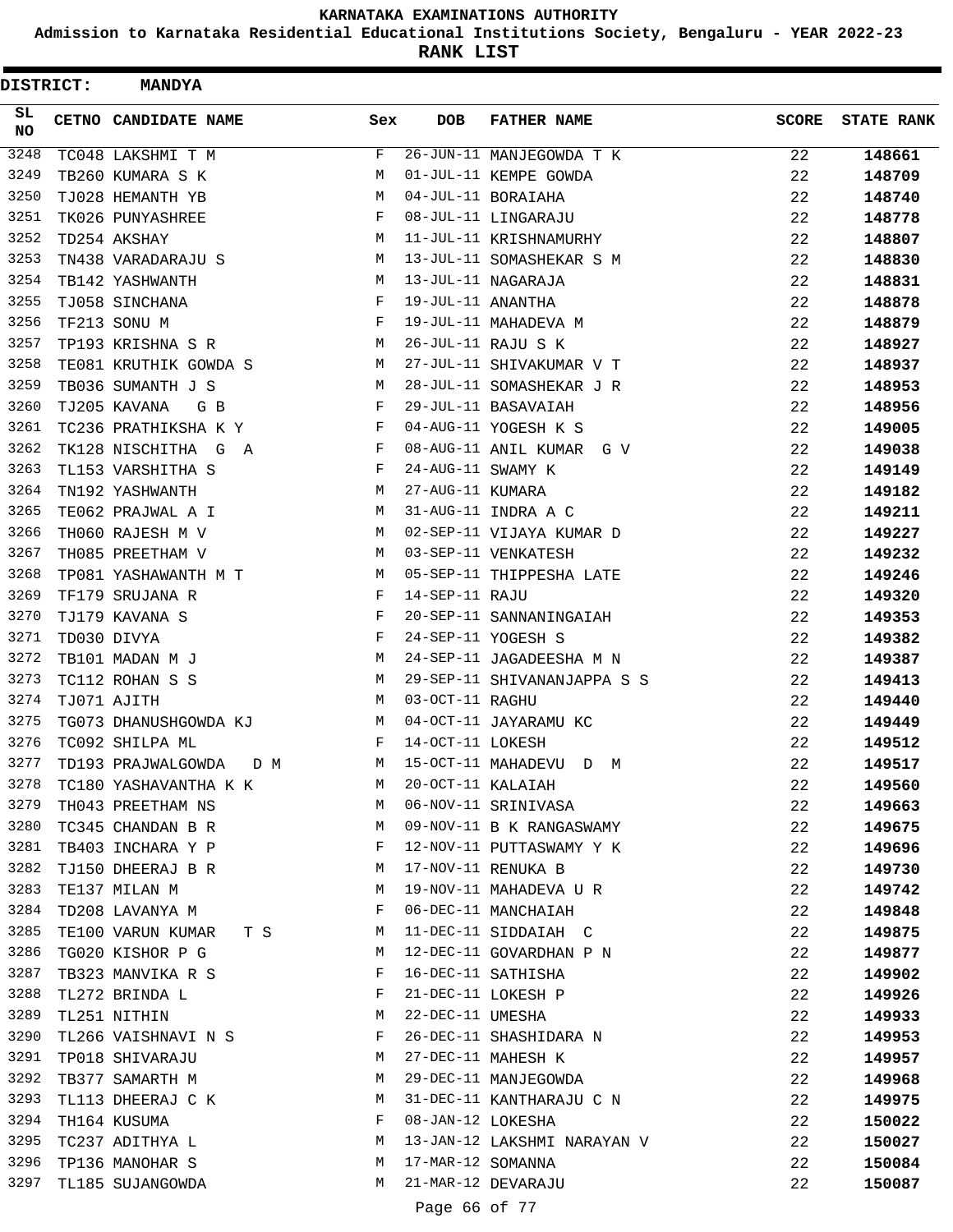**Admission to Karnataka Residential Educational Institutions Society, Bengaluru - YEAR 2022-23**

| <b>DISTRICT:</b> | <b>MANDYA</b>               |              |                   |                             |              |                   |
|------------------|-----------------------------|--------------|-------------------|-----------------------------|--------------|-------------------|
| SL<br><b>NO</b>  | <b>CETNO CANDIDATE NAME</b> | Sex          | <b>DOB</b>        | <b>FATHER NAME</b>          | <b>SCORE</b> | <b>STATE RANK</b> |
| 3298             | TE222 SANJAY PATEL B P      | M            | 26-NOV-09 PRAKASH | B J                         | 21           | 150165            |
| 3299             | TN015 PREETHAM              | M            |                   | 16-JUL-10 MAHENDRA P        | 21           | 150367            |
| 3300             | TE108 DHANUSH C B           | M            |                   | 25-AUG-10 BASAVARAJU        | 21           | 150422            |
| 3301             | TK123 SPOORTHI              | F            |                   | 13-DEC-10 SHAMBEGOWDA       | 21           | 150728            |
| 3302             | TG106 VARSHITHA             | F            | 20-DEC-10 RAVI    |                             | 21           | 150751            |
| 3303             | TC141 TARUNA<br>R           | М            |                   | 31-DEC-10 RAJENDRA          | 21           | 150787            |
| 3304             | TB222 RITHIK J S            | M            | 02-JAN-11 SWAMY   |                             | 21           | 150866            |
| 3305             | TE204 PREETHAM HR           | М            | 14-JAN-11 RAJU    |                             | 21           | 150925            |
| 3306             | TB061 SANJAY J              | М            |                   | 11-FEB-11 JAGADISH          | 21           | 151025            |
| 3307             | TL115 HARSHITHA K M         | F            |                   | 17-FEB-11 MAHESH K          | 21           | 151046            |
| 3308             | TH108 GAGANA V              | F            |                   | 02-MAR-11 VENKATESH         | 21           | 151114            |
| 3309             | TP195 SHAMITHA G R          | F            |                   | 03-MAR-11 RAJESH J          | 21           | 151124            |
| 3310             | TN129 AJAY D S              | М            |                   | 20-MAR-11 SUBBE GOWDA       | 21           | 151202            |
| 3311             | TB085 SHIVAKUMARA           | М            |                   | 22-MAR-11 MAHADEVA          | 21           | 151218            |
| 3312             | TN115 BANDHAVYA M D         | F            |                   | 03-APR-11 DEVARAJU M K      | 21           | 151280            |
| 3313             | TB252 HEMANTHA              | М            |                   | 12-APR-11 ANANDA J          | 21           | 151341            |
| 3314             | TL262 HARSHITH GOWDA H V    | M            |                   | 13-APR-11 VENKATESHA H J    | 21           | 151346            |
| 3315             | TL206 MANJUNTH M R          | М            |                   | 14-APR-11 M P RAMACHANDRA   | 21           | 151356            |
| 3316             | TJ251 SANIKA SR             | F            | 15-APR-11 RAMESH  |                             | 21           | 151366            |
| 3317             | TJ080 PAVITHRA M S          | F            |                   | 16-APR-11 SHRINIVASA        | 21           | 151373            |
| 3318             | TE117 SHREYAS M P           | M            |                   | 24-APR-11 PRAKASHA          | 21           | 151431            |
| 3319             | TP065 SANJANA H R           | F            |                   | 25-APR-11 RAVIKUMARA H C    | 21           | 151433            |
| 3320             | TM146 JAMUNA Y S            | F            |                   | 30-APR-11 SRINIVASA         | 21           | 151458            |
| 3321             | TK189 VARUN B N             | М            |                   | 06-MAY-11 NAGARAJU B N      | 21           | 151508            |
| 3322             | TN342 YASHWANTH GOWDA T D   | м            |                   | 19-MAY-11 DARMESH T S       | 21           | 151611            |
| 3323             | TK203 MAMATHA C G           | F            | 20-MAY-11 GIRISH  |                             | 21           | 151616            |
| 3324             | TF110 MANVITH GOWDA N       | M            |                   | 08-JUN-11 NANDISH N H       | 21           | 151774            |
| 3325             | TD100 VINOD GOWDA A R       | M            |                   | 09-JUN-11 RAMKRISHNA K T    | 21           | 151787            |
| 3326             | TB014 DHANUSH B             | M            |                   | 11-JUL-11 LOKESHA B         | 21           | 152024            |
| 3327             | TB225 DHAVAN M GOWDA        | M            |                   | 14-JUL-11 B N MANJUNATHA    | 21           | 152044            |
| 3328             | TC150 MAHESHA C K           | M            | 15-JUL-11 KRISHNA |                             | 21           | 152048            |
| 3329             | TP001 AMRUTHA               | F            |                   | 27-JUL-11 NAGESHA           | 21           | 152126            |
| 3330             | TH132 SNEHA                 | F            | 07-AUG-11 RAVI    |                             | 21           | 152213            |
| 3331             | TK122 MONALISHA             | F            |                   | 30-AUG-11 VENKATESHA        | 21           | 152348            |
| 3332             | TB316 GOWTHAMI              | $\mathbf{F}$ | 05-SEP-11 LOKESHA |                             | 21           | 152390            |
| 3333             | TB221 JEEVAN GOWDA K S      | M            |                   | 09-SEP-11 SURENDRA BABU K L | 21           | 152411            |
| 3334             | TD067 GANAVI                | F            |                   | 10-SEP-11 SHIVALINGAIAH     | 21           | 152416            |
| 3335             | TC272 VINAY                 | М            |                   | 19-SEP-11 MAHANTHESH        | 21           | 152460            |
| 3336             | TD088 KOUSHIK GOWDA T S     | M            |                   | 20-SEP-11 SRINIVAS T C      | 21           | 152466            |
| 3337             | TP199 PRUTHVI GOWDA C R     | M            |                   | 21-SEP-11 RAVISHA C H       | 21           | 152479            |
| 3338             | TK019 POORVITHA B N         | F            |                   | 29-SEP-11 NAGARAJU B K      | 21           | 152513            |
| 3339             | TN483 DHANUSHGOWDA B M M    |              |                   | 06-OCT-11 MAHESH B M        | 21           | 152550            |
| 3340             | TM025 DAYANANDA S K         | M            | 09-OCT-11 KUMARA  |                             | 21           | 152567            |
| 3341             | TM020 PRAJWAL D V           | М            |                   | 25-OCT-11 VENKATESHA D K    | 21           | 152646            |
| 3342             | TL128 PREETHAM T N          | М            |                   | 25-OCT-11 NINGEGOWDA        | 21           | 152648            |
| 3343             | TC106 VINAY K S             | М            |                   | 29-OCT-11 SHEKAR K R        | 21           | 152673            |
| 3344             | TJ093 YOGITHA C U           | F            |                   | 30-OCT-11 UMESHA C R        | 21           | 152681            |
| 3345             | TB375 VEERABHADRA           | M            |                   | 12-NOV-11 CHANDRASHEKHARA   | 21           | 152760            |
| 3346             | TG036 KISHOR S              | M            |                   | 15-NOV-11 SHIVANNA K        | 21           | 152777            |
| 3347             | TH274 ROHITH M V            | M            |                   | 18-NOV-11 VENKATESH M B     | 21           | 152790            |
|                  |                             |              | Page 67 of 77     |                             |              |                   |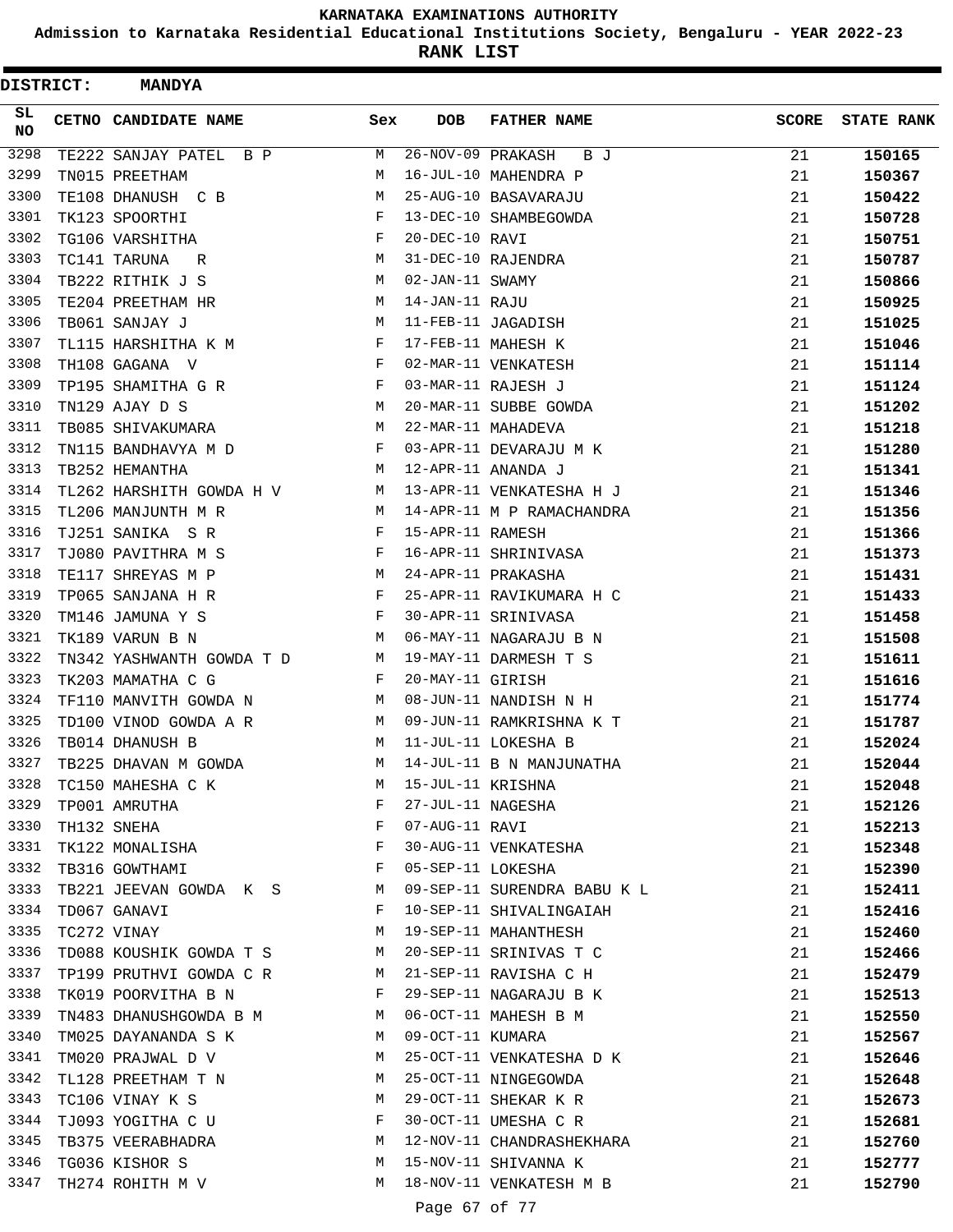**Admission to Karnataka Residential Educational Institutions Society, Bengaluru - YEAR 2022-23**

| DISTRICT:       | <b>MANDYA</b>           |              |                   |                             |              |                   |
|-----------------|-------------------------|--------------|-------------------|-----------------------------|--------------|-------------------|
| SL<br><b>NO</b> | CETNO CANDIDATE NAME    | Sex          | <b>DOB</b>        | <b>FATHER NAME</b>          | <b>SCORE</b> | <b>STATE RANK</b> |
| 3348            | TL298 nithingowda       | M            |                   | $25-NOV-11$ lakshmanagowda  | 21           | 152833            |
| 3349            | TC328 CHIRANJEEVI       | M            |                   | 29-NOV-11 SWAMYGOWDA        | 21           | 152847            |
| 3350            | TM069 JEEVANGOWDA N R   | M            |                   | 29-NOV-11 RAJAKUMAR         | 21           | 152849            |
| 3351            | TD048 SUCHIEET N L      | М            |                   | 29-NOV-11 LAKSHMEESHA       | 21           | 152851            |
| 3352            | TK092 MAHADEVASWAMY     | M            | 05-DEC-11 RAJANNA |                             | 21           | 152888            |
| 3353            | TC229 JEEVAN M R        | М            | 09-DEC-11 RAMESHA |                             | 21           | 152903            |
| 3354            | TB394 SHAILESH GOWDA    | M            |                   | 31-DEC-11 CHANDRASHEKAR K N | 21           | 153010            |
| 3355            | TC126 RAHUL M M         | M            |                   | 01-JAN-12 MADEGOWDA         | 21           | 153031            |
| 3356            | TE091 H C HEMANTH       | M            |                   | 09-JAN-12 CHANDRASHEKAR     | 21           | 153059            |
| 3357            | TM026 PRAJWALKUMAR L S  | М            |                   | 22-FEB-12 SHASHIKUMAR L R   | 21           | 153108            |
| 3358            | TL140 SHREYAS S GOWDA   | M            |                   | 12-FEB-10 SATHISH C L       | 20           | 153225            |
| 3359            | TJ390 NOOTHAN GOWDA Y S | М            |                   | 11-OCT-10 SUNIL Y K         | 20           | 153467            |
| 3360            | TK051 S S SATHYASHREE   | F            |                   | 28-OCT-10 S P SHREENIDHI    | 20           | 153520            |
| 3361            | TB166 GOWTHAM C Y       | М            | 13-NOV-10 YOGESH  |                             | 20           | 153575            |
| 3362            | TF053 SACHIN GOWDA      | M            |                   | 08-JAN-11 SURESH NM         | 20           | 153787            |
| 3363            | TJ043 DARSHINI          | F            | 07-FEB-11 ESUDAS  |                             | 20           | 153883            |
| 3364            | TM094 NISHANTH M        | М            |                   | 07-FEB-11 MAHANTHESH        | 20           | 153885            |
| 3365            | TK138 PAVANI N          | F            |                   | 20-FEB-11 NAGARAJU G A      | 20           | 153929            |
| 3366            | TJ194 JAMUNA G K        | F            |                   | 08-MAR-11 KANTHARAJU        | 20           | 153989            |
| 3367            | TC248 CHANDRASHEKAR     | М            |                   | 16-MAR-11 KUBERA J N        | 20           | 154022            |
| 3368            | TB240 GOWTHAMRAJ        | M            | 31-MAR-11 RAJU    |                             | 20           | 154082            |
| 3369            | TD131 MOHITH H P        | М            |                   | 14-APR-11 PAPANNA H T       | 20           | 154158            |
| 3370            | TJ141 ESHWAR S P        | M            |                   | 21-APR-11 SUBRAMANYA P C    | 20           | 154181            |
| 3371            | TB417 SANJAY            | M            | 23-APR-11 HARISHA |                             | 20           | 154192            |
| 3372            | TB075 SURESH R P        | M            |                   | 04-MAY-11 PUTTEGOWDA        | 20           | 154258            |
| 3373            | TB334 YATHIN GOWDA H V  | M            |                   | 04-MAY-11 VISHWANTHA H N    | 20           | 154260            |
| 3374            | TF016 MAHENDRA M        | M            |                   | 11-MAY-11 MAHADEV MURTHY M  | 20           | 154285            |
| 3375            | TJ085 MUKUNDA V         | М            |                   | 11-MAY-11 VAIRAMUDI H C     | 20           | 154286            |
| 3376            | TG043 SAGARA B M        | M            |                   | 24-MAY-11 MAHADEVA B S      | 20           | 154348            |
| 3377            | TB348 SHASHANK S M      | M            |                   | 25-MAY-11 MANJE GOWDA       | 20           | 154358            |
| 3378            | TF159 LIKHITH K R       | M            | 30-MAY-11 RAMESH  |                             | 20           | 154384            |
| 3379            | TB033 LIKHITHA          | F            | 30-MAY-11 RAVI    |                             | 20           | 154385            |
| 3380            | TN455 KOMALA S B        | F            |                   | 04-JUN-11 BOREGOWDA S B     | 20           | 154431            |
| 3381            | TE115 SRILAKSHMI        | $\mathbf{F}$ | 04-JUN-11 KUMAR   |                             | 20           | 154434            |
| 3382            | TP108 HEMANTH GOWDA BT  | М            |                   | 06-JUN-11 THIMMEGOWDA T     | 20           | 154450            |
| 3383            | TB378 MANASA K H        | F            |                   | 07-JUN-11 HARISH K M        | 20           | 154456            |
| 3384            | TB207 KISHAN KUMAR V    | M            |                   | 08-JUN-11 VISHAKANTA        | 20           | 154461            |
| 3385            | TB131 B M RAHUL         | М            |                   | 11-JUN-11 MAHESH B          | 20           | 154484            |
| 3386            | TK186 RASHMI M S        | F            |                   | 12-JUN-11 SHIVARAMU M S     | 20           | 154495            |
| 3387            | TB057 THEJESH G N       | M            | 13-JUN-11 NAVEENA |                             | 20           | 154501            |
| 3388            | TJ186 YOGESH B C        | М            |                   | 16-JUN-11 CHELUVARAJU       | 20           | 154515            |
| 3389            | TJ383 KUSHAL DN         | M            |                   | 01-JUL-11 NAGA BHOOSHAN     | 20           | 154613            |
| 3390            | TG075 ROHITH BM         | M            |                   | 09-JUL-11 MAHADEVASWAMY BS  | 20           | 154679            |
| 3391            | TH269 DHANUSH MS        | M            |                   | 15-JUL-11 SHIVAMURTHY       | 20           | 154707            |
| 3392            | TM092 SHRUSTI N R       | F            |                   | 16-JUL-11 RUDRESH A         | 20           | 154716            |
| 3393            | TN018 SUDEEP M L        | M            |                   | 16-AUG-11 LOKESHA P         | 20           | 154877            |
| 3394            | TP004 CHARAN G S        | М            |                   | 19-AUG-11 SRIDHARA          | 20           | 154891            |
| 3395            | TJ203 KARTHIK H C       | М            |                   | 24-AUG-11 CHIKKANNA         | 20           | 154917            |
| 3396            | TN257 POORVIKA D        | F            |                   | 01-SEP-11 DEVARAJU          | 20           | 154964            |
| 3397            | TE211 YASHWANTH S N     | M            |                   | 05-SEP-11 NAGARAJU S D      | 20           | 154988            |
|                 |                         |              |                   |                             |              |                   |
|                 |                         |              | Page 68 of 77     |                             |              |                   |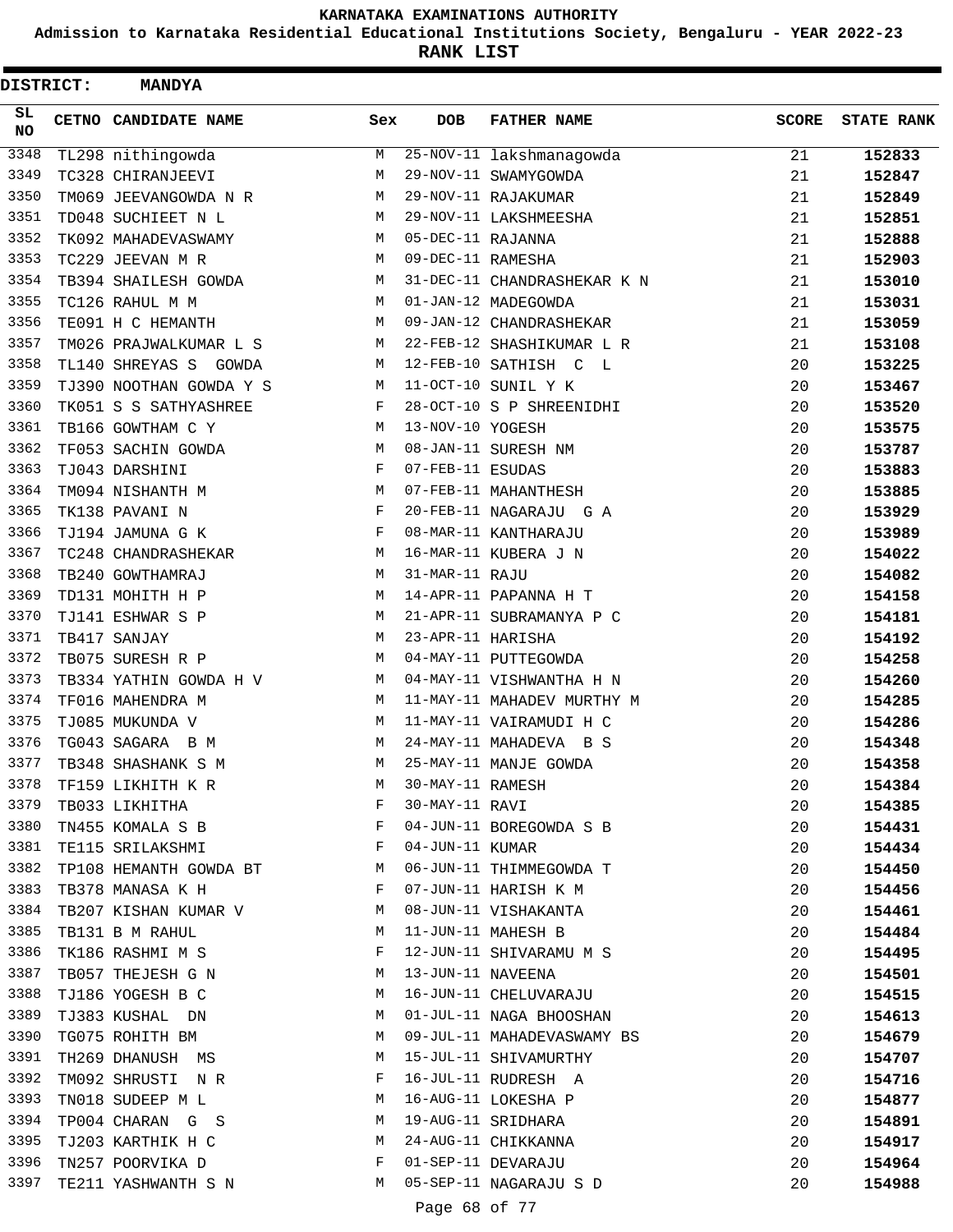**Admission to Karnataka Residential Educational Institutions Society, Bengaluru - YEAR 2022-23**

| DISTRICT:        | <b>MANDYA</b>             |              |                   |                               |              |                   |
|------------------|---------------------------|--------------|-------------------|-------------------------------|--------------|-------------------|
| SL.<br><b>NO</b> | CETNO CANDIDATE NAME      | Sex          | <b>DOB</b>        | <b>FATHER NAME</b>            | <b>SCORE</b> | <b>STATE RANK</b> |
| 3398             | TB060 LAKSHMITHA          | F            |                   | 16-SEP-11 RAMESH GOWDA R P    | 20           | 155037            |
| 3399             | TE063 CHETHAN B V         | М            |                   | 18-SEP-11 VENKATESH           | 20           | 155050            |
| 3400             | TN315 HEMALATHA           | F            |                   | 24-SEP-11 BETTEGOWDA          | 20           | 155082            |
| 3401             | TG099 MADHUSUDHAN B       | М            |                   | 26-SEP-11 BASAVARAJU BN       | 20           | 155090            |
| 3402             | TE001 BHUVANGOWDA H G     | M            |                   | 27-SEP-11 GIREESHA            | 20           | 155093            |
| 3403             | TN069 KOWSHIKGOWDA B N    | М            |                   | 17-OCT-11 NANJUNDASWAMY B S   | 20           | 155193            |
| 3404             | TD261 PAVAN K R           | M            | 21-OCT-11 RAMESH  |                               | 20           | 155215            |
| 3405             | TN331 PRAMOD H L          | М            |                   | 23-OCT-11 LOKESH H J          | 20           | 155224            |
| 3406             | TL163 MOHITH K L          | М            |                   | 24-OCT-11 LAKKAPPA            | 20           | 155225            |
| 3407             | TK054 RAJATH T C          | М            |                   | 22-NOV-11 CHINNAGIRI          | 20           | 155363            |
| 3408             | TN239 BHUVAN GOWDA T S    | M            |                   | 28-NOV-11 SRIDHARA MURTHY T S | 20           | 155392            |
| 3409             | TL087 DIVYASHREE H R      | F            |                   | 05-DEC-11 RAGHU H N           | 20           | 155425            |
| 3410             | TH068 MAHADEVAPPA M       | M            |                   | 11-DEC-11 MAHADEVASWAMY       | 20           | 155451            |
| 3411             | TL095 MANASA R            | F            | 25-DEC-11 RAJU    |                               | 20           | 155495            |
| 3412             | TL086 AMRUTHA             | F            | 12-JAN-12 LOKESH  |                               | 20           | 155557            |
| 3413             | TF184 ARJUN               | М            |                   | 29-APR-12 NANJUNDASWAMY       | 20           | 155622            |
| 3414             | TD180 VARSHITHA H J       | F            |                   | 22-MAY-12 JAGADEESH H K       | 20           | 155627            |
| 3415             | TH044 ANANDA              | M            |                   | 25-AUG-10 MANJEGOWDA          | 19           | 155833            |
| 3416             | TH092 NANDAN D B          | М            |                   | 29-AUG-10 BHOOMIGOWDA         | 19           | 155841            |
| 3417             | TL219 ABHAY KAVAN GOWDA   | M            |                   | 12-DEC-10 SHIVA SHANKAR       | 19           | 156047            |
| 3418             | TC343 CHAITHRA A M        | F            |                   | 16-DEC-10 MOHAN A T           | 19           | 156061            |
| 3419             | TP135 BHAVISH D C         | M            |                   | 13-JAN-11 CHALUVARAJU         | 19           | 156176            |
| 3420             | TL081 VARSHINI            | F            |                   | 16-JAN-11 DEVARAJU            | 19           | 156185            |
| 3421             | TH142 YASHWANTH GOWDA M S | M            | 28-JAN-11 SWAMY M |                               | 19           | 156223            |
| 3422             | TJ314 MONISHA M           | F            | 18-MAR-11 MAHESHA |                               | 19           | 156376            |
| 3423             | TD025 GAGANA SHREE        | F            |                   | 30-MAR-11 CHANNESHA G C       | 19           | 156410            |
| 3424             | TC224 SINCHANA            | F            |                   | 05-APR-11 BOREGOWDA           | 19           | 156433            |
| 3425             | TE141 PRAKRUTHI           | F            |                   | 15-APR-11 PRASANNA            | 19           | 156479            |
| 3426             | TJ191 HRUTHIK GOWDA C A   | M            |                   | 09-MAY-11 ANAND C J           | 19           | 156589            |
| 3427             | TB124 PRAKRUTHI           | F            |                   | 14-MAY-11 DEVARAJU            | 19           | 156610            |
| 3428             | TM102 NISHANTHGOWDA K M   |              |                   | M 18-MAY-11 K MANJUNATHEGOWDA | 19           | 156621            |
| 3429             | TB287 KIRAN KUMAR BR      | M            | 21-MAY-11 RAVI    |                               | 19           | 156639            |
| 3430             | TC053 VARSHITHA H R       | F            |                   | 02-JUN-11 RAJESHA H P         | 19           | 156708            |
| 3431             | TB170 PRAJWAL K J         | M            |                   | 09-JUN-11 JAVARAIAH           | 19           | 156748            |
| 3432             | TC105 THEJASHWINI C       | $\mathbf{F}$ |                   | 10-JUL-11 CHANDRASHEKAR       | 19           | 156906            |
| 3433             | TH006 AMAY K              | М            |                   | 19-JUL-11 KANTHARAJU          | 19           | 156943            |
| 3434             | TN480 BHAVANI             | F            |                   | 23-JUL-11 MALLESA             | 19           | 156963            |
| 3435             | TL044 SWAMYGOWDA D K      | M            |                   | 27-JUL-11 KEMPEGOWDA          | 19           | 156984            |
| 3436             | TF186 SINDHU              | F            |                   | 15-AUG-11 RAMESH C            | 19           | 157079            |
| 3437             | TH268 DEEKSHA             | F            |                   | 16-AUG-11 MUNININGAIAH        | 19           | 157080            |
| 3438             | TB226 DEEPAK              | М            | 17-AUG-11 MANJU   |                               | 19           | 157090            |
| 3439             | TG049 SOWNDARYA P F       |              |                   | 28-AUG-11 PUTTASWAMY          | 19           | 157150            |
| 3440             | TD272 DHANUSHGOWDA H R M  |              | 07-SEP-11 RAMESH  |                               | 19           | 157190            |
| 3441             | TC132 PRAJWAL U L         | M            |                   | 20-SEP-11 LOKESH U P          | 19           | 157239            |
| 3442             | TB338 SINCHANA            | F            |                   | 04-OCT-11 NAGARAJ             | 19           | 157286            |
| 3443             | TF147 GOWTHAM D R         | M            |                   | 07-OCT-11 RAVI DS             | 19           | 157296            |
| 3444             | TN248 SHREYA              | F            |                   | 09-OCT-11 JAGADHEESHA         | 19           | 157302            |
| 3445             | TL259 TEJAS B K           | M            | 28-OCT-11 KRISHNA |                               | 19           | 157384            |
| 3446             | TJ290 TEJAS GOWDA B P     | M            |                   | 28-OCT-11 PRAKASH B           | 19           | 157385            |
| 3447             | TB190 SANDEEP             | М            |                   | 03-NOV-11 DEVARAJU            | 19           | 157398            |
|                  |                           |              | Page 69 of 77     |                               |              |                   |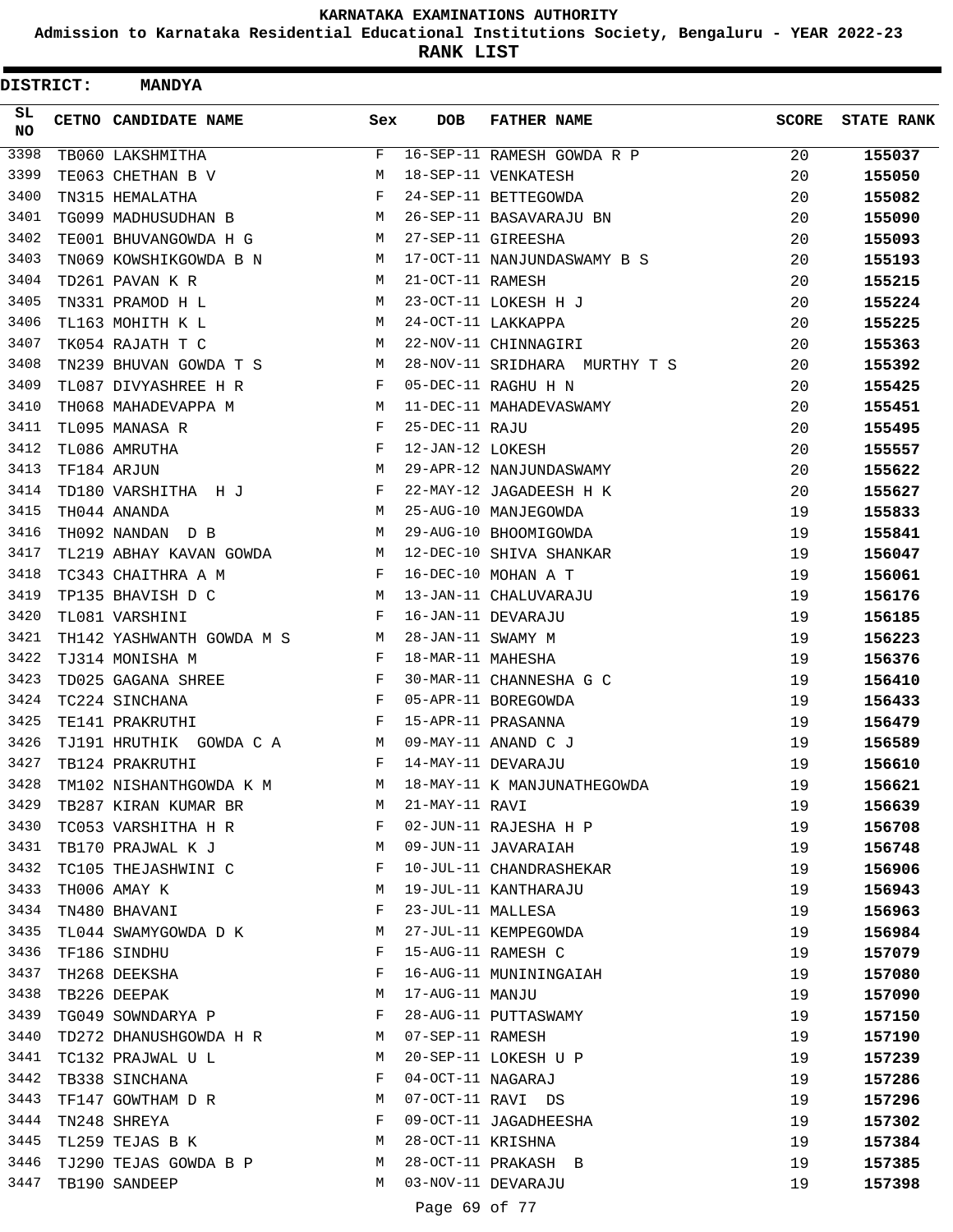**Admission to Karnataka Residential Educational Institutions Society, Bengaluru - YEAR 2022-23**

| <b>DISTRICT:</b> | <b>MANDYA</b>            |     |                                |                             |              |                   |
|------------------|--------------------------|-----|--------------------------------|-----------------------------|--------------|-------------------|
| SL.<br>NO.       | CETNO CANDIDATE NAME     | Sex | <b>DOB</b>                     | <b>FATHER NAME</b>          | <b>SCORE</b> | <b>STATE RANK</b> |
| 3448             | TC166 YASHWANTH C A      | М   | $\overline{24}$ -NOV-11 ANANDA |                             | 19           | 157482            |
| 3449             | TE221 MANJESH H B        | M   |                                | 10-DEC-11 BOREGOWDA H N     | 19           | 157537            |
| 3450             | TM041 MOHAN M R          | M   |                                | 18-DEC-11 RAJE GOWDA M K    | 19           | 157573            |
| 3451             | TP118 DARSHAN            | М   |                                | 22-DEC-11 SIDDARAJU         | 19           | 157582            |
| 3452             | TN267 MADHU A T          | M   |                                | 24-DEC-11 THAMMANNASWAMY    | 19           | 157589            |
| 3453             | TB032 SPOORTHY M         | F   |                                | 30-DEC-11 MANIKANTH T R     | 19           | 157609            |
| 3454             | TP042 VISMAY GOWDA GC    | M   |                                | 06-JAN-12 CHANDRASHEKHAR GT | 19           | 157636            |
| 3455             | TJ229 VARSHITH B         | M   | 11-JAN-12 ANNAIAH              |                             | 19           | 157644            |
| 3456             | TL091 DEEKSHITH H B      | M   |                                | 22-JAN-12 BASAVEGOWDA       | 19           | 157656            |
| 3457             | TJ149 PRAJWAL GOWDA B P  | М   |                                | 08-FEB-12 PRABHAKARA K      | 19           | 157677            |
| 3458             | TG032 ROHITH GOWDA GJ    | M   |                                | 04-MAR-10 JAGADISH          | 18           | 157771            |
| 3459             | TG046 MAHADEVASWAMY V    | M   |                                | 23-JUL-10 VENKATESH         | 18           | 157837            |
| 3460             | TB158 GANESH B M         | M   |                                | 25-AUG-10 MANJEGOWDA        | 18           | 157872            |
| 3461             | TP024 SUJAN GOWDA        | М   | 21-SEP-10 RAJU R               |                             | 18           | 157904            |
| 3462             | TL043 MOHAN K N          | M   |                                | 20-NOV-10 NARASIMHAMURTHY   | 18           | 158014            |
| 3463             | TD116 LEKHANA B A        | F   |                                | 18-DEC-10 ASHOKA B          | 18           | 158072            |
| 3464             | TN112 PREETHAM D Y       | М   | 23-DEC-10 YOGESH               |                             | 18           | 158082            |
| 3465             | TJ359 DHANUSH C          | М   |                                | 08-FEB-11 CHIKKASWAMY       | 18           | 158244            |
| 3466             | TM082 CHANDAN GOWDA M    | M   |                                | 09-MAR-11 MANJE GOWDA H N   | 18           | 158334            |
| 3467             | TC214 VASANTHA G S       | М   |                                | 08-APR-11 SHIVAKUMAR G M    | 18           | 158444            |
| 3468             | TN433 HARSHITH N         | M   |                                | 11-APR-11 NARAYANA          | 18           | 158453            |
| 3469             | TJ009 PRUTHVI T S        | M   |                                | 15-APR-11 SHIVAKUMARA T R   | 18           | 158473            |
| 3470             | TB320 GOWTHAM B R        | M   | 17-APR-11 RAMESHA              |                             | 18           | 158480            |
| 3471             | TE082 THARUN GOWDA A N   | M   |                                | 24-APR-11 NAGARAJU A N      | 18           | 158503            |
| 3472             | TJ235 G R HARSHITH ACHAR | M   | 09-MAY-11 RAJU G               |                             | 18           | 158543            |
| 3473             | TJ250 PRAMOD V S         | M   |                                | 13-MAY-11 SHRINIVAS         | 18           | 158567            |
| 3474             | TF206 MAHESHKUMAR        | M   |                                | 17-MAY-11 SHIVAMAADU        | 18           | 158579            |
| 3475             | TJ157 MANASA G S         | F   |                                | 31-MAY-11 SIDDA RAJU        | 18           | 158632            |
| 3476             | TB414 ROHINI M S         | F   |                                | 01-JUN-11 SWAMYNAYAKA       | 18           | 158647            |
| 3477             | TL090 KISHORE MURTHY     | M   |                                | 03-JUN-11 KRISHNAMURTHY     | 18           | 158655            |
| 3478             | TJ227 SANJAY H M         | M   |                                | 06-JUN-11 MAHADEVA          | 18           | 158675            |
| 3479             | TB047 HARSHITHA          | F   |                                | 12-JUN-11 RAJEGOWDA         | 18           | 158706            |
| 3480             | TH231 VEDA M             | F   |                                | 30-JUN-11 MANJUNATHA        | 18           | 158785            |
| 3481             | TK191 PRATHIK GOWDA R    | M   |                                | 04-AUG-11 RAMAKRISHNA       | 18           | 158952            |
| 3482             | TJ300 ADARSH M S         | М   |                                | 22-AUG-11 SHRIDHAR          | 18           | 159028            |
| 3483             | TB415 VARUN K H          | М   |                                | 22-AUG-11 HARISH K J        | 18           | 159034            |
| 3484             | TM119 POORVITH           | М   |                                | 30-AUG-11 SHIVARAM          | 18           | 159067            |
| 3485             | TB095 SOWJANYA           | F   |                                | 30-AUG-11 CHIKKEGOWDA       | 18           | 159069            |
| 3486             | TE073 NANDINI            | F   |                                | 09-SEP-11 SHIVANNA          | 18           | 159105            |
| 3487             | TN468 SRINIVASA B T      | M   |                                | 09-SEP-11 THAMME GOWDA      | 18           | 159106            |
| 3488             | TH189 CHIRAG M GOWDA     | M   |                                | 16-SEP-11 MAHESH KUMAR G M  | 18           | 159123            |
| 3489             | TF002 SANDESHKUMAR M P   | M   |                                | 20-SEP-11 PUTTASWAMY        | 18           | 159143            |
| 3490             | TC289 SHRAVANTHI S       | F   | $04-OCT-11$ SWAMY              |                             | 18           | 159191            |
| 3491             | TE219 CHINMAYI D C       | F   |                                | 13-OCT-11 CHIKKABOREGOWDA   | 18           | 159217            |
| 3492             | TK100 ASHOK U M          | M   |                                | 15-OCT-11 MODEGOWDA         | 18           | 159223            |
| 3493             | TD275 HARSHITH S         | М   |                                | 19-OCT-11 SATHISH S         | 18           | 159237            |
| 3494             | TC190 SWATHI             | F   |                                | 27-OCT-11 THAMMAIAH         | 18           | 159255            |
| 3495             | TF174 MURALI             | М   |                                | 28-OCT-11 BASAVARAJU        | 18           | 159258            |
| 3496             | TC079 GANGE              | F   | $06-NOV-11$ SWAMY              |                             | 18           | 159287            |
| 3497             | TP239 KEERTHANA N        | F   |                                | 18-NOV-11 NAGARAJU          | 18           | 159327            |
|                  |                          |     | Page 70 of 77                  |                             |              |                   |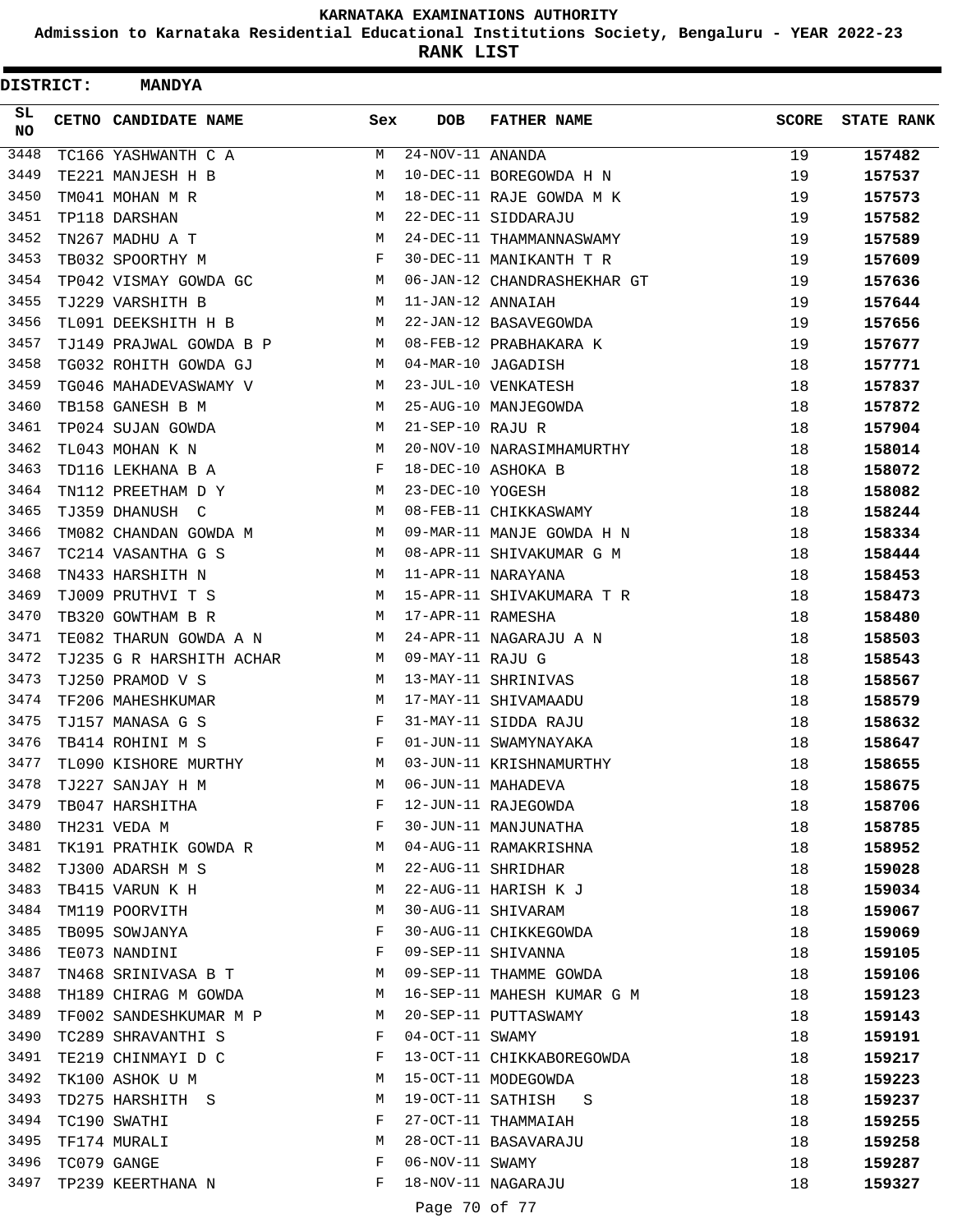**Admission to Karnataka Residential Educational Institutions Society, Bengaluru - YEAR 2022-23**

| DISTRICT:       |            | <b>MANDYA</b>                       |        |                   |                                                 |              |                   |
|-----------------|------------|-------------------------------------|--------|-------------------|-------------------------------------------------|--------------|-------------------|
| SL<br><b>NO</b> |            | CETNO CANDIDATE NAME                | Sex    | DOB               | <b>FATHER NAME</b>                              | <b>SCORE</b> | <b>STATE RANK</b> |
| 3498            |            | TN252 BHARATH Y                     | М      | 28-NOV-11 YOGESH  |                                                 | 18           | 159355            |
| 3499            |            | TB304 GOWTHAMI S                    | F      |                   | 01-DEC-11 SHRIDHAR                              | 18           | 159366            |
| 3500            |            | TN463 CHANDANA K M                  | F      |                   | 05-DEC-11 MANJU K R                             | 18           | 159381            |
| 3501            |            | TN214 KOUSHIK S                     | M      |                   | 11-DEC-11 SHREENIVASA                           | 18           | 159405            |
| 3502            |            | TL244 SUPRITH T S                   | M      |                   | 17-DEC-11 SOMACHARI                             | 18           | 159419            |
| 3503            |            | TK047 TEJAS A                       | М      |                   | 09-JAN-12 ANDANAIAH                             | 18           | 159483            |
| 3504            |            | TK180 CHARAN R H                    | М      |                   | 10-APR-12 HARISH R N                            | 18           | 159513            |
| 3505            |            | TJ162 VIJENDRA                      | M      |                   | 20-MAY-12 AJAYKUMAR                             | 18           | 159521            |
| 3506            |            | TJ036 SUDHAKARA HM                  | M      |                   | 01-JUL-10 MAHESH H C                            | 17           | 159614            |
| 3507            |            | TN242 HAMSHITHA H S                 | F      | 30-OCT-10 SWAMY   |                                                 | 17           | 159717            |
| 3508            |            | TM136 JEEVAN T M                    | М      |                   | 02-FEB-11 MANJUNATH                             | 17           | 159893            |
| 3509            |            | TE105 MEGHANA B R                   | F      |                   | 18-MAR-11 RAVIKUMAR B G                         | 17           | 159987            |
| 3510            |            | TF103 APEKSHA                       | F      | 14-APR-11 PRASAD  |                                                 | 17           | 160071            |
| 3511            |            | TM160 GOUTAM M                      | M      |                   | 27-APR-11 MAHESH H R                            | 17           | 160109            |
| 3512            |            | TD045 KIRANA R                      | М      | 20-MAY-11 RAMES   |                                                 | 17           | 160180            |
| 3513            |            | TJ032 SANTHOSHA M P                 | M      | 25-MAY-11 PAPAIAH |                                                 | 17           | 160196            |
| 3514            |            | TN401 MANOJ K                       | M      |                   | 04-JUN-11 KUMARA R                              | 17           | 160236            |
| 3515            |            | TN067 DARSHINIGOWDA N R             | F      |                   | 14-JUN-11 RAVI N M                              | 17           | 160274            |
| 3516            |            | TL282 PRAJWAL K                     | М      |                   | 27-JUN-11 KUMARA H                              | 17           | 160325            |
| 3517            |            | TF018 VIJAY R                       | М      | 29-JUN-11 RAJANNA |                                                 | 17           | 160337            |
| 3518            |            | TD004 SHREYAS GOWDA M S             | M      | 17-JUL-11 SURESH  | т                                               | 17           | 160413            |
| 3519            |            | TB028 JNANAVI                       | F      | 20-AUG-11 RAMESHA |                                                 | 17           | 160531            |
| 3520            |            | TE195 VISHAL H L                    | М      | 23-AUG-11 LOKESH  |                                                 | 17           | 160544            |
| 3521            |            | TC232 GAGAN H S                     | M      |                   | 03-SEP-11 SIDDARAJU                             | 17           | 160578            |
| 3522            |            | TK230 LAKSHMI S K                   | F      |                   | 15-SEP-11 KESHAVAMURTHI S K                     | 17           | 160610            |
| 3523            |            | TC136 SURYA K S                     | M      |                   | 05-NOV-11 SHIVARAJU K S                         | 17           | 160762            |
| 3524            |            | TB080 GOWRI                         | F      | 06-NOV-11 SWAMY   |                                                 | 17           | 160765            |
| 3525            | TN432 AJAY |                                     | М      |                   | 18-NOV-11 SHIVANNA                              | 17           | 160798            |
| 3526            |            | TH219 ADARSHA M                     | M      |                   | 10-DEC-11 MAHADEVA                              | 17           | 160870            |
| 3527            |            | TN386 MITHANGOWDA R M               | М      |                   | 09-FEB-12 ASHOKA D N                            | 17           | 160948            |
| 3528            |            | TB051 RAMU D                        | M      |                   | 24-MAR-10 DEVARAJU                              | 16           | 161031            |
| 3529            |            | TE015 SRINIVASA NV                  | М      |                   | 19-MAR-11 VENKATESH                             | 16           | 161453            |
| 3530            |            | TF094 BENAKESHWARI G N              | F      |                   | 21-MAY-11 GAVI GOWDA                            | 16           | 161644            |
| 3531            |            | TF121 GOWTHAM                       | М      | 19-JUN-11 ANDANI  |                                                 | 16           | 161738            |
| 3532            |            | TC094 KARTHIK                       | M      |                   | 24-JUN-11 KRISHNAIAH                            | 16           | 161750            |
| 3533            |            | TL222 KUSHAL R                      | М      |                   | 01-JUL-11 RAMESH K                              | 16           | 161767            |
| 3534            |            | TJ051 YAKSHITHA B K                 | F      |                   | 13-JUL-11 KEMPEGOWDA B R                        | 16           | 161816            |
| 3535            |            | TG144 CHANDAN                       | М      |                   | 22-JUL-11 SRINIVAS                              | 16           | 161848            |
| 3536            |            | TL291 ANUSHREE                      | F      |                   | 22-AUG-11 RAMESHA                               | 16           | 161940            |
| 3537            |            | TB100 DHANU                         | F      | 28-AUG-11 SWAMY   |                                                 | 16           | 161961            |
| 3538            |            | TF101 PRATHIK B U                   | M      |                   | 02-SEP-11 UDAYKUMAR H                           | 16           | 161978            |
| 3539            | TB416 ROJA |                                     | F      |                   | 02-SEP-11 MADHU K A                             | 16           | 161980            |
| 3540            |            | TK153 GEETHASHREE M K               | F      | 10-SEP-11 KUMARA  |                                                 | 16           | 162010            |
| 3541            |            | TJ355 HEMANTH H A                   | M      |                   | 15-SEP-11 ANANDRAJU H A                         | 16           | 162023            |
| 3542            |            | TG102 CHINMAY H L                   | F      |                   | 12-OCT-11 LOKESH H K                            | 16           | 162092            |
| 3543            |            | TN330 PRAJWAL H L                   | М      |                   | 23-OCT-11 LOKESHA H J                           | 16           | 162125            |
| 3544            |            | TC321 KRUTHIK GOWDA                 | M      | 14-NOV-11 DINESH  |                                                 | 16           | 162191            |
| 3545            |            | TJ201 GOWTHAM H N                   | M      |                   | 10-DEC-11 NAVEENKUMAR H C                       | 16           | 162251            |
| 3546<br>3547    |            | TF165 RACHANA M<br>TP036 BHOOMIKA M | F<br>F |                   | 21-DEC-11 MARISWAMY<br>13-APR-12 MANJUNATHA H K | 16           | 162275            |
|                 |            |                                     |        |                   |                                                 | 16           | 162355            |
|                 |            |                                     |        | Page 71 of 77     |                                                 |              |                   |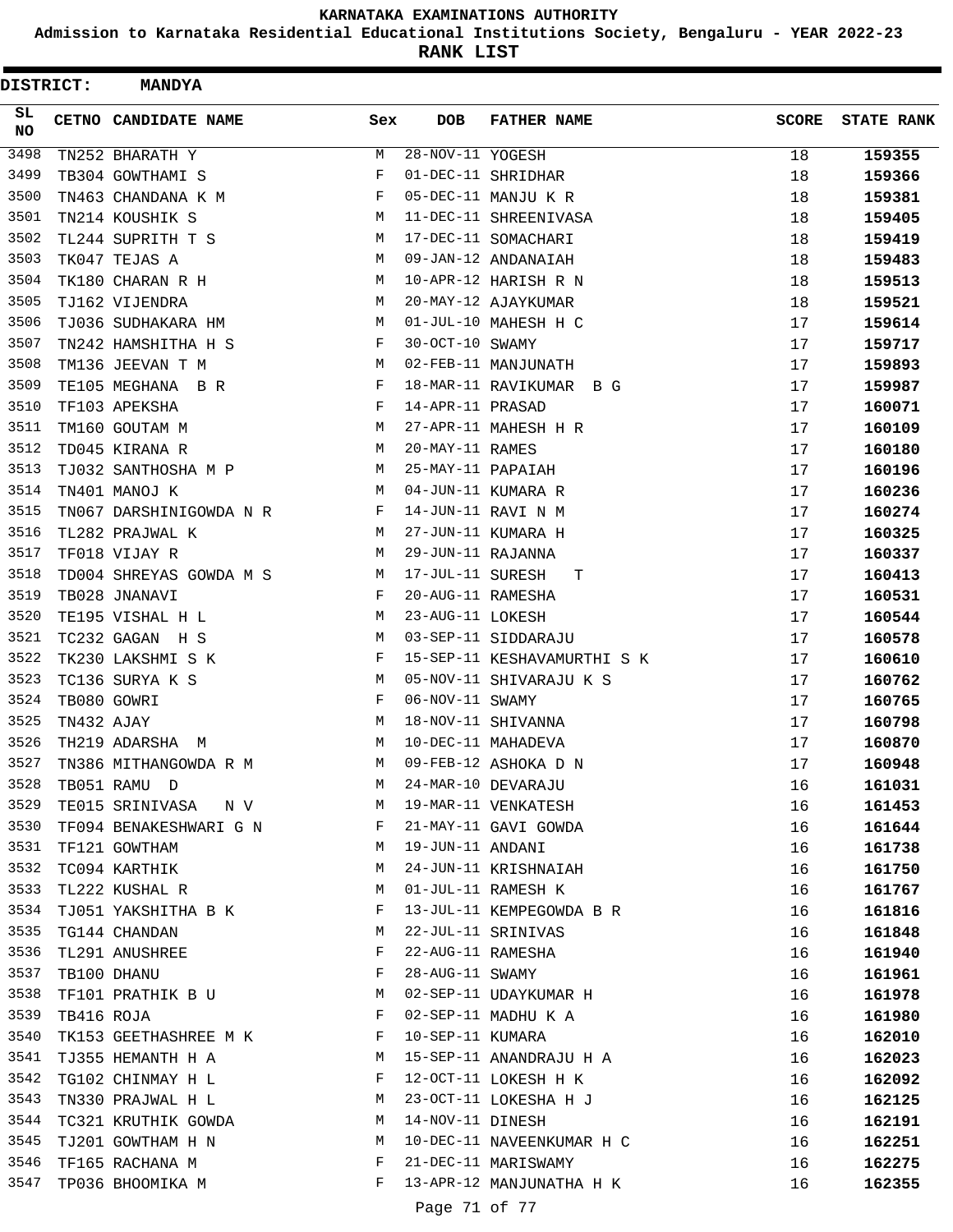**Admission to Karnataka Residential Educational Institutions Society, Bengaluru - YEAR 2022-23**

| <b>DISTRICT:</b> | <b>MANDYA</b>          |              |                   |                             |              |                   |
|------------------|------------------------|--------------|-------------------|-----------------------------|--------------|-------------------|
| SL<br>NO         | CETNO CANDIDATE NAME   | Sex          | <b>DOB</b>        | <b>FATHER NAME</b>          | <b>SCORE</b> | <b>STATE RANK</b> |
| 3548             | TF044 SUMANTH KUMAR    | М            |                   | 17-APR-12 SHIVALINGAYYA     | 16           | 162358            |
| 3549             | TP132 IMPANA M         | F            | 01-DEC-09 MAADU   |                             | 15           | 162388            |
| 3550             | TM024 SPOORTHI M GOWDA | F            |                   | 12-DEC-10 MAHESHA S         | 15           | 162559            |
| 3551             | TE074 PRUTHVIRAJ B K   | M            | 25-APR-11 KUMAR B |                             | 15           | 162835            |
| 3552             | TC071 DHANALAKSHMI H P | F            |                   | 27-MAY-11 PRABHAKARA        | 15           | 162925            |
| 3553             | TE150 DEVIKA S         | F            |                   | 04-JUL-11 SIDDARAMA         | 15           | 163056            |
| 3554             | TC008 LAKSHMISH GP     | М            |                   | 17-JUL-11 PANDURANGA R      | 15           | 163092            |
| 3555             | TB182 NIKHILNAYAKA     | M            |                   | 18-JUL-11 NARASIMHA         | 15           | 163095            |
| 3556             | TF055 AMRUTHA          | F            | 24-JUL-11 MAHESHA |                             | 15           | 163112            |
| 3557             | TN352 ARUJN            | М            | 27-JUL-11 KRISHNA |                             | 15           | 163124            |
| 3558             | TH197 RANJITH M C      | M            |                   | 05-AUG-11 CHANNANKAIAH      | 15           | 163145            |
| 3559             | TH100 VIKAS N          | M            | 17-AUG-11 NAGANNA |                             | 15           | 163178            |
| 3560             | TP114 DHANUSH HN       | M            |                   | 18-AUG-11 NINGAIAH          | 15           | 163179            |
| 3561             | TB343 HIMABINDHU M P   | F            |                   | 26-AUG-11 PUTTASWAMYGOWDA   | 15           | 163197            |
| 3562             | TB295 DEEPIKA D Y      | $\mathbf{F}$ | 02-SEP-11 YOGESHA |                             | 15           | 163215            |
| 3563             | TD233 SHREYAS T S      | М            |                   | 07-OCT-11 SHANKAR T K       | 15           | 163305            |
| 3564             | TM064 KEERTHANGOWDA S  | M            |                   | 19-OCT-11 SRINIVASA         | 15           | 163338            |
| 3565             | TD231 RANJITH C S      | М            |                   | 03-DEC-11 NAGARAJU          | 15           | 163446            |
| 3566             | TB357 APEKSHA H K      | F            | 25-DEC-11 KUMAR   |                             | 15           | 163486            |
| 3567             | TK167 MANOJ M          | M            | 28-FEB-12 MURUGAN |                             | 15           | 163539            |
| 3568             | TL253 SUDARSHAN M K    | M            |                   | 19-OCT-10 KUMAR M K         | 14           | 163686            |
| 3569             | TN209 NAVEEN N S       | M            |                   | 16-DEC-10 SIDDE GOWDA N R   | 14           | 163757            |
| 3570             | TN070 PREETHAM B S     | М            |                   | 30-DEC-10 SHANKARA          | 14           | 163777            |
| 3571             | TP143 REKHA G B        | F            |                   | 22-FEB-11 LATE BHADHRACHARI | 14           | 163902            |
| 3572             | TF097 RACHAPPAJI N P   | M            |                   | 01-MAY-11 PUTTAMADAPPA      | 14           | 164040            |
| 3573             | TN176 BHUVAN KUMAR     | М            | 20-MAY-11 RAMESH  |                             | 14           | 164093            |
| 3574             | TJ320 SHRIJAA          | F            |                   | 04-JUN-11 PRAKASH D V       | 14           | 164139            |
| 3575             | TC173 PRIYA            | F            |                   | 11-JUN-11 THAMMAIAH         | 14           | 164157            |
| 3576             | TE182 MUTTURAJU        | М            | 13-JUN-11 UMESH   |                             | 14           | 164161            |
| 3577             | TJ111 PAVITRA H S      | F            |                   | 07-JUL-11 SHIVAKUMAR H N    | 14           | 164236            |
| 3578             | TC134 CHANDANA B D     | F            |                   | 14-JUL-11 DEVARAJU          | 14           | 164253            |
| 3579             | TJ156 DRUVA G S        | M            |                   | 19-NOV-11 SIDDARAMU         | 14           | 164546            |
| 3580             | TN250 MANVITHA Y U     | F            | 30-DEC-11 UMESHA  |                             | 14           | 164626            |
| 3581             | TB136 KISHOR           | М            |                   | 08-MAY-11 NAGE GOWDA        | 13           | 165175            |
| 3582             | TK045 LIKITH           | М            |                   | 31-MAY-11 SIDDEGOWDA        | 13           | 165223            |
| 3583             | TN161 NOOTHAN M        | М            |                   | 14-JUN-11 MAHESH M          | 13           | 165275            |
| 3584             | TF070 KEMPAMANI        | F            | 09-SEP-11 MAHESH  |                             | 13           | 165495            |
| 3585             | TC163 NISHANTH B M     | M            |                   | 15-SEP-11 MADESHA B K       | 13           | 165511            |
| 3586             | TK028 MAHANTESH        | М            |                   | 25-SEP-11 SHREEDHARA        | 13           | 165526            |
| 3587             | TK223 MANOHAR          | М            |                   | 25-SEP-11 PUTTASWAMY        | 13           | 165527            |
| 3588             | TL249 BHARATH K S      | M            |                   | 01-NOV-11 SHIVAKUMAR        | 13           | 165597            |
| 3589             | TE042 SHIVARAJU G M    | M            |                   | 07-NOV-11 MARIGOWDA         | 13           | 165609            |
| 3590             | TB352 LAVANYA B G      | F            |                   | 09-NOV-11 GOPALAKRISHNA     | 13           | 165614            |
| 3591             | TK015 KUSHALNADA       | M            |                   | 13-NOV-11 PUTTA RAJU        | 13           | 165624            |
| 3592             | TB084 KAVYA SHREE M R  | F            |                   | 14-NOV-11 RAGHURAM M R      | 13           | 165626            |
| 3593             | TG131 GAGAN KUMAR H S  | M            | 27-DEC-11 SATHISH |                             | 13           | 165705            |
| 3594             | TK029 SUHAS            | М            |                   | 27-DEC-11 KANTHARAJU        | 13           | 165707            |
| 3595             | TN402 VARSHINI         | F            |                   | 04-MAR-11 PUTTARAJU         | 12           | 166096            |
| 3596             | TC238 RAKESHA          | M            |                   | 05-MAY-11 JAYARAMA H K      | 12           | 166213            |
| 3597             | TB156 DHANUSHREE H A   | F            |                   | 17-JUN-11 ASHOKA H R        | 12           | 166326            |
|                  |                        |              | Page 72 of 77     |                             |              |                   |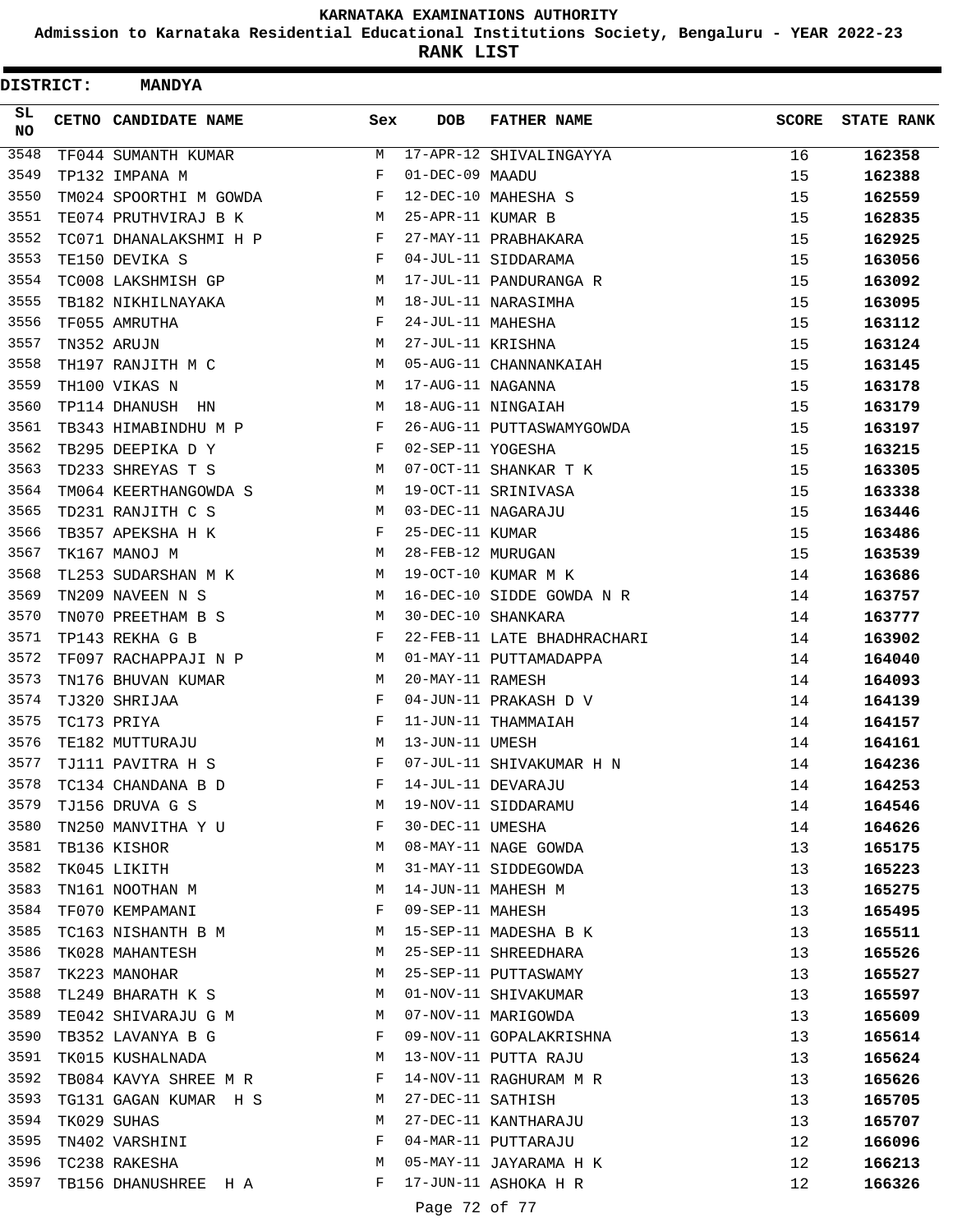**Admission to Karnataka Residential Educational Institutions Society, Bengaluru - YEAR 2022-23**

| <b>DISTRICT:</b> | <b>MANDYA</b>               |              |                   |                              |              |                   |
|------------------|-----------------------------|--------------|-------------------|------------------------------|--------------|-------------------|
| SL.<br>NO.       | CETNO CANDIDATE NAME        | Sex          | <b>DOB</b>        | <b>FATHER NAME</b>           | <b>SCORE</b> | <b>STATE RANK</b> |
| 3598             | TN422 VARUN B R             | M            | 26-JUL-11 RAGHAVA |                              | 12           | 166424            |
| 3599             | TC188 ROHITH                | M            |                   | 29-SEP-11 DHANANJAYA         | 12           | 166552            |
| 3600             | TB045 AKASH R M             | M            |                   | 16-NOV-11 MANJE GOWDA        | 12           | 166629            |
| 3601             | TJ358 ABHISHEK G M          | M            |                   | 25-JUN-10 MAHADEVAIAH G R    | 11           | 166817            |
| 3602             | TL093 NAMITH G              | M            | 17-AUG-10 GOVINDA |                              | 11           | 166832            |
| 3603             | TP113 INCHARA M S           | F            |                   | 07-APR-11 SIDDARAJU          | 11           | 167092            |
| 3604             | TN187 CHETHAN A             | M            | 04-MAY-11 ANJARA  |                              | 11           | 167136            |
| 3605             | TN142 SINCHANA B C          | F            |                   | 09-JUN-11 CHIKKEGOWDA        | 11           | 167234            |
| 3606             | TH075 HEMANTH A             | M            | 30-JUL-11 ARUN P  |                              | 11           | 167359            |
| 3607             | TB164 SANJAY K M            | M            |                   | 08-OCT-11 MAHADEVAPPA        | 11           | 167498            |
| 3608             | TN461 SUPREETH KUMAR        | M            |                   | 13-OCT-11 LATE RAMESH        | 11           | 167509            |
| 3609             | TC038 ANVITH                | М            |                   | 20-OCT-11 AKSHAY KUMAR       | 11           | 167524            |
| 3610             | TF167 SRIKANTA M K          | M            | 11-DEC-11 KUMARA  |                              | 11           | 167613            |
| 3611             | TB384 HEMANTH R P           | M            |                   | 05-JAN-12 PRABHAKAR          | 11           | 167648            |
| 3612             | TB192 DHANUSH H V           | M            | 27-MAR-11 VAJRESH |                              | 10           | 168007            |
| 3613             | TN369 JATHIN N S GOWDA      | M            |                   | 28-MAR-11 SHIVANNA GOWDA     | 10           | 168008            |
| 3614             | TC317 NITHIN                | M            |                   | 01-APR-11 UDESHA K H         | 10           | 168010            |
| 3615             | TK174 THANU                 | F            |                   | 19-JUL-11 SHIVAKUMAR         | 10           | 168233            |
| 3616             | TC246 KRUTHIKA              | F            | 17-AUG-11 KRISHNA |                              | 10           | 168287            |
| 3617             | TH202 VANDANA P             | F            |                   | 19-SEP-11 PUTTASWAMY         | 10           | 168340            |
| 3618             | TP007 CHERANTH R            | М            |                   | 12-OCT-11 LATE RAVI          | 10           | 168376            |
| 3619             | TJ255 KUSHAL U R            | M            | 15-NOV-11 RAVI N  |                              | 10           | 168432            |
| 3620             | TN074 LIKITH GOWDA T D      | M            |                   | 04-MAY-11 DEVE GOWDA         | 9            | 168847            |
| 3621             | TJ029 MANYA B S             | F            | 08-JUN-11 SHANKAR |                              | 9            | 168904            |
| 3622             | TH213 TEJAS B L             | M            |                   | 10-JUL-11 LOKESHA B E        | 9            | 168963            |
| 3623             | TC179 GURUBASAVARAJAIAH B M | M            |                   | 04-AUG-11 PRABHULINGAIAH B M | 9            | 169015            |
| 3624             | TM027 CHANDANA B P          | F            |                   | 17-AUG-11 PUTTARAJU B K      | 9            | 169032            |
| 3625             | TN442 ASHWINI               | F            |                   | 31-AUG-11 MANJUNATHA         | 9            | 169059            |
| 3626             | TG038 GIREESHA D            | M            | 22-SEP-11 DASA    |                              | 9            | 169090            |
| 3627             | TK060 REVATHI K             | F            |                   | 21-DEC-11 KARIGOWDA R V      | 9            | 169205            |
| 3628             | TJ121 DEEPAK H A            | М            | 20-MAY-11 ANAND   |                              | 8            | 169513            |
| 3629             | TF061 SHASHIKALA            | F            |                   | 23-MAY-11 SIDDARAJU          | 8            | 169517            |
| 3630             | TC363 TEJAS M D             | М            |                   | 10-JUL-11 DEVARAJU M M       | 8            | 169600            |
| 3631             | TG132 PRAJWAL               | М            |                   | 22-JUL-11 BASAVARAJU         | 8            | 169620            |
| 3632             | TB188 RANI B C              | F            |                   | 12-AUG-11 CHALUVAIAH         | 8            | 169654            |
| 3633             | TJ348 PAVANA T B            | F            |                   | 23-SEP-11 BYREGOWDA T J      | 8            | 169714            |
| 3634             | TM149 AMRUTHA G R           | F            | 08-OCT-11 RAMESH  |                              | 8            | 169725            |
| 3635             | TG095 PURVI                 | F            |                   | 27-OCT-11 SHIVAMALLAPPA      | 8            | 169742            |
| 3636             | TF146 DIVYA                 | F            | 23-FEB-11 SURESH  |                              | 7            | 169974            |
| 3637             | TF089 TANUJA P              | F            |                   | 23-MAR-11 PUTTASWAMY B       | 7            | 170006            |
| 3638             | TC191 AJAY N S              | М            |                   | 06-APR-11 SWAMY N M          | 7            | 170018            |
| 3639             | TP020 PRAVEEN               | М            |                   | 27-MAY-11 MARIYAIAH          | 7            | 170068            |
| 3640             | TN095 NANDEESHA             | М            |                   | 11-JUL-11 VISHWANATH         | 7            | 170136            |
| 3641             | TC091 LAVITHA D K           | F            |                   | 14-JUL-11 KANTHARAJU         | 7            | 170140            |
| 3642             | TP200 DEEKSHIT TK           | M            | 05-AUG-11 KUMARA  |                              | 7            | 170162            |
| 3643             | TC240 SINCHANA V S          | F            |                   | 11-SEP-11 SWAMI GOWDA        | 7            | 170207            |
| 3644             | TK140 DEEKSHITHA MG         | $\mathbf{F}$ | 29-OCT-11 GIREESH |                              | 7            | 170254            |
| 3645             | TB102 NAVEENA               | M            |                   | 25-NOV-11 DEVARAJU           | 7            | 170284            |
| 3646             | TN327 HEMANTHKUMARA G A     | M            |                   | 05-DEC-11 ANJANAIAH G K      | 7            | 170291            |
| 3647             | TC263 DIVYA H               | F            | 11-AUG-11 HARISHA |                              | 6            | 170612            |
|                  |                             |              |                   |                              |              |                   |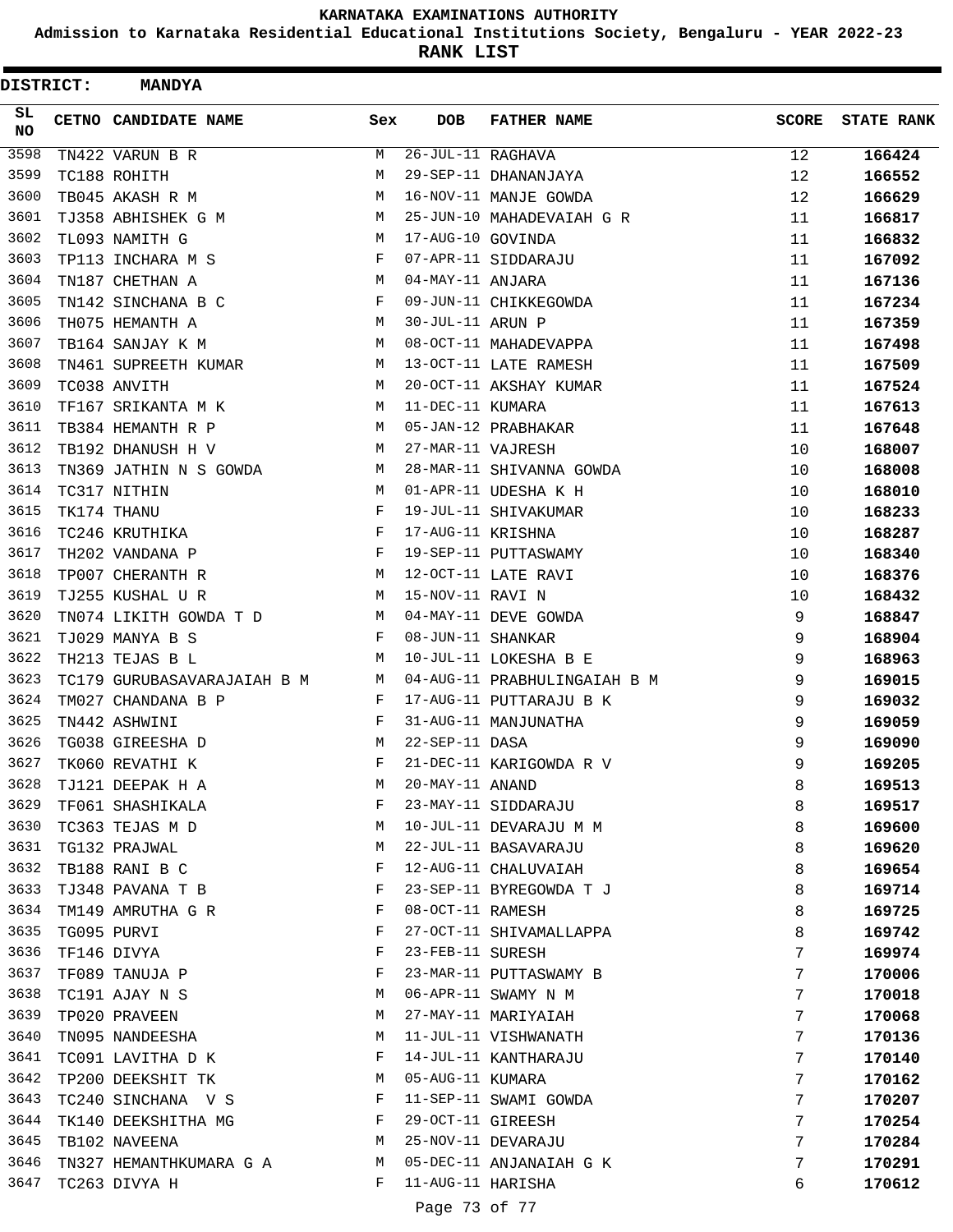**Admission to Karnataka Residential Educational Institutions Society, Bengaluru - YEAR 2022-23**

| <b>DISTRICT:</b> |            | <b>MANDYA</b>        |                                                                            |                                 |                   |                                          |              |                   |
|------------------|------------|----------------------|----------------------------------------------------------------------------|---------------------------------|-------------------|------------------------------------------|--------------|-------------------|
| SL.<br><b>NO</b> |            | CETNO CANDIDATE NAME |                                                                            | Sex                             | <b>DOB</b>        | <b>FATHER NAME</b>                       | <b>SCORE</b> | <b>STATE RANK</b> |
| 3648             |            | TG042 PRAJWAL H R    |                                                                            | М                               | 11-AUG-11 RAJU    |                                          | 6            | 170613            |
| 3649             |            | TJ044 YASHASWINI     |                                                                            | F                               |                   | 06-SEP-11 CHIKKANNACHAR                  | 6            | 170641            |
| 3650             | TF204 ARUN |                      |                                                                            | М                               | 15-SEP-11 UMESHA  |                                          | 6            | 170649            |
| 3651             |            | TN274 APOORVA M K    |                                                                            | F                               | 11-NOV-11 KUMAR M |                                          | 6            | 170682            |
| 3652             |            | TG025 MOHAN L S      |                                                                            | М                               |                   | 20-NOV-11 SATHISHA                       | 6            | 170690            |
| 3653             |            |                      | TC097 PRARTHANA D D                                                        | F                               |                   | 15-DEC-11 DEVARAJU                       | 6            | 170708            |
| 3654             |            | TN093 GOWTHAM J      |                                                                            | M                               |                   | 29-DEC-11 JAYAKUMARA K                   | 6            | 170719            |
| 3655             |            | TK073 SANJANA K C    |                                                                            | F                               |                   | 11-JUL-11 CHANDUVA                       | 5            | 170943            |
| 3656             |            | TC127 DEEPIKA G K    |                                                                            | F                               | 03-DEC-11 KUMARA  |                                          | 5            | 171045            |
| 3657             |            | TH072 SWAPNA         |                                                                            | F                               |                   | 28-DEC-11 NAGENDRA                       | 5            | 171070            |
| 3658             |            | TC302 ANITHA         | K S                                                                        | $\mathbf{F}$                    |                   | 31-DEC-11 SHIVARAJU K J                  | 5            | 171074            |
| 3659             |            | TB172 SUVARNA C N    |                                                                            | $\mathbf{F}$                    |                   | 15-DEC-10 NINGAPPA                       | 4            | 171138            |
| 3660             |            |                      | TB232 NAVEENKUMAR K M                                                      | M                               |                   | 17-FEB-11 MANJUNATHA S                   | 4            | 171155            |
| 3661             |            | TN470 DHANUSH M S    |                                                                            | M                               |                   | 26-MAY-11 SHIVANNEGOWDA                  | 4            | 171196            |
| 3662             |            | TC122 VEENA R N      |                                                                            | F                               |                   | 24-OCT-11 NINGARAJU                      | 4            | 171288            |
| 3663             |            |                      | TC099 DHANALAKSHMI S T F                                                   |                                 |                   | 22-OCT-11 TULASI RAM                     | 3            | 171466            |
| 3664             |            | TH032 MAHADEVAMMA    |                                                                            | F                               |                   | 04-NOV-11 MAHADEVASWAMY                  | 3            | 171469            |
| 3665             |            | TE012 PREETHAM C     |                                                                            | М                               |                   | 02-AUG-11 CHANDRA C                      | 2            | 171589            |
| 3666             |            | TN489 ISHWARIAH M D  |                                                                            | F                               |                   | 09-NOV-11 DHANANJAYA                     | 2            | 171625            |
| 3667             |            | TN410 YASHWANTH K P  |                                                                            | M                               |                   | 05-SEP-11 PUTTARAJU                      | 1            | 171747            |
| 3668             |            | TC195 PRIYANKA       |                                                                            | F                               | 25-SEP-11 SOMANNA |                                          | ABSENT       |                   |
| 3669             |            | TC153 SANDHYA        | $\mathbf{F}$                                                               |                                 | 16-OCT-11 MURTHY  |                                          | ABSENT       |                   |
| 3670             |            | TB128 PUNYA SHREE V  |                                                                            | F                               |                   | 20-MAR-11 VASU P S                       | ABSENT       |                   |
| 3671             |            | TC169 SHARATH URS    |                                                                            | M                               |                   | 21-JUL-11 JAGADEESHRAJE URS              | ABSENT       |                   |
| 3672             |            | TC174 SOWNDARYA      |                                                                            | F                               |                   | 10-SEP-11 CHALUVARAJU                    | ABSENT       |                   |
| 3673             |            |                      | TC200 ASPHIYA THAHALATH F                                                  |                                 |                   | 26-AUG-11 SAIYED ASEEF PASHA             | ABSENT       |                   |
| 3674             |            | TC243 SUMANTH B R    |                                                                            | M                               |                   | 07-NOV-11 RAVI KUMARA                    | ABSENT       |                   |
| 3675             |            | TC279 SOWKANYA H M   |                                                                            | F                               |                   | 11-SEP-11 MANJUBHOVI                     | ABSENT       |                   |
| 3676             |            | TE030 GOWTHAM        |                                                                            | M                               | 03-JAN-11 PRAKASH |                                          | ABSENT       |                   |
| 3677             |            | TB298 MANOJ S        |                                                                            | M                               |                   | 28-AUG-11 SWAMY B N                      | ABSENT       |                   |
| 3678             |            |                      | TB393 SAHANA<br>TP060 CHIRAG M S                                           | F                               |                   | 21-JUN-11 GUNDASHETTY                    | ABSENT       |                   |
| 3679             |            |                      |                                                                            | M                               |                   | 24-JUN-11 SOMASHEKARA M S                | ABSENT       |                   |
| 3680             |            | TP074 YOGESHWARI     | $\mathbf{F}$ and $\mathbf{F}$ and $\mathbf{F}$                             |                                 |                   | 16-JUN-11 DEVARAJACHARY                  | ABSENT       |                   |
| 3681             |            |                      |                                                                            |                                 | 01-NOV-11 RAVI S  |                                          | ABSENT       |                   |
| 3682             |            |                      | TP098 JEEVANSIDHARTH R<br>TB251 ANKITHA H P<br>P                           |                                 |                   | 01-NOV-11 RAVI S<br>19-MAY-12 PAPA BHOVI | ABSENT       |                   |
| 3683             |            | TP221 VARSHA V       | $\mathbf{F}^{\mathcal{I}}$                                                 |                                 |                   | 19-SEP-11 VENKATESH T                    | ABSENT       |                   |
| 3684             |            |                      | TP230 MADESHA K                                                            | M                               |                   | 18-MAY-11 KUMARA N                       | ABSENT       |                   |
| 3685             |            | TL118 THEJAS J       |                                                                            | M                               |                   | 20-APR-11 JAGADEESHA                     | ABSENT       |                   |
| 3686             |            | TL096 MANYASHREE     |                                                                            | F                               |                   | 21-APR-11 SRINIVASA                      | ABSENT       |                   |
| 3687             |            |                      | $\begin{tabular}{lllll} TMO 80 & LAVANYA & & V & & & & F \\ \end{tabular}$ |                                 |                   | 24-JUL-11 VENKATESHA G                   | ABSENT       |                   |
| 3688             |            |                      | TK130 NIKHITH S M                                                          |                                 |                   | 10-NOV-11 SIDDARAJU                      | ABSENT       |                   |
| 3689             |            |                      | TB116 PRUTHWIRAJ N P M                                                     |                                 |                   | 05-AUG-11 PUTTASWAMY                     | ABSENT       |                   |
| 3690             |            | TJ216 NIRANJAN M     | M                                                                          |                                 |                   | 10-SEP-11 MAHESHA                        | ABSENT       |                   |
| 3691             |            | TH205 DIVYA R        |                                                                            | $\mathbf{F}$ . The $\mathbf{F}$ | 15-OCT-11 RAVI    |                                          | ABSENT       |                   |
| 3692             |            |                      | TN167 LOHITH GOWDA K M M                                                   |                                 |                   | 24-JUL-11 MANCHE GOWDA K S               | ABSENT       |                   |
| 3693             |            |                      | TM120 LIKHITH H L M                                                        |                                 | 07-JUL-10 LOKESH  |                                          | ABSENT       |                   |
| 3694             |            |                      | TP139 PRANITH G P                                                          | M                               |                   | 09-MAY-11 GIRISHA P K                    | ABSENT       |                   |
| 3695             |            |                      | TH106 DHANUSH K C M                                                        |                                 |                   | 24-JUN-11 CHIKKASWAMY                    | ABSENT       |                   |
| 3696             |            |                      | TL123 HARDHITHA D M                                                        | F                               |                   | 16-NOV-11 MAHESHA B M                    | ABSENT       |                   |
| 3697             |            |                      | TP084 HARISH K                                                             | M                               |                   | 09-JAN-11 KUMARA E                       | ABSENT       |                   |
|                  |            |                      |                                                                            |                                 | Page 74 of 77     |                                          |              |                   |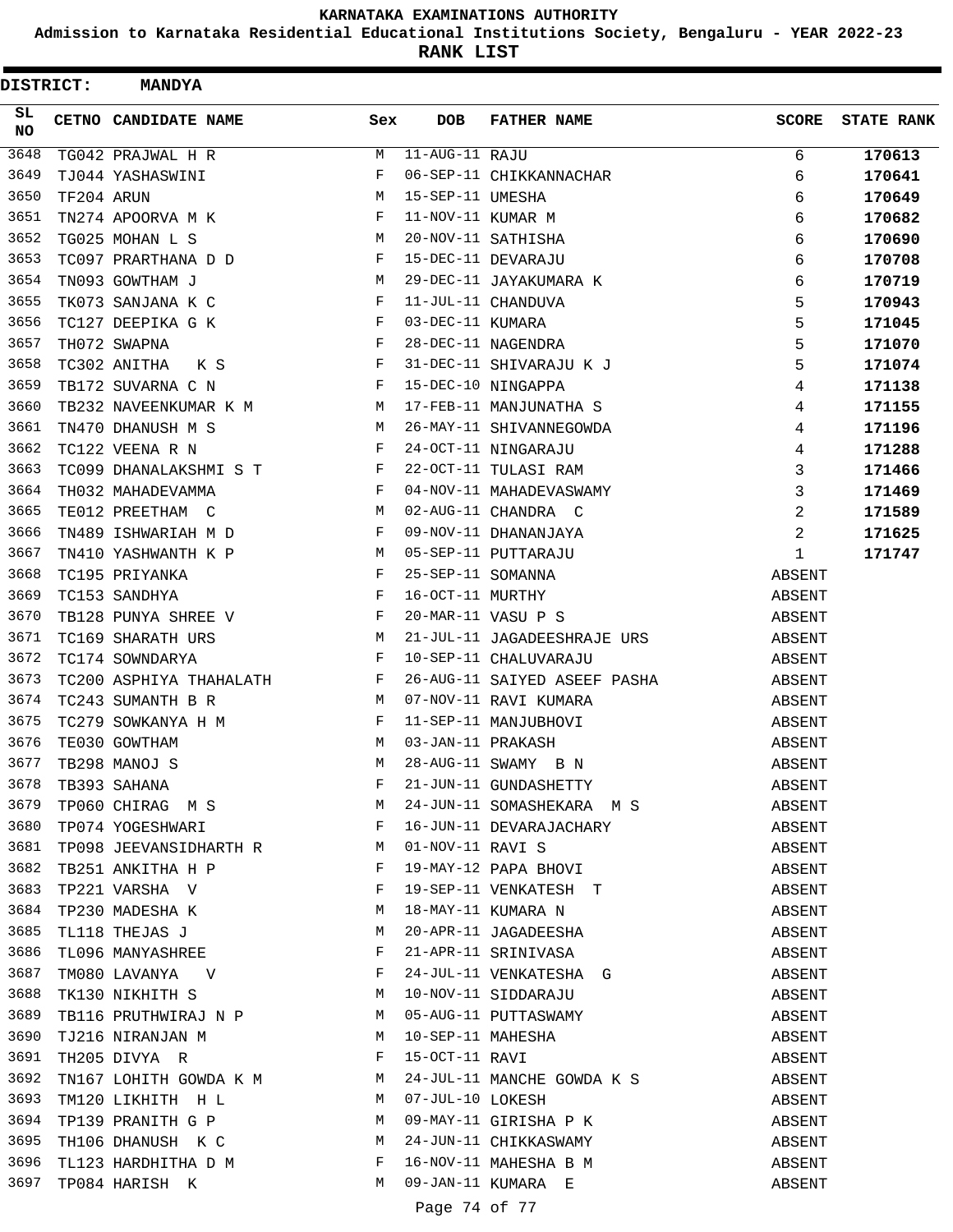**Admission to Karnataka Residential Educational Institutions Society, Bengaluru - YEAR 2022-23**

| <b>DISTRICT:</b> |  | <b>MANDYA</b>                                                                                  |            |                  |                                                                                                                                     |        |                   |
|------------------|--|------------------------------------------------------------------------------------------------|------------|------------------|-------------------------------------------------------------------------------------------------------------------------------------|--------|-------------------|
| SL<br>NO         |  | CETNO CANDIDATE NAME                                                                           | Sex        | <b>DOB</b>       | FATHER NAME                                                                                                                         | SCORE  | <b>STATE RANK</b> |
| 3698             |  | TC252 RAKESH M<br>TC118 MONIKA A J<br>TF124 SHRADDA P F<br>TP209 VIKAS B M<br>TK225 MANVITHA S |            | 28-DEC-11 ASHOKA |                                                                                                                                     | ABSENT |                   |
| 3699             |  |                                                                                                |            |                  | 28-DEC-11 ASHOKA<br>24-MAY-11 RAJEGOWDA                                                                                             | ABSENT |                   |
| 3700             |  |                                                                                                |            |                  |                                                                                                                                     | ABSENT |                   |
| 3701             |  |                                                                                                |            |                  | 08-JUN-11 JAVARA NAYAKA<br>29-MAR-11 PRAKASH<br>12-MAR-11 MADHU B R<br>10-AUG-11 SHIVANNA R                                         | ABSENT |                   |
| 3702             |  |                                                                                                |            |                  |                                                                                                                                     | ABSENT |                   |
| 3703             |  |                                                                                                |            |                  |                                                                                                                                     | ABSENT |                   |
| 3704             |  | TJ167 MAHESHWARI C<br>F                                                                        |            |                  | 18-MAR-11 CHANDRASHEKAR N                                                                                                           | ABSENT |                   |
| 3705             |  | TP057 SANJAY M                                                                                 |            |                  |                                                                                                                                     | ABSENT |                   |
| 3706             |  | $\begin{array}{c}\n M \\  M\n \end{array}$<br>TL014 RAKESH G                                   |            |                  | 30-DEC-11 MAHADEVA<br>30-SEP-11 GOVINDHA<br>24-JUL-11 LOKESH<br>25-OCT-11 BASAVARAJU<br>13-MAR-11 GOVINDARAJU<br>11-JUL-11 SRINIVAS | ABSENT |                   |
| 3707             |  |                                                                                                |            |                  |                                                                                                                                     | ABSENT |                   |
| 3708             |  | TL232 LIKITHA<br>TF056 SNEHA<br>TF212 VINU B G<br>TM078 NAVYA<br>F                             |            |                  |                                                                                                                                     | ABSENT |                   |
| 3709             |  |                                                                                                |            |                  |                                                                                                                                     | ABSENT |                   |
| 3710             |  |                                                                                                |            |                  |                                                                                                                                     | ABSENT |                   |
| 3711             |  | TG077 DHANALAKSHMI M F                                                                         |            |                  | 17-SEP-10 MAHADEVMURTHI                                                                                                             | ABSENT |                   |
| 3712             |  | $\frac{M}{M}$<br>TK126 POORNESH S                                                              |            |                  | 28-DEC-10 SIDDEGOWDA<br>14-AUG-11 KESHAVA G K                                                                                       | ABSENT |                   |
| 3713             |  | TJ360 GAGAN M K                                                                                |            |                  |                                                                                                                                     | ABSENT |                   |
| 3714             |  | TJ265 RAGHAV E                                                                                 | М          |                  | 19-JUL-11 EREGOWDA N                                                                                                                | ABSENT |                   |
| 3715             |  | TM035 NANJUNDA B N M                                                                           |            |                  |                                                                                                                                     | ABSENT |                   |
| 3716             |  |                                                                                                |            |                  | 13-JAN-11 NAGESHA<br>05-FEB-11 MANJA G M<br>13-JUL-11 SATHISHA<br>27-JUL-11 RAMESH<br>18-JUL-11 RAMESH                              | ABSENT |                   |
| 3717             |  | TL248 SUJAN G M M M M M TK085 POORVIKA                                                         |            |                  |                                                                                                                                     | ABSENT |                   |
| 3718             |  |                                                                                                |            |                  |                                                                                                                                     | ABSENT |                   |
| 3719             |  | TJ053 BHUVANRAJ R<br>TH182 GAGAN M                                                             |            |                  | 18-JUL-11 BANDIGE GOWDA                                                                                                             | ABSENT |                   |
| 3720             |  | M<br>TJ347 ROHAN B M                                                                           |            |                  | 30-DEC-10 MANJUNATHA B S                                                                                                            | ABSENT |                   |
| 3721             |  | TC100 DHANUSHRI M G                                                                            | F          |                  | 10-NOV-11 GANGADHARA                                                                                                                | ABSENT |                   |
| 3722             |  | TC121 JEEVAN KUMAR M                                                                           |            |                  | 23-JUN-11 KUMARASWAMY H M                                                                                                           | ABSENT |                   |
| 3723             |  | TB194 NAGARAJU                                                                                 | M          |                  |                                                                                                                                     | ABSENT |                   |
| 3724             |  | TP043 POOJA                                                                                    | $_{\rm F}$ |                  | 09-NOV-11 NARASAIAH<br>18-JUN-11 RAJU P<br>31-DEC-11 SHASHIDHAR<br>08-JUN-11 DINESH<br>16-NOV-11 SHIVANNA                           | ABSENT |                   |
| 3725             |  | TP160 SEVANTHI H S $F$ TC120 NUTER I                                                           |            |                  |                                                                                                                                     | ABSENT |                   |
| 3726             |  | TC139 NEERAJ                                                                                   |            |                  |                                                                                                                                     | ABSENT |                   |
| 3727             |  | $\begin{aligned} \mathbb{M} \\ \mathbb{F} \end{aligned}$<br>TP032 THRISHA                      |            |                  |                                                                                                                                     | ABSENT |                   |
|                  |  |                                                                                                |            |                  | 3728 TJ181 NANDISHGOWDA S<br>3729 TB266 PRARTHANA D A REPORTED BY F 28-DEC-10 ANANDA D S                                            | ABSENT |                   |
|                  |  |                                                                                                |            |                  |                                                                                                                                     | ABSENT |                   |
|                  |  |                                                                                                |            |                  | 3730 TC194 NISHANTHGOWDA N A M 24-DEC-11 AMBARISH N S                                                                               | ABSENT |                   |
|                  |  | 3731 TB082 MINCHANA A F                                                                        |            |                  | 21-JUL-10 ANANDA H V                                                                                                                | ABSENT |                   |
|                  |  | 3732 TB205 THRIVENI H M                                                                        |            |                  | 18-NOV-11 MANJUNATHA H B                                                                                                            | ABSENT |                   |
|                  |  | 3733 TB329 DEEKSHITH GOWDA N V M 27-MAR-11 VENKATESH                                           |            |                  |                                                                                                                                     | ABSENT |                   |
| 3734             |  | TC060 ROHITH H R M                                                                             |            |                  | 21-MAR-11 RAGHUPATHI H V                                                                                                            | ABSENT |                   |
| 3735             |  | TC152 ROHITHA M                                                                                |            |                  | 22-MAR-11 MAHESHA                                                                                                                   | ABSENT |                   |
|                  |  |                                                                                                |            |                  |                                                                                                                                     | ABSENT |                   |
|                  |  |                                                                                                |            |                  |                                                                                                                                     | ABSENT |                   |
| 3738             |  | TC319 DEEKSHITHA                                                                               | F          |                  | 23-NOV-11 KANTHARAJU N C<br>12-NOV-11 RAVI<br>09-OCT-11 NAGEGOWDA                                                                   | ABSENT |                   |
| 3739             |  |                                                                                                |            |                  | 19-FEB-11 CHANNAKESHAVA                                                                                                             | ABSENT |                   |
| 3740             |  | TB256 KANNIKA F<br>TC377 SANJANA F<br>TC164 VARSHA K F                                         |            |                  | 27-DEC-11 JAGADEESHA M N                                                                                                            | ABSENT |                   |
| 3741             |  |                                                                                                |            |                  |                                                                                                                                     | ABSENT |                   |
| 3742             |  | TC205 UMEJA ISRAR F                                                                            |            |                  | 11-MAR-11 KUMARA<br>17-JUN-10 ISRAR PASHA                                                                                           | ABSENT |                   |
| 3743             |  | TB177 YOGESHA M                                                                                |            |                  |                                                                                                                                     | ABSENT |                   |
|                  |  | 3744 TC193 LAVANYA F                                                                           |            |                  | 17-DEC-09 MAHADEVASWAMY<br>27-JUN-11 YOGESHA                                                                                        | ABSENT |                   |
|                  |  |                                                                                                |            |                  | 3745 TC350 YASVANTHKUMAR K M M 30-JAN-11 MANJEGOWDA K S                                                                             | ABSENT |                   |
| 3746             |  | TB067 SRUSHTI B M F                                                                            |            |                  | 25-MAY-11 MAHESH B T                                                                                                                | ABSENT |                   |
|                  |  | 3747 TB223 CHARAN D                                                                            | M          |                  | 12-OCT-11 DEVARAJU                                                                                                                  | ABSENT |                   |
|                  |  |                                                                                                |            |                  |                                                                                                                                     |        |                   |
|                  |  |                                                                                                |            |                  | Page 75 of 77                                                                                                                       |        |                   |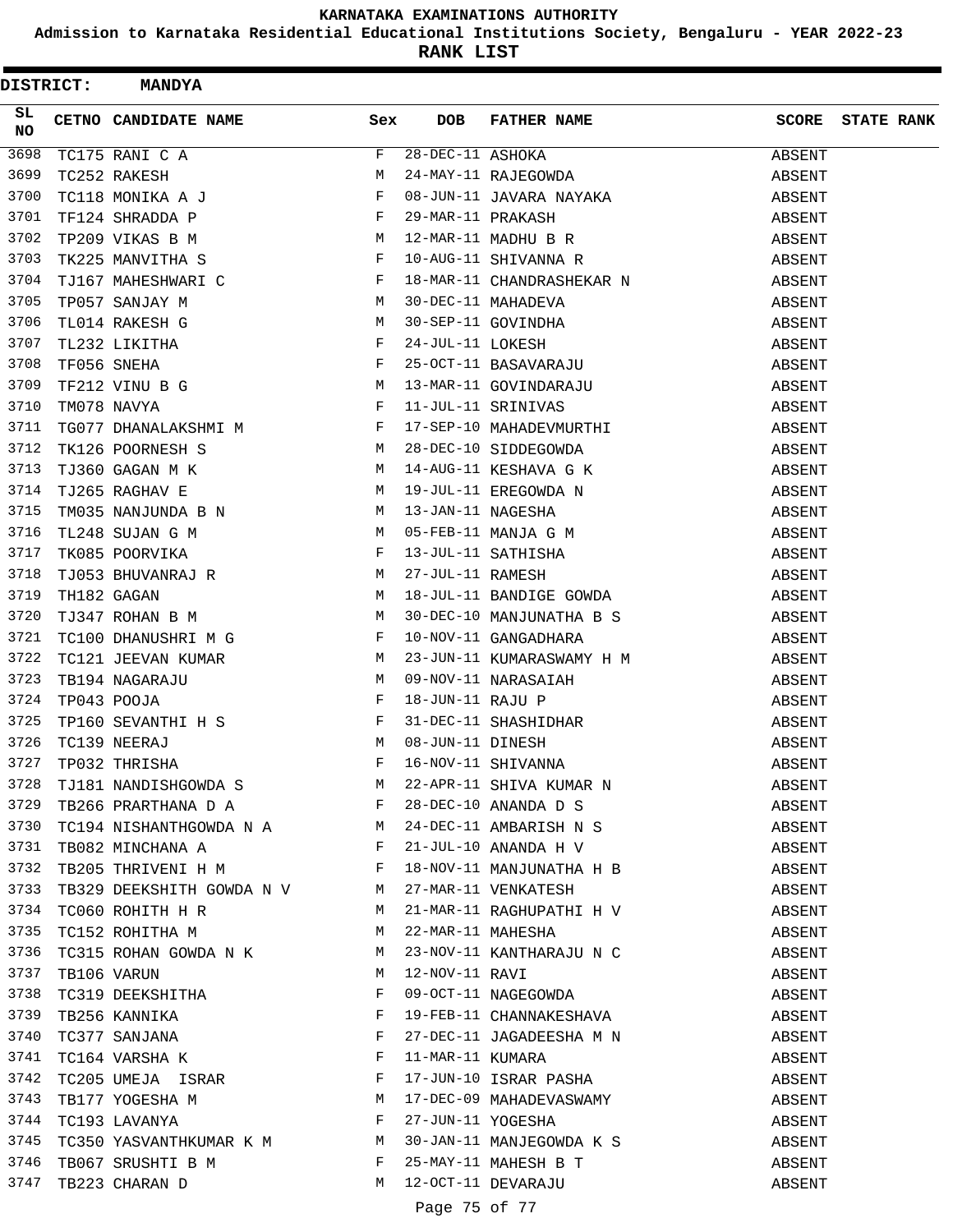**Admission to Karnataka Residential Educational Institutions Society, Bengaluru - YEAR 2022-23**

**RANK LIST**

| <b>DISTRICT:</b> |  | <b>MANDYA</b>                                                                                                                                                                                                                                                                                                                                                                                              |                               |                       |                                                                                                                                                                    |        |                   |
|------------------|--|------------------------------------------------------------------------------------------------------------------------------------------------------------------------------------------------------------------------------------------------------------------------------------------------------------------------------------------------------------------------------------------------------------|-------------------------------|-----------------------|--------------------------------------------------------------------------------------------------------------------------------------------------------------------|--------|-------------------|
| SL<br>NO         |  | CETNO CANDIDATE NAME                                                                                                                                                                                                                                                                                                                                                                                       | Sex                           | <b>DOB</b>            | FATHER NAME                                                                                                                                                        | SCORE  | <b>STATE RANK</b> |
| 3748             |  | TC208 SANTHOSHA                                                                                                                                                                                                                                                                                                                                                                                            | M                             | $14 - DEC - 10$ MANJU |                                                                                                                                                                    | ABSENT |                   |
| 3749             |  | TB325 SRINIVASA V M<br>TC067 KAVYA C K F<br>TC255 VIJAY K N M                                                                                                                                                                                                                                                                                                                                              |                               |                       | 14-DEC-10 MANJU<br>05-MAR-11 VENKATESHA                                                                                                                            | ABSENT |                   |
| 3750             |  |                                                                                                                                                                                                                                                                                                                                                                                                            |                               |                       |                                                                                                                                                                    | ABSENT |                   |
| 3751             |  |                                                                                                                                                                                                                                                                                                                                                                                                            |                               |                       | 08-AUG-11 KRISHNE GOWDA<br>31-DEC-11 NINGARAJU<br>23-MAR-11 MANJUNATHA                                                                                             | ABSENT |                   |
| 3752             |  | TB311 THEJAS M M                                                                                                                                                                                                                                                                                                                                                                                           |                               |                       |                                                                                                                                                                    | ABSENT |                   |
| 3753             |  | $\mathbb F$<br>TC016 VARSHA                                                                                                                                                                                                                                                                                                                                                                                |                               |                       | 15-DEC-11 SANNALINGAIAH H J                                                                                                                                        | ABSENT |                   |
| 3754             |  | $\mathbb{F}^{\mathbb{Z}}$<br>TC239 DISHA B M                                                                                                                                                                                                                                                                                                                                                               |                               |                       | 14-SEP-11 MANJUNATHA B P                                                                                                                                           | ABSENT |                   |
| 3755             |  | TB410 DHANALAKSHMI G F                                                                                                                                                                                                                                                                                                                                                                                     |                               |                       | 02-JUL-11 GANGADHARA K                                                                                                                                             | ABSENT |                   |
| 3756             |  | TF129 MAHENDRA D N<br><b>M</b>                                                                                                                                                                                                                                                                                                                                                                             |                               |                       |                                                                                                                                                                    | ABSENT |                   |
| 3757             |  | TG045 NAVEENKUMAR J M                                                                                                                                                                                                                                                                                                                                                                                      |                               |                       | 16-SEP-11 NINGARAJU<br>25-NOV-11 JAGADEESH<br>22-SEP-11                                                                                                            | ABSENT |                   |
| 3758             |  | TK093 AMRUTHA VARSHA F<br>TC133 SPOORTHI F<br>TC111 RAMESHA C S                                                                                                                                                                                                                                                                                                                                            |                               |                       | 22-SEP-11 MADEGOWDA M K                                                                                                                                            | ABSENT |                   |
| 3759             |  |                                                                                                                                                                                                                                                                                                                                                                                                            |                               |                       | 17-SEP-11 CHANDRASHEKHAR                                                                                                                                           | ABSENT |                   |
| 3760             |  |                                                                                                                                                                                                                                                                                                                                                                                                            |                               |                       |                                                                                                                                                                    | ABSENT |                   |
| 3761             |  | TC336 VARALAKSHMI F                                                                                                                                                                                                                                                                                                                                                                                        |                               |                       |                                                                                                                                                                    | ABSENT |                   |
| 3762             |  | M<br>TB339 LOCHAN H                                                                                                                                                                                                                                                                                                                                                                                        |                               |                       | 22-FEB-11 SHANKARE GOWDA<br>18-OCT-11 MURTHY M<br>11-NOV-11 HARSHA S                                                                                               | ABSENT |                   |
| 3763             |  | TF202 PREETHAM H R M                                                                                                                                                                                                                                                                                                                                                                                       |                               |                       |                                                                                                                                                                    | ABSENT |                   |
| 3764             |  | M<br>TB144 GAGAN A M                                                                                                                                                                                                                                                                                                                                                                                       |                               |                       |                                                                                                                                                                    | ABSENT |                   |
| 3765             |  | TC109 NAKUL D                                                                                                                                                                                                                                                                                                                                                                                              |                               |                       |                                                                                                                                                                    | ABSENT |                   |
| 3766             |  | TB179 ARATHI                                                                                                                                                                                                                                                                                                                                                                                               |                               |                       |                                                                                                                                                                    | ABSENT |                   |
| 3767             |  | TP049 RAKESH M S                                                                                                                                                                                                                                                                                                                                                                                           |                               |                       |                                                                                                                                                                    | ABSENT |                   |
| 3768             |  | TP247 MOHAN KUMAR B V M                                                                                                                                                                                                                                                                                                                                                                                    |                               |                       | 14-MAY-11 RAMESHA R<br>04-NOV-11 MANJU<br>24-MAR-11 DEVARAJ K C<br>22-AUG-11 RAMESH<br>15-MAR-11 SHIVASWAMY<br>19-MAR-11 VIASANTH VIMAR<br>19-MAR-11 VASANTH KUMAR | ABSENT |                   |
| 3769             |  |                                                                                                                                                                                                                                                                                                                                                                                                            |                               |                       | 16-FEB-11 PAPANNA S                                                                                                                                                | ABSENT |                   |
| 3770             |  |                                                                                                                                                                                                                                                                                                                                                                                                            |                               | 03-NOV-11 SATHISH     |                                                                                                                                                                    | ABSENT |                   |
| 3771             |  | TP159 HARSHITH GOWDA P<br>TD206 SANDHYA S<br>TP192 MANJUSHREE<br>F                                                                                                                                                                                                                                                                                                                                         |                               |                       | 14-APR-11 NATARAJU M B                                                                                                                                             | ABSENT |                   |
| 3772             |  | TP125 AISHWARYA R F                                                                                                                                                                                                                                                                                                                                                                                        |                               | 04-APR-11 RAMESH      | R                                                                                                                                                                  | ABSENT |                   |
| 3773             |  | TP055 YASHWANTH H S M                                                                                                                                                                                                                                                                                                                                                                                      |                               |                       |                                                                                                                                                                    | ABSENT |                   |
| 3774             |  | TP187 SANJANA S<br>TP003 SAHANA F<br>TP052 PRAKRUTHI K<br>F                                                                                                                                                                                                                                                                                                                                                |                               |                       | 04-JUL-11 SRINIVAS H J<br>21-JUN-11 SURESHA                                                                                                                        | ABSENT |                   |
| 3775             |  |                                                                                                                                                                                                                                                                                                                                                                                                            |                               |                       | 28-DEC-11 CHELUVAMURTHY                                                                                                                                            | ABSENT |                   |
| 3776             |  |                                                                                                                                                                                                                                                                                                                                                                                                            |                               |                       |                                                                                                                                                                    | ABSENT |                   |
| 3777             |  | $\mathbf{F} = \mathbf{F} \times \mathbf{F}$<br>TP088 SANDYA P J                                                                                                                                                                                                                                                                                                                                            |                               |                       | 28-SEP-11 KUMARA N<br>07-MAY-10 JAVAREGOWDA                                                                                                                        | ABSENT |                   |
|                  |  |                                                                                                                                                                                                                                                                                                                                                                                                            |                               |                       |                                                                                                                                                                    | ABSENT |                   |
|                  |  |                                                                                                                                                                                                                                                                                                                                                                                                            |                               |                       |                                                                                                                                                                    | ABSENT |                   |
|                  |  | 3778 TP095 RAJESHWARI M S<br>3779 TP068 AKASH M R M 13-DEC-11 RANGA<br>3780 TP237 LIKITH GOWDA M V M 03-MAY-11 VENKATESH M Y                                                                                                                                                                                                                                                                               |                               |                       |                                                                                                                                                                    | ABSENT |                   |
|                  |  |                                                                                                                                                                                                                                                                                                                                                                                                            |                               |                       |                                                                                                                                                                    | ABSENT |                   |
|                  |  | 3781 TP167 KUSHAL KUMAR M C $\footnotesize\begin{array}{lllllllllllllllll} &\text{M} & 14-\text{FEB}-11 & \text{CHIKKA} & \text{BORAIAH} \nonumber \\ \text{3782} & \text{TP148} & \text{ANUSHREE B} & \text{F} & 09-\text{JUN}-11 & \text{BHAIRA} \nonumber \\ \text{3783} & \text{TP208} & \text{POOJASHREE} & \text{F} & 21-\text{FEB}-11 & \text{MANJU M S} \nonumber \\ \text{3784} & \text{TP127} &$ |                               |                       |                                                                                                                                                                    | ABSENT |                   |
|                  |  |                                                                                                                                                                                                                                                                                                                                                                                                            |                               |                       |                                                                                                                                                                    | ABSENT |                   |
|                  |  |                                                                                                                                                                                                                                                                                                                                                                                                            |                               |                       |                                                                                                                                                                    | ABSENT |                   |
|                  |  |                                                                                                                                                                                                                                                                                                                                                                                                            |                               |                       |                                                                                                                                                                    | ABSENT |                   |
| 3786             |  | TP142 SINCHANA                                                                                                                                                                                                                                                                                                                                                                                             | $\mathbf{F}$                  |                       | 17-DEC-10 DODDASIDDAIAH                                                                                                                                            | ABSENT |                   |
|                  |  | 3787 TP147 CHAITHRA $J$                                                                                                                                                                                                                                                                                                                                                                                    |                               |                       | 15-APR-11 JAVARAIAH                                                                                                                                                | ABSENT |                   |
|                  |  | 3788 TP116 VINODRAJ HN M                                                                                                                                                                                                                                                                                                                                                                                   |                               |                       | 20-SEP-11 NARASIMHEGOWDA                                                                                                                                           | ABSENT |                   |
|                  |  | 3789 TP173 BHUVAN S M                                                                                                                                                                                                                                                                                                                                                                                      |                               |                       | 20 SEP 11 NANARAMENTOS<br>20-SEP-11 MAHADEVA<br>06-JUL-11 MANJU<br>20-JUL-11 YOGESHA                                                                               | ABSENT |                   |
|                  |  | 3790 TP089 VISHWAS H M<br>0006                                                                                                                                                                                                                                                                                                                                                                             |                               |                       |                                                                                                                                                                    | ABSENT |                   |
|                  |  | 3791 TC168 PRARTHANA $F$<br>3792 TC372 ANITHA Y                                                                                                                                                                                                                                                                                                                                                            | F                             |                       |                                                                                                                                                                    | ABSENT |                   |
|                  |  |                                                                                                                                                                                                                                                                                                                                                                                                            |                               |                       |                                                                                                                                                                    | ABSENT |                   |
| 3793             |  | TP234 UMME HANI F                                                                                                                                                                                                                                                                                                                                                                                          |                               |                       | 18-OCT-11 MOHAMMED ALTHAF                                                                                                                                          | ABSENT |                   |
|                  |  | 3794 TP169 SARIKA                                                                                                                                                                                                                                                                                                                                                                                          | $\mathbf{F}$ and $\mathbf{F}$ |                       | 14-APR-11 MAHADEVASWAMY                                                                                                                                            | ABSENT |                   |
|                  |  | 3795 TP039 VIJAYA NAYAKA P M 05-MAY-11 PARAMESHA                                                                                                                                                                                                                                                                                                                                                           |                               |                       |                                                                                                                                                                    | ABSENT |                   |
|                  |  | 3796 TP182 MOHAMMED YASIN M                                                                                                                                                                                                                                                                                                                                                                                |                               |                       | 24-JAN-12 SATHKO                                                                                                                                                   | ABSENT |                   |
|                  |  | 3797 TB015 MANISH R GOWDA                                                                                                                                                                                                                                                                                                                                                                                  | M                             |                       | 18-NOV-11 REVANNA Y M                                                                                                                                              | ABSENT |                   |

Page 76 of 77